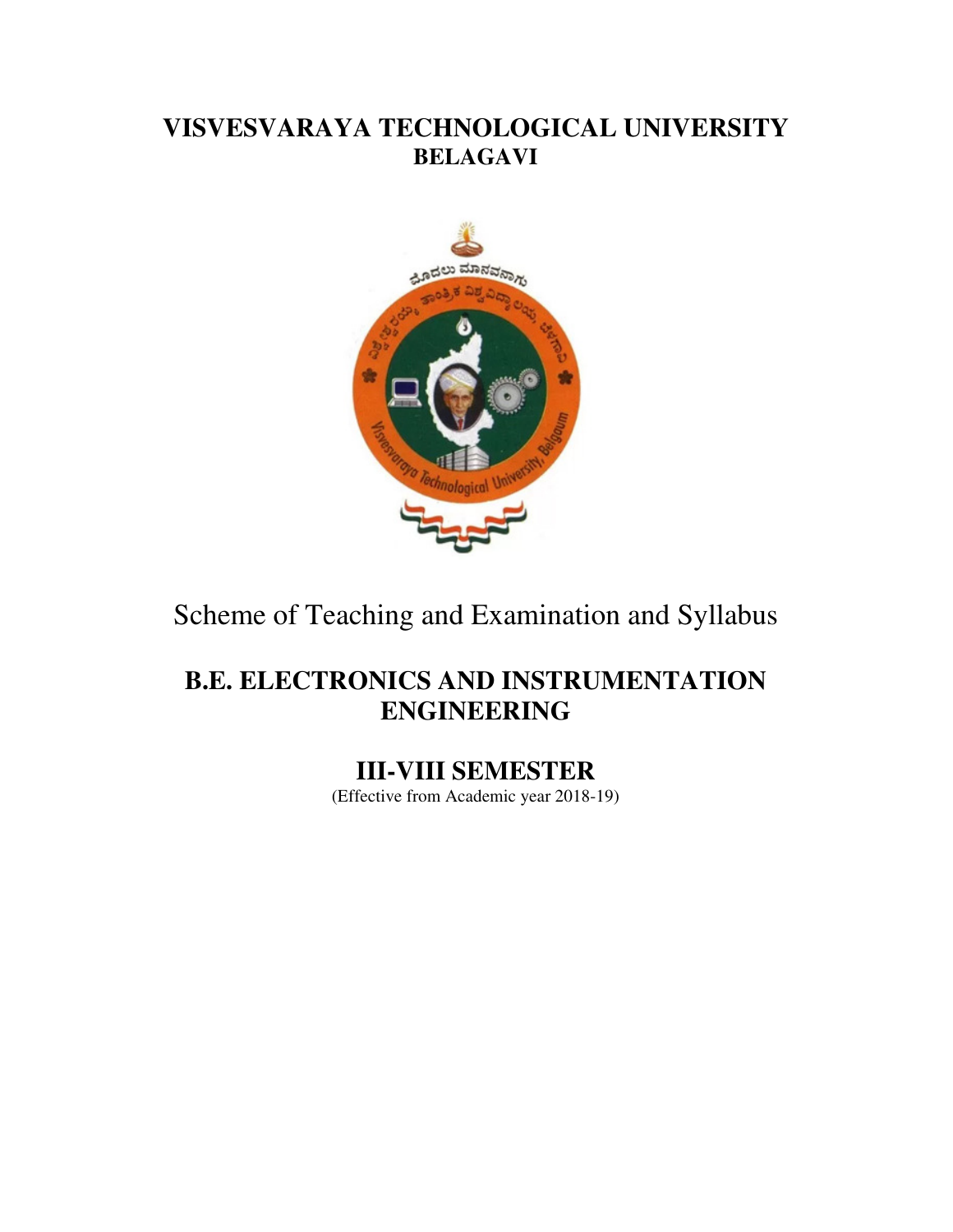## **VISVESVARAYA TECHNOLOGICAL UNIVERSITY, BELAGAVI Scheme of Teaching and Examination 2018 – 19**

## **Outcome Based Education (OBE) and Choice Based Credit System (CBCS)**

#### **(Effective from the academic year 2018 – 19) Programme: ELECTRONICS AND INSTRUMENTATION ENGINEERING**

|                       | <b>III SEMESTER</b> |                                  |                                                                                      |                        |                          |                                |                                            |                      |                              |                          |                    |                |
|-----------------------|---------------------|----------------------------------|--------------------------------------------------------------------------------------|------------------------|--------------------------|--------------------------------|--------------------------------------------|----------------------|------------------------------|--------------------------|--------------------|----------------|
|                       |                     |                                  |                                                                                      |                        |                          | <b>Teaching Hours</b><br>/Week |                                            |                      |                              | <b>Examination</b>       |                    |                |
| SI.<br>N <sub>0</sub> |                     | Course and<br><b>Course Code</b> | <b>Course Title</b>                                                                  | Department<br>Teaching | Lecture<br>Theory<br>L   | Tutorial<br>т                  | Practical/<br>Drawing<br>P                 | Duration in<br>hours | Marks<br>$\ddot{\mathbf{E}}$ | <b>SEE Marks</b>         | <b>Total Marks</b> | Credits        |
| $\overline{1}$        | <b>BSC</b>          | 18MAT31                          | Transform Calculus, Fourier Series<br>and Numerical Techniques                       | Mathematics            | $\overline{2}$           | $\overline{c}$                 | $-$                                        | 03                   | 40                           | 60                       | 100                | 3              |
| $\overline{2}$        | <b>PCC</b>          | 18EI32                           | Electronic Instrumentation and<br>Measurements                                       | EI                     | 2                        | $\overline{c}$                 | $- -$                                      | 03                   | 40                           | 60                       | 100                | 3              |
| 3                     | PCC                 | 18EI33                           | Analog Electronic Circuits                                                           | EI                     | $\overline{2}$           | $\overline{c}$                 | $-$                                        | 03                   | 40                           | 60                       | 100                | 3              |
| 4                     | <b>PCC</b>          | 18EI34                           | Digital Design and HDL                                                               | EI                     | $\overline{c}$           | $\overline{c}$                 | $-$                                        | 03                   | 40                           | 60                       | 100                | 3              |
| 5                     | <b>PCC</b>          | 18EI35                           | Transducers and Instrumentation                                                      | EI                     | $\overline{2}$           | $\overline{2}$                 | $-$                                        | 03                   | 40                           | 60                       | 100                | 3              |
| 6                     | <b>PCC</b>          | 18EI36                           | Network Analysis                                                                     | EI                     | 3                        | $\overline{2}$                 | $\sim$ $\sim$                              | 03                   | 40                           | 60                       | 100                | $\overline{4}$ |
| $\overline{7}$        | PCC                 | 18EIL37                          | Analog Electronic Circuits Lab                                                       | $E$ I                  | $-$                      | $\overline{2}$                 | $\overline{2}$                             | 03                   | 40                           | 60                       | 100                | $\overline{c}$ |
| 8                     | PCC                 | 18EIL38                          | Digital Design and HDL Lab                                                           | EI                     | $\sim$                   | $\overline{2}$                 | $\mathfrak{D}$                             | 03                   | 40                           | 60                       | 100                | $\overline{c}$ |
|                       |                     | 18KVK39/49                       | Vyavaharika Kannada (Kannada for<br>communication)<br>Aadalitha Kannada (Kannada for |                        | $\overline{\phantom{a}}$ | $\overline{c}$                 | --                                         | $-$                  | 100                          | $\overline{\phantom{m}}$ |                    |                |
| $\mathbf{Q}$          | HSMC                | 18KAK39/49                       | Administration)                                                                      | <b>HSMC</b>            |                          |                                |                                            |                      |                              |                          | 100                | 1              |
|                       |                     |                                  | <b>OR</b>                                                                            |                        |                          |                                |                                            |                      |                              |                          |                    |                |
|                       |                     | 18CPC39/49                       | Constitution of India, Professional                                                  |                        |                          | $-$                            | $-$                                        | 02                   | 40                           | 60                       |                    |                |
|                       |                     |                                  | Ethics and Cyber Law                                                                 |                        |                          |                                | Examination is by objective type questions |                      |                              |                          |                    |                |
|                       |                     |                                  |                                                                                      |                        | 13                       | 16                             |                                            | 24                   | 420                          | 480                      |                    |                |
|                       |                     |                                  |                                                                                      | <b>TOTAL</b>           | <b>OR</b>                | <b>OR</b>                      | 04                                         | <b>OR</b>            | <b>OR</b>                    | <b>OR</b>                | 900                | 24             |
|                       |                     |                                  |                                                                                      |                        | 14                       | 18                             |                                            | 26                   | 360                          | 540                      |                    |                |

**Note:** BSC: Basic Science, PCC: Professional Core, HSMC: Humanity and Social Science, NCMC: Non-credit mandatory course.

18KVK39 Vyavaharika Kannada (Kannada for communication) is for non-Kannada speaking, reading and writing students and 18KAK39 Aadalitha Kannada (Kannada for Administration) is for students who speak, read and write Kannada.

**Course prescribed to lateral entry Diploma holders admitted to III semester of Engineering programs**

10 | NCMC | 18MATDIP31 | Additional Mathematics - I | Mathematics | 02 | 01 | -- | 03 | 40 | 60 (a)The mandatory non – credit courses Additional Mathematics I and II prescribed for III and IV semesters respectively, to the lateral entry Diploma holders admitted to III semester of BE/B.Tech. programs, shall attend the classes during the respective semesters to complete all the formalities of the course and appear for the University examination. In case, any student fails to register for the said course/fails to secure the minimum 40 % of the prescribed CIE marks, he/she shall be deemed to have secured F grade. In such a case, the students have to fulfill the requirements during subsequent semester/s to appear for SEE.

(b)These Courses shall not be considered for vertical progression, but completion of the courses shall be mandatory for the award of degree.

**Courses prescribed to lateral entry B. Sc. degree holders admitted to III semester of Engineering programs**

Lateral entrant students from B.Sc. Stream, shall clear the non-credit courses Engineering Graphics and Elements of Civil Engineering and Mechanics of the First Year Engineering Programme. These Courses shall not be considered for vertical progression, but completion of the courses shall be mandatory for the award of degree.

#### **AICTE Activity Points to be earned by students admitted to BE/B.Tech/B.Plan day college programme (For more details refer to Chapter 6,AICTE Activity Point Programme, Model Internship Guidelines):**

Over and above the academic grades, every Day College regular student admitted to the 4 years Degree programme and every student entering 4 years Degree programme through lateral entry, shall earn 100 and 75 Activity Points respectively for the award of degree through AICTE Activity Point Programme. Students transferred from other Universities to fifth semester are required to earn 50 Activity Points from the year of entry to VTU. The Activity Points earned shall be reflected on the student's eighth semester Grade Card.

The activities can be spread over the years, anytime during the semester weekends and holidays, as per the liking and convenience of the student from the year of entry to the programme. However, minimum hours' requirement should be fulfilled. Activity Points (non-credit) have no effect on SGPA/CGPA and shall not be considered for vertical progression.

In case students fail to earn the prescribed activity Points, Eighth semester Grade Card shall be issued only after earning the required activity Points. Students shall be admitted for the award of degree only after the release of the Eighth semester Grade Card.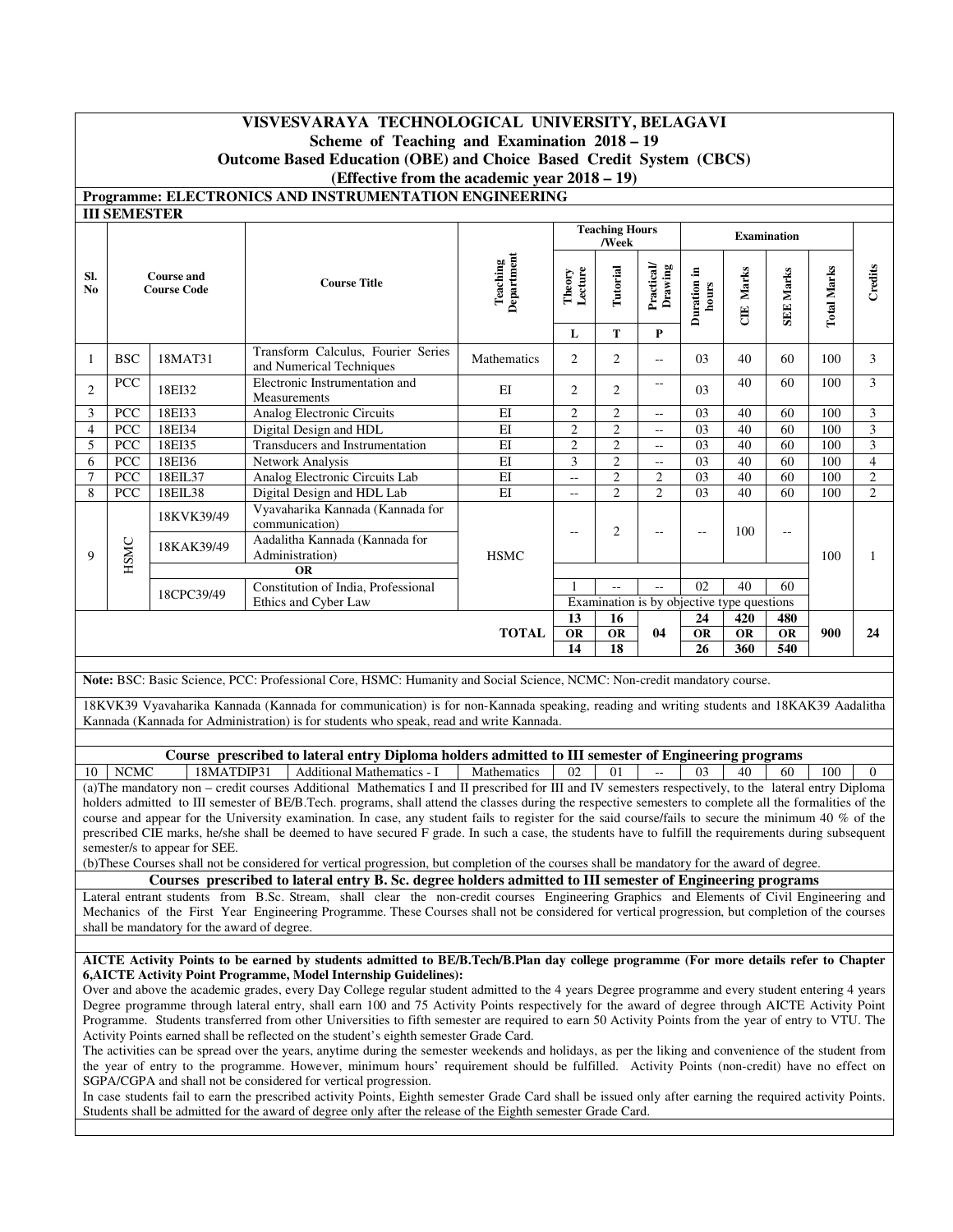## **VISVESVARAYA TECHNOLOGICAL UNIVERSITY, BELAGAVI Scheme of Teaching and Examination 2018 – 19 Outcome Based Education (OBE) and Choice Based Credit System (CBCS) (Effective from the academic year 2018 – 19)**

## **Programme: ELECTRONICS AND INSTRUMENTATION ENGINEERING**

|                       | <b>IV SEMESTER</b> |                                             |                                                                                                                                                                                                                                                               |                        |                   |                             |                                               |                          |                  |                    |                    |                |
|-----------------------|--------------------|---------------------------------------------|---------------------------------------------------------------------------------------------------------------------------------------------------------------------------------------------------------------------------------------------------------------|------------------------|-------------------|-----------------------------|-----------------------------------------------|--------------------------|------------------|--------------------|--------------------|----------------|
|                       |                    |                                             |                                                                                                                                                                                                                                                               |                        |                   | <b>Teaching Hours /Week</b> |                                               |                          |                  | <b>Examination</b> |                    |                |
| SI.<br>N <sub>0</sub> |                    | <b>Course and</b><br><b>Course code</b>     | <b>Course Title</b>                                                                                                                                                                                                                                           | Department<br>Teaching | Theory<br>Lecture | Tutorial                    | Practical<br>Drawing                          | Duration in<br>hours     | <b>CIE Marks</b> | <b>SEE Marks</b>   | <b>Total Marks</b> | Credits        |
|                       |                    |                                             |                                                                                                                                                                                                                                                               |                        | L                 | T                           | $\mathbf{P}$                                  |                          |                  |                    |                    |                |
| 1                     | <b>BSC</b>         | 18MAT41                                     | Complex Analysis, Probability and<br><b>Statistical Methods</b>                                                                                                                                                                                               | Mathematics            | $\overline{2}$    | $\overline{2}$              | Ξ.                                            | 03                       | 40               | 60                 | 100                | 3              |
| $\overline{2}$        | PCC                | 18EI42                                      | <b>Signal Conditioning and Data</b><br><b>Acquisition Circuits</b>                                                                                                                                                                                            | EI                     | $\overline{2}$    | $\overline{2}$              | Ξ.                                            | 03                       | 40               | 60                 | 100                | $\mathfrak{Z}$ |
| 3                     | PCC                | 18EI43                                      | <b>Embedded Controllers</b>                                                                                                                                                                                                                                   | $\overline{EI}$        | $\overline{c}$    | $\overline{c}$              | $\mathord{\hspace{1pt}\text{--}\hspace{1pt}}$ | 03                       | 40               | 60                 | 100                | 3              |
| $\overline{4}$        | <b>PCC</b>         | 18EI44                                      | <b>Control Systems</b>                                                                                                                                                                                                                                        | EI                     | 3                 | $\overline{2}$              | $\mathbb{L}^2$                                | 03                       | 40               | 60                 | 100                | $\overline{4}$ |
| 5                     | PCC                | 18EI45                                      | Process Instrumentation                                                                                                                                                                                                                                       | EI                     | $\overline{c}$    | $\overline{c}$              | ÷.                                            | 03                       | 40               | 60                 | 100                | $\mathfrak{Z}$ |
| 6                     | PCC                | 18EI46                                      | Scientific and Analytical<br>Instrumentation                                                                                                                                                                                                                  | EI                     | $\overline{c}$    | $\overline{2}$              | 44                                            | 03                       | 40               | 60                 | 100                | 3              |
| $\boldsymbol{7}$      | PCC                | 18EIL47                                     | <b>Embedded Controllers Lab</b>                                                                                                                                                                                                                               | E                      | Ξ.                | $\sqrt{2}$                  | $\sqrt{2}$                                    | 03                       | 40               | 60                 | 100                | $\overline{2}$ |
| 8                     | PCC                | 18EIL48                                     | <b>Instrumentation and Measurements</b><br>Lab                                                                                                                                                                                                                | EI                     | Ξ.                | $\overline{2}$              | $\overline{c}$                                | 03                       | 40               | 60                 | 100                | $\overline{c}$ |
|                       |                    | 18KVK39/49                                  | Vyavaharika Kannada (Kannada for<br>communication)/                                                                                                                                                                                                           |                        |                   | $\overline{2}$              |                                               |                          | 100              |                    |                    |                |
| 9                     | HSMC               | 18KAK39/49                                  | Aadalitha Kannada (Kannada for<br>Administration)                                                                                                                                                                                                             | <b>HSMC</b>            |                   |                             | $\overline{a}$                                | $\overline{\phantom{a}}$ |                  | Ξ.                 | 100                | $\mathbf{1}$   |
|                       |                    |                                             | <b>OR</b>                                                                                                                                                                                                                                                     |                        |                   |                             |                                               |                          |                  |                    |                    |                |
|                       |                    | 18CPC39/49                                  | Constitution of India, Professional                                                                                                                                                                                                                           |                        | $\mathbf{1}$      | $\overline{a}$              | $\overline{a}$                                | 02                       | 40               | 60                 |                    |                |
|                       |                    |                                             | Ethics and Cyber Law                                                                                                                                                                                                                                          |                        |                   |                             | Examination is by objective type questions    |                          |                  |                    |                    |                |
|                       |                    |                                             |                                                                                                                                                                                                                                                               |                        | 13                | 16                          |                                               | 24                       | 420              | 480                |                    |                |
|                       |                    |                                             |                                                                                                                                                                                                                                                               | <b>TOTAL</b>           | OR                | OR                          | 04                                            | OR                       | <b>OR</b>        | <b>OR</b>          | 900                | 24             |
|                       |                    |                                             |                                                                                                                                                                                                                                                               |                        | 14                | 18                          |                                               | 26                       | 360              | 540                |                    |                |
|                       |                    |                                             |                                                                                                                                                                                                                                                               |                        |                   |                             |                                               |                          |                  |                    |                    |                |
|                       |                    |                                             | Note: BSC: Basic Science, PCC: Professional Core, HSMC: Humanity and Social Science, NCMC: Non-credit mandatory course.<br>18KVK39/49Vyavaharika Kannada (Kannada for communication) is for non-Kannada speaking, reading and writing students and 18KAK39/49 |                        |                   |                             |                                               |                          |                  |                    |                    |                |
|                       |                    |                                             | Aadalitha Kannada (Kannada for Administration) is for students who speak, read and write Kannada.                                                                                                                                                             |                        |                   |                             |                                               |                          |                  |                    |                    |                |
|                       |                    |                                             |                                                                                                                                                                                                                                                               |                        |                   |                             |                                               |                          |                  |                    |                    |                |
|                       |                    |                                             | Course prescribed to lateral entry Diploma holders admitted to III semester of Engineering programs                                                                                                                                                           |                        |                   |                             |                                               |                          |                  |                    |                    |                |
| 10                    | <b>NCMC</b>        | 18MATDIP41                                  | Additional Mathematics - II                                                                                                                                                                                                                                   | Mathematics            | 02                | 01                          | $\sim$                                        | 03                       | 40               | 60                 | 100                | $\Omega$       |
|                       |                    |                                             | ((a) The mandatory non - credit courses Additional Mathematics I and II prescribed for III and IV semesters respectively, to the lateral entry Diploma                                                                                                        |                        |                   |                             |                                               |                          |                  |                    |                    |                |
|                       |                    |                                             | holders admitted to III semester of BE/B.Tech programs, shall attend the classes during the respective semesters to complete all the formalities of the                                                                                                       |                        |                   |                             |                                               |                          |                  |                    |                    |                |
|                       |                    |                                             | course and appear for the University examination. In case, any student fails to register for the said course/fails to secure the minimum 40 % of the                                                                                                          |                        |                   |                             |                                               |                          |                  |                    |                    |                |
|                       |                    |                                             | prescribed CIE marks, he/she shall be deemed to have secured F grade. In such a case, the students have to fulfill the requirements during subsequent                                                                                                         |                        |                   |                             |                                               |                          |                  |                    |                    |                |
|                       |                    | semester/s to appear for SEE.               |                                                                                                                                                                                                                                                               |                        |                   |                             |                                               |                          |                  |                    |                    |                |
|                       |                    |                                             | (b) These Courses shall not be considered for vertical progression, but completion of the courses shall be mandatory for the award of degree.                                                                                                                 |                        |                   |                             |                                               |                          |                  |                    |                    |                |
|                       |                    |                                             | Courses prescribed to lateral entry B.Sc. degree holders admitted to III semester of Engineering programs                                                                                                                                                     |                        |                   |                             |                                               |                          |                  |                    |                    |                |
|                       |                    |                                             | Lateral entrant students from B.Sc. Stream, shall clear the non-credit courses Engineering Graphics and Elements of Civil Engineering and                                                                                                                     |                        |                   |                             |                                               |                          |                  |                    |                    |                |
|                       |                    |                                             | Mechanics of the First Year Engineering Programme. These Courses shall not be considered for vertical progression, but completion of the courses                                                                                                              |                        |                   |                             |                                               |                          |                  |                    |                    |                |
|                       |                    | shall be mandatory for the award of degree. |                                                                                                                                                                                                                                                               |                        |                   |                             |                                               |                          |                  |                    |                    |                |
|                       |                    |                                             |                                                                                                                                                                                                                                                               |                        |                   |                             |                                               |                          |                  |                    |                    |                |

**AICTE activity Points:** In case students fail to earn the prescribed activity Points, Eighth semester Grade Card shall be issued only after earning the required activity Points. Students shall be admitted for the award of degree only after the release of the Eighth semester Grade Card.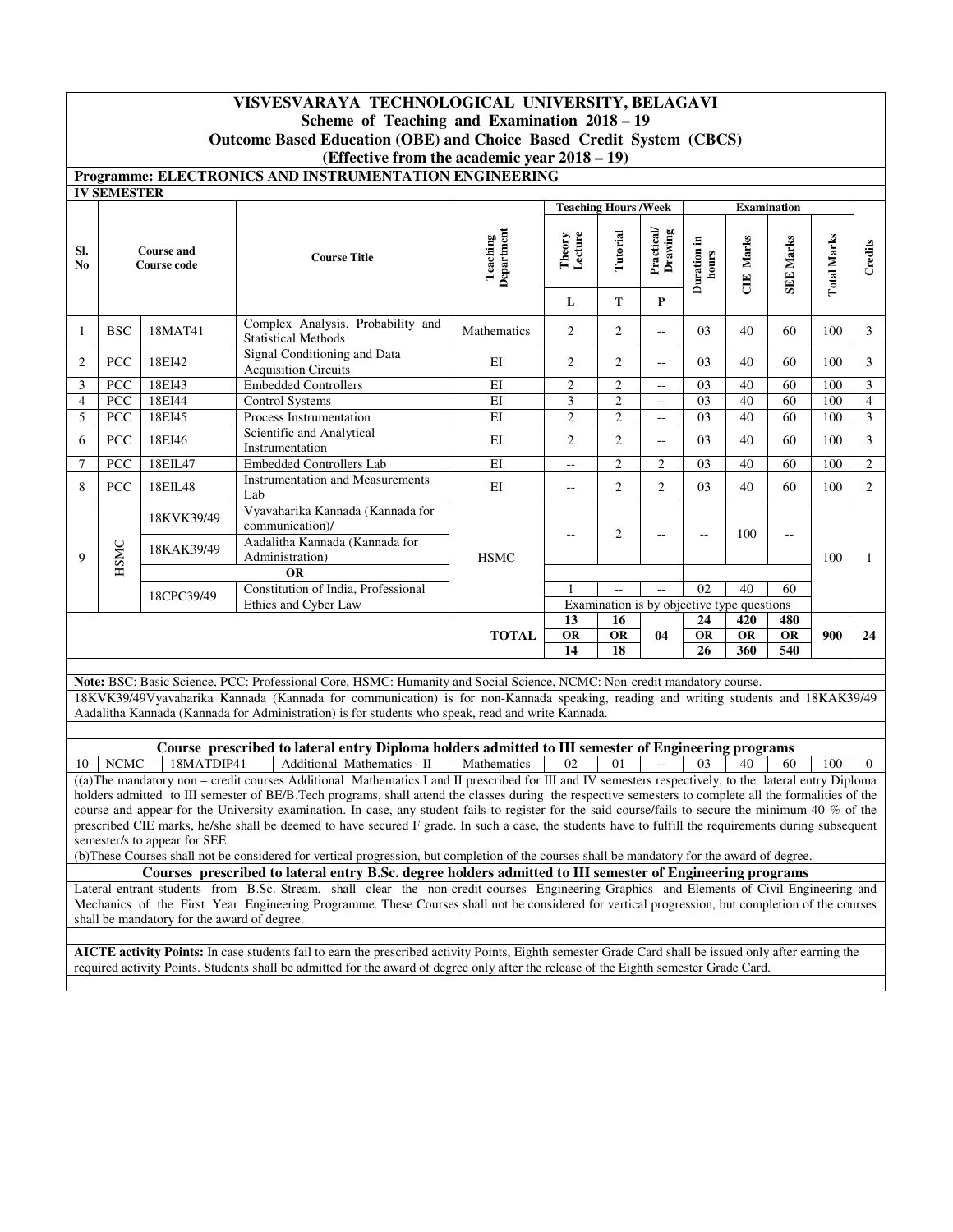## **VISVESVARAYA TECHNOLOGICAL UNIVERSITY, BELAGAVI Scheme of Teaching and Examination 2018 – 19**

**Outcome Based Education (OBE) and Choice Based Credit System (CBCS)** 

**(Effective from the academic year 2018 – 19)**

## **Programme: ELECTRONICS AND INSTRUMENTATION ENGINEERING**

| SI.<br>N <sub>0</sub><br>1<br>2<br>3<br>$\overline{4}$<br>5<br>6 |             |         | <b>Course Title</b>                                                                                                                                    | Department<br>Teaching                                                    |                   |                |                             |                      |             |                  |                    |                |
|------------------------------------------------------------------|-------------|---------|--------------------------------------------------------------------------------------------------------------------------------------------------------|---------------------------------------------------------------------------|-------------------|----------------|-----------------------------|----------------------|-------------|------------------|--------------------|----------------|
|                                                                  |             |         | <b>Course and</b><br>Course code                                                                                                                       |                                                                           | Lecture<br>Theory | Tutorial       | Practical/<br>Drawing       | Duration in<br>hours | Marks<br>UE | <b>SEE Marks</b> | <b>Total Marks</b> | Credits        |
|                                                                  |             |         |                                                                                                                                                        |                                                                           | L                 | T              | P                           |                      |             |                  |                    |                |
|                                                                  | <b>PCC</b>  | 18ES51  | Technological Innovation<br>Management & Entrepreneurship                                                                                              | HSMC/EI                                                                   | 2                 | 2              | --                          | 03                   | 40          | 60               | 100                | 3              |
|                                                                  | <b>PCC</b>  | 18EI52  | Fundamentals of Signals & DSP                                                                                                                          | EI                                                                        | 3                 | $\overline{c}$ | $-$                         | 03                   | 40          | 60               | 100                | 4              |
|                                                                  | <b>PCC</b>  | 18EI53  | Process Control Systems                                                                                                                                | EI                                                                        | 3                 | $\overline{2}$ | $\overline{a}$              | 03                   | 40          | 60               | 100                | $\overline{4}$ |
|                                                                  | PCC         | 18EI54  | <b>Biomedical Instrumentation</b>                                                                                                                      | EI                                                                        | $\overline{c}$    | $\overline{c}$ | $-$                         | 03                   | 40          | 60               | 100                | 3              |
|                                                                  | <b>PCC</b>  | 18EI55  | Lasers and Optical<br>Instrumentation                                                                                                                  | $E$ I                                                                     | $\overline{c}$    | $\overline{c}$ | $-$                         | 03                   | 40          | 60               | 100                | 3              |
|                                                                  | <b>PCC</b>  | 18EI56  | <b>VLSI</b> Design                                                                                                                                     | EI                                                                        | $\overline{c}$    | $\overline{2}$ | $-$                         | 03                   | 40          | 60               | 100                | 3              |
| 7                                                                | <b>PCC</b>  | 18EIL57 | Signal Conditioning Circuits and<br>Data Acquisition Lab.                                                                                              | EI                                                                        | $\overline{a}$    | $\overline{2}$ | $\overline{c}$              | 03                   | 40          | 60               | 100                | $\overline{2}$ |
| 8                                                                | <b>PCC</b>  | 18EIL58 | Digital Signal Processing Lab.                                                                                                                         | EI                                                                        | $\sim$ $\sim$     | $\overline{2}$ | $\mathcal{D}_{\mathcal{L}}$ | 03                   | 40          | 60               | 100                | $\overline{2}$ |
| 9                                                                | <b>HSMC</b> | 18CIV59 | <b>Environmental Studies</b>                                                                                                                           | Civil/<br>Environmental<br>[Paper setting:<br>Civil Engineering<br>Board] | 1                 | $-$            | --                          | 02                   | 40          | 60               | 100                | 1              |
|                                                                  |             |         |                                                                                                                                                        | <b>TOTAL</b>                                                              | 15                | 16             | 04                          | 26                   | 360         | 540              | 900                | 25             |
|                                                                  |             |         | Note: PCC: Professional Core, HSMC: Humanity and Social Science.                                                                                       |                                                                           |                   |                |                             |                      |             |                  |                    |                |
|                                                                  |             |         |                                                                                                                                                        |                                                                           |                   |                |                             |                      |             |                  |                    |                |
|                                                                  |             |         | AICTE activity Points: In case students fail to earn the prescribed activity Points, Eighth semester Grade Card shall be issued only after earning the |                                                                           |                   |                |                             |                      |             |                  |                    |                |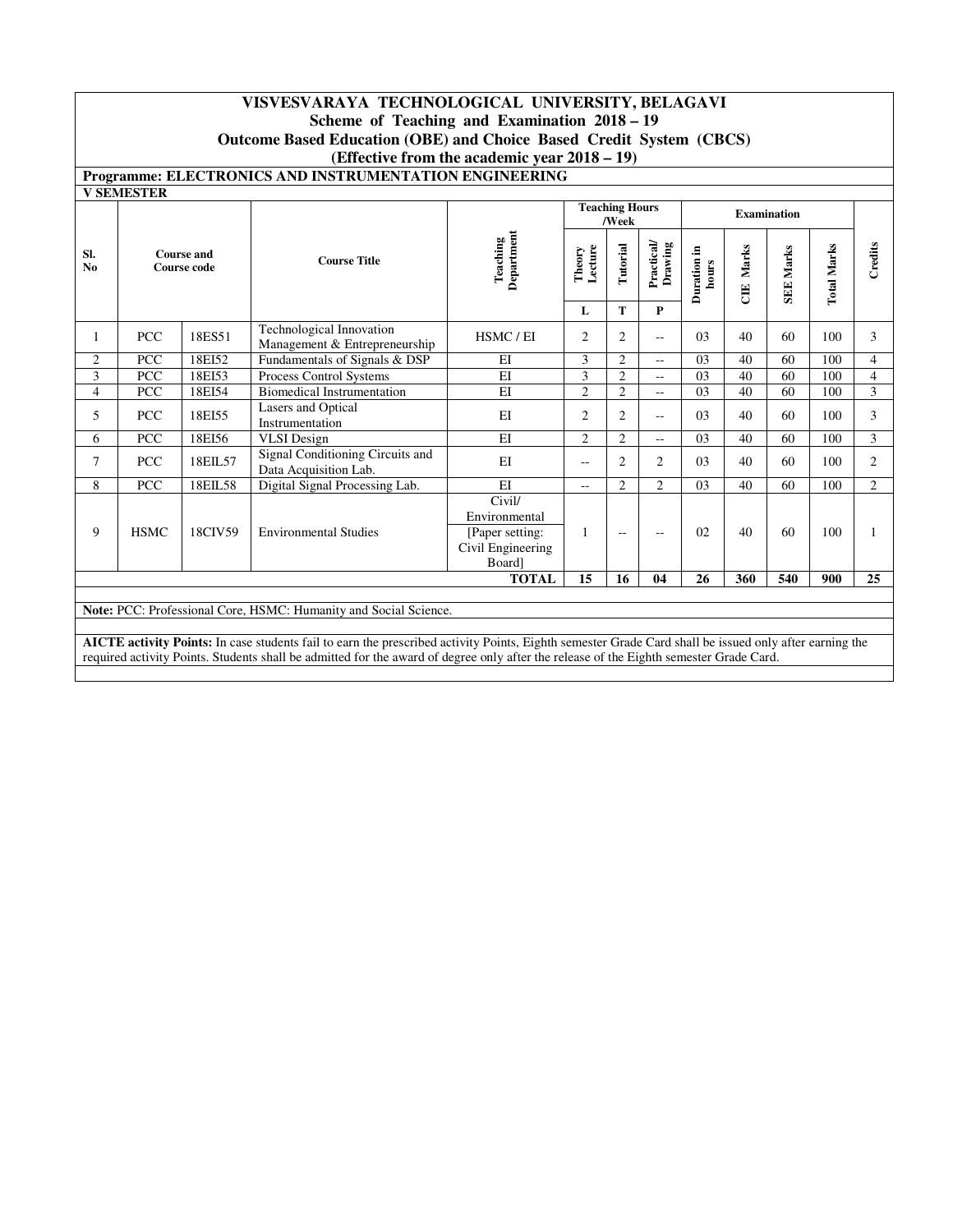## **VISVESVARAYA TECHNOLOGICAL UNIVERSITY, BELAGAVI**

#### **Scheme of Teaching and Examination 2018 – 19**

**Outcome Based Education (OBE) and Choice Based Credit System (CBCS)** 

#### **(Effective from the academic year 2018 – 19)**

**Programme: ELECTRONICS AND INSTRUMENTATION ENGINEERING** 

|                       | <b>VI SEMESTER</b> |                                         |                                                      |                                                                                                    |                   |                             |                       |                         |            |                    |                    |                |
|-----------------------|--------------------|-----------------------------------------|------------------------------------------------------|----------------------------------------------------------------------------------------------------|-------------------|-----------------------------|-----------------------|-------------------------|------------|--------------------|--------------------|----------------|
|                       |                    |                                         |                                                      |                                                                                                    |                   | <b>Teaching Hours /Week</b> |                       |                         |            | <b>Examination</b> |                    |                |
| Sl.<br>N <sub>0</sub> |                    | <b>Course and</b><br><b>Course code</b> | <b>Course Title</b>                                  | Department<br>Teaching                                                                             | Lecture<br>Theory | Tutorial                    | Practical/<br>Drawing | Ξ.<br>Duration<br>hours | Marks<br>Ë | Marks<br>SEE.      | <b>Total Marks</b> | Credits        |
|                       |                    |                                         |                                                      |                                                                                                    | L                 | Т                           | P                     |                         |            |                    |                    |                |
|                       | <b>PCC</b>         | 18EI61                                  | Analog and Digital<br><b>Communication Systems</b>   | EI                                                                                                 | $\overline{4}$    | $- -$                       | --                    | 03                      | 40         | 60                 | 100                | 4              |
| 2                     | PCC                | 18EI62                                  | Power and Industrial Electronics                     | EI                                                                                                 | 4                 | $- -$                       | $- -$                 | 03                      | 40         | 60                 | 100                | 4              |
| 3                     | <b>PCC</b>         | 18EI63                                  | Java Programming                                     | EI                                                                                                 | $\overline{4}$    | $- -$                       | $- -$                 | 03                      | 40         | 60                 | 100                | 4              |
| 4                     | PEC                | 18EI64X                                 | Professional Elective -1                             | EI                                                                                                 | $\overline{2}$    | $\overline{c}$              | $- -$                 | 03                      | 40         | 60                 | 100                | 3              |
| 5                     | <b>OEC</b>         | 18EI65X                                 | Open Elective -A                                     | EI                                                                                                 | 2                 | $\overline{c}$              | $- -$                 | 03                      | 40         | 60                 | 100                | 3              |
| 6                     | PCC                | 18EIL66                                 | Power Electronics, Controls and<br>Communication Lab | EI                                                                                                 | $-$               | $\overline{2}$              | $\overline{2}$        | 03                      | 40         | 60                 | 100                | 2              |
| $\mathcal{I}$         | PCC                | 18EIL67                                 | Java Programming Lab                                 | EI                                                                                                 | $\qquad \qquad -$ | $\overline{c}$              | 2                     | 03                      | 40         | 60                 | 100                | 2              |
| 8                     | MP                 | 18EIMP68                                | Mini-project                                         | EI                                                                                                 | $\qquad \qquad -$ | $- -$                       | $\mathfrak{D}$        | 03                      | 40         | 60                 | 100                | $\overline{2}$ |
| 9                     | Internship         | $-$                                     | Internship                                           | To be carried out during the vacation/s of VI and VII semesters and /or VII<br>and VIII semesters. |                   |                             |                       |                         |            |                    |                    |                |
|                       |                    |                                         |                                                      | <b>TOTAL</b>                                                                                       | 16                | 08                          | 06                    | 24                      | 320        | 480                | 800                | 24             |

#### **Note: PCC: Professional core, PEC: Professional Elective, OEC: Open Elective, MP: Mini-project.**

|                                 | <b>Professional Elective -1</b> |  |  |  |  |
|---------------------------------|---------------------------------|--|--|--|--|
| <b>Course code under18EI64X</b> | C <b>ourse Title</b>            |  |  |  |  |
| 18EI641                         | Aeronautical Instrumentation    |  |  |  |  |
| 18EI642                         | Digital Image Processing        |  |  |  |  |
| 18EI643                         | <b>Operating Systems</b>        |  |  |  |  |
| 18EI644                         | Robotics and Automation         |  |  |  |  |
|                                 | <b>Open Elective -A</b>         |  |  |  |  |

Students can select any one of the open electives offered by other Departments expect those that are offered by the parent Department (Please refer to the list of open electives under 18XX65X).

Selection of an open elective shall not be allowed if,

- The candidate has studied the same course during the previous semesters of the programme.
- The syllabus content of open elective is similar to that of the Departmental core courses or professional electives.
- A similar course, under any category, is prescribed in the higher semesters of the programme.

Registration to electives shall be documented under the guidance of Programme Coordinator/ Advisor/Mentor.

#### **Mini-project work:**

Based on the ability/abilities of the student/s and recommendations of the mentor, a single discipline or a multidisciplinary Mini-project can be assigned to an individual student or to a group having not more than 4 students.

#### **CIE procedure for Mini-project:**

**(i) Single discipline:** The CIE marks shall be awarded by a committee consisting of the Head of the concerned Department and two senior faculty members of the Department, one of whom shall be the Guide.

The CIE marks awarded for the Mini-project work shall be based on the evaluation of project report, project presentation skill and question and answer session in the ratio 50:25:25.The marks awarded for the project report shall be the same for all the batch mates.

**(ii) Interdisciplinary:** Continuous Internal Evaluation shall be group wise at the college level with the participation of all the guides of the college.

The CIE marks awarded for the Mini-project shall be based on the evaluation of project report, project presentation skill and question and answer session in the ratio 50:25:25.The marks awarded for the project report shall be the same for all the batch mates.

#### **SEE for Mini-project:**

**(i) Single discipline:** Contribution to the Mini-project and the performance of each group member shall be assessed individually in the semester end examination (SEE) conducted at the department.

**(ii) Interdisciplinary:** Contribution to the Mini-project and the performance of each group member shall be assessed individually in semester end examination (SEE) conducted separately at the departments to which the student/s belongs to.

**Internship:** All the students admitted to III year of BE/B.Tech shall have to undergo mandatory internship of 4 weeks during the vacation of VI and VII semesters and /or VII and VIII semesters. A University examination shall be conducted during VIII semester and the prescribed credit shall be included in VIII semester. Internship shall be considered as a head of passing and shall be considered for the award of degree. Those, who do not takeup/complete the internship shall be declared fail and shall have to complete during subsequent University examination after satisfying the internship requirements.

**AICTE activity Points:** In case students fail to earn the prescribed activity Points, Eighth semester Grade Card shall be issued only after earning the required activity Points. Students shall be admitted for the award of degree only after the release of the Eighth semester Grade Card.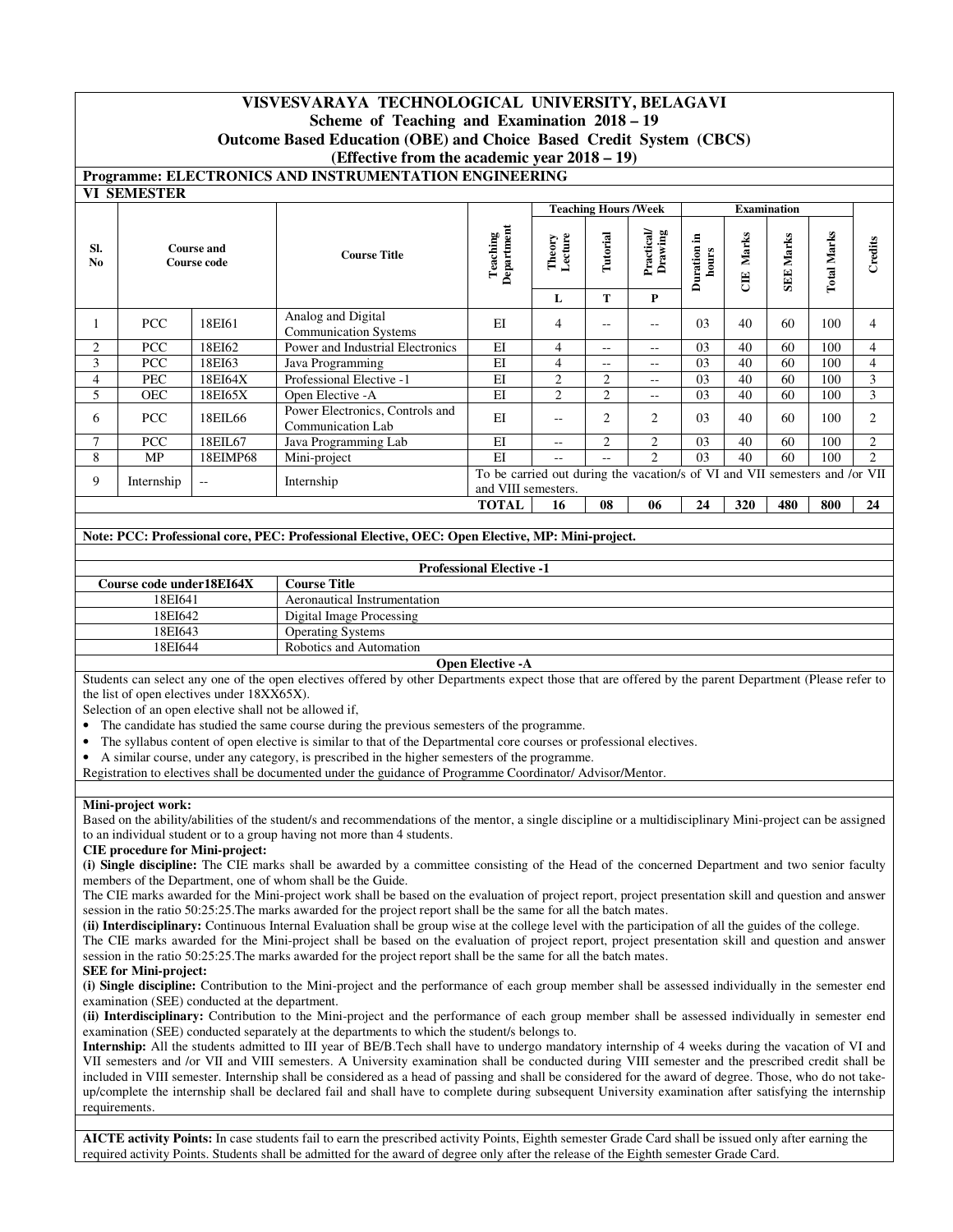## **VISVESVARAYA TECHNOLOGICAL UNIVERSITY, BELAGAVI**

## **Scheme of Teaching and Examination 2018 – 19**

**Outcome Based Education (OBE) and Choice Based Credit System (CBCS)** 

## **(Effective from the academic year 2018 – 19)**

**Programme: ELECTRONICS AND INSTRUMENTATION ENGINEERING** 

|                       | <b>VII SEMESTER</b>                     |                   |                                                                              |                                                                                                                                          |                   |                             |                             |                      |                       |                    |                    |                |
|-----------------------|-----------------------------------------|-------------------|------------------------------------------------------------------------------|------------------------------------------------------------------------------------------------------------------------------------------|-------------------|-----------------------------|-----------------------------|----------------------|-----------------------|--------------------|--------------------|----------------|
|                       |                                         |                   |                                                                              |                                                                                                                                          |                   | <b>Teaching Hours /Week</b> |                             |                      |                       | <b>Examination</b> |                    |                |
| SI.<br>N <sub>0</sub> | <b>Course and</b><br><b>Course code</b> |                   | <b>Course Title</b>                                                          | Department<br>Teaching                                                                                                                   | Lecture<br>Theory | Tutorial                    | Practical/<br>Drawing       | Duration in<br>hours | Marks<br>$\mathbb{E}$ | <b>SEE Marks</b>   | <b>Total Marks</b> | Credits        |
|                       |                                         |                   |                                                                              |                                                                                                                                          | L                 | T                           | P                           |                      |                       |                    |                    |                |
|                       | PCC                                     | 18EI71            | Automation in Process Control                                                |                                                                                                                                          | $\overline{c}$    | $\overline{2}$              | $\overline{a}$              | 03                   | 40                    | 60                 | 100                | 3              |
| $\overline{c}$        | <b>PCC</b>                              | 18EI72            | <b>ARM Processor</b>                                                         |                                                                                                                                          | $\overline{c}$    | $\overline{2}$              | $-$                         | 03                   | 40                    | 60                 | 100                | 3              |
| 3                     | <b>PEC</b>                              | 18EI73X           | Professional Elective - 2                                                    |                                                                                                                                          | $\overline{c}$    | $\overline{2}$              | $-$                         | 03                   | 40                    | 60                 | 100                | 3              |
| 4                     | <b>PEC</b>                              | 18EI74X           | Professional Elective - 3                                                    |                                                                                                                                          | $\sqrt{2}$        | $\overline{c}$              | $-$                         | 03                   | 40                    | 60                 | 100                | 3              |
| 5                     | <b>OEC</b>                              | 18EI75X           | Open Elective -B                                                             |                                                                                                                                          | $\overline{2}$    | $\overline{c}$              | $\overline{a}$              | 03                   | 40                    | 60                 | 100                | 3              |
| 6                     | <b>PCC</b>                              | 18EIL76           | Process Control and Virtual<br>Instrumentation Lab                           |                                                                                                                                          | $\sim$ $\sim$     | 2                           | 2                           | 03                   | 40                    | 60                 | 100                | 2              |
| 7                     | PCC                                     | 18EIL77           | <b>ARM Processor Lab</b>                                                     |                                                                                                                                          | $-$               | $\overline{2}$              | $\overline{c}$              | 03                   | 40                    | 60                 | 100                | $\overline{2}$ |
| 8                     | Project                                 | 18EIP78           | Project Work Phase - 1                                                       |                                                                                                                                          | $- -$             | $-$                         | $\mathcal{D}_{\mathcal{L}}$ | $-$                  | 100                   | $-1$               | 100                |                |
| 9                     | Internship                              | $\qquad \qquad -$ | Internship                                                                   | (If not completed during the vacation of VI and VII semesters, it shall be<br>carried out during the vacation of VII and VIII semesters) |                   |                             |                             |                      |                       |                    |                    |                |
|                       |                                         |                   |                                                                              | <b>TOTAL</b>                                                                                                                             | 10                | 14                          | 06                          | 21                   | 380                   | 420                | 800                | 20             |
|                       |                                         |                   | Note: PCC: Professional core, PEC: Professional Elective, OEC: Open Elective |                                                                                                                                          |                   |                             |                             |                      |                       |                    |                    |                |
|                       |                                         |                   |                                                                              |                                                                                                                                          |                   |                             |                             |                      |                       |                    |                    |                |
|                       |                                         |                   |                                                                              | <b>Professional Elective - 2</b>                                                                                                         |                   |                             |                             |                      |                       |                    |                    |                |
|                       | Course code under 18EI73X               |                   | <b>Course Title</b>                                                          |                                                                                                                                          |                   |                             |                             |                      |                       |                    |                    |                |
|                       | 18EI731                                 |                   | Mechatronics                                                                 |                                                                                                                                          |                   |                             |                             |                      |                       |                    |                    |                |
|                       | 18EI732                                 |                   | <b>Power Plant Instrumentation</b>                                           |                                                                                                                                          |                   |                             |                             |                      |                       |                    |                    |                |
|                       | 18EI733                                 |                   | <b>Advanced Control Systems</b>                                              |                                                                                                                                          |                   |                             |                             |                      |                       |                    |                    |                |
|                       | 18EI734                                 |                   | <b>Electrical Machines and Drives</b>                                        |                                                                                                                                          |                   |                             |                             |                      |                       |                    |                    |                |
|                       |                                         |                   |                                                                              | <b>Professional Electives - 3</b>                                                                                                        |                   |                             |                             |                      |                       |                    |                    |                |
|                       | Course code under 18EI74X               |                   | <b>Course Title</b>                                                          |                                                                                                                                          |                   |                             |                             |                      |                       |                    |                    |                |

| Course code under 18EI/4X | Course Title                                  |
|---------------------------|-----------------------------------------------|
| 18EI741                   | Smart Sensors and Intelligent Instrumentation |
| 18EI742                   | Biomedical Signal Processing                  |
| 18EI743                   | <b>Computer Communication Networks</b>        |
| 18EI744                   | Internet of Things                            |
|                           | $\mathbf{r}$<br>$\mathbf{r}$<br>$\sim$        |

## **Open Elective -B**

Students can select any one of the open electives offered by other Departments expect those that are offered by the parent Department (Please refer to the list of open electives under 18XX75X).

Selection of an open elective shall not be allowed if,

- The candidate has studied the same course during the previous semesters of the programme.
- The syllabus content of open elective is similar to that of the Departmental core courses or professional electives.
- A similar course, under any category, is prescribed in the higher semesters of the programme.
- Registration to electives shall be documented under the guidance of Programme Coordinator/ Advisor/Mentor.

## **Project work:**

Based on the ability/abilities of the student/s and recommendations of the mentor, a single discipline or a multidisciplinaryproject can be assigned to an individual student or to a group having not more than 4 students. In extraordinary cases, like the funded projects requiring students from different disciplines, the project student strength can be 5 or 6.

**CIE procedure for Project Work Phase - 1:**

**(i) Single discipline:** The CIE marks shall be awarded by a committee consisting of the Head of the concerned Department and two senior faculty members of the Department, one of whom shall be the Guide.

The CIE marks awarded for the project work phase -1, shall be based on the evaluation of the project work phase -1 Report (covering Literature Survey, Problem identification, Objectives and Methodology), project presentation skill and question and answer session in the ratio 50:25:25.The marks awarded for the Project report shall be the same for all the batch mates.

(ii) Interdisciplinary: Continuous Internal Evaluation shall be group wise at the college level with the participation of all guides of the college. Participation of external guide/s, if any, is desirable.

The CIE marks awarded for the project work phase -1, shall be based on the evaluation of project work phase -1 Report(covering Literature Survey, Problem identification, Objectives and Methodology), project presentation skill and question and answer session in the ratio 50:25:25.The marks awarded for the project report shall be the same for all the batch mates.

**Internship:** All the students admitted to III year of BE/B.Tech shall have to undergo mandatory internship of 4 weeks during the vacation of VI and VII semesters and /or VII and VIII semesters. A University examination shall be conducted during VIII semester and the prescribed credit shall be included in VIII semester. Internship shall be considered as a head of passing and shall be considered for the award of degree. Those, who do not takeup/complete the internship shall be declared fail and shall have to complete during subsequent University examination after satisfying the internship requirements.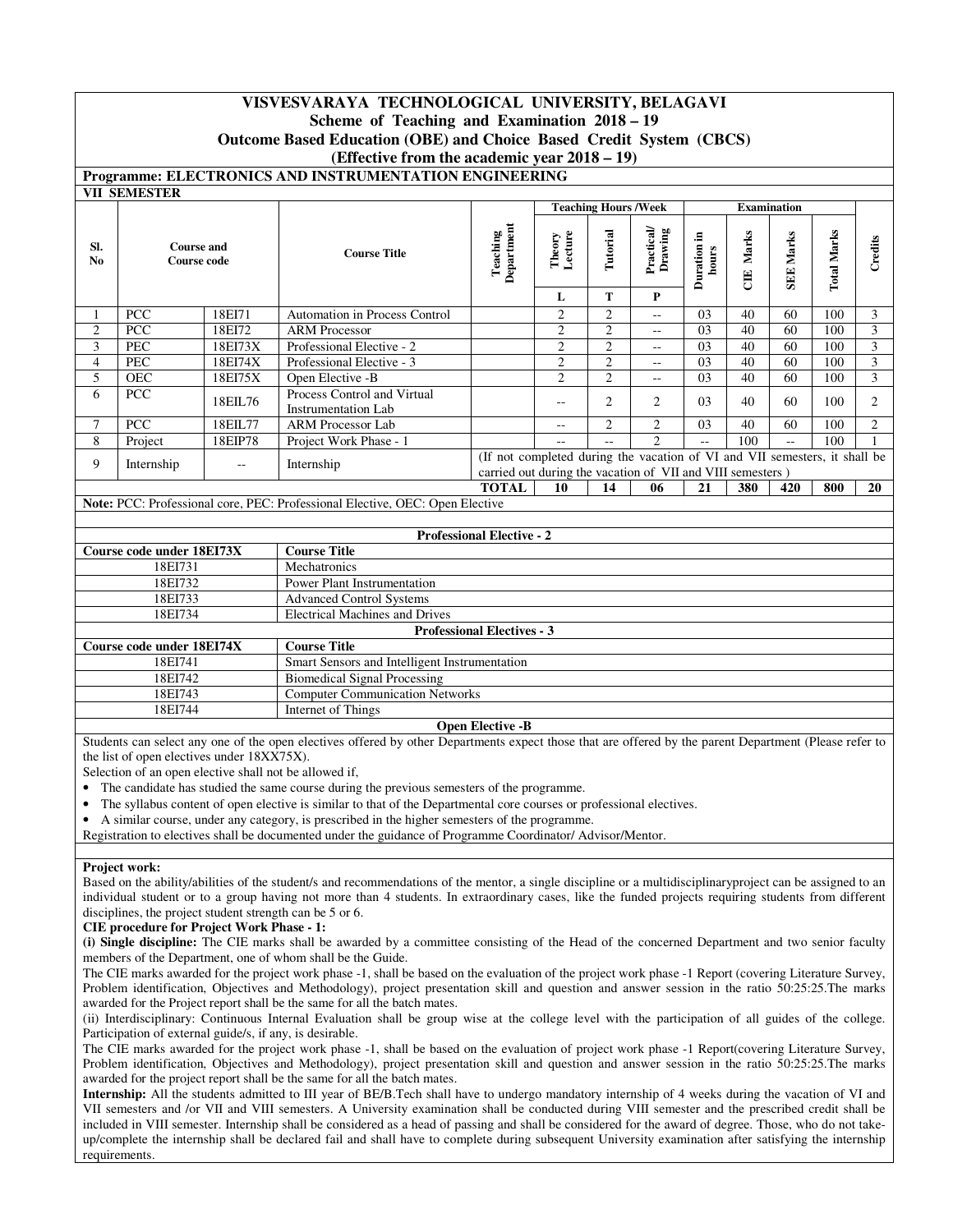**AICTE activity Points:** In case students fail to earn the prescribed activity Points, Eighth semester Grade Card shall be issued only after earning the required activity Points. Students shall be admitted for the award of degree only after the release of the Eighth semester Grade Card.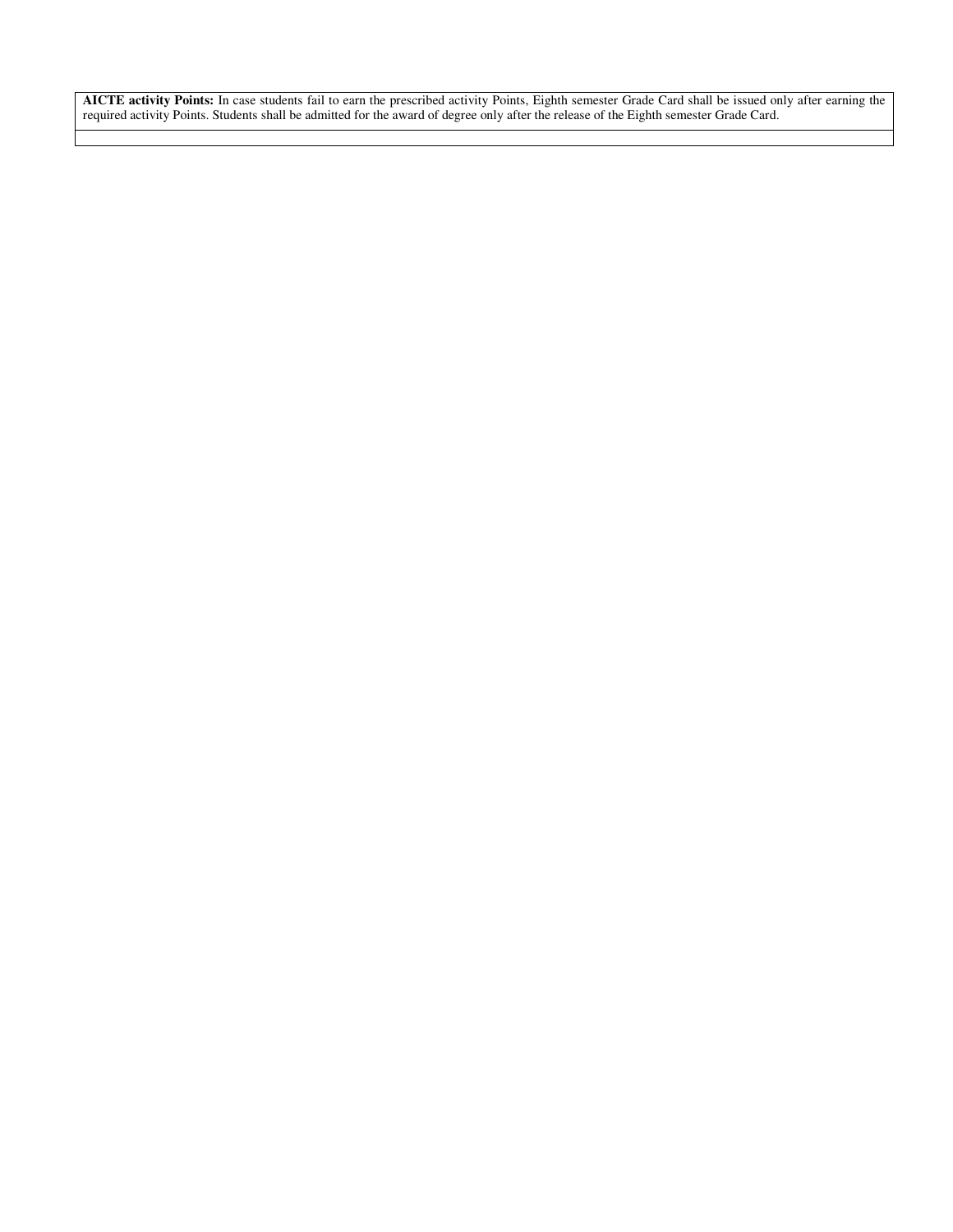## **VISVESVARAYA TECHNOLOGICAL UNIVERSITY, BELAGAVI**

## **Scheme of Teaching and Examination 2018 – 19**

**Outcome Based Education (OBE) and Choice Based Credit System (CBCS)** 

#### **(Effective from the academic year 2018 – 19)**

# **Programme: ELECTRONICS AND INSTRUMENTATION ENGINEERING**

|                       | <b>VIII SEMESTER</b> |                                  |                                           |                        |                   |                |                                                                        |                         |                    |                     |                |       |
|-----------------------|----------------------|----------------------------------|-------------------------------------------|------------------------|-------------------|----------------|------------------------------------------------------------------------|-------------------------|--------------------|---------------------|----------------|-------|
|                       |                      |                                  |                                           |                        |                   |                | <b>Teaching Hours /Week</b>                                            |                         |                    | <b>Examination</b>  |                |       |
| SI.<br>N <sub>0</sub> |                      | <b>Course and</b><br>Course code | <b>Course Title</b>                       | Department<br>Teaching | Lecture<br>Theory | Tutorial       | Practical<br>Drawing                                                   | .드<br>Duration<br>hours | rks<br>ಷ<br>Σ<br>Ë | Marks<br><b>SEE</b> | Marks<br>Total | edits |
|                       |                      |                                  |                                           |                        | L                 | т              | P                                                                      |                         |                    |                     |                |       |
|                       | <b>PCC</b>           | 18EI81                           | Neural Network and Fuzzy Logic<br>Systems | EI                     | $\overline{c}$    | $\overline{2}$ | --                                                                     | 03                      | 40                 | 60                  | 100            |       |
| 2                     | PEC                  | 18EI82X                          | Professional Elective - 4                 | EI                     | 2                 | $\overline{c}$ | --                                                                     | 03                      | 40                 | 60                  | 100            | 3     |
| 3                     | Project              | 18EIP83                          | Project Work Phase - 2                    | EI                     | --                | $- -$          | 2                                                                      | 03                      | 40                 | 60                  | 100            | 8     |
| $\overline{4}$        | Seminar              | 18EIS84                          | <b>Technical Seminar</b>                  | EI                     | --                | $- -$          | $\mathfrak{D}_{\mathfrak{p}}$                                          | 03                      | 100                | $- -$               | 100            |       |
| 5                     | Internship           | 18EII85                          | Internship                                | and VIII semesters.)   |                   |                | Completed during the vacation/s of<br>VI and VII semesters and /or VII | 03                      | 40                 | 60                  | 100            |       |
|                       |                      |                                  |                                           | <b>TOTAL</b>           | 04                | 04             | 04                                                                     | 15                      | 260                | 240                 | 500            | 18    |

#### **Note:** PCC: Professional Core, PEC: Professional Elective.

|                           | <b>Professional Electives - 4</b>                  |
|---------------------------|----------------------------------------------------|
| Course code under 18EI82X | <b>Course Title</b>                                |
| 18EI821                   | Medical Imaging Techniques                         |
| 18EI822                   | Industrial Process Instrumentation                 |
| 18EI823                   | Instrumentation Buses and Industrial Data Networks |
| 18EI824                   | Artificial Intelligence and Machine Learning       |

#### **Project Work**

#### **CIE procedure for Project Work Phase - 2:**

**(i) Single discipline:** The CIE marks shall be awarded by a committee consisting of the Head of the concerned Department and two senior faculty members of the Department, one of whom shall be the Guide.

The CIE marks awarded for the project work phase -2, shall be based on the evaluation of project work phase -2 Report, project presentation skill and question and answer session in the ratio 50:25:25.The marks awarded for the project report shall be the same for all the batch mates.

**(ii) Interdisciplinary:** Continuous Internal Evaluation shall be group wise at the college level with the participation of all guides of the college. Participation of external guide/s, if any, is desirable.

The CIE marks awarded for the project work phase -2, shall be based on the evaluation of project work phase -2 Report, project presentation skill and question and answer session in the ratio 50:25:25.The marks awarded for the project report shall be the same for all the batch mates.

#### **SEE for Project Work Phase - 2:**

**(i) Single discipline:** Contribution to the project and the performance of each group member shall be assessed individually in semester end examination (SEE) conducted at the department.

**(ii) Interdisciplinary:** Contribution to the project and the performance of each group member shall be assessed individually in semester end examination (SEE) conducted separately at the departments to which the student/s belongs to.

**Internship:** Those, who have not pursued /completed the internship, shall be declared as fail and have to complete during subsequent University examination after satisfying the internship requirements.

**AICTE activity Points:** In case students fail to earn the prescribed activity Points, Eighth semester Grade Card shall be issued only after earning the required activity Points. Students shall be admitted for the award of degree only after the release of the Eighth semester Grade Card. Activity points of the students who have earned the prescribed AICTE activity Points shall be sent the University along with the CIE marks of 8th semester. In case of students who have not satisfied the AICTE activity Points at the end of eighth semester, the column under activity Points shall be marked NSAP (Not Satisfied Activity Points).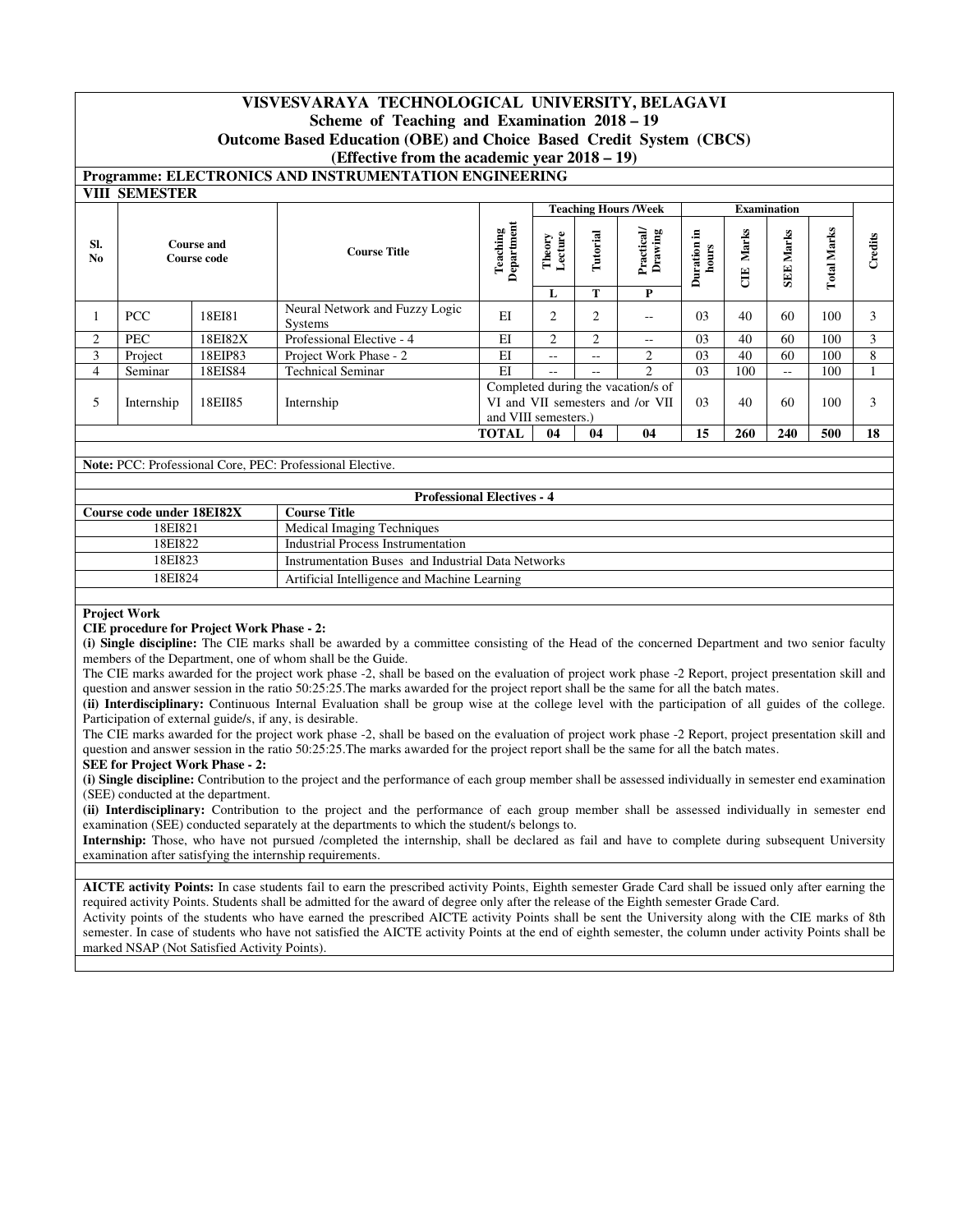#### B.E. ELECTRONICS AND INSTRUMENTATION ENGINEERING (EI) **Outcome Based Education (OBE) and Choice Based Credit System (CBCS)**  $\bf VI$

|  | SEMESTER - |  |  |  |
|--|------------|--|--|--|
|  |            |  |  |  |

|                             | <b>OPEN ELECTIVE - A</b> |                  |    |  |  |  |  |  |  |
|-----------------------------|--------------------------|------------------|----|--|--|--|--|--|--|
| Course Code                 | 18EI65X                  | <b>CIE Marks</b> | 40 |  |  |  |  |  |  |
| Teaching Hours/Week (L:T:P) | (2:2:0)                  | <b>SEE Marks</b> | 60 |  |  |  |  |  |  |
| Credits                     |                          | Exam Hours       | 03 |  |  |  |  |  |  |

Students can select any one of the open electives offered by other Departments expect those that are offered by the parent Department (For syllabus, please refer to the concerned Programme syllabus book or VTU website vtu.ac.in may be visited.). Selection of an open elective shall not be allowed if,

• The candidate has studied the same course during the previous semesters of the programme.

• The syllabus content of open elective is similar to that of the Departmental core courses or professional electives.

• A similar course, under any category, is prescribed in the higher semesters of the programme. • The syllabus content of open elective is similar to that<br>• A similar course, under any category, is prescribed in t<br>Registration to electives shall be documented under the gu

Registration to electives shall be documented under the guidance of Programme Coordinator/ Advisor/Mentor.

| Course Title<br>SI.NO.<br>SI.<br>code under<br><b>Electives</b><br>No.<br><b>18EI65X</b><br>18EI651<br>Transducers and Instrumentation |                                       |                                 | Course |  |
|----------------------------------------------------------------------------------------------------------------------------------------|---------------------------------------|---------------------------------|--------|--|
|                                                                                                                                        | Board and the Department offering the |                                 |        |  |
|                                                                                                                                        |                                       | Electronics and Instrumentation |        |  |
| 멸종<br>18EI652<br>Scientific and Analytical Instrumentation<br>Engineering                                                              |                                       |                                 |        |  |
| Lasers and Optical Instrumentation<br>18EI653                                                                                          |                                       |                                 |        |  |

| <b>B.E. ELECTRONICS AND INSTRUMENTATION ENGINEERING (EI)</b>                                                                                         |         |                  |    |  |  |  |  |
|------------------------------------------------------------------------------------------------------------------------------------------------------|---------|------------------|----|--|--|--|--|
| <b>Outcome Based Education (OBE) and Choice Based Credit System (CBCS)</b>                                                                           |         |                  |    |  |  |  |  |
| <b>SEMESTER - VII</b>                                                                                                                                |         |                  |    |  |  |  |  |
| <b>OPEN ELECTIVE - B</b>                                                                                                                             |         |                  |    |  |  |  |  |
| Course Code                                                                                                                                          | 18EI75X | <b>CIE Marks</b> | 40 |  |  |  |  |
| Teaching Hours/Week (L:T:P)<br>(2:2:0)<br><b>SEE Marks</b><br>60                                                                                     |         |                  |    |  |  |  |  |
| Credits<br>Exam Hours<br>03<br>03                                                                                                                    |         |                  |    |  |  |  |  |
| Students can select any one of the open electives offered by other Departments expect those that are offered by the parent Department (For syllabus, |         |                  |    |  |  |  |  |

please refer to the concerned Programme syllabus book or VTU website vtu.ac.in may be visited.). Selection of an open elective shall not be allowed if, explores the candidate has studied the same syllabus book or VTU website vtu.ac.in may be visited Selection of an open elective shall not be allowed if,<br>• The candidate has studied the same course during the previous semes

• The syllabus content of open elective is similar to that of the Departmental core courses or professional electives.

• A similar course, under any category, is prescribed in the higher semesters of the programme. • The syllabus content of open elective is similar to that<br>• A similar course, under any category, is prescribed in t<br>Registration to electives shall be documented under the gu

Registration to electives shall be documented under the guidance of Programme Coordinator/ Advisor/Mentor.

|                |    |                                                           |            | Course                       |                                               |
|----------------|----|-----------------------------------------------------------|------------|------------------------------|-----------------------------------------------|
| <b>SI. NO.</b> |    | Board and the Department offering the<br><b>Electives</b> | SI.<br>No. | code under<br><b>18EI75X</b> | <b>Course Title</b>                           |
|                |    | Electronics and Instrumentation                           |            | 18EI751                      | Biomedical Instrumentation                    |
|                | 평물 | Engineering                                               |            | 18EI752                      | Robotics and Automation                       |
|                |    |                                                           |            | 18EI753                      | Smart Sensors and Intelligent Instrumentation |
|                |    |                                                           |            |                              |                                               |

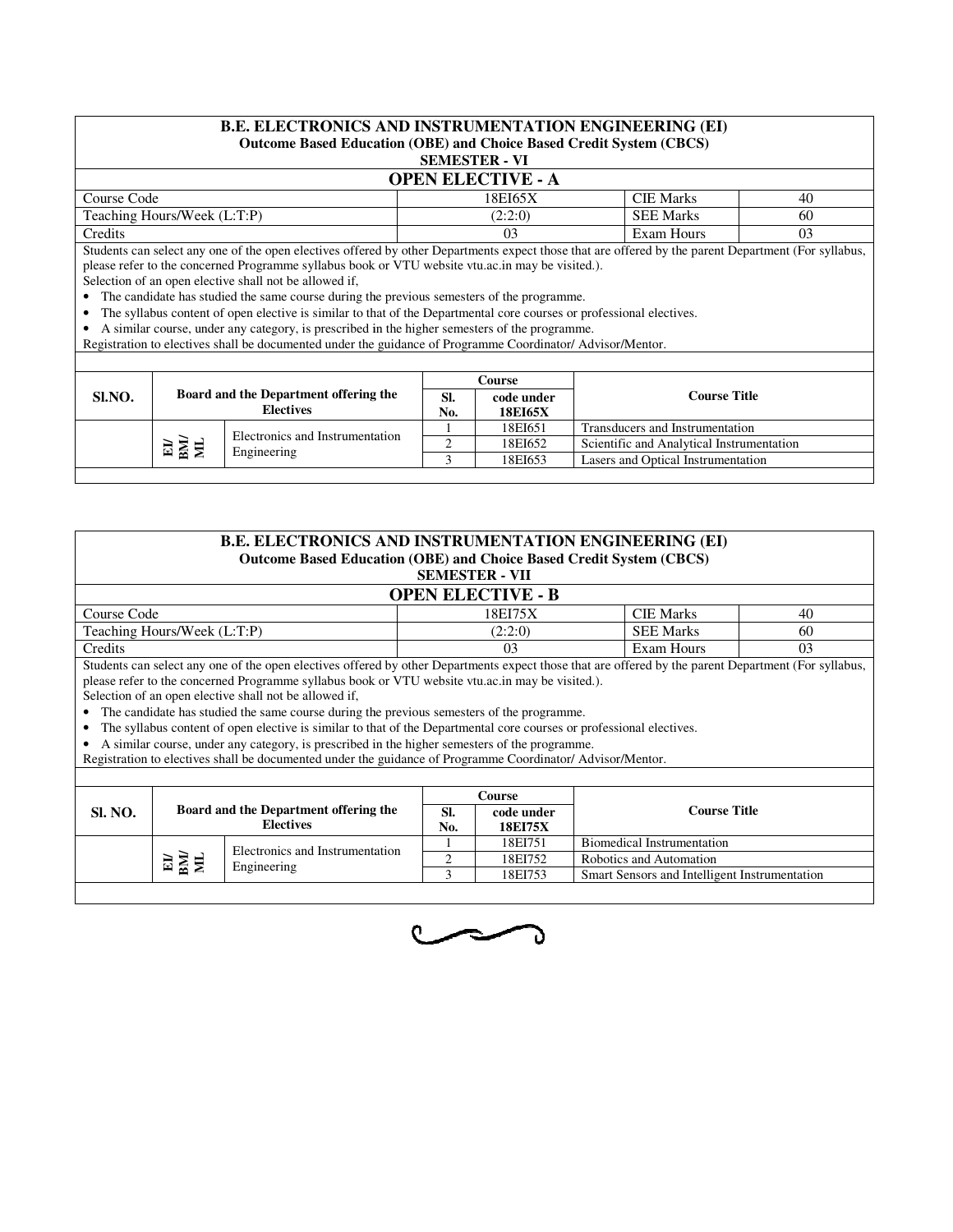## **III SEMESTER**

| <b>B. E. Common to all Programmes</b>                                                                                                              |                                                                                                   |                   |    |  |  |  |  |
|----------------------------------------------------------------------------------------------------------------------------------------------------|---------------------------------------------------------------------------------------------------|-------------------|----|--|--|--|--|
|                                                                                                                                                    | <b>Choice Based Credit System (CBCS) and Outcome Based Education (OBE)</b>                        |                   |    |  |  |  |  |
| <b>SEMESTER - III</b>                                                                                                                              |                                                                                                   |                   |    |  |  |  |  |
| TRANSFORM CALCULUS, FOURIER SERIES AND NUMERICAL TECHNIQUES                                                                                        |                                                                                                   |                   |    |  |  |  |  |
| Course Code                                                                                                                                        | <b>18MAT31</b>                                                                                    | <b>CIE Marks</b>  | 40 |  |  |  |  |
| Teaching Hours/Week (L: T:P)                                                                                                                       | (2:2:0)                                                                                           | <b>SEE Marks</b>  | 60 |  |  |  |  |
| Credits                                                                                                                                            | 03                                                                                                | <b>Exam Hours</b> | 03 |  |  |  |  |
| <b>Course Learning Objectives:</b>                                                                                                                 |                                                                                                   |                   |    |  |  |  |  |
| To have an insight into Fourier series, Fourier transforms, Laplace transforms, Difference equations                                               |                                                                                                   |                   |    |  |  |  |  |
| and Z-transforms.                                                                                                                                  |                                                                                                   |                   |    |  |  |  |  |
| To develop the proficiency in variational calculus and solving ODE's arising in engineering<br>$\bullet$<br>applications, using numerical methods. |                                                                                                   |                   |    |  |  |  |  |
|                                                                                                                                                    |                                                                                                   |                   |    |  |  |  |  |
| Module-1                                                                                                                                           |                                                                                                   |                   |    |  |  |  |  |
| Laplace Transform: Definition and Laplace transforms of elementary functions (statements only). Laplace                                            |                                                                                                   |                   |    |  |  |  |  |
| transforms of Periodic functions (statement only) and unit-step function – problems.                                                               |                                                                                                   |                   |    |  |  |  |  |
| Inverse Laplace Transform: Definition and problems, Convolution theorem to find the inverse Laplace                                                |                                                                                                   |                   |    |  |  |  |  |
| transforms (without Proof) and problems. Solution of linear differential equations using Laplace transforms.<br>Module-2                           |                                                                                                   |                   |    |  |  |  |  |
|                                                                                                                                                    |                                                                                                   |                   |    |  |  |  |  |
| <b>Fourier Series:</b> Periodic functions, Dirichlet's condition. Fourier series of periodic functions period $2\pi$ and                           |                                                                                                   |                   |    |  |  |  |  |
| arbitrary period. Half range Fourier series. Practical harmonic analysis.                                                                          |                                                                                                   |                   |    |  |  |  |  |
| Module-3                                                                                                                                           |                                                                                                   |                   |    |  |  |  |  |
| Fourier Transforms: Infinite Fourier transforms, Fourier sine and cosine transforms. Inverse Fourier                                               |                                                                                                   |                   |    |  |  |  |  |
| transforms. Problems.                                                                                                                              |                                                                                                   |                   |    |  |  |  |  |
| Difference Equations and Z-Transforms: Difference equations, basic definition, z-transform-definition,                                             |                                                                                                   |                   |    |  |  |  |  |
| Standard z-transforms, Damping and shifting rules, initial value and final value theorems (without proof) and                                      |                                                                                                   |                   |    |  |  |  |  |
| problems, Inverse z-transform and applications to solve difference equations.                                                                      |                                                                                                   |                   |    |  |  |  |  |
| Module-4                                                                                                                                           |                                                                                                   |                   |    |  |  |  |  |
| <b>Numerical Solutions of Ordinary Differential Equations (ODE's):</b>                                                                             |                                                                                                   |                   |    |  |  |  |  |
| Numerical solution of ODE's of first order and first degree-Taylor's series method, Modified Euler's method.                                       |                                                                                                   |                   |    |  |  |  |  |
| Runge -Kutta method of fourth order, Milne's and Adam-Bash forth predictor and corrector method (No                                                |                                                                                                   |                   |    |  |  |  |  |
| derivations of formulae)-Problems.                                                                                                                 |                                                                                                   |                   |    |  |  |  |  |
| Module-5                                                                                                                                           |                                                                                                   |                   |    |  |  |  |  |
| Numerical Solution of Second Order ODE's: Runge-Kutta method and Milne's predictor and corrector                                                   |                                                                                                   |                   |    |  |  |  |  |
| method. (No derivations of formulae).                                                                                                              |                                                                                                   |                   |    |  |  |  |  |
| Calculus of Variations: Variation of function and functional, variational problems, Euler's equation,                                              |                                                                                                   |                   |    |  |  |  |  |
| Geodesics, hanging chain, problems.                                                                                                                |                                                                                                   |                   |    |  |  |  |  |
| Course Outcomes: At the end of the course the student will be able to:                                                                             |                                                                                                   |                   |    |  |  |  |  |
| CO1: Use Laplace transform and inverse Laplace transform in solving differential/ integral equation<br>$\bullet$                                   |                                                                                                   |                   |    |  |  |  |  |
| arising in network analysis, control systems and other fields of engineering.                                                                      |                                                                                                   |                   |    |  |  |  |  |
| CO2: Demonstrate Fourier series to study the behaviour of periodic functions and their applications in                                             |                                                                                                   |                   |    |  |  |  |  |
| system communications, digital signal processing and field theory.                                                                                 |                                                                                                   |                   |    |  |  |  |  |
| CO3: Make use of Fourier transform and Z-transform to illustrate discrete/continuous function arising<br>٠                                         |                                                                                                   |                   |    |  |  |  |  |
| in wave and heat propagation, signals and systems.                                                                                                 |                                                                                                   |                   |    |  |  |  |  |
|                                                                                                                                                    | CO4: Solve first and second order ordinary differential equations arising in engineering problems |                   |    |  |  |  |  |
| using single step and multistep numerical methods.                                                                                                 |                                                                                                   |                   |    |  |  |  |  |
| CO5:Determine the externals of functionals using calculus of variations and solve problems                                                         |                                                                                                   |                   |    |  |  |  |  |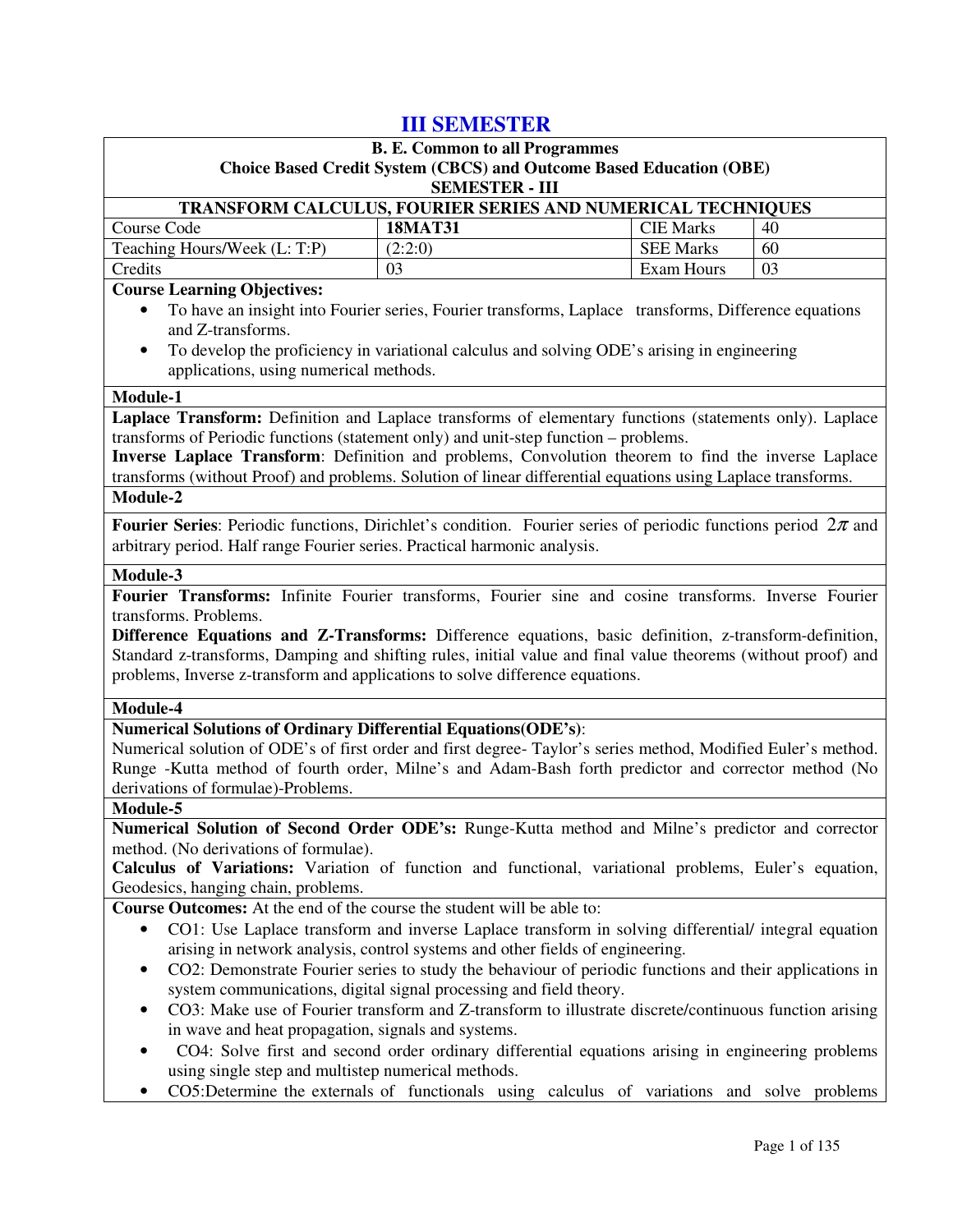|                              | arising in dynamics of rigid bodies and vibrational analysis.                                                                                                                            |                          |                              |                              |  |  |
|------------------------------|------------------------------------------------------------------------------------------------------------------------------------------------------------------------------------------|--------------------------|------------------------------|------------------------------|--|--|
|                              | <b>Question paper pattern:</b>                                                                                                                                                           |                          |                              |                              |  |  |
|                              | The question paper will have ten full questions carrying equal marks.                                                                                                                    |                          |                              |                              |  |  |
| $\bullet$                    | Each full question will be for 20 marks.                                                                                                                                                 |                          |                              |                              |  |  |
| $\bullet$                    | There will be two full questions (with a maximum of four sub-questions) from each module.                                                                                                |                          |                              |                              |  |  |
|                              |                                                                                                                                                                                          |                          |                              |                              |  |  |
| $\bullet$                    | Each full question will have sub-question covering all the topics under a module.<br>The students will have to answer five full questions, selecting one full question from each module. |                          |                              |                              |  |  |
| <b>SI</b>                    |                                                                                                                                                                                          | <b>Name</b><br><b>of</b> |                              | <b>Edition</b>               |  |  |
| N <sub>0</sub>               | <b>Title of the Book</b>                                                                                                                                                                 | the<br><b>Author/s</b>   | <b>Name of the Publisher</b> | and<br>Year                  |  |  |
| <b>Textbooks</b>             |                                                                                                                                                                                          |                          |                              |                              |  |  |
| 1                            | Advanced<br>Engineering                                                                                                                                                                  | E. Kreyszig              | John Wiley & Sons            | $10^{\text{th}}$<br>Edition, |  |  |
|                              | Mathematics                                                                                                                                                                              |                          |                              | 2016                         |  |  |
| $\overline{2}$               | <b>Higher Engineering Mathematics</b>                                                                                                                                                    | B. S. Grewal             | Khanna Publishers            | $44^{\text{th}}$<br>Edition, |  |  |
|                              |                                                                                                                                                                                          |                          |                              | 2017                         |  |  |
|                              | $\overline{3}$<br><b>Engineering Mathematics</b><br>Srimanta Pal et al                                                                                                                   |                          | Oxford<br>University         | $3rd$ Edition, 2016          |  |  |
|                              | Press                                                                                                                                                                                    |                          |                              |                              |  |  |
|                              | <b>Reference Books</b>                                                                                                                                                                   |                          |                              |                              |  |  |
|                              | Advanced<br>Engineering                                                                                                                                                                  | C.<br>Ray<br>Wylie,      | McGraw-Hill Book Co          | $6th$ Edition, 1995          |  |  |
|                              | Mathematics                                                                                                                                                                              | Louis C. Barrett         |                              |                              |  |  |
| $\overline{2}$               | Introductory<br>Methods<br>of                                                                                                                                                            | S.S.Sastry               | Prentice Hall of India       | 4 <sup>th</sup> Edition 2010 |  |  |
|                              | <b>Numerical Analysis</b>                                                                                                                                                                |                          |                              |                              |  |  |
| 3                            | <b>Higher Engineering Mathematics</b>                                                                                                                                                    | B.V. Ramana              | McGraw-Hill                  | $11th$ Edition, 2010         |  |  |
| $\overline{4}$               | Textbook<br>$\mathsf{A}$<br>Engineering<br>of                                                                                                                                            | N. P. Bali<br>and        | Laxmi Publications           | $6th$ Edition, 2014          |  |  |
|                              | Mathematics                                                                                                                                                                              | Manish Goyal             |                              |                              |  |  |
| 5                            | Advanced<br>Engineering                                                                                                                                                                  | Chandrika Prasad         | Khanna Publishing,           | 2018                         |  |  |
|                              | Mathematics                                                                                                                                                                              | and Reena Garg           |                              |                              |  |  |
|                              | <b>Web links and Video Lectures:</b>                                                                                                                                                     |                          |                              |                              |  |  |
|                              | 1. http://nptel.ac.in/courses.php?disciplineID=111<br>2. http://www.class-central.com/subject/math(MOOCs)                                                                                |                          |                              |                              |  |  |
|                              |                                                                                                                                                                                          |                          |                              |                              |  |  |
|                              | 3. http://academicearth.org/                                                                                                                                                             |                          |                              |                              |  |  |
| 4. VTU EDUSAT PROGRAMME - 20 |                                                                                                                                                                                          |                          |                              |                              |  |  |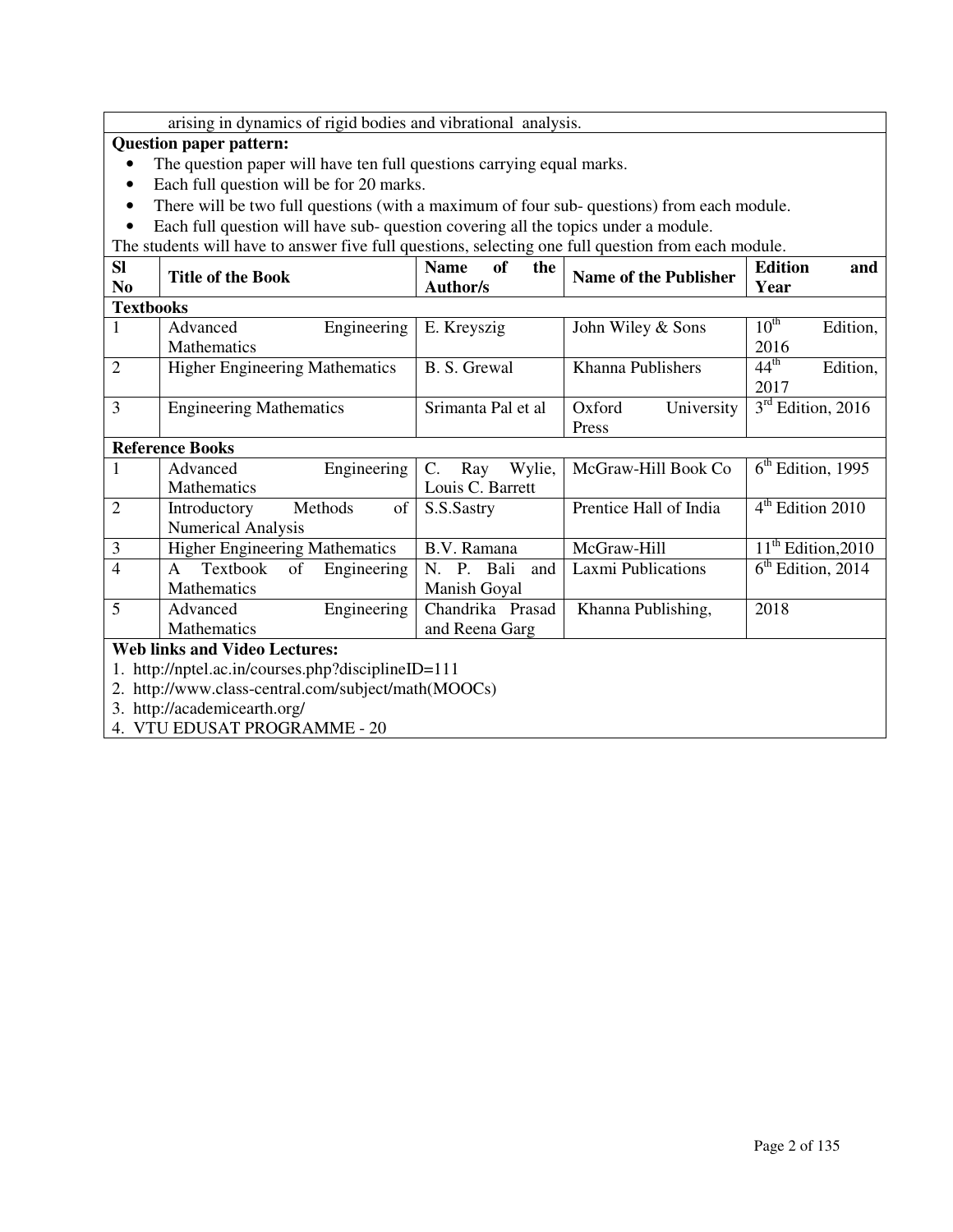| <b>B.E. Electronics and Instrumentation Engineering (EI)</b><br><b>Choice Based Credit System (CBCS)</b>                                                                                                                                                                                                                                                                                                                                                                                                                                                                                                                                            |                         |                   |                                 |                                                                   |  |  |
|-----------------------------------------------------------------------------------------------------------------------------------------------------------------------------------------------------------------------------------------------------------------------------------------------------------------------------------------------------------------------------------------------------------------------------------------------------------------------------------------------------------------------------------------------------------------------------------------------------------------------------------------------------|-------------------------|-------------------|---------------------------------|-------------------------------------------------------------------|--|--|
|                                                                                                                                                                                                                                                                                                                                                                                                                                                                                                                                                                                                                                                     | Semester - III          |                   |                                 |                                                                   |  |  |
| <b>Electronic Instrumentation and Measurements</b>                                                                                                                                                                                                                                                                                                                                                                                                                                                                                                                                                                                                  | (Common to EI, BM & ML) |                   |                                 |                                                                   |  |  |
| Subject Code                                                                                                                                                                                                                                                                                                                                                                                                                                                                                                                                                                                                                                        | 18EI/BM/ML32            | <b>CIE Marks</b>  |                                 | : 40                                                              |  |  |
| Number of Lecture Hours/Week (L:T:P)                                                                                                                                                                                                                                                                                                                                                                                                                                                                                                                                                                                                                | 2:2:0                   | <b>SEE Marks</b>  |                                 | :60                                                               |  |  |
| Credits                                                                                                                                                                                                                                                                                                                                                                                                                                                                                                                                                                                                                                             | 0 <sub>3</sub>          | <b>Exam Hours</b> |                                 | : 03                                                              |  |  |
| Course Learning Objectives: This course will enable the students to                                                                                                                                                                                                                                                                                                                                                                                                                                                                                                                                                                                 |                         |                   |                                 |                                                                   |  |  |
| Impart with the knowledge of generalized measurement systems.<br>$\bullet$<br>Learn the characteristics of various types of measurement systems and<br>instruments.<br>Analyze the circuits for the measurement of Resistance, Capacitance, Inductance, and Frequency.                                                                                                                                                                                                                                                                                                                                                                              |                         |                   |                                 | errors in measuring                                               |  |  |
| Impart with the basic concepts of CRO and its usage for the measurement of various parameters.<br>$\bullet$                                                                                                                                                                                                                                                                                                                                                                                                                                                                                                                                         |                         |                   |                                 |                                                                   |  |  |
| Understand the concepts of Ammeters, Voltmeter and Multimeters                                                                                                                                                                                                                                                                                                                                                                                                                                                                                                                                                                                      |                         |                   |                                 |                                                                   |  |  |
| Understand the importance of Display Devices and Recorders in practical fields                                                                                                                                                                                                                                                                                                                                                                                                                                                                                                                                                                      |                         |                   |                                 |                                                                   |  |  |
| Revised Bloom's Taxonomy Levels: L1 - Remembering, L2 - Understanding, L3 - Applying, L4 -                                                                                                                                                                                                                                                                                                                                                                                                                                                                                                                                                          |                         |                   |                                 |                                                                   |  |  |
| Analyzing, L5 - Evaluating, and L6 - Creating                                                                                                                                                                                                                                                                                                                                                                                                                                                                                                                                                                                                       |                         |                   |                                 |                                                                   |  |  |
| <b>Modules</b>                                                                                                                                                                                                                                                                                                                                                                                                                                                                                                                                                                                                                                      |                         |                   | <b>Teaching</b><br><b>Hours</b> | <b>Revised</b><br><b>Bloom's</b><br><b>Taxonomy</b><br>(RBT)Level |  |  |
| Measurements: Introduction, Significance of measurements, methods of<br>measurements, instruments and measurement systems, Functions of<br>instruments and measurement systems, Applications of measurement<br>systems.(Verify)<br>Measurement Errors: Introduction Gross errors and systematic errors,<br>Absolute and relative errors, basic concepts of accuracy, Precision,<br>Resolution and Significant figures, Measurement error combinations.<br>(relevant problems)                                                                                                                                                                       |                         |                   | 8 Hours                         | L1,L2                                                             |  |  |
|                                                                                                                                                                                                                                                                                                                                                                                                                                                                                                                                                                                                                                                     |                         |                   |                                 |                                                                   |  |  |
| <b>Module -2</b><br><b>Ammeters, Voltmeter and Multimeters:</b><br>Introduction, DC ammeter principle only, DC voltmeter, Multi-range<br>voltmeter, Extending voltmeter ranges, Loading, Peak responding and True<br>RMS voltmeters. (relevant problems)<br><b>Digital Voltmeters:</b><br>Introduction, Ramp type, Dual slope integrating type $(V-T)$ , integrating type<br>(V-F) and Successive approximation type (relevant problems).<br>Digital Instruments: Introduction, Block diagram of a Basic Digital Multi-<br>meter. Digital frequency meters: Basic circuit of a Digital frequency meter,<br>Basic circuit for frequency measurement. |                         |                   | 8 Hours                         | $L1,L2,L3$ ,<br>L <sub>5</sub>                                    |  |  |
|                                                                                                                                                                                                                                                                                                                                                                                                                                                                                                                                                                                                                                                     |                         |                   |                                 |                                                                   |  |  |
| <b>Module -3</b><br>Oscilloscopes : Introduction, Basic principles, CRT features, Block diagram<br>and working of each block, Typical CRT connections, Dual beam and dual<br>trace CROs, Electronic switch.<br>Analog storage oscilloscopes: Need for trace storage, bistable storage CRT,                                                                                                                                                                                                                                                                                                                                                          |                         |                   | 8 Hours                         | $L1,L2,L3$ ,<br>L <sub>4</sub>                                    |  |  |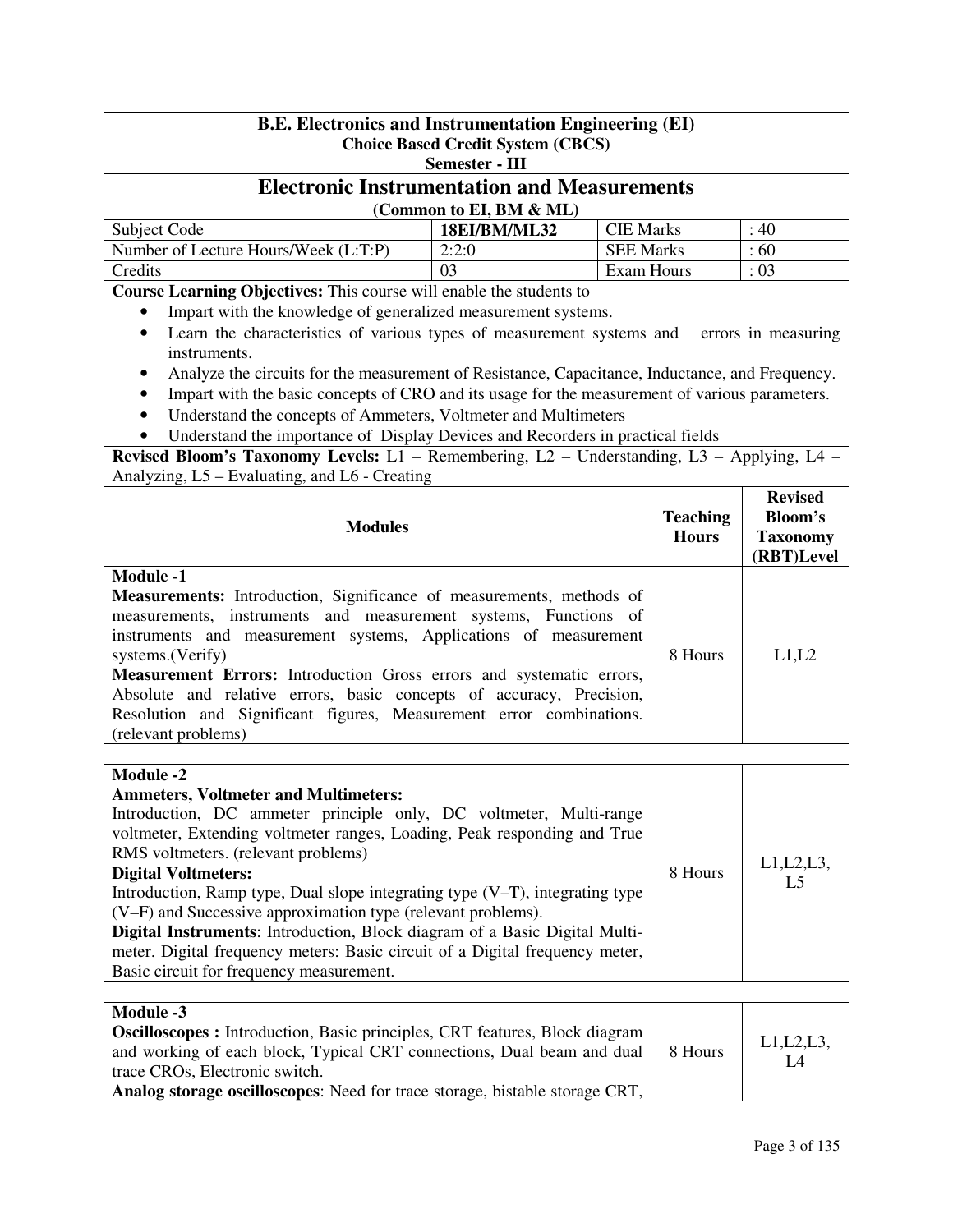| Variable persistence storage CRT.<br>Digital storage oscilloscopes: Basic DSO operation only.                                                                                                                                                                                                                                                                                                                                                                                                                                                                                                                                                                                                                                                                                                                                                                                                                                                                                                                                                                                                                      |         |                        |
|--------------------------------------------------------------------------------------------------------------------------------------------------------------------------------------------------------------------------------------------------------------------------------------------------------------------------------------------------------------------------------------------------------------------------------------------------------------------------------------------------------------------------------------------------------------------------------------------------------------------------------------------------------------------------------------------------------------------------------------------------------------------------------------------------------------------------------------------------------------------------------------------------------------------------------------------------------------------------------------------------------------------------------------------------------------------------------------------------------------------|---------|------------------------|
|                                                                                                                                                                                                                                                                                                                                                                                                                                                                                                                                                                                                                                                                                                                                                                                                                                                                                                                                                                                                                                                                                                                    |         |                        |
| <b>Module -4</b><br><b>Signal Generators:</b><br>Introduction, Fixed and variable AF oscillator, Standard signal generator,<br>Modern laboratory signal generator, AF sine and Square wave generator,<br>Function generator, Square and Pulse generator.<br>Bridge Circuits for Measurement of R, L & C:<br>DC bridges: Introduction, Wheatstone bridge, Kelvin Bridge<br>AC bridges: Capacitance Comparison Bridge, inductance Comparison<br>Bridge, Maxwell's bridge, Schering Bridge. (relevant problems)                                                                                                                                                                                                                                                                                                                                                                                                                                                                                                                                                                                                       | 8 Hours | L1, L2, L3, L5<br>, L6 |
| <b>Module -5</b><br><b>Display Devices and Recorders:</b><br>Introduction, electrical indicating instruments, digital instruments, digital<br>display methods, digital display unit. Segmental Displays: Seven segmental<br>display, dot matrices, LED, LCD, decade counting assemblies, display<br>systems. Recorders: Recording requirements, analog recorders- Graphic<br>recorders, strip chart recorders & its types, X-Y recorder, Magnetic & Digital<br>tape recorders.                                                                                                                                                                                                                                                                                                                                                                                                                                                                                                                                                                                                                                     | 8 Hours | L1, L2, L3, L5         |
| Course Outcomes: After studying this course, students will able to:<br>Analyze instrument characteristics, errors and generalized measurement system.<br>Analyze and use the circuit for the measurement of $R, L, C, F, I, V$ etc<br>Use of Ammeters, Voltmeter and Multimeters and CRO for measurement<br>Analyze and interpret different signal generator circuits for the generation of various waveforms<br>Understand and use different display devices and recorders<br><b>Graduate Attributes (as per NBA)</b><br>Engineering knowledge<br>٠<br>Problem analysis<br>٠<br>Design & Development of Solutions<br>٠<br>Modern tool usage                                                                                                                                                                                                                                                                                                                                                                                                                                                                       |         |                        |
| <b>Question Paper Pattern:</b><br>The question paper will have TEN questions.<br>Each full question carry 20 marks<br>٠<br>There will be TWO full questions (with maximum of THREE sub questions) from each module.<br>٠<br>Each full question will have sub questions covering all the topics under a module.<br>٠<br>The students will have to answer FIVE full questions, selecting ONE full question from each module.<br><b>Text Books:</b><br>1. "Electronic Instrumentation", H. S. Kalsi, TMH, 2004 (Module-2,3 & 4)<br>"Electronic Instrumentation and Measurements", David A Bell, PHI / Pearson Education2006/<br>2.<br>Oxford Higher Education, 2013. (Module 1 & 3)<br>Electrical and Electronic Measurements and Instrumentation - A. K. Sawhney, $17th$ Edition<br>3.<br>(Reprint 2004), Dhanpat Rai & Co. Pvt. Ltd., 2004.(Module- 1 & 5)<br><b>Reference Books:</b><br>"Principles of Measurement Systems", John P. Beately, 3 <sup>rd</sup> Edition, Pearson Education, 2000<br>1.<br>"Modern Electronic Instrumentation and Measuring Techniques", Cooper D & A D Helfrick,<br>2.<br>PHI, 1998. |         |                        |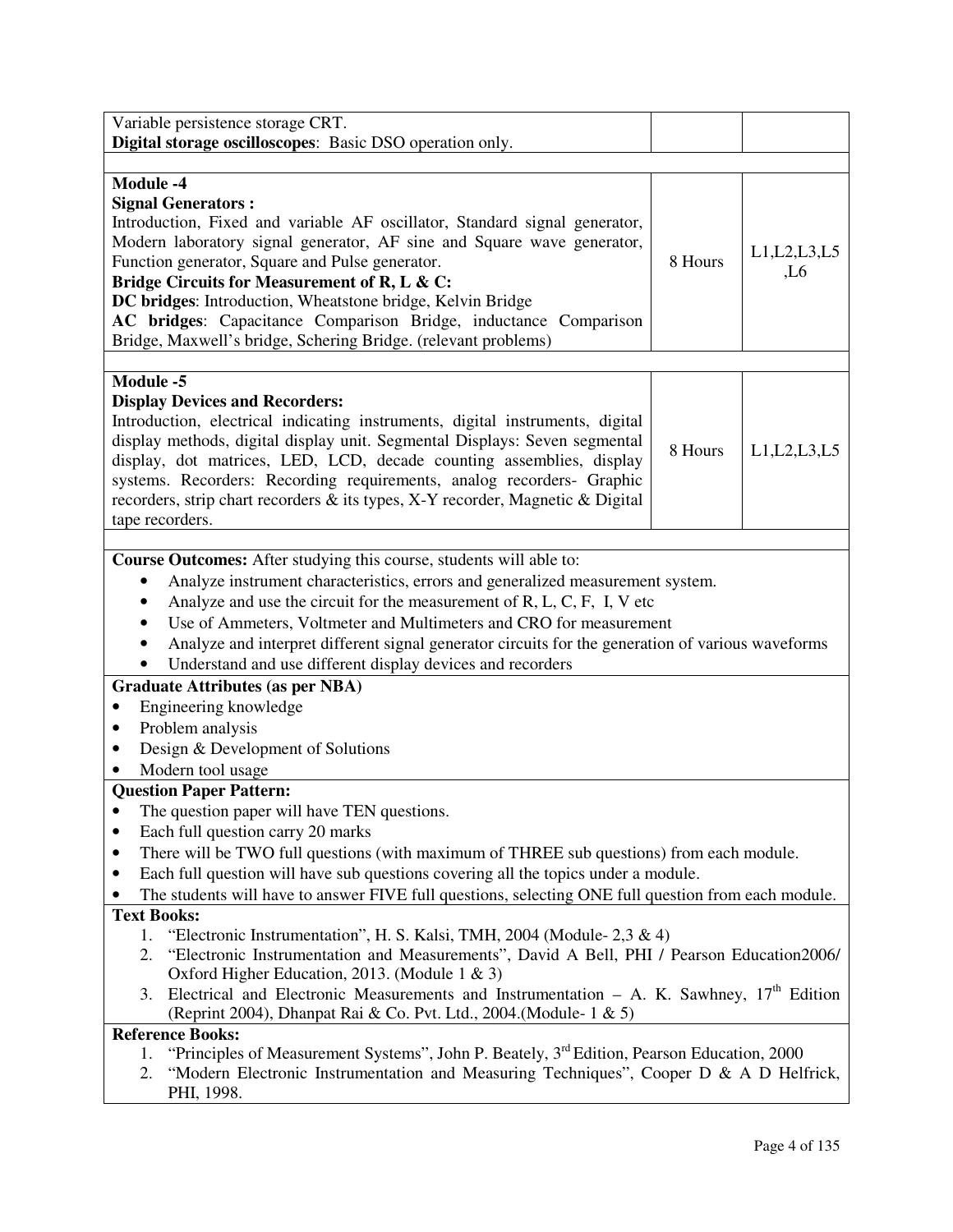| <b>B.E. Electronics and Instrumentation Engineering (EI)</b><br><b>Choice Based Credit System (CBCS)</b><br>Semester - III                                                                                                                                                                                                                                                                                                                                                                                                                              |                                                                                                                                                                                                                                                                                                                                                                                                                                                                                           |      |                  |                |  |  |
|---------------------------------------------------------------------------------------------------------------------------------------------------------------------------------------------------------------------------------------------------------------------------------------------------------------------------------------------------------------------------------------------------------------------------------------------------------------------------------------------------------------------------------------------------------|-------------------------------------------------------------------------------------------------------------------------------------------------------------------------------------------------------------------------------------------------------------------------------------------------------------------------------------------------------------------------------------------------------------------------------------------------------------------------------------------|------|------------------|----------------|--|--|
|                                                                                                                                                                                                                                                                                                                                                                                                                                                                                                                                                         | <b>Analog Electronic Circuits</b>                                                                                                                                                                                                                                                                                                                                                                                                                                                         |      |                  |                |  |  |
| (Common to EI, BM & ML)                                                                                                                                                                                                                                                                                                                                                                                                                                                                                                                                 |                                                                                                                                                                                                                                                                                                                                                                                                                                                                                           |      |                  |                |  |  |
| Subject Code                                                                                                                                                                                                                                                                                                                                                                                                                                                                                                                                            | <b>CIE Marks</b>                                                                                                                                                                                                                                                                                                                                                                                                                                                                          | : 40 |                  |                |  |  |
| Number of Lecture + Tutorial Hours/Week                                                                                                                                                                                                                                                                                                                                                                                                                                                                                                                 | $02+02$                                                                                                                                                                                                                                                                                                                                                                                                                                                                                   |      | <b>SEE Marks</b> | :60            |  |  |
| <b>Total Number of Lecture Hours</b>                                                                                                                                                                                                                                                                                                                                                                                                                                                                                                                    | 40                                                                                                                                                                                                                                                                                                                                                                                                                                                                                        |      | Exam Hours       | : 03           |  |  |
|                                                                                                                                                                                                                                                                                                                                                                                                                                                                                                                                                         | Credits - 3                                                                                                                                                                                                                                                                                                                                                                                                                                                                               |      |                  |                |  |  |
| Revised Bloom's Taxonomy Levels: L1 - Remembering, L2 - Understanding, L3 - Applying, L4 -                                                                                                                                                                                                                                                                                                                                                                                                                                                              | Course Learning Objectives: This course will enable the students to<br>Describe the types of BJT/FET biasing, and Demonstrate use of BJT/FET amplifiers<br>Understand the modeling of BJT/FET for analysis and to Design of BJT/FET Amplifier,<br>Understand and Demonstrate Generalize Frequency response of BJT and FET amplifiers.<br>Design and analyze Power amplifier circuits.<br>Understand the concept of Feedback and its effect on amplifier circuits and Oscillator circuits. |      |                  |                |  |  |
| Analysing, L5 – Evaluating, and L6 - Creating<br><b>Modules</b>                                                                                                                                                                                                                                                                                                                                                                                                                                                                                         |                                                                                                                                                                                                                                                                                                                                                                                                                                                                                           |      | <b>Teaching</b>  | (RBT)Level     |  |  |
|                                                                                                                                                                                                                                                                                                                                                                                                                                                                                                                                                         |                                                                                                                                                                                                                                                                                                                                                                                                                                                                                           |      | <b>Hours</b>     |                |  |  |
| <b>Module -1</b><br>DC Biasing - BJT's<br>operating point, Fixed-Bias configuration, Emitter-bias<br>Introduction,<br>configuration, Voltage-Divider Biasing, Emitter Follower Configuration.<br>8 Hours<br>Relevant problems.<br>DC Biasing – FET's<br>Introduction, Fixed-Bias Configuration, Self-Bias Configuration, Voltage-<br>Divider biasing, Numerical.                                                                                                                                                                                        |                                                                                                                                                                                                                                                                                                                                                                                                                                                                                           |      |                  | L1L2           |  |  |
| <b>Module -2 BJT AC Analysis</b><br>BJT modeling, re transistor model: Common Emitter fixed Configuration,<br>Voltage-Divider Bias, CE Emitter-Bias Configuration (Excluding P-spice<br>Analysis), Emitter Follower Configuration, Cascaded Systems. The Hybrid<br>Equivalent model, Approximate Hybrid Equivalent Circuit, Fixed bias<br>configuration, Voltage-Divider configuration. Hybrid $\pi$ Model.                                                                                                                                             |                                                                                                                                                                                                                                                                                                                                                                                                                                                                                           |      | 8 Hours          | L1L2           |  |  |
| <b>Module -3</b><br><b>FET Amplifiers</b><br>Introduction, JFET Small Signal Model, JFET AC equivalent Circuit, Fixed-<br>Bias Configuration, Self-Bias Configuration (with bypassed Rs only), Voltage-<br>L1, L2,<br>Divider Configuration, Source Follower Configuration.<br>8 Hours<br>L <sub>3</sub><br><b>BJT and JFET Frequency Response:</b><br>Introduction, General Frequency Considerations, Low Frequency Response of<br>BJT Amplifier, Low Frequency Response of FET Amplifier, Miller Effect<br>Capacitance, Multistage frequency effects. |                                                                                                                                                                                                                                                                                                                                                                                                                                                                                           |      |                  |                |  |  |
| <b>Module -4</b><br><b>Power Amplifiers:-</b><br>Introduction: Definitions and Amplifier Types, Series Fed Class A Amplifier,<br>Transformer Coupled Class A Amplifier, Class B Amplifier operation.                                                                                                                                                                                                                                                                                                                                                    |                                                                                                                                                                                                                                                                                                                                                                                                                                                                                           |      | 8 Hours          | L1,L2<br>L3,L4 |  |  |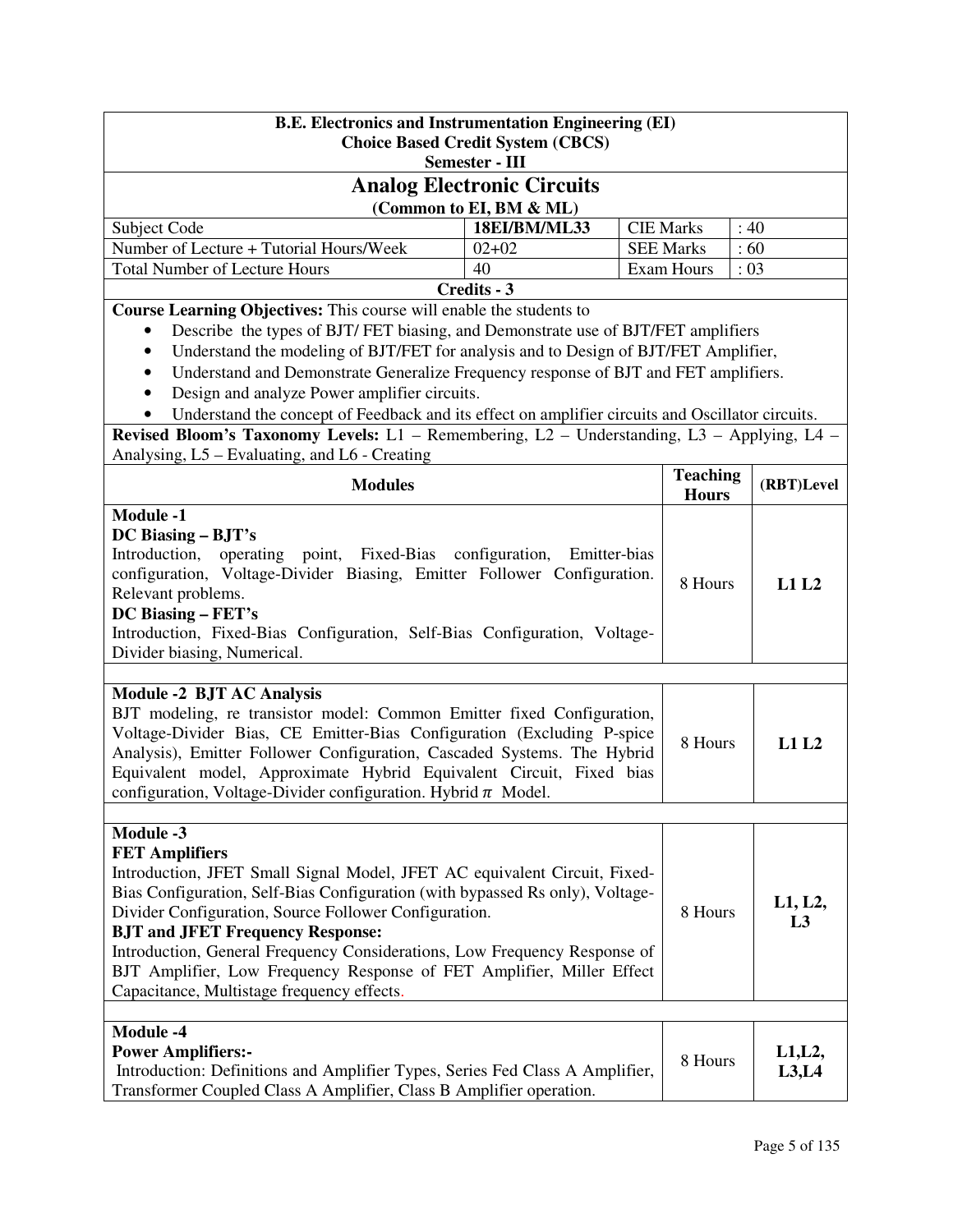| amplifier circuits:-Transformer-Coupled Push-Pull Circuits,<br>Class B<br>Complementary-Symmetry Circuits only, Amplifier Distortion, Class C and<br>Class D Amplifier. |         |        |  |  |
|-------------------------------------------------------------------------------------------------------------------------------------------------------------------------|---------|--------|--|--|
|                                                                                                                                                                         |         |        |  |  |
| <b>Module -5</b>                                                                                                                                                        |         |        |  |  |
| <b>Feedback and Oscillator Circuits:-</b>                                                                                                                               |         |        |  |  |
| Feedback concepts, Feedback connection types, effects of negative feedback,                                                                                             |         |        |  |  |
| practical feedback circuits: - FET based voltage series Feedback, BJT based                                                                                             | 8 Hours | L2, L3 |  |  |
| current series, and FET based voltage shunt feedback.                                                                                                                   |         |        |  |  |
| Oscillator operation: -Barkhaunsen's criteria, Tunedoscillator Circuits: BJT                                                                                            |         |        |  |  |
| based Colpitts, Hartley and Crystal oscillator. Unijunction transistor oscillator                                                                                       |         |        |  |  |
| Note:- Relevant problems on all topics                                                                                                                                  |         |        |  |  |
| Course Outcomes: After studying this course, students will able to:                                                                                                     |         |        |  |  |
| Explain the biasing of BJT and FET<br>$\bullet$                                                                                                                         |         |        |  |  |
| Model BJT/FET for ac/dc analysis<br>$\bullet$                                                                                                                           |         |        |  |  |
| Design Single stage, Multistage amplifier, with and without feedback<br>$\bullet$                                                                                       |         |        |  |  |
| Analyze Frequency response of BJT and FET.<br>$\bullet$                                                                                                                 |         |        |  |  |
| Acquire the knowledge of classifications of Power amplifier, operation, and able to design power<br>$\bullet$                                                           |         |        |  |  |
| amplifier.                                                                                                                                                              |         |        |  |  |
| Apply the knowledge gained in designing of BJT/FET/UJT based Oscillators.                                                                                               |         |        |  |  |
| <b>Graduate Attributes (as per NBA)</b>                                                                                                                                 |         |        |  |  |
| <b>Engineering Knowledge</b><br>$\bullet$                                                                                                                               |         |        |  |  |
| Problem Analysis<br>$\bullet$                                                                                                                                           |         |        |  |  |
| Design / development of solutions (partly)<br>$\bullet$                                                                                                                 |         |        |  |  |
| Interpretation of data                                                                                                                                                  |         |        |  |  |
| <b>Question Paper Pattern:</b>                                                                                                                                          |         |        |  |  |
| The question paper will have TEN questions.                                                                                                                             |         |        |  |  |
| Each full question carry 20 marks<br>$\bullet$                                                                                                                          |         |        |  |  |
| There will be TWO full questions (with maximum of THREE sub questions) from each module.<br>$\bullet$                                                                   |         |        |  |  |
| Each full question will have sub questions covering all the topics under a module.<br>$\bullet$                                                                         |         |        |  |  |
| The students will have to answer FIVE full questions, selecting ONE full question from each module.                                                                     |         |        |  |  |
| <b>Text Book:</b>                                                                                                                                                       |         |        |  |  |
| Robert L. Boylestad and Louis Nashelsky, "Electronics devices and Circuit theory", Pearson, 10 <sup>th</sup>                                                            |         |        |  |  |
| Edition, 2009, ISBN:9788131727003                                                                                                                                       |         |        |  |  |
| <b>Reference Book:</b>                                                                                                                                                  |         |        |  |  |
| David A. Bell, "Electronic Devices and Circuits", Oxford University Press                                                                                               |         |        |  |  |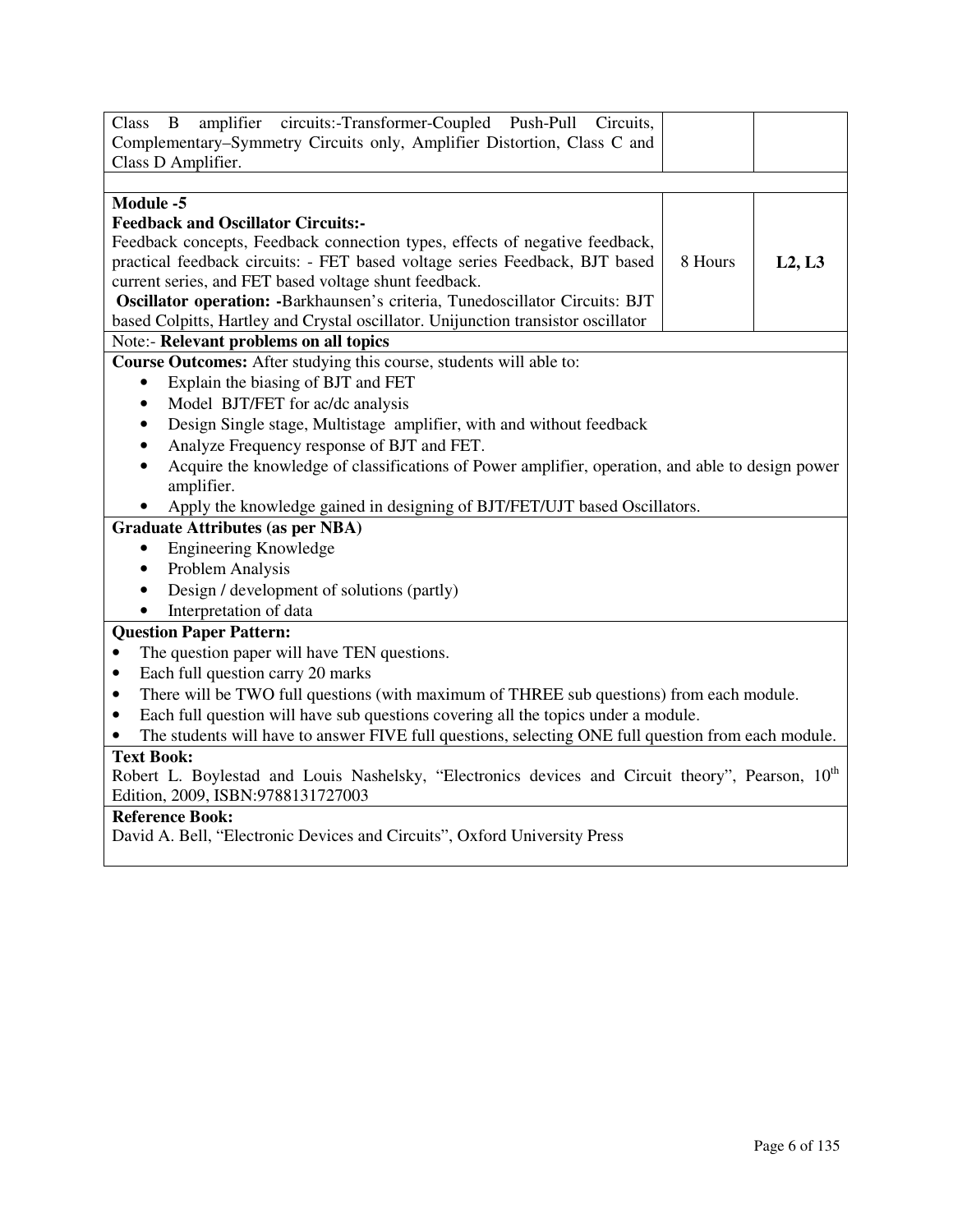| <b>B.E. Electronics and Instrumentation Engineering (EI)</b><br><b>Choice Based Credit System (CBCS)</b>                                                                                                                                                                                                                                                                                                                                     |                                     |             |                                                                   |  |  |  |
|----------------------------------------------------------------------------------------------------------------------------------------------------------------------------------------------------------------------------------------------------------------------------------------------------------------------------------------------------------------------------------------------------------------------------------------------|-------------------------------------|-------------|-------------------------------------------------------------------|--|--|--|
|                                                                                                                                                                                                                                                                                                                                                                                                                                              | Semester - III                      |             |                                                                   |  |  |  |
|                                                                                                                                                                                                                                                                                                                                                                                                                                              | <b>Digital Design and HDL</b>       |             |                                                                   |  |  |  |
| (Common to EI, BM &ML)                                                                                                                                                                                                                                                                                                                                                                                                                       |                                     |             |                                                                   |  |  |  |
| : 18EI/BM/ML34<br><b>IA Marks</b><br>Subject Code<br>: 40                                                                                                                                                                                                                                                                                                                                                                                    |                                     |             |                                                                   |  |  |  |
| Number of Lecture + Tutorial Hours/Week                                                                                                                                                                                                                                                                                                                                                                                                      | $:02+02$                            | Exam Marks  | :60                                                               |  |  |  |
| <b>Total Number of Lecture Hours</b>                                                                                                                                                                                                                                                                                                                                                                                                         | :40                                 | Exam Hours  | : 03                                                              |  |  |  |
|                                                                                                                                                                                                                                                                                                                                                                                                                                              |                                     |             |                                                                   |  |  |  |
| Course Learning Objectives: This course will enable the students to                                                                                                                                                                                                                                                                                                                                                                          | Credits – 3 (Each module – 8 Hours) |             |                                                                   |  |  |  |
| To impart the concepts of simplifying Boolean expression using K-map techniques and Quin-<br>$\bullet$<br>McCluskey minimization techniques.<br>To impart the concepts of designing and analyzing combinational logic circuits.<br>٠<br>To impart design methods and analysis of sequential logic circuits.<br>٠<br>To impart the concepts of HDL-Verilog data flow and behavioral models for the design of digital<br>$\bullet$<br>systems. |                                     |             |                                                                   |  |  |  |
| <b>Modules</b>                                                                                                                                                                                                                                                                                                                                                                                                                               |                                     |             | <b>Revised</b><br><b>Bloom's</b><br><b>Taxonomy</b><br>(RBT)Level |  |  |  |
| <b>Module -1</b>                                                                                                                                                                                                                                                                                                                                                                                                                             |                                     |             |                                                                   |  |  |  |
| Principles of Combinational Logic: Definition of combinational logic, Canonical forms,                                                                                                                                                                                                                                                                                                                                                       |                                     |             | L2<br>L <sub>3</sub>                                              |  |  |  |
| Generation of switching equations from truth tables, Karnaugh maps- up to 4 variables,                                                                                                                                                                                                                                                                                                                                                       |                                     |             | L4                                                                |  |  |  |
| Quine-McCluskey Minimization Technique. Quine-McCluskey using Don't Care Terms.                                                                                                                                                                                                                                                                                                                                                              |                                     |             |                                                                   |  |  |  |
| (Text 1, Chapter 3).                                                                                                                                                                                                                                                                                                                                                                                                                         |                                     |             |                                                                   |  |  |  |
| <b>Module -2</b>                                                                                                                                                                                                                                                                                                                                                                                                                             |                                     |             | L1                                                                |  |  |  |
| <b>Logic Design with MSI Components and Programmable Logic Devices:</b>                                                                                                                                                                                                                                                                                                                                                                      |                                     |             | L2                                                                |  |  |  |
| Binary Adders and Subtractors, Comparators, Decoders, Encoders, Multiplexers,                                                                                                                                                                                                                                                                                                                                                                |                                     |             | L <sub>3</sub>                                                    |  |  |  |
| Programmable Logic Devices (PLDs), Programmable Read only Memories (PROMS).                                                                                                                                                                                                                                                                                                                                                                  |                                     |             |                                                                   |  |  |  |
| (Text 2, Chapter 5)                                                                                                                                                                                                                                                                                                                                                                                                                          |                                     |             |                                                                   |  |  |  |
| <b>Module -3</b>                                                                                                                                                                                                                                                                                                                                                                                                                             |                                     |             | L1                                                                |  |  |  |
| <b>Flip-Flops:</b>                                                                                                                                                                                                                                                                                                                                                                                                                           |                                     |             | L2                                                                |  |  |  |
| Basic Bistable Elements, Latches, Timing Considerations, The Master-Slave Flip-flops                                                                                                                                                                                                                                                                                                                                                         |                                     |             | L <sub>3</sub>                                                    |  |  |  |
| (Pulse-Triggered flip-flops): SR flip-flops, JK flip flops, Edge Triggered Flip-flops,                                                                                                                                                                                                                                                                                                                                                       |                                     |             |                                                                   |  |  |  |
| Characteristic equations. (Text 2, Chapter 6)                                                                                                                                                                                                                                                                                                                                                                                                |                                     |             |                                                                   |  |  |  |
| <b>Module -4</b>                                                                                                                                                                                                                                                                                                                                                                                                                             |                                     |             | L2                                                                |  |  |  |
| Simple Flip-Flops Applications: Registers, Binary Ripple Counters,                                                                                                                                                                                                                                                                                                                                                                           |                                     | Synchronous | L <sub>3</sub>                                                    |  |  |  |
| Binary Counters, Counters based on Shift Registers, Design of Synchronous mod-n<br>L4                                                                                                                                                                                                                                                                                                                                                        |                                     |             |                                                                   |  |  |  |
| Counter using clocked T, JK, D and SR flip-flops. (Text 2, Chapter 6)                                                                                                                                                                                                                                                                                                                                                                        |                                     |             |                                                                   |  |  |  |
| <b>Module -5</b>                                                                                                                                                                                                                                                                                                                                                                                                                             |                                     |             |                                                                   |  |  |  |
| <b>Introduction to Verilog:</b>                                                                                                                                                                                                                                                                                                                                                                                                              |                                     |             |                                                                   |  |  |  |
| Structure of Verilog module, Operators, Data Types, Styles of Description- Data flow                                                                                                                                                                                                                                                                                                                                                         |                                     |             | L <sub>3</sub>                                                    |  |  |  |
| description, Behavioral description.                                                                                                                                                                                                                                                                                                                                                                                                         |                                     |             | L4                                                                |  |  |  |
| Implementation of half adder and full adder using Verilog data flow description.                                                                                                                                                                                                                                                                                                                                                             |                                     |             | L <sub>5</sub>                                                    |  |  |  |
| Verilog Behavioral description: Structure, Variable Assignment Statement, Sequential                                                                                                                                                                                                                                                                                                                                                         |                                     |             |                                                                   |  |  |  |
| Statements, Loop Statements, Verilog Behavioral Description of Multiplexers                                                                                                                                                                                                                                                                                                                                                                  |                                     |             |                                                                   |  |  |  |
| $(2:1,4:1,8:1)$ . (Text 3, Chapters: 1, 2, 3)<br>Course Outcomes: After studying this course, students will able to:                                                                                                                                                                                                                                                                                                                         |                                     |             |                                                                   |  |  |  |
|                                                                                                                                                                                                                                                                                                                                                                                                                                              |                                     |             |                                                                   |  |  |  |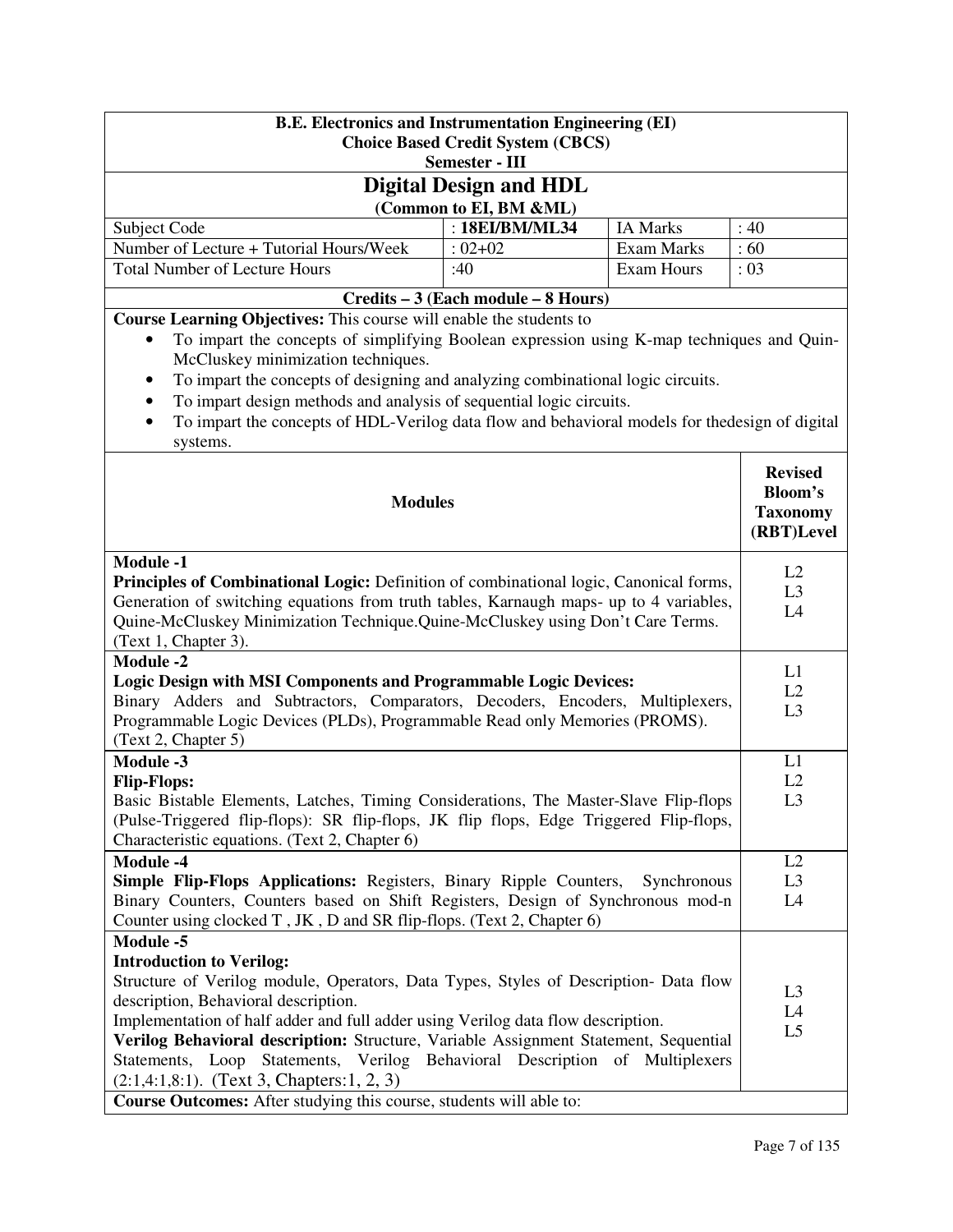- Simplify Boolean functions using K-map and Quine-McCluskey minimization technique
- Analyze and design for combinational logic circuits.
- Analyze the concepts of Latches and Flip Flops. (SR, D, T and JK).
- Analyze and design the synchronous sequential circuits.
- Implement Combinational circuits(adders, subtractors, multiplexers) using Verilog descriptions.

## **Graduate Attributes (as per NBA)**

- Engineering knowledge
- Problem analysis
- Design & Development of Solutions
- Modern tool usage

## **Question Paper Pattern**

- The question paper will have TEN questions.
- Each full question carry 20 marks
- There will be TWO full questions (with maximum of THREE sub questions) from each module.
- Each full question will have sub questions covering all the topics under a module.
- The students will have to answer FIVE full questions, selecting ONE full question from each module.

## **Text Book:**

- 1. Digita**l** Logic Applications and Design by John M Yarbrough, Thomson Learning,2001
- 2. Digital Principles and Design by Donald D. Givone, McGraw Hill, 2002.
- 3. HDL Programming VHDL and Verilog by Nazeih M. Botros, 2009 reprint, Dreamtech press.

## **Reference Books:**

- 1. Fundamentals of logic design, by Charles H Roth Jr., Cengage Learning
- 2. Digital Principles and Design Donald D Givone,  $12<sup>th</sup>$ reprint, TMH, 2008
- 3. Logic Design, Sudhakar Samuel, Pearson/ Saguine, 2007
- 4. Fundamentals of HDL- Cyril P R Pearson/Sanguin 2010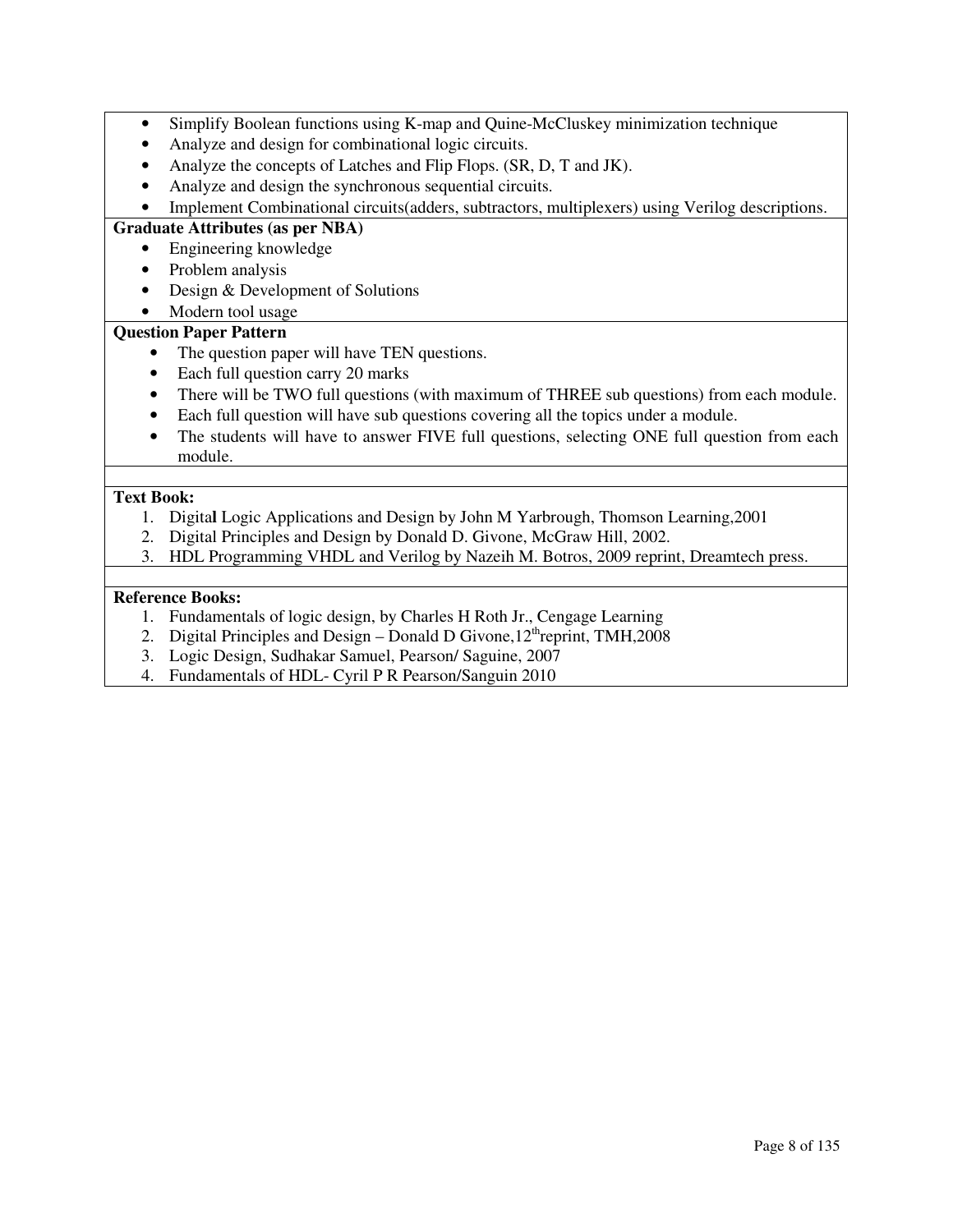| <b>Electronics and Instrumentation Engineering (EI)</b><br><b>Choice Based Credit System (CBCS)</b>                                                                                                                                                                                                                                                                                                                                                                                                                                                                                                                                                                                                                                                                                       |                            |                                      |                                                                   |                   |  |  |
|-------------------------------------------------------------------------------------------------------------------------------------------------------------------------------------------------------------------------------------------------------------------------------------------------------------------------------------------------------------------------------------------------------------------------------------------------------------------------------------------------------------------------------------------------------------------------------------------------------------------------------------------------------------------------------------------------------------------------------------------------------------------------------------------|----------------------------|--------------------------------------|-------------------------------------------------------------------|-------------------|--|--|
| <b>Semester - III</b>                                                                                                                                                                                                                                                                                                                                                                                                                                                                                                                                                                                                                                                                                                                                                                     |                            |                                      |                                                                   |                   |  |  |
| <b>Transducers and Instrumentation</b>                                                                                                                                                                                                                                                                                                                                                                                                                                                                                                                                                                                                                                                                                                                                                    |                            |                                      |                                                                   |                   |  |  |
| Subject Code<br>Number of Lecture + Tutorial Hours/Week                                                                                                                                                                                                                                                                                                                                                                                                                                                                                                                                                                                                                                                                                                                                   | <b>18EI35</b><br>$02 + 02$ | <b>CIE Marks</b><br><b>SEE Marks</b> |                                                                   | :40<br>:60        |  |  |
| <b>Total Number of Lecture Hours</b>                                                                                                                                                                                                                                                                                                                                                                                                                                                                                                                                                                                                                                                                                                                                                      | 40                         | Exam Hours                           |                                                                   | : 03              |  |  |
|                                                                                                                                                                                                                                                                                                                                                                                                                                                                                                                                                                                                                                                                                                                                                                                           | Credits - 3                |                                      |                                                                   |                   |  |  |
| <b>Course Learning Objectives:</b><br>To provide the fundamental knowledge of transducers, instrumentation and measurement<br>systems.<br>To understand the functional elements of instrumentation/measurement systems.<br>٠<br>To impart the knowledge of static and dynamic characteristics of instruments, and understand the<br>factors in selection of instruments for measurement.<br>To discuss the principle, design and working of transducers for the measurement of displacement,<br>level, strain, force, torque, pressure, sound and speed.                                                                                                                                                                                                                                  |                            |                                      |                                                                   |                   |  |  |
| Revised Bloom's Taxonomy Levels: $\overline{L1}$ - Remembering, $L2$ - Understanding, $L3$ - Applying, $L4$ -<br>Analysing, L5 – Evaluating, and L6 - Creating                                                                                                                                                                                                                                                                                                                                                                                                                                                                                                                                                                                                                            |                            |                                      |                                                                   |                   |  |  |
| <b>Teaching</b><br><b>Modules</b><br><b>Hours</b>                                                                                                                                                                                                                                                                                                                                                                                                                                                                                                                                                                                                                                                                                                                                         |                            |                                      | <b>Revised</b><br><b>Bloom's</b><br><b>Taxonomy</b><br>(RBT)Level |                   |  |  |
| <b>Module -1</b><br><b>Classification and Functional Elements of Instrument/ measurement</b><br>system: Measurement, significance of measurement, instruments and<br>measurement systems, mechanical, electrical and electronic instruments<br>(Common to EIM), Deflection & Null type instruments and their<br>comparison, Analog and digital modes of operation, functions of<br>instruments and measurement systems, applications of measurement<br>systems, Elements of generalized measurement system, Input-output<br>configuration of measuring instruments and measurement systems, methods<br>of correction for interfering and modifying inputs. Transducers,<br>Classifications of transducers-primary $\&$ secondary, active $\&$ passive,<br>analog and digital transducers. |                            | 8 Hours                              | L1, L2                                                            |                   |  |  |
|                                                                                                                                                                                                                                                                                                                                                                                                                                                                                                                                                                                                                                                                                                                                                                                           |                            |                                      |                                                                   |                   |  |  |
| <b>Module -2</b><br>Static and Dynamic Characteristics: Static calibration and error<br>calibration curve, accuracy and precision, indications of precision, static<br>error, scale range and scale span, reproducibility and drift, repeatability,<br>signal to noise ratio, sensitivity, linearity, hysteresis, threshold, dead zone<br>and dead time, resolution, signal to noise ratio, factors influencing the<br>choice of transducers/instruments.<br>Dynamic response – dynamic characteristics, time domain analysis<br>&different types of inputs, frequency domain analysis. Time domain<br>response - zero order system, first order system, response of a first order<br>system to step & ramp input, frequency response of first order system.                              |                            |                                      | 8 Hours                                                           | L1, L2, L3,<br>L4 |  |  |
| <b>Module -3</b><br>Measurement of Displacement: Introduction, Principles of Transduction,                                                                                                                                                                                                                                                                                                                                                                                                                                                                                                                                                                                                                                                                                                |                            |                                      | 8 Hours                                                           | L1, L2, L3,<br>L4 |  |  |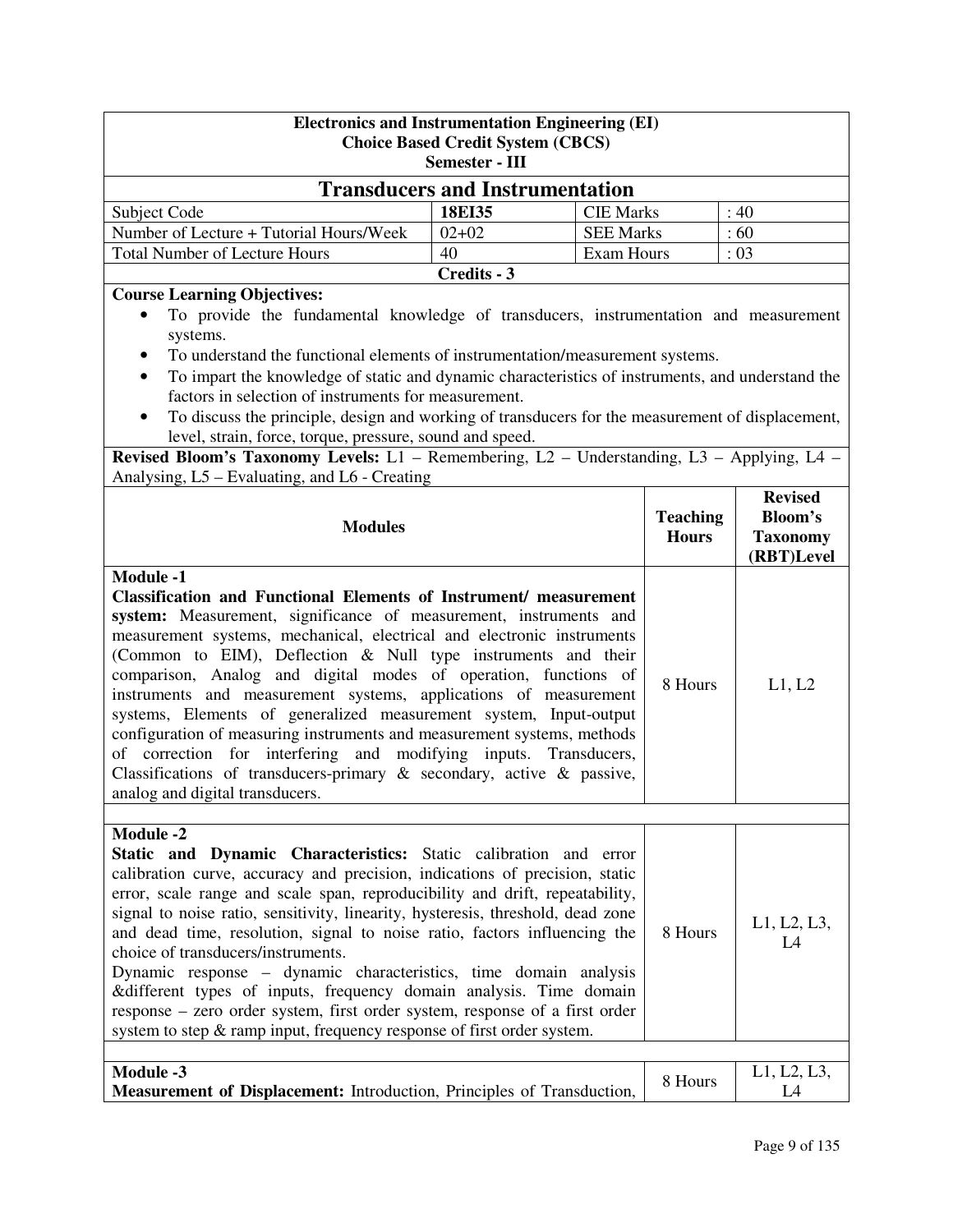| Variable resistance devices, variable Inductance Transducer, Variable<br>Capacitance Transducer, Hall Effect Devices, Proximity Devices, Digital                                      |         |             |
|---------------------------------------------------------------------------------------------------------------------------------------------------------------------------------------|---------|-------------|
| Transducer                                                                                                                                                                            |         |             |
| Measurement of Level: Capacitance probes, conductivity probes,                                                                                                                        |         |             |
| differential pressure level detector, float level devices, optical level                                                                                                              |         |             |
| switches, ultrasonic level detector, thermal level sensors                                                                                                                            |         |             |
| <b>Module -4</b>                                                                                                                                                                      |         |             |
| Measurement of Strain: Introduction, Types of Strain Gauges, Theory of                                                                                                                |         |             |
| operation of resistance strain gauges, Types of Electrical Strain Gauges -                                                                                                            |         |             |
| Wire gauges, unbounded strain gauges, foil gauges, semiconductor strain                                                                                                               |         |             |
| gauges (principle, types & list of characteristics only), Strain gauge Circuits<br>- Wheatstone bride circuit, Applications.                                                          | 8 Hours | L1, L2, L3, |
| <b>Measurement of Force &amp; Torque:</b> Introduction, Force measuring sensor $-$                                                                                                    |         | L4          |
| Load cells – column types devices, proving rings, cantilever beam,                                                                                                                    |         |             |
| pressductor. Hydraulic load cell, Electronic weighing system. Torque                                                                                                                  |         |             |
| measurement: Absorption type, transmission type, stress type & deflection                                                                                                             |         |             |
| type.                                                                                                                                                                                 |         |             |
| <b>Module -5</b>                                                                                                                                                                      |         |             |
| Measurement of Pressure: Introduction, Diaphragms, Other elastic                                                                                                                      |         |             |
| elements, Transduction methods - potentiometric device, strain gauge                                                                                                                  |         |             |
| transducer, variable reluctance, LVDT type, variable capacitance device                                                                                                               |         | L1, L2, L3, |
| (principle & working, no derivation), force balance transducer with                                                                                                                   | 8 Hours | L4          |
| analysis, piezoelectric pressure transducer, pressure multiplexer, pressure<br>calibration.                                                                                           |         |             |
| <b>Miscellaneous Sensors:</b> Noise (sound) Sensors, Speed Sensors, Thickness                                                                                                         |         |             |
| Measurement.                                                                                                                                                                          |         |             |
|                                                                                                                                                                                       |         |             |
|                                                                                                                                                                                       |         |             |
| <b>Course Outcomes:</b> After studying this course, students will able to:                                                                                                            |         |             |
| Define the transducer, instrument, measurement and classify different types of transducers<br>٠                                                                                       |         |             |
| Explain the functional elements of instrumentation / measurement systems<br>$\bullet$                                                                                                 |         |             |
| Discuss the input-output configuration of measurement systems<br>$\bullet$                                                                                                            |         |             |
| Define, interpret and analyze the static and dynamic characteristics of instruments<br>$\bullet$                                                                                      |         |             |
| Explain the principle, design and analyze the transducers for the measurement of displacement,                                                                                        |         |             |
| level, strain, force, torque, pressure, sound and speed.<br><b>Graduate Attributes (as per NBA)</b>                                                                                   |         |             |
| Engineering knowledge                                                                                                                                                                 |         |             |
| Problem analysis                                                                                                                                                                      |         |             |
| Design & Development of Solutions                                                                                                                                                     |         |             |
| Engineer and society                                                                                                                                                                  |         |             |
| Environment & sustainability<br>٠                                                                                                                                                     |         |             |
| Lifelong learning                                                                                                                                                                     |         |             |
| <b>Question Paper Pattern:</b>                                                                                                                                                        |         |             |
| The question paper will have TEN questions.<br>$\bullet$                                                                                                                              |         |             |
| Each full question consists of 20 marks.<br>٠                                                                                                                                         |         |             |
| There will be 2 full questions (with maximum of THREE sub questions) from each module.<br>٠                                                                                           |         |             |
| Each full question will have sub questions covering all the topics under a module.<br>The students will have to answer 5 full questions, selecting one full question fromeach module. |         |             |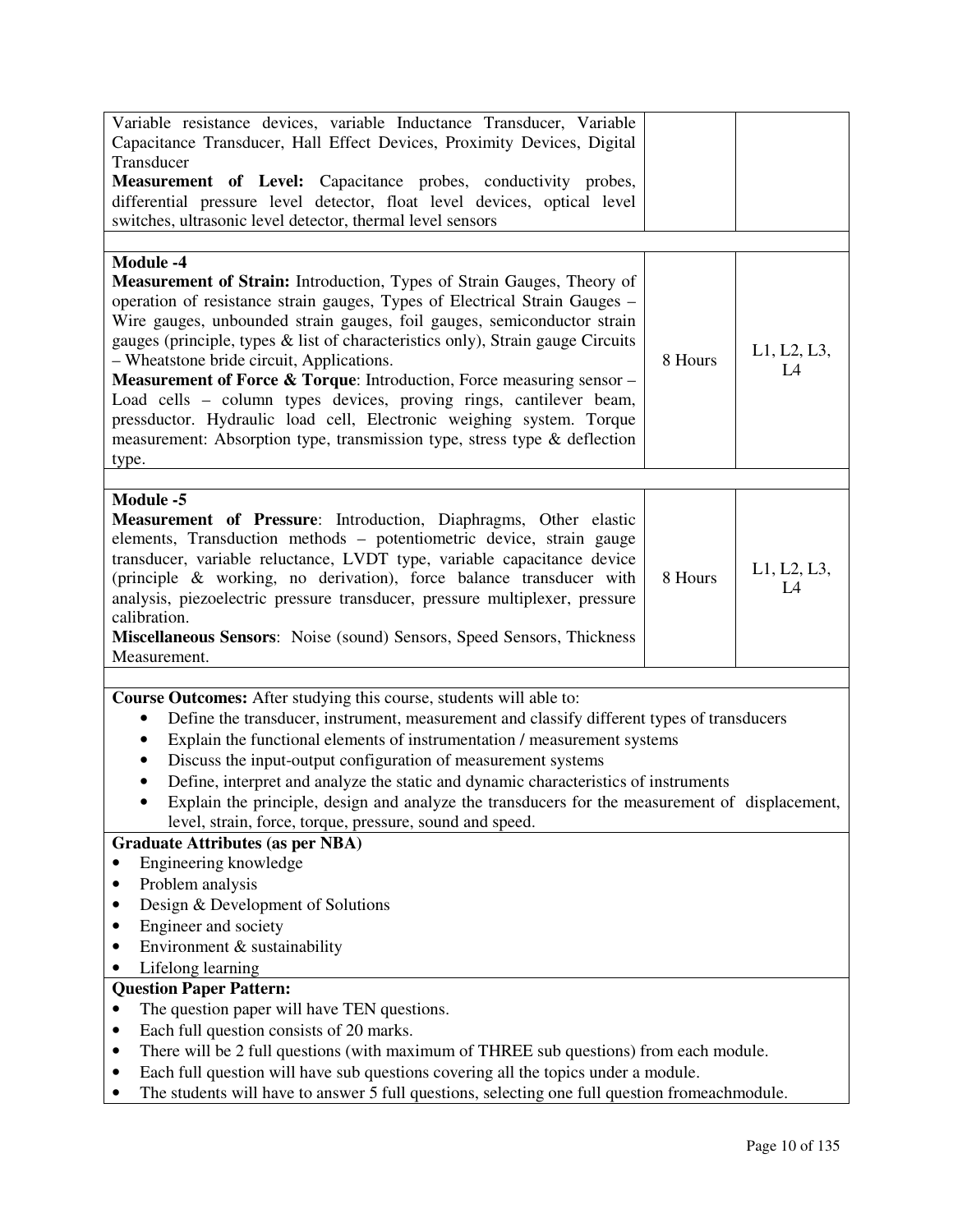## **Text Books:**

- 1. Electrical and Electronic Measurements and Instrumentation A. K. Sawhney,  $17<sup>th</sup>$  Edition (Reprint 2004), DhanpatRai& Co. Pvt. Ltd., 2004. (Module 1 & 2)
- 2. Instrumentation: Devices and Systems- C. S. Rangan, G. R. Sarma, V. S. V. Mani, 2<sup>nd</sup> Edition (32nd Reprint), McGraw Hill Education (India), 2014. (Module 3-Displacement measurement, Module  $\overline{4}$ , Module  $5 -$ Measurement of pressure)
- 3. Process Measurement Instrument Engineers Handbook- BelaG.Liptak, Revised Edition, Chilton Book Company, 1982. (Module 3 – Level measurement, Module 5- Miscellaneous Sensors**)**

## **Reference Books:**

- 1. Transducers and Instrumentation D.V.S.Murty,  $2<sup>nd</sup>$  Edition, PHI, 2009.
- 2. Introduction to Measurements and Instrumentation A. K. Ghosh,  $2<sup>nd</sup>$  Edition, PHI, 2007.
- 3. Instrumentation Measurement and Analysis- B.C.Nakra and K.K.Choudhry, 3<sup>rd</sup> Edition, McGraw Hill Education (India) Pvt.Ltd. 2009.
- 4. Measurement Systems Application and Design- Ernest O.Doeblin and Dhanesh N Manik, 5<sup>th</sup> Edition, McGraw Hill, 2007

## **B.E. Electronics and Instrumentation Engineering (EI)**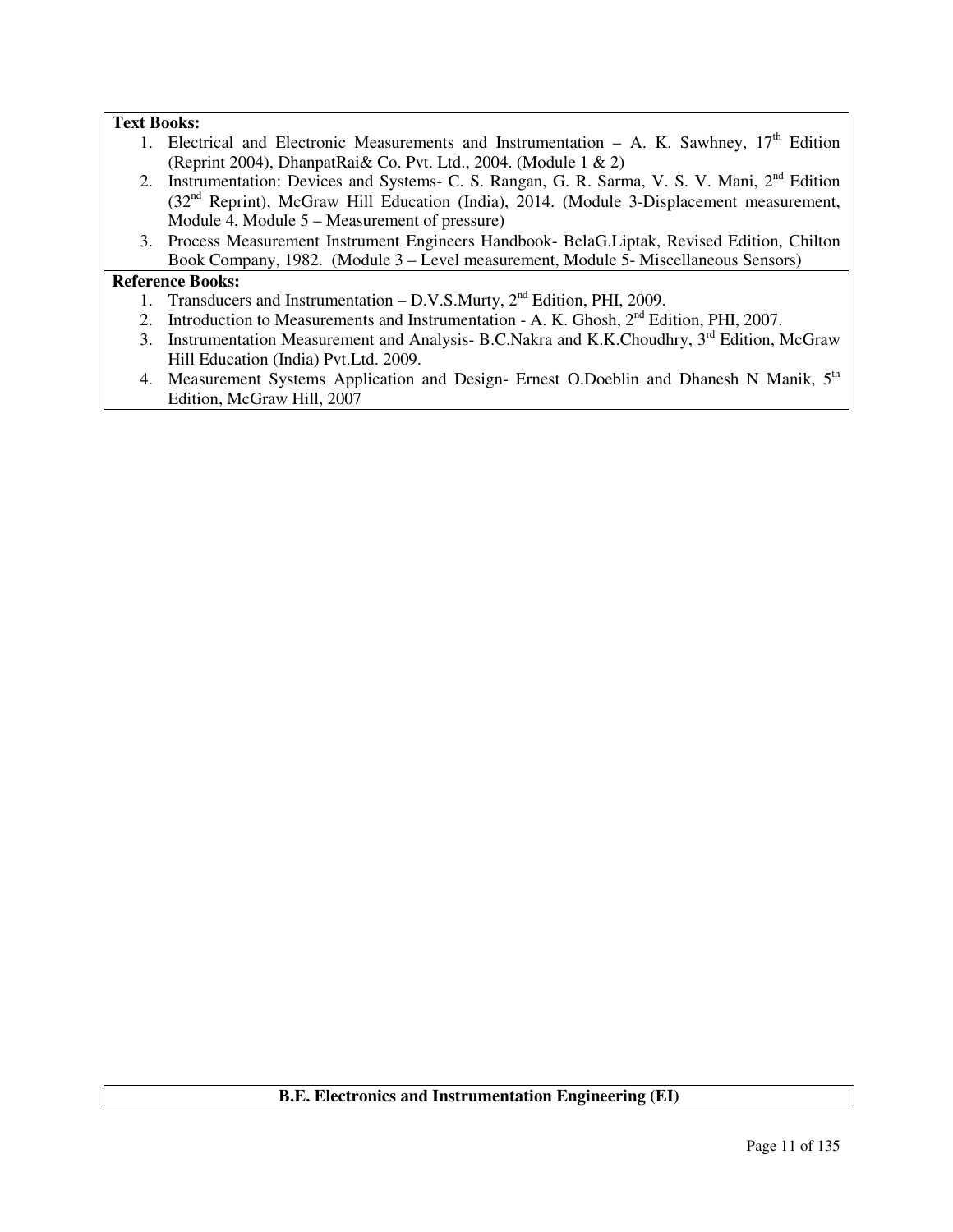| <b>Choice Based Credit System (CBCS)</b><br>Semester - III                                                                                                                                                                                                                                                                                                                         |                                                                                                                                               |  |                   |                 |                 |  |
|------------------------------------------------------------------------------------------------------------------------------------------------------------------------------------------------------------------------------------------------------------------------------------------------------------------------------------------------------------------------------------|-----------------------------------------------------------------------------------------------------------------------------------------------|--|-------------------|-----------------|-----------------|--|
|                                                                                                                                                                                                                                                                                                                                                                                    |                                                                                                                                               |  |                   |                 |                 |  |
| <b>Network Analysis</b><br>(Common to EI, BM & ML)                                                                                                                                                                                                                                                                                                                                 |                                                                                                                                               |  |                   |                 |                 |  |
| Subject Code                                                                                                                                                                                                                                                                                                                                                                       | : 18EI/BM/ML36                                                                                                                                |  | <b>CIE Marks</b>  | :40             |                 |  |
| Number of Lecture +                                                                                                                                                                                                                                                                                                                                                                | $: 03 + 02$                                                                                                                                   |  | <b>SEE Marks</b>  | :60             |                 |  |
| <b>Tutorial Hours/Week</b>                                                                                                                                                                                                                                                                                                                                                         |                                                                                                                                               |  |                   |                 |                 |  |
| Total Number of                                                                                                                                                                                                                                                                                                                                                                    | :50                                                                                                                                           |  | <b>Exam Hours</b> | : 03            |                 |  |
| <b>Lecture Hours</b>                                                                                                                                                                                                                                                                                                                                                               |                                                                                                                                               |  |                   |                 |                 |  |
|                                                                                                                                                                                                                                                                                                                                                                                    | Credits -4 (Each module 10 Hrs)                                                                                                               |  |                   |                 |                 |  |
|                                                                                                                                                                                                                                                                                                                                                                                    | Course Learning Objectives: This course will enable the students to                                                                           |  |                   |                 |                 |  |
|                                                                                                                                                                                                                                                                                                                                                                                    | To introduce the Basic circuit laws, Network theorems and analyze the networks.                                                               |  |                   |                 |                 |  |
| $\bullet$                                                                                                                                                                                                                                                                                                                                                                          | To analyze the networks by using optimized methods                                                                                            |  |                   |                 |                 |  |
|                                                                                                                                                                                                                                                                                                                                                                                    | To analyze the network behavior during switching states.                                                                                      |  |                   |                 |                 |  |
|                                                                                                                                                                                                                                                                                                                                                                                    | To realize the network parameters.                                                                                                            |  |                   |                 |                 |  |
|                                                                                                                                                                                                                                                                                                                                                                                    | Revised Bloom's Taxonomy Levels: L1 - Remembering, L2 - Understanding, L3 - Applying, L4 -                                                    |  |                   |                 |                 |  |
| Analyzing, L5 – Evaluating, and L6 - Creating                                                                                                                                                                                                                                                                                                                                      |                                                                                                                                               |  |                   |                 |                 |  |
|                                                                                                                                                                                                                                                                                                                                                                                    |                                                                                                                                               |  |                   |                 | <b>Revised</b>  |  |
|                                                                                                                                                                                                                                                                                                                                                                                    |                                                                                                                                               |  |                   | <b>Teaching</b> | <b>Bloom's</b>  |  |
|                                                                                                                                                                                                                                                                                                                                                                                    | <b>Modules</b>                                                                                                                                |  |                   | <b>Hours</b>    | <b>Taxonomy</b> |  |
|                                                                                                                                                                                                                                                                                                                                                                                    |                                                                                                                                               |  |                   |                 | (RBT) Level     |  |
| <b>Module -1</b><br>Basic concepts: Sources of electrical energy, Source transformation, Loop<br>and node analysis with dependent & independent sources for DC<br>networks, concept of super node and super mesh analysis for only<br>independent sources for DC networks.<br>Numerical on all Topics                                                                              |                                                                                                                                               |  | 10 Hours          | L1, L2, L3, L4  |                 |  |
| <b>Module -2</b><br><b>Network theorems:</b><br>Super position, reciprocity, Millman's theorem Thevinin's & Norton's<br>theorem (for DC networks only),                                                                                                                                                                                                                            |                                                                                                                                               |  | 10 Hours          | L1, L2, L3, L4  |                 |  |
|                                                                                                                                                                                                                                                                                                                                                                                    | Maximum power transfer theorem (for AC & DC networks)                                                                                         |  |                   |                 |                 |  |
| Numerical on all Topics                                                                                                                                                                                                                                                                                                                                                            |                                                                                                                                               |  |                   |                 |                 |  |
| <b>Module -3</b><br>Transient behavior and initial conditions: Behavior of circuit elements<br>under switching condition and their representation, evaluation of initial $\&$<br>final conditions in RL, RC &RLC circuits for DC excitations.<br>Two port network parameters: Definitions and modeling of $Z$ , $Y$ , $H \&$<br>transmission parameters<br>Numerical on all Topics |                                                                                                                                               |  | 10 Hours          | L1, L2, L3, L4  |                 |  |
| <b>Module -4</b>                                                                                                                                                                                                                                                                                                                                                                   |                                                                                                                                               |  |                   |                 |                 |  |
| <b>Resonant Circuits:</b>                                                                                                                                                                                                                                                                                                                                                          |                                                                                                                                               |  |                   |                 |                 |  |
| Series resonance: Variation of current and voltage with frequency,<br>10 Hours<br>Selectivity & Bandwidth, Q-factor<br>Parallel resonance: General case-<br>resistance present in both branches, Selectivity & Bandwidth.<br>Numerical on all Topics                                                                                                                               |                                                                                                                                               |  |                   |                 | L1, L2, L3, L4  |  |
| <b>Module -5</b>                                                                                                                                                                                                                                                                                                                                                                   |                                                                                                                                               |  |                   |                 |                 |  |
| Numerical on all Topics                                                                                                                                                                                                                                                                                                                                                            | Network topology: Graph of a network, concepts of: tree & co-tree,<br>incidence matrix, tie-set $\&$ cut-set schedules, Principle of duality. |  |                   | 10 Hours        | L1, L2, L3, L4  |  |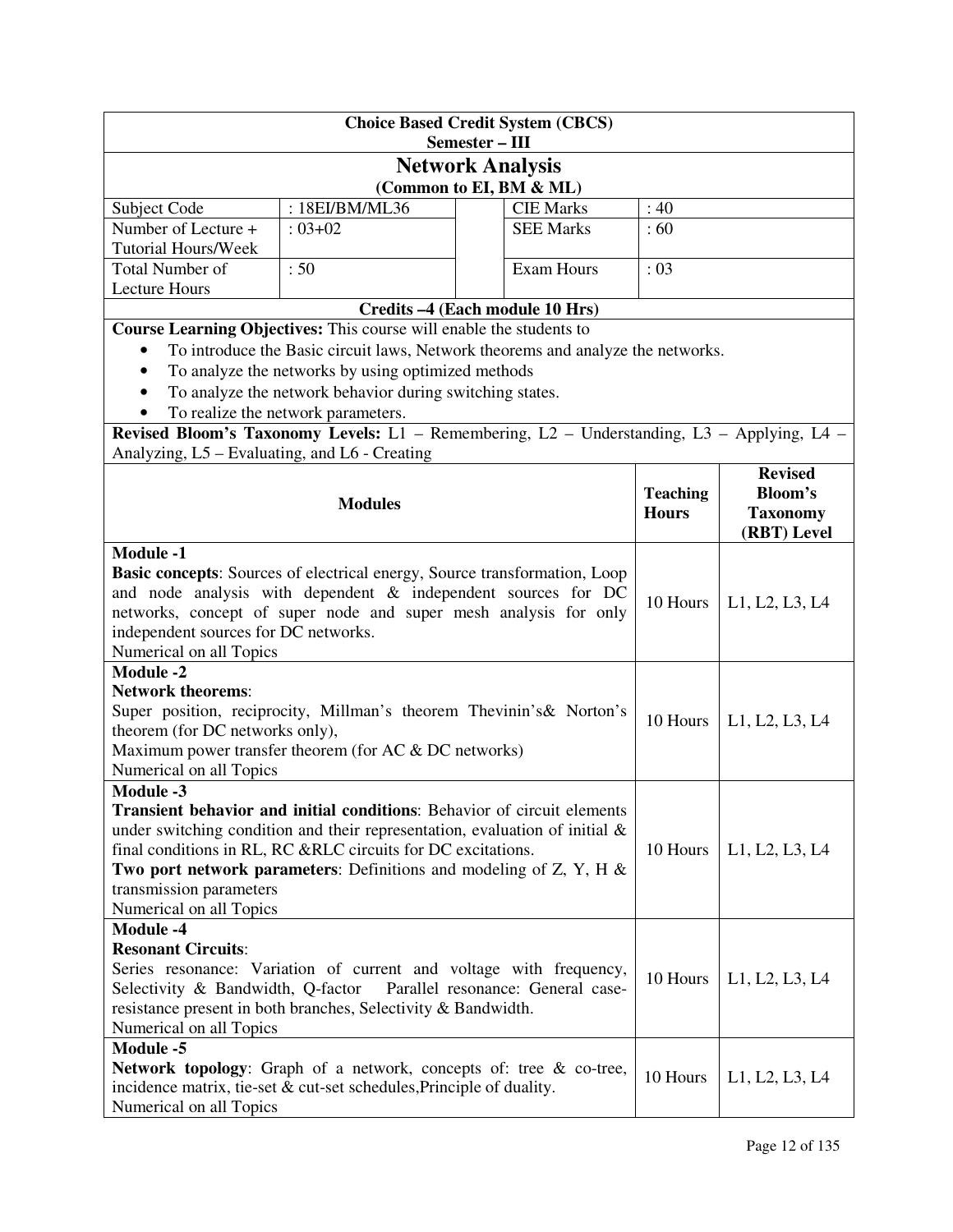**Course Outcomes:** After studying this course, students will able to:

- Apply the basic concepts (Laws, theorems) of networks to obtain solution.
- Choose the appropriate/specific technique to analyze the networks.
- Realize and Analyze the network behavior

## **Graduate Attributes (as per NBA)**

- Applying the Engineering concepts to analyze the networks
- Realizing and solving the complex circuits

## **Question Paper Pattern:**

- The question paper will have TEN questions.
- Each full question carry 20 marks
- In each full question, preferably 40% should be related to theoretical concepts/derivations and 60% should be related problems/solutions.
- There will be TWO full questions (with maximum of THREE sub questions) from each module.
- Each full question will have sub questions covering all the topics under a module.

• The students will have to answer FIVE full questions, selecting ONE full question from each module.

## **Text Books:**

- 1. Engineering Circuit Analysis, William H Hayt et al, McGraw Hill,  $8<sup>th</sup>$  Edition.
- 2. Networks and Systems, D Roy Choudhury, New Age International Publishers,  $3<sup>rd</sup>$  Edition.
- 3. Network Analysis, M.E. Van Valkenburg, Prentice-Hall, 3<sup>rd</sup> Edition.

## **Reference Books:**

- 1. Introduction to Electric circuits, Richard C Dorf & James A Svoboda, Wiley,  $9^{th}$  Edition.
- 2. Electric Circuits, Mahmood Nahvi, McGraw Hill, 9<sup>th</sup> Edition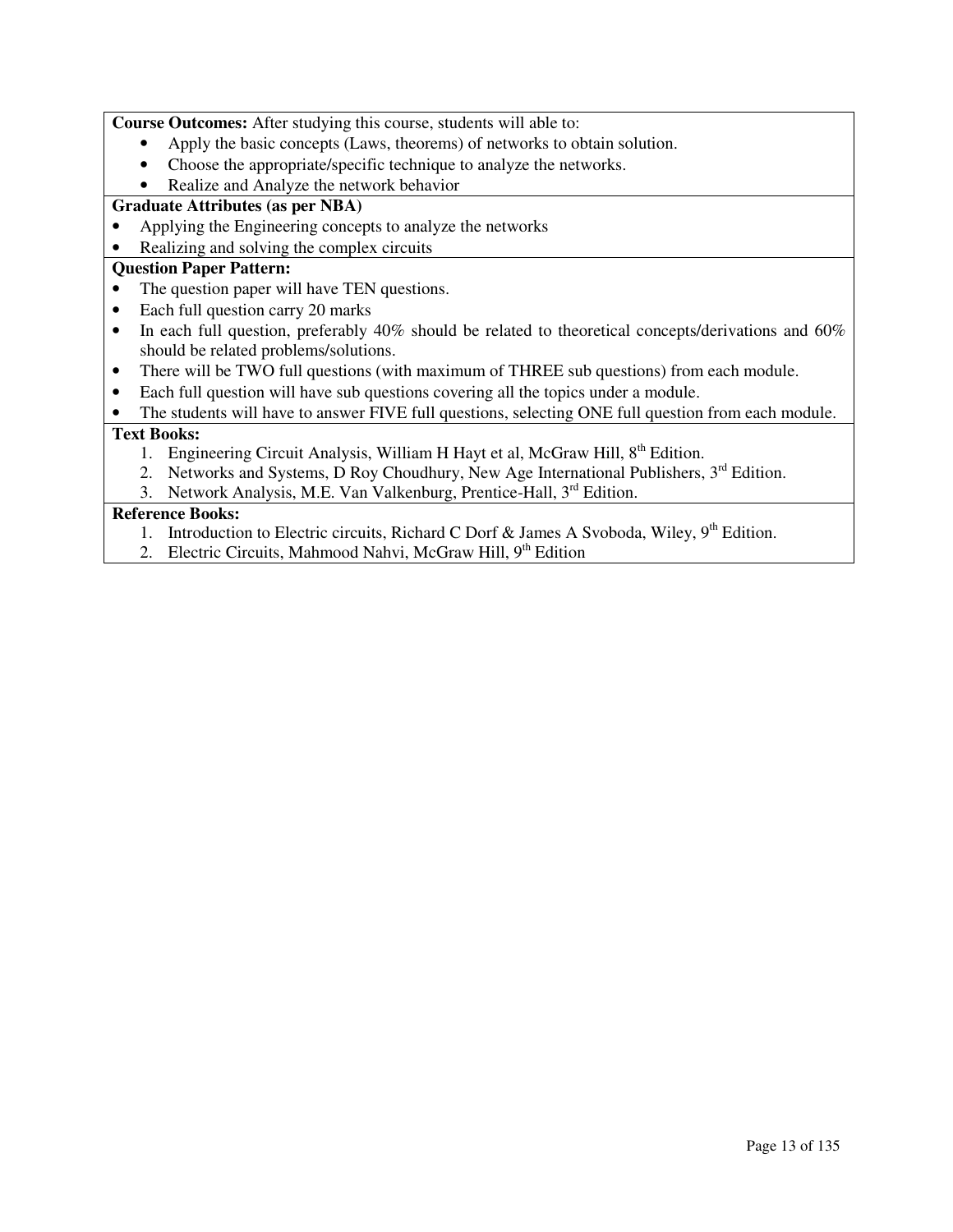| <b>B.E. Electronics and Instrumentation Engineering (EI)</b><br><b>Choice Based Credit System (CBCS)</b><br><b>Semester - III</b>                                                                                                                                                            |             |  |  |                            |  |  |  |
|----------------------------------------------------------------------------------------------------------------------------------------------------------------------------------------------------------------------------------------------------------------------------------------------|-------------|--|--|----------------------------|--|--|--|
| <b>Analog Electronic Circuits Lab</b><br>(Common to EI, BM & ML)                                                                                                                                                                                                                             |             |  |  |                            |  |  |  |
| <b>18 EI/BM/ML L37</b><br>Subject Code<br><b>CIE Marks</b><br>:40                                                                                                                                                                                                                            |             |  |  |                            |  |  |  |
| Number of Tutorial+ Practical<br><b>SEE Marks</b><br>:60<br>$02+02$                                                                                                                                                                                                                          |             |  |  |                            |  |  |  |
| Hours/Week                                                                                                                                                                                                                                                                                   |             |  |  |                            |  |  |  |
| <b>Total Number of Practical Hours</b><br><b>Exam Hours</b><br>42<br>: 03                                                                                                                                                                                                                    |             |  |  |                            |  |  |  |
|                                                                                                                                                                                                                                                                                              | Credits - 2 |  |  |                            |  |  |  |
| <b>Course Learning Objectives:</b><br>This laboratory course enables students to get practical knowledge & experience in design, assembly and<br>evaluation/testing of<br>Rectifier circuits without and with filter<br>$\bullet$<br>BJT as Amplifier without and with feedback<br>$\bullet$ |             |  |  |                            |  |  |  |
| JFET Characteristics and as Amplifier.<br>٠                                                                                                                                                                                                                                                  |             |  |  |                            |  |  |  |
| <b>MOSFET Characteristics</b><br>٠                                                                                                                                                                                                                                                           |             |  |  |                            |  |  |  |
| <b>BJT</b> as Power Amplifiers<br>٠                                                                                                                                                                                                                                                          |             |  |  |                            |  |  |  |
| Oscillators using BJT and FET for frequency generation<br>٠                                                                                                                                                                                                                                  |             |  |  |                            |  |  |  |
| UJT characteristics<br>$\bullet$                                                                                                                                                                                                                                                             |             |  |  |                            |  |  |  |
| Verification of Theorems and applications in practical fields                                                                                                                                                                                                                                |             |  |  |                            |  |  |  |
| Revised Bloom's Taxonomy Levels: L1 - Remembering, L2 - Understanding, L3 - Applying, L4 -                                                                                                                                                                                                   |             |  |  |                            |  |  |  |
| Analyzing, L5 – Evaluating, and L6 - Creating                                                                                                                                                                                                                                                |             |  |  |                            |  |  |  |
| <b>Laboratory Experiments</b>                                                                                                                                                                                                                                                                |             |  |  | <b>Revised Bloom's</b>     |  |  |  |
| NOTE: The experiments are to be carried using discrete components only                                                                                                                                                                                                                       |             |  |  | <b>Taxonomy (RBT)Level</b> |  |  |  |
| To design and test Full Wave Rectifier (with center tap transformer)<br>1.<br>with and without filters.                                                                                                                                                                                      |             |  |  | L3, 14, L5, L6             |  |  |  |
| To design and test Full Wave Bridge Rectifier with and without<br>2.<br>filters.                                                                                                                                                                                                             |             |  |  | L3, 14, L5, L6             |  |  |  |
| To plot characteristics of UJT and to determine its intrinsic stand-off<br>3.<br>ratio.                                                                                                                                                                                                      |             |  |  | L1, L2, L3, L4             |  |  |  |
| To design and test the common emitter amplifier (voltage divider<br>4.<br>bias) without feedback and determine input, output impedance, gain<br>and bandwidth.                                                                                                                               |             |  |  | L3, 14, L5, L6             |  |  |  |
| To design and test the Emitter follower amplifier (BJT) using voltage<br>L3, 14, L5, L6<br>5.<br>divider bias and determine input, output impedance, gain and<br>bandwidth.                                                                                                                  |             |  |  |                            |  |  |  |
| To plot the Drain and Transfer characteristic for the given FET and to<br>6.<br>find the Drain Resistance and Trans-conductance.                                                                                                                                                             |             |  |  | L1, L2, L3, L4             |  |  |  |
| To plot the input and output characteristics of n-channel MOSFET<br>L3, 14, L5, L6<br>7.<br>and calculatedrain resistance, mutual conductance and amplification<br>factor.                                                                                                                   |             |  |  |                            |  |  |  |
| To design, test and plot the frequency response of Common Source<br>8.<br>JFET/MOSFET amplifier, and to determine its bandwidth.                                                                                                                                                             |             |  |  | L1, L2, L3, L4             |  |  |  |
| Wiring and testing of Complimentary symmetry class B push pull<br>9.<br>power amplifier and calculation of efficiency.                                                                                                                                                                       |             |  |  | L1, L2, L3, L4             |  |  |  |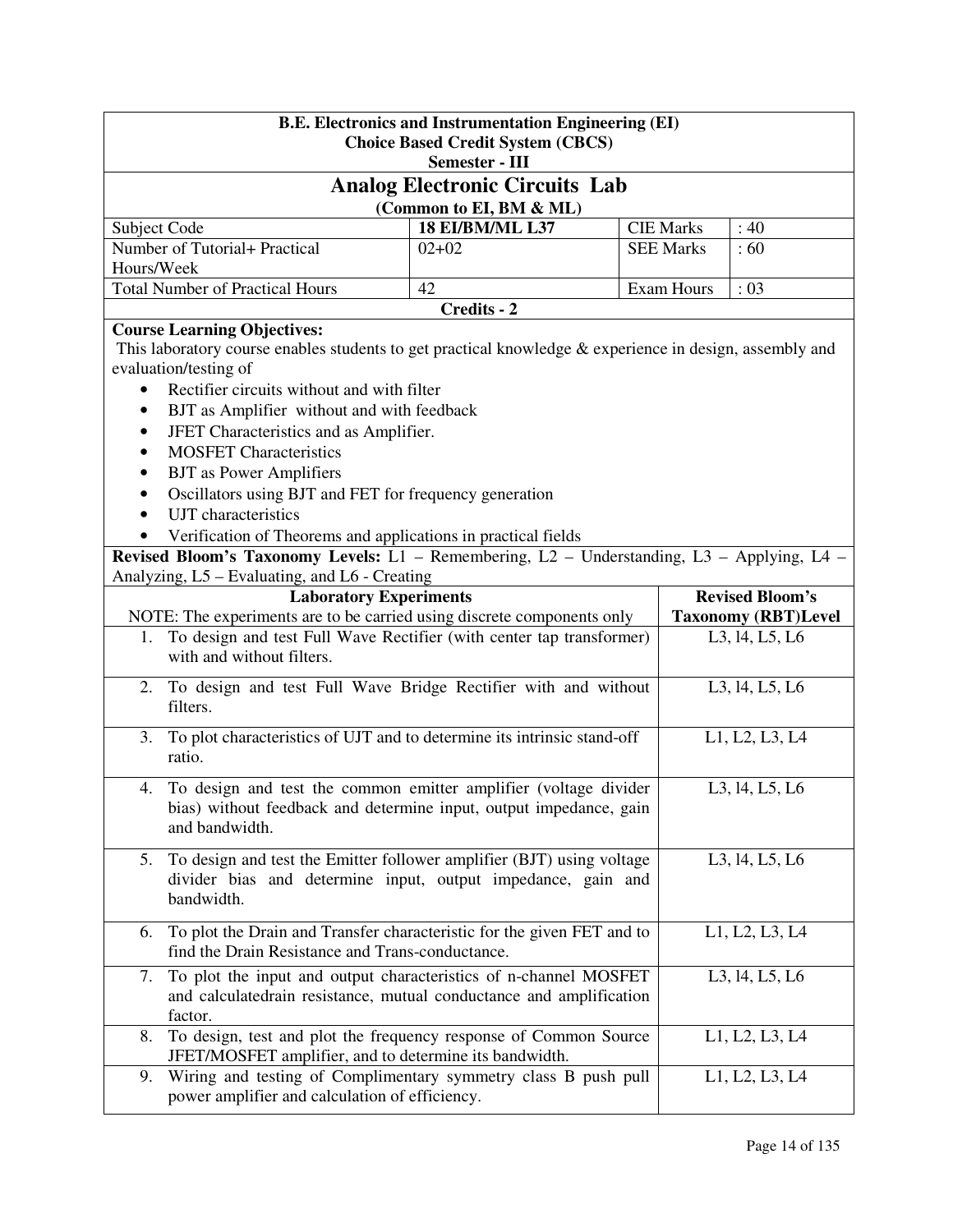|    | 10. To design and test the RC-Phase shift Oscillator using BJT for the<br>given frequency.                                                                                                                                                                                                                                                                                                                                                                                                              | L3, L4, L5, L6 |
|----|---------------------------------------------------------------------------------------------------------------------------------------------------------------------------------------------------------------------------------------------------------------------------------------------------------------------------------------------------------------------------------------------------------------------------------------------------------------------------------------------------------|----------------|
|    | 11. To design and test the following tuned oscillator circuits for the given<br>frequency. (a) Hartley Oscillator using BJT (b) Colpitts Oscillator<br>using FET.                                                                                                                                                                                                                                                                                                                                       | L3, L4, L5, L6 |
|    | 12. Testing of crystal oscillator and to determine its frequency of<br>oscillation.                                                                                                                                                                                                                                                                                                                                                                                                                     | L1, L2, L3, L4 |
| ٠  | Course Outcomes: After studying this course, students will able to:<br>Able to design Single stage, Multistage amplifier, with and without feedback<br>Able to analyze Frequency response of BJT and FET.<br>Acquire the knowledge of Power amplifiers, operation, and able to design power amplifier.<br>Apply the knowledge gained in the design of BJT/FET circuits in Oscillators<br>Knowledge of UJT characteristics and its application.<br>Applications of theorems in various practical fields. |                |
|    | <b>Graduate Attributes (as per NBA)</b>                                                                                                                                                                                                                                                                                                                                                                                                                                                                 |                |
|    | Engineering Knowledge.                                                                                                                                                                                                                                                                                                                                                                                                                                                                                  |                |
|    | Problem Analysis.                                                                                                                                                                                                                                                                                                                                                                                                                                                                                       |                |
|    | Design / development of solutions (partly)                                                                                                                                                                                                                                                                                                                                                                                                                                                              |                |
|    | <b>Conduct of Practical Examination:</b>                                                                                                                                                                                                                                                                                                                                                                                                                                                                |                |
| 1. | All laboratory experiments are to be included for practical examination.                                                                                                                                                                                                                                                                                                                                                                                                                                |                |
| 2. | Students are allowed to pick one experiment from the lot.                                                                                                                                                                                                                                                                                                                                                                                                                                               |                |
| 3. | Strictly follow the instructions as printed on the cover page of answer script for breakup of marks.                                                                                                                                                                                                                                                                                                                                                                                                    |                |
| 4. | Change of experiment is allowed only once and 15% Marks allotted to the procedure part to be<br>made zero.                                                                                                                                                                                                                                                                                                                                                                                              |                |
|    | <b>Reference Books:</b>                                                                                                                                                                                                                                                                                                                                                                                                                                                                                 |                |
|    | 1. Electronics Lab Manual by K. A. Navas, Volume I, PHI, 5th Edition,<br>ISBN:9788120351424.                                                                                                                                                                                                                                                                                                                                                                                                            | 2017,          |
| 2. | Electronics Laboratory Primer - A Design Approach by S.Poorna Chandra, B.Sasikala, S Chand<br>Pub.                                                                                                                                                                                                                                                                                                                                                                                                      |                |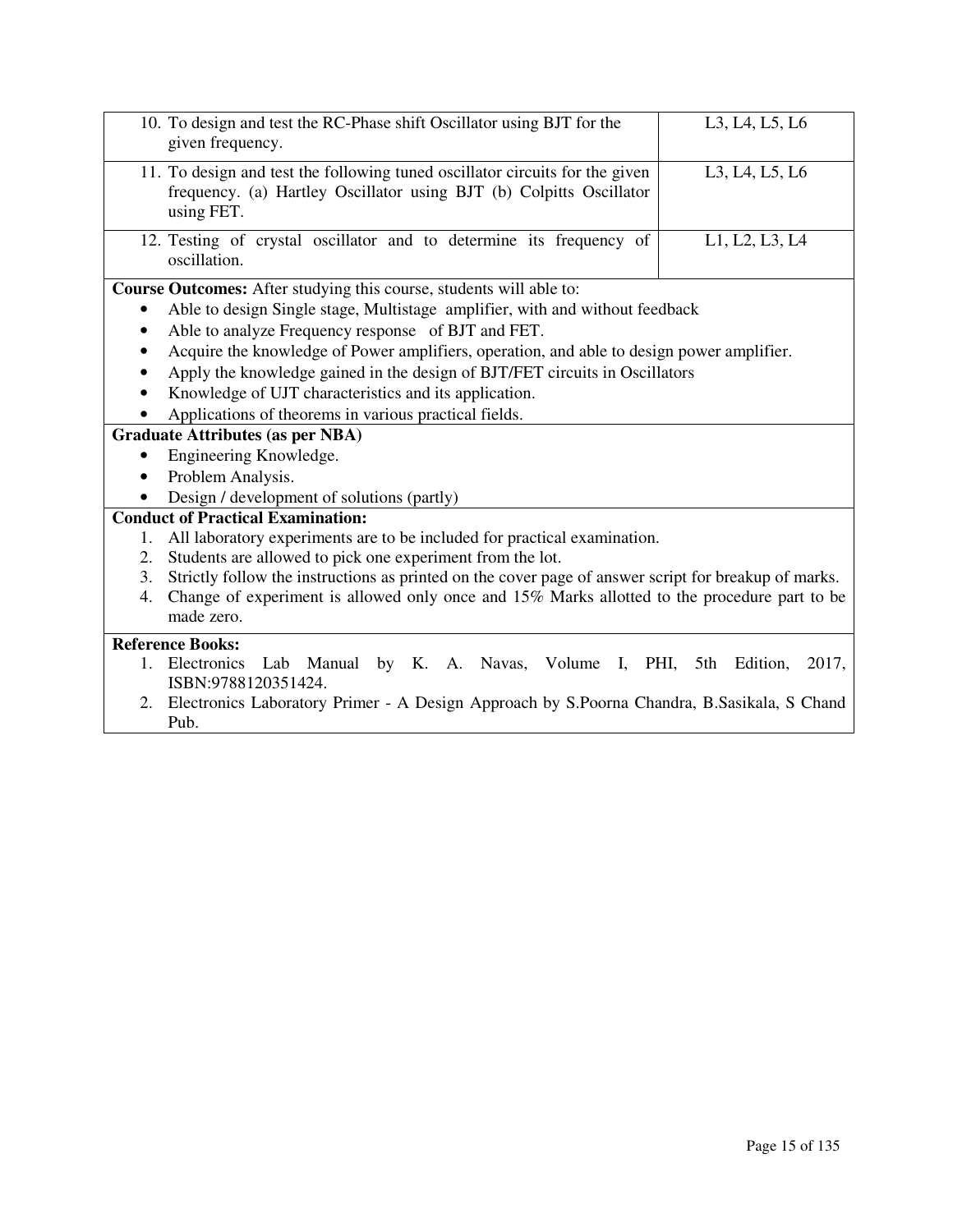| <b>B.E. Electronics and Instrumentation Engineering (EI)</b><br><b>Choice Based Credit System (CBCS)</b>                       |                                  |                                                                                            |  |                   |                                                  |                                                  |
|--------------------------------------------------------------------------------------------------------------------------------|----------------------------------|--------------------------------------------------------------------------------------------|--|-------------------|--------------------------------------------------|--------------------------------------------------|
|                                                                                                                                | Semester - III                   |                                                                                            |  |                   |                                                  |                                                  |
|                                                                                                                                |                                  | <b>Digital Design and HDL Lab</b>                                                          |  |                   |                                                  |                                                  |
|                                                                                                                                |                                  | (Common to EI, BM & ML)                                                                    |  |                   |                                                  |                                                  |
| Subject Code                                                                                                                   |                                  | : 18 EI/BM/ML L38                                                                          |  | <b>CIE Marks</b>  | :40                                              |                                                  |
|                                                                                                                                | Number of Tutorial+              | $: 02 + 02$                                                                                |  | <b>SEE Marks</b>  | :60                                              |                                                  |
|                                                                                                                                | Practical Hours/Week             |                                                                                            |  |                   |                                                  |                                                  |
|                                                                                                                                | Total Number of                  | :42                                                                                        |  | <b>Exam Hours</b> | : 03                                             |                                                  |
|                                                                                                                                | <b>Practical Hours</b>           |                                                                                            |  |                   |                                                  |                                                  |
|                                                                                                                                |                                  | Credits - 2                                                                                |  |                   |                                                  |                                                  |
|                                                                                                                                |                                  | Course Learning Objectives: This course will enable the students to                        |  |                   |                                                  |                                                  |
| ٠                                                                                                                              |                                  | The operation of various logic gates and digital circuits and write the Verilog code.      |  |                   |                                                  |                                                  |
|                                                                                                                                |                                  | Design of logic circuits for combinational and sequential circuits and write Verilog code. |  |                   |                                                  |                                                  |
|                                                                                                                                |                                  | Synthesis of digital circuits, FFs, shift registers and counters using ICs.                |  |                   |                                                  |                                                  |
|                                                                                                                                |                                  | To use FPGA/CPLD kits for downloading the Verilog code and test the output.                |  |                   |                                                  |                                                  |
|                                                                                                                                |                                  | Revised Bloom's Taxonomy Levels: L1 - Remembering, L2 - Understanding, L3 - Applying, L4 - |  |                   |                                                  |                                                  |
|                                                                                                                                |                                  | Analyzing, L5 - Evaluating, and L6 - Creating                                              |  |                   |                                                  |                                                  |
|                                                                                                                                | <b>Laboratory Experiments:</b>   |                                                                                            |  |                   |                                                  | <b>Revised</b>                                   |
| Note:                                                                                                                          |                                  | (1) Use discrete components to test and verify the logic gates.                            |  |                   |                                                  | <b>Bloom's</b>                                   |
|                                                                                                                                |                                  | (2) Use FPGA/CPLD kits for down loading the Verilog code and test the output.              |  |                   |                                                  | <b>Taxonomy</b>                                  |
|                                                                                                                                |                                  |                                                                                            |  |                   |                                                  | (RBT) Level                                      |
| 1.                                                                                                                             | gates                            | Simplification, realization of Boolean expressions using logic gates/Universal             |  |                   |                                                  | L1,L2,L3                                         |
| 2.                                                                                                                             | To design and implement          |                                                                                            |  |                   |                                                  | L3, L4,                                          |
| a) Adder/Subtractor - Full/half using logic gates.                                                                             |                                  |                                                                                            |  |                   | L5,L6                                            |                                                  |
|                                                                                                                                |                                  | b) 4-bit Parallel Adder/ subtractor using IC 7483.                                         |  |                   |                                                  |                                                  |
| 3.                                                                                                                             | To realize                       |                                                                                            |  |                   |                                                  | L2, L3, L4                                       |
|                                                                                                                                |                                  | a) BCD to Excess-3 code conversion and vice versa                                          |  |                   |                                                  |                                                  |
|                                                                                                                                |                                  | b) Binary to Gray code conversion and vice versa                                           |  |                   |                                                  |                                                  |
| 4.                                                                                                                             | To realize                       |                                                                                            |  |                   |                                                  | L <sub>2</sub> , L <sub>3</sub> , L <sub>4</sub> |
|                                                                                                                                | a) 4:1 Multiplexer using gates   |                                                                                            |  |                   |                                                  |                                                  |
|                                                                                                                                | $b)$ 1:8 Demux                   |                                                                                            |  |                   |                                                  |                                                  |
|                                                                                                                                |                                  | c) Priority encoder and 3:8 Decoder using IC74138                                          |  |                   |                                                  |                                                  |
|                                                                                                                                | d) One / Two bit comparator      | 5. To realize the following flip-flops using NAND Gates                                    |  |                   |                                                  | L2, L3, L4                                       |
|                                                                                                                                |                                  | (a) T type (b) JK Master slave (c) D type                                                  |  |                   |                                                  |                                                  |
| 6.                                                                                                                             |                                  | To realize the 3-bit counters as a sequential circuit and Mod-N Counter design             |  |                   |                                                  | L2, L3, L4                                       |
|                                                                                                                                | (7476, 7490, 74192, 74193)       |                                                                                            |  |                   |                                                  |                                                  |
| 7.                                                                                                                             |                                  |                                                                                            |  |                   |                                                  | L <sub>2</sub> , L <sub>3</sub> , L <sub>4</sub> |
| Adder/Subtractor - Full/half using Verilog data flow description<br>8.<br>Code converters using Verilog Behavioral description |                                  |                                                                                            |  |                   | L <sub>2</sub> , L <sub>3</sub> , L <sub>4</sub> |                                                  |
|                                                                                                                                | a) Gray to binary and vice versa |                                                                                            |  |                   |                                                  |                                                  |
|                                                                                                                                |                                  | b) Binary to excess3 and vice versa                                                        |  |                   |                                                  |                                                  |
| 9.                                                                                                                             |                                  | Multiplexers/decoders/encoder using Verilog Behavioral description                         |  |                   |                                                  | L2, L3, L4                                       |
|                                                                                                                                |                                  | - 8:1 mux, 3:8 decoder, 8:3 encoder, Priority encoder                                      |  |                   |                                                  |                                                  |
|                                                                                                                                |                                  | - 1:8 Demux and verify using test bench                                                    |  |                   |                                                  |                                                  |
|                                                                                                                                |                                  | - 2-bit Comparator using behavioral description                                            |  |                   |                                                  |                                                  |
|                                                                                                                                |                                  | 10. Flip-flops using Verilog Behavioral description                                        |  |                   |                                                  | L <sub>2</sub> , L <sub>3</sub> , L <sub>4</sub> |
|                                                                                                                                |                                  | a) JK type b) SR type c) T type and d) D type                                              |  |                   |                                                  |                                                  |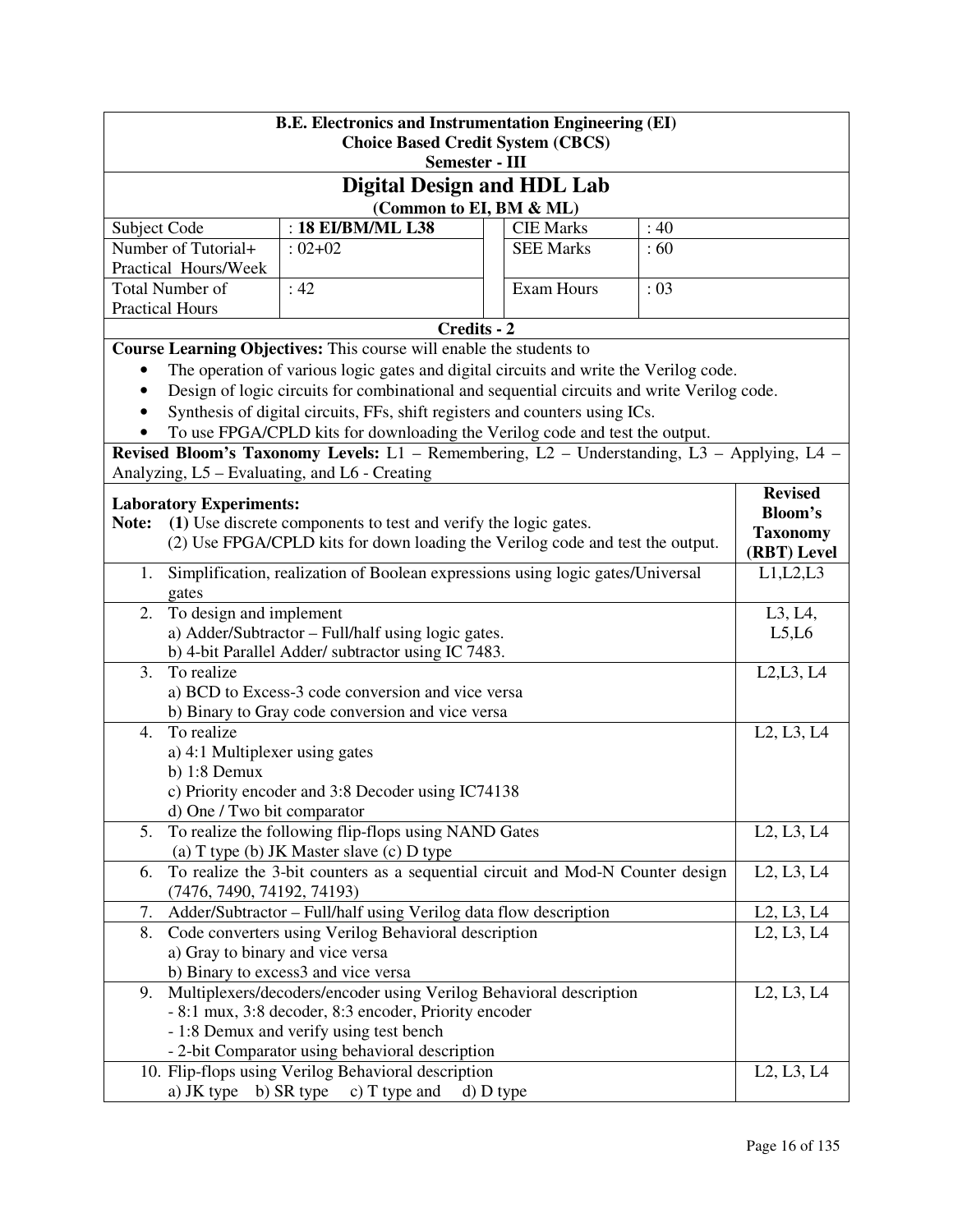| L2,L3, L4<br>11. Counter up/down (BCD and binary), sequential counters using Verilog                       |  |
|------------------------------------------------------------------------------------------------------------|--|
| Behavioral description                                                                                     |  |
| 12. Interface experiments: (a) Stepper motor (b) Relay (c) Waveform generation<br>L2,L3, L4                |  |
| using DAC                                                                                                  |  |
| Course Outcomes: After studying this course, students will able to:                                        |  |
| Realize Boolean expression using Universal gates / basic gates using ICs and Verilog                       |  |
| Demonstrate the function of adder/subtractor circuits using gates/ICs & Verilog.                           |  |
| Design and analyze the Comparator, Multiplexers Decoders, Encoders circuits using ICs and<br>٠             |  |
| Verilog.                                                                                                   |  |
| Design and analysis of different Flip-flops and counters using gates and FFs<br>٠                          |  |
| Able to use FPGA/CPLD kits for down loading Verilog codes for shift registers and counters and<br>٠        |  |
| check output.                                                                                              |  |
| <b>Graduate Attributes (as per NBA)</b>                                                                    |  |
| Engineering Knowledge.                                                                                     |  |
| Problem Analysis.                                                                                          |  |
| Design/Development of solutions                                                                            |  |
| <b>Conduct of Practical Examination:</b>                                                                   |  |
| All laboratory experiments are to be included for practical examination.<br>1.                             |  |
| Students are allowed to pick one experiment from the lot.<br>2.                                            |  |
| Strictly follow the instructions as printed on the cover page of answer script for breakup of marks.<br>3. |  |
| Change of experiment is allowed only once and 15% Marks allotted to the procedure part to be<br>4.         |  |
| made zero                                                                                                  |  |
| <b>Reference Books:</b>                                                                                    |  |
| Digital Principles and Design – Donald D Givone, 12th reprint, TMH, 2008<br>1.                             |  |
| HDL Programming VHDL and Verilog By Nazeih M. Botros, 2009 reprint, Dreamtech press.<br>2.                 |  |
| Digital Logic Applications and Design by John M Yarbrough, Thomson Learning, 2001<br>3.                    |  |

4. Fundamentals of HDL- Cyril P R Pearson/Sanguin 2010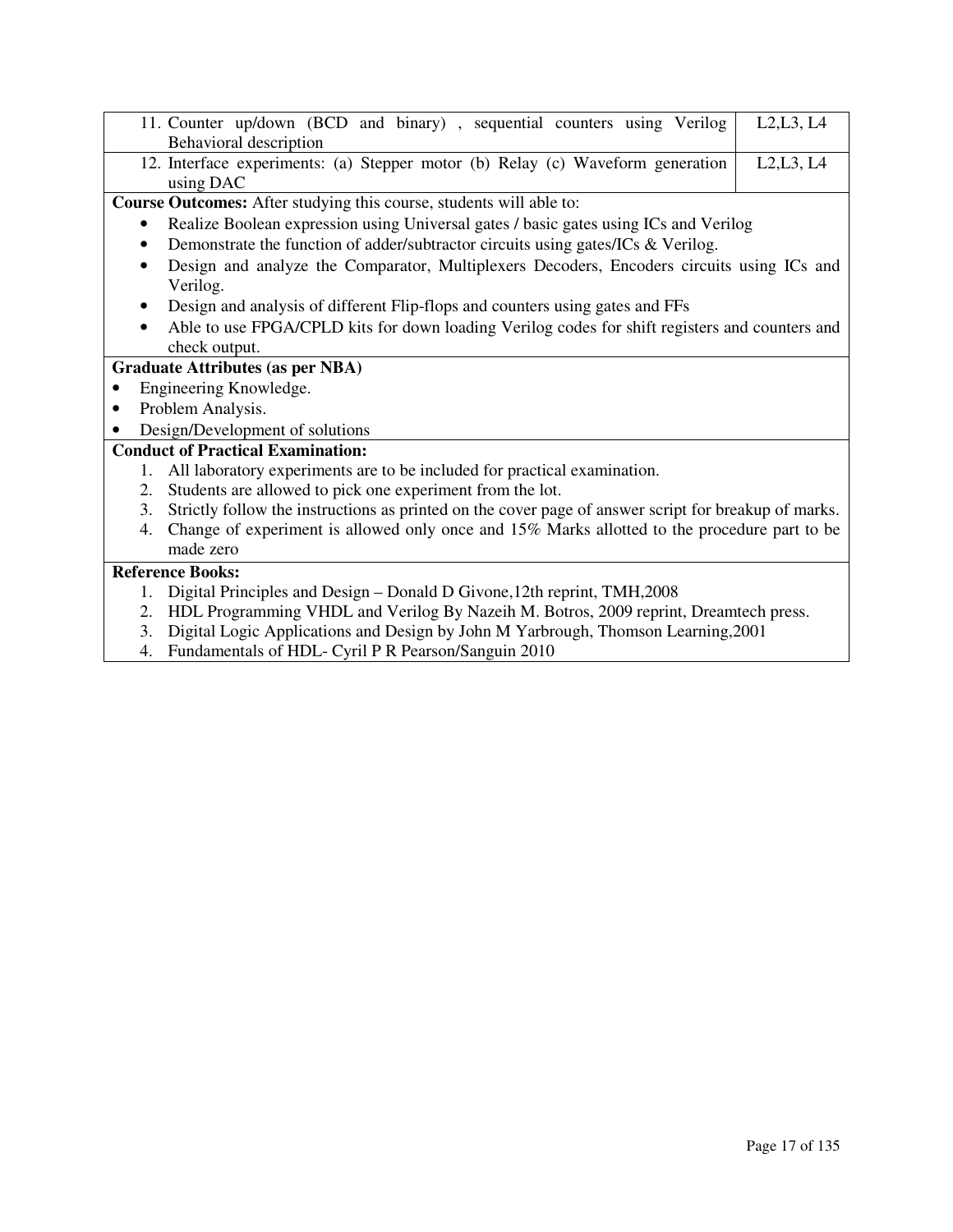| <b>B. E. Common to all Programmes</b><br><b>Outcome Based Education (OBE) and Choice Based Credit System (CBCS)</b> |                                                                                  |                  |     |  |  |
|---------------------------------------------------------------------------------------------------------------------|----------------------------------------------------------------------------------|------------------|-----|--|--|
| SEMESTER-II / III / IV                                                                                              |                                                                                  |                  |     |  |  |
|                                                                                                                     | Aadalitha Kannada                                                                |                  |     |  |  |
| Course Code                                                                                                         | 18KAK28/39/49                                                                    |                  |     |  |  |
| Teaching Hours/Week (L:T:P)                                                                                         | (0:2:0)                                                                          | <b>CIE Marks</b> | 100 |  |  |
| Credits<br>ಆಡಳಿತ ಕನ್ನಡ ಕಲಿಕೆಯ ಉದ್ದೇಶಗಳು:                                                                            | 01                                                                               |                  |     |  |  |
|                                                                                                                     | ಪದವಿ ವಿದ್ಯಾರ್ಥಿಳಾಗಿರುವುದರಿಂದ ಆಡಳಿತ ಕನ್ನಡದ ಪರಿಚಯ ಮಾಡಿಕೊಡುವುದು.                    |                  |     |  |  |
|                                                                                                                     |                                                                                  |                  |     |  |  |
| ವಿದ್ಯಾರ್ಥಿಗಳಲ್ಲಿ ಕನ್ನಡ ಭಾಷೆಯ ವ್ಯಾಕರಣದ ಬಗ್ಗೆ ಅರಿವು ಮೂಡಿಸುವುದು.                                                       |                                                                                  |                  |     |  |  |
| ಕನ್ನಡ ಭಾಷಾ ರಚನೆಯಲ್ಲಿನ ನಿಯಮಗಳನ್ನು ಪರಿಚಯಿಸುವುದು.                                                                      |                                                                                  |                  |     |  |  |
| ಪರಿಚಯಿಸುವುದು.                                                                                                       | ಕನ್ನಡ ಭಾಷಾ ಬರಹದಲ್ಲಿ ಕಂಡುಬರುವ ದೋಷಗಳು ಹಾಗೂ ಅವುಗಳ ನಿವಾರಣೆ. ಮತ್ತು ಲೇಖನ ಚಿಹ್ನೆಗಳನ್ನು  |                  |     |  |  |
|                                                                                                                     | ಸಾಮಾನ್ಯ ಅರ್ಜಿಗಳು, ಸರ್ಕಾರಿ ಮತ್ತು ಅರೆ ಸರ್ಕಾರಿ ಪತ್ರವ್ಯವಹಾರದ ಬಗ್ಗೆ ಅರಿವು ಮೂಡಿಸುವುದು. |                  |     |  |  |
| ಭಾಷಾಂತರ ಮತ್ತು ಪ್ರಬಂಧ ರಚನೆ ಬಗ್ಗೆ ಅಸಕ್ತಿ ಮೂಡಿಸುವುದು.                                                                  |                                                                                  |                  |     |  |  |
|                                                                                                                     | ಕನ್ನಡ ಭಾಷಾಭ್ಯಾಸ ಮತ್ತು ಸಾಮಾನ್ಯ ಕನ್ನಡ ಹಾಗೂ ಆಡಳಿತ ಕನ್ನಡದ ಪದಗಳ ಪರಿಚಯ ಮಾಡಿಕೊಡುವುದು.   |                  |     |  |  |
| ಪರಿವಿಡಿ (ಪಠ್ಯಮಸ್ತ್ರಕದಲ್ಲಿರುವ ವಿಷಯಗಳ ಪಟ್ಟಿ)                                                                          |                                                                                  |                  |     |  |  |
| ಅಧ್ಯಾಯ – 1 ಕನ್ನಡಭಾಷೆ – ಸಂಕ್ನಿಪ್ತ ವಿವರಣೆ.                                                                            |                                                                                  |                  |     |  |  |
| ಅಧ್ಯಾಯ – 2 ಭಾಷಾ ಪ್ರಯೋಗದಲ್ಲಾಗುವ ಲೋಪದೋಷಗಳು ಮತ್ತು ಅವುಗಳ ನಿವಾರಣೆ.                                                       |                                                                                  |                  |     |  |  |
| ಅಧ್ಯಾಯ – 3 ಲೇಖನ ಚಿಹ್ನೆಗಳು ಮತ್ತು ಅವುಗಳ ಉಪಯೋಗ.                                                                        |                                                                                  |                  |     |  |  |
| ಅಧ್ಯಾಯ – 4 ಪತ್ರ ವ್ಯವಹಾರ.                                                                                            |                                                                                  |                  |     |  |  |
| ಅಧ್ಯಾಯ – 5 ಆಡಳಿತ ಪತ್ರಗಳು.                                                                                           |                                                                                  |                  |     |  |  |
| ಅಧ್ಯಾಯ – 6 ಸರ್ಕಾರದ ಆದೇಶ ಪತ್ರಗಳು.                                                                                    |                                                                                  |                  |     |  |  |
| ಅಧ್ಯಾಯ – 7 ಸಂಕ್ಷಿಪ್ತ ಪ್ರಬಂಧ ರಚನೆ (ಪ್ರಿಸೈಸ್ ರೈಟಿಂಗ್), ಪ್ರಬಂಧ ಮತ್ತು ಭಾಷಾಂತರ.                                          |                                                                                  |                  |     |  |  |
| ಅಧ್ಯಾಯ - 8 ಕನ್ನಡ ಶಬ್ದಸಂಗ್ರಹ.                                                                                        |                                                                                  |                  |     |  |  |
| ಅಧ್ಯಾಯ – 9 ಕಂಪ್ಯೂಟರ್ ಹಾಗೂ ಮಾಹಿತಿ ತಂತ್ರಜ್ಞಾನ.                                                                        |                                                                                  |                  |     |  |  |
| ಅಧ್ಯಾಯ - 10 ಪಾರಿಭಾಷಿಕ ಆಡಳಿತ ಕನ್ನಡ ಪದಗಳು ಮತ್ತು ತಾಂತ್ರಿಕ/ ಕಂಪ್ಯೂಟರ್ ಪಾರಿಭಾಷಿಕ ಪದಗಳು.                                  |                                                                                  |                  |     |  |  |
| ಆಡಳಿತ ಕನ್ನಡ ಕಲಿಕೆಯ ಫಲಿತಾಂಶ`ಗಳು:                                                                                     |                                                                                  |                  |     |  |  |
| ಆಡಳಿತ ಭಾಷೆ ಕನ್ನಡದ ಪರಿಚಯವಾಗುತ್ತದೆ.                                                                                   |                                                                                  |                  |     |  |  |
| ವಿದ್ಯಾರ್ಥಿಗಳಲ್ಲಿ ಕನ್ನಡ ಭಾಷೆಯ ವ್ಯಾಕರಣದ ಬಗ್ಗೆ ಅರಿವು ಮೂಡುತ್ತದೆ.                                                        |                                                                                  |                  |     |  |  |
|                                                                                                                     | ಕನ್ನಡ ಭಾಷಾ ರಚನೆಯಲ್ಲಿನ ನಿಯಮಗಳು ಮತ್ತು ಲೇಖನ ಚಿಹ್ನೆಗಳು ಪರಿಚಯಿಸಲ್ಪಡುತ್ತವೆ.            |                  |     |  |  |
|                                                                                                                     | ಸಾಮಾನ್ಯ ಅರ್ಜಿಗಳು, ಸರ್ಕಾರಿ ಮತ್ತು ಅರೆ ಸರ್ಕಾರಿ ಪತ್ರವ್ಯವಹಾರದ ಬಗ್ಗೆ ಅರಿವು ಮೂಡುತ್ತದೆ.  |                  |     |  |  |
| ಭಾಷಾಂತರ ಮತ್ತು ಪ್ರಬಂಧ ರಚನೆ ಬಗ್ಗೆ ಅಸಕ್ತಿ ಮೂಡುತ್ತದೆ.                                                                   |                                                                                  |                  |     |  |  |
| ಕನ್ನಡ ಭಾಷಾಭ್ಯಾಸ ಮತ್ತು ಸಾಮಾನ್ಯ ಕನ್ನಡ ಹಾಗೂ ಆಡಳಿತ ಕನ್ನಡದ ಪದಗಳು ಪರಿಚಯಿಸಲ್ಪಡುತ್ತವೆ.                                      |                                                                                  |                  |     |  |  |
| ಪರೀಕ್ಷೆಯ ವಿಧಾನ : ನಿರಂತರ ಆಂತರಿಕ ಮೌಲ್ಯಮಾಪನ – ಅಖಇ (ಅಡುಣಬೆಣಾ ಖೆಟಿಣಜಾಟಿಚಿಟ ಇತುಟಣಚಿಣಾಟಿ):                                 |                                                                                  |                  |     |  |  |
|                                                                                                                     | ಕಾಲೇಜು ಮಟ್ಟದಲ್ಲಿಯೆ ಆಂತರಿಕ ಪರೀಕ್ನೆಯನ್ನು 100 ಅಂಕಗಳಿಗೆ ವಿಶ್ವವಿದ್ಯಾಲಯದ               |                  |     |  |  |
| ನಿಯಮಗಳು ಮತ್ತು ನಿರ್ದೇಶನದಂತೆ ನಡೆಸತಕ್ಕದ್ದು.                                                                            |                                                                                  |                  |     |  |  |
| ಪಠ್ಯಮಸ್ತಕ : ಆಡಳಿತ ಕನ್ನಡ ಪಠ್ಯ ಮಸ್ತಕ (ಏಚಿಟಿಟಿಚಿಜಚಿ ಜಿಡಿ ಂಜಟುಭಿಾಡಿಚೆಣ<br>ಸೆಂಪಾದಕರು                                     |                                                                                  |                  |     |  |  |
| ಡಾ. ಎಲ್. <mark>ತಿಮ</mark> ್ಮೇಶ                                                                                      |                                                                                  |                  |     |  |  |
| ಪ್ರೊ. ವಿ. ಕೇಶವಮೂರ್ತಿ                                                                                                |                                                                                  |                  |     |  |  |
|                                                                                                                     | ಪ್ರಕಟಣೆ : ಪ್ರಸಾರಾಂಗ, ವಿಶ್ವೇಶ್ವರಯ್ಯ ತಾಂತ್ರಿಕ ವಿಶ್ವವಿದ್ಯಾಲಯ, ಬೆಳಗಾವಿ.              |                  |     |  |  |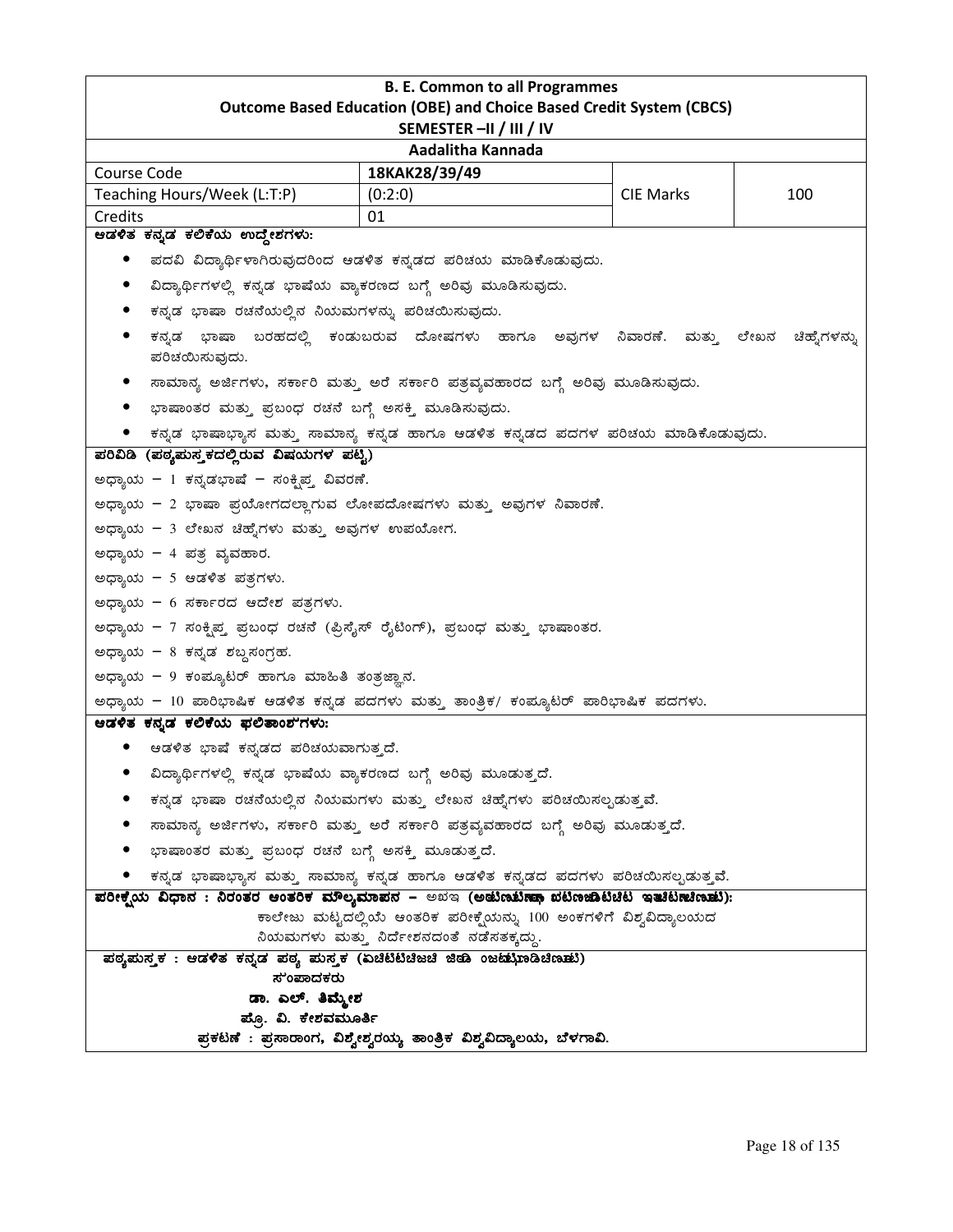## **B. E. Common to all Programmes Outcome Based Education (OBE) and Choice Based Credit System (CBCS) SEMESTER –II & III/IV**

| SEMESTER –II & HI/IV                                                                                                                                                                                                                                                                                                                                                                                                                |                  |                  |     |  |  |
|-------------------------------------------------------------------------------------------------------------------------------------------------------------------------------------------------------------------------------------------------------------------------------------------------------------------------------------------------------------------------------------------------------------------------------------|------------------|------------------|-----|--|--|
| Vyavaharika Kannada                                                                                                                                                                                                                                                                                                                                                                                                                 |                  |                  |     |  |  |
| Course Code                                                                                                                                                                                                                                                                                                                                                                                                                         | 18KVK28/39/49    |                  |     |  |  |
| Teaching Hours/Week (L:T:P)                                                                                                                                                                                                                                                                                                                                                                                                         | (0:2:0)          | <b>CIE Marks</b> | 100 |  |  |
| Credits                                                                                                                                                                                                                                                                                                                                                                                                                             | 01               |                  |     |  |  |
| <b>Course Learning Objectives:</b><br>The course will enable the students to understand Kannada and communicate in Kannada language.                                                                                                                                                                                                                                                                                                |                  |                  |     |  |  |
| <b>Table of Contents:</b><br>Chapter - 1: Vyavaharika kannada – Parichaya (Introduction to Vyavaharika Kannada).<br>Chapter - 2: Kannada Aksharamale haagu uchcharane (Kannada Alpabets and Pronunciation).<br>Chapter - 3: Sambhashanegaagi Kannada Padagalu (Kannada Vocabulary for Communication).<br>Chapter - 4: Kannada Grammar in Conversations (Sambhashaneyalli Kannada Vyakarana).<br>Chapter - 5: Activities in Kannada. |                  |                  |     |  |  |
| <b>Course Outcomes:</b><br>At the end of the course, the student will be able to understand Kannada and communicate in Kannada<br>language.                                                                                                                                                                                                                                                                                         |                  |                  |     |  |  |
| ಪರೀಕ್ಷೆಯ ವಿಧಾನ : ನಿರಂತರ ಆಂತರಿಕ ಮೌಲ್ಯಮಾಪನ – ಅಖಇ (ಅಚುಣಟಿಣಷಾ ಖಟಿಣಜಾಟಿಚಿಟ ಇತುಟಣಚೀನಾಟಿ):                                                                                                                                                                                                                                                                                                                                                 |                  |                  |     |  |  |
| ಕಾಲೇಜು ಮಟ್ಟದಲ್ಲಿಯೆ ಆಂತರಿಕ ಪರೀಕ್ಷೆಯನ್ನು 100 ಅಂಕಗಳಿಗೆ ವಿಶ್ವವಿದ್ಯಾಲಯದ                                                                                                                                                                                                                                                                                                                                                                  |                  |                  |     |  |  |
| ನಿಯಮಗಳು ಮತ್ತು ನಿರ್ದೇಶನದಂತೆ ನಡೆಸತಕ್ಕದ್ದು.                                                                                                                                                                                                                                                                                                                                                                                            |                  |                  |     |  |  |
| (ಪಠ್ಯಮಸ್ತಕ): ವ್ಯಾವಹಾರಿಕ ಕನ್ನಡ ಪಠ್ಯ ಮಸ್ತಕ (ಗಿಥಿಚಿತಪ್ಪಿಚಿಡಿಸ್ತಾಚಿ ಏಚಿಟಿಟಿಚಿಜಚಿ ಖಿಜ್ಞಾಾ :ಹಣ್ಣು)<br>ಖಿಜಾಣಛಾಣ್                                                                                                                                                                                                                                                                                                                           |                  |                  |     |  |  |
| ಸುಂಪಾದಕರು                                                                                                                                                                                                                                                                                                                                                                                                                           |                  |                  |     |  |  |
|                                                                                                                                                                                                                                                                                                                                                                                                                                     | ಡಾ. ಎಲ್. ತಿಮ್ಮೇಶ |                  |     |  |  |
| ಪ್ರೊ. ವಿ. ಕೇಶವಮೂರ್ತಿ                                                                                                                                                                                                                                                                                                                                                                                                                |                  |                  |     |  |  |

ಪ್ರಕಟಣೆ : ಪ್ರಸಾರಾಂಗ, ವಿಶ್ವೇಶ್ವರಯ್ಯ ತಾಂತ್ರಿಕ ವಿಶ್ವವಿದ್ಯಾಲಯ, ಬೆಳಗಾವಿ.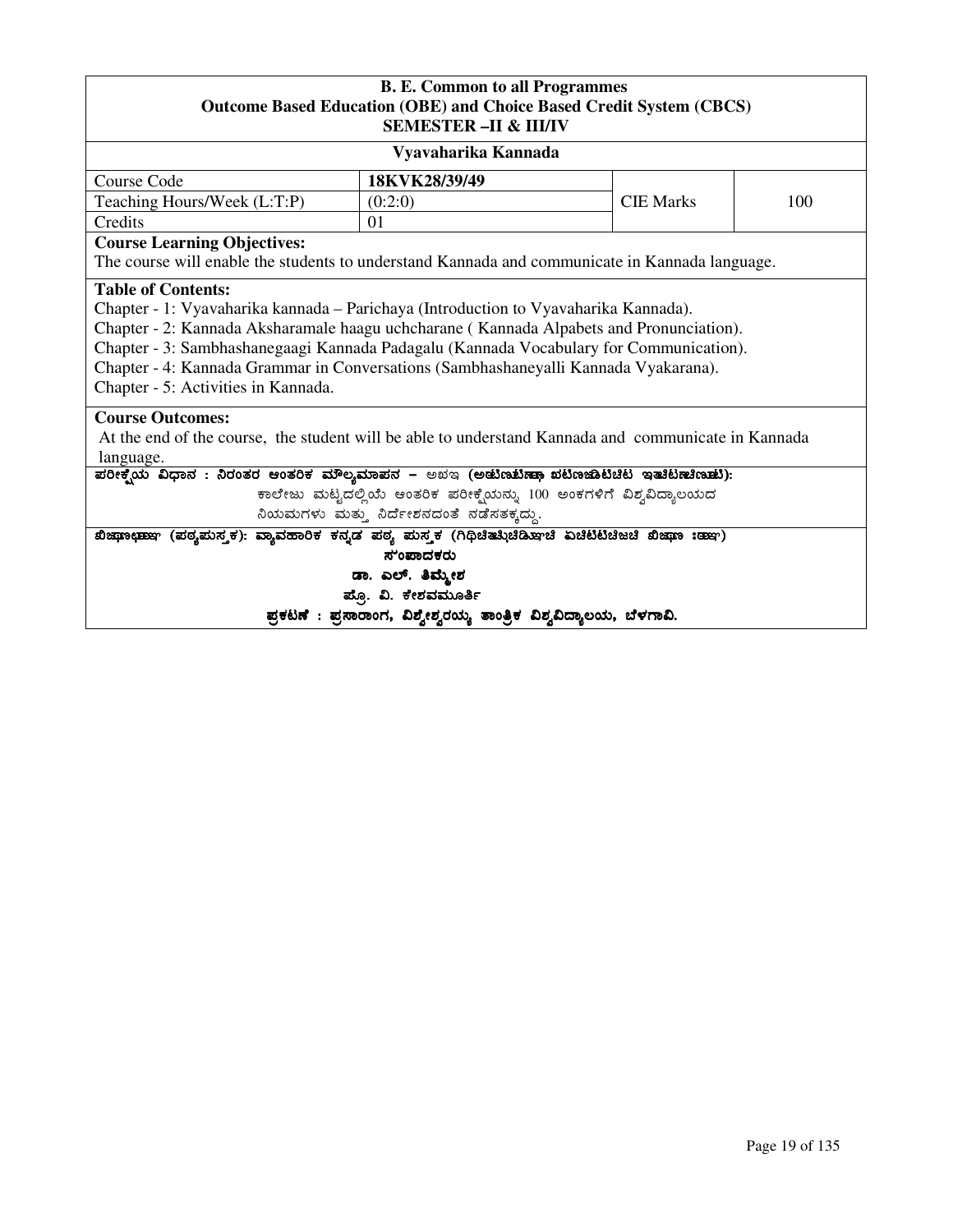| <b>B. E. Common to all Programmes</b>                            |                                                                       |                                                                     |    |  |  |
|------------------------------------------------------------------|-----------------------------------------------------------------------|---------------------------------------------------------------------|----|--|--|
|                                                                  |                                                                       | Outcome Based Education (OBE) and Choice Based Credit System (CBCS) |    |  |  |
|                                                                  | <b>SEMESTER - III</b>                                                 |                                                                     |    |  |  |
|                                                                  | <b>CONSTITUTION OF INDIA, PROFESSIONAL ETHICS AND CYBER LAW (CPC)</b> |                                                                     |    |  |  |
| Course Code                                                      | 18CPC39/49                                                            | <b>CIE Marks</b>                                                    | 40 |  |  |
| Teaching Hours/Week (L:T:P)<br><b>SEE Marks</b><br>(1:0:0)<br>60 |                                                                       |                                                                     |    |  |  |
| Credits                                                          | 01                                                                    | Exam Hours                                                          | 02 |  |  |

**Course Learning Objectives:** To

- know the fundamental political codes, structure, procedures, powers, and duties of Indian government institutions, fundamental rights, directive principles, and the duties of citizens
- Understand engineering ethics and their responsibilities; identify their individual roles and ethical responsibilities towards society.
- Know about the cybercrimes and cyber laws for cyber safety measures.

## **Module-1**

## **Introduction to Indian Constitution:**

The Necessity of the Constitution, The Societies before and after the Constitution adoption. Introduction to the Indian constitution, The Making of the Constitution, The Role of the Constituent Assembly - Preamble and Salient features of the Constitution of India. Fundamental Rights and its Restriction and limitations in different Complex Situations. Directive Principles of State Policy (DPSP) and its present relevance in our society with examples. Fundamental Duties and its Scope and significance in Nation building.

## **Module-2**

## **Union Executive and State Executive:**

Parliamentary System, Federal System, Centre-State Relations. Union Executive – President, Prime Minister, Union Cabinet, Parliament - LS and RS, Parliamentary Committees, Important Parliamentary Terminologies. Supreme Court of India, Judicial Reviews and Judicial Activism. State Executives – Governor, Chief Minister, State Cabinet, State Legislature, High Court and Subordinate Courts, Special Provisions (Articles 370.371,371J) for some States.

## **Module-3**

## **Elections, Amendments and Emergency Provisions:**

Elections, Electoral Process, and Election Commission of India, Election Laws. Amendments - Methods in Constitutional Amendments (How and Why) and Important Constitutional Amendments. Amendments – 7,9,10,12,42,44, 61, 73,74, ,75, 86, and 91,94,95,100,101,118 and some important Case Studies. Emergency Provisions, types of Emergencies and its consequences.

## **Constitutional special provisions:**

Special Provisions for SC and ST, OBC, Women, Children and Backward Classes.

**Module-4** 

## **Professional / Engineering Ethics:**

Scope & Aims of Engineering & Professional Ethics - Business Ethics, Corporate Ethics, Personal Ethics. Engineering and Professionalism, Positive and Negative Faces of Engineering Ethics, Code of Ethics as defined in the website of Institution of Engineers (India): Profession, Professionalism, and Professional Responsibility. Clash of Ethics, Conflicts of Interest. Responsibilities in Engineering Responsibilities in Engineering and Engineering Standards, the impediments to Responsibility. Trust and Reliability in Engineering, IPRs (Intellectual Property Rights), Risks, Safety and liability in Engineering

## **Module-5**

## **Internet Laws, Cyber Crimes and Cyber Laws:**

Internet and Need for Cyber Laws, Modes of Regulation of Internet, Types of cyber terror capability, Net neutrality, Types of Cyber Crimes, India and cyber law, Cyber Crimes and the information Technology Act 2000, Internet Censorship. Cybercrimes and enforcement agencies.

**Course Outcomes:** On completion of this course, students will be able to,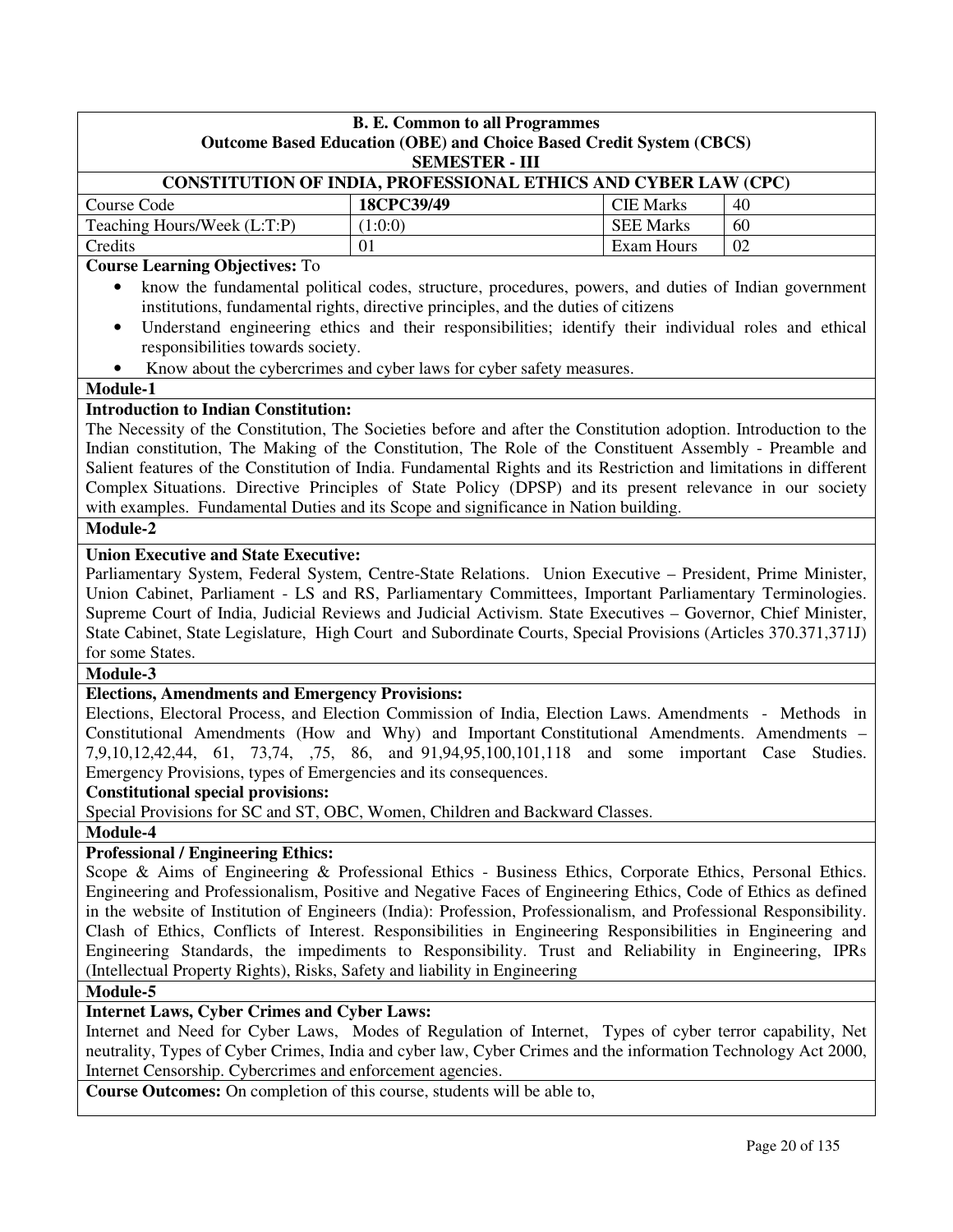CO 1: Have constitutional knowledge and legal literacy.

CO 2: Understand Engineering and Professional ethics and responsibilities of Engineers.

CO 3: Understand the the cybercrimes and cyber laws for cyber safety measures.

## **Question paper pattern for SEE and CIE:**

• The SEE question paper will be set for 100 marks and the marks scored by the students will proportionately be reduced to 60. The pattern of the question paper will be objective type (MCQ). • For the award of 40 CIE marks, refer the University regulations 2018.

|                | For the award of 40 CIE marks, refer the University regulations 2016. |                     |                  |                         |  |  |  |
|----------------|-----------------------------------------------------------------------|---------------------|------------------|-------------------------|--|--|--|
| SI.            | <b>Title of the Book</b>                                              | Name of the         | Name of the      | <b>Edition and Year</b> |  |  |  |
| No.            |                                                                       | Author/s            | <b>Publisher</b> |                         |  |  |  |
|                |                                                                       |                     |                  |                         |  |  |  |
|                |                                                                       |                     |                  |                         |  |  |  |
| Textbook/s     |                                                                       |                     |                  |                         |  |  |  |
|                | Constitution of India,                                                | Shubham Singles,    |                  | 2018                    |  |  |  |
|                | Professional Ethics and Human                                         | Charles E. Haries,  | Cengage Learning |                         |  |  |  |
|                | Rights                                                                | and et al           | India            |                         |  |  |  |
| $\overline{2}$ | <b>Cyber Security and Cyber Laws</b>                                  | Alfred Basta and et | Cengage Learning | 2018                    |  |  |  |
|                |                                                                       | al                  | India            |                         |  |  |  |
|                | <b>Reference Books</b>                                                |                     |                  |                         |  |  |  |
| 3              | Introduction to the                                                   | Durga Das Basu      | Prentice -Hall,  | 2008.                   |  |  |  |
|                | Constitution of India                                                 |                     |                  |                         |  |  |  |
| $\overline{4}$ | <b>Engineering Ethics</b>                                             | M. Govindarajan, S. | Prentice -Hall,  | 2004                    |  |  |  |
|                |                                                                       | Natarajan, V. S.    |                  |                         |  |  |  |
|                |                                                                       | Senthilkumar        |                  |                         |  |  |  |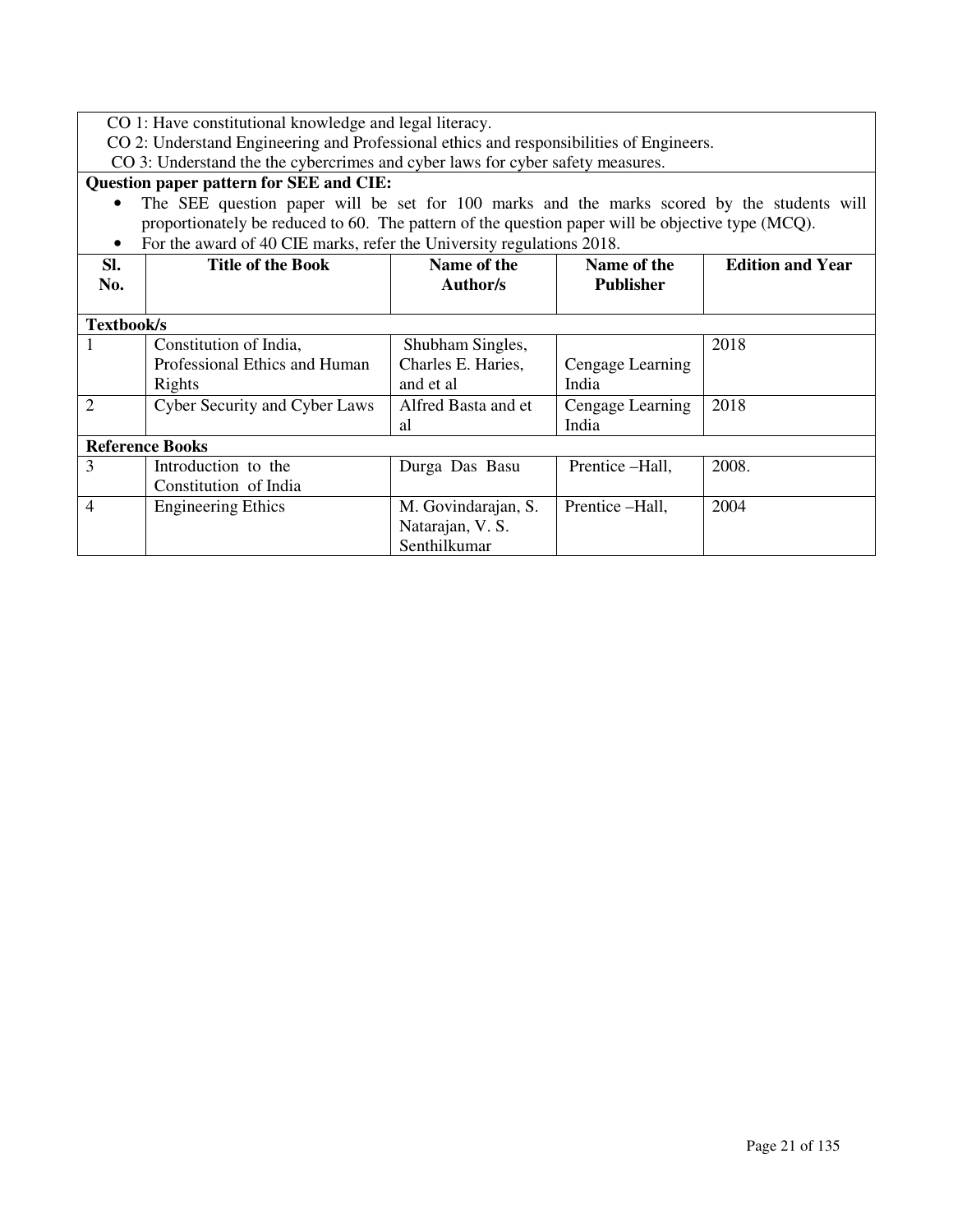| <b>B. E. Common to all Programmes</b>                                                                                                                                                                     |                                                                                                        |                  |    |  |  |
|-----------------------------------------------------------------------------------------------------------------------------------------------------------------------------------------------------------|--------------------------------------------------------------------------------------------------------|------------------|----|--|--|
| <b>Choice Based Credit System (CBCS) and Outcome Based Education (OBE)</b>                                                                                                                                |                                                                                                        |                  |    |  |  |
|                                                                                                                                                                                                           | <b>SEMESTER - III</b><br><b>ADDITIONAL MATHEMATICS - I</b>                                             |                  |    |  |  |
|                                                                                                                                                                                                           | (Mandatory Learning Course: Common to All Programmes)                                                  |                  |    |  |  |
|                                                                                                                                                                                                           | (A Bridge course for Lateral Entry students under Diploma quota to BE/B. Tech programmes)              |                  |    |  |  |
| Course Code                                                                                                                                                                                               | 18MATDIP31                                                                                             | <b>CIE Marks</b> | 40 |  |  |
| Teaching Hours/Week (L:T:P)                                                                                                                                                                               | (2:2:0)                                                                                                | <b>SEE Marks</b> | 60 |  |  |
| Credits                                                                                                                                                                                                   | $\overline{0}$                                                                                         | Exam Hours       | 03 |  |  |
| <b>Course Learning Objectives:</b>                                                                                                                                                                        |                                                                                                        |                  |    |  |  |
|                                                                                                                                                                                                           | To provide basic concepts of complex trigonometry, vector algebra, differential and integral calculus. |                  |    |  |  |
|                                                                                                                                                                                                           | To provide an insight into vector differentiation and first order ODE's.                               |                  |    |  |  |
|                                                                                                                                                                                                           |                                                                                                        |                  |    |  |  |
| Module-1                                                                                                                                                                                                  |                                                                                                        |                  |    |  |  |
| <b>Complex Trigonometry:</b> Complex Numbers: Definitions and properties. Modulus and amplitude of a                                                                                                      |                                                                                                        |                  |    |  |  |
| complex number, Argand's diagram, De-Moivre's theorem (without proof).                                                                                                                                    |                                                                                                        |                  |    |  |  |
| Vector Algebra: Scalar and vectors. Addition and subtraction and multiplication of vectors- Dot and Cross<br>products, problems.                                                                          |                                                                                                        |                  |    |  |  |
| Module-2                                                                                                                                                                                                  |                                                                                                        |                  |    |  |  |
| <b>Differential Calculus:</b>                                                                                                                                                                             | Review of successive differentiation-illustrative examples. Maclaurin's series                         |                  |    |  |  |
| expansions-Illustrative examples. Partial Differentiation: Euler's theorem-problems on first order derivatives                                                                                            |                                                                                                        |                  |    |  |  |
| only. Total derivatives-differentiation of composite functions. Jacobians of order two-Problems.                                                                                                          |                                                                                                        |                  |    |  |  |
|                                                                                                                                                                                                           |                                                                                                        |                  |    |  |  |
| Module-3                                                                                                                                                                                                  |                                                                                                        |                  |    |  |  |
| Vector Differentiation: Differentiation of vector functions. Velocity and acceleration of a particle moving on                                                                                            |                                                                                                        |                  |    |  |  |
| a space curve. Scalar and vector point functions. Gradient, Divergence, Curl-simple problems. Solenoidal and                                                                                              |                                                                                                        |                  |    |  |  |
| irrotational vector fields-Problems.                                                                                                                                                                      |                                                                                                        |                  |    |  |  |
| Module-4                                                                                                                                                                                                  |                                                                                                        |                  |    |  |  |
| Integral Calculus: Review of elementary integral calculus. Reduction formulae for sin <sup>n</sup> x, cos <sup>n</sup> x (with proof)                                                                     |                                                                                                        |                  |    |  |  |
| and sin <sup>m</sup> x cos <sup>n</sup> x (without proof) and evaluation of these with standard limits-Examples. Double and triple                                                                        |                                                                                                        |                  |    |  |  |
| integrals-Simple examples.                                                                                                                                                                                |                                                                                                        |                  |    |  |  |
| Module-5                                                                                                                                                                                                  |                                                                                                        |                  |    |  |  |
| Ordinary differential equations (ODE's. Introduction-solutions of first order and first degree differential                                                                                               |                                                                                                        |                  |    |  |  |
| equations: exact, linear differential equations. Equations reducible to exact and Bernoulli's equation.                                                                                                   |                                                                                                        |                  |    |  |  |
| Course Outcomes: At the end of the course the student will be able to:                                                                                                                                    |                                                                                                        |                  |    |  |  |
|                                                                                                                                                                                                           | CO1: Apply concepts of complex numbers and vector algebra to analyze the problems arising in           |                  |    |  |  |
| related area.                                                                                                                                                                                             |                                                                                                        |                  |    |  |  |
|                                                                                                                                                                                                           |                                                                                                        |                  |    |  |  |
| CO2: Use derivatives and partial derivatives to calculate rate of change of multivariate functions.<br>CO3: Analyze position, velocity and acceleration in two and three dimensions of vector valued<br>٠ |                                                                                                        |                  |    |  |  |
| functions.                                                                                                                                                                                                |                                                                                                        |                  |    |  |  |
| CO4: Learn techniques of integration including the evaluation of double and triple integrals.                                                                                                             |                                                                                                        |                  |    |  |  |
| CO5: Identify and solve first order ordinary differential equations.                                                                                                                                      |                                                                                                        |                  |    |  |  |
| <b>Question paper pattern:</b>                                                                                                                                                                            |                                                                                                        |                  |    |  |  |
|                                                                                                                                                                                                           | The question paper will have ten full questions carrying equal marks.                                  |                  |    |  |  |
| Each full question will be for 20 marks.<br>٠                                                                                                                                                             |                                                                                                        |                  |    |  |  |
| ٠                                                                                                                                                                                                         | There will be two full questions (with a maximum of four sub-questions) from each module.              |                  |    |  |  |
| ٠                                                                                                                                                                                                         | Each full question will have sub- question covering all the topics under a module.                     |                  |    |  |  |
| ٠                                                                                                                                                                                                         | The students will have to answer five full questions, selecting one full question from each module.    |                  |    |  |  |
|                                                                                                                                                                                                           |                                                                                                        |                  |    |  |  |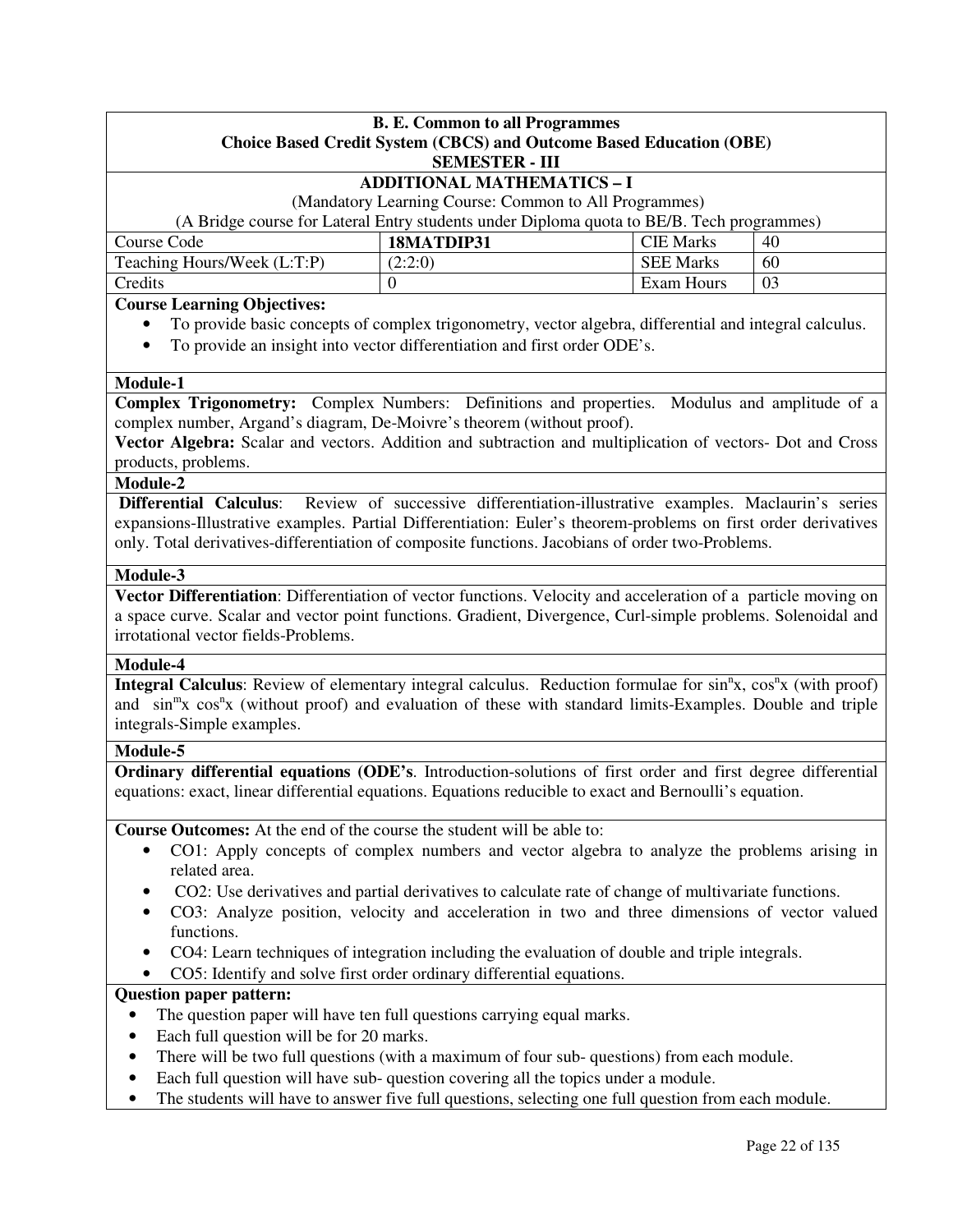| Sl No                       | <b>Title of the Book</b>              | Name of the<br>Author/s | Name of the<br><b>Publisher</b> | <b>Edition and</b><br>Year |
|-----------------------------|---------------------------------------|-------------------------|---------------------------------|----------------------------|
| <b>Textbook</b>             |                                       |                         |                                 |                            |
|                             | <b>Higher Engineering Mathematics</b> | <b>B.S.</b> Grewal      | Khanna Publishers               | $43^{\text{rd}}$ Edition,  |
|                             |                                       |                         |                                 | 2015                       |
|                             | <b>Reference Books</b>                |                         |                                 |                            |
|                             | <b>Advanced Engineering</b>           | E. Kreyszig             | John Wiley & Sons               | $10^{th}$ Edition,         |
|                             | <b>Mathematics</b>                    |                         |                                 | 2015                       |
| $\mathcal{D}_{\mathcal{L}}$ | <b>Engineering Mathematics</b>        | N.P.Bali and Manish     | Laxmi Publishers                | 7th Edition,               |
|                             |                                       | Goyal                   |                                 | 2007                       |
| 3                           | <b>Engineering Mathematics Vol.I</b>  | Rohit Khurana           | Cengage Learning                | $1st$ Edition,             |
|                             |                                       |                         |                                 | 2015                       |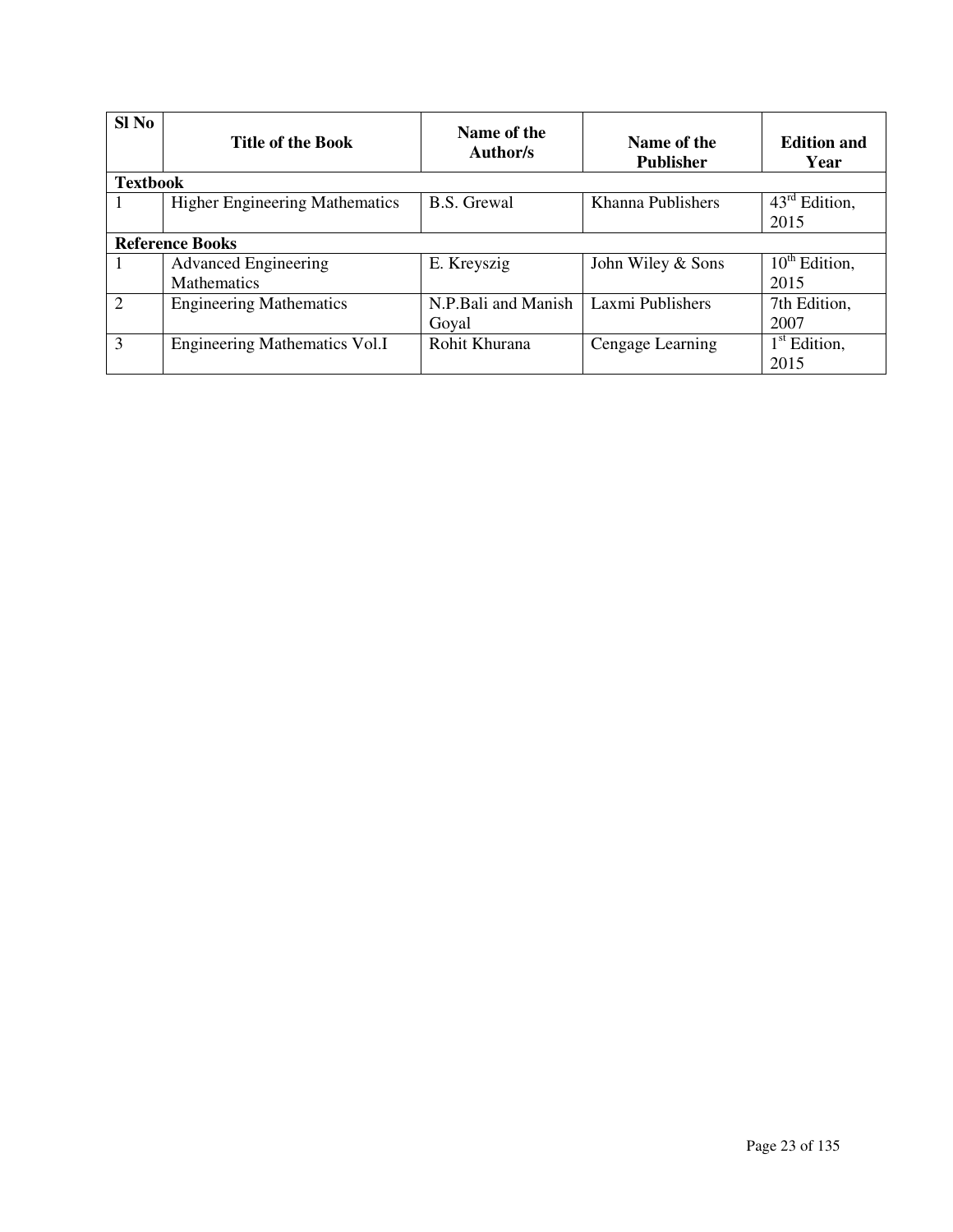# **IV SEMESTER**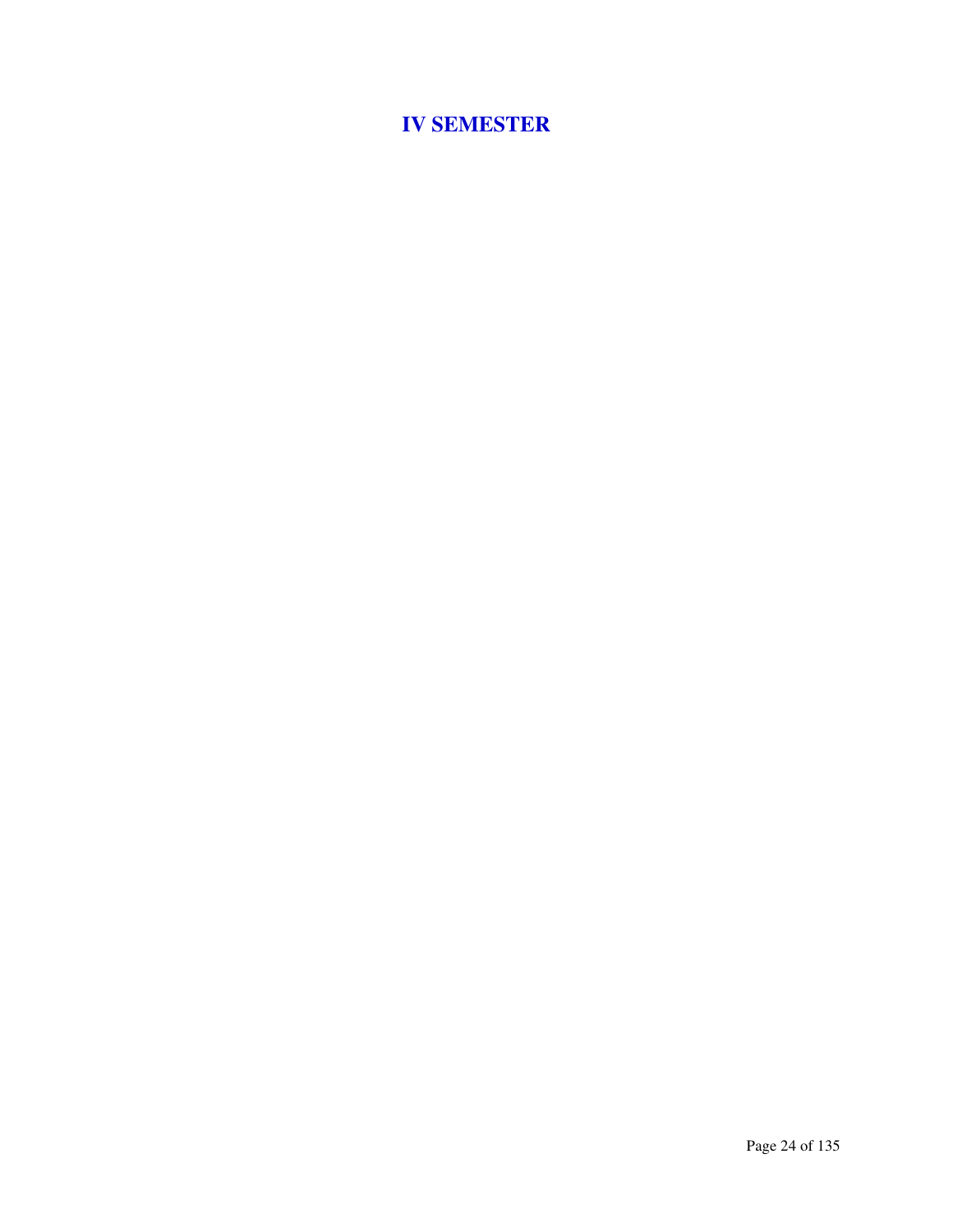| <b>SEMESTER - IV</b><br>COMPLEX ANALYSIS, PROBABILITY AND STATISTICAL METHODS<br>Course Code<br><b>18MAT41</b><br><b>CIE Marks</b><br>40<br>Teaching Hours/Week (L:T:P)<br>(2:2:0)<br><b>SEE Marks</b><br>60<br>Credits<br><b>Exam Hours</b><br>03<br>03<br><b>Course Learning Objectives:</b><br>To provide an insight into applications of complex variables, conformal mapping and special functions<br>arising in potential theory, quantum mechanics, heat conduction and field theory.<br>To develop probability distribution of discrete, continuous random variables and joint probability<br>$\bullet$<br>distribution occurring in digital signal processing, design engineering and microwave engineering.<br>Module-1<br>Calculus of complex functions: Review of function of a complex variable, limits, continuity, and<br>differentiability. Analytic functions: Cauchy-Riemann equations in cartesian and polar forms and consequences.<br>Construction of analytic functions: Milne-Thomson method-Problems.<br>Module-2<br><b>Conformal transformations:</b> Introduction. Discussion of transformations: $w = z^2$ , $w = e^z$ , $w = z + \frac{1}{z}$ , $(z \neq 0)$<br>. Bilinear transformations- Problems.<br>Complex integration: Line integral of a complex function-Cauchy's theorem and Cauchy's integral formula and<br>Module-3<br>Probability Distributions: Review of basic probability theory. Random variables (discrete and continuous),<br>probability mass/density functions. Binomial, Poisson, exponential and normal distributions- problems (No<br>derivation for mean and standard deviation)-Illustrative examples.<br>Module-4<br>Curve Fitting: Curve fitting by the method of least squares- fitting the curves of the form-<br>$y = ax + b$ , $y = ax^b$ & $y = ax^2 + bx + c$ .<br>Statistical Methods: Correlation and regression-Karl Pearson's coefficient of correlation and rank correlation-<br>problems. Regression analysis-lines of regression -problems.<br>Module-5<br>Joint probability distribution: Joint Probability distribution for two discrete random variables, expectation and<br>covariance.<br><b>Sampling Theory:</b> Introduction to sampling distributions, standard error, Type-I and Type-II errors. Test of<br>hypothesis for means, student's t-distribution, Chi-square distribution as a test of goodness of fit.<br><b>Course Outcomes:</b> At the end of the course the student will be able to:<br>CO1: Use the concepts of analytic function and complex potentials to solve the problems arising in<br>$\bullet$<br>electromagnetic field theory.<br>CO2: Utilize conformal transformation and complex integral arising in aerofoil theory, fluid flow<br>visualization and image processing.<br>CO3: Apply discrete and continuous probability distributions in analyzing the probability models<br>٠<br>arising in engineering field.<br>CO4: Make use of the correlation and regression analysis to fit a suitable mathematical model for the<br>statistical data.<br>CO5: Construct joint probability distributions and demonstrate the validity of testing the hypothesis.<br><b>Question paper pattern:</b> |  | <b>B. E. Common to all Programmes</b>                                      |  |  |  |  |  |
|-------------------------------------------------------------------------------------------------------------------------------------------------------------------------------------------------------------------------------------------------------------------------------------------------------------------------------------------------------------------------------------------------------------------------------------------------------------------------------------------------------------------------------------------------------------------------------------------------------------------------------------------------------------------------------------------------------------------------------------------------------------------------------------------------------------------------------------------------------------------------------------------------------------------------------------------------------------------------------------------------------------------------------------------------------------------------------------------------------------------------------------------------------------------------------------------------------------------------------------------------------------------------------------------------------------------------------------------------------------------------------------------------------------------------------------------------------------------------------------------------------------------------------------------------------------------------------------------------------------------------------------------------------------------------------------------------------------------------------------------------------------------------------------------------------------------------------------------------------------------------------------------------------------------------------------------------------------------------------------------------------------------------------------------------------------------------------------------------------------------------------------------------------------------------------------------------------------------------------------------------------------------------------------------------------------------------------------------------------------------------------------------------------------------------------------------------------------------------------------------------------------------------------------------------------------------------------------------------------------------------------------------------------------------------------------------------------------------------------------------------------------------------------------------------------------------------------------------------------------------------------------------------------------------------------------------------------------------------------------------------------------------------------------------------------------------------------------------------------------------------------------------------------------------------------------------------------|--|----------------------------------------------------------------------------|--|--|--|--|--|
|                                                                                                                                                                                                                                                                                                                                                                                                                                                                                                                                                                                                                                                                                                                                                                                                                                                                                                                                                                                                                                                                                                                                                                                                                                                                                                                                                                                                                                                                                                                                                                                                                                                                                                                                                                                                                                                                                                                                                                                                                                                                                                                                                                                                                                                                                                                                                                                                                                                                                                                                                                                                                                                                                                                                                                                                                                                                                                                                                                                                                                                                                                                                                                                                       |  | <b>Outcome Based Education (OBE) and Choice Based Credit System (CBCS)</b> |  |  |  |  |  |
|                                                                                                                                                                                                                                                                                                                                                                                                                                                                                                                                                                                                                                                                                                                                                                                                                                                                                                                                                                                                                                                                                                                                                                                                                                                                                                                                                                                                                                                                                                                                                                                                                                                                                                                                                                                                                                                                                                                                                                                                                                                                                                                                                                                                                                                                                                                                                                                                                                                                                                                                                                                                                                                                                                                                                                                                                                                                                                                                                                                                                                                                                                                                                                                                       |  |                                                                            |  |  |  |  |  |
|                                                                                                                                                                                                                                                                                                                                                                                                                                                                                                                                                                                                                                                                                                                                                                                                                                                                                                                                                                                                                                                                                                                                                                                                                                                                                                                                                                                                                                                                                                                                                                                                                                                                                                                                                                                                                                                                                                                                                                                                                                                                                                                                                                                                                                                                                                                                                                                                                                                                                                                                                                                                                                                                                                                                                                                                                                                                                                                                                                                                                                                                                                                                                                                                       |  |                                                                            |  |  |  |  |  |
|                                                                                                                                                                                                                                                                                                                                                                                                                                                                                                                                                                                                                                                                                                                                                                                                                                                                                                                                                                                                                                                                                                                                                                                                                                                                                                                                                                                                                                                                                                                                                                                                                                                                                                                                                                                                                                                                                                                                                                                                                                                                                                                                                                                                                                                                                                                                                                                                                                                                                                                                                                                                                                                                                                                                                                                                                                                                                                                                                                                                                                                                                                                                                                                                       |  |                                                                            |  |  |  |  |  |
|                                                                                                                                                                                                                                                                                                                                                                                                                                                                                                                                                                                                                                                                                                                                                                                                                                                                                                                                                                                                                                                                                                                                                                                                                                                                                                                                                                                                                                                                                                                                                                                                                                                                                                                                                                                                                                                                                                                                                                                                                                                                                                                                                                                                                                                                                                                                                                                                                                                                                                                                                                                                                                                                                                                                                                                                                                                                                                                                                                                                                                                                                                                                                                                                       |  |                                                                            |  |  |  |  |  |
|                                                                                                                                                                                                                                                                                                                                                                                                                                                                                                                                                                                                                                                                                                                                                                                                                                                                                                                                                                                                                                                                                                                                                                                                                                                                                                                                                                                                                                                                                                                                                                                                                                                                                                                                                                                                                                                                                                                                                                                                                                                                                                                                                                                                                                                                                                                                                                                                                                                                                                                                                                                                                                                                                                                                                                                                                                                                                                                                                                                                                                                                                                                                                                                                       |  |                                                                            |  |  |  |  |  |
|                                                                                                                                                                                                                                                                                                                                                                                                                                                                                                                                                                                                                                                                                                                                                                                                                                                                                                                                                                                                                                                                                                                                                                                                                                                                                                                                                                                                                                                                                                                                                                                                                                                                                                                                                                                                                                                                                                                                                                                                                                                                                                                                                                                                                                                                                                                                                                                                                                                                                                                                                                                                                                                                                                                                                                                                                                                                                                                                                                                                                                                                                                                                                                                                       |  |                                                                            |  |  |  |  |  |
|                                                                                                                                                                                                                                                                                                                                                                                                                                                                                                                                                                                                                                                                                                                                                                                                                                                                                                                                                                                                                                                                                                                                                                                                                                                                                                                                                                                                                                                                                                                                                                                                                                                                                                                                                                                                                                                                                                                                                                                                                                                                                                                                                                                                                                                                                                                                                                                                                                                                                                                                                                                                                                                                                                                                                                                                                                                                                                                                                                                                                                                                                                                                                                                                       |  |                                                                            |  |  |  |  |  |
|                                                                                                                                                                                                                                                                                                                                                                                                                                                                                                                                                                                                                                                                                                                                                                                                                                                                                                                                                                                                                                                                                                                                                                                                                                                                                                                                                                                                                                                                                                                                                                                                                                                                                                                                                                                                                                                                                                                                                                                                                                                                                                                                                                                                                                                                                                                                                                                                                                                                                                                                                                                                                                                                                                                                                                                                                                                                                                                                                                                                                                                                                                                                                                                                       |  |                                                                            |  |  |  |  |  |
|                                                                                                                                                                                                                                                                                                                                                                                                                                                                                                                                                                                                                                                                                                                                                                                                                                                                                                                                                                                                                                                                                                                                                                                                                                                                                                                                                                                                                                                                                                                                                                                                                                                                                                                                                                                                                                                                                                                                                                                                                                                                                                                                                                                                                                                                                                                                                                                                                                                                                                                                                                                                                                                                                                                                                                                                                                                                                                                                                                                                                                                                                                                                                                                                       |  |                                                                            |  |  |  |  |  |
|                                                                                                                                                                                                                                                                                                                                                                                                                                                                                                                                                                                                                                                                                                                                                                                                                                                                                                                                                                                                                                                                                                                                                                                                                                                                                                                                                                                                                                                                                                                                                                                                                                                                                                                                                                                                                                                                                                                                                                                                                                                                                                                                                                                                                                                                                                                                                                                                                                                                                                                                                                                                                                                                                                                                                                                                                                                                                                                                                                                                                                                                                                                                                                                                       |  |                                                                            |  |  |  |  |  |
|                                                                                                                                                                                                                                                                                                                                                                                                                                                                                                                                                                                                                                                                                                                                                                                                                                                                                                                                                                                                                                                                                                                                                                                                                                                                                                                                                                                                                                                                                                                                                                                                                                                                                                                                                                                                                                                                                                                                                                                                                                                                                                                                                                                                                                                                                                                                                                                                                                                                                                                                                                                                                                                                                                                                                                                                                                                                                                                                                                                                                                                                                                                                                                                                       |  |                                                                            |  |  |  |  |  |
|                                                                                                                                                                                                                                                                                                                                                                                                                                                                                                                                                                                                                                                                                                                                                                                                                                                                                                                                                                                                                                                                                                                                                                                                                                                                                                                                                                                                                                                                                                                                                                                                                                                                                                                                                                                                                                                                                                                                                                                                                                                                                                                                                                                                                                                                                                                                                                                                                                                                                                                                                                                                                                                                                                                                                                                                                                                                                                                                                                                                                                                                                                                                                                                                       |  |                                                                            |  |  |  |  |  |
|                                                                                                                                                                                                                                                                                                                                                                                                                                                                                                                                                                                                                                                                                                                                                                                                                                                                                                                                                                                                                                                                                                                                                                                                                                                                                                                                                                                                                                                                                                                                                                                                                                                                                                                                                                                                                                                                                                                                                                                                                                                                                                                                                                                                                                                                                                                                                                                                                                                                                                                                                                                                                                                                                                                                                                                                                                                                                                                                                                                                                                                                                                                                                                                                       |  |                                                                            |  |  |  |  |  |
|                                                                                                                                                                                                                                                                                                                                                                                                                                                                                                                                                                                                                                                                                                                                                                                                                                                                                                                                                                                                                                                                                                                                                                                                                                                                                                                                                                                                                                                                                                                                                                                                                                                                                                                                                                                                                                                                                                                                                                                                                                                                                                                                                                                                                                                                                                                                                                                                                                                                                                                                                                                                                                                                                                                                                                                                                                                                                                                                                                                                                                                                                                                                                                                                       |  |                                                                            |  |  |  |  |  |
|                                                                                                                                                                                                                                                                                                                                                                                                                                                                                                                                                                                                                                                                                                                                                                                                                                                                                                                                                                                                                                                                                                                                                                                                                                                                                                                                                                                                                                                                                                                                                                                                                                                                                                                                                                                                                                                                                                                                                                                                                                                                                                                                                                                                                                                                                                                                                                                                                                                                                                                                                                                                                                                                                                                                                                                                                                                                                                                                                                                                                                                                                                                                                                                                       |  |                                                                            |  |  |  |  |  |
|                                                                                                                                                                                                                                                                                                                                                                                                                                                                                                                                                                                                                                                                                                                                                                                                                                                                                                                                                                                                                                                                                                                                                                                                                                                                                                                                                                                                                                                                                                                                                                                                                                                                                                                                                                                                                                                                                                                                                                                                                                                                                                                                                                                                                                                                                                                                                                                                                                                                                                                                                                                                                                                                                                                                                                                                                                                                                                                                                                                                                                                                                                                                                                                                       |  |                                                                            |  |  |  |  |  |
|                                                                                                                                                                                                                                                                                                                                                                                                                                                                                                                                                                                                                                                                                                                                                                                                                                                                                                                                                                                                                                                                                                                                                                                                                                                                                                                                                                                                                                                                                                                                                                                                                                                                                                                                                                                                                                                                                                                                                                                                                                                                                                                                                                                                                                                                                                                                                                                                                                                                                                                                                                                                                                                                                                                                                                                                                                                                                                                                                                                                                                                                                                                                                                                                       |  |                                                                            |  |  |  |  |  |
|                                                                                                                                                                                                                                                                                                                                                                                                                                                                                                                                                                                                                                                                                                                                                                                                                                                                                                                                                                                                                                                                                                                                                                                                                                                                                                                                                                                                                                                                                                                                                                                                                                                                                                                                                                                                                                                                                                                                                                                                                                                                                                                                                                                                                                                                                                                                                                                                                                                                                                                                                                                                                                                                                                                                                                                                                                                                                                                                                                                                                                                                                                                                                                                                       |  |                                                                            |  |  |  |  |  |
|                                                                                                                                                                                                                                                                                                                                                                                                                                                                                                                                                                                                                                                                                                                                                                                                                                                                                                                                                                                                                                                                                                                                                                                                                                                                                                                                                                                                                                                                                                                                                                                                                                                                                                                                                                                                                                                                                                                                                                                                                                                                                                                                                                                                                                                                                                                                                                                                                                                                                                                                                                                                                                                                                                                                                                                                                                                                                                                                                                                                                                                                                                                                                                                                       |  |                                                                            |  |  |  |  |  |
|                                                                                                                                                                                                                                                                                                                                                                                                                                                                                                                                                                                                                                                                                                                                                                                                                                                                                                                                                                                                                                                                                                                                                                                                                                                                                                                                                                                                                                                                                                                                                                                                                                                                                                                                                                                                                                                                                                                                                                                                                                                                                                                                                                                                                                                                                                                                                                                                                                                                                                                                                                                                                                                                                                                                                                                                                                                                                                                                                                                                                                                                                                                                                                                                       |  |                                                                            |  |  |  |  |  |
|                                                                                                                                                                                                                                                                                                                                                                                                                                                                                                                                                                                                                                                                                                                                                                                                                                                                                                                                                                                                                                                                                                                                                                                                                                                                                                                                                                                                                                                                                                                                                                                                                                                                                                                                                                                                                                                                                                                                                                                                                                                                                                                                                                                                                                                                                                                                                                                                                                                                                                                                                                                                                                                                                                                                                                                                                                                                                                                                                                                                                                                                                                                                                                                                       |  |                                                                            |  |  |  |  |  |
|                                                                                                                                                                                                                                                                                                                                                                                                                                                                                                                                                                                                                                                                                                                                                                                                                                                                                                                                                                                                                                                                                                                                                                                                                                                                                                                                                                                                                                                                                                                                                                                                                                                                                                                                                                                                                                                                                                                                                                                                                                                                                                                                                                                                                                                                                                                                                                                                                                                                                                                                                                                                                                                                                                                                                                                                                                                                                                                                                                                                                                                                                                                                                                                                       |  |                                                                            |  |  |  |  |  |
|                                                                                                                                                                                                                                                                                                                                                                                                                                                                                                                                                                                                                                                                                                                                                                                                                                                                                                                                                                                                                                                                                                                                                                                                                                                                                                                                                                                                                                                                                                                                                                                                                                                                                                                                                                                                                                                                                                                                                                                                                                                                                                                                                                                                                                                                                                                                                                                                                                                                                                                                                                                                                                                                                                                                                                                                                                                                                                                                                                                                                                                                                                                                                                                                       |  |                                                                            |  |  |  |  |  |
|                                                                                                                                                                                                                                                                                                                                                                                                                                                                                                                                                                                                                                                                                                                                                                                                                                                                                                                                                                                                                                                                                                                                                                                                                                                                                                                                                                                                                                                                                                                                                                                                                                                                                                                                                                                                                                                                                                                                                                                                                                                                                                                                                                                                                                                                                                                                                                                                                                                                                                                                                                                                                                                                                                                                                                                                                                                                                                                                                                                                                                                                                                                                                                                                       |  |                                                                            |  |  |  |  |  |
|                                                                                                                                                                                                                                                                                                                                                                                                                                                                                                                                                                                                                                                                                                                                                                                                                                                                                                                                                                                                                                                                                                                                                                                                                                                                                                                                                                                                                                                                                                                                                                                                                                                                                                                                                                                                                                                                                                                                                                                                                                                                                                                                                                                                                                                                                                                                                                                                                                                                                                                                                                                                                                                                                                                                                                                                                                                                                                                                                                                                                                                                                                                                                                                                       |  |                                                                            |  |  |  |  |  |
|                                                                                                                                                                                                                                                                                                                                                                                                                                                                                                                                                                                                                                                                                                                                                                                                                                                                                                                                                                                                                                                                                                                                                                                                                                                                                                                                                                                                                                                                                                                                                                                                                                                                                                                                                                                                                                                                                                                                                                                                                                                                                                                                                                                                                                                                                                                                                                                                                                                                                                                                                                                                                                                                                                                                                                                                                                                                                                                                                                                                                                                                                                                                                                                                       |  |                                                                            |  |  |  |  |  |
|                                                                                                                                                                                                                                                                                                                                                                                                                                                                                                                                                                                                                                                                                                                                                                                                                                                                                                                                                                                                                                                                                                                                                                                                                                                                                                                                                                                                                                                                                                                                                                                                                                                                                                                                                                                                                                                                                                                                                                                                                                                                                                                                                                                                                                                                                                                                                                                                                                                                                                                                                                                                                                                                                                                                                                                                                                                                                                                                                                                                                                                                                                                                                                                                       |  |                                                                            |  |  |  |  |  |
|                                                                                                                                                                                                                                                                                                                                                                                                                                                                                                                                                                                                                                                                                                                                                                                                                                                                                                                                                                                                                                                                                                                                                                                                                                                                                                                                                                                                                                                                                                                                                                                                                                                                                                                                                                                                                                                                                                                                                                                                                                                                                                                                                                                                                                                                                                                                                                                                                                                                                                                                                                                                                                                                                                                                                                                                                                                                                                                                                                                                                                                                                                                                                                                                       |  |                                                                            |  |  |  |  |  |
| The question paper will have ten full questions carrying equal marks.                                                                                                                                                                                                                                                                                                                                                                                                                                                                                                                                                                                                                                                                                                                                                                                                                                                                                                                                                                                                                                                                                                                                                                                                                                                                                                                                                                                                                                                                                                                                                                                                                                                                                                                                                                                                                                                                                                                                                                                                                                                                                                                                                                                                                                                                                                                                                                                                                                                                                                                                                                                                                                                                                                                                                                                                                                                                                                                                                                                                                                                                                                                                 |  |                                                                            |  |  |  |  |  |
| Each full question will be for 20 marks.<br>٠<br>There will be two full questions (with a maximum of four sub- questions) from each module.<br>$\bullet$                                                                                                                                                                                                                                                                                                                                                                                                                                                                                                                                                                                                                                                                                                                                                                                                                                                                                                                                                                                                                                                                                                                                                                                                                                                                                                                                                                                                                                                                                                                                                                                                                                                                                                                                                                                                                                                                                                                                                                                                                                                                                                                                                                                                                                                                                                                                                                                                                                                                                                                                                                                                                                                                                                                                                                                                                                                                                                                                                                                                                                              |  |                                                                            |  |  |  |  |  |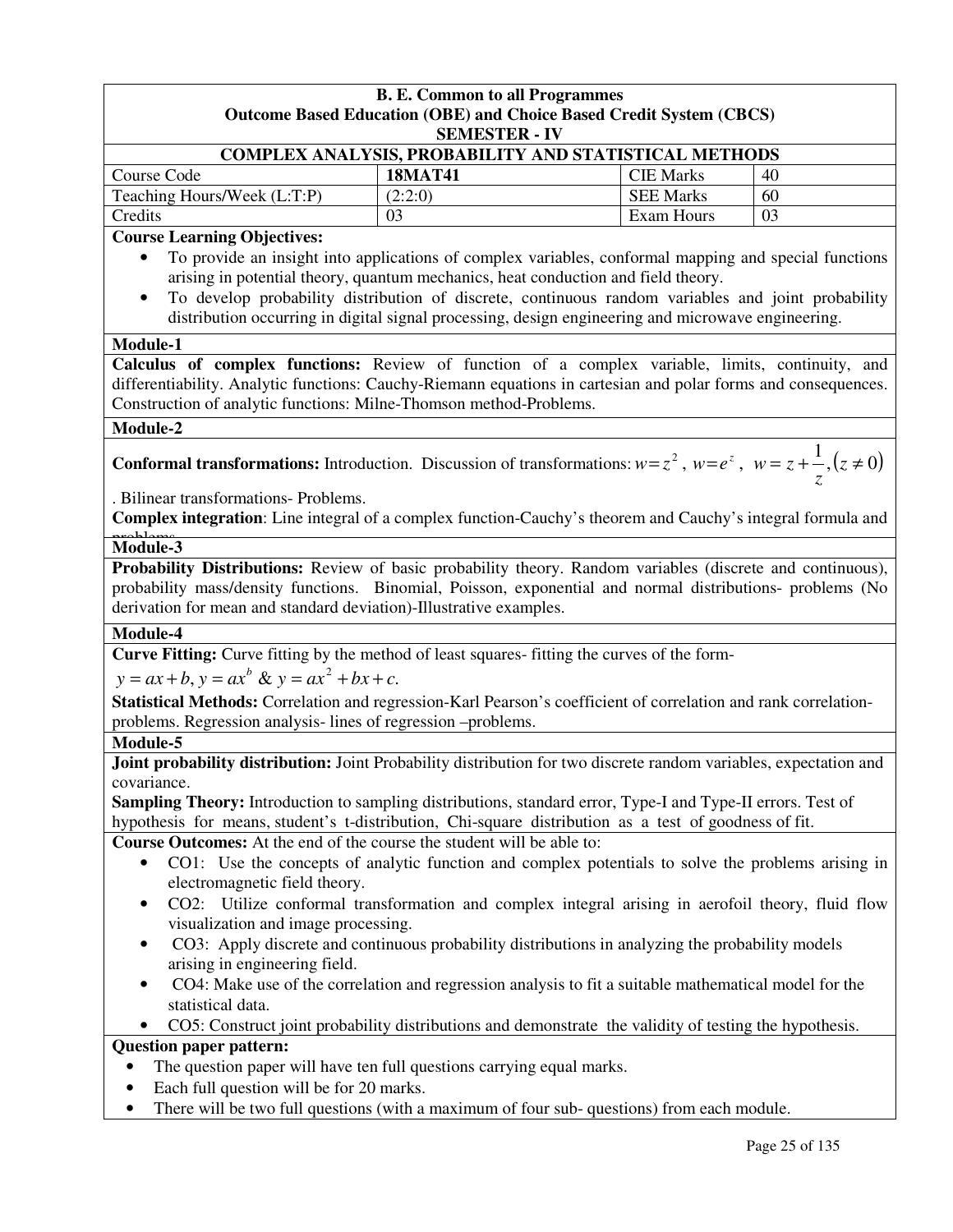- Each full question will have sub- question covering all the topics under a module.
- The students will have to answer five full questions, selecting one full question from each module.

|                                                    | The students will have to allower five full questions, selecting one full question from each module. |                                             |                                              |                                |  |  |
|----------------------------------------------------|------------------------------------------------------------------------------------------------------|---------------------------------------------|----------------------------------------------|--------------------------------|--|--|
| <b>SI</b><br>N <sub>0</sub>                        | <b>Title of the Book</b>                                                                             | <b>Name</b><br>of<br>the<br><b>Author/s</b> | <b>Name</b><br>of<br>the<br><b>Publisher</b> | <b>Edition and Year</b>        |  |  |
|                                                    | <b>Textbooks</b>                                                                                     |                                             |                                              |                                |  |  |
|                                                    | <b>Advanced Engineering Mathematics</b>                                                              | E. Kreyszig                                 | John Wiley & Sons                            | $10^{th}$ Edition, 2016        |  |  |
| $\overline{2}$                                     | <b>Higher Engineering Mathematics</b>                                                                | B. S. Grewal                                | Khanna Publishers                            | 44 <sup>th</sup> Edition, 2017 |  |  |
| 3                                                  | <b>Engineering Mathematics</b>                                                                       | Srimanta Pal et al                          | Oxford University                            | $3rd$ Edition, 2016            |  |  |
|                                                    |                                                                                                      |                                             | Press                                        |                                |  |  |
|                                                    | <b>Reference Books</b>                                                                               |                                             |                                              |                                |  |  |
| 1                                                  | <b>Advanced Engineering Mathematics</b>                                                              | Wylie,<br>C.<br>Ray                         | McGraw-Hill                                  | $6th$ Edition 1995             |  |  |
|                                                    |                                                                                                      | Louis C. Barrett                            |                                              |                                |  |  |
| $\overline{2}$                                     | Introductory Methods of Numerical                                                                    | S. S. Sastry                                | of<br>Hall<br>Prentice                       | $4th$ Edition 2010             |  |  |
|                                                    | Analysis                                                                                             |                                             | India                                        |                                |  |  |
| 3                                                  | <b>Higher Engineering Mathematics</b>                                                                | B.V. Ramana                                 | McGraw-Hill                                  | $11th$ Edition, 2010           |  |  |
| $\overline{4}$                                     | Textbook<br>Engineering<br>of<br>$\mathsf{A}$                                                        | P.<br>Bali<br>$N_{\cdot}$<br>and            | Laxmi Publications                           | $6th$ Edition, 2014            |  |  |
|                                                    | <b>Mathematics</b>                                                                                   | Manish Goyal                                |                                              |                                |  |  |
| 5                                                  | <b>Advanced Engineering Mathematics</b>                                                              | Chandrika<br>Prasad                         | Khanna Publishing,                           | 2018                           |  |  |
|                                                    |                                                                                                      | and Reena Garg                              |                                              |                                |  |  |
| <b>Web links and Video Lectures:</b>               |                                                                                                      |                                             |                                              |                                |  |  |
| 1. http://nptel.ac.in/courses.php?disciplineID=111 |                                                                                                      |                                             |                                              |                                |  |  |
|                                                    | 2. http://www.class-central.com/subject/math(MOOCs)                                                  |                                             |                                              |                                |  |  |
|                                                    | 3. http://academicearth.org/                                                                         |                                             |                                              |                                |  |  |

4. VTU EDUSAT PROGRAMME - 20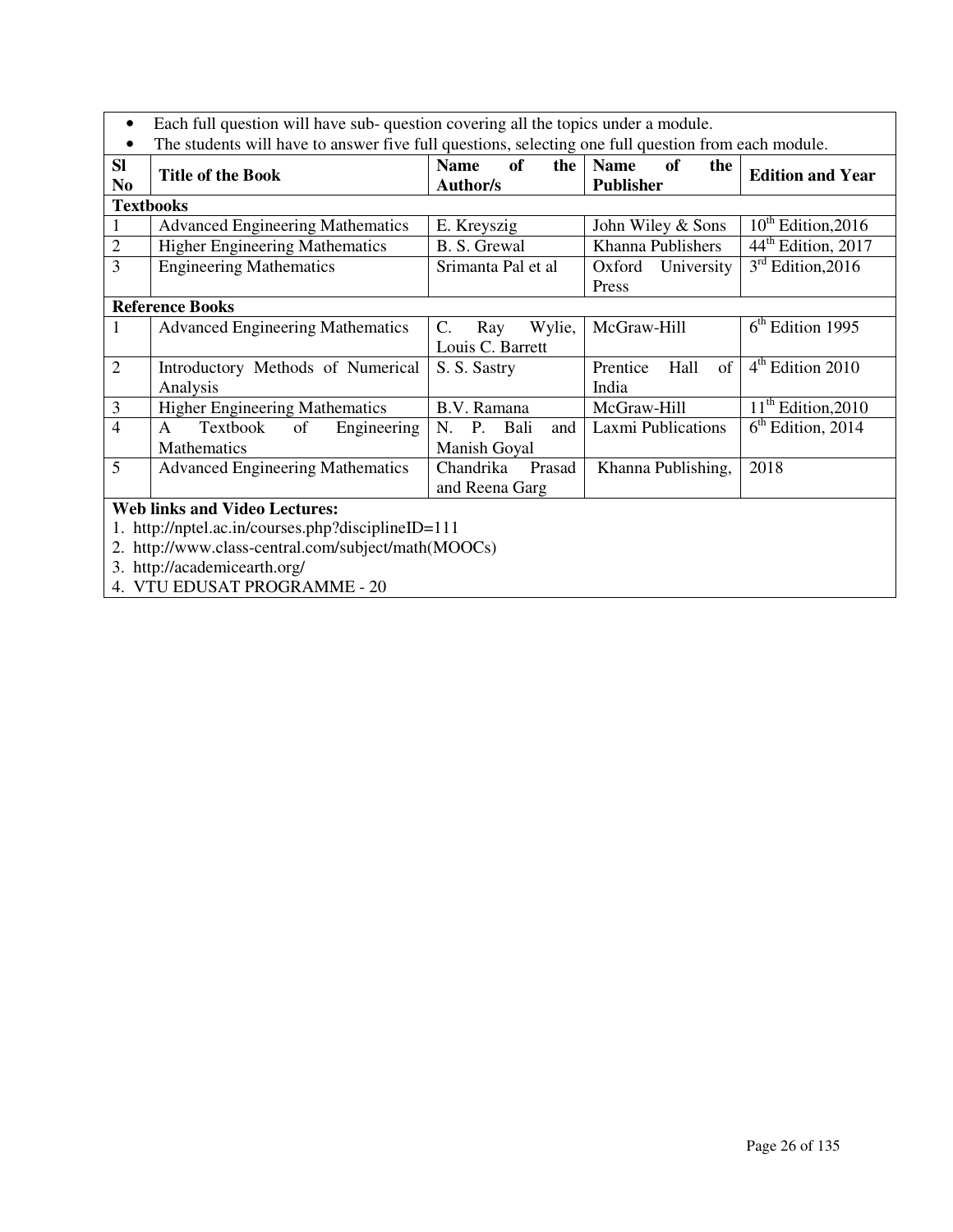| <b>B.E. Electronics and Instrumentation Engineering (EI)</b><br><b>Choice Based Credit System (CBCS)</b><br>Semester – IV                                                                                                                                                                                                                                                                                                                                                                                                                                                                                                                                                                                                                        |                 |  |                  |                                 |                                                                     |  |
|--------------------------------------------------------------------------------------------------------------------------------------------------------------------------------------------------------------------------------------------------------------------------------------------------------------------------------------------------------------------------------------------------------------------------------------------------------------------------------------------------------------------------------------------------------------------------------------------------------------------------------------------------------------------------------------------------------------------------------------------------|-----------------|--|------------------|---------------------------------|---------------------------------------------------------------------|--|
| <b>Signal Conditioning and Data Acquisition Circuits</b><br>(Common to EI, BM & ML)                                                                                                                                                                                                                                                                                                                                                                                                                                                                                                                                                                                                                                                              |                 |  |                  |                                 |                                                                     |  |
| Subject Code                                                                                                                                                                                                                                                                                                                                                                                                                                                                                                                                                                                                                                                                                                                                     | : 18 EI/BM/ML42 |  | <b>CIE Marks</b> | :40                             |                                                                     |  |
| Number of Lecture +                                                                                                                                                                                                                                                                                                                                                                                                                                                                                                                                                                                                                                                                                                                              | $: 02 + 02$     |  | <b>SEE Marks</b> | :60                             |                                                                     |  |
| <b>Tutorial Hours/Week</b>                                                                                                                                                                                                                                                                                                                                                                                                                                                                                                                                                                                                                                                                                                                       |                 |  |                  |                                 |                                                                     |  |
| <b>Total Number of</b><br><b>Exam Hours</b><br>: 40                                                                                                                                                                                                                                                                                                                                                                                                                                                                                                                                                                                                                                                                                              |                 |  | $\div 03$        |                                 |                                                                     |  |
| <b>Lecture Hours</b>                                                                                                                                                                                                                                                                                                                                                                                                                                                                                                                                                                                                                                                                                                                             |                 |  |                  |                                 |                                                                     |  |
| $Credits - 3$                                                                                                                                                                                                                                                                                                                                                                                                                                                                                                                                                                                                                                                                                                                                    |                 |  |                  |                                 |                                                                     |  |
| Course Learning Objectives: This course will enable the students to<br>Define and describe Op Amp, basic concepts, characteristics and specifications<br>٠<br>Gain knowledge about Linear and nonlinear applications op-amp.<br>$\bullet$<br>Design and develop circuits like, amplifiers, filters, Timers to meet industrial requirements.<br>$\bullet$<br>Get a firm grasp of basic principles of op-amp.                                                                                                                                                                                                                                                                                                                                      |                 |  |                  |                                 |                                                                     |  |
| Revised Bloom's Taxonomy Levels: L1 - Remembering, L2 - Understanding, L3 - Applying, L4 -                                                                                                                                                                                                                                                                                                                                                                                                                                                                                                                                                                                                                                                       |                 |  |                  |                                 |                                                                     |  |
| Analyzing, L5 - Evaluating, and L6 - Creating                                                                                                                                                                                                                                                                                                                                                                                                                                                                                                                                                                                                                                                                                                    |                 |  |                  |                                 |                                                                     |  |
| <b>Modules</b><br><b>Module -1</b>                                                                                                                                                                                                                                                                                                                                                                                                                                                                                                                                                                                                                                                                                                               |                 |  |                  | <b>Teaching</b><br><b>Hours</b> | <b>Revised</b><br><b>Bloom's</b><br><b>Taxonomy</b><br>(RBT)Level   |  |
| Introduction to Operational Amplifiers: Introduction, Block schematic of<br>an Op-amp, Power supply connections, Characteristics of an Ideal OP-AMP,<br>Inverting Amplifier, Non-inverting Amplifier, Voltage follower, Differential<br>Amplifier, CMRR. (Relevant problems).<br><b>Operational Amplifier Characteristics:</b> DC characteristics - Input bias<br>current, Input offset current, Input offset voltage, Total output offset voltage,<br>Thermal drift. AC characteristics - Frequency response, Slew rate, PSRR.<br><b>Basic op-amp applications – Scale changer/Inverter.</b><br>Summing amplifier: Inverting summing amplifier, Non-inverting Summing<br>amplifier, Subtractor, Instrumentation Amplifier. (Relevant problems). |                 |  |                  | 8 Hours                         | L1, L2, L3, L4                                                      |  |
| <b>Module -2</b><br><b>Operational Amplifier Applications:</b> $V - I$ and $I - V$ converter, Op-amp<br>circuit using diodes, sample and hold circuit, Differentiator and Integrator.<br>Comparator and waveforms generator: Comparator, Regenerative<br>(Schmitt)<br>Astable<br>mutivibrator,<br>Monostable<br>comparator<br>Trigger),<br>multivibrator and Triangular waveform generator. Phase shift oscillator,<br>Wien bridge oscillator. (Relevant problems).                                                                                                                                                                                                                                                                              |                 |  |                  | 8 Hours                         | L1, L2, L3, L4                                                      |  |
| Module -3<br>Voltage Regulators: Introduction, Series Op-amp regulator, IC voltage<br>regulators, 723 general purpose regulators, switching regulator.<br>Active filters: First and Second order LPF, First and Second orders HPF,<br>Band Pass Filters, Band Reject filters. (Design examples).                                                                                                                                                                                                                                                                                                                                                                                                                                                 |                 |  |                  | 8 Hours                         | L1, L2, L3, L4                                                      |  |
| <b>Module -4</b>                                                                                                                                                                                                                                                                                                                                                                                                                                                                                                                                                                                                                                                                                                                                 |                 |  |                  | 8 Hours                         | L <sub>2</sub> , L <sub>3</sub> , L <sub>4</sub> , L <sub>5</sub> , |  |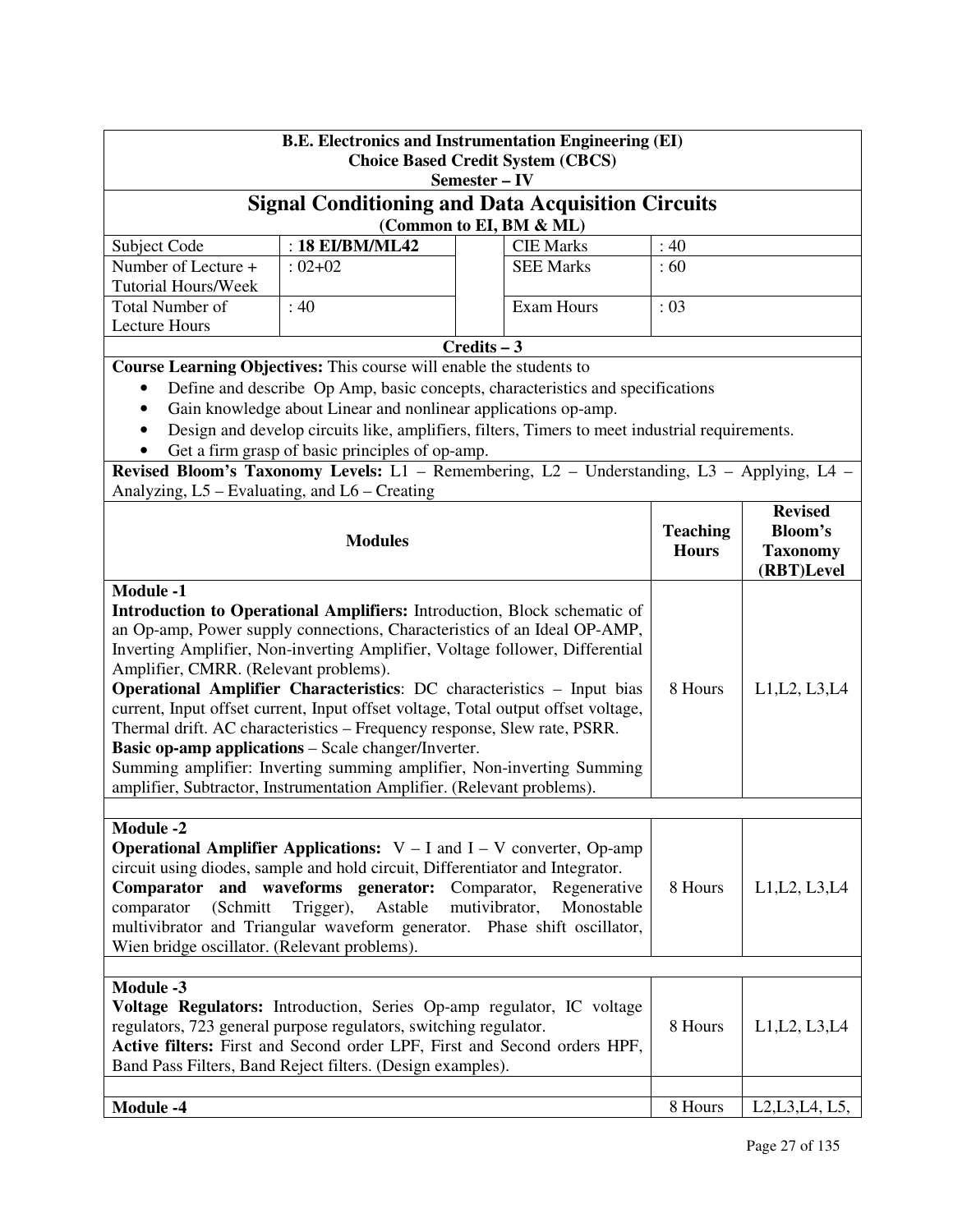| 555 Timer: Description of Functional Diagram, Monostable operation,                                              |         | L <sub>6</sub>                                                      |  |  |
|------------------------------------------------------------------------------------------------------------------|---------|---------------------------------------------------------------------|--|--|
| Applications of Monostable Multivibrator: Frequency Divider & Pulse                                              |         |                                                                     |  |  |
| Width Modulation. Astable operation, Applications of Astable Multivibrator:                                      |         |                                                                     |  |  |
| FSK Generator and Pulse Position Modulation.                                                                     |         |                                                                     |  |  |
| Phase Locked Loops: Basic Principles, Analog phase Detector/comparator,                                          |         |                                                                     |  |  |
| controlled<br>oscillator.PLL<br>Voltage<br>applications:<br>Frequency                                            |         |                                                                     |  |  |
| Multiplication/Division, Frequency translation, FM demodulation.                                                 |         |                                                                     |  |  |
|                                                                                                                  |         |                                                                     |  |  |
| Module -5                                                                                                        |         |                                                                     |  |  |
| Data Acquisition Systems: Types of instrumentation systems, Components                                           |         |                                                                     |  |  |
| of analog data acquisition system, Digital data acquisition system.                                              |         |                                                                     |  |  |
| <b>Data Converters:</b>                                                                                          |         |                                                                     |  |  |
| Digital to Analog Converters: Basic DAC techniques, Weighted Resistor                                            |         |                                                                     |  |  |
| DAC, R – 2R Ladder DAC, DAC 0800 (Data sheet: Features and description                                           | 8 Hours | L <sub>2</sub> , L <sub>3</sub> , L <sub>4</sub> , L <sub>5</sub> , |  |  |
| only).                                                                                                           |         | L <sub>6</sub>                                                      |  |  |
| Analogto Digital Converters: Functional diagram of ADC, Flash ADC,                                               |         |                                                                     |  |  |
| Counter type ADC, Successive approximation ADC, Dual slope ADC. ADC                                              |         |                                                                     |  |  |
| 0809 (Data sheet: Features, specifications and description only), DAC/ADC                                        |         |                                                                     |  |  |
| specifications.                                                                                                  |         |                                                                     |  |  |
|                                                                                                                  |         |                                                                     |  |  |
| Course Outcomes: After studying this course, students will able to:                                              |         |                                                                     |  |  |
| Understand the basic principles and operation of op-amp.<br>1.                                                   |         |                                                                     |  |  |
| Design and develop circuits to meet the practical applications<br>2.                                             |         |                                                                     |  |  |
| Implement and integrate the op-amp circuits in electronic gadgets.<br>3.                                         |         |                                                                     |  |  |
| <b>Graduate Attributes (as per NBA)</b>                                                                          |         |                                                                     |  |  |
| Engineering knowledge<br>٠                                                                                       |         |                                                                     |  |  |
| Problem analysis<br>٠                                                                                            |         |                                                                     |  |  |
| Design & development of solutions<br>٠                                                                           |         |                                                                     |  |  |
| <b>Investigation of Complex Problem</b><br>٠                                                                     |         |                                                                     |  |  |
| <b>Question Paper Pattern:</b>                                                                                   |         |                                                                     |  |  |
| The question paper will have TEN questions.<br>$\bullet$                                                         |         |                                                                     |  |  |
|                                                                                                                  |         |                                                                     |  |  |
| Each full question carry 20 marks<br>٠                                                                           |         |                                                                     |  |  |
| There will be TWO full questions (with maximum of THREE sub questions) from each module.<br>٠                    |         |                                                                     |  |  |
| Each full question will have sub questions covering all the topics under a module.<br>$\bullet$                  |         |                                                                     |  |  |
| The students will have to answer FIVE full questions, selecting ONE full question from each module.<br>$\bullet$ |         |                                                                     |  |  |
| <b>Text Books:</b>                                                                                               |         |                                                                     |  |  |
| "Linear Integrated Circuits", D. Roy Choudhury and Shail B. Jain, 4 <sup>th</sup><br>1.                          |         | edition, Reprint 2010, New                                          |  |  |
| Age International. (Module $-1,2,3,4 \& 5$ )                                                                     |         |                                                                     |  |  |
| "Op - Amps and Linear Integrated Circuits", Ramakant A. Gayakwad, 4 <sup>th</sup> edition, PHI (Module-3)<br>2.  |         |                                                                     |  |  |
| "A course in Electrical & Electronic Measurements & Instrumentation", A K Sawhney, Dhanpat<br>3.                 |         |                                                                     |  |  |
| Rai Publications, $19th$ edition, 2011.(Module-5)                                                                |         |                                                                     |  |  |
| <b>Reference Books:</b>                                                                                          |         |                                                                     |  |  |
| 1. "Operational Amplifiers and Linear Integrated Circuits", Robert. F. Coughlin & Fred. F. Driscoll,             |         |                                                                     |  |  |
| PHI/Pearson, 2006                                                                                                |         |                                                                     |  |  |
| "Op - Amps and Linear Integrated Circuits", James M. Fiore, Thomson Learning, 2001<br>2.                         |         |                                                                     |  |  |
| 3.<br>"Design with Operational Amplifiers and Analog Integrated Circuits", Sergio Franco, TMH, 3e,               |         |                                                                     |  |  |
| 2005                                                                                                             |         |                                                                     |  |  |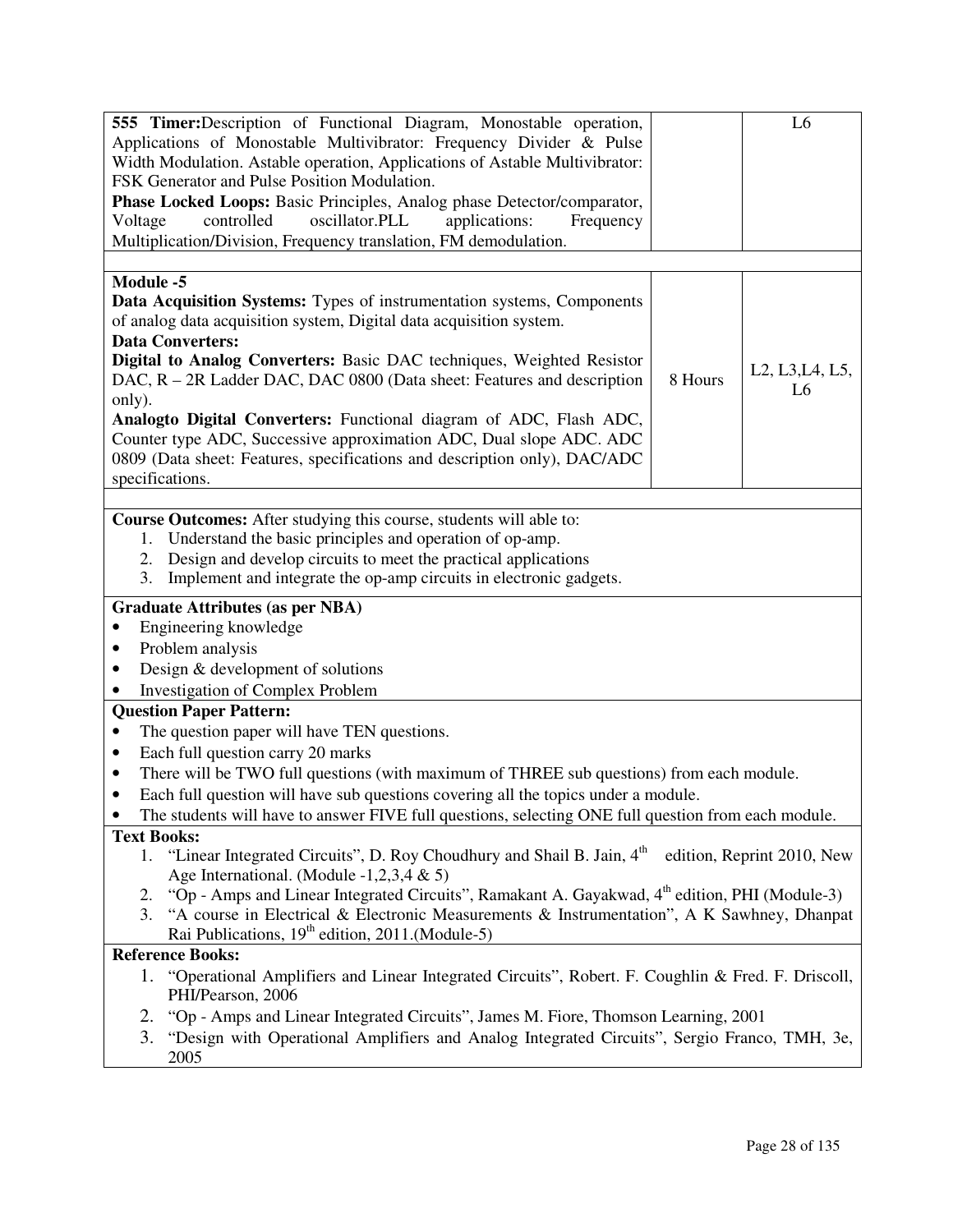| <b>B.E. Electronics and Instrumentation Engineering (EI)</b><br><b>Choice Based Credit System (CBCS)</b><br><b>Semester - IV</b>                                                                                                                                                                                                                                                                                                                                                                                                                                                      |                                                                                                                                                                                                                                                                                                                                                                                                                                                                                                                                                               |             |                             |       |                                 |                                                                   |
|---------------------------------------------------------------------------------------------------------------------------------------------------------------------------------------------------------------------------------------------------------------------------------------------------------------------------------------------------------------------------------------------------------------------------------------------------------------------------------------------------------------------------------------------------------------------------------------|---------------------------------------------------------------------------------------------------------------------------------------------------------------------------------------------------------------------------------------------------------------------------------------------------------------------------------------------------------------------------------------------------------------------------------------------------------------------------------------------------------------------------------------------------------------|-------------|-----------------------------|-------|---------------------------------|-------------------------------------------------------------------|
|                                                                                                                                                                                                                                                                                                                                                                                                                                                                                                                                                                                       |                                                                                                                                                                                                                                                                                                                                                                                                                                                                                                                                                               |             | <b>Embedded Controllers</b> |       |                                 |                                                                   |
|                                                                                                                                                                                                                                                                                                                                                                                                                                                                                                                                                                                       |                                                                                                                                                                                                                                                                                                                                                                                                                                                                                                                                                               |             | (Common to EI, BM & ML)     |       |                                 |                                                                   |
| Subject Code                                                                                                                                                                                                                                                                                                                                                                                                                                                                                                                                                                          | <b>18 EI/BM/ML 43</b>                                                                                                                                                                                                                                                                                                                                                                                                                                                                                                                                         |             | <b>CIE Marks</b>            | :40   |                                 |                                                                   |
| Number of Lecture +<br><b>Tutorial Hours/Week</b>                                                                                                                                                                                                                                                                                                                                                                                                                                                                                                                                     | $:02+02$                                                                                                                                                                                                                                                                                                                                                                                                                                                                                                                                                      |             | <b>SEE Marks</b>            | :60   |                                 |                                                                   |
| Total number of<br>lecture hours                                                                                                                                                                                                                                                                                                                                                                                                                                                                                                                                                      | :40                                                                                                                                                                                                                                                                                                                                                                                                                                                                                                                                                           |             | Exam hours                  | : 03  |                                 |                                                                   |
|                                                                                                                                                                                                                                                                                                                                                                                                                                                                                                                                                                                       |                                                                                                                                                                                                                                                                                                                                                                                                                                                                                                                                                               | Credits - 3 |                             |       |                                 |                                                                   |
| ٠<br>$\bullet$<br>٠<br>$\bullet$<br>$\bullet$                                                                                                                                                                                                                                                                                                                                                                                                                                                                                                                                         | Course Learning Objectives: This course enables students to understand:<br>Basics of Microprocessor and Microcontroller<br>8051 Microcontroller architecture and Pin description<br>8051 Addressing modes and instruction set<br>Programming of on-chip peripherals in 8051<br>Design and develop applications using 8051 Assembly language and C program.<br>MSP 430 Microcontroller architecture<br>On-chip peripherals and program using Assembly language and C.<br>Revised Bloom's Taxonomy Levels: L1 - Remembering, L2 - Understanding, L3 - Applying, |             |                             |       |                                 |                                                                   |
|                                                                                                                                                                                                                                                                                                                                                                                                                                                                                                                                                                                       | L4 – Analyzing, L5 – Evaluating, and L6 - Creating                                                                                                                                                                                                                                                                                                                                                                                                                                                                                                            |             |                             |       |                                 |                                                                   |
|                                                                                                                                                                                                                                                                                                                                                                                                                                                                                                                                                                                       | <b>Modules</b>                                                                                                                                                                                                                                                                                                                                                                                                                                                                                                                                                |             |                             |       | <b>Teaching</b><br><b>Hours</b> | <b>Revised</b><br><b>Bloom's</b><br><b>Taxonomy</b><br>(RBT)Level |
| <b>Module -1</b><br><b>Microprocessor and Microcontrollers:</b><br>Introduction: Microprocessor and Microcontroller, Microprocessor survey,<br>RISC and CISC, CPU Architecture, Harvard and Von-Neumann, CPU<br>Architecture. 8051 Microcontroller Architecture. Pin functions organizations<br>Input/ Output pins, ports and circuits. Internal and External memory<br>Architecture. 8051 Reg. banks and stack, 8051 flag bits and PSW Register.<br>Special function Registers. Timer /Counter, Serial data input/ output,<br>Interrupts, program counter and ROM space in the 8051. |                                                                                                                                                                                                                                                                                                                                                                                                                                                                                                                                                               |             | 8 Hours                     | L1,L2 |                                 |                                                                   |
|                                                                                                                                                                                                                                                                                                                                                                                                                                                                                                                                                                                       |                                                                                                                                                                                                                                                                                                                                                                                                                                                                                                                                                               |             |                             |       |                                 |                                                                   |
| <b>Module -2</b><br>Addressing modes directives instruction set of 8051 Microcontroller.<br>Immediate and Register addressing modes. Accessing memory using various<br>addressing modes. Bit addressing for I/o and RAM 8051 data types and<br>8 Hours<br>directives. Jump Loop and CALL Instructions Arithmetic and Logic<br>Instructions and programming I/o port programming. Assembly Language<br>programs using various Instructions.                                                                                                                                            |                                                                                                                                                                                                                                                                                                                                                                                                                                                                                                                                                               |             |                             |       | L1,L2                           |                                                                   |
|                                                                                                                                                                                                                                                                                                                                                                                                                                                                                                                                                                                       |                                                                                                                                                                                                                                                                                                                                                                                                                                                                                                                                                               |             |                             |       |                                 |                                                                   |
| <b>Module -3</b>                                                                                                                                                                                                                                                                                                                                                                                                                                                                                                                                                                      | 8051 programming in C and interfacing. Data types and time delay in 8051<br>C, I/o programming, Logic operation, data conversion programs, accessing<br>Code ROM Space, data serialization. 8051 interfacing to LCD and key board,<br>DAC, stepper motor, DC Motor, Parallel and serial ADC. Elevator.                                                                                                                                                                                                                                                        |             |                             |       | 8 Hours                         | L2,L3,L4                                                          |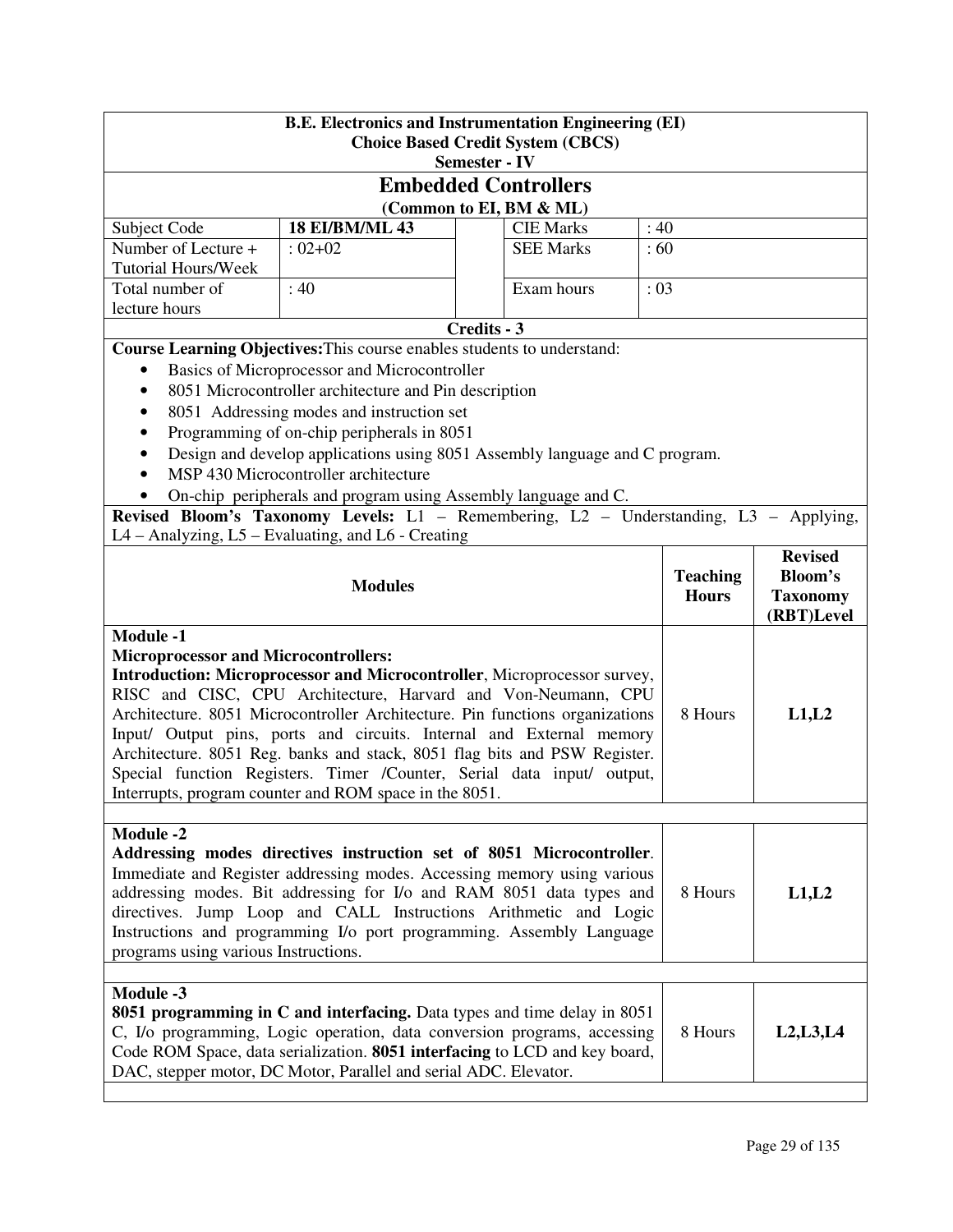| <b>Module -4</b><br>Timer/ Counter, Serial communication and Interrupts in 8051.<br>Programming 8051 timer/ counter, programming timer 0 and 1 in 8051 C,<br>Basics of serial communication, 8051 connections to RS-232. 8051 serial port<br>programming in C. 8051 Interrupts, Programming Timer Interrupts, External<br>hardware Interrupts and serial communication Interrupts. Interrupts priority &<br>Interrupt programming in C. | 8 Hours | L2, L3, L4, L5 |  |  |
|-----------------------------------------------------------------------------------------------------------------------------------------------------------------------------------------------------------------------------------------------------------------------------------------------------------------------------------------------------------------------------------------------------------------------------------------|---------|----------------|--|--|
|                                                                                                                                                                                                                                                                                                                                                                                                                                         |         |                |  |  |
| <b>Module -5</b><br><b>Introduction to Advanced Microcontrollers.</b> Salient Features of Advanced<br>Microcontrollers. MSP430F2013 Architecture and pin functions, Memory,<br>Clock Generator, CPU Registers, Addressing modes, Instruction set and<br>emulated Instruction set. Development Environment. Aspects of C for<br>embedded system, Introduction to MSP 430 starter kit, parallel ports.                                    | 8 Hours | L1, L2, L3     |  |  |
|                                                                                                                                                                                                                                                                                                                                                                                                                                         |         |                |  |  |
| Course Outcomes: After studying this course, Student will be able to:                                                                                                                                                                                                                                                                                                                                                                   |         |                |  |  |
| Learn architecture of 8051 and MSP 430.                                                                                                                                                                                                                                                                                                                                                                                                 |         |                |  |  |
| Learn programming skills using Assembly language and C<br>٠                                                                                                                                                                                                                                                                                                                                                                             |         |                |  |  |
| Design and interfacing of microcontroller based embedded systems.                                                                                                                                                                                                                                                                                                                                                                       |         |                |  |  |
| Build projects                                                                                                                                                                                                                                                                                                                                                                                                                          |         |                |  |  |
| <b>Graduate Attributes (as per NBA)</b>                                                                                                                                                                                                                                                                                                                                                                                                 |         |                |  |  |
| Engineering Knowledge                                                                                                                                                                                                                                                                                                                                                                                                                   |         |                |  |  |
| Problem Analysis                                                                                                                                                                                                                                                                                                                                                                                                                        |         |                |  |  |
| Design and Development of solutions                                                                                                                                                                                                                                                                                                                                                                                                     |         |                |  |  |
| Modern Tool usage                                                                                                                                                                                                                                                                                                                                                                                                                       |         |                |  |  |
| <b>Question Paper Pattern:</b>                                                                                                                                                                                                                                                                                                                                                                                                          |         |                |  |  |
| The question paper will have TEN questions.                                                                                                                                                                                                                                                                                                                                                                                             |         |                |  |  |
| Each full question carry 20 marks<br>$\bullet$                                                                                                                                                                                                                                                                                                                                                                                          |         |                |  |  |
| There will be TWO full questions (with maximum of THREE sub questions) from each module.<br>$\bullet$                                                                                                                                                                                                                                                                                                                                   |         |                |  |  |
| Each full question will have sub questions covering all the topics under a module.<br>$\bullet$                                                                                                                                                                                                                                                                                                                                         |         |                |  |  |
| The students will have to answer FIVE full questions, selecting ONE full question from each module.<br>٠                                                                                                                                                                                                                                                                                                                                |         |                |  |  |
|                                                                                                                                                                                                                                                                                                                                                                                                                                         |         |                |  |  |
| <b>Text Books:</b>                                                                                                                                                                                                                                                                                                                                                                                                                      |         |                |  |  |
| 1. "The 8051 Microcontroller<br>and Embedded systems-using assembly and C", Muhammad Ali                                                                                                                                                                                                                                                                                                                                                |         |                |  |  |
| Mazidi and Janice Gillespie Mazidi and Rollin D. McKinaly, PHI, 2006/pearson, 2006                                                                                                                                                                                                                                                                                                                                                      |         |                |  |  |
| "MSP430 Microcontroller Basics" John H. Davis, Elsevier 2010.<br>2.                                                                                                                                                                                                                                                                                                                                                                     |         |                |  |  |
| "Embedded Systems Design using the TI MSP430 series", Cris Nagy, Newnes, Elsevier.<br>3.                                                                                                                                                                                                                                                                                                                                                |         |                |  |  |
| <b>Reference Books:</b>                                                                                                                                                                                                                                                                                                                                                                                                                 |         |                |  |  |
| "The 8051 Microcontroller architecture. Programming and applications", Kenneth J Alyala<br>1.                                                                                                                                                                                                                                                                                                                                           |         |                |  |  |
| Thomson learning 2005.                                                                                                                                                                                                                                                                                                                                                                                                                  |         |                |  |  |
| "The 8051 Microcontroller: Hardware, Software and Applications" V. Udhayashankara and<br>2.                                                                                                                                                                                                                                                                                                                                             |         |                |  |  |
| MallikarjunaSwamy ,TMH., 2009.                                                                                                                                                                                                                                                                                                                                                                                                          |         |                |  |  |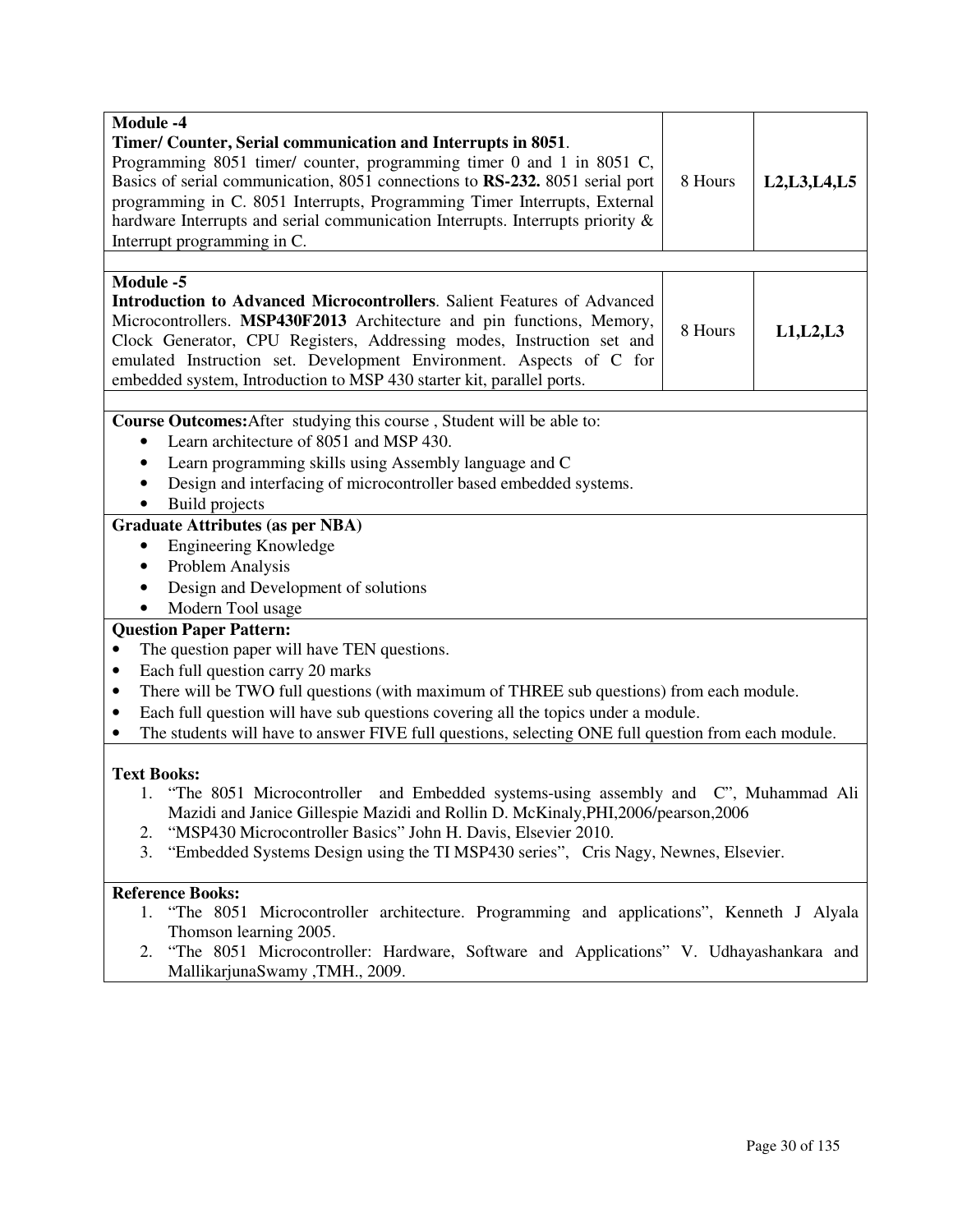| <b>B.E. Electronics and Instrumentation Engineering (EI)</b><br><b>Choice Based Credit System (CBCS)</b><br><b>Semester - IV</b>                                                                                                                                                                                                                                                                                                                                  |                                                                                       |             |                  |                 |                                                                   |  |
|-------------------------------------------------------------------------------------------------------------------------------------------------------------------------------------------------------------------------------------------------------------------------------------------------------------------------------------------------------------------------------------------------------------------------------------------------------------------|---------------------------------------------------------------------------------------|-------------|------------------|-----------------|-------------------------------------------------------------------|--|
|                                                                                                                                                                                                                                                                                                                                                                                                                                                                   | <b>Control Systems</b>                                                                |             |                  |                 |                                                                   |  |
|                                                                                                                                                                                                                                                                                                                                                                                                                                                                   | (Common to EI& BM)                                                                    |             |                  |                 |                                                                   |  |
| Subject Code                                                                                                                                                                                                                                                                                                                                                                                                                                                      | : 18 EI/BM 44                                                                         |             | <b>CIE Marks</b> | :40             |                                                                   |  |
| Number of Lecture +                                                                                                                                                                                                                                                                                                                                                                                                                                               | $: 03 + 02$                                                                           |             | <b>SEE Marks</b> | :60             |                                                                   |  |
| <b>Tutorial Hours/Week</b>                                                                                                                                                                                                                                                                                                                                                                                                                                        |                                                                                       |             |                  |                 |                                                                   |  |
| <b>Total Number of</b>                                                                                                                                                                                                                                                                                                                                                                                                                                            | :50                                                                                   |             | Exam Hours       | : 03            |                                                                   |  |
| <b>Lecture Hours</b>                                                                                                                                                                                                                                                                                                                                                                                                                                              |                                                                                       |             |                  |                 |                                                                   |  |
|                                                                                                                                                                                                                                                                                                                                                                                                                                                                   |                                                                                       | Credits - 4 |                  |                 |                                                                   |  |
|                                                                                                                                                                                                                                                                                                                                                                                                                                                                   | Course Learning Objectives: This course will enable the students to                   |             |                  |                 |                                                                   |  |
|                                                                                                                                                                                                                                                                                                                                                                                                                                                                   | Understand the basic concepts $\&$ mathematical modeling of systems                   |             |                  |                 |                                                                   |  |
| $\bullet$                                                                                                                                                                                                                                                                                                                                                                                                                                                         | Draw block diagram $&$ reduction for a given system                                   |             |                  |                 |                                                                   |  |
| $\bullet$                                                                                                                                                                                                                                                                                                                                                                                                                                                         | Obtain Transfer functions by reduction and Signal Flow graph techniques.              |             |                  |                 |                                                                   |  |
|                                                                                                                                                                                                                                                                                                                                                                                                                                                                   | Analyze the system response in time and frequency domain                              |             |                  |                 |                                                                   |  |
|                                                                                                                                                                                                                                                                                                                                                                                                                                                                   | Understand and Design of control systems using state space analysis                   |             |                  |                 |                                                                   |  |
|                                                                                                                                                                                                                                                                                                                                                                                                                                                                   | Revised Bloom's Taxonomy Levels: L1 - Remembering, L2 - Understanding, L3 - Applying, |             |                  |                 |                                                                   |  |
|                                                                                                                                                                                                                                                                                                                                                                                                                                                                   | L4 – Analyzing, L5 – Evaluating, and L6 - Creating                                    |             |                  |                 |                                                                   |  |
|                                                                                                                                                                                                                                                                                                                                                                                                                                                                   |                                                                                       |             |                  |                 | <b>Revised</b>                                                    |  |
|                                                                                                                                                                                                                                                                                                                                                                                                                                                                   | <b>Modules</b>                                                                        |             |                  | <b>Teaching</b> | <b>Bloom's</b>                                                    |  |
|                                                                                                                                                                                                                                                                                                                                                                                                                                                                   |                                                                                       |             |                  | <b>Hours</b>    | <b>Taxonomy</b>                                                   |  |
|                                                                                                                                                                                                                                                                                                                                                                                                                                                                   |                                                                                       |             |                  |                 | (RBT) Level                                                       |  |
| <b>Module -1</b><br>Modeling of Systems and Block diagram: Introduction to Control<br>Systems, Types of Control Systems, with examples. Concept of<br>mathematical modeling of physical systems- Mechanical, Translational<br>(Mechanical accelerometer, systems excluded), and Rotational systems,<br>Analogous systems based on force voltage analogy and force current<br>analogy. Introduction to Block diagram algebra. Numerical problems on<br>all topics. |                                                                                       |             |                  | 10 Hours        | $L_1, L_2, L_3, L_4$                                              |  |
| <b>Module -2</b><br>Signal Flow graph: Introduction to Signal Flow graph, Mason's gain<br>formula. Obtaining Transfer functions for the given SFG using Mason's<br>gain formula.<br>Time response analysis: Introduction. Standard test signals, response of<br>first order & second order systems for unit step input. Steady state errors<br>& Error constants. Numerical problems on all topics.                                                               |                                                                                       |             |                  | 10 Hours        | $L_1, L_2, L_3, L_4$                                              |  |
| <b>Module -3</b><br>Concepts of stability: The Concept of stability. Necessary conditions for<br>stability. Hurwitz stability criterion. Routh stability criterion. Relative<br>stability analysis using RH Criterion.<br>10 Hours<br>The Root Locus Technique: Introduction. Root locus concepts.<br>Construction of root loci. Stability analysis using Root locus Technique<br>Numerical problems on all topics.                                               |                                                                                       |             |                  |                 | L <sub>2</sub> , L <sub>3</sub> , L <sub>4</sub> , L <sub>5</sub> |  |
| <b>Module -4</b><br>Frequency domain Analysis: Introduction to frequency domain analysis,<br>Correlation between time & frequency response, Bode plots. Numerical<br>10 Hours<br>L <sub>2</sub> , L <sub>3</sub> , L <sub>4</sub> , L <sub>5</sub><br>problems on all topics.<br><b>Polar Plot:</b> Introduction to Polar plot and Nyquist plots, Nyquist stability                                                                                               |                                                                                       |             |                  |                 |                                                                   |  |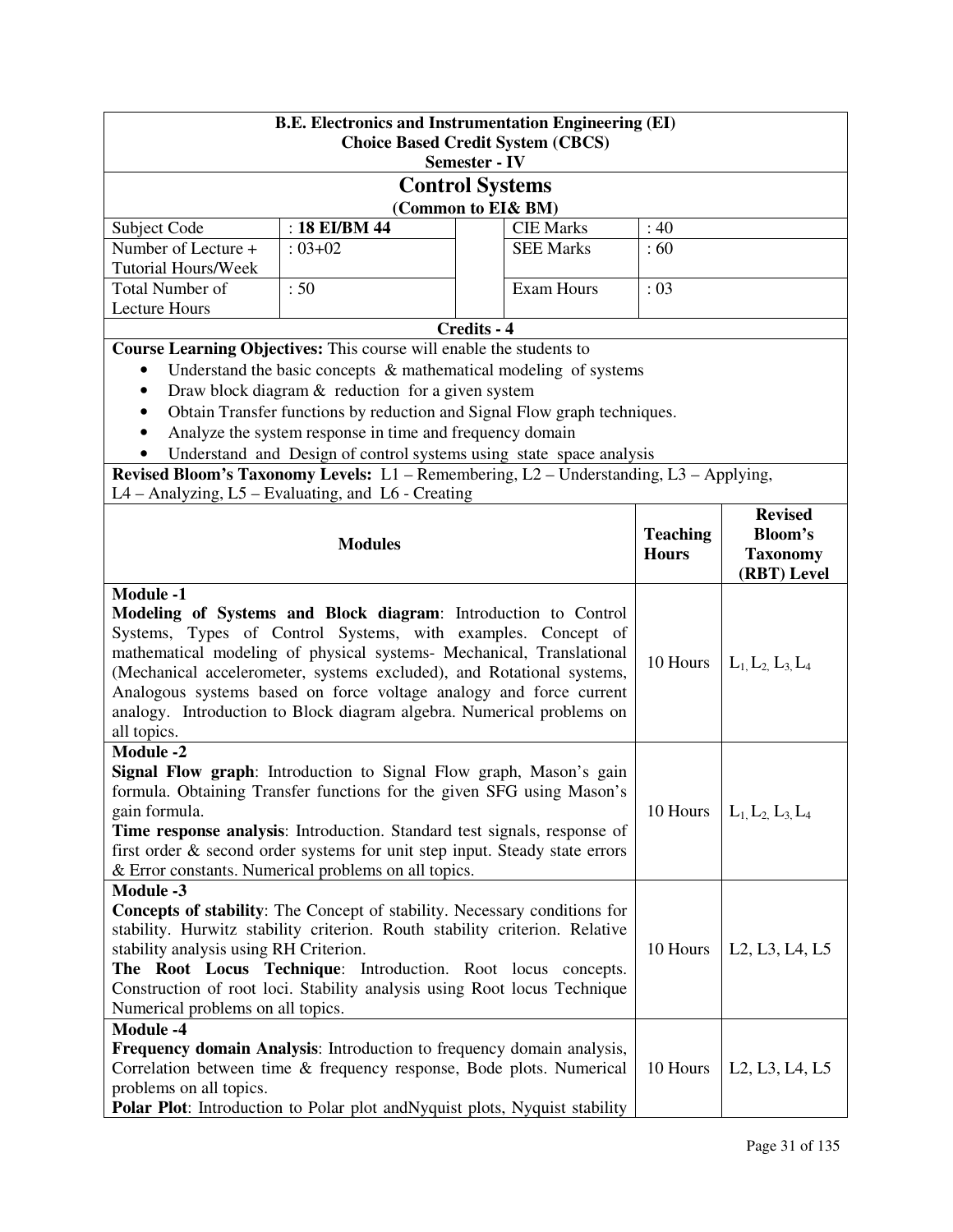| criterion. Stability analysis using Polar plot.                                                             |          |                                                                   |  |  |
|-------------------------------------------------------------------------------------------------------------|----------|-------------------------------------------------------------------|--|--|
| Numerical problems on all topics.                                                                           |          |                                                                   |  |  |
| Module -5                                                                                                   |          |                                                                   |  |  |
| State space Analysis: Concept of state, state variables and state model.                                    |          |                                                                   |  |  |
| State diagrams and State models for Linear continuous-time systems                                          | 10 Hours |                                                                   |  |  |
| (Electrical systems): State space representation using Physical and Phase                                   |          | L <sub>2</sub> , L <sub>3</sub> , L <sub>4</sub> , L <sub>5</sub> |  |  |
| variables. Derivation of transfer functions from the state model. Numerical                                 |          |                                                                   |  |  |
| problems on all topics.                                                                                     |          |                                                                   |  |  |
| Course Outcomes: After studying this course, students will able to:                                         |          |                                                                   |  |  |
| Apply modeling knowledge in implementation physical systems.                                                |          |                                                                   |  |  |
| Understand the reduction of block diagram & analyze using Signal flow graph.<br>$\bullet$                   |          |                                                                   |  |  |
| Comment on performance of a system by evaluating various parameters.<br>$\bullet$                           |          |                                                                   |  |  |
| Model a system by applying the concept of State Space analysis                                              |          |                                                                   |  |  |
| <b>Graduate Attributes (as per NBA)</b>                                                                     |          |                                                                   |  |  |
| Engineering knowledge                                                                                       |          |                                                                   |  |  |
| Problem analysis<br>٠                                                                                       |          |                                                                   |  |  |
| Design & Development of Solutions                                                                           |          |                                                                   |  |  |
| <b>Investigation of Complex Problem</b>                                                                     |          |                                                                   |  |  |
| <b>Question Paper Pattern:</b>                                                                              |          |                                                                   |  |  |
| The question paper will have TEN questions.<br>$\bullet$                                                    |          |                                                                   |  |  |
| Each full question consists of 20 marks.<br>٠                                                               |          |                                                                   |  |  |
| There will be 2 full questions (with maximum of THREE sub questions) from each module.<br>٠                 |          |                                                                   |  |  |
| Each full question will have sub questions covering all the topics under a module.                          |          |                                                                   |  |  |
| The students will have to answer 5 full questions, selecting one full question from each module.            |          |                                                                   |  |  |
| <b>Text Books:</b>                                                                                          |          |                                                                   |  |  |
| 1. "Control Systems Engineering", I.J. Nagarath and M. Gopal ,New Age International (P)                     |          |                                                                   |  |  |
| Limited, Publishers, Fifth edition - 2012.                                                                  |          |                                                                   |  |  |
| "Modern Control Engineering ", K. Ogata, Pearson Education Asia/ PHI, 4 <sup>th</sup> Edition, 2002.<br>2.  |          |                                                                   |  |  |
| <b>Reference Books:</b>                                                                                     |          |                                                                   |  |  |
| 1. "Automatic Control Systems", Benjamin C. Kuo, John Wiley India Pvt. Ltd., 8 <sup>th</sup> Edition, 2008. |          |                                                                   |  |  |

2. "Feedback and Control System", Joseph J Distefano III et al., Schaum's Outlines, TMH, 2<sup>nd</sup> Edition 2007.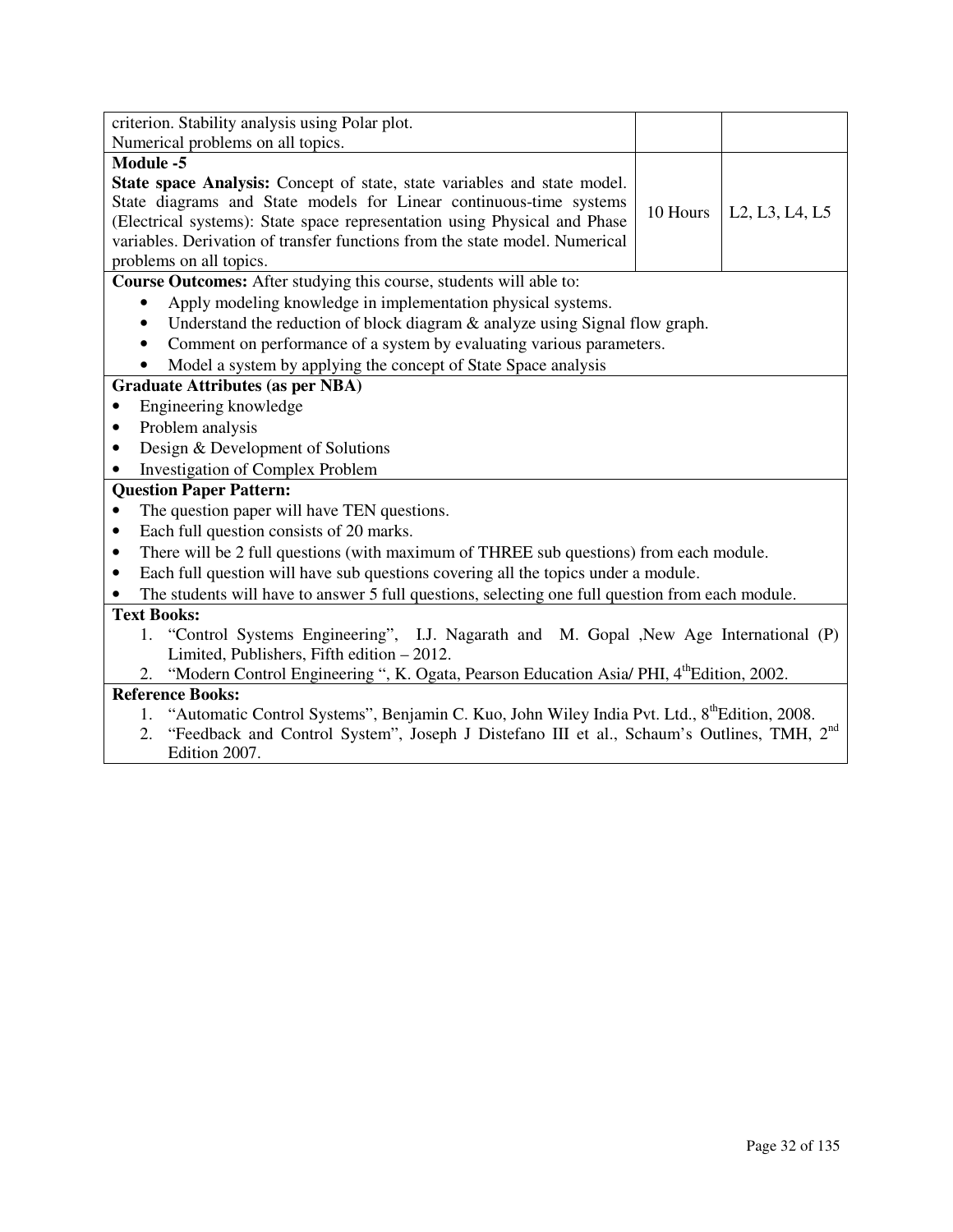| <b>B.E. Electronics and Instrumentation Engineering (EI)</b><br><b>Choice Based Credit System (CBCS)</b><br><b>Semester - IV</b>                                                                                                                                                                                                                                                                                                                                                                                                                                       |                            |                                                                                                                                                                                                                                                                                                                                                                                                                                                              |                                 |                                                            |
|------------------------------------------------------------------------------------------------------------------------------------------------------------------------------------------------------------------------------------------------------------------------------------------------------------------------------------------------------------------------------------------------------------------------------------------------------------------------------------------------------------------------------------------------------------------------|----------------------------|--------------------------------------------------------------------------------------------------------------------------------------------------------------------------------------------------------------------------------------------------------------------------------------------------------------------------------------------------------------------------------------------------------------------------------------------------------------|---------------------------------|------------------------------------------------------------|
|                                                                                                                                                                                                                                                                                                                                                                                                                                                                                                                                                                        |                            | <b>Process Instrumentation</b>                                                                                                                                                                                                                                                                                                                                                                                                                               |                                 |                                                            |
| Subject Code                                                                                                                                                                                                                                                                                                                                                                                                                                                                                                                                                           | : 18EI45                   | <b>CIE Marks</b>                                                                                                                                                                                                                                                                                                                                                                                                                                             | :40                             |                                                            |
| Number of Lecture +<br><b>Tutorial Hours/Week</b>                                                                                                                                                                                                                                                                                                                                                                                                                                                                                                                      | $:02+02$                   | <b>SEE Marks</b>                                                                                                                                                                                                                                                                                                                                                                                                                                             | :60                             |                                                            |
| Total Number of<br><b>Lecture Hours</b>                                                                                                                                                                                                                                                                                                                                                                                                                                                                                                                                | :40                        | Exam Hours                                                                                                                                                                                                                                                                                                                                                                                                                                                   | : 03                            |                                                            |
|                                                                                                                                                                                                                                                                                                                                                                                                                                                                                                                                                                        |                            | Credits - 3                                                                                                                                                                                                                                                                                                                                                                                                                                                  |                                 |                                                            |
| <b>Course Learning Objectives:</b><br>$\bullet$<br>Analyzing, L5 – Evaluating, and L6 - Creating                                                                                                                                                                                                                                                                                                                                                                                                                                                                       |                            | To discuss the principle, design and working of transducers/sensors for the measurement of<br>temperature, flow, vibration, density, viscosity, humidity and moisture.<br>To provide the basic knowledge in selection of appropriate transducers/sensors for the<br>measurement of above parameters based on their specifications, advantages and limitations.<br>Revised Bloom's Taxonomy Levels: L1 - Remembering, L2 - Understanding, L3 - Applying, L4 - |                                 |                                                            |
|                                                                                                                                                                                                                                                                                                                                                                                                                                                                                                                                                                        | <b>Modules</b>             |                                                                                                                                                                                                                                                                                                                                                                                                                                                              | <b>Teaching</b><br><b>Hours</b> | <b>Revised</b><br>Bloom's<br><b>Taxonomy</b><br>(RBT)Level |
| <b>Module -1</b><br>Measurement of Temperature: Introduction, temperature scales,<br>mechanical temperature sensors, resistance type temperature sensors,<br>platinum resistance thermometer, thermistors<br>(principle, types<br>$-\&$<br>characteristics), thermocouples, solid state sensors – principle and working,<br>brief discussion on AD590 (characteristics and features), LM35<br>features), Quartz thermometer,<br><i>(characteristics)</i><br>and<br>Temperature<br>measurement by radiation methods, Optical pyrometer, Calibration of<br>thermometers. |                            |                                                                                                                                                                                                                                                                                                                                                                                                                                                              | 8 Hours                         | L1, L2, L3,<br>L4                                          |
| <b>Module -2</b><br>anemometer, Rotor torque mass flow meter.                                                                                                                                                                                                                                                                                                                                                                                                                                                                                                          |                            | Flow Measurement: Introduction, Classification of Flow Meters, Head<br>type flow meters, Rotameter, Electromagnetic Flow Meter, Mechanical<br>Flow Meters, Anemometers, Ultrasonic flow meters - Doppler shift type<br>(principle, working & derivation of $\Delta f$ ), Transit time (principle, working &<br>derivation of $\Delta T$ ), Vortex flow meters, Thermal flow meter, Laser                                                                     | 8 Hours                         | L1, L2, L3,<br>L4                                          |
| Module -3<br>Calibration.<br>type.<br>velocity<br>electromagnetic suspension type.                                                                                                                                                                                                                                                                                                                                                                                                                                                                                     | Gas density<br>measurement | Vibration Measurement: Introduction, Characteristics of vibration,<br>Vibration sensing devices, Shock measurements, Vibration exciters &<br>Measurement of Density: Definition & units of density and specific<br>gravity, Liquid density measurement - Ball type, capacitance type,<br>displacement type, hydrometers, oscillating Coriolis, radiation type, sound<br>displacement<br>$\hspace{0.1mm}-\hspace{0.1mm}$<br>type,                             | 8 Hours                         | L1, L2, L3,<br>L4                                          |
| <b>Module -4</b>                                                                                                                                                                                                                                                                                                                                                                                                                                                                                                                                                       |                            |                                                                                                                                                                                                                                                                                                                                                                                                                                                              | 8 Hours                         | L1, L2, L3,                                                |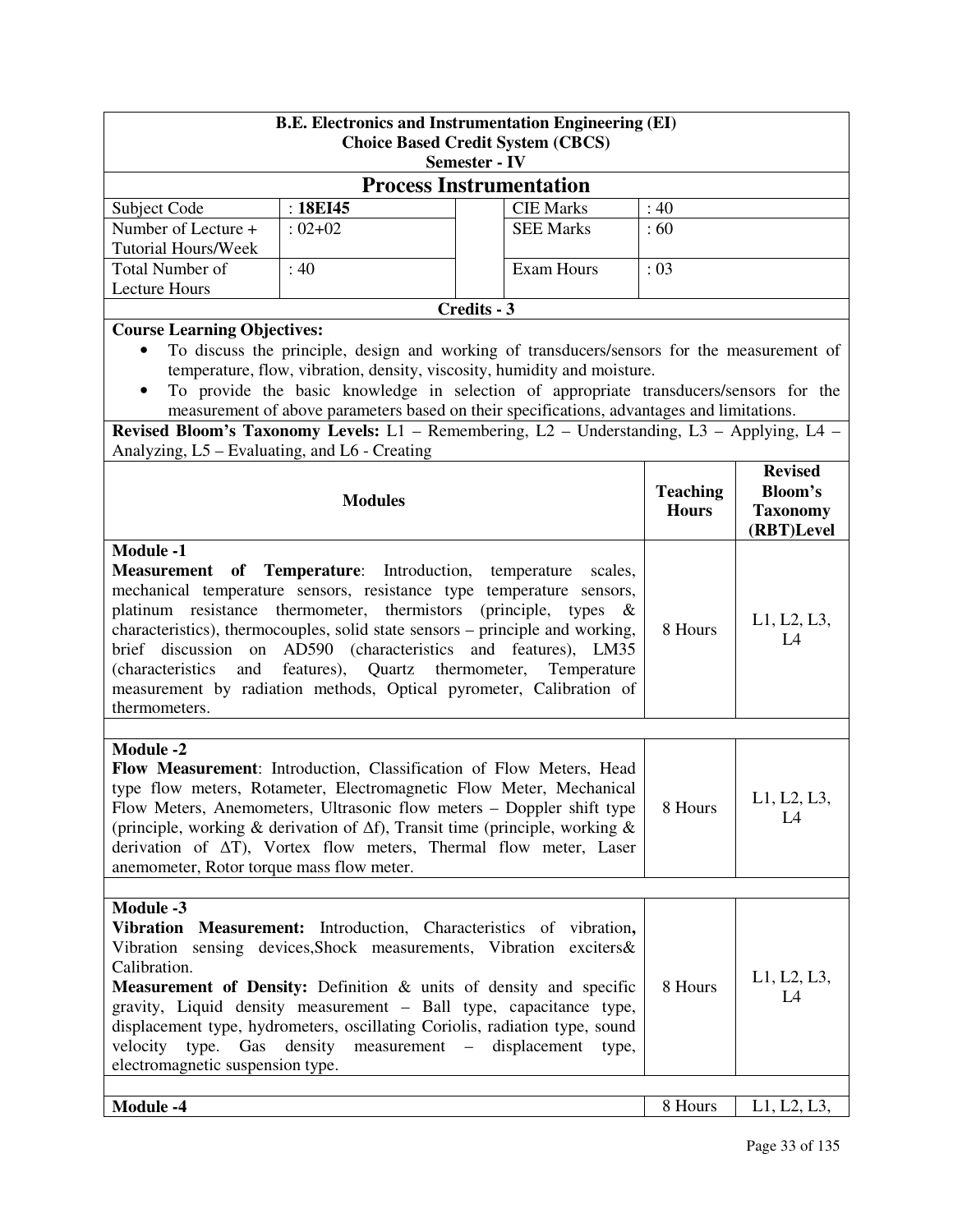| Viscosity Measurement: Definition and units, selection of viscometer,                                         |                                                                                           | L4          |  |  |
|---------------------------------------------------------------------------------------------------------------|-------------------------------------------------------------------------------------------|-------------|--|--|
| viscometer applications. Laboratory Viscometers - Capillary, capillary                                        |                                                                                           |             |  |  |
| extrusion, Efflux cup (Saybolt viscometer), Falling ball, Rotational                                          |                                                                                           |             |  |  |
| viscometer, Cone & plate viscometer. Industrial Viscometers - differential                                    |                                                                                           |             |  |  |
| pressure continuous capillary viscometer, single and two float viscometer,                                    |                                                                                           |             |  |  |
| cone and plate plastometer, vibrating reed viscometer.                                                        |                                                                                           |             |  |  |
| Turbidity: Definition, transmission type turbidity meter, light scattering                                    |                                                                                           |             |  |  |
|                                                                                                               |                                                                                           |             |  |  |
| turbidity meter.                                                                                              |                                                                                           |             |  |  |
|                                                                                                               |                                                                                           |             |  |  |
| Module -5                                                                                                     |                                                                                           |             |  |  |
| Humidity Measurement: Definition and terminologies, dry and wet bulb                                          |                                                                                           |             |  |  |
| psychrometers (Sling psychrometer), hair hygrometers,<br>thin film                                            |                                                                                           |             |  |  |
| humidity<br>sensor, dew-point hygrometers,<br>capacitance<br>electrolytic                                     |                                                                                           |             |  |  |
| hygrometers.                                                                                                  |                                                                                           |             |  |  |
| Moisture Measurement: Definition and terminologies. Measurement of                                            | 8 Hours                                                                                   | L1, L2, L3, |  |  |
| moisture in gases and liquids – Electrolytic hygrometer, capacitance                                          |                                                                                           | L4          |  |  |
| hygrometer, impendence hygrometer, piezoelectric hygrometer, infrared                                         |                                                                                           |             |  |  |
|                                                                                                               |                                                                                           |             |  |  |
| absorption hygrometer. Measurement of moisture in solids - Nuclear                                            |                                                                                           |             |  |  |
| moisture gauge, infrared reflection moisture gauge, capacitance moisture                                      |                                                                                           |             |  |  |
| gauge                                                                                                         |                                                                                           |             |  |  |
|                                                                                                               |                                                                                           |             |  |  |
| Course Outcomes: After studying this course, students will able to:                                           |                                                                                           |             |  |  |
| Explain the principle, construction/design and analyze the transducers/sensors for the<br>٠                   |                                                                                           |             |  |  |
| measurement of temperature, flow, vibration, density, viscosity, humidity and moisture.                       |                                                                                           |             |  |  |
| Select the appropriate transducers/sensors based on the needs of the process.                                 |                                                                                           |             |  |  |
| Install and analyze the transducers/sensors for the measurement of above parameters.                          |                                                                                           |             |  |  |
|                                                                                                               |                                                                                           |             |  |  |
| <b>Graduate Attributes (as per NBA)</b>                                                                       |                                                                                           |             |  |  |
| Engineering knowledge                                                                                         |                                                                                           |             |  |  |
| Problem analysis<br>٠                                                                                         |                                                                                           |             |  |  |
| Design & Development of Solutions<br>٠                                                                        |                                                                                           |             |  |  |
| Engineer and society<br>٠                                                                                     |                                                                                           |             |  |  |
| Environment & sustainability<br>٠                                                                             |                                                                                           |             |  |  |
| Lifelong learning                                                                                             |                                                                                           |             |  |  |
| <b>Question Paper Pattern:</b>                                                                                |                                                                                           |             |  |  |
| The question paper will have TEN questions.                                                                   |                                                                                           |             |  |  |
|                                                                                                               |                                                                                           |             |  |  |
| Each full question consists of 20 marks.                                                                      |                                                                                           |             |  |  |
| There will be 2 full questions (with maximum of THREE sub questions) from each module.<br>٠                   |                                                                                           |             |  |  |
| Each full question will have sub questions covering all the topics under a module.<br>٠                       |                                                                                           |             |  |  |
| The students will have to answer 5 full questions, selecting one full question from each module.              |                                                                                           |             |  |  |
| <b>Text Books:</b>                                                                                            |                                                                                           |             |  |  |
| Instrumentation: Devices and Systems- C. S. Rangan, G. R. Sarma, V. S. V. Mani, 2 <sup>nd</sup> Edition<br>1. |                                                                                           |             |  |  |
| (32 <sup>nd</sup> Reprint), McGraw Hill Education (India), 2014. [Module1, Module 2, Module3-                 |                                                                                           |             |  |  |
| Measurement of vibration].                                                                                    |                                                                                           |             |  |  |
| 2.                                                                                                            |                                                                                           |             |  |  |
| Book Company, 1982. [Module 3 – Measurement of Density, Module 4]                                             | Process Measurement Instrument Engineers Handbook- BelaG.Liptak, Revised Edition, Chilton |             |  |  |
|                                                                                                               |                                                                                           |             |  |  |
| Industrial Instrumentation – K. Krishnaswamy and S. Vijayachitra, New Age International Pub.,<br>3.           |                                                                                           |             |  |  |
| 2005. [Module 5]                                                                                              |                                                                                           |             |  |  |
| <b>Reference Books:</b>                                                                                       |                                                                                           |             |  |  |
| Transducers and Instrumentation - D.V.S.Murty, 2 <sup>nd</sup> Edition, PHI, 2009.<br>1.                      |                                                                                           |             |  |  |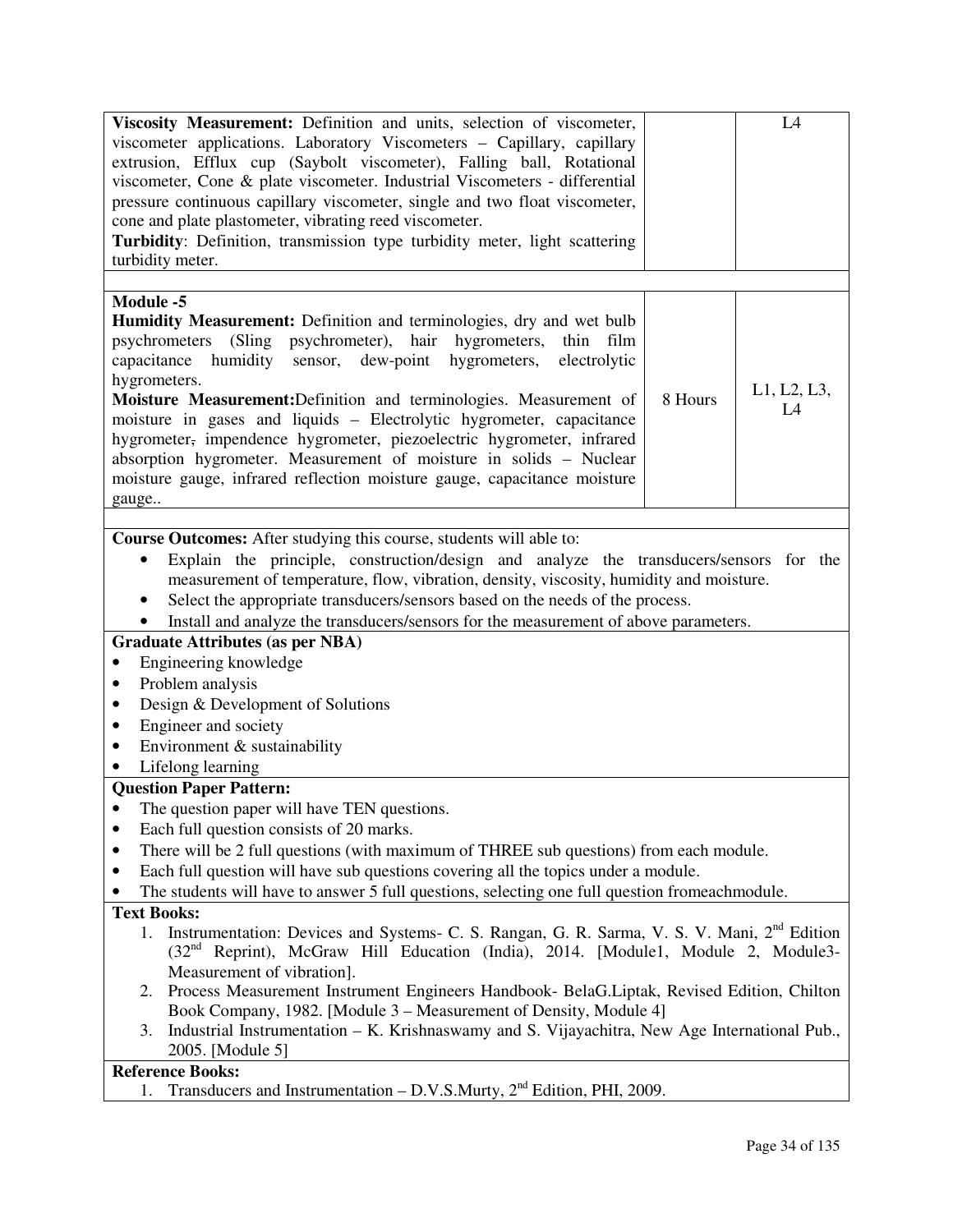- 2. Introduction to Measurements and Instrumentation-A. K. Ghosh,  $2<sup>nd</sup>$  Edition, PHI, 2007
- 3. Instrumentation Measurement and Analysis- B.C.Nakra and K.K.Choudhry, 3<sup>rd</sup> Edition, McGraw Hill Education (India) Pvt.Ltd. 2009.
- 4. Measurement Systems Application and Design- Ernest O.Doeblin and Dhanesh N Manik, 5<sup>th</sup>Edition, McGraw Hill, 2007.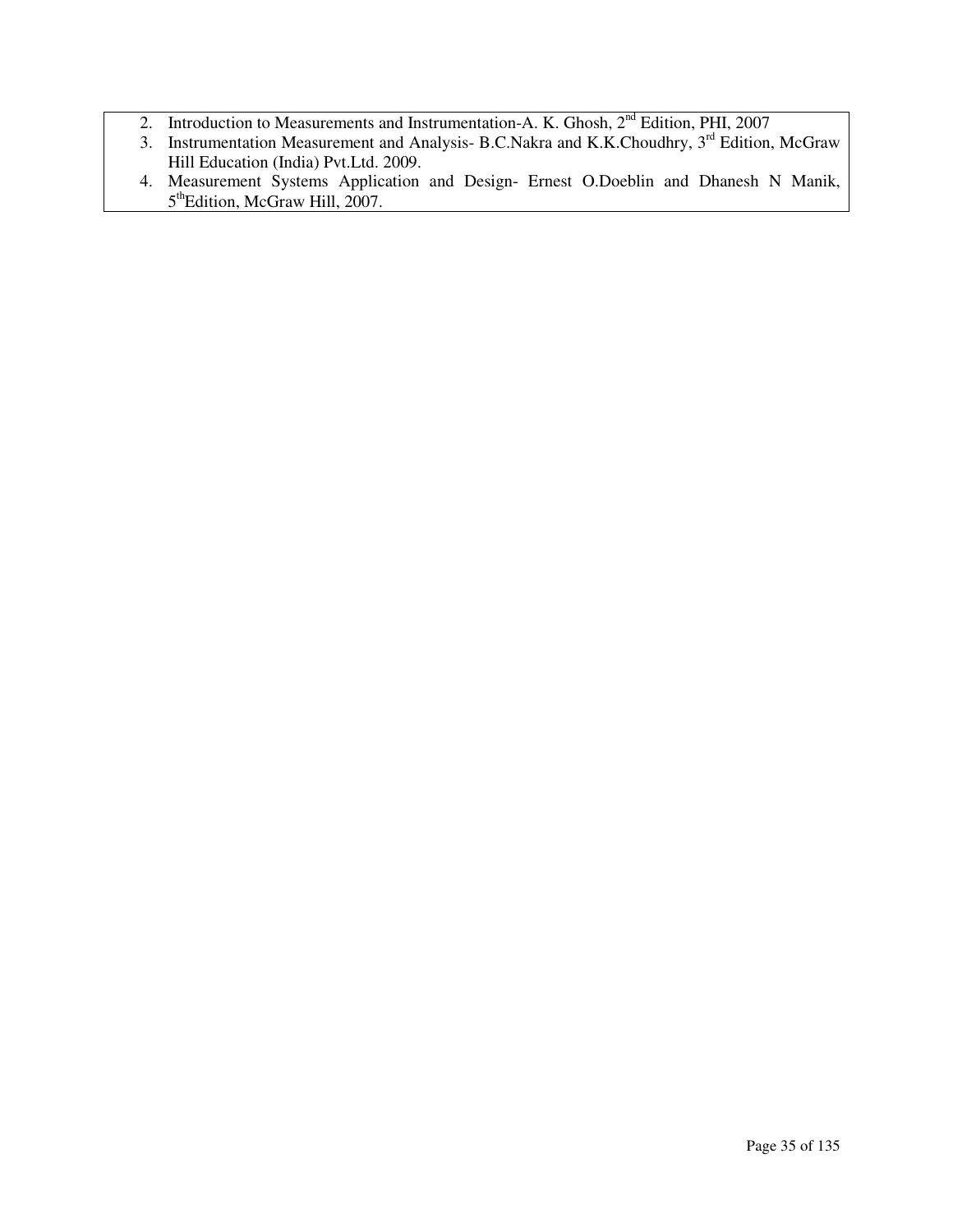|                                                                                                                                                                                                                                                                                                                                                                                                                                                                             | <b>B.E. Electronics and Instrumentation Engineering</b><br>Semester - IV                                                                                                                                                                                                                             |             | (EI) Choice Based Credit System (CBCS) |                                 |                                                                   |
|-----------------------------------------------------------------------------------------------------------------------------------------------------------------------------------------------------------------------------------------------------------------------------------------------------------------------------------------------------------------------------------------------------------------------------------------------------------------------------|------------------------------------------------------------------------------------------------------------------------------------------------------------------------------------------------------------------------------------------------------------------------------------------------------|-------------|----------------------------------------|---------------------------------|-------------------------------------------------------------------|
|                                                                                                                                                                                                                                                                                                                                                                                                                                                                             | <b>Scientific and Analytical Instrumentation</b>                                                                                                                                                                                                                                                     |             |                                        |                                 |                                                                   |
|                                                                                                                                                                                                                                                                                                                                                                                                                                                                             | (Common to EI, BM & ML)                                                                                                                                                                                                                                                                              |             |                                        |                                 |                                                                   |
| Subject Code                                                                                                                                                                                                                                                                                                                                                                                                                                                                | <b>18 EI/BM/ML 46</b>                                                                                                                                                                                                                                                                                |             | <b>CIE Marks</b>                       | :40                             |                                                                   |
| Number of Lecture +<br><b>Tutorial Hours/Week</b>                                                                                                                                                                                                                                                                                                                                                                                                                           | $02 + 02$                                                                                                                                                                                                                                                                                            |             | <b>SEE Marks</b>                       | :60                             |                                                                   |
| Total Number of                                                                                                                                                                                                                                                                                                                                                                                                                                                             | 40                                                                                                                                                                                                                                                                                                   |             | Exam Hours                             | : 03                            |                                                                   |
| <b>Lecture Hours</b>                                                                                                                                                                                                                                                                                                                                                                                                                                                        |                                                                                                                                                                                                                                                                                                      |             |                                        |                                 |                                                                   |
|                                                                                                                                                                                                                                                                                                                                                                                                                                                                             |                                                                                                                                                                                                                                                                                                      | Credits - 3 |                                        |                                 |                                                                   |
| <b>Course Learning Objectives:</b><br>$\bullet$<br>$\bullet$<br>Revised Bloom's Taxonomy Levels: L1 - Remembering, L2 - Understanding, L3 - Applying, L4 -                                                                                                                                                                                                                                                                                                                  | To introduce the basic concept of qualitative and quantitative analysis of a given sample.<br>To impart various spectroscopic techniques and itsinstrumentation.<br>To impart the concept of separation science and itsapplication.<br>To impart methods of Industrial analyzers and itsapplication. |             |                                        |                                 |                                                                   |
| Analyzing, L5 – Evaluating, and L6 - Creating                                                                                                                                                                                                                                                                                                                                                                                                                               | <b>Modules</b>                                                                                                                                                                                                                                                                                       |             |                                        | <b>Teaching</b><br><b>Hours</b> | <b>Revised</b><br><b>Bloom's</b><br><b>Taxonomy</b><br>(RBT)Level |
| <b>Module -1</b><br>An Introduction to Instrumental Methods: Terms associated with<br>Chemical analysis, Classification of instrumental techniques, A review of<br>important consideration in analytical methods, Basic functions of<br>instrumentation, Fundamental Laws of photometry (Text book 1).<br>Components of IR Spectrophotometers,<br><b>Spectroscopy:</b> Basic<br>IR<br>monochromators- littrow mounting, Fourier Transform IR Spectroscopy<br>(Text book 2). |                                                                                                                                                                                                                                                                                                      |             | 08<br>Hours                            | L1, L2                          |                                                                   |
| <b>Module -2</b><br>UV and Visible Spectrometers - Instrumentation: Radiation Sources,<br>Wavelength selection: absorption filters, interference filters, Detector,<br>Readout modules(Text book 1), Instruments for absorption photometry: single<br>beam and double beam spectrophotometer. (Text book 2)                                                                                                                                                                 |                                                                                                                                                                                                                                                                                                      |             |                                        | 08<br>Hours                     | L1, L2                                                            |
| Module -3                                                                                                                                                                                                                                                                                                                                                                                                                                                                   |                                                                                                                                                                                                                                                                                                      |             |                                        |                                 |                                                                   |
| Flame Emission and Atomic Absorption Spectroscopy: Introduction,<br>spectrometric<br>Instrumentation<br>for<br>flame<br>methods, Flame<br>emission<br>08<br>absorption spectrometry, Atomic fluorescence<br>atomic<br>L1, L2<br>spectrometry,<br>Hours<br>spectrometry, Interferences associated with Flames & furnaces, applications,<br>comparison of FES and AAS. (Text book 1).                                                                                         |                                                                                                                                                                                                                                                                                                      |             |                                        |                                 |                                                                   |
| Module -4<br>Gas Chromatography: Chromatograph, Basics parts of a chromatograph:<br>carrier gas supply, sample injection system, chromatographic columns:<br>packed column & capillary column, Detectors: katharometer cell, differential<br>flame ionization detector, electron capture detector.(Text book 2).<br><b>HPLC</b><br><b>Instrumentation:</b>                                                                                                                  | Mobile -phase                                                                                                                                                                                                                                                                                        | delivery    | system<br>sample                       | 08<br>Hours                     | L1, L2, L3                                                        |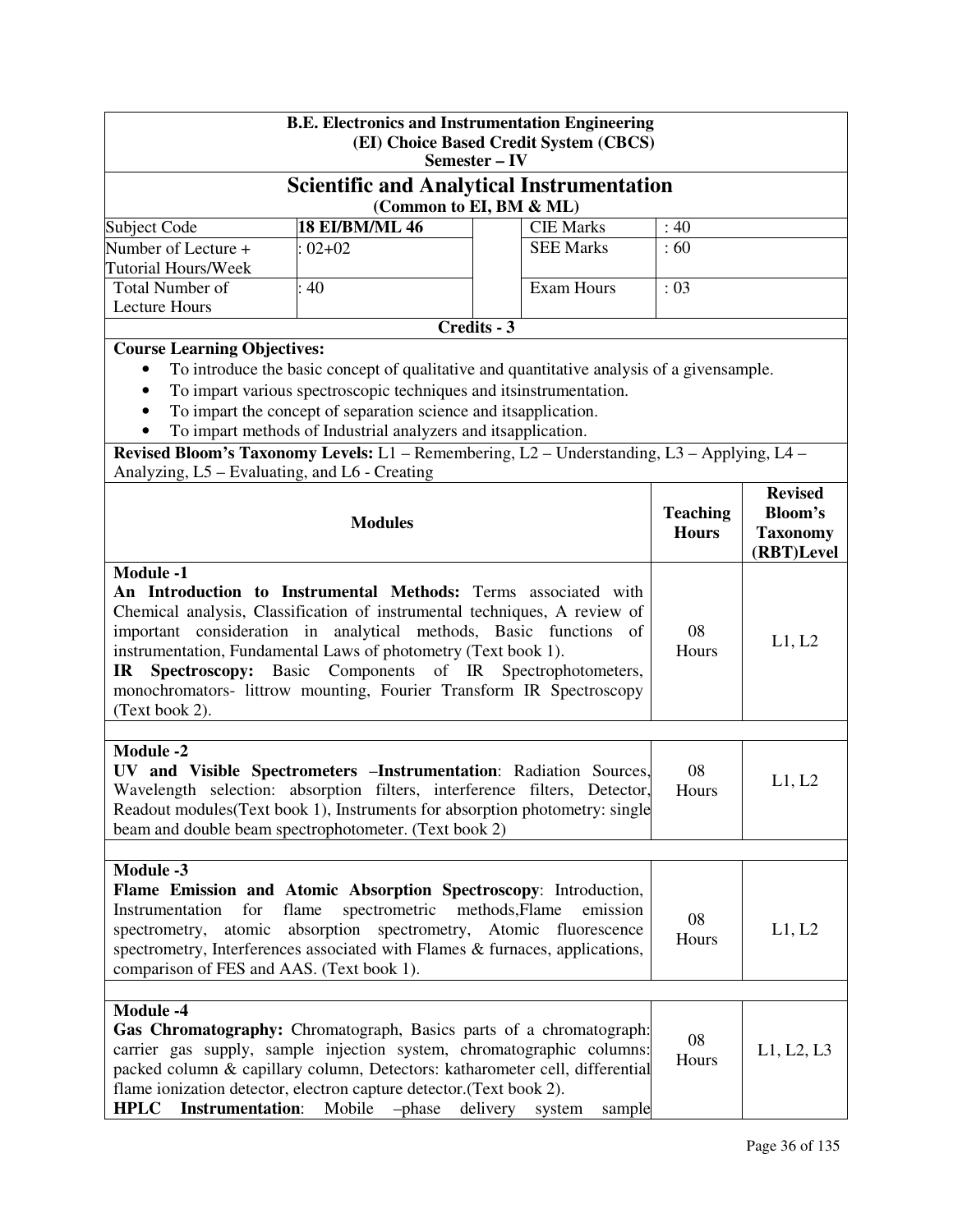| of<br>introduction,<br>separation<br>columns,<br>Detectors-<br>UltravioletPhotometers&Spectrophotometers,electrochemical<br>detector<br>(amperometric detector), Differential refractometer. (Text book 1).                                                                                                                                                                                                                                                                                                                                                                                                                                            |             |                   |
|--------------------------------------------------------------------------------------------------------------------------------------------------------------------------------------------------------------------------------------------------------------------------------------------------------------------------------------------------------------------------------------------------------------------------------------------------------------------------------------------------------------------------------------------------------------------------------------------------------------------------------------------------------|-------------|-------------------|
| <b>Module -5</b><br>Blood analyzer: Introduction, Blood pH measurements: electrodes for blood<br>pH measurement, measurement of blood pCO <sub>2</sub> , pO <sub>2</sub> , A Complete blood gas<br>analyzer.<br>Air pollution monitoring instruments: Carbon monoxide (CO) -Non-<br>dispersive infrared analyzer, Sulphur dioxide (SO <sub>2</sub> )-Conductivitimetry, UV<br>fluorescence method, Nitrogen oxides-Using CO laser, laser opto-acoustic<br>Hydrocarbons-Flame<br>ionization<br>detector,<br>Ozone-<br>spectroscopy,<br>Chemiluminescence, Automated wet chemical air analysis,<br>Water pollution monitoring instruments. (Text book 2) | 08<br>Hours | L1, L2,<br>L3, L4 |
| <b>Course Outcomes:</b><br>The students get well versed with the principle, construction and working of various analytical<br>1.<br>instrumentation.<br>Students get detailed information about the application of analytical techniques in medicine,<br>2.<br>Industry, etc.<br><b>Graduate Attributes (as per NBA)</b><br><b>Engineering Knowledge</b><br>$\bullet$<br>Problem Analysis<br>$\bullet$                                                                                                                                                                                                                                                 |             |                   |
| Life-long Learning<br><b>Question Paper Pattern:</b><br>The question paper will have TEN questions.<br>٠<br>Each full question carry 20 marks<br>$\bullet$<br>There will be TWO full questions (with maximum of THREE sub questions) from each module.<br>٠                                                                                                                                                                                                                                                                                                                                                                                            |             |                   |
| Each full question will have sub questions covering all the topics under a module.<br>$\bullet$<br>The students will have to answer FIVE full questions, selecting ONE full question from each module.<br><b>Text Books:</b><br>Instrumental Methods of Analysis, 7 <sup>th</sup> edition. H.H. Willard, L.L. Merritt, J.A. Dean, F.A. Settle,<br>1.<br>CBS Publishing & Distribution (Module 1, Module 2, Module 3, Module 4HPLC)<br>2. Handbook of Instruments - R.S. Khandpur, Tata McGraw Hill (Module 1-IR Spectroscopy,<br>Module 4, Module 5)                                                                                                   |             |                   |
| <b>Reference Books:</b><br>Braun R.D., Introduction to Instrumental Analysis, McGraw -Hill Singapore, 2006.<br>1.<br>Frank G. Kerry Industrial Gas Handbook: Gas Separation and Purification, Taylor and francis<br>2.<br>group, 2007.<br>Principles of Instrumental Analysis $5th$ Edition – Douglas A. Skoog, F. James Holler, Timothy A.<br>3.<br>Niemen, Thomason Brooks/ Cole                                                                                                                                                                                                                                                                     |             |                   |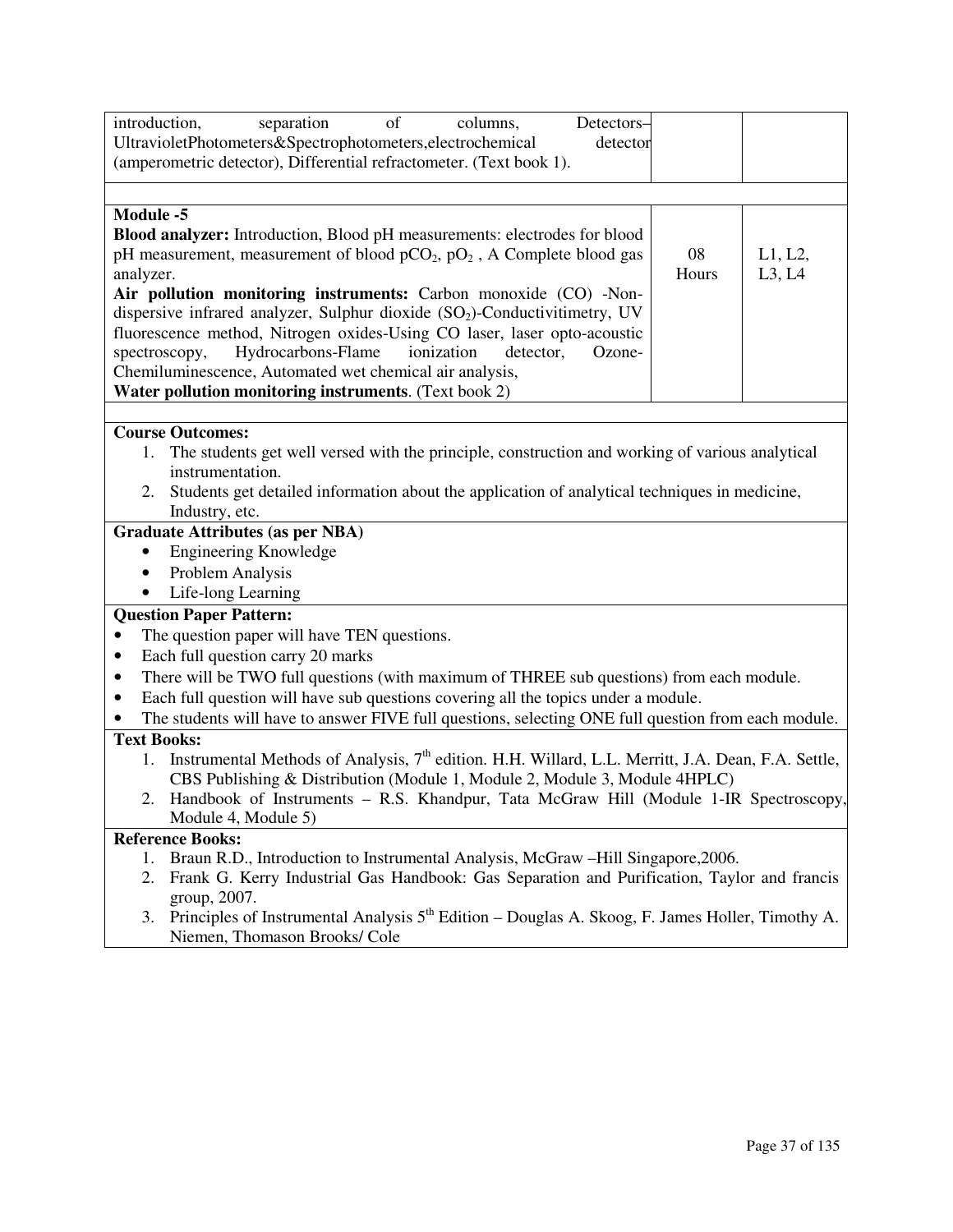| <b>B.E. Electronics and Instrumentation Engineering (EI)</b><br><b>Choice Based Credit System (CBCS)</b><br><b>Semester - IV</b>                                                            |                                                                                                                                                                                                                                                                                          |             |                                 |                        |            |
|---------------------------------------------------------------------------------------------------------------------------------------------------------------------------------------------|------------------------------------------------------------------------------------------------------------------------------------------------------------------------------------------------------------------------------------------------------------------------------------------|-------------|---------------------------------|------------------------|------------|
|                                                                                                                                                                                             |                                                                                                                                                                                                                                                                                          |             | <b>Embedded Controllers Lab</b> |                        |            |
|                                                                                                                                                                                             |                                                                                                                                                                                                                                                                                          |             | (Common to EI, BM & ML)         |                        |            |
| Subject Code                                                                                                                                                                                | <b>18 EI/BM/ML L47</b>                                                                                                                                                                                                                                                                   |             | <b>CIE Marks</b>                | :40                    |            |
| Number of Tutorial+                                                                                                                                                                         | $02 + 02$                                                                                                                                                                                                                                                                                |             | <b>SEE Marks</b>                | :60                    |            |
| Practical Hours/Week                                                                                                                                                                        |                                                                                                                                                                                                                                                                                          |             |                                 |                        |            |
| Total Number of                                                                                                                                                                             | 42                                                                                                                                                                                                                                                                                       |             | Exam Hours                      | $\div 03$              |            |
| <b>Practical Hours</b>                                                                                                                                                                      |                                                                                                                                                                                                                                                                                          |             |                                 |                        |            |
|                                                                                                                                                                                             |                                                                                                                                                                                                                                                                                          | Credits - 2 |                                 |                        |            |
| <b>Course Learning Objectives:</b><br>This laboratory course enables students to:<br>$\bullet$                                                                                              | Write 8051 Assembly language and C programs for 8051 and MSP430.<br>Interface hardware modules to Microcontroller board.<br>Develop applications based on Microcontroller 8051 and MSP430.<br>Revised Bloom's Taxonomy Levels: L1 - Remembering, L2 - Understanding, L3 - Applying, L4 - |             |                                 |                        |            |
| Analyzing, L5 – Evaluating, and L6 - Creating<br><b>Laboratory Experiments</b><br><b>Taxonomy</b><br>Note: Software and Hardware program using KEIL software and MSP 430 IDE.<br>(RBT)Level |                                                                                                                                                                                                                                                                                          |             |                                 | <b>Revised Bloom's</b> |            |
| Software program using 8051 μc                                                                                                                                                              |                                                                                                                                                                                                                                                                                          |             |                                 |                        |            |
| Simple Assembly Language;                                                                                                                                                                   |                                                                                                                                                                                                                                                                                          |             |                                 |                        |            |
|                                                                                                                                                                                             | 1. Program using 8051 in Block, Move, Exchange.                                                                                                                                                                                                                                          |             |                                 |                        |            |
| 2.                                                                                                                                                                                          | Program in sorting, finding largest and smallest element in an array.                                                                                                                                                                                                                    |             |                                 |                        |            |
| 3.                                                                                                                                                                                          | Counters ---> For Hex and BCD up/ down count.                                                                                                                                                                                                                                            |             |                                 |                        |            |
| 4.                                                                                                                                                                                          | Boolean and Logical Instructions. (Bit Manipulation).                                                                                                                                                                                                                                    |             |                                 |                        | L2, L3, L4 |
| 5.                                                                                                                                                                                          | Subroutines using CALL and RETURN instructions.                                                                                                                                                                                                                                          |             |                                 |                        |            |
| 6.<br><b>ASCII</b>                                                                                                                                                                          | Code Conversions ---> ASCII to Decimal, Decimal to ASCII, BCD to                                                                                                                                                                                                                         |             |                                 |                        |            |
| 7.<br>counter.                                                                                                                                                                              | Programs to generate delay, programs using serial port and on chip timer/                                                                                                                                                                                                                |             |                                 |                        |            |
| Software program using MSP 430 IDE                                                                                                                                                          |                                                                                                                                                                                                                                                                                          |             |                                 |                        |            |
| array.                                                                                                                                                                                      | 8. Assembly program using MSP 430 for data transfer, Block Move in an                                                                                                                                                                                                                    |             |                                 |                        | L2, L3, L4 |
| Hardware programming (using 8051)                                                                                                                                                           |                                                                                                                                                                                                                                                                                          |             |                                 |                        |            |
| 9.                                                                                                                                                                                          | Stepper motor Interface to 8051 Microcontroller with C Program.                                                                                                                                                                                                                          |             |                                 |                        |            |
|                                                                                                                                                                                             | 10. DC Motor Interface to 8051 Microcontroller with C Program                                                                                                                                                                                                                            |             |                                 |                        |            |
|                                                                                                                                                                                             |                                                                                                                                                                                                                                                                                          |             |                                 |                        | L3, L4, L5 |
|                                                                                                                                                                                             | 11. DAC Interface for to generate sine wave, square wave, triangular wave,<br>Ramp wave through 8051Microcontroller with C Program.                                                                                                                                                      |             |                                 |                        |            |
| 12. Keyboard Interfacing.                                                                                                                                                                   |                                                                                                                                                                                                                                                                                          |             |                                 |                        |            |
| 13. ADC Interfacing and Elevator System                                                                                                                                                     |                                                                                                                                                                                                                                                                                          |             |                                 |                        |            |
| Course Outcomes: After the completion of this Laboratory course, students will be able to:                                                                                                  |                                                                                                                                                                                                                                                                                          |             |                                 |                        |            |
|                                                                                                                                                                                             | Get hands-on exposure in 8051 and MSP430 platform.                                                                                                                                                                                                                                       |             |                                 |                        |            |
| Enhance programming skills using Assembly language and C.                                                                                                                                   |                                                                                                                                                                                                                                                                                          |             |                                 |                        |            |
| Design and interfacing of microcontroller based embedded systems.                                                                                                                           |                                                                                                                                                                                                                                                                                          |             |                                 |                        |            |
| <b>Build</b> projects                                                                                                                                                                       |                                                                                                                                                                                                                                                                                          |             |                                 |                        |            |
| Graduate Attributes (as per NBA)                                                                                                                                                            |                                                                                                                                                                                                                                                                                          |             |                                 |                        |            |
| <b>Engineering Knowledge</b>                                                                                                                                                                |                                                                                                                                                                                                                                                                                          |             |                                 |                        |            |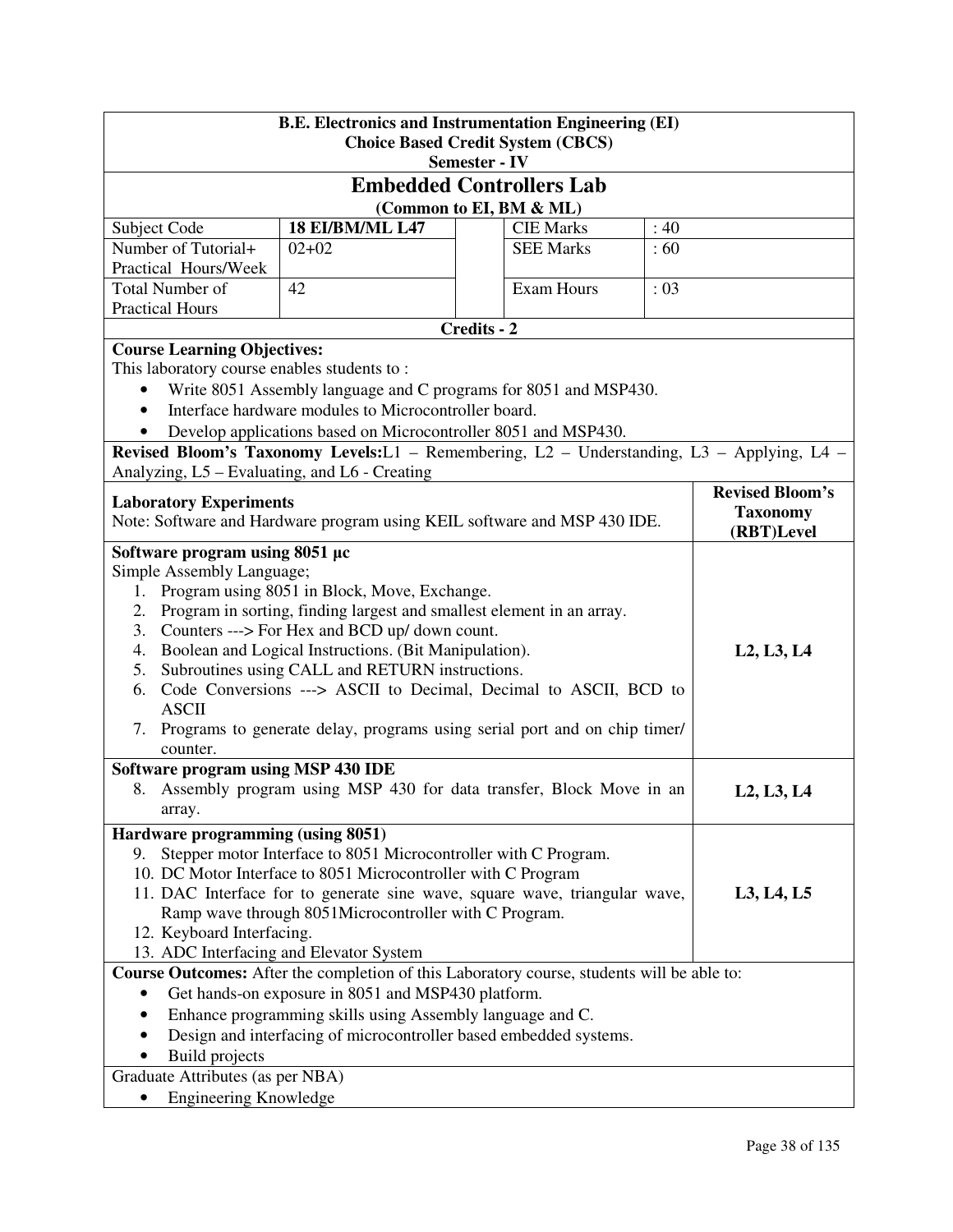- Problem Analysis
- Design and Development of solutions
- Modern Tool usage
- Individual and Team work

Conduct of Practical Examination:

- 1. All laboratory experiments are to be included for practical examination.
- 2. Students are allowed to pick one experiment from the lot.
- 3. Strictly follow the instructions as printed on the cover page of answer script for breakup of marks.
- 4. Change of experiment is allowed only once and 15% Marks allotted to the procedure part to be made zero.

- 1. "The 8051 Microcontroller and Embedded systems-using assembly and C", Muhammad AliMazidi and Janice Gillespie Mazidi and Rollin D. McKinaly,PHI,2006/pearson,2006
- 2. "MSP430 Microcontroller Basics" John H. Davis, Elsevier 2010.
- 3. "Embedded Systems Design using the TI MSP430 series", Cris Nagy, Newnes, Elsevier.
- 4. "The 8051 Microcontroller architecture. Programming and applications", Kenneth J Alyala Thomson learning 2005.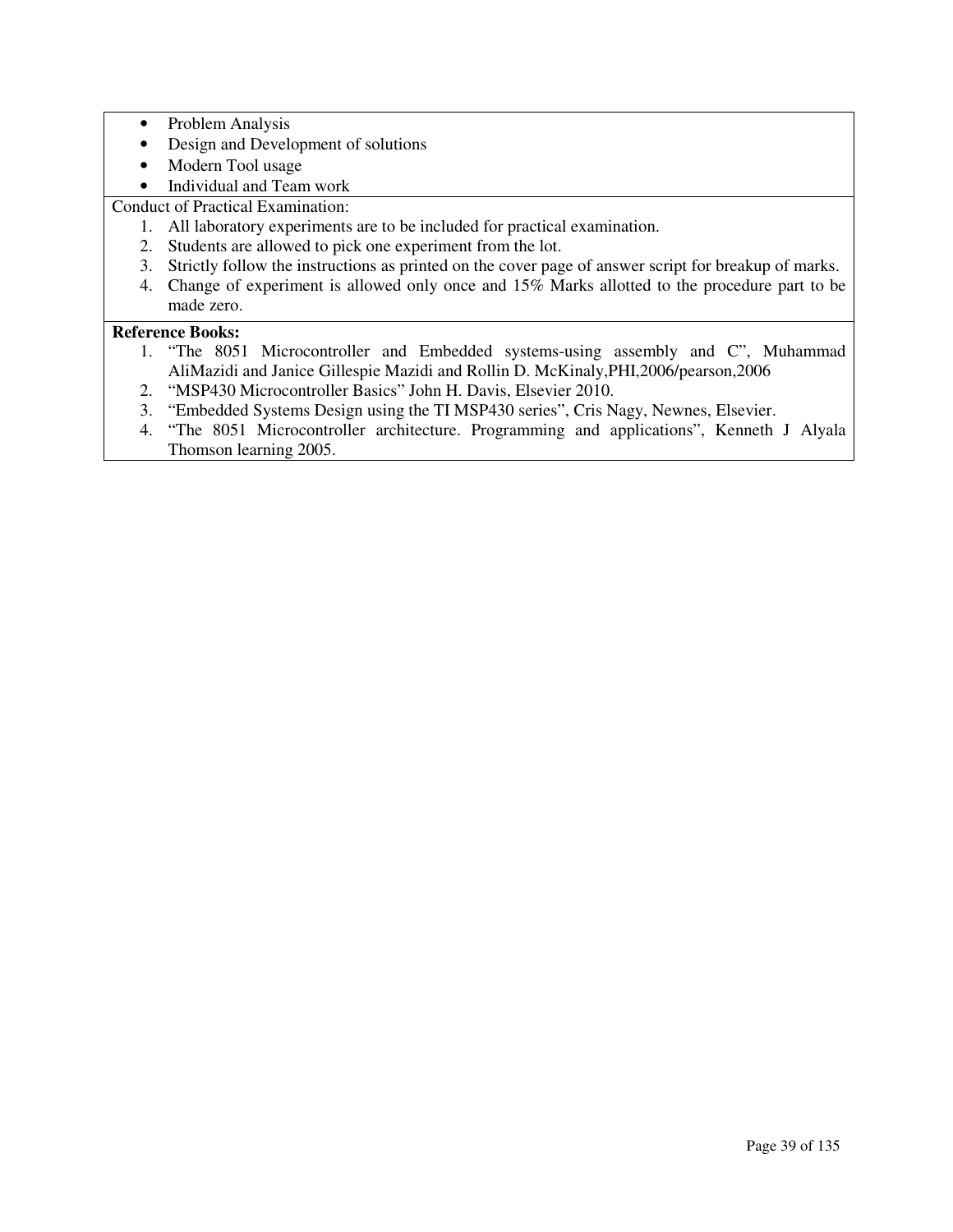| <b>B.E. Electronics and Instrumentation Engineering (EI)</b><br><b>Choice Based Credit System (CBCS)</b><br><b>Semester - IV</b>          |                                                                                                                                              |             |                   |              |                                                                                                        |
|-------------------------------------------------------------------------------------------------------------------------------------------|----------------------------------------------------------------------------------------------------------------------------------------------|-------------|-------------------|--------------|--------------------------------------------------------------------------------------------------------|
|                                                                                                                                           | <b>Instrumentation and Measurement Lab</b>                                                                                                   |             |                   |              |                                                                                                        |
| Subject Code                                                                                                                              | <b>18EIL48</b>                                                                                                                               |             | <b>CIE Marks</b>  | :40          |                                                                                                        |
| Number of Tutorial+                                                                                                                       | $02 + 02$                                                                                                                                    |             | <b>SEE Marks</b>  | :60          |                                                                                                        |
| Practical Hours/Week                                                                                                                      |                                                                                                                                              |             |                   |              |                                                                                                        |
| Total Number of                                                                                                                           | 42                                                                                                                                           |             | <b>Exam Hours</b> | : 03         |                                                                                                        |
| practical Hours                                                                                                                           |                                                                                                                                              |             |                   |              |                                                                                                        |
|                                                                                                                                           |                                                                                                                                              | Credits - 2 |                   |              |                                                                                                        |
|                                                                                                                                           | Course Learning Objectives: This Lab course will enable the students to                                                                      |             |                   |              |                                                                                                        |
|                                                                                                                                           | Impart the working principle of sensors and transducer                                                                                       |             |                   |              |                                                                                                        |
|                                                                                                                                           | Testing the response and plot the characteristics of different transducers                                                                   |             |                   |              |                                                                                                        |
| $\bullet$                                                                                                                                 | Interpret and analyze experimental results with theoretical concepts.                                                                        |             |                   |              |                                                                                                        |
|                                                                                                                                           | Calibrate the sensors/transducers                                                                                                            |             |                   |              |                                                                                                        |
|                                                                                                                                           |                                                                                                                                              |             |                   |              | Design the signal conditioning circuits and to make the transducer output compatible to interface with |
| other devices                                                                                                                             |                                                                                                                                              |             |                   |              |                                                                                                        |
|                                                                                                                                           | Study and interpret data sheets of different transducers to select the suitable transducer for particular                                    |             |                   |              |                                                                                                        |
| application and safe operation.                                                                                                           |                                                                                                                                              |             |                   |              |                                                                                                        |
|                                                                                                                                           | Revised Bloom's Taxonomy Levels: L1 - Remembering, L2 - Understanding,                                                                       |             |                   |              | $L3$ – Applying, $L4$ –                                                                                |
| Analyzing, L5 – Evaluating, and L6 - Creating                                                                                             |                                                                                                                                              |             |                   |              |                                                                                                        |
|                                                                                                                                           |                                                                                                                                              |             |                   |              | <b>Revised Bloom's</b>                                                                                 |
|                                                                                                                                           | <b>LIST OF EXPERIMENTS</b><br><b>Taxonomy (RBT)</b>                                                                                          |             |                   |              |                                                                                                        |
|                                                                                                                                           |                                                                                                                                              |             |                   | <b>Level</b> |                                                                                                        |
|                                                                                                                                           | 1. Displacement measurement using LVDT                                                                                                       |             |                   |              | L1, L2, L3, L4                                                                                         |
| 2.                                                                                                                                        | Temperature measurement using RTD, Thermistor and Thermocouple:                                                                              |             |                   |              | L1, L2, L3, L4                                                                                         |
|                                                                                                                                           | Plotting the characteristics and finding their sensitivity.                                                                                  |             |                   |              |                                                                                                        |
| 3.                                                                                                                                        | Temperature measurement using AD590 / LM35:                                                                                                  |             |                   | Plotting the | L1, L2, L3, L4                                                                                         |
|                                                                                                                                           | characteristics and finding their sensitivity                                                                                                |             |                   |              |                                                                                                        |
| 4.                                                                                                                                        | Characteristics of LDR, Photodiode & Phototransistor by variable                                                                             |             |                   |              | L1, L2, L3, L4                                                                                         |
| 5.                                                                                                                                        | illumination & variable distance, and Plotting their characteristics<br>Measurement of unknown resistance by Wheatstone bridge & finding the |             |                   |              |                                                                                                        |
| sensitivity of the bridge.                                                                                                                |                                                                                                                                              |             |                   |              | L1, L2, L3, L4                                                                                         |
| 6.                                                                                                                                        | Measurement of low resistance using Kelvin double bridge.                                                                                    |             |                   |              | L1, L2, L3, L4                                                                                         |
| 7.                                                                                                                                        | Measurement of self-inductance using Maxwell's bridge.                                                                                       |             |                   |              | L1, L2, L3, L4                                                                                         |
|                                                                                                                                           | 8. Calibration of voltmeter and ammeter using DC potentiometer.                                                                              |             |                   |              | L1, L2, L3, L4                                                                                         |
| 8.                                                                                                                                        | Measurement of unknown capacitance using Schering's bridge.                                                                                  |             |                   |              | L1, L2, L3, L4                                                                                         |
|                                                                                                                                           |                                                                                                                                              |             |                   |              |                                                                                                        |
|                                                                                                                                           | L1, L2, L3, L4<br>9. Characteristics of pressure transducer.<br>10. Characteristics of Load cell and Cantilever beam using Strain gauge:     |             |                   |              |                                                                                                        |
|                                                                                                                                           |                                                                                                                                              |             |                   |              |                                                                                                        |
| Plotting the characteristics and finding their sensitivity for Quarter, Half<br>L1, L2, L3, L4<br>and Full bridge configurations.         |                                                                                                                                              |             |                   |              |                                                                                                        |
|                                                                                                                                           |                                                                                                                                              |             |                   |              |                                                                                                        |
| 11. Characteristics of potentiometric transducer<br>L1, L2, L3, L4<br>Course Outcomes: After studying this course, students will able to: |                                                                                                                                              |             |                   |              |                                                                                                        |
| ٠                                                                                                                                         | Analyze the response and plot the characteristics of temperature measurement transducers such as                                             |             |                   |              |                                                                                                        |
|                                                                                                                                           | RTD, Thermistor, Thermocouple, AD590 and LM35.                                                                                               |             |                   |              |                                                                                                        |
|                                                                                                                                           |                                                                                                                                              |             |                   |              |                                                                                                        |
| Analyze the response and plot the characteristics of displacement measuring transducers such as<br>LVDT and Potentiometric transducer.    |                                                                                                                                              |             |                   |              |                                                                                                        |

• Analyze the response and plot the characteristics of strain gauge type load cell.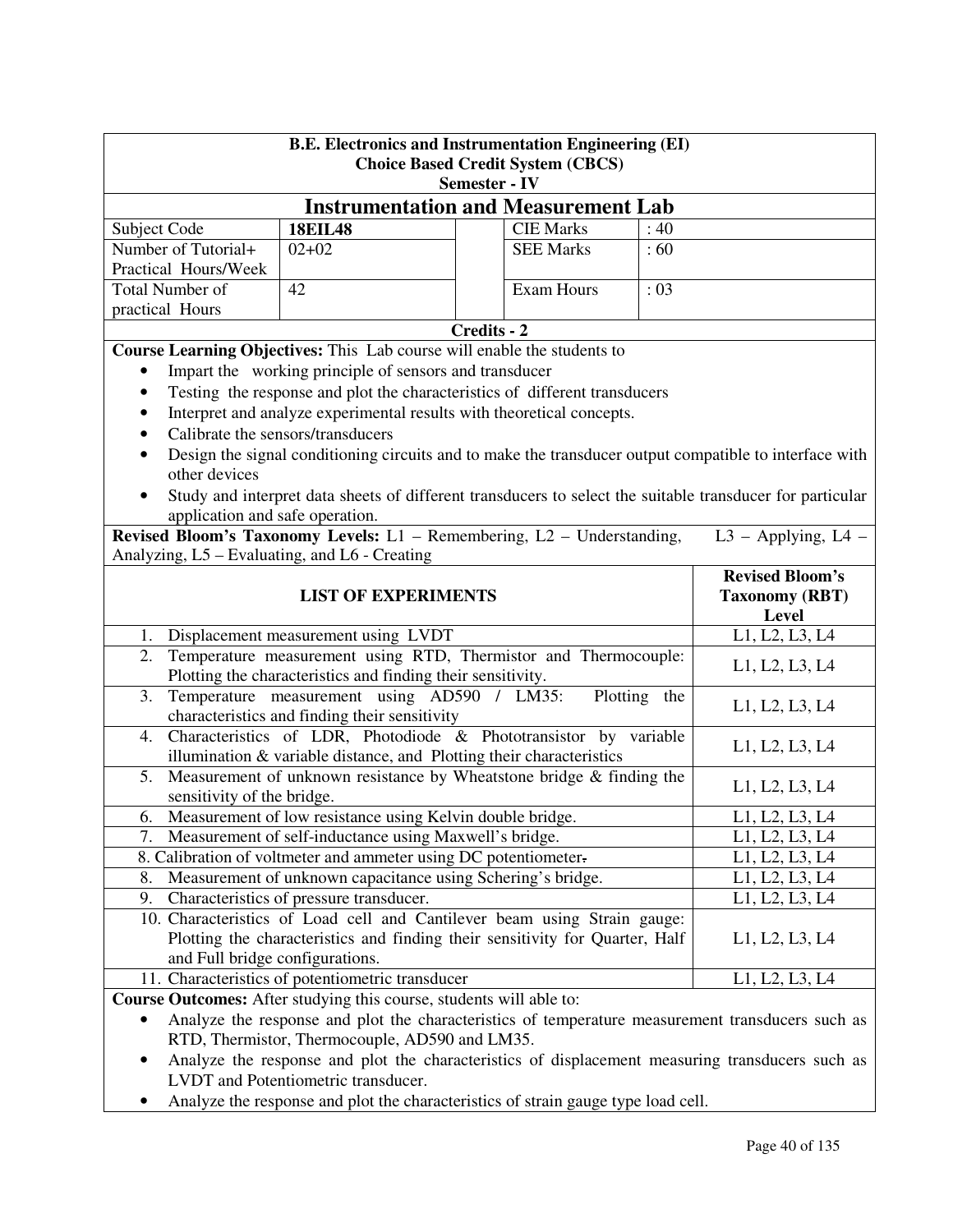- Analyze the response and plot the characteristics of pressure transducer.
- Measure unknown values of resistance, capacitance and Inductance using different bridges.
- Design , build and test the circuits for practical applications

### **Graduate Attributes (as per NBA)**

- Engineering Knowledge.
- Problem Analysis.
- Design / development of solutions (partly)
- Interpretation of data

### **Conduct of Practical Examination:**

- 1. All laboratory experiments are to be included for practical examination.
- 2. Students are allowed to pick one experiment from the lot.
- 3. Strictly follow the instructions as printed on the cover page of answer script for breakup of marks.
- 4. Change of experiment is allowed only once and 15% Marks allotted to the procedure part to be made zero.

- 1. Measurement systems application and design by E.O. Doebline  $4<sup>th</sup>$  Edition, TMH.
- 2. Instrumentation for Process Measurement by Norman. A. Anderson, 3<sup>rd</sup> Edition, CRC
- 3. Principle of Measurement System by John. P. Bentley, 3<sup>rd</sup> Edition, Pearson, 2007
- 4. Process Measurement by Bela G. Liptak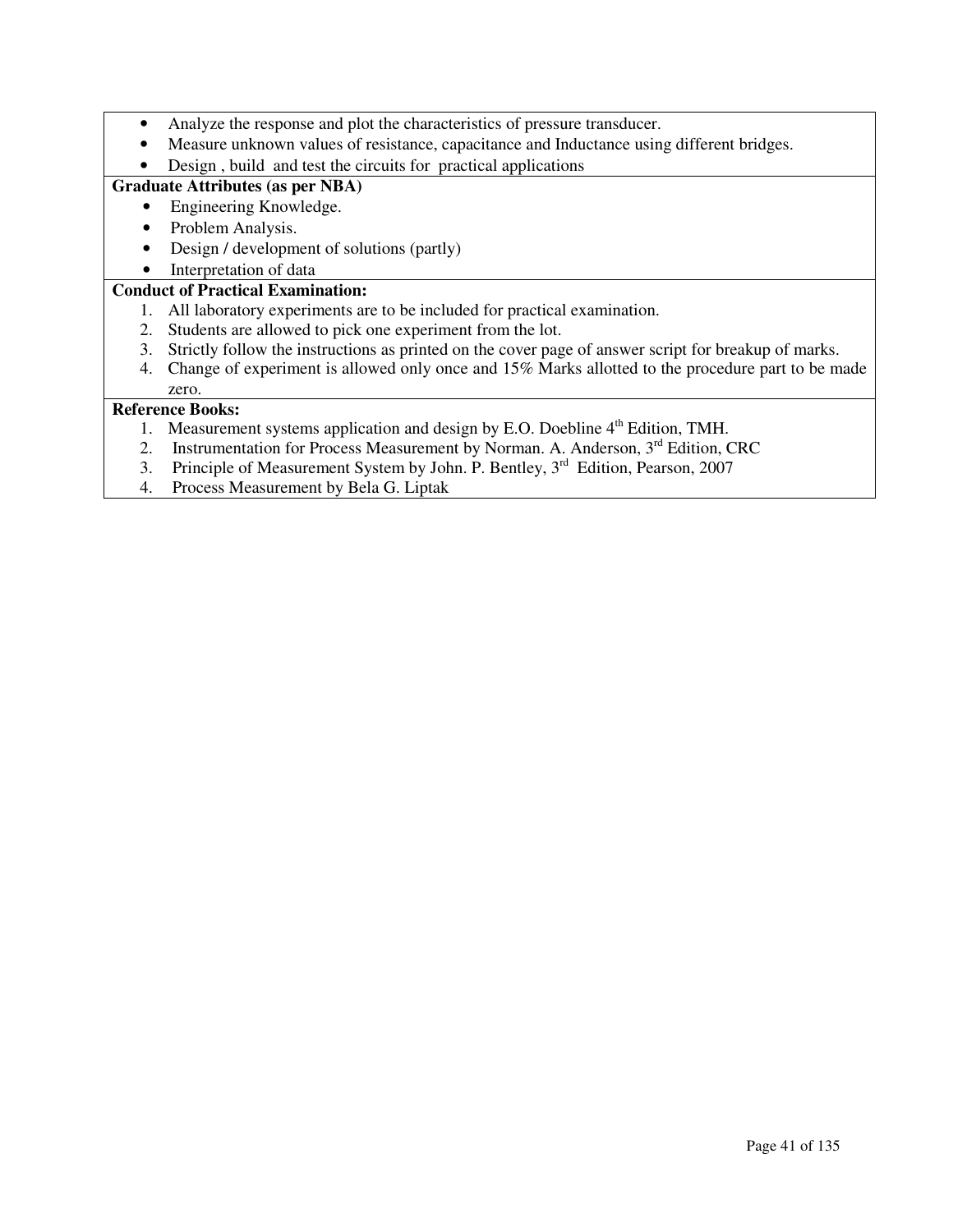| <b>B. E. Common to all Programmes</b>                                                     |                  |                  |    |  |  |  |  |
|-------------------------------------------------------------------------------------------|------------------|------------------|----|--|--|--|--|
| <b>Outcome Based Education (OBE) and Choice Based Credit System (CBCS)</b>                |                  |                  |    |  |  |  |  |
| <b>SEMESTER - IV</b>                                                                      |                  |                  |    |  |  |  |  |
| <b>ADDITIONAL MATHEMATICS - II</b>                                                        |                  |                  |    |  |  |  |  |
| (Mandatory Learning Course: Common to All Programmes)                                     |                  |                  |    |  |  |  |  |
| (A Bridge course for Lateral Entry students under Diploma quota to BE/B.Tech. programmes) |                  |                  |    |  |  |  |  |
| Course Code                                                                               | 18MATDIP41       | <b>CIE Marks</b> | 40 |  |  |  |  |
| <b>SEE Marks</b><br>Teaching Hours/Week (L:T:P)<br>(2:1:0)<br>60                          |                  |                  |    |  |  |  |  |
| Credits                                                                                   | Exam Hours<br>03 |                  |    |  |  |  |  |
| $\sim$<br>$\sim$ $\sim$                                                                   |                  |                  |    |  |  |  |  |

### **Course Learning Objectives:**

- To provide essential concepts of linear algebra, second  $\&$  higher order differential equations along with methods to solve them.
- To provide an insight into elementary probability theory and numerical methods.

#### **Module-1**

**Linear Algebra:** Introduction - rank of matrix by elementary row operations - Echelon form. Consistency of system of linear equations - Gauss elimination method. Eigen values and eigen vectors of a square matrix. Problems.

#### **Module-2**

**Numerical Methods:** Finite differences. Interpolation/extrapolation using Newton's forward and backward difference formulae (Statements only)-problems. Solution of polynomial and transcendental equations – Newton-Raphson and Regula-Falsi methods (only formulae)- Illustrative examples. Numerical integration: Simpson's one third rule and Weddle's rule (without proof) Problems.

### **Module-3**

**Higher order ODE's:** Linear differential equations of second and higher order equations with constant coefficients. Homogeneous /non-homogeneous equations. Inverse differential operators*.[Particular Integral restricted to*  $R(x) = e^{ax}$ ,  $\sin ax \cos ax$  *for*  $f(D)y = R(x)$ .

#### **Module-4**

**Partial Differential Equations(PDE's):** Formation of PDE's by elimination of arbitrary constants and functions. Solution of non-homogeneous PDE by direct integration. Homogeneous PDEs involving derivative with respect to one independent variable only.

#### **Module-5**

**Probability:** Introduction. Sample space and events. Axioms of probability. Addition & multiplication theorems. Conditional probability, Bayes's theorem, problems.

**Course Outcomes:** At the end of the course the student will be able to:

CO1: Solve systems of linear equations using matrix algebra.

CO2: Apply the knowledge of numerical methods in modelling and solving engineering problems.

CO3: Make use of analytical methods to solve higher order differential equations.

CO4: Classify partial differential equations and solve them by exact methods.

CO5: Apply elementary probability theory and solve related problems.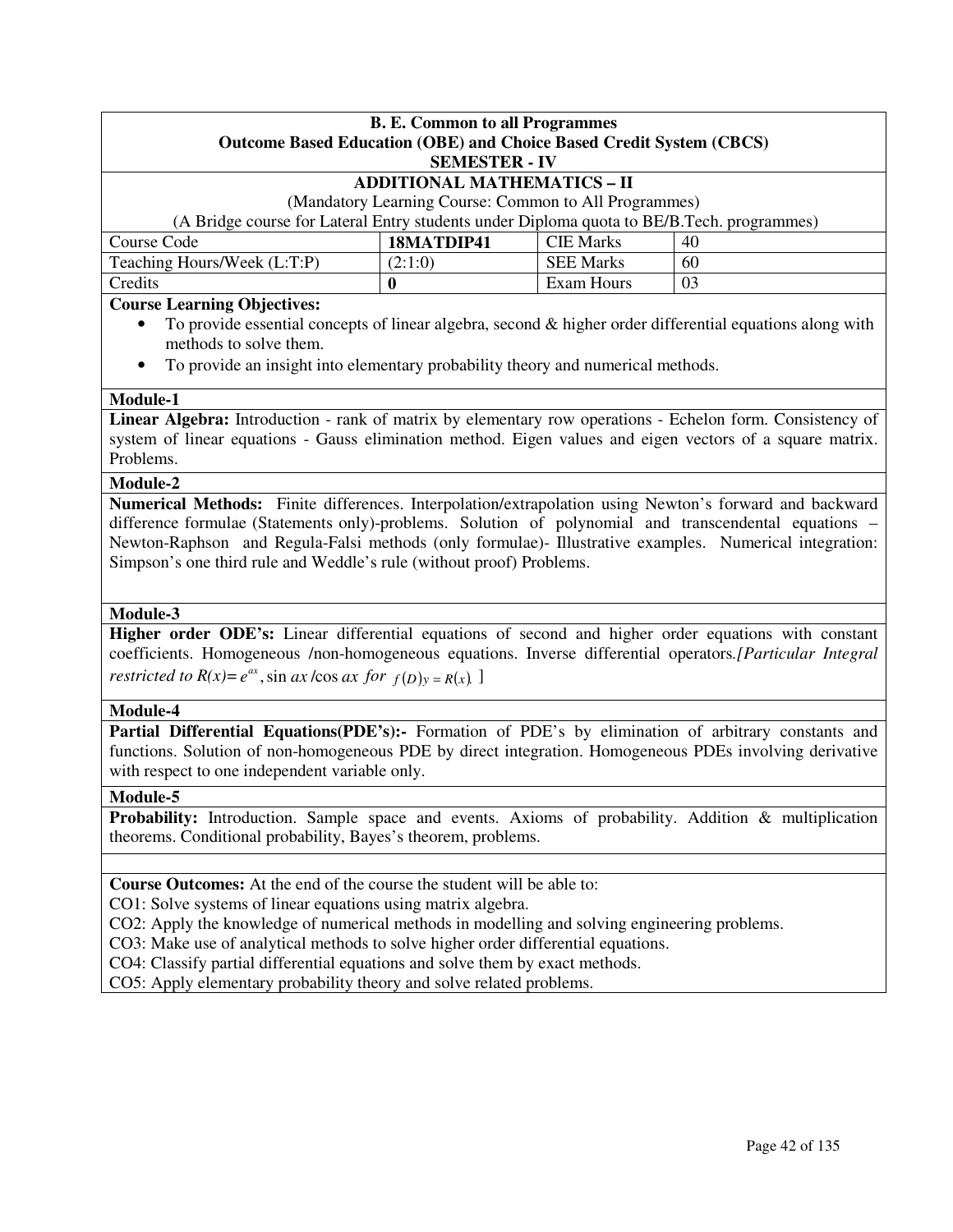### **Question paper pattern:**

- The question paper will have ten full questions carrying equal marks.
- Each full question will be for 20 marks.
- There will be two full questions (with a maximum of four sub- questions) from each module.
- Each full question will have sub- question covering all the topics under a module.

• The students will have to answer five full questions, selecting one full question from each module.

| <b>SI</b><br>N <sub>0</sub> | <b>Title of the Book</b>                          | Name of the<br>Author/s        | Name of the Publisher | <b>Edition and Year</b>                |  |  |
|-----------------------------|---------------------------------------------------|--------------------------------|-----------------------|----------------------------------------|--|--|
|                             | <b>Textbook</b>                                   |                                |                       |                                        |  |  |
|                             | <b>Higher Engineering Mathematics</b>             | <b>B.S.</b> Grewal             | Khanna Publishers     | $43^{\text{rd}}$<br>Edition, 2015      |  |  |
|                             | <b>Reference Books</b>                            |                                |                       |                                        |  |  |
|                             | <b>Advanced Engineering</b><br><b>Mathematics</b> | E. Kreyszig                    | John Wiley & Sons     | $10th$ Edition, 2015                   |  |  |
| 2                           | <b>Engineering Mathematics</b>                    | N. P. Bali and<br>Manish Goyal | Laxmi Publishers      | 7th Edition, 2007                      |  |  |
| 3                           | Engineering Mathematics Vol. I                    | Rohit Khurana                  | Cengage Learning      | $\mathbf{I}^{\text{st}}$ Edition, 2015 |  |  |
|                             |                                                   |                                |                       |                                        |  |  |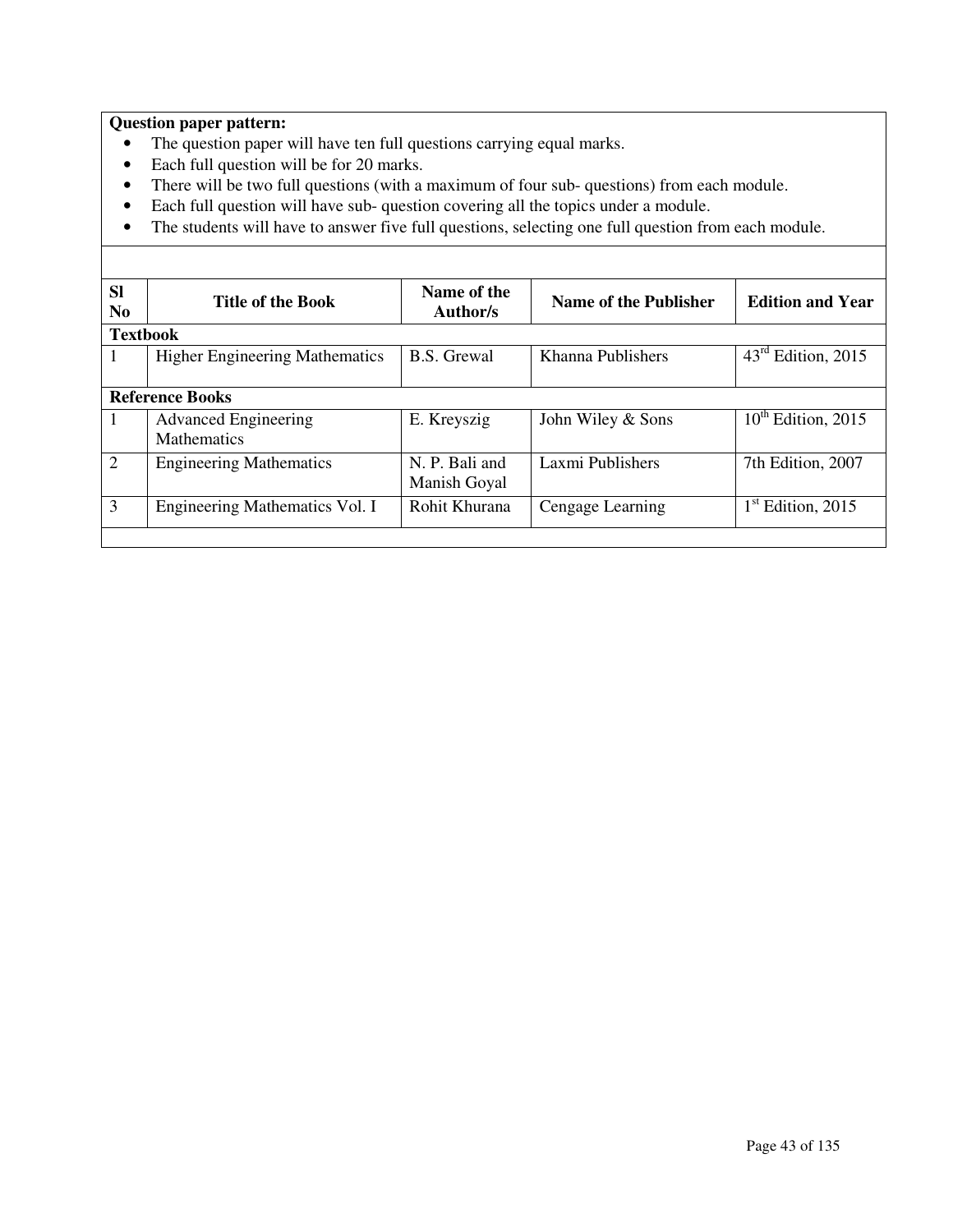# **5 th Semester**

| <b>B.E. Electronics and Instrumentation Engineering (EI)</b>                                                     |                                          |  |                   |      |
|------------------------------------------------------------------------------------------------------------------|------------------------------------------|--|-------------------|------|
|                                                                                                                  | <b>Choice Based Credit System (CBCS)</b> |  |                   |      |
|                                                                                                                  | Semester - V                             |  |                   |      |
| <b>Technological Innovation Management and Entrepreneurship</b>                                                  |                                          |  |                   |      |
| (Common to EC/TC/EI/BM/ML)                                                                                       |                                          |  |                   |      |
| <b>Subject Code</b>                                                                                              | <b>18ES51</b>                            |  | <b>CIE Marks</b>  | : 40 |
| Number of Lecture + Tutorial Hours/Week                                                                          | $02 + 02$                                |  | <b>SEE Marks</b>  | :60  |
| <b>Total Number of Lecture Hours</b>                                                                             | 40                                       |  | <b>Exam Hours</b> | : 03 |
|                                                                                                                  | Credits – 3 (Each module – 8 Hours)      |  |                   |      |
| Course Learning Objectives: This course will enable students to:                                                 |                                          |  |                   |      |
| Understand basic skills of Management                                                                            |                                          |  |                   |      |
| Understand the need for Entrepreneurs and their skills<br>$\bullet$                                              |                                          |  |                   |      |
| Identify the Management functions and Social responsibilities<br>٠                                               |                                          |  |                   |      |
| Understand the Ideation Process, creation of Business Model, Feasibility Study and sources of<br>$\bullet$       |                                          |  |                   |      |
| funding                                                                                                          |                                          |  |                   |      |
|                                                                                                                  |                                          |  |                   |      |
| Module-1                                                                                                         |                                          |  |                   |      |
| <b>Management:</b> Nature and Functions of Management – Importance, Definition, Management Functions,            |                                          |  |                   |      |
| Levels of Management, Roles of Manager, Managerial Skills, Management & Administration,                          |                                          |  |                   |      |
| Management as a Science, Art & Profession (Selected topics of Chapter 1, Text 1).                                |                                          |  |                   |      |
| Planning: Planning-Nature, Importance, Types, Steps and Limitations of Planning; Decision Making -               |                                          |  |                   |      |
| Meaning, Types and Steps in Decision Making(Selected topics from Chapters 4 & 5, Text 1). L1, L2                 |                                          |  |                   |      |
|                                                                                                                  |                                          |  |                   |      |
| Module-2                                                                                                         |                                          |  |                   |      |
| Organizing and Staffing: Organization-Meaning, Characteristics, Process of Organizing, Principles of             |                                          |  |                   |      |
| Organizing, Span of Management (meaning and importance only), Departmentalisation, Committees-                   |                                          |  |                   |      |
| Meaning, Types of Committees; Centralization Vs Decentralization of Authority and Responsibility;                |                                          |  |                   |      |
| <b>Staffing-Need and Importance, Recruitment and Selection Process (Selected topics from Chapters 7, 8 &amp;</b> |                                          |  |                   |      |
| 11, Text 1).                                                                                                     |                                          |  |                   |      |
| Directing and Controlling: Meaning and Requirements of Effective Direction, Giving Orders;                       |                                          |  |                   |      |

**Directing and Controlling:** Meaning and Requirements of Effective Direction, Giving Orders; Motivation-Nature of Motivation, Motivation Theories (Maslow's Need-Hierarchy Theory and Herzberg's Two Factor Theory); Communication – Meaning, Importance and Purposes of Communication; Leadership-Meaning, Characteristics, Behavioural Approach of Leadership; Coordination-Meaning, Types, Techniques of Coordination; Controlling – Meaning, Need for Control System, Benefits of Control, Essentials of Effective Control System, Steps in Control Process (Selected topics from Chapters 15 to 18 and 9, Text 1). **L1, L2** 

### **Module-3**

**Social Responsibilities of Business:** Meaning of Social Responsibility, Social Responsibilities of Business towards Different Groups, Social Audit, Business Ethics and Corporate Governance (Selected topics from Chapter 3, Text 1).

**Entrepreneurship**: Definition of Entrepreneur, Importance of Entrepreneurship, concepts of Entrepreneurship, Characteristics of successful Entrepreneur, Classification of Entrepreneurs, Myths of Entrepreneurship, Entrepreneurial Development models, Entrepreneurial development cycle, Problems faced by Entrepreneurs and capacity building for Entrepreneurship (Selected topics from Chapter 2, Text 2). **L1, L2**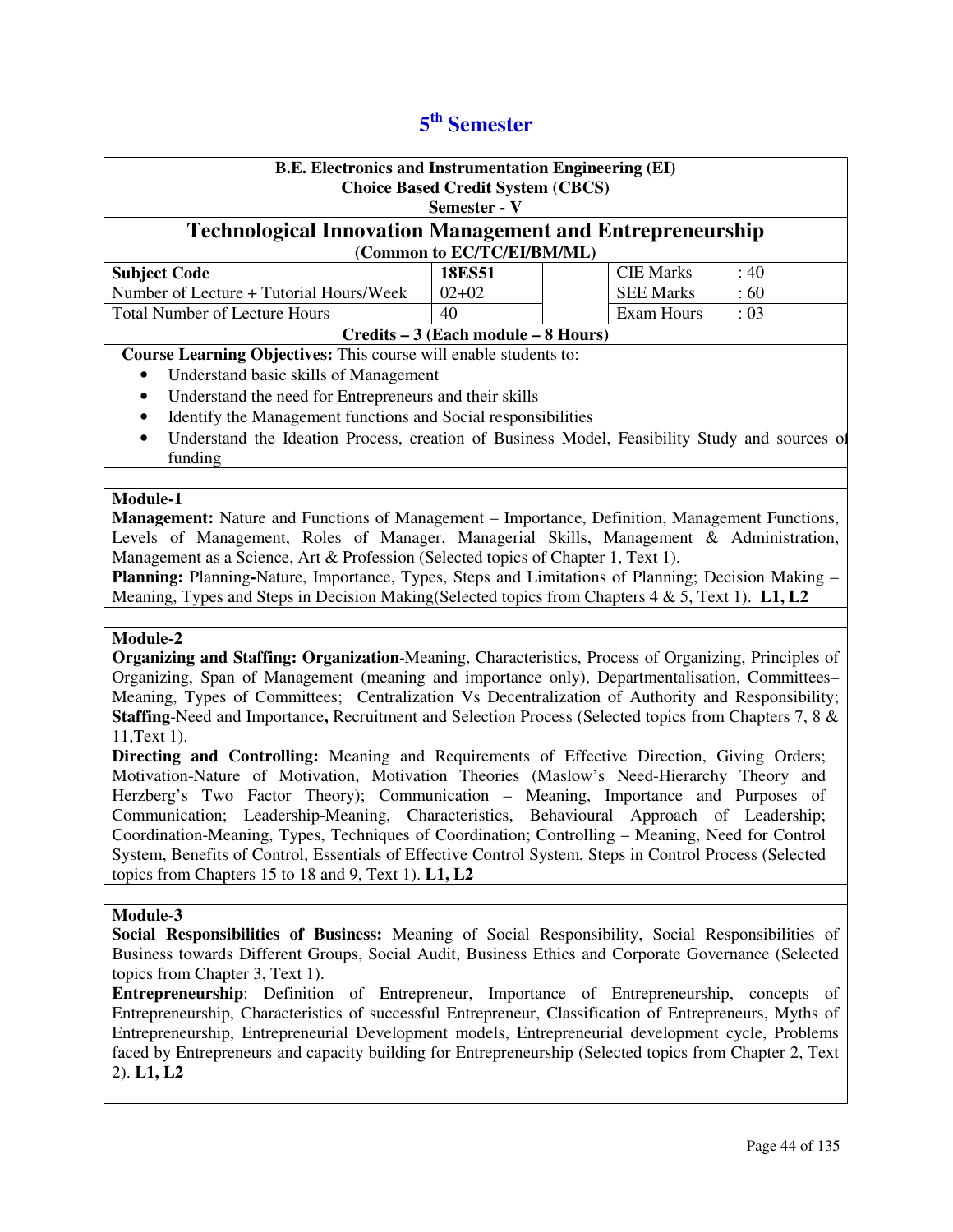#### **Module-4**

**Family Business:** Role and Importance of Family Business, Contributions of Family Business in India, Stages of Development of a Family Business, Characteristics of a Family-owned Business in India, Various types of family businesses(Selected topics from Chapter 4,(Page 71-75) Text 2). **L1, L2 Idea Generation and Feasibility Analysis-**Idea Generation; Creativity and Innovation; Identification of Business Opportunities; Market Entry Strategies; Marketing Feasibility; Financial Feasibilities; Political Feasibilities; Economic Feasibility; Social and Legal Feasibilities; Technical Feasibilities; Managerial Feasibility, Location and Other Utilities Feasibilities. (Selected topics from Chapter 6(Page No. 111- 117)&Chapter 7(Page No. 140-142), Text 2)

### **Module-5**

**Business model** – Meaning, designing, analyzing and improvising; Business Plan – Meaning, Scope and Need; Financial, Marketing, Human Resource and Production/Service Plan; Business plan Formats; Project report preparation and presentation; Why some Business Plan fails? (Selected topics from Chapter 8 (Page No 159-164, Text 2)

**Financing and How to start a Business?** Financial opportunity identification; Banking sources; Nonbanking Institutions and Agencies; Venture Capital – Meaning and Role in Entrepreneurship; Government Schemes for funding business; Pre launch, Launch and Post launch requirements; Procedure for getting License and Registration; Challenges and Difficulties in Starting an Enterprise(Selected topics from Chapter 7(Page No 147-149),Chapter 5(Page No 93-99) &Chapter 8(Page No. 166-172) Text 2)

**Project Design and Network Analysis:** Introduction, Importance of Network Analysis, Origin of PERT and CPM, Network, Network Techniques, Need for Network Techniques, Steps in PERT, CPM, Advantages, Limitations and Differences.

(Selected topics from Chapters 20, Text 3). **L1, L2, L3** 

**Course Outcomes:** After studying this course, students will be able to:

- Understand the fundamental concepts of Management and Entrepreneurship and opportunities in order to setup a business
- Describe the functions of Managers, Entrepreneurs and their social responsibilities
- Understand the components in developing a business plan
- Awareness about various sources of funding and institutions supporting entrepreneurs

#### **Question Paper Pattern:**

- The question paper will have TEN questions.
- Each full question carry 20 marks
- There will be TWO full questions (with maximum of THREE sub questions) from each module.
- Each full question will have sub questions covering all the topics under a module.
- The students will have to answer FIVE full questions, selecting ONE full question from each module.

### **Text Books:**

- 1. Principles of Management P.C Tripathi, P.N Reddy, McGraw Hill Education,  $6<sup>th</sup>$  Edition, 2017. ISBN-13:978-93-5260-535-4.
- **2.** Entrepreneurship Development Small Business Enterprises- Poornima M Charantimath, Pearson Education 2008, ISBN 978-81-7758-260-4.
- **3.** Dynamics of Entrepreneurial Development and Management by Vasant Desai. HPH 2007, ISBN: 978-81-8488-801-2.
- **4.** Robert D. Hisrich, Mathew J. Manimala, Michael P Peters and Dean A. Shepherd,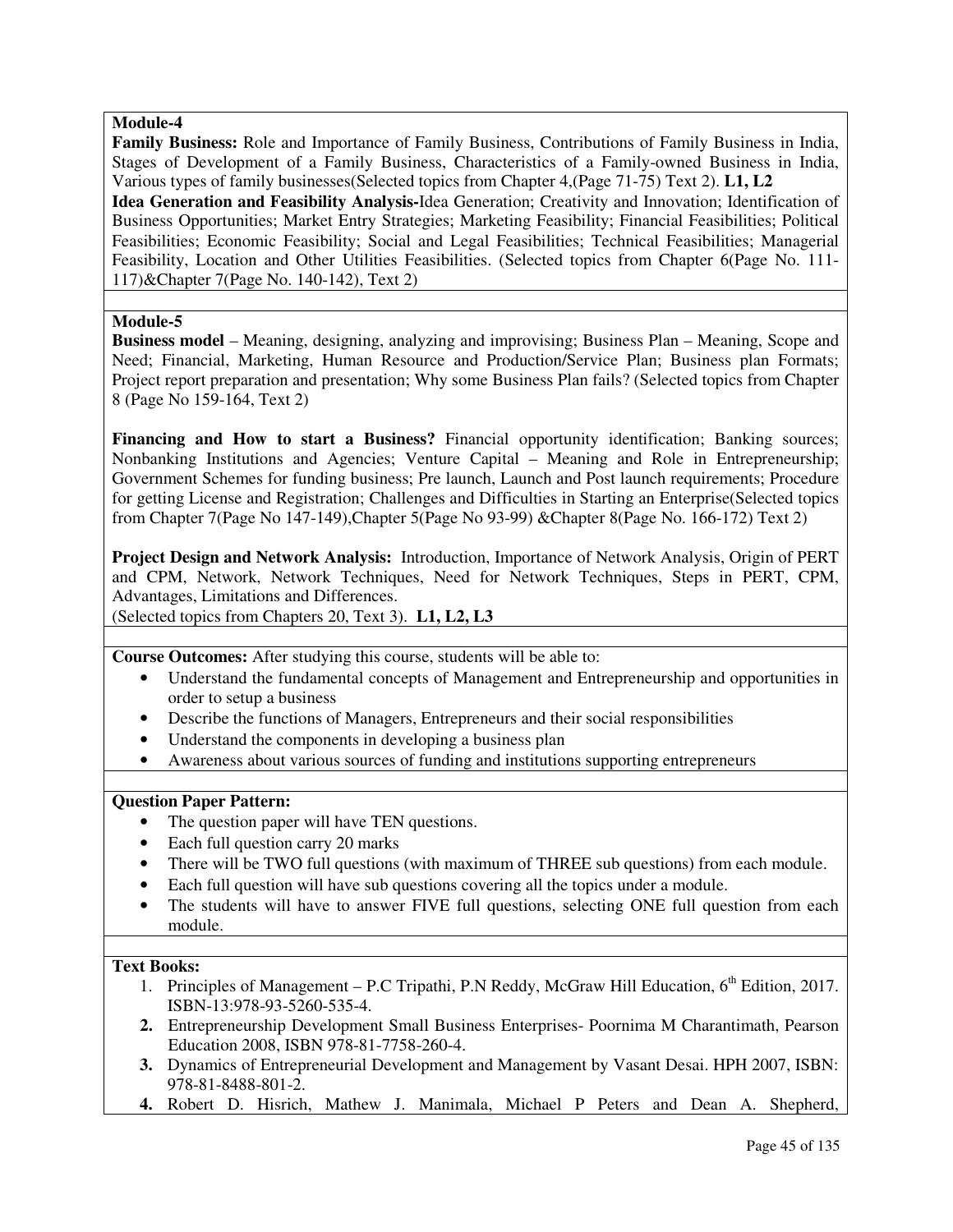# "Entrepreneurship", 8th Edition, Tata Mc-Graw Hill Publishing Co.ltd.-new Delhi, 2012

## **Reference Book:**

Essentials of Management: An International, Innovation and Leadership perspective by Harold Koontz, Heinz Weihrich McGraw Hill Education, 10<sup>th</sup> Edition 2016. ISBN-978-93-392-2286-4.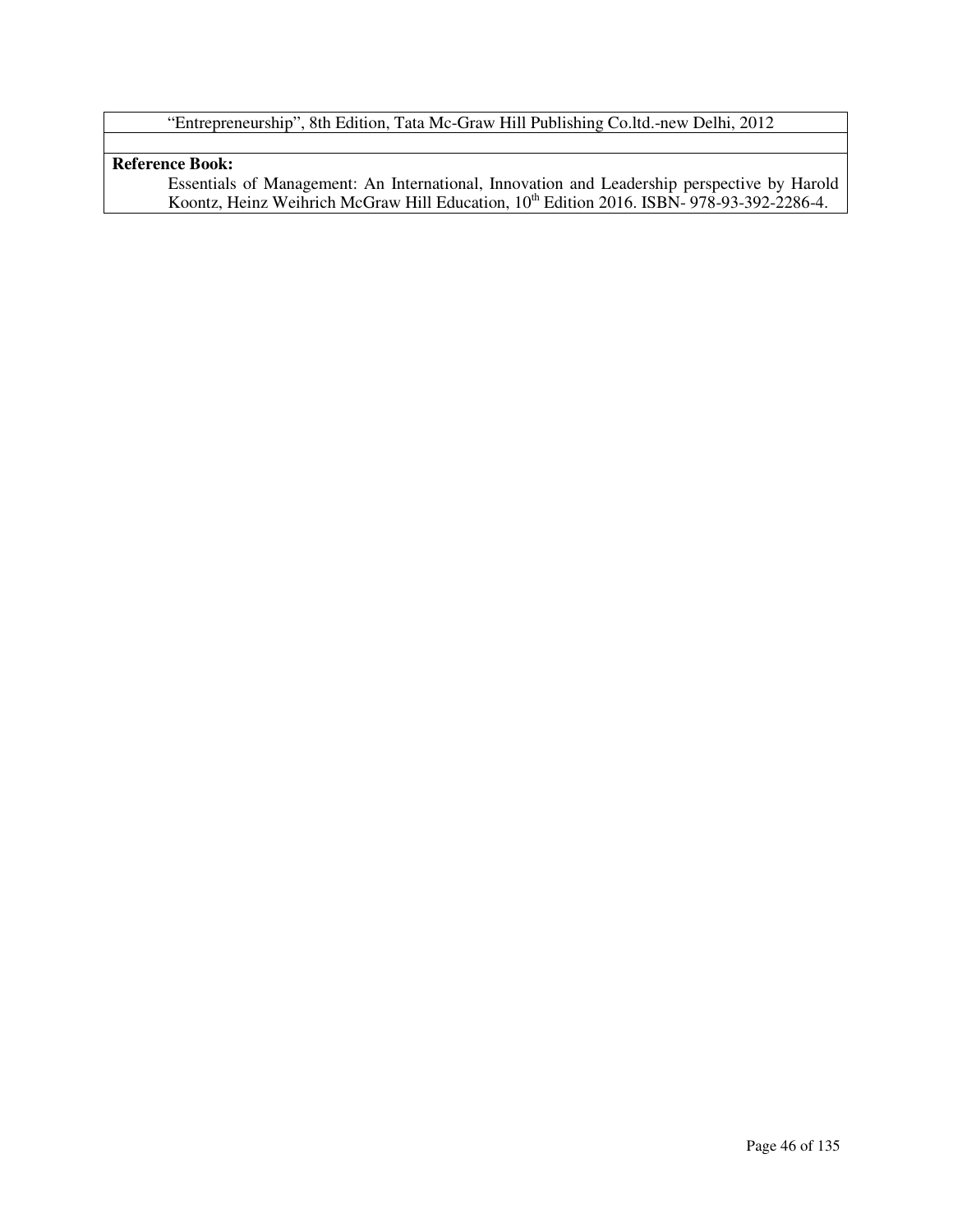| <b>B.E. Electronics and Instrumentation Engineering (EI)</b><br><b>Choice Based Credit System (CBCS)</b> |                                        |              |                  |      |  |  |
|----------------------------------------------------------------------------------------------------------|----------------------------------------|--------------|------------------|------|--|--|
|                                                                                                          |                                        | Semester - V |                  |      |  |  |
|                                                                                                          | <b>Fundamentals of Signals and DSP</b> |              |                  |      |  |  |
|                                                                                                          | (Common to EI & BM)                    |              |                  |      |  |  |
| Subject Code                                                                                             | : 18EI/BM52                            |              | <b>CIE</b> Marks | : 40 |  |  |
| Number of Lecture +                                                                                      | $: 03 + 02$                            |              | <b>SEE Marks</b> | :60  |  |  |
| Tutorial Hours/Week                                                                                      |                                        |              |                  |      |  |  |
| Total Number of                                                                                          |                                        |              |                  |      |  |  |
| Lecture Hours                                                                                            | :50<br>Exam Hours<br>: 03              |              |                  |      |  |  |
| Credits – 4 (Each module – 10 Hours)                                                                     |                                        |              |                  |      |  |  |

### **Module -1**

### **Introduction to Signals and Systems:**

Basic elements of a DSP System, Classification of Signals, Sampling Theorem (statement and problems on Nyquist rate), Discrete Time Signals (Representation, Standard Signals, Classification, and Operations), Discrete Time Systems, Convolution Sum, Cross correlation and Auto correlation of sequences.

Text 1: 1.1.1, 1.2, 1.4.2, 2.1, 2.2, 2.3.3, 2.3.7, 2.6.1.

### **Module -2**

### **Z- Transform and its Application to analysis of LTI Systems:**

Direct Z-Transform, Properties of the Z-Transform, Examples, Inverse Z- Transform by Partial- Fraction Expansion method only, System Function of a LTI System, Causality and Stability (from H (z)).

**Realization of Digital System:** Direct Form I, Direct form II, cascade form and parallel form

Text 1: 3.1.1, 3.2, 3.4.3, 3.3.3, 3.5.3.

Text 2: 9.2,9.3

### **Module -3**

### **DFT: Properties and Applications:**

Definition and Problems on DFT&IDFT, DFT Properties – Periodicity, Linearity, Time Reversal, Circular Time Shift, Circular Frequency Shift, Circular Convolution, Multiplication of two DFTs& Circular Convolution, Parseval's Theorem, DFT in linear filtering. Introduction to FFT, 8-point DFT Computation using Radix-2 DIT-FFT&DIF-FFT methods only, relevant examples.

Text 1: 7.1.3, 7.2, 7.3.1, 8.1.3.

### **Module -4**

### **IIR& FIR Filters:**

**IIR Filters:** Low-pass filter specifications, IIR filter Design by Impulse Invariance & Bilinear Techniques, Design of Digital IIR filter by Butterworth approach, Examples. Magnitude response of lowpassChebyshev Type I, II filter (Theoretical concept only)

**FIR Filters:** Design of FIR filters **–** Symmetric and Antisymmetric FIR filters, Design of Linear phase FIR filters by Rectangular Hamming &Hanning windows. Summary of window function characteristics (window shape, transition bandwidth, stop band attenuation, etc.). Implementation of FIR filters by direct form and Single-stage lattice structure only.

Text 1: 10.3.2, 10.3.3, 10.3.4, 9.3.1, 9.3.3, 9.3.4, 10.2.1,10.2.2, 10.2.7, 9.2.1, 9.2.4

### **Module -5**

### **Multirate Digital Signal Processing & Adaptive Filters:**

Introduction, Decimation Process, Interpolation Process, Digital Filter Bank, Adaptive Filters, LMSadaptive algorithm, Applications, Features & Architectural of TMS320C54XX processor.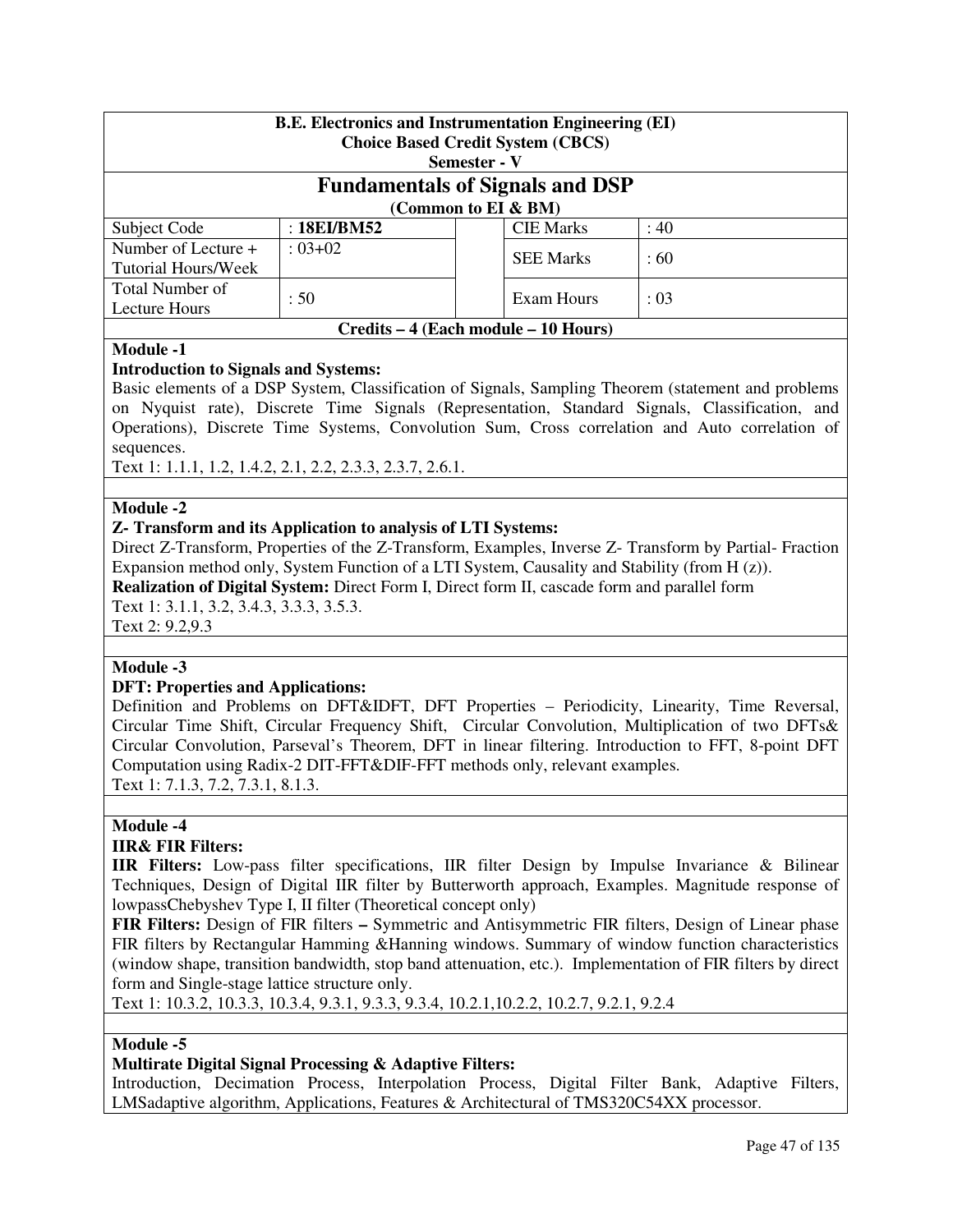### Text 2: 17.1, 17.2, 17.3, 17.4, 16.2, 16.3, 16.5, 19.2, 19.3.

**Course Outcomes:** After studying this course, students will able to:

- 1. Visualize, Classify and perform computation on discrete time signals, systems and properties
- 2. Perform the transformation techniques from time domain to other and vice versa, and analyze the system and properties (Z-Transform, DFT etc.)
- 3. Realize / implement the Direct/ cascade/ parallel/ lattice forms of the given digital system (IIR/ FIR)
- 4. ComputeDFT by FFT algorithms
- 5. Develop transformation from analog system to digital systemanddesign and implementIIR and FIR filters
- 6. Demonstrate the advanced concepts of signal processing (Multirate and Adaptive filtering) and architecture of DSP processor

### **Question Paper Pattern:**

- The question paper will have TEN questions.
- Each full question carry 20 marks
- There will be TWO full questions (with maximum of THREE sub questions) from each module.
- Each full question will have sub questions covering all the topics under a module.
- The students will have to answer FIVE full questions, selecting ONE full question from each module.

#### **Text Books:**

- 1. Dimitris G Manolakis, John G. Proakis, "Digital Signal Processing: Principles, Algorithms, and Applications", 4th Edition, Pearson India, 2007.
- 2. V.Udayashankara, "Modern Digital Signal Processing", Third Edition, PHI 2016

- 1. Simon Haykin and Barry Van Veen "Signals and Systems", John Wiley & Sons, 2nd edition
- 2. S K Mitra, "Digital Signal Processing", 4th Edition, McGraw-Hill, Year
- 3. Avtar Singh, "Digital Signal Processing Implementation", Brooks Cole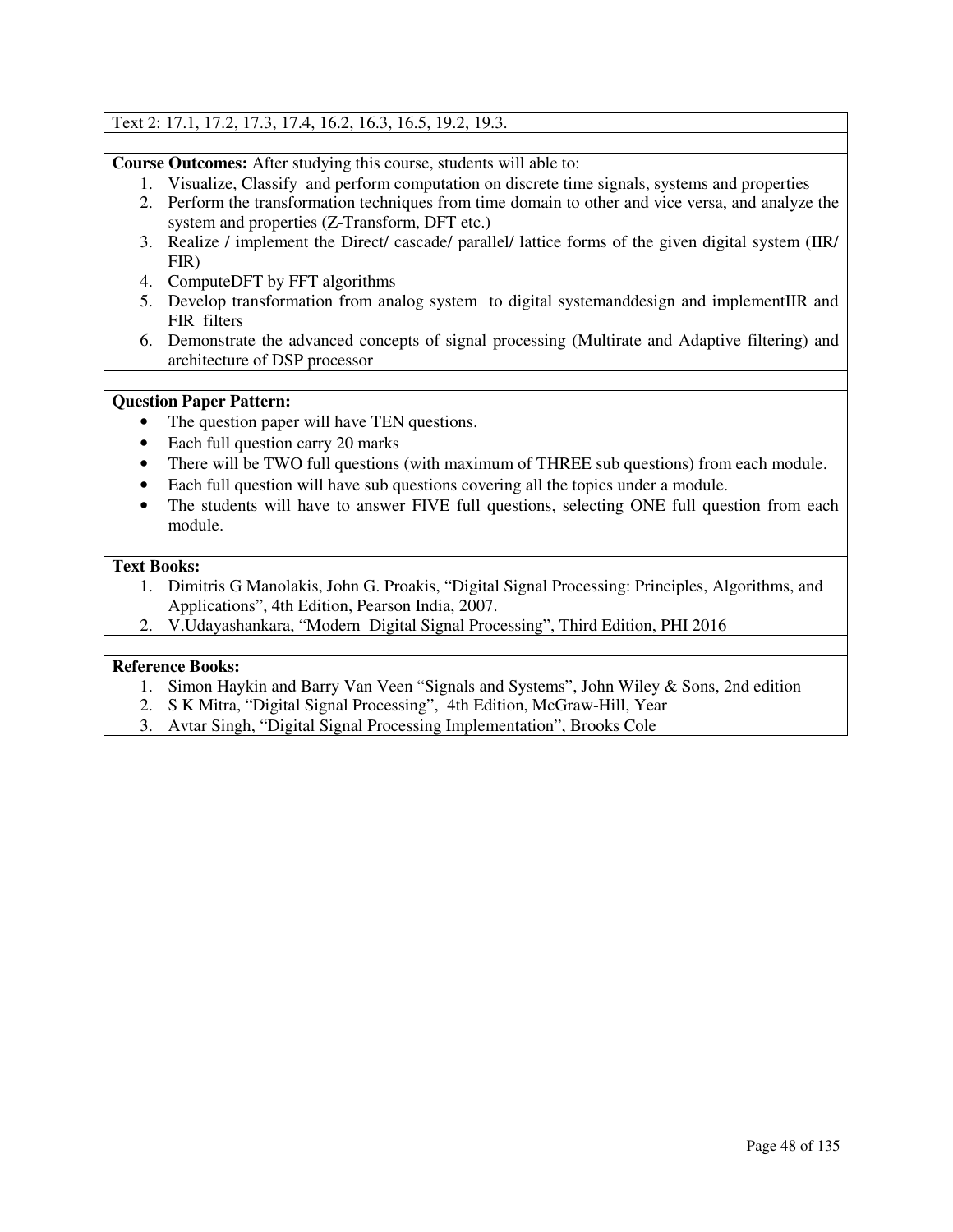| <b>B.E.</b> Electronics and Instrumentation Engineering (EI)<br><b>Choice Based Credit System (CBCS)</b><br><b>Semester - V</b> |                                |  |                   |           |  |
|---------------------------------------------------------------------------------------------------------------------------------|--------------------------------|--|-------------------|-----------|--|
|                                                                                                                                 | <b>Process Control Systems</b> |  |                   |           |  |
| Subject Code                                                                                                                    | :18E153                        |  | <b>CIE Marks</b>  | $\div 40$ |  |
| Number of Lecture +<br>Tutorial Hours/Week                                                                                      | $: 03 + 02$                    |  | <b>SEE Marks</b>  | :60       |  |
| Total Number of<br>Lecture Hours                                                                                                | : 50                           |  | <b>Exam Hours</b> | : 03      |  |
| Credits – 4 (Each module – 10 Hours)                                                                                            |                                |  |                   |           |  |

#### **Module -1**

#### **Introduction to Process Control and Final Control Operations:**

Introduction, Process control principles, Process control block diagram, Control system evaluation, Analog and Digital Processing, Analog data representation.

Final Control: Introduction, Final control operation, Signal conversions, Actuators, Control elements. (Numerical problems on all topics)

#### **Module -2**

**Controller Principles**: Introduction, Process characteristics, Control system parameters, Discontinuous controller modes: Two position, multiposition, floating control modes. Continuous controller modes: Proportional (P), Integral (I), Derivative (D) control modes, Composite controller modes: PI, PD, PID modes. (Problems on all types of controller modes**).** 

#### **Module -3**

**Analog Controllers:** Introduction, General features, Electronic controllers**,** Error detector, Single mode, Composite controller modes, Pneumatic controllers, Design considerations. (Numerical problems on all topics).

**Digital Controllers:** Digital electronic methods, Simple alarms, Two position control, Multivariable alarms, Data logging, Supervisory computer control (SDC) and Direct digital control. Sampled data systems, Input data operations. Controller Modes Software-Error, P, I, D, &PID control mode software.

#### **Module -4**

**Control-Loop Characteristics:** Introduction, Control system configurations: single variable and cascade control, Multivariable control system. Control system quality: Definition and measure of quality. Stability: Transfer function and frequency dependence, stability criteria. Process loop tuning: Open-loop transient response method, Ziegler-Nichols method, Frequency response methods. (Numerical problems on all topics).

Basic Instrumentation symbols, Process instrumentation & drawing (P&ID) symbols.

#### **Module - 5**

**Modeling and Simulation for Plant Automation:** Introduction, definition of terms, Need of system modeling, Uses of system simulation, how to build the mathematical model of a plant, Model evaluation and improvement, modern tools for modeling and simulation of systems, application examples, future perspectives.

### **Multivariable & Intelligent Controllers:**

Ratio control, Feed-forward control. Adaptive controller, Optimal control, Predictive control, Artificial intelligent based systems, Expert controller.

**Course Outcomes:** After studying this course, students will able to:

1. Discuss the principles of process control, evaluation, data representation andtheelements of final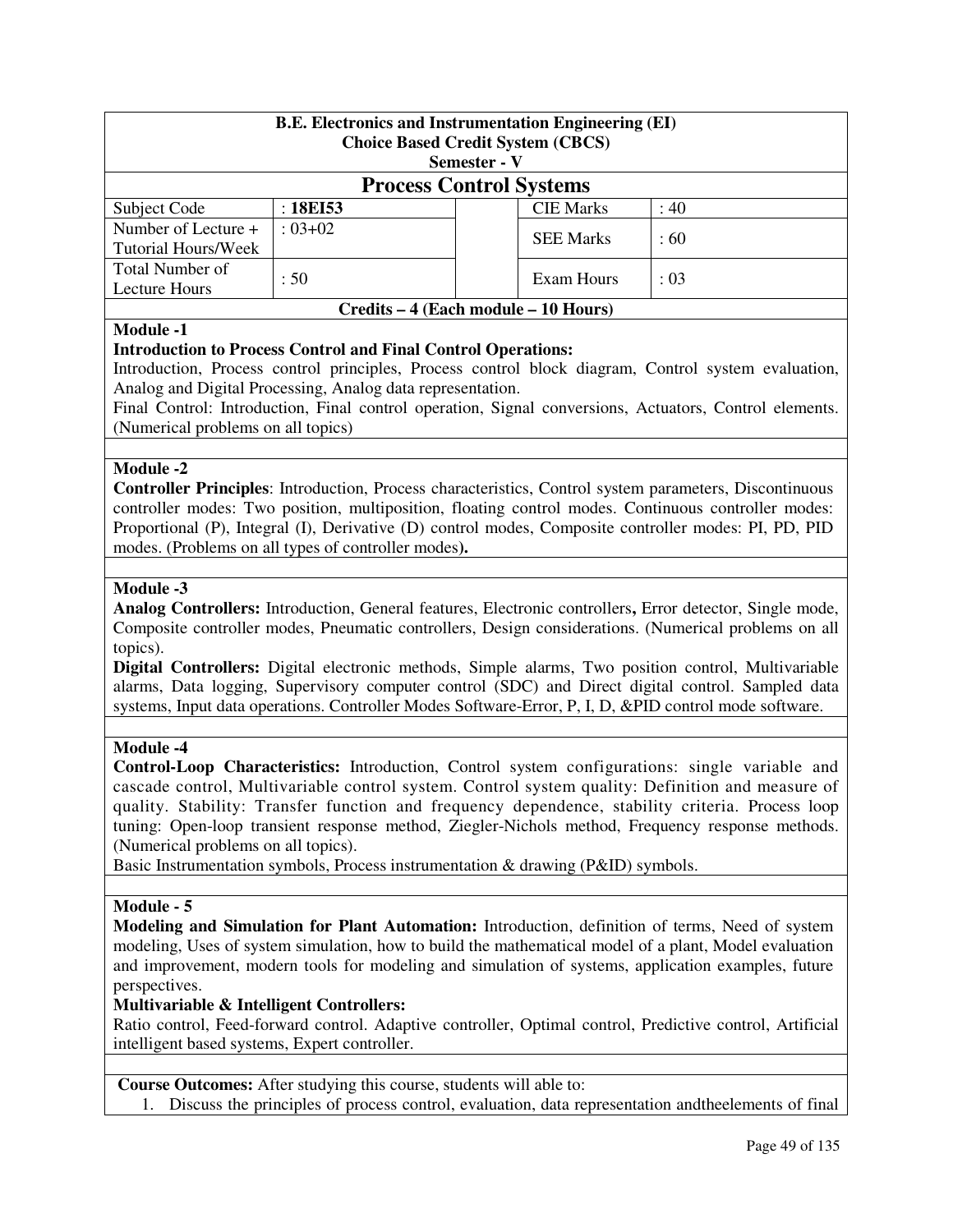control operation.

- 2. Analyze the principle and working of continuous and discontinuous controller modes.
- 3. Design analog controllers based on op-amps and pneumatic systems.
- 4. Discuss the principle and working digital controllers and implementation of controller mode software, concepts and applications of modelling and simulation of process plant
- 5. Analyze control loop characteristics, control system quality and process loop tuning, and sketch the basic process instrumentation symbols.
- 6. Describe the fundamental concepts of multivariable and intelligent controllers.

### **Question Paper Pattern:**

- The question paper will have TEN questions.
- Each full question carry 20 marks
- There will be TWO full questions (with maximum of THREE sub questions) from each module.
- Each full question will have sub questions covering all the topics under a module.
- The students will have to answer FIVE full questions, selecting ONE full question from each module.

### **Text Books:**

- 1. Process Control Instrumentation Technology by C. D. Johnson, 7th Edition, Pearson Education Private Limited, New Delhi 2002. (Modules 1, 2 3 & 4).
- 2. Computer Based Industrial Control by Krishna Kant, PHI, New Delhi 1997. (Module 5)

- 1. Chemical Process Control George Stephanopoulos, 4th Indian reprint, PHI Ltd., 1997.
- 2. Process/ Industrial Instruments and Control Handbook by D.M. Considine, 4<sup>th</sup> Edition, McGraw Hill International Edition, 1993.
- 3. Process dynamics and control by S. S. Bhagade and G. D. Nageshwar PHI publications New Delhi, 2011.
- 4. Lessons in Industrial Instrumentation by Tony R. Kuphaldt, Creative Commons Attribution License (open source textbook), Sept. 2008. (for basic instrumentation symbols, 6.5.1, 6.5.2, 6.5.3, 6.5.4, 6.5.9).
- 5. Instrument Engineers Handbook-Process Control Volume2 by Bela G. Liptak, Chilton Book Company/ Radnor, 3rd Edition, Pennsylyania, 1969.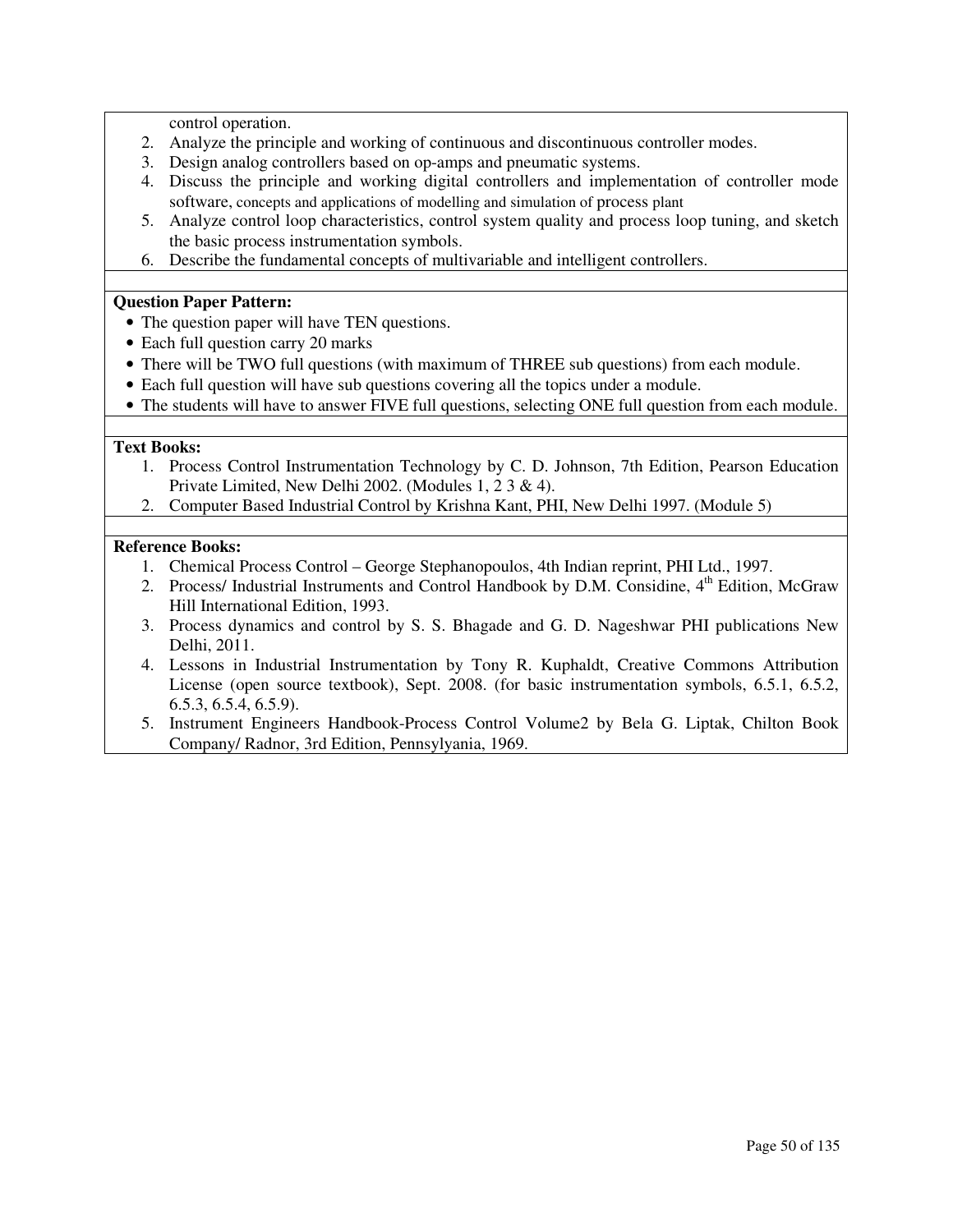| <b>B.E. Electronics and Instrumentation Engineering (EI)</b><br><b>Choice Based Credit System (CBCS)</b><br>Semester - V |                                   |  |                  |           |  |
|--------------------------------------------------------------------------------------------------------------------------|-----------------------------------|--|------------------|-----------|--|
|                                                                                                                          | <b>Biomedical Instrumentation</b> |  |                  |           |  |
| Subject Code                                                                                                             | :18E154                           |  | <b>CIE Marks</b> | $\div 40$ |  |
| Number of Lecture +<br>Tutorial Hours/Week                                                                               | $: 02 + 02$                       |  | <b>SEE Marks</b> | :60       |  |
| Total Number of<br>Lecture Hours                                                                                         | : 40                              |  | Exam Hours       | : 03      |  |
| Credits – 3 (Each module – 8 Hours)                                                                                      |                                   |  |                  |           |  |

#### **Module -1**

**Fundamentals of Biomedical Instrumentation:** Sources of biomedical signals, Basic Medical Instrumentation system, Performance requirements of medical instrumentation systems. PC based medical instruments, General constraints in design of biomedical instrumentation systems.

**Bioelectric Signals and Electrodes :** Origin of Bioelectric signals, Types of bioelectric signals-ECG, EEG, EMG, Recording electrodes: Electrode – Tissue interface, polarization, skin contact- impedance, Silver-silver chloride

electrodes, Electrodes for ECG, EEG, EMG, Microelectrodes.

#### **Module -2**

**Electrocardiograph:** Physiology of the heart, Electrical activity of the heart and Electrocardiogram (ECG), Normal & Abnormal cardiac Rhythms, Block diagram-description of an Electrocardiograph, ECG leads, Effects of artifacts on ECG Recordings, Multi- channel ECG machine.

**Electroencephalograph:** Block diagram description of an Electroencephalograph, 10-20 electrode systems, computerized analysis of EEG. Electromyograph, Biofeedback instrumentation.

#### **Module -3**

Patient Monitoring System: Bedside patient monitoring systems, Central monitors, Measurement of heart rate – Average heart rate meter, Instantaneous heart rate meter, Measurement of pulse rate, Definition of oximeter & Pulse oximeter.

**Blood Pressure Measurement:** Introduction, Indirect methods of blood pressure measurement: Korotkoff's method, Rheographic method, differential auscultatory technique, Oscillometric technique.

**Measurement of Respiration Rate:** Impedance pneumography, CO<sub>2</sub> method of respiration rate measurement, Apnoea detectors.

#### **Module -4**

**Blood Flow Measurement:** Electromagnetic blood flow meter- Principle and Square wave electromagnetic flowmeter. Doppler shift blood flow velocity meter, Blood flow measurement by Doppler imaging.

**Cardiac Output Measurement:** Measurement of continuous cardiac output derived from the aortic pressure waveform, ultrasound method.

**Cardiac Pacemakers and Defibrillators:** Need for cardiac pacemaker, External pacemaker, Implantable pacemaker, Types of Implantable pacemakers, Programmable pacemakers, Power sources for Implantable pacemaker.

Cardiac Defibrillator: Need for a Defibrillator, DC defibrillator, Pacer-Cardioverter-Defibrillator.

#### **Module -5**

#### **Therapeutic Instruments:**

Cardiac-assist devices, Pump oxygenators, Total artificial heart, Hemodialysis, Lithotripsy, Ventilators, Infant incubators, Drug infusion pumps, Ambulatory and Implantable Infusion systems, Anesthesia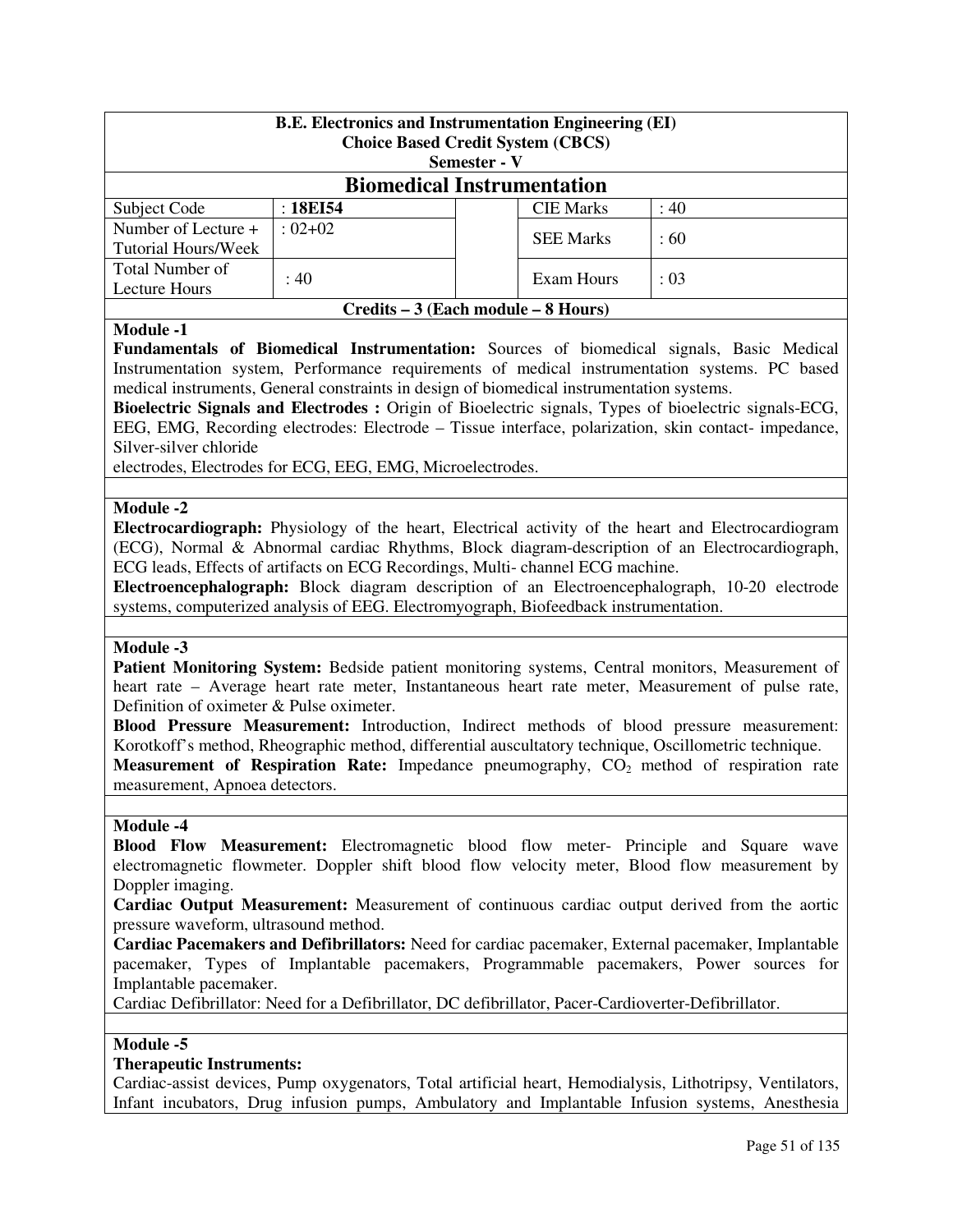Machines, Electrosurgical unit.

Patient Safety: Electric shock hazards, Leakage currents, Electrical safety analyzer, Testing of Biomedical equipment

**Course Outcome:** After studying this course, students will able to:

- 1. Acquire knowledge about origin of bio-potential, bio-signals and their measurement
- 2. Describe the problem, identify and formulate solution in the field of Bio-Medical Engineering for current and future issues
- 3. Describe the cardiac, brain and muscular physiological systems with the related diagnostic measurement methods.
- 4. Recognize the therapeutic methods of treatment and the associated instrumentation.
- 5. Identify and judge patient safety issues related to biomedical instrumentation.
- 6. Describe the principle and working of cardiac pacemakers, defibrillators, BP measurement, blood flow meters, CO measurement, respiration measurements and their implementation.

#### **Question Paper Pattern:**

- The question paper will have TEN questions
- Each full question carry 20 marks
- There will be TWO full questions (with maximum of THREE sub questions) from each module.
- Each full question will have sub questions covering all the topics under a module.
- The students will have to answer FIVE full questions, selecting ONE full question from each module.

#### **Text Books:**

- 1. Handbook of Biomedical Instrumentation R.S. Khandpur,  $2^{nd}$  Edition, Tata McGraw- Hill, 2003 (Module 1, 2, 3, 4 & Module 5- Patient Safety)
- 2. Medical Instrumentation: Application and Design John G Webster,  $3<sup>rd</sup>$  Edition, John Wiley & Sons, 2006. (Module 5- Therapeutic Instruments)

### **Reference Book:**

1. Biomedical Instrumentation & Measurement - Leslie Cromwell, Fred J Weibell& Erich A Pfeiffer, 2<sup>nd</sup> Edition, Prentice Hall of India, 2001.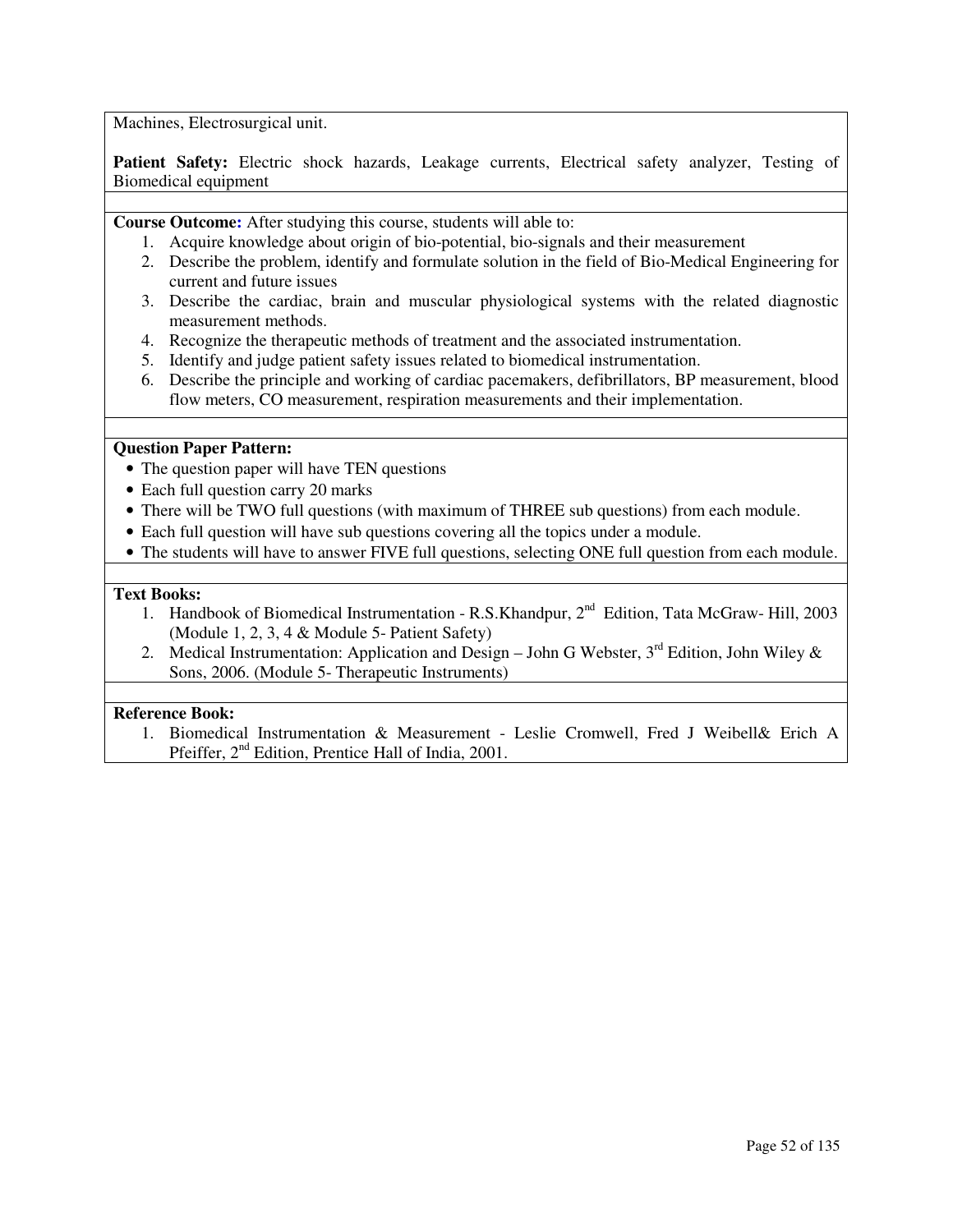| <b>B.E. Electronics and Instrumentation Engineering (EI)</b>                                            |                                           |                                   |      |  |  |  |
|---------------------------------------------------------------------------------------------------------|-------------------------------------------|-----------------------------------|------|--|--|--|
|                                                                                                         |                                           | Choice Based Credit System (CBCS) |      |  |  |  |
|                                                                                                         |                                           | Semester - V                      |      |  |  |  |
|                                                                                                         | <b>Lasers and Optical Instrumentation</b> |                                   |      |  |  |  |
| Subject Code                                                                                            | :18E155                                   | <b>CIE Marks</b>                  | :40  |  |  |  |
| Number of Lecture +                                                                                     | $:02+02$                                  |                                   |      |  |  |  |
| Tutorial Hours/Week                                                                                     |                                           | <b>SEE Marks</b>                  | :60  |  |  |  |
| Total Number of                                                                                         |                                           |                                   |      |  |  |  |
| Lecture Hours                                                                                           | : 40                                      | Exam Hours                        | : 03 |  |  |  |
| Credits – 3 (Each module – 8 Hours)                                                                     |                                           |                                   |      |  |  |  |
| <b>Module -1</b>                                                                                        |                                           |                                   |      |  |  |  |
| Lasers -I: Introduction, Emission and absorption of radiation, Einstein relation, population inversion, |                                           |                                   |      |  |  |  |
|                                                                                                         |                                           |                                   |      |  |  |  |

threshold conditions, Line shape function, population inversion and pumping threshold conditions**. Lasers -II:** Classes of LASER: Doped insulator LASERs, semiconductor LASERs, Gas LASERs, Liquid dye LASERs.

### **Module -2**

**Generation of Lasers:** Single mode operation, frequency stabilization. Q-switching, mode locking, lasing threshold.

**Applications of Laser:** Measurement of distance: Interferometric methods, Beam modulation telemetry, Pulse echo techniques; Holography & its Applications.

#### **Module -3**

**Overview of Optical Fiber Communications:** Motivations for light wave communications, optical spectral bands, Decibel units, Network information rates, WDM concepts, Key elements of optical fiber systems, standards for optical fiber communications.

**Structures, Wave guiding, and Fabrication I:** The nature of light, basic optical laws and definitions, optical fiber modes and configurations, Mode theory for circular waveguides, Single mode fibers.

#### **Module -4**

**Structures, Wave guiding, and Fabrication II:** Graded index fiber structure, Fiber materials, Photonic crystal fibers, Fiber fabrication, Mechanical properties of fibers, Fiber optic cables.

**Optical Amplifiers:** Types of optical amplifiers and its applications, Semiconductor optical amplifiers, Erbium-doped fiber amplifiers, Amplifier noise, Optical SNR, System Applications, Raman amplifiers, wideband optical amplifiers.

### **Module -5**

**Applications of Fiber Optic Laser Systems in Medicine:** Introduction, Fiberoptic laser systems in cardiovascular disease-Endoscopic laser systems in cardiology, Fiber-optic laser therapy-angioplasty, Endoscopic Nd:YAG Laser therapy in gastroenterology, Laproscopic laser surgery, photodynamic therapy inoncology, ophthalmological applications of laser-fiber systems, arthroscopic surgery in orthopedics, laser lithotripsy, flowchart diagrams for clinical applications of laser-fiber systems-advances. **Textbook 3: Unit 9.1, 9.2, 9.2.1, 9.2.2, 9.2.5, 9.3.4, 9.5.2.3, 9.7.3, 9.8.2, 9.9.2, 9.11.4.3** 

**Course Outcomes:** After studying this course, students will be able to:

- 1. Explain theprinciple and working of Laser system.
- 2. Discuss the engineering applications of laser systems.
- 3. Discuss the fundamentals of optical fiber communications.
- 4. Evaluate the design of optical fibers.
- 5. Apply fiber optic laser systems in medical field.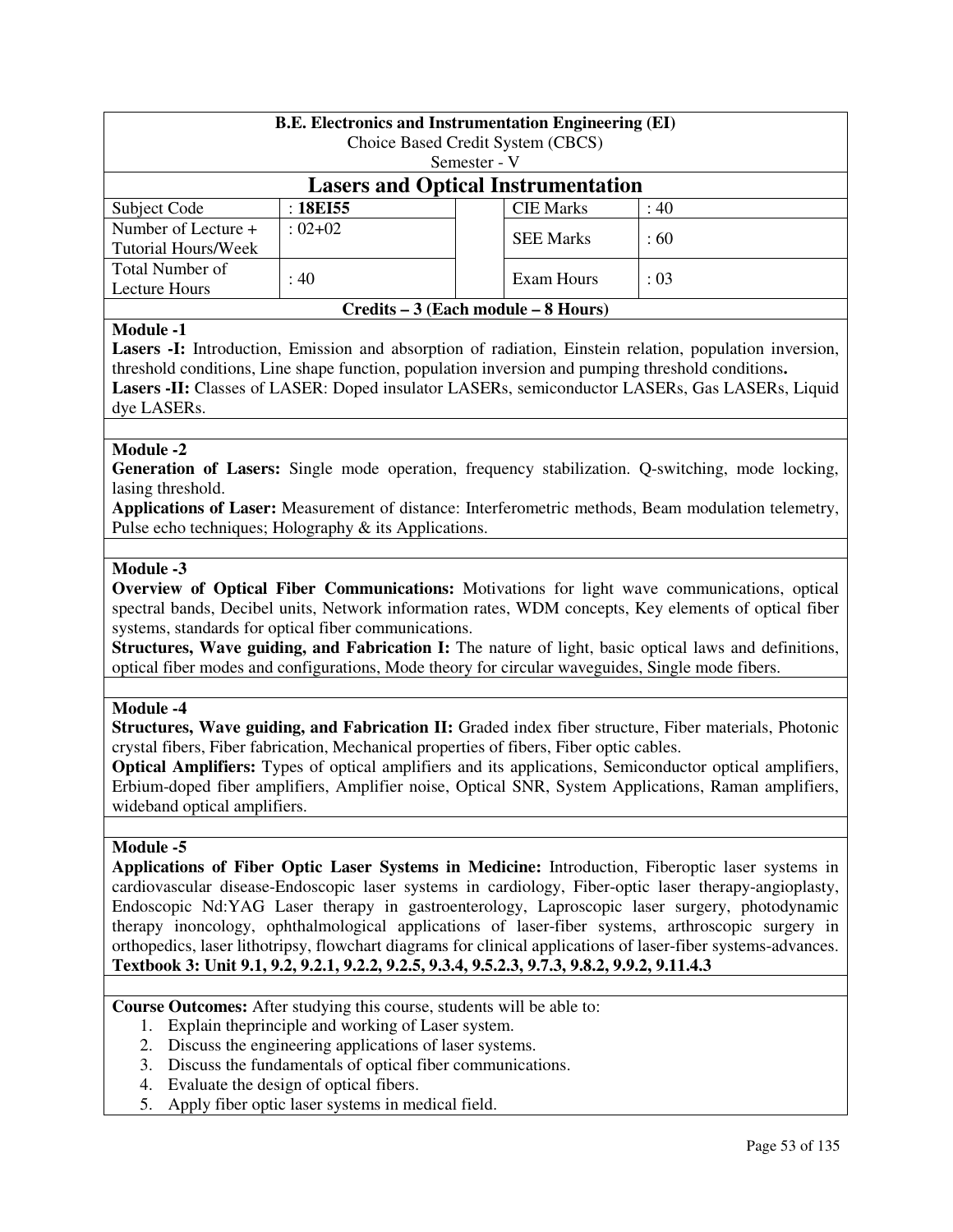### **Question Paper Pattern**

- The question paper will have TEN questions.
- Each full question carry 20 marks
- There will be TWO full questions (with maximum of THREE sub questions) from each module.
- Each full question will have sub questions covering all the topics under a module.
- The students will have to answer FIVE full questions, selecting ONE full question from each module.

### **Text Books:**

- 1. Optoelectronics- An Introduction-Wilson & Hawkes, Prentice Hall of India.
- 2. Optical fiber communications-GeirdKeser, McGraw Hill education (India) private limited, Fifth edition.
- 3. Lasers and Optical Fibers in Medicine by Abraham Katzir, Academic Press, 1998.

- 1. LASER Fundamentals- William T. Silfvast, Cambridge University Press.
- 2. Essentials of Opto Electronics with Applications A.J. Rogers, CRC press 1997.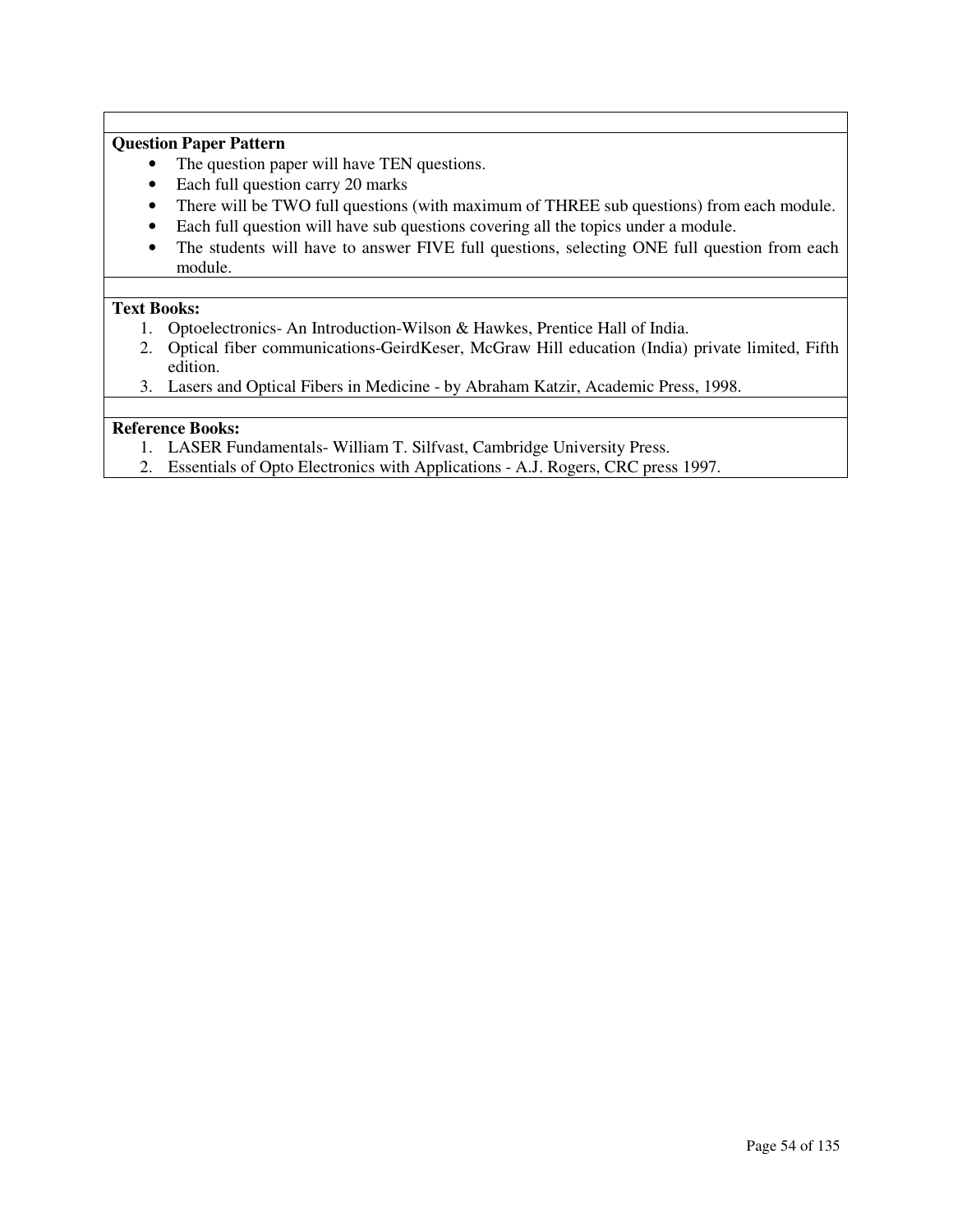| <b>B.E. Electronics and Instrumentation Engineering (EI)</b><br><b>Choice Based Credit System (CBCS)</b><br>Semester - V |                         |  |                  |      |  |
|--------------------------------------------------------------------------------------------------------------------------|-------------------------|--|------------------|------|--|
|                                                                                                                          | <b>VLSI</b> Design      |  |                  |      |  |
|                                                                                                                          | (Common to EI, BM & ML) |  |                  |      |  |
| Subject Code                                                                                                             | : 18 EI/BM/ML 56        |  | <b>CIE Marks</b> | : 40 |  |
| Number of Lecture + Tutorial                                                                                             | $: 02 + 02$             |  | <b>SEE Marks</b> | :60  |  |
| Hours/Week                                                                                                               |                         |  |                  |      |  |
| <b>Total Number of Lecture Hours</b><br>Exam Hours<br>: 03<br>: 40                                                       |                         |  |                  |      |  |
| Credits – 3 (Each module – 8 Hours)                                                                                      |                         |  |                  |      |  |

### **Module -1**

Moore's law, speed power performance, nMOS fabrication, CMOS fabrication: n-well, p-well processes, BiCMOS, Comparison of bipolar and CMOS.

**Basic Electrical Properties of MOS And BiCMOS Circuits:** Drain to source current versus voltage characteristics, threshold voltage, transconductance.

#### **Module -2**

**Basic Electrical Properties of MOS And BiCMOS Circuits:** nMOS inverter, Determination of pull up to pull down ratio, nMOS inverter driven through one or more pass transistors, alternative forms of pull up, CMOS inverter, BiCMOS inverters, latch up.

**Basic Circuit Concepts:** Sheet resistance, area capacitance calculation, Delay unit, inverter delay, estimation of CMOS inverter delay, driving of large capacitance loads, super buffers, BiCMOS drivers.

#### **Module -3**

**MOS and BiCMOS Circuit Design Processes**: MOS layers, stick diagrams, nMOS design style, CMOS design style, design rules and layout,  $\lambda$  - based design.

**Scaling of MOS Circuits:** scaling factors for device parameters, limitations of scaling.

#### **Module -4**

**Subsystem Design and Layout-1 :** Switch logic pass transistor, Gate logic inverter, NAND gates, NOR gates, pseudo nMOS, Dynamic CMOS, example of structured design, Parity generator, Bus arbitration, multiplexers, logic function block, code converter.

Subsystem Design and Layout-2 : Clocked sequential circuits, dynamic shift registers, bus lines, subsystem design processes, General considerations, 4-bit arithmetic processes, 4-bit shifter.

### **Module -5**

**Design Process-Computational Elements:** Regularity, design of ALU subsystem, ALU using adders, carry look ahead adders, Multipliers, serial parallel multipliers, Braun array, Bough – Wooley multiplier. **Memory, Register and Aspects of Timing:** Three Transistor Dynamic RAM cell, Dynamic memory cell, Pseudo- Static RAM, JK Flip-flop, D Flip-flop circuits, RAM arrays, practical aspects and testability: Some thoughts of performance, optimization and CAD tools for design and simulation.

**Course Outcomes:** After studying this course, students will able to;

- 1. Identify the CMOS layout levels, and the design layers used in the process sequence.
- 2. Describe the general steps required for processing of CMOS integrated circuits.
- 3. Design static CMOS combinational and sequential logic at the transistor level.
- 4. Demonstrate different logic styles such as complementary CMOS logic, pass-transistorLogic, dynamic logic, etc.
- **5.** Interpret the need for testability and testing methods in VLSI.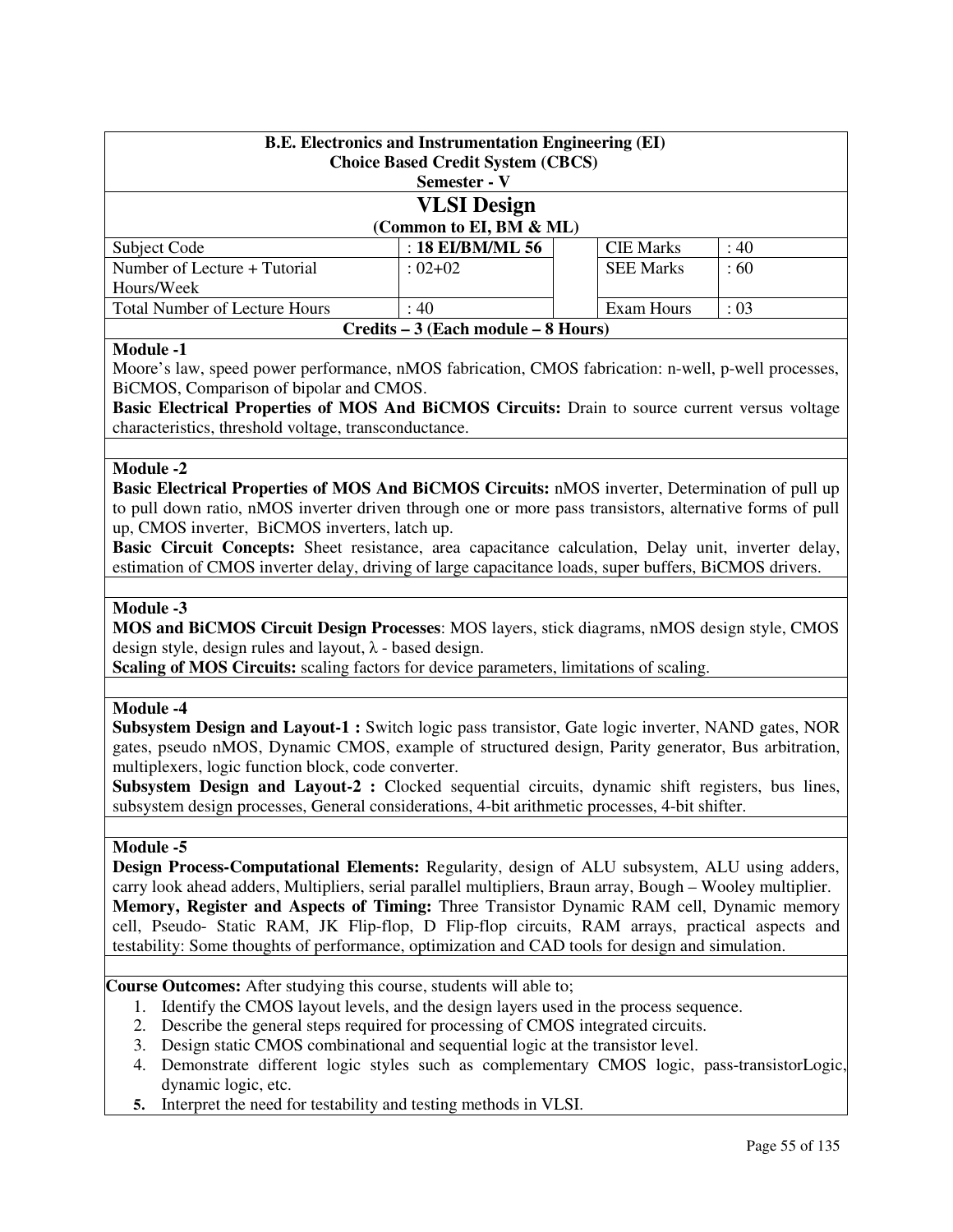### **Question Paper Pattern:**

- The question paper will have TEN questions.
- Each full question carry 20 marks
- There will be TWO full questions (with maximum of THREE sub questions) from each module.
- Each full question will have sub questions covering all the topics under a module.
- The students will have to answer FIVE full questions, selecting ONE full question from each module.

#### **Text Books:**

1. Basic VLSI Design -3rd Edition, Douglas A Pucknell, Kamaran Eshraghian, Prentice Hall of India publication, 2005.

- 1. CMOS Digital Integrated Circuits, Analysis And Design, 3rd Edition, Sung Mo (Steve) Kang, Yusuf Leblbici, Tata McGraw Hill, 2002.
- 2. VLSI Technology S.M. Sze, 2nd edition Tata McGraw Hill, 2003.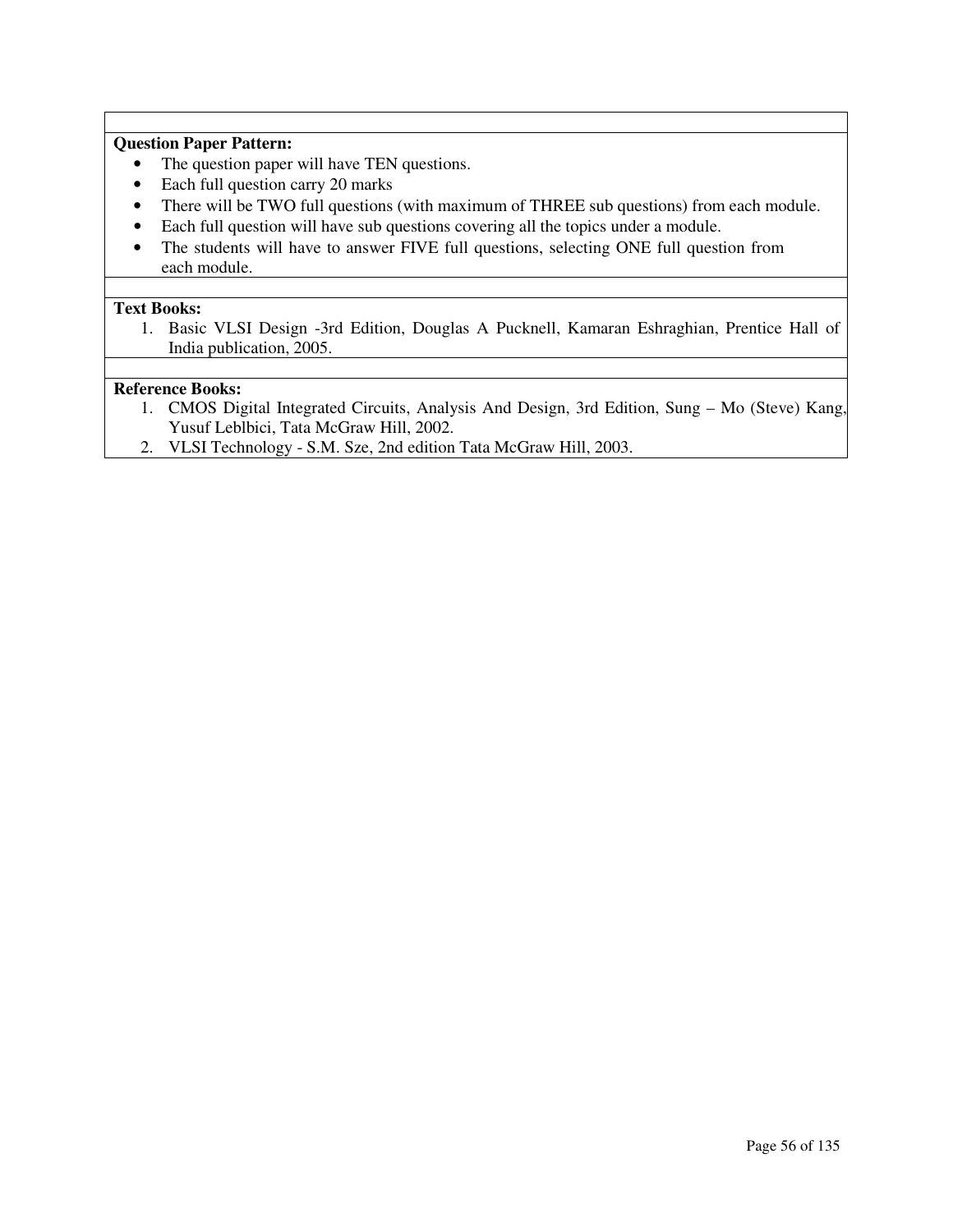| <b>B.E. Electronics and Instrumentation Engineering (EI)</b><br><b>Choice Based Credit System (CBCS)</b> |                                                                                       |                         |  |                        |  |
|----------------------------------------------------------------------------------------------------------|---------------------------------------------------------------------------------------|-------------------------|--|------------------------|--|
|                                                                                                          |                                                                                       | Semester - V            |  |                        |  |
| <b>Signal Conditioning Circuits and Data Acquisition Lab</b>                                             |                                                                                       |                         |  |                        |  |
|                                                                                                          | : 18 EI/BM/ML L57                                                                     | (Common to EI, BM & ML) |  | :40                    |  |
| Subject Code<br>Number of Tutorial+                                                                      | $: 02 + 02$                                                                           | <b>CIE Marks</b>        |  | :60                    |  |
| <b>Practical Hours/Week</b>                                                                              | <b>SEE Marks</b>                                                                      |                         |  |                        |  |
| Total Number of                                                                                          | :42                                                                                   | <b>Exam Hours</b>       |  | $\div 03$              |  |
| <b>Practical Hours</b>                                                                                   |                                                                                       |                         |  |                        |  |
|                                                                                                          |                                                                                       | Credits - 2             |  |                        |  |
|                                                                                                          | Revised Bloom's Taxonomy Levels: L1 - Remembering, L2 - Understanding, L3 - Applying, |                         |  |                        |  |
|                                                                                                          | L4-Analyzing, L5-Evaluating, and L6-Creating                                          |                         |  |                        |  |
| <b>Laboratory Experiments:</b>                                                                           |                                                                                       |                         |  | <b>Revised Bloom's</b> |  |
|                                                                                                          | Note: Standard design procedure to be adopted                                         |                         |  | <b>Taxonomy</b>        |  |
|                                                                                                          | Students should build the circuit using discrete components and ICs (models           |                         |  | (RBT)Level             |  |
| are not to be used)                                                                                      |                                                                                       |                         |  |                        |  |
| 1. To design and implement                                                                               |                                                                                       |                         |  |                        |  |
|                                                                                                          | Inverting Amplifier and Inverting Attenuator                                          |                         |  | L3, L4                 |  |
|                                                                                                          | Non-Inverting Amplifier and Voltage Follower                                          |                         |  |                        |  |
| 2. To realize                                                                                            | Full wave Precision rectifier                                                         |                         |  |                        |  |
|                                                                                                          | L3, L4                                                                                |                         |  |                        |  |
|                                                                                                          | Voltage regulator using IC 723                                                        |                         |  |                        |  |
| 3. To design and implement<br>Butterworth I order Low-pass filter                                        | L3, L4                                                                                |                         |  |                        |  |
|                                                                                                          |                                                                                       |                         |  |                        |  |
| 4. To design and implement                                                                               | Butterworth II order High-pass filter                                                 |                         |  |                        |  |
|                                                                                                          | RC Phase shift oscillator                                                             |                         |  | L3, L4                 |  |
|                                                                                                          | Wein Bridge oscillator                                                                |                         |  |                        |  |
| 5. To realize                                                                                            |                                                                                       |                         |  |                        |  |
| <b>ZCD</b>                                                                                               |                                                                                       |                         |  | L3, L4                 |  |
|                                                                                                          | Positive and Negative Voltage level detectors                                         |                         |  |                        |  |
| 6. To design and implement                                                                               |                                                                                       |                         |  |                        |  |
|                                                                                                          | Astable Multivibrator using 555 timer                                                 |                         |  | L3, L4                 |  |
|                                                                                                          | Mono-stable Multivibrator using 555 timer                                             |                         |  |                        |  |
| 7. To realize                                                                                            |                                                                                       |                         |  |                        |  |
|                                                                                                          | Sample and Hold circuit using discrete components                                     |                         |  | L3, L4                 |  |
| 8. To realize                                                                                            |                                                                                       |                         |  | L3, L4                 |  |
|                                                                                                          | Programmable Gain Amplifier using Analog Mux                                          |                         |  |                        |  |
| 9. To design and implement                                                                               | L3, L4                                                                                |                         |  |                        |  |
| 4 bit R-2R DAC using discrete components                                                                 |                                                                                       |                         |  |                        |  |
| 10. To design and implement                                                                              | L3, L4                                                                                |                         |  |                        |  |
| 8-bit DAC using IC (DAC 0800)                                                                            |                                                                                       |                         |  |                        |  |
| 11. To design and implement                                                                              | L3, L4                                                                                |                         |  |                        |  |
|                                                                                                          | 8-bit ADC using IC (ADC 0809)                                                         |                         |  |                        |  |
| 12. To design and implement                                                                              |                                                                                       |                         |  | L3, L4                 |  |
|                                                                                                          | 3 bit Flash ADC using ICs                                                             |                         |  |                        |  |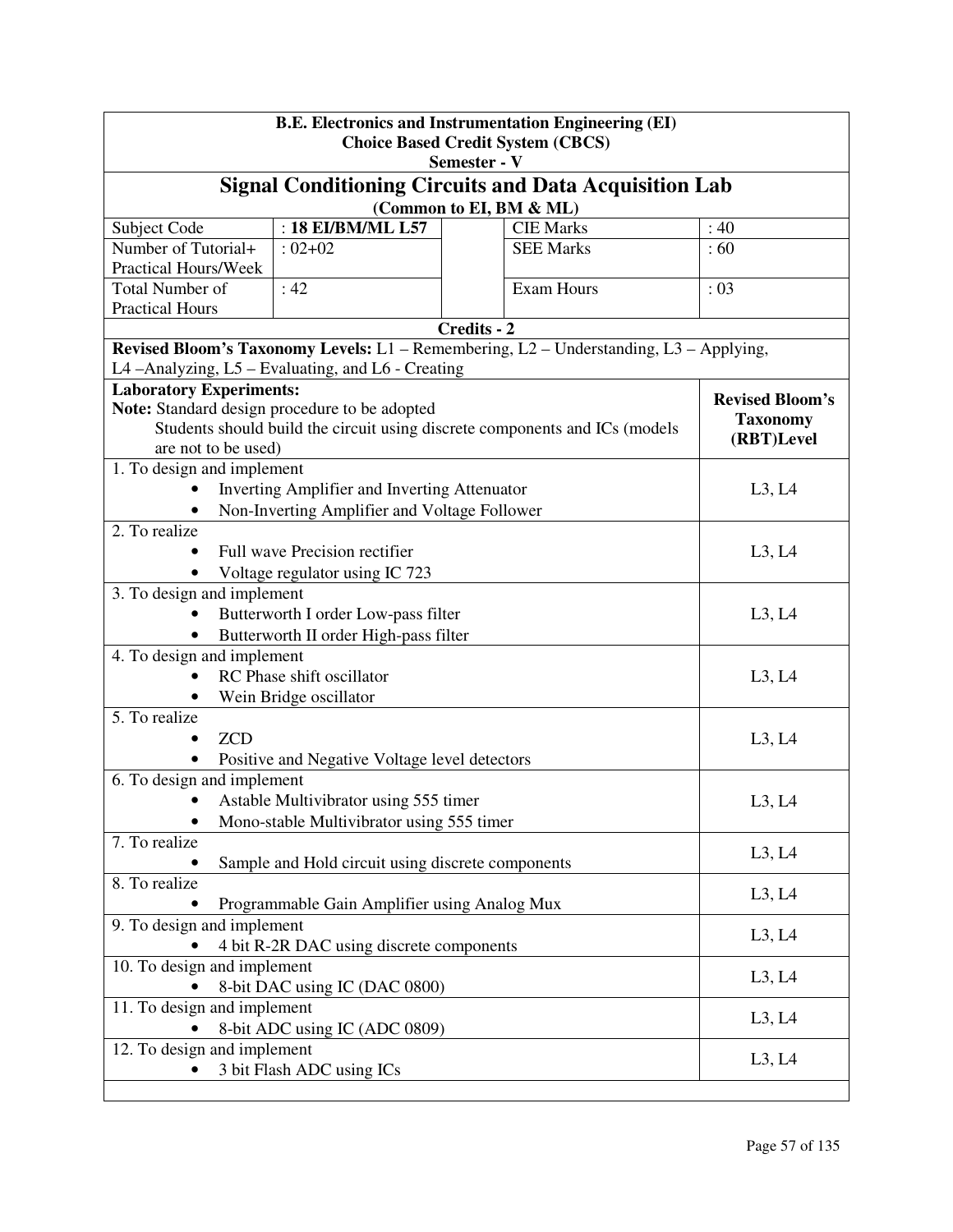**Course Outcomes:** After studying this course, students will able to;

- 1. Sketch/draw circuit schematics, construct circuits on breadboards, analyze and troubleshoot circuits containing Op-amps, resistors, diodes, capacitors and independent sources.
- 2. Memorize and reproduce the manufacturer's data sheets of IC 555 timer, IC ua741 op-amp and data converters like IC ADC 0800 and IC DAC 0809.
- 3. Design and evaluate analog integrated circuits like Amplifiers, Oscillators, Active filters, Precision Rectifiers and Voltage level detectors, and compare the experimental results with theoretical values.
- 4. Demonstrate and analyze the working of Sample-Hold, Programmable gain amplifier and Analog Multiplexer circuits in data acquisition system.
- 5. Design and evaluate different resolution data converters using discrete components and ICs.

### **Conduct of Practical Examination:**

- 1. All laboratory experiments are to be included for practical examination.
- 2. Students are allowed to pick one experiment from the lot.
- 3. Strictly follow the instructions as printed on the cover page of answer script for breakup of marks.
- 4. Change of experiment is allowed only once and 15% Marks allotted to the procedure part to be made zero.

- 1. "Linear Integrated Circuits", D. Roy Choudhury and Shail B. Jain,  $4<sup>th</sup>$  edition, Reprint 2010, New Age International.
- 2. "Op Amps and Linear Integrated Circuits", Ramakant A. Gayakwad,  $4<sup>th</sup>$  edition, PHI.
- 3. "A course in Electrical & Electronic Measurements & Instrumentation", A K Sawhney, DhanpatRai Publications, 19<sup>th</sup> edition, 2011.
- 4. "Operational Amplifiers and Linear Integrated Circuits", Robert. F. Coughlin &Fred. F. Driscoll, PHI/Pearson, 2006
- 5. "Op Amps and Linear Integrated Circuits", James M. Fiore, Thomson Learning, 2001
- 6. "Design with Operational Amplifiers and Analog Integrated Circuits", Sergio Franco, TMH, 3e, 2005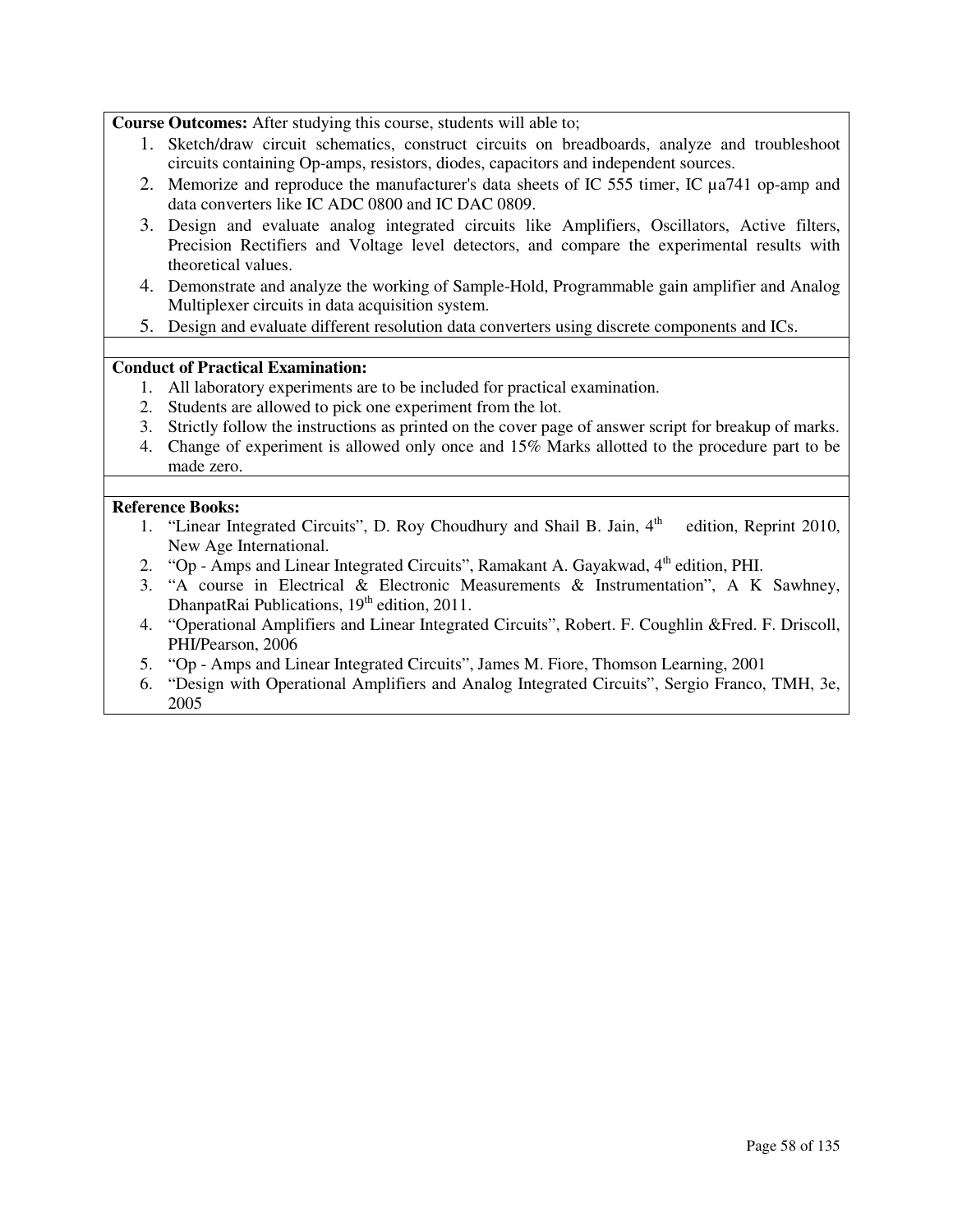|                | <b>B.E. Electronics and Instrumentation Engineering (EI)</b><br><b>Choice Based Credit System (CBCS)</b> |                                                                                                   |                   |                   |                                                                                                      |  |  |
|----------------|----------------------------------------------------------------------------------------------------------|---------------------------------------------------------------------------------------------------|-------------------|-------------------|------------------------------------------------------------------------------------------------------|--|--|
|                | Semester - V                                                                                             |                                                                                                   |                   |                   |                                                                                                      |  |  |
|                | <b>Digital Signal Processing Lab</b>                                                                     |                                                                                                   |                   |                   |                                                                                                      |  |  |
|                | Subject Code                                                                                             | : 18EIL58                                                                                         |                   | <b>CIE Marks</b>  | :40                                                                                                  |  |  |
|                | Number of Tutorial+                                                                                      | $:02+02$                                                                                          |                   | <b>SEE Marks</b>  | :60                                                                                                  |  |  |
|                | Practical Hours/Week                                                                                     |                                                                                                   |                   |                   |                                                                                                      |  |  |
|                | <b>Total Number of</b>                                                                                   | :42                                                                                               |                   | <b>Exam Hours</b> | : 03                                                                                                 |  |  |
|                | <b>Lecture Hours</b>                                                                                     |                                                                                                   |                   |                   |                                                                                                      |  |  |
|                |                                                                                                          |                                                                                                   | <b>Credits -2</b> |                   |                                                                                                      |  |  |
|                |                                                                                                          | USING ONLY MATLAB / SCILAB/OCTAVE                                                                 |                   |                   |                                                                                                      |  |  |
| 1              | Verify the Sampling theorem.                                                                             |                                                                                                   |                   |                   |                                                                                                      |  |  |
| $\overline{2}$ |                                                                                                          |                                                                                                   |                   |                   | Determine linear convolution, Circular convolution and Correlation of two given sequences. Verify    |  |  |
|                |                                                                                                          | the result using theoretical computations.                                                        |                   |                   |                                                                                                      |  |  |
| 3              |                                                                                                          | Determine the linear convolution of two given point sequences using FFT algorithm.                |                   |                   |                                                                                                      |  |  |
| $\overline{4}$ |                                                                                                          | Determine the correlation using FFT algorithm.                                                    |                   |                   |                                                                                                      |  |  |
| $\overline{5}$ |                                                                                                          | Determine the spectrum of the given sequence using FFT.                                           |                   |                   |                                                                                                      |  |  |
| 6              |                                                                                                          | Design and test FIR filter using Windowing method (Hamming Hanning and Rectangular                |                   |                   |                                                                                                      |  |  |
|                |                                                                                                          | window) for the given order and cut-off frequency.                                                |                   |                   |                                                                                                      |  |  |
| $\tau$         |                                                                                                          | Design and test Butterworth 1st and 2nd order low & high pass filter.                             |                   |                   |                                                                                                      |  |  |
| 8              |                                                                                                          | Design and test Chebyshev 1st and 2nd order low & high pass filter.                               |                   |                   |                                                                                                      |  |  |
|                |                                                                                                          |                                                                                                   |                   |                   |                                                                                                      |  |  |
|                |                                                                                                          | USING DSP KIT / EMULATORS FROM TI/ ADSPSHARC/ MOTOROLA                                            |                   |                   |                                                                                                      |  |  |
| 9              |                                                                                                          | Linear convolution of two given sequences.                                                        |                   |                   |                                                                                                      |  |  |
| 10             |                                                                                                          | Circular convolution of two given sequences                                                       |                   |                   |                                                                                                      |  |  |
| 11             |                                                                                                          | Computation of N-point FFT of a given sequence.                                                   |                   |                   |                                                                                                      |  |  |
| 12             |                                                                                                          | Implementation of an FIR filters to meet given specifications.                                    |                   |                   |                                                                                                      |  |  |
| 13             |                                                                                                          | Implementation of an IIR filters to meet given specifications.                                    |                   |                   |                                                                                                      |  |  |
|                |                                                                                                          |                                                                                                   |                   |                   |                                                                                                      |  |  |
|                |                                                                                                          | Course Outcomes: After studying this course, students will able to;                               |                   |                   |                                                                                                      |  |  |
|                |                                                                                                          |                                                                                                   |                   |                   | 1. Write programs using Matlab / Scilab/Octave to demonstrate the DSP concepts on sampling,          |  |  |
|                |                                                                                                          | convolution and correlation, and implementation of the same using DSP kit.                        |                   |                   |                                                                                                      |  |  |
|                |                                                                                                          | 2. Write programs using Matlab / Scilab/Octavefor generation and computation of discrete signals. |                   |                   |                                                                                                      |  |  |
| 3.             |                                                                                                          |                                                                                                   |                   |                   | Write program using Matlab / Scilab/Octave to apply FFT/DFT algorithm to determine spectrum          |  |  |
|                |                                                                                                          | of a given signal, and implementation of the same using DSP kit.                                  |                   |                   |                                                                                                      |  |  |
| 4.             |                                                                                                          |                                                                                                   |                   |                   | Write programs using Matlab / Scilab/Octave to design and evaluate different types of low and        |  |  |
|                | high pass filters.                                                                                       |                                                                                                   |                   |                   |                                                                                                      |  |  |
| 5.             |                                                                                                          | Designand demonstrate IIR and FIR filters using Matlab / Scilab/Octaveprograms and DSP Kit.       |                   |                   |                                                                                                      |  |  |
| 6.             |                                                                                                          |                                                                                                   |                   |                   | Design and demonstrate DSP system applications in noise cancellation, communication, biomedical      |  |  |
|                | signal processing.                                                                                       |                                                                                                   |                   |                   |                                                                                                      |  |  |
|                |                                                                                                          |                                                                                                   |                   |                   |                                                                                                      |  |  |
|                | <b>Conduct of Practical Examination:</b>                                                                 |                                                                                                   |                   |                   |                                                                                                      |  |  |
| 1.             |                                                                                                          | All laboratory experiments are to be included for practical examination.                          |                   |                   |                                                                                                      |  |  |
| 2.             |                                                                                                          | Students are allowed to pick one experiment from the lot.                                         |                   |                   |                                                                                                      |  |  |
| 3.             |                                                                                                          |                                                                                                   |                   |                   | Strictly follow the instructions as printed on the cover page of answer script for breakup of marks. |  |  |
| 4.             | made zero.                                                                                               |                                                                                                   |                   |                   | Change of experiment is allowed only once and 15% Marks allotted to the procedure part to be         |  |  |
|                |                                                                                                          |                                                                                                   |                   |                   |                                                                                                      |  |  |
|                | <b>Reference Books:</b>                                                                                  |                                                                                                   |                   |                   |                                                                                                      |  |  |
|                |                                                                                                          |                                                                                                   |                   |                   |                                                                                                      |  |  |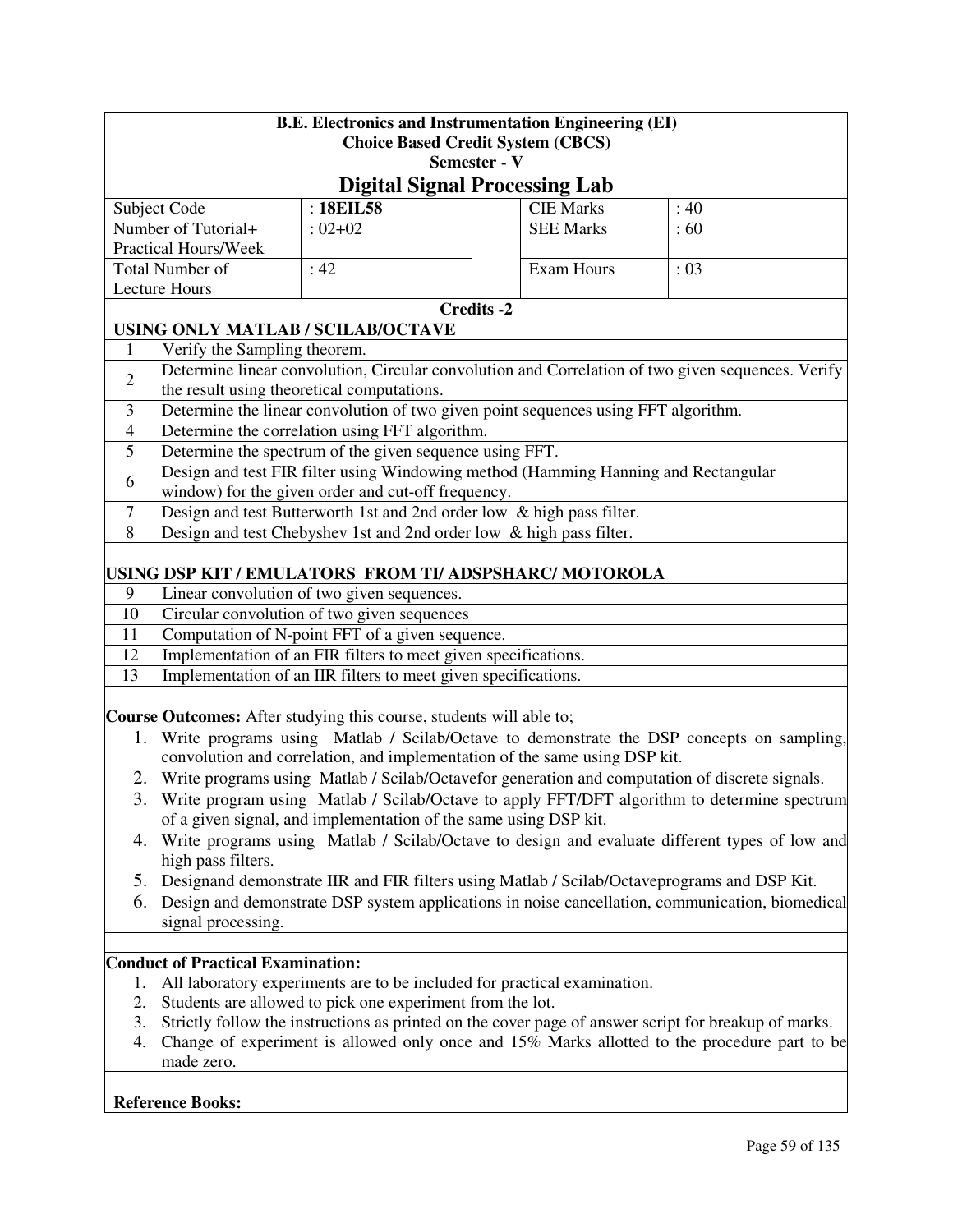- 1. Roberto Cristi, "Modern Digital Signal Processing", 2003, Nelson Engineering
- 2. Vinay K. Ingle (Author), John G. Proakis, "Digital Signal Processing Using MATLAB", 3rd Edition, CL Engineering.
- 3. V.Udayashankara, "Modern Digital Signal Processing", Third Edition, PHI 2016
- 4. John Proakis, Dimitris G Manolakis, "Digital Signal Processing Principles", Algorithms and Application", PHI, 3rd Edition (2000).
- 5. S K MITRA, "Digital Signal Processing", 4th Edition, McGraw-Hill.
- 6. Avtar Singh, S. Srinivasan, "Digital Signal Processing Implementation", Brooks Cole.
- 7. S. Salivahana, A.Vallavaraj, Gnanapriya, "Digital Signal Processing", McGraw-Hill, 2nd Edition (2000).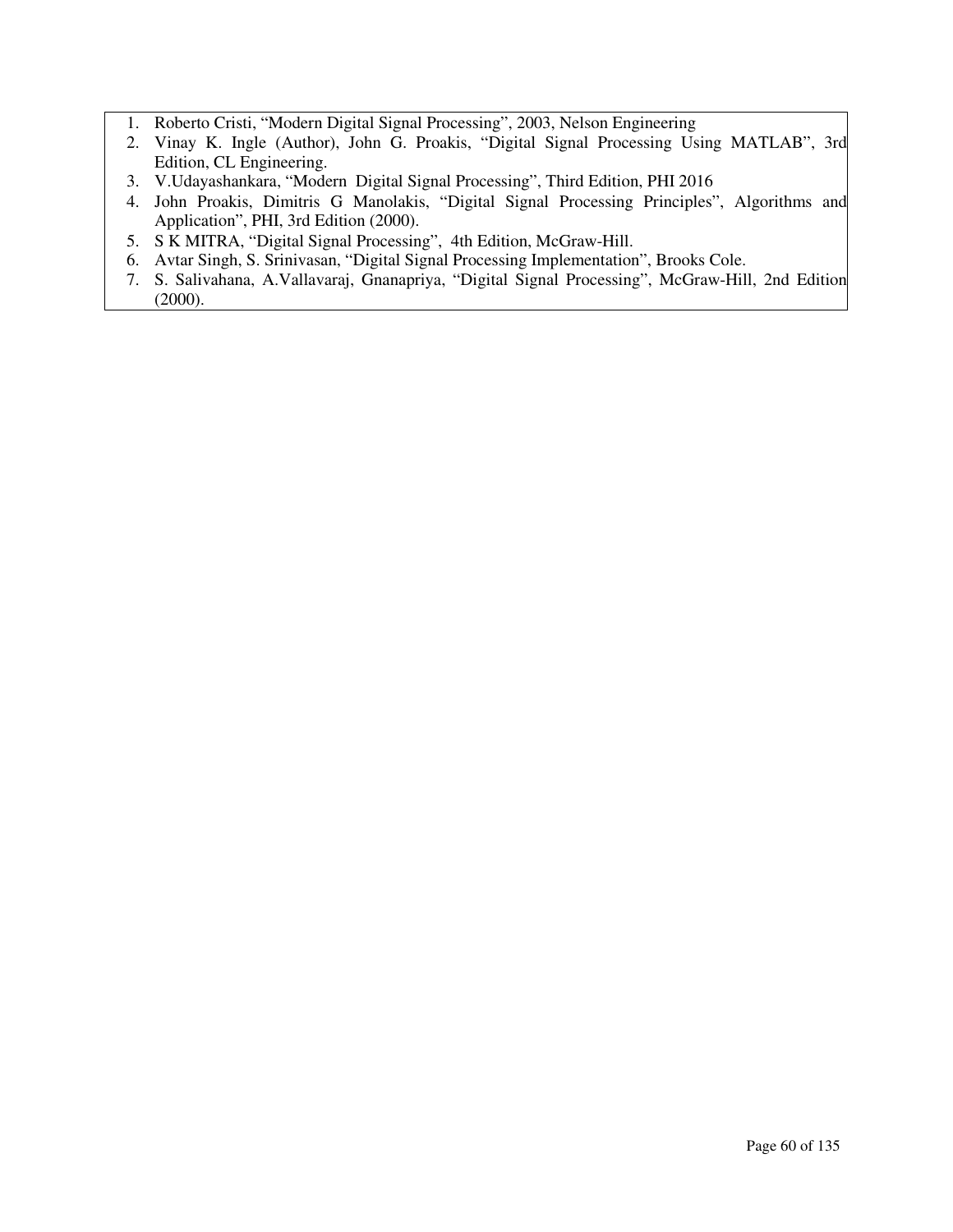# **B. E. COMMON TO ALL PROGRAMMES Choice Based Credit System (CBCS) and Outcome Based Education (OBE)**

| <b>SEMESTER – V</b>           |                |                  |    |  |
|-------------------------------|----------------|------------------|----|--|
| <b>ENVIRONMENTAL STUDIES</b>  |                |                  |    |  |
| Course Code                   | <b>18CIV59</b> | <b>CIE Marks</b> | 40 |  |
| Teaching Hours / Week (L:T:P) | (1:0:0)        | <b>SEE Marks</b> | 60 |  |
| Credits                       | $\Omega$       | Exam Hours       | 02 |  |
| $Modulo 1$                    |                |                  |    |  |

#### **Module - 1**

**Ecosystems** (Structure and Function): Forest, Desert, Wetlands, Riverine, Oceanic and Lake.

**Biodiversity:** Types, Value; Hot-spots; Threats and Conservation of biodiversity, Forest Wealth, and Deforestation.

#### **Module - 2**

**Advances in Energy Systems** (Merits, Demerits, Global Status and Applications)**:** Hydrogen, Solar, OTEC, Tidal and Wind.

**Natural Resource Management** (Concept and case-studies): Disaster Management, Sustainable Mining, Cloud Seeding, and Carbon Trading.

#### **Module - 3**

**Environmental Pollution** (Sources, Impacts, Corrective and Preventive measures, Relevant Environmental Acts, Case-studies)**:** Surface and Ground Water Pollution; Noise pollution; Soil Pollution and Air Pollution. **Waste Management & Public Health Aspects:** Bio-medical Wastes; Solid waste; Hazardous wastes; E-wastes; Industrial and Municipal Sludge.

#### **Module - 4**

**Global Environmental Concerns** (Concept, policies and case-studies):Ground water depletion/recharging, Climate Change; Acid Rain; Ozone Depletion; Radon and Fluoride problem in drinking water; Resettlement and rehabilitation of people, Environmental Toxicology.

#### **Module - 5**

**Latest Developments in Environmental Pollution Mitigation Tools (Concept and Applications):** G.I.S. & Remote Sensing, Environment Impact Assessment, Environmental Management Systems, ISO14001; Environmental Stewardship- NGOs.

**Field work:** Visit to an Environmental Engineering Laboratory or Green Building or Water Treatment Plant or Waste water treatment Plant; ought to be Followed by understanding of process and its brief documentation.

**Course Outcomes:** At the end of the course, students will be able to:

- CO1: Understand the principles of ecology and environmental issues that apply to air, land, and water issues on a global scale,
- CO2: Develop critical thinking and/or observation skills, and apply them to the analysis of a problem or question related to the environment.
- CO3: Demonstrate ecology knowledge of a complex relationship between biotic and abiotic components.
- CO4: Apply their ecological knowledge to illustrate and graph a problem and describe the realities that managers face when dealing with complex issues.

### **Question paper pattern:**

- The Question paper will have 100 objective questions.
- Each question will be for 01 marks
- Student will have to answer all the questions in an OMR Sheet.
- The Duration of Exam will be 2 hours.

| No.<br>Sl. | <b>Title of the Book</b> | Name of the<br>Author/s | <b>Name of the Publisher</b> | <b>Edition and</b><br><b>Vear</b> |
|------------|--------------------------|-------------------------|------------------------------|-----------------------------------|
| Textbook/s |                          |                         |                              |                                   |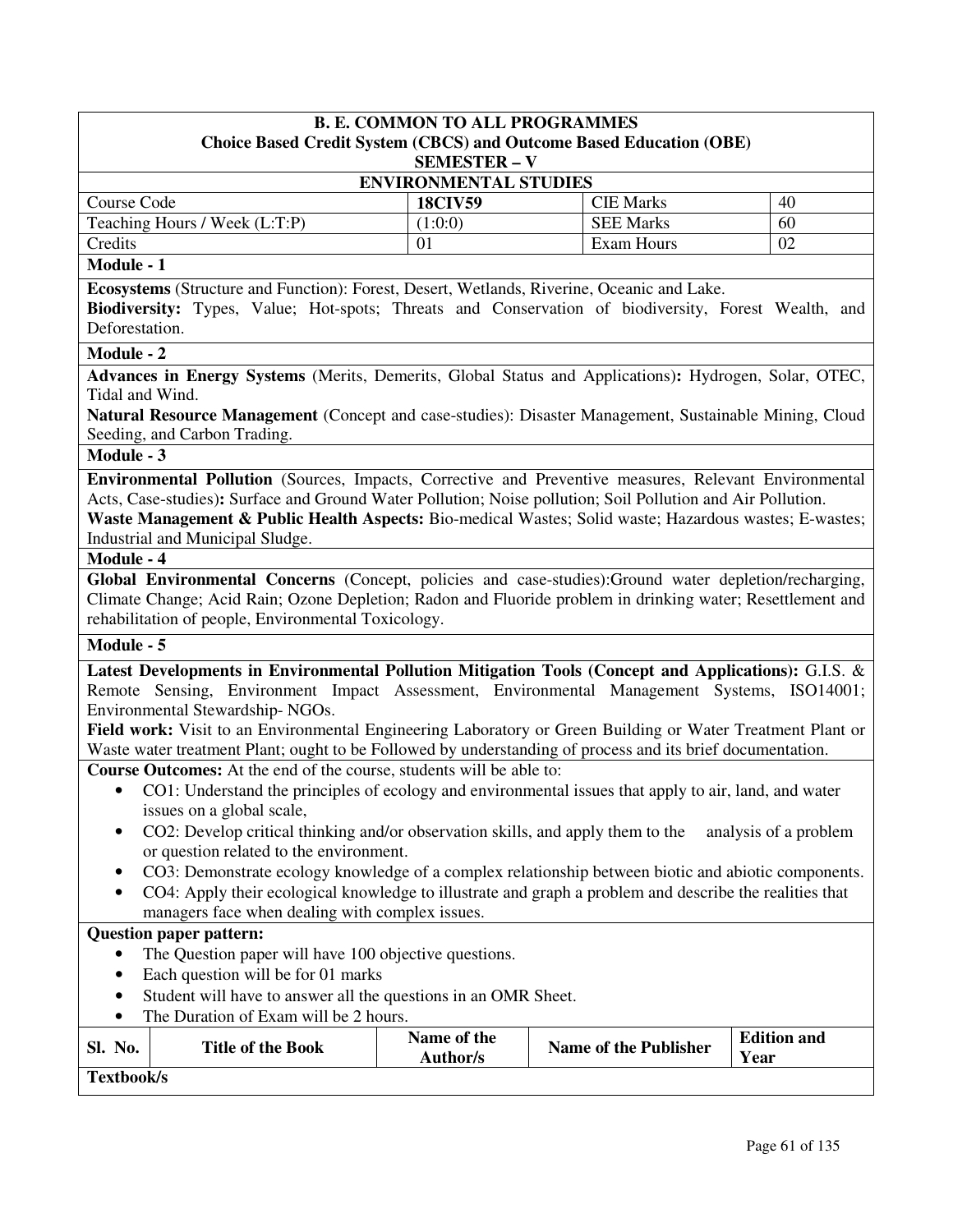|                        | <b>Environmental Studies</b>                           | Benny Joseph                                     | Tata Mc Graw - Hill.                    | $2nd$ Edition, 2012           |
|------------------------|--------------------------------------------------------|--------------------------------------------------|-----------------------------------------|-------------------------------|
| 2.                     | <b>Environmental Studies</b>                           | S M Prakash                                      | Pristine Publishing House,<br>Mangalore | $3^{\text{rd}}$ Edition' 2018 |
| 3                      | Environmental Studies -<br>From Crisis to Cure         | R Rajagopalan                                    | Oxford Publisher                        | 2005                          |
| <b>Reference Books</b> |                                                        |                                                  |                                         |                               |
|                        | Principals of Environmental<br>Science and Engineering | Raman Sivakumar                                  | Cengage learning,<br>Singapur.          | $2nd$ Edition, 2005           |
| $\overline{2}$         | Environmental Science –<br>working with the Earth      | G.Tyler Miller Jr.                               | Thomson Brooks /Cole,                   | $11th$ Edition, 2006          |
| 3                      | <b>Text Book of Environmental</b><br>and Ecology       | Pratiba Sing,<br>Anoop Singh&<br>Piyush Malaviya | Acme Learning Pvt. Ltd.<br>New Delhi.   | $1st$ Edition                 |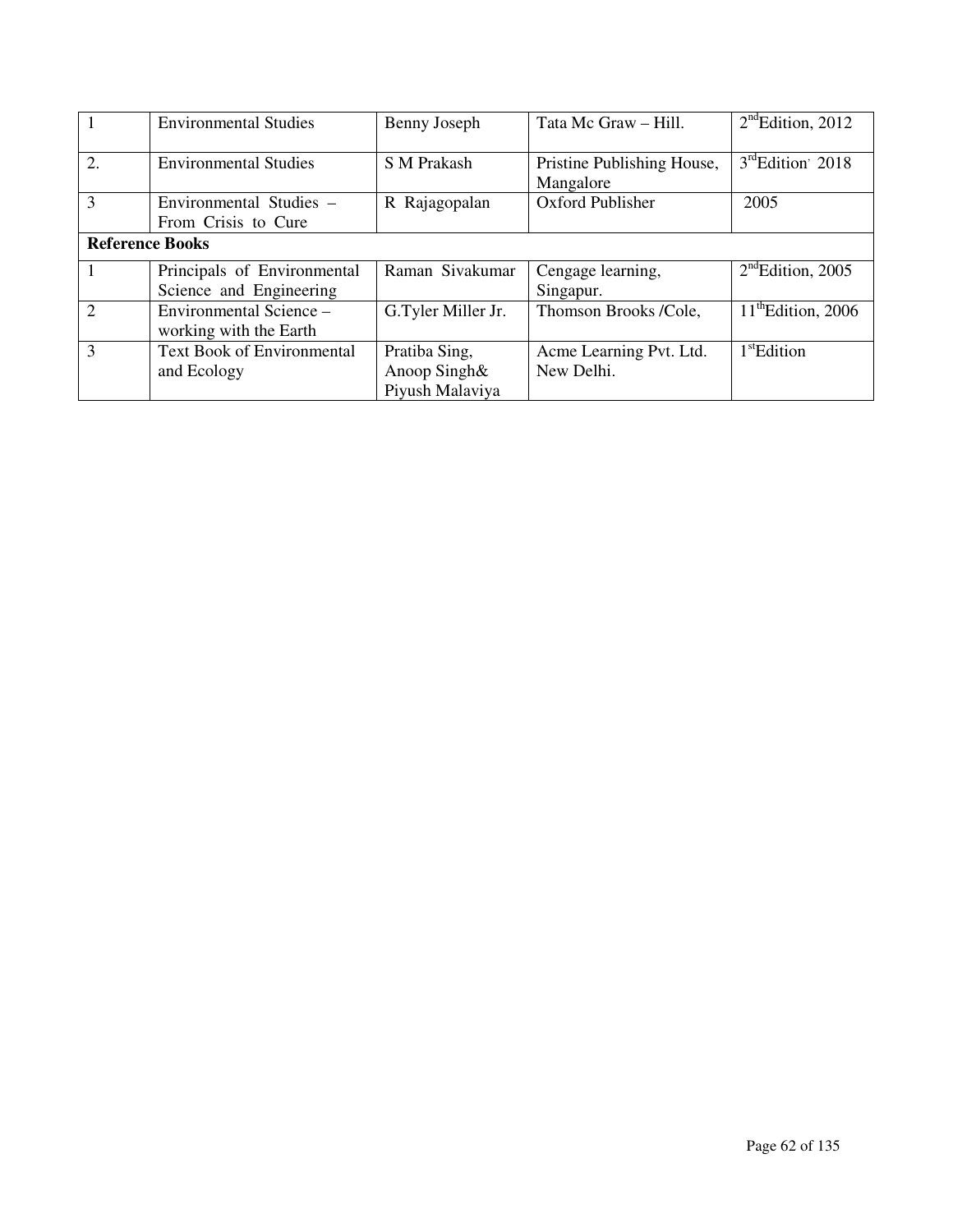# **6 thSEMESTER**

| Subject Code<br>Number of Lecture<br>Hours / Week<br>Total Number of<br><b>Lecture Hours</b><br><b>Module -1</b><br>Introduction to analog and Digital Communication, Historical Background and Applications.<br>Amplitude Modulation: Amplitude Modulation, Virtues, Limitations, and Modifications of AM,DSBSC<br>Modulation, Costas Receiver, Single Side band Modulation, Vestigial Sideband Modulation, Theme<br>Examples. (Text 1:1.1, 1.2, 3.1, 3.2, 3.3, 3.4, 3.6, 3.7, 3.9)                                     | <b>Analog and Digital Communication Systems</b><br>: 18EI/BM/ML61<br>: 04<br>:50                                                                                                                                                                                                                                                         | Semester - VI | (Common to EI, BM &ML)<br><b>CIE Marks</b><br><b>SEE Marks</b><br><b>Exam Hours</b><br>Credits - 4 (Each module - 10 Hours) | :40<br>:60<br>: 03 |  |
|--------------------------------------------------------------------------------------------------------------------------------------------------------------------------------------------------------------------------------------------------------------------------------------------------------------------------------------------------------------------------------------------------------------------------------------------------------------------------------------------------------------------------|------------------------------------------------------------------------------------------------------------------------------------------------------------------------------------------------------------------------------------------------------------------------------------------------------------------------------------------|---------------|-----------------------------------------------------------------------------------------------------------------------------|--------------------|--|
|                                                                                                                                                                                                                                                                                                                                                                                                                                                                                                                          |                                                                                                                                                                                                                                                                                                                                          |               |                                                                                                                             |                    |  |
|                                                                                                                                                                                                                                                                                                                                                                                                                                                                                                                          |                                                                                                                                                                                                                                                                                                                                          |               |                                                                                                                             |                    |  |
|                                                                                                                                                                                                                                                                                                                                                                                                                                                                                                                          |                                                                                                                                                                                                                                                                                                                                          |               |                                                                                                                             |                    |  |
|                                                                                                                                                                                                                                                                                                                                                                                                                                                                                                                          |                                                                                                                                                                                                                                                                                                                                          |               |                                                                                                                             |                    |  |
|                                                                                                                                                                                                                                                                                                                                                                                                                                                                                                                          |                                                                                                                                                                                                                                                                                                                                          |               |                                                                                                                             |                    |  |
|                                                                                                                                                                                                                                                                                                                                                                                                                                                                                                                          |                                                                                                                                                                                                                                                                                                                                          |               |                                                                                                                             |                    |  |
|                                                                                                                                                                                                                                                                                                                                                                                                                                                                                                                          |                                                                                                                                                                                                                                                                                                                                          |               |                                                                                                                             |                    |  |
| <b>Module -2</b><br>Angle Modulation: Basic Definitions, Properties of Angle-Modulated Waves, Relationship between PM<br>and FM Waves, NBFM, WBFM, Transmission Bandwidth of FM Waves, Generation of FM waves,<br>Demodulation of FM Signals, Theme Example. (Text 1: Chapter 4)                                                                                                                                                                                                                                         |                                                                                                                                                                                                                                                                                                                                          |               |                                                                                                                             |                    |  |
| Module -3<br>Pulse Modulation: Transition from Analog to Digital Communications: Sampling Process, PAM,<br>Completing the Transition from Analog to Digital, Quantization Process, PCM, Delta Modulation,<br>Theme Examples. (Text 1: 5.1, 5.2, 5.4, 5.5, 5.6, 5.7, 5.10)                                                                                                                                                                                                                                                |                                                                                                                                                                                                                                                                                                                                          |               |                                                                                                                             |                    |  |
| <b>Module -4</b><br>Digital Band-Pass Modulation Techniques: Binary Amplitude Shift Keying (BASK): Generation and<br>Detection, Binary Phase Shift-Keying (BPSK): Generation and Detection, Quadriphase Shift Keying<br>(QPSK): Generation and Detection, Binary Frequency Shift Keying (BFSK), Minimum-Shift Keying<br>(MSK), Differential Phase Shift Keying (DPSK): Generation and Detection, Theme Examples.<br>(Text 1: 7.2, 7.3, 7.4, 7.6, 7.9)<br>[Note: Excluding Computer Experiments in all the above Modules] |                                                                                                                                                                                                                                                                                                                                          |               |                                                                                                                             |                    |  |
| <b>Module -5</b><br>Wireless Personal Area Networks (WPAN): Network Architecture, WPAN Components, WPAN<br>Technologies and protocols (Bluetooth &Zigbee), WPAN Applications.(Text2: 4.1, 4.2, 4.3, 4.4, 4.5)                                                                                                                                                                                                                                                                                                            |                                                                                                                                                                                                                                                                                                                                          |               |                                                                                                                             |                    |  |
| Course Outcomes: After studying this course, students will be able to:<br>1.<br>2.<br>3.<br>4.<br>5.<br><b>Question Paper Pattern</b>                                                                                                                                                                                                                                                                                                                                                                                    | Explain the basics concepts of analogmodulation techniques.<br>Discuss the basic concepts of digital modulation techniques.<br>Describe the basic concepts of digital data and pulse communication.<br>Explain and analyze different digital modulation techniques.<br>Describe different wireless area networks and their applications. |               |                                                                                                                             |                    |  |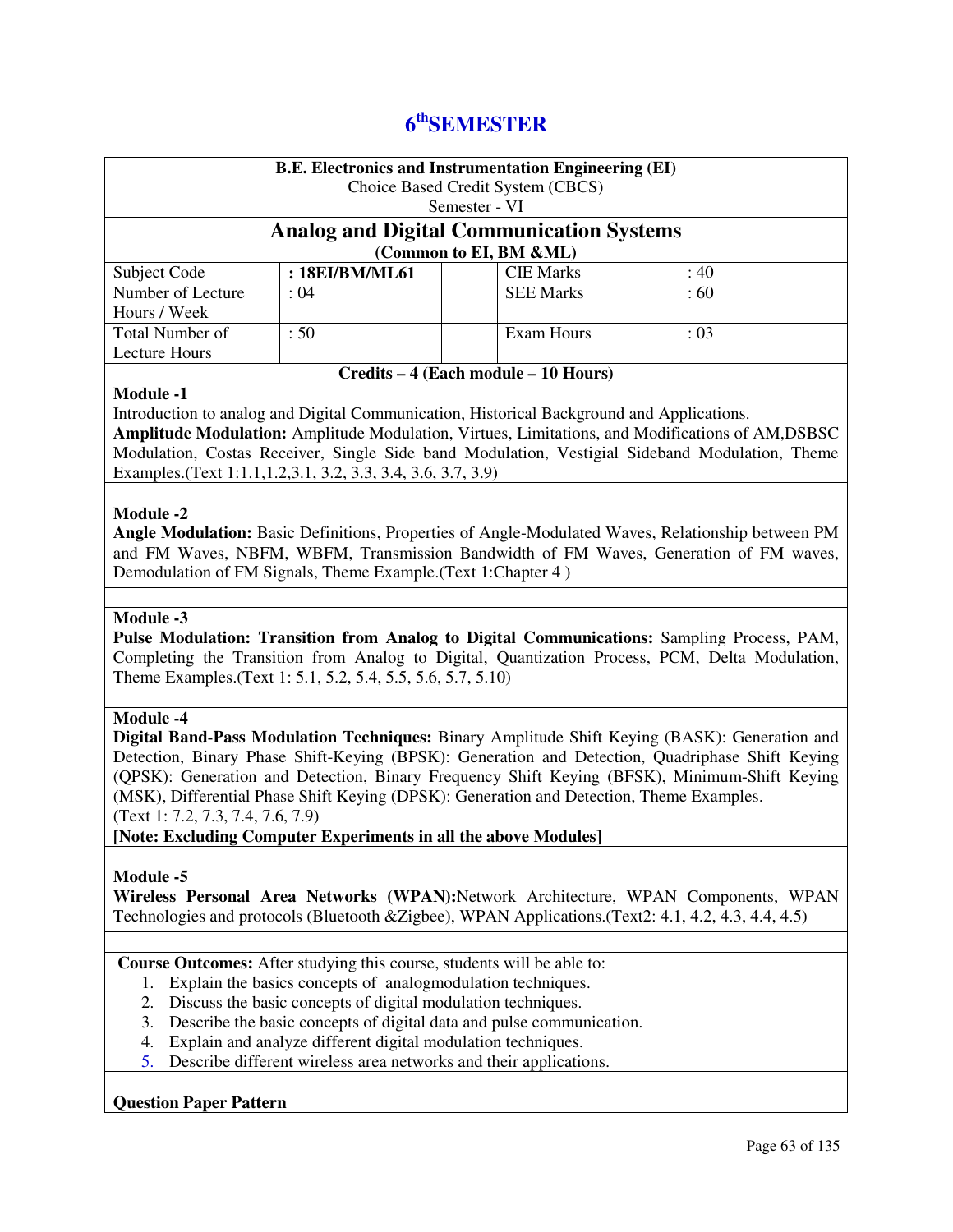- The question paper will have TEN questions.
- Each full question carry 20 marks
- There will be TWO full questions (with maximum of THREE sub questions) from each module.
- Each full question will have sub questions covering all the topics under a module.
- The students will have to answer FIVE full questions, selecting ONE full question from each module.

### **Text Book:**

- 1. Simon Haykin, John Wiley & sons, "Introduction to Analog and Digital Communications"- Second Edition, 2012, ISBN 978-81-265-3653-5.
- 2. Dr. SunilKumarS.Manvi, Mahabaleshwar S. Kakkasageri, "Wireless and Mobile Networks Concepts and Protocols", John Wiley & sons, 2014 Edition, ISBN 978-81-265-2069-5.

- 1. John G Proakis and MasoudSalehi, "Fundamentals of Communication Systems", 2014 Edition, Pearson Education, ISBN 978-8-131-70573-5.
- 2. Ian A Glover and Peter M Grant, "Digital Communications", Pearson Education, Third Edition, 2010, ISBN 978-0-273-71830-7.
- 3. B. P. Lathi and Zhi Ding, "Modern Digital and Analog communication Systems", Oxford University Press, 4th Edition, 2010, ISBN: 978-0-198-07380-2.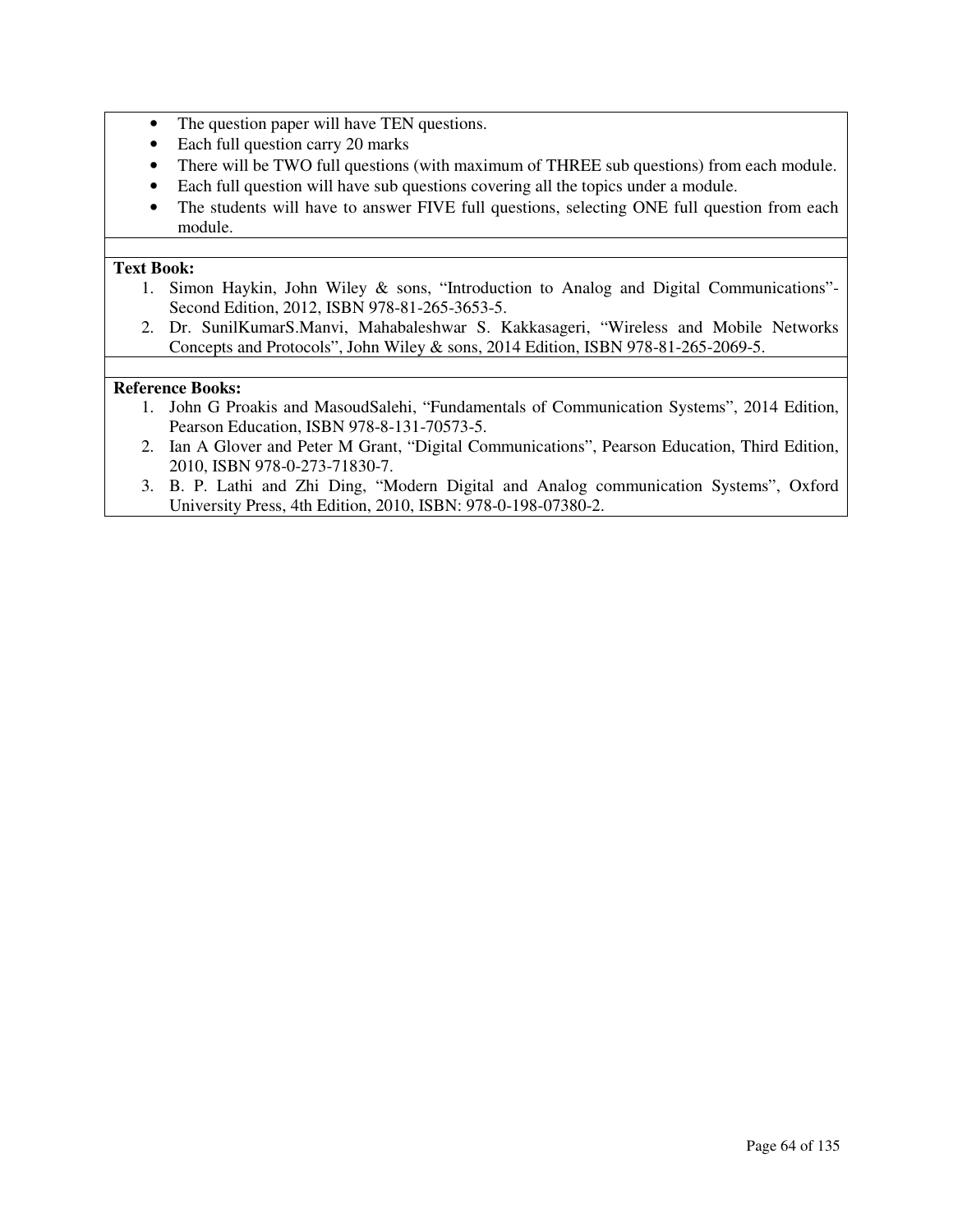| <b>B.E.</b> Electronics and Instrumentation Engineering (EI)<br>Choice Based Credit System (CBCS) |               |               |                  |      |  |
|---------------------------------------------------------------------------------------------------|---------------|---------------|------------------|------|--|
|                                                                                                   |               |               |                  |      |  |
|                                                                                                   |               | Semester - VI |                  |      |  |
| <b>Power and Industrial Electronics</b>                                                           |               |               |                  |      |  |
| Subject Code                                                                                      | : 18EI62      |               | <b>CIE Marks</b> | :40  |  |
| Number of Lecture                                                                                 | : 04          |               | <b>SEE Marks</b> | :60  |  |
| Hours / Week                                                                                      |               |               |                  |      |  |
| Total Number of                                                                                   | $:50^{\circ}$ |               | Exam Hours       | : 03 |  |
| Lecture Hours                                                                                     |               |               |                  |      |  |
| Credits – 4 (Each module – 10 Hours)                                                              |               |               |                  |      |  |

**Introduction:** Applications of power electronics, power semiconductor devices, control characteristics, types of power electronic circuits, peripheral effects.

Power BJTs, switching characteristics, switching limits, base-drive control, introduction to IGBT, and MOSFET, isolation of gate and base drives.

### **Module -2**

**Thyristors:** Introduction, static characteristics of SCR, two transistor model, turn-on and turn off methods, di/dt and dv/dt protection of SCR, series and parallel operation of thyristors, thyristor firing circuitusingUJT.

**Commutation Techniques:** Introduction, natural commutation, forced commutation: self-commutation, impulse commutation.

#### **Module -3**

**Controlled Rectifiers:** Introduction, principle of phase controlled converter operation, single-phase semi converters, full converters and dual converters.

**AC Voltage Controllers:** Introduction, principle of ON-OFF and phase control, single-phase bidirectional controllers with resistive and inductive loads.

#### **Module -4**

**DC Choppers:** Introduction, principle of step-down operation, step-down chopper with R- L loads, Principle of step-up operation, Classification of DC Choppers.

**DC Drives:** Introduction, basic characteristics of DC Motors, operating modes single phase Fullconverter drives, Introduction to stepper motor

#### **Module -5**

**Inverters:** Introduction, principle of operation, single phase bridge inverters, three phase inverters, voltage control of single phase inverters, current source inverter

**Applications of Power electronics:** Power supplies, switched- mode DC power supplies and configurations, AC power supplies (UPS only), Industrial applications.

**Course Outcomes:** After studying the course, students will be able to:

- 1. Explain static and dynamic characteristics of power semiconductor devices.
- 2. Analyze operation, model, characteristics, and turn-on and turn-off methods of devices.
- 3. Describe the converter circuits and their operation using Thyristors, BJT, MOSFET etc.
- 4. Analyze, evaluate and apply the power converter circuits in Industry
- 5. Apply the knowledge in the Domestic/Industrial control system applications.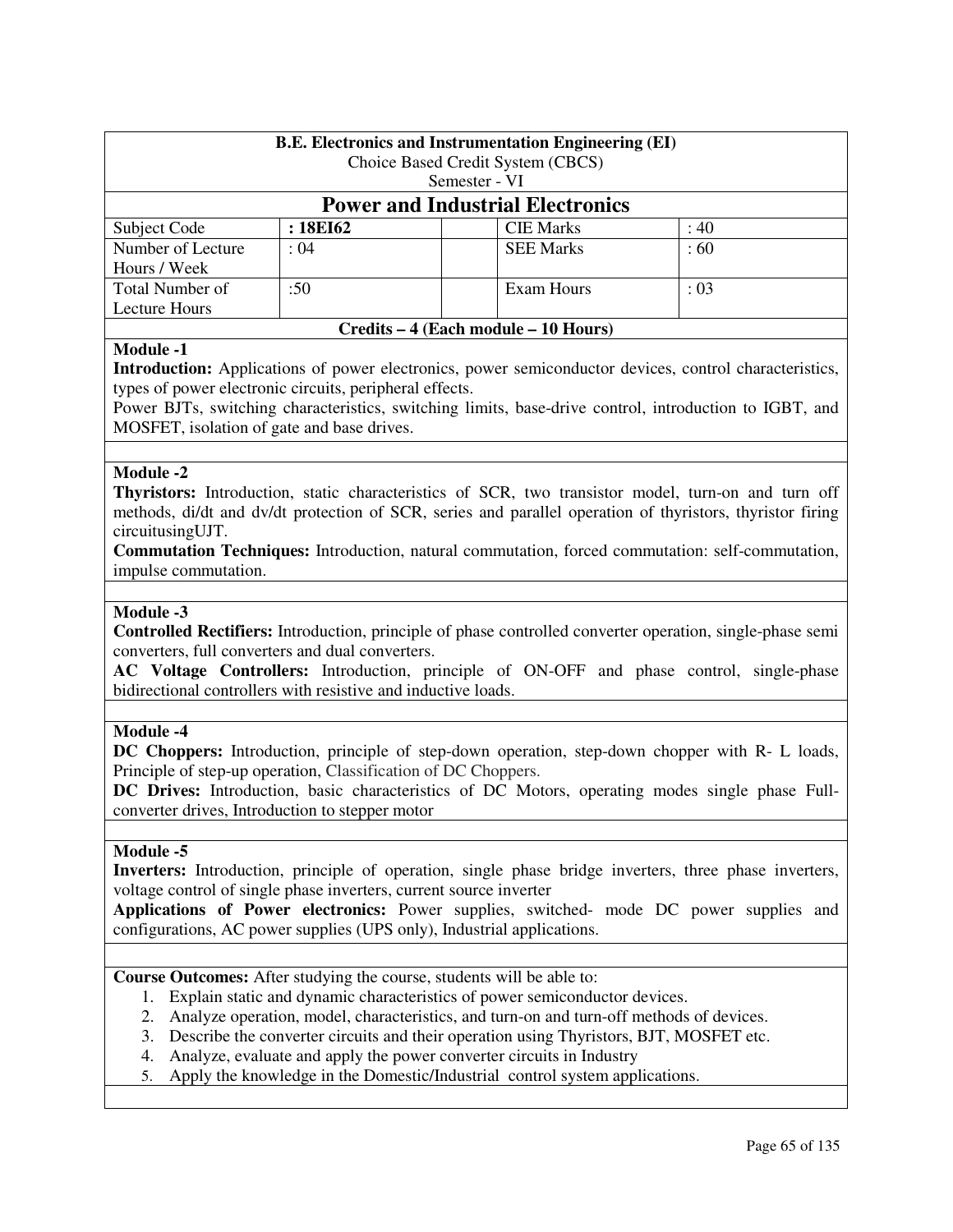### **Question Paper Pattern**

- The question paper will have TEN questions.
- Each full question carry 20 marks
- There will be TWO full questions (with maximum of THREE sub questions) from each module.
- Each full question will have sub questions covering all the topics under a module.
- The students will have to answer FIVE full questions, selecting ONE full question from each module.

### **Text Book:**

- 1. Power Electronics M. H. Rashid, Prentice Hall of India Pvt. Ltd., 2nd edition New Delhi, 2002.
- 2. Power Electronics: Converters, Applications and Design Ned Mohan, Tore M. Undeland and William P. Robbins, 3rd Edition, John Wiley and Sons, 2003.

- 1. Power Electronics- M. D. Sing and Khanchandani K. B., Tata McGraw Hill Publishing Company Limited, Reprint 2001.
- 2. Power Electronics Cyril W. Lander, 3rd Edition, McGraw Hill, 1993.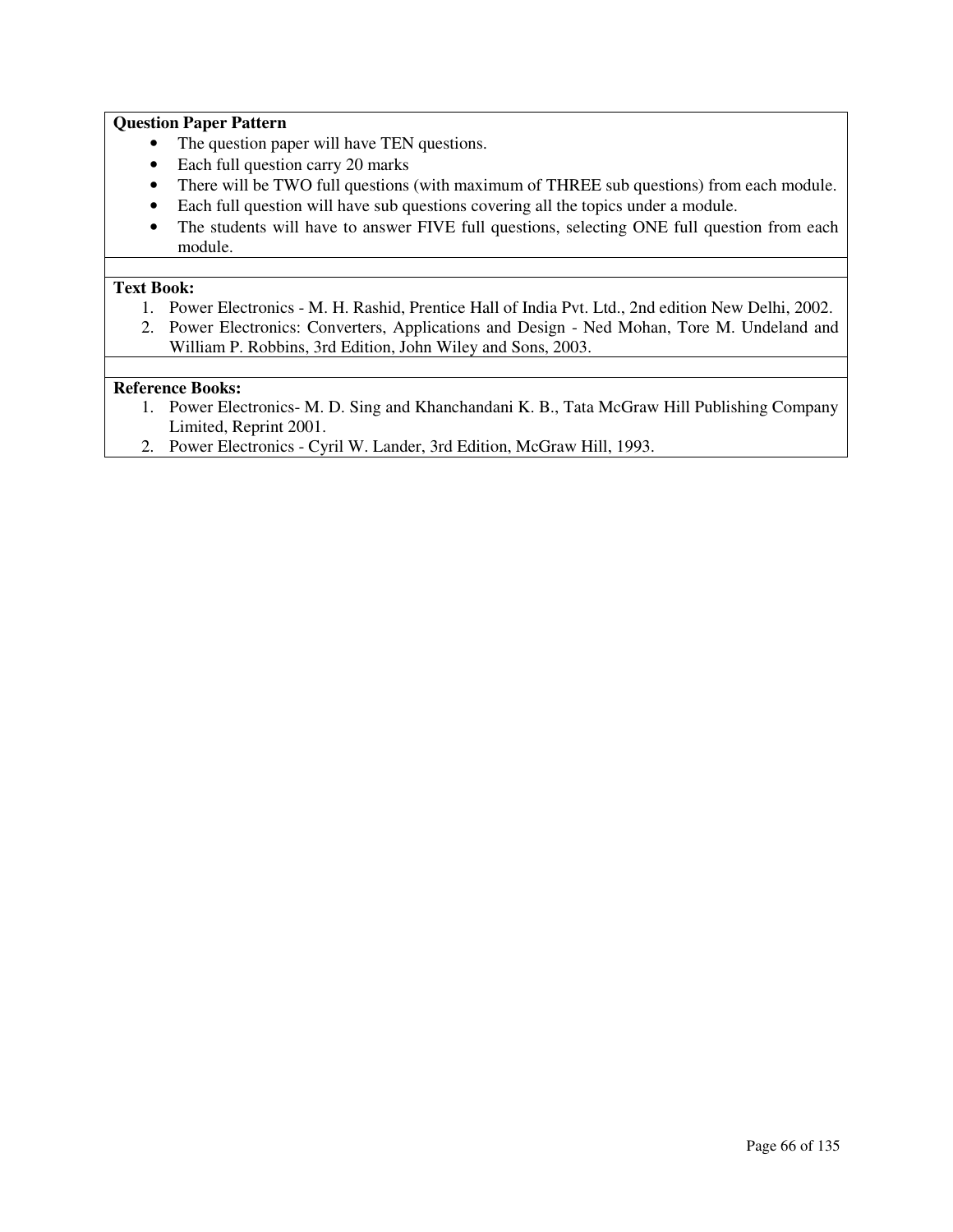|                                                                                                  | <b>B.E. Electronics and Instrumentation Engineering (EI)</b> |               |                  |      |
|--------------------------------------------------------------------------------------------------|--------------------------------------------------------------|---------------|------------------|------|
|                                                                                                  | Choice Based Credit System (CBCS)                            |               |                  |      |
|                                                                                                  |                                                              | Semester – VI |                  |      |
|                                                                                                  | <b>JAVA Programming</b>                                      |               |                  |      |
|                                                                                                  | (Common to EI, BM & ML)                                      |               |                  |      |
| <b>Subject Code</b>                                                                              | : 18EI/BM/ML63                                               |               | <b>CIE Marks</b> | :40  |
| Number of Lecture                                                                                | : 04                                                         |               | <b>SEE Marks</b> | :60  |
| Hours /Week                                                                                      |                                                              |               |                  |      |
| <b>Total Number of</b>                                                                           | :50                                                          |               | Exam Hours       | : 03 |
| Lecture Hours                                                                                    |                                                              |               |                  |      |
| Credits – 4 (Each module – 10 Hours)                                                             |                                                              |               |                  |      |
| Course Learning Objectives: This course will enable students to                                  |                                                              |               |                  |      |
| Understand object oriented programming concepts, and apply them in solving problems.<br>٠        |                                                              |               |                  |      |
| $\bullet$ . Cat us Lave IDV antiparament to apart a deliver and one aimed a Lave may approximate |                                                              |               |                  |      |

- Set up Java JDK environment to create, debug and run simple Java programs.
- Introduce the concepts of exception handling and multithreading.
- Introduce the design of Graphical User Interface using applets and swing controls.

**Object Oriented Programming and JAVA:** Object Oriented Paradigm, basic concepts, benefits and applications of OOPs. JAVA history and features, How java differs from C and C++, JAVA and Internet, JAVA and World Wide Web, Web browsers, JAVA support systems, JAVA environment. JAVA program structure, Tokens, Statements, JAVA Virtual Machine.

**Overview of JAVA Language:** Simple Java Program, Math functions, An application with two classes, Java program structure, Java Tokens, Java Statement, Implementing a Java Program, Java Virtual Machines, Command and Line Arguments, Programming Style.

#### **Module -2**

**Constants, Variables, Data Types:** Declaration and scope of Variables, Symbolic constants, Type Casting, Standard Default values.

**Operators and Expression:** Arithmetic, Relational, Logical, Assignment, Increment, Decrement, Conditional, Bitwise, Special Operators, Arithmetic Expressions, Evaluation, Procedure of Operators, Type Conversion in Expressions, Mathematical functions.

**Decision Making, Branching and Looping:** If Statement, If….Else statement, Nesting of statements, Switch Statement, Operator, While Statement, Do statement, For statement, Jump in Loops.

### **Module-3**

**Classes, Objects and Methods:** Class definition and declaration, Creating Object, Accessing Class Members, Constructors, Methods Overloading, Static Members, Nesting Methods, Inheritance, Overriding Methods, Final Variables and Methods, Final Classes, Finalizer Methods, Abstract Methods and Classes, Visibility Control.

**Arrays, Strings and Vectors:** One and two dimensional arrays, Strings, Vectors, Wrapper Classes

### **Module -4**

**Interfaces:** Definition, Extending and Implementing Interfaces, Accessing Interface variables.

**Packages:** JAVA API Packages, Using System packages, Naming conventions, Creating, Accessing and Using a package, Adding a class to a Package, Hiding Classes.

**Multithreaded Programming :** Creating and Extending Thread Class, Stopping, Blocking and Life Cycle of Thread, Using Thread Methods, Thread Exceptions and Priority, Synchronization, Implementing runnable Interface.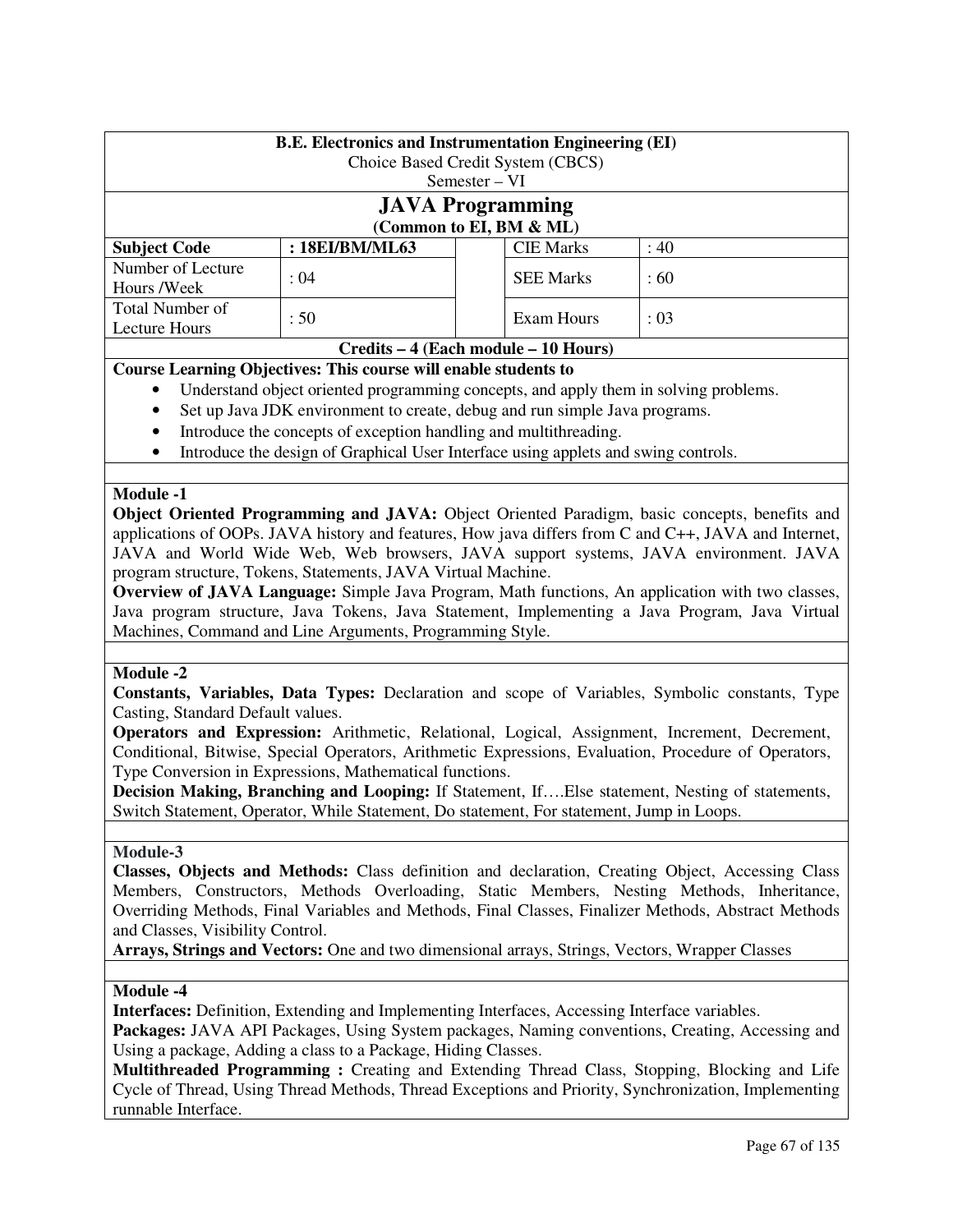**Applet Programming:** Introduction, How Applets Differ from Applications, Preparing to write Applets, Building Applet Code, Applet Life Cycle, Creating an Executable Applet , Designing a Web Page, Applet Tag, Adding Applet to HTML File, Running the Applet, Passing Parameters to Applets, Aligning the Display, More about HTML Tags, Displaying Numerical Values, Getting Input from the User, Event Handling.

**Course Outcomes**: After studying this course, students will be able to

- Explain the object-oriented concepts and JAVA.
- Develop computer programs to solve real world problems in Java.
- Develop multithreaded applications with synchronization.
- Develop applets for web applications.
- Design GUI based applications.

### **Question Paper Pattern**

- The question paper will have TEN questions
- Each full question carries 20 marks
- There will be TWO full questions (with maximum of THREE sub questions) from each module.
- Each full question will have sub questions covering all the topics under a module.
- The students will have to answer FIVE full questions, selecting ONE full question from each module.

#### **Graduate Attributes**

- Programming Knowledge
- Design/Development of Solutions
- Conduct Investigations of Complex Problems
- Life-Long Learning

#### **Text Books:**

- 1. E.Balaguruswamy Programming with JAVA A Primer 5th Edition, McGraw Hill
- 2. Herbert Schildt, Java the Complete Reference, 7<sup>th</sup> Edition, Tata McGraw Hill, 2007.

- 1. Object oriented programming in TURBO C++ Robert Lafore, Galgotia Publications, 2002.
- 2. Mahesh Bhave and Sunil Patekar, "Programming with Java", First Edition, PearsonEducation, 2008.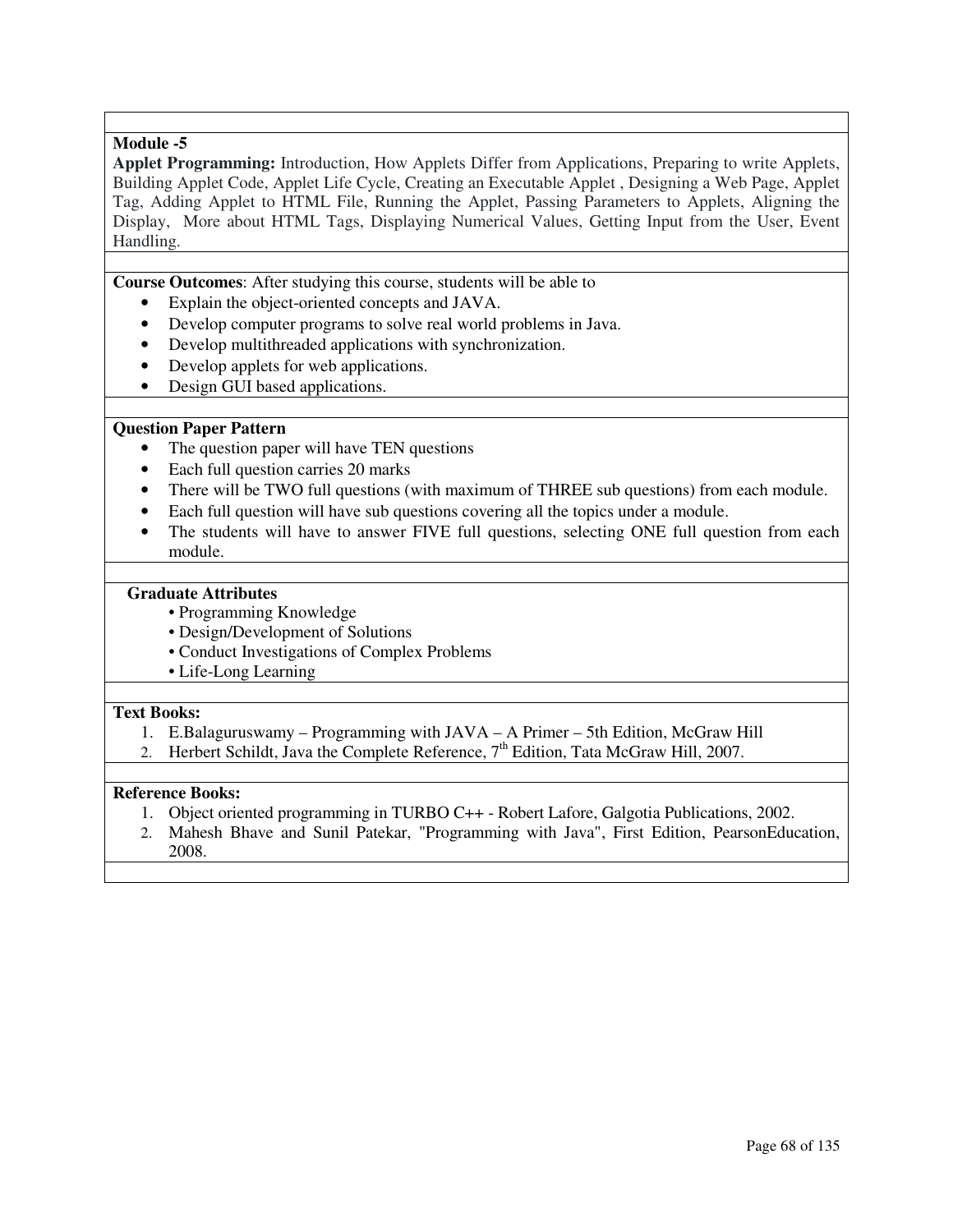| <b>B.E.</b> Electronics and Instrumentation Engineering (EI)<br><b>Choice Based Credit System (CBCS)</b><br><b>Semester - VI</b> |             |  |                  |                 |
|----------------------------------------------------------------------------------------------------------------------------------|-------------|--|------------------|-----------------|
| <b>Aeronautical Instrumentation</b>                                                                                              |             |  |                  |                 |
| Subject Code                                                                                                                     | : 18EI641   |  | <b>CIE Marks</b> | :40             |
| Number of Lecture +<br>Tutorial Hours/Week                                                                                       | $: 02 + 02$ |  | <b>SEE Marks</b> | $\therefore 60$ |
| Total Number of<br>: 03<br>: 40<br>Exam Hours<br>Lecture Hours                                                                   |             |  |                  |                 |
| Credits – 3 (Each module – 8 Hours)                                                                                              |             |  |                  |                 |

**Aircraft Instruments:** Introduction-Qualitative and quantitative displays, basic T grouping of instruments, basics of Altitude Director Indicator (ADI) &Horizontal Situation Indicator.

**Air Data Instruments:** Pneumatic type and air data computers, International Standard Atmosphere (ISA), combined pitot-static probe, separate static probe, air speed indicator, instantaneous vertical speed indicator.

### **Module -2**

Altimeters, **Air Data Warning System:** Mach warning system, altitude alerts system, airspeed warning system.

### **Module -3**

**Directional Systems**: Earth's total magnetic field, horizontal and vertical components of total field direct reading compass and its limitations, fluxgate detector units.gyro stabilized direction indicating systems.

#### **Module -4**

**Gyroscopic Flight Instruments:** types of gyros-mechanical, ring laser gyros, fiber optic gyros and their limitations, basic mechanical gyro and its properties namely rigidity and precision, gyro horizon, direction indicator, turn and bank indicator.

#### **Module -5**

**Engine Instruments:** pressure measurement (EPR), Temperature measurement (EGT), capacitance type volumetric fuel quantity indicator, densitometer, fuel quantity indicator by weight. Engine speed measurement, torque measurement, integrated impellor type flow meter.

#### **Course Outcomes:** After studying this course, students will able to

- 1. Outline the scope and extent of avionics and identify the types of flight instruments anddisplay panels.
- 2. Describe the fundaments of flight, basics of aircraft structures, propulsion and materialsused in the development of an aircraft.
- 3. Comprehend the complexities involved during development of flight vehicles.
- 4. Recognize the fundamental applications of gyroscopic flight instruments in aircraft and analyses the performance of aircraft control system and interpret the results.
- **5.** Evaluate the performance characteristics of engine instruments of aircraft and give better view and ways to improve efficiency.

### **Question Paper Pattern:**

- The question paper will have TEN questions.
- Each full question carry 20 marks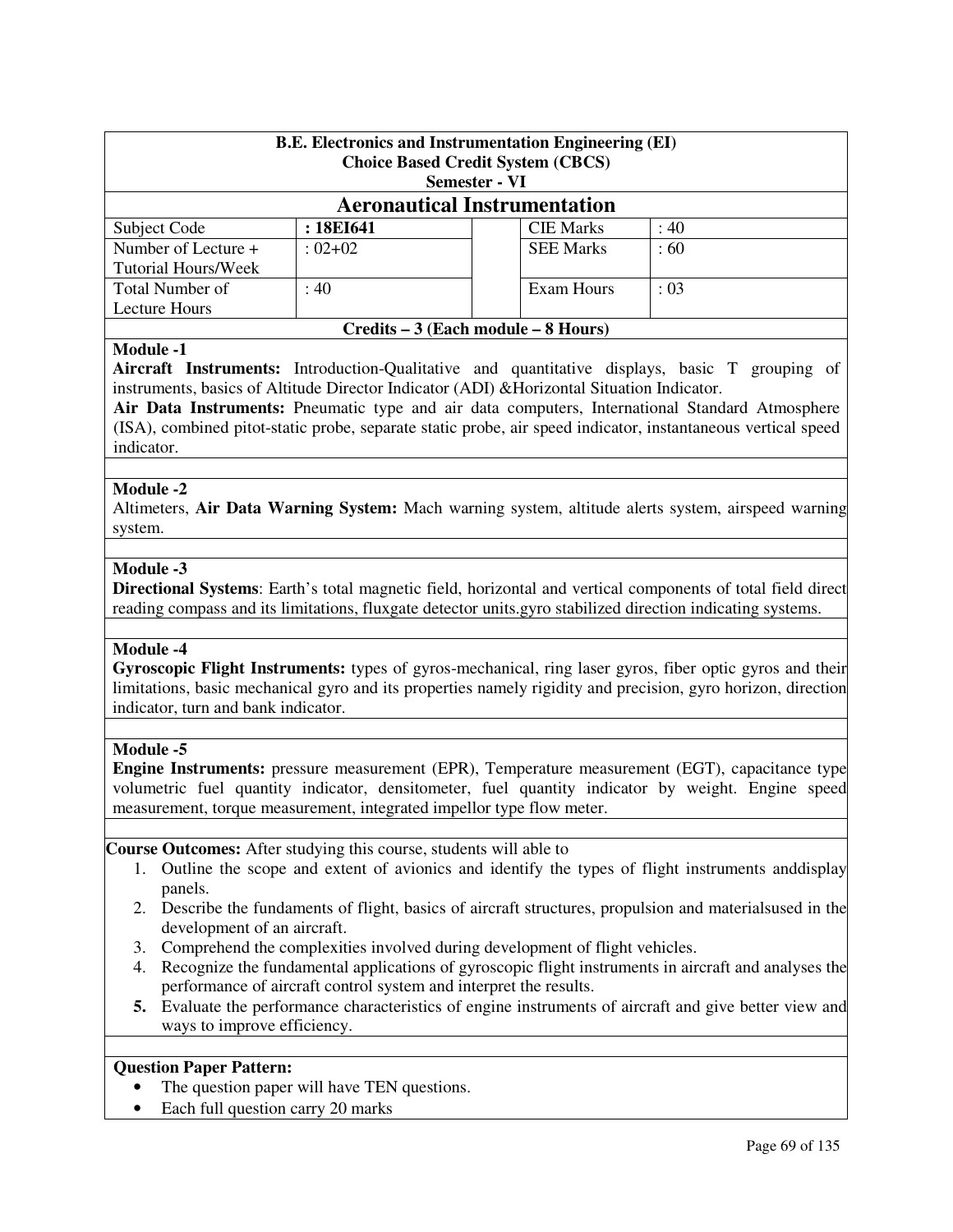- There will be TWO full questions (with maximum of THREE sub questions) from each module.
- Each full question will have sub questions covering all the topics under a module.
- The students will have to answer FIVE full questions, selecting ONE full question from each module.

# **Text Books:**

**1.** Aircraft Instruments and Integrated Systems- EHJ Pallet, Longman Scientific & Technical, 1992. **Reference Books**:

- 1. Aircraft Instrumentation and Systems -S. Nagabhushana&L.K. Sudha, IK International
- **2.** Aircraft Systems: Mechanical, electrical, and avionics subsystems integration Ian Moir and Allan Seabridge, Third Edition, John Wiley & Sons, Ltd., 2008.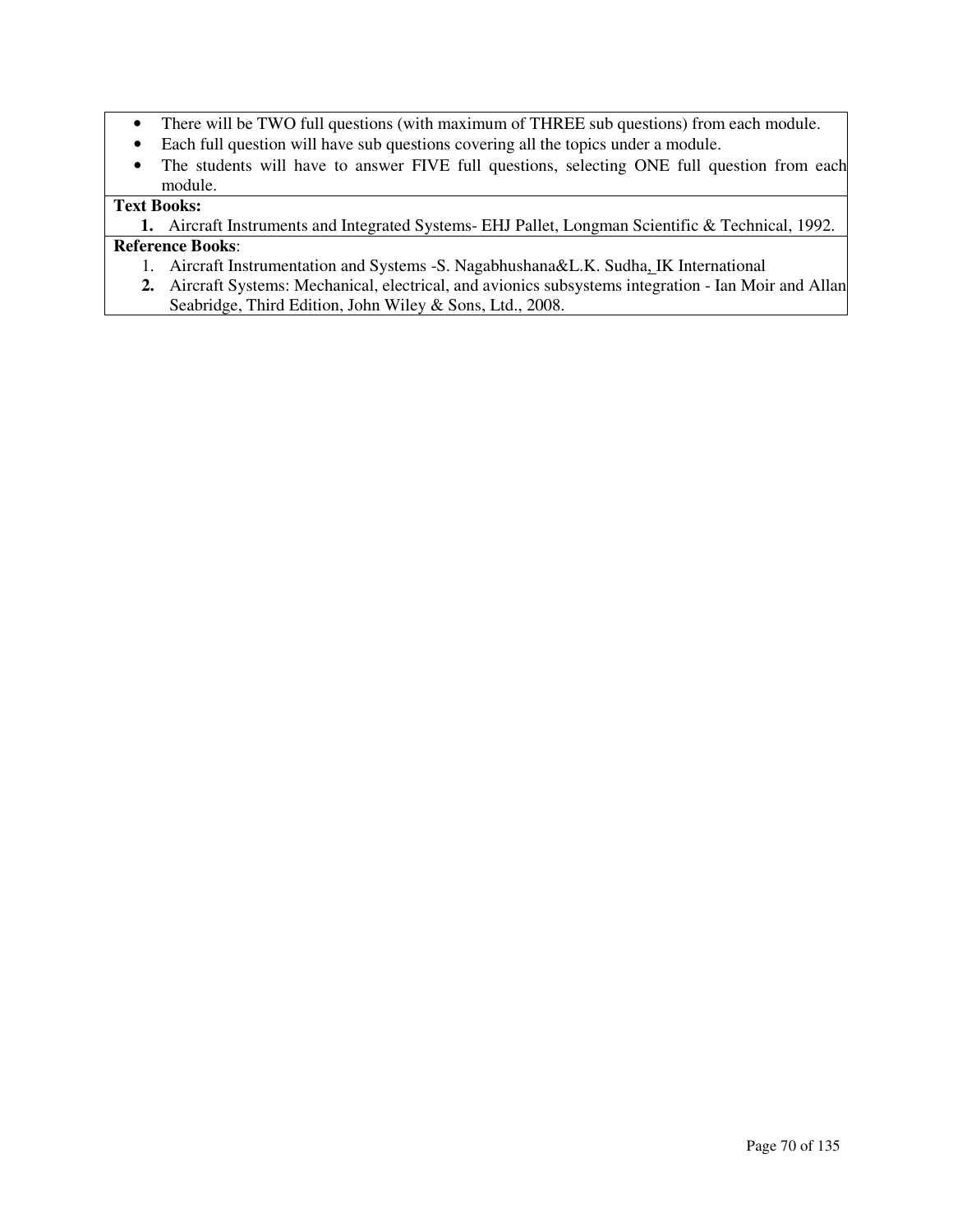| <b>B.E. Electronics and Instrumentation Engineering (EI)</b><br><b>Choice Based Credit System (CBCS)</b><br><b>Semester - VI</b> |                           |  |                  |      |  |
|----------------------------------------------------------------------------------------------------------------------------------|---------------------------|--|------------------|------|--|
| <b>Digital Image Processing</b>                                                                                                  |                           |  |                  |      |  |
| Subject Code                                                                                                                     | :18E1642                  |  | <b>CIE Marks</b> | : 40 |  |
| Number of Lecture +<br>Tutorial Hours/Week                                                                                       | $: 02 + 02$               |  | <b>SEE Marks</b> | :60  |  |
| <b>Total Number of Lecture</b><br>Hours                                                                                          | :40<br>Exam Hours<br>: 03 |  |                  |      |  |
| Credits – 3 (Each module – 8 Hours)                                                                                              |                           |  |                  |      |  |

**Introduction**: Background, Examples of fields that use DIP, Fundamental steps in Digital Image Processing (DIP), Components of DIP system, Image sensing and acquisition, A simple image formation model, Image sampling and quantization. Basic relationship between pixels, Color image processing fundamentals and models.

**Text:** Chapter 1, 2.3, 2.4, .2.5

### **Module -2**

**Image Enhancement in Spatial Domain:** Background, Point processing – Image negatives, Log transformations, Power law transformations, Contrast stretching, Intensity level slicing, Bit plane slicing, Histogram processing – Histogram equalization, Histogram matching (specification), Arithmetic/Logicoperations. Fundamentals of spatial filtering, Smoothing spatial filters, Sharpening spatial filters

**Text:** 3.1, 3.2, 3.3, 2.6.1, 2.6.2, 2.6.3, 2.6.4, 3.4, 3.5, 3.6

#### **Module -3**

**Image Enhancement In Frequency Domain:** Background, 2D-Discrete Fourier Transform and its inverse, Basic properties of the 2D-Discrete Fourier Transform, Basicsof filtering in the frequency domain.

**Image smoothing using frequency domain filters**:Ideal low pass filters, Butterworth low-pass filters, Gaussian low-pass filters;Image sharpening using frequencydomain filters, Ideal high-pass filters, Butterworth high-pass filters, Gaussian high-pass filters, Homomorphicfiltering. **Text:** 4.1, 4.2, 4.5.5, 4.6, 4.7,4.8, 4.9

#### **Module -4**

**Image Restoration:** Model of the Image degradation/restoration process, Noise models, Restoration using spatial filtering: Mean filters, Order statistic filters - Median filter, Min and Max filters, Midpoint filter.

**Image Compression:** Fundamentals, Image compression models, Basic compression methods – Huffman coding, Arithmetic coding, LZW coding, Run-length coding. **Text:** 5.1, 5.2, 5.3.1, 5.3.2, 8.1, 8.2.1, 8.2.3, 8.2.4, 8.2.5

#### **Module -5**

**Image Segmentation:** Fundamentals, Point detection, Line detection, Edge models, Edge detection, Cannyedge detector.

Thresholding, Region based segmentation. **Text:** 10.1, 10.2.1 – 10.2.6, 10.3, 10.4

**Course Outcomes**: After studying this course, students will be able to: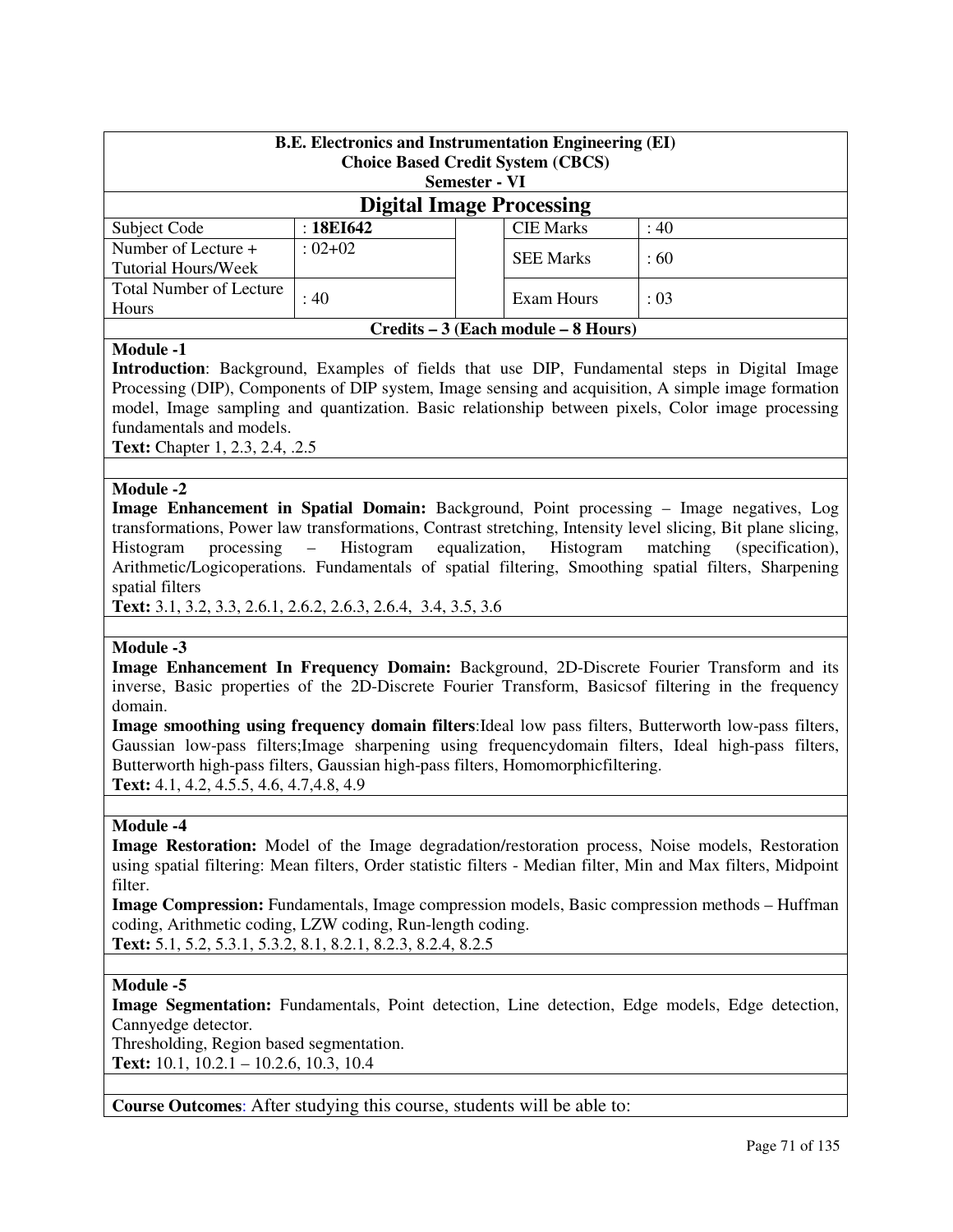- 1. Describe the fundamentals of Image Processing and Image transform techniques.
- 2. Apply image enhancement technique in frequency and spatial domain
- 3. Analyze and implement restoration and color models.
- 4. Develop and analyze image compression techniques.
- 5. Apply segmentation algorithms for general image.
- 6. Develop image processing algorithms for real-world problems.

#### **Question Paper Pattern**

- The question paper will have TEN questions
- Each full question carry 20 marks.
- There will be TWO full questions (with maximum of THREE sub questions) from each module.
- Each full question will have sub questions covering all the topics under a module.
- The students will have to answer FIVE full questions, selecting ONE full question from each module.

### **Text Books:**

1. Digital Image Processing - Rafael. C. Gonzalez and Richard. E. Woods, Third Edition, Pearson Education, 2008.

- 1. Fundamentals of Digital Image Processing Anil K. Jain, 5th Indian Print, PHI, 2002.
- **2.** Digital Image Processing and Computer Vision Milan Sonka, India Edition, Cengage Learning.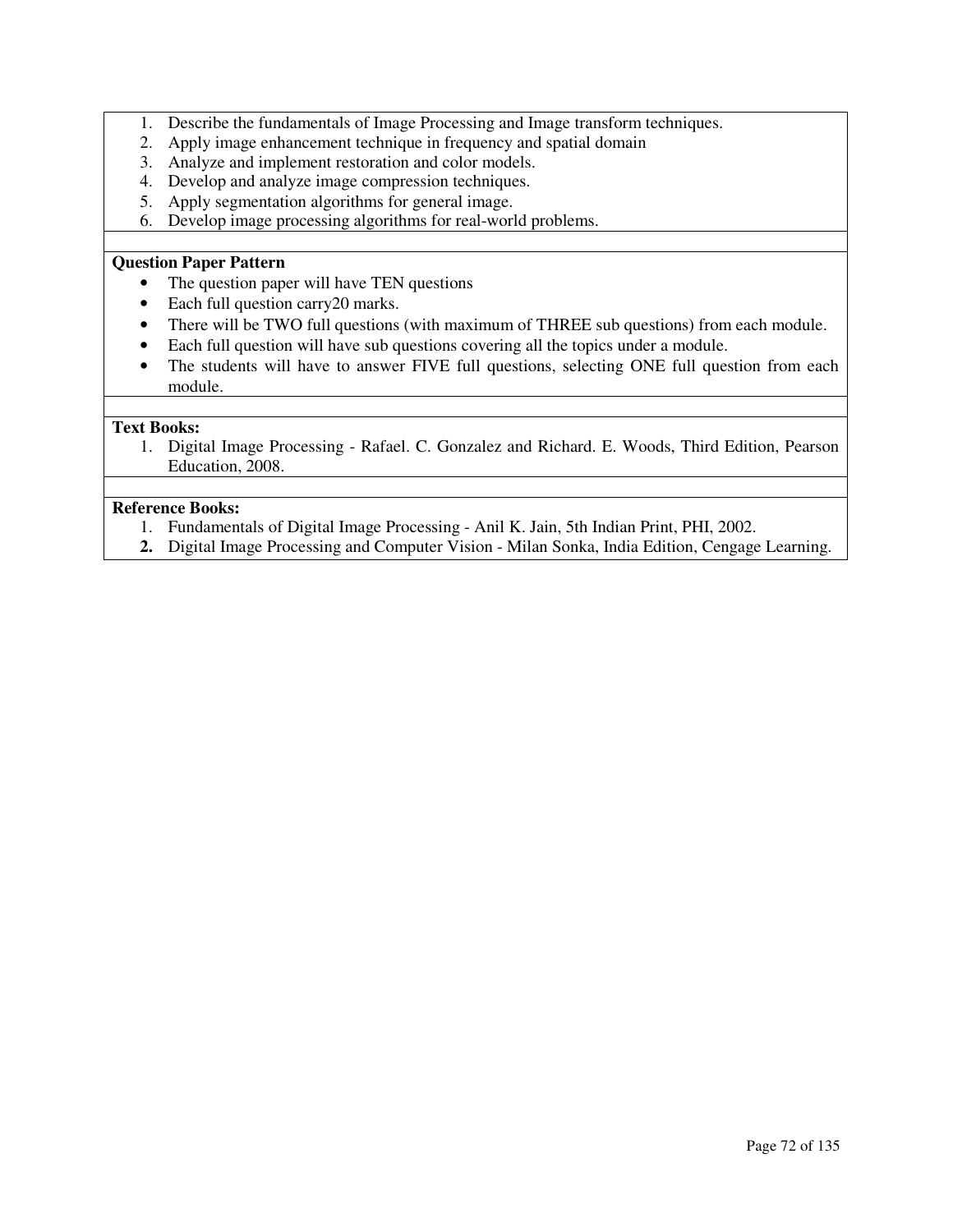| <b>B.E. Electronics and Instrumentation Engineering (EI)</b><br><b>Choice Based Credit System (CBCS)</b><br><b>Semester - VI</b> |              |  |                  |          |  |
|----------------------------------------------------------------------------------------------------------------------------------|--------------|--|------------------|----------|--|
| <b>Operating Systems</b><br>(Common to EI & BM)                                                                                  |              |  |                  |          |  |
| <b>Subject Code</b>                                                                                                              | : 18EI/BM643 |  | <b>CIE Marks</b> | :40      |  |
| Number of Lecture +<br>Tutorial Hours/Week                                                                                       | $:02+02$     |  | <b>SEE Marks</b> | $\pm 60$ |  |
| :40<br>Total Number of<br>Exam Hours<br>$\div 03$<br>Lecture Hours                                                               |              |  |                  |          |  |
| Credits – 3 (Each module – 8 Hours)                                                                                              |              |  |                  |          |  |

**Introduction to Operating Systems**: What operating systems do, Computer System Organization, Architecture and Operations, Process Management, memory management, Storage Management, Protection and Security, Computing Environments.

**Operating system structures**: OS Services, User-OS Interface, System calls, System programs, OS structure, System Boot.

Text: 1.1, 1.2, 1.3, 1.5, 1.6, 1.7, 1.8, 1.9, 1.11, 2.1, 2.2, 2.3, 2.5, 2.7, 2.10.

### **Module -2**

### **Process Management**

**Processes**: Process concept, Process scheduling, Operation on processes, Inter process communication. **Threads** – Overview, Multithreading models, Threading issues.

**CPU scheduling** – Basic concepts, Scheduling criteria, Scheduling algorithms, real time scheduling. Text: 3.1, 3.2, 3.3, 3.4, 4.1, 4.3, 4.6, 6.1, 6.2, 6.3, 6.6

#### **Module -3**

**Process Synchronization**: Background, The critical section problem, Peterson's Solution, Synchronization hardware, Mutex Locks, Semaphores, Classical problems of synchronization, Monitors. **Deadlock** – System model, Deadlock characterization, Methods for handling deadlocks, deadlock prevention, deadlock avoidance, deadlock detection and recovery from deadlock. Text: 5.1, 5.2, 5.3, 5.4, 5.5, 5.6, 5.7, 5.8, 7.1, 7.2, 7.3, 7.4, 7.5, 7.6, 7.7.

#### **Module -4**

#### **Memory management**:

**Main Memory**: Background, Swapping, Contiguous, allocation, Paging. **Virtual memory**: Background, Demand paging, Copy-on-write, Page replacement. Text: 8.1, 8.2, 8.3, 8.5, 9.1, 9.2, 9.3, 9.4.

#### **Module -5**

#### **Storage Management**:

**Mass storage structure**: Overview of mass storage structure, Disk structure, Disk scheduling, Disk management, Swap space management.

**File System Interface**: File concept, Access methods, Directory and Disk structure, File system mounting, Protection.

**File System Structure**: File system structure, File system implementation, Directory implementation, Allocation methods, and free space management.

Text: 10.1, 10.2, 10.4, 10.5, 10.6, 11.1, 11.2, 11.3, 11.4, 11.6, 12.1, 12.2, 12.3, 12.4, 12.5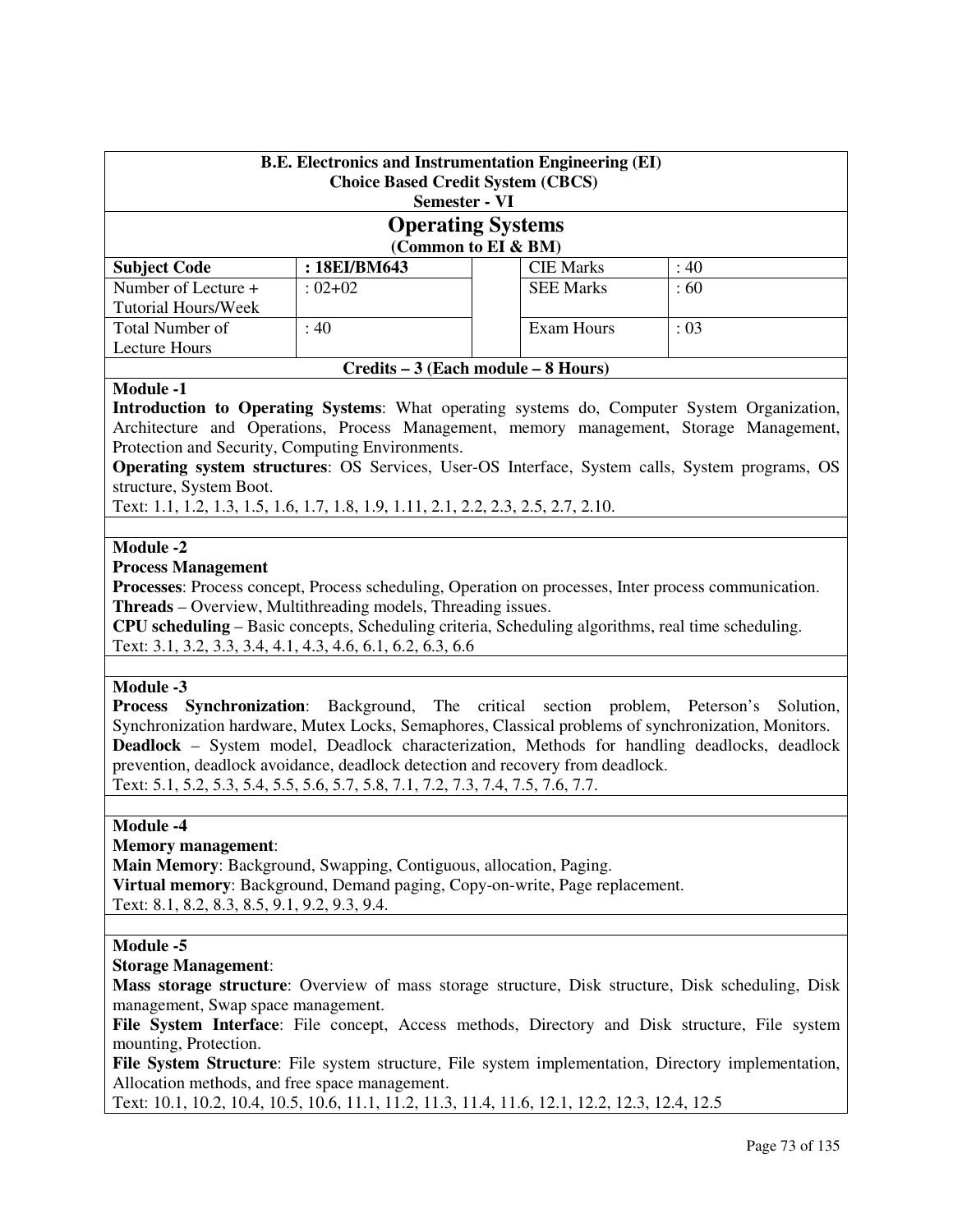**Course Outcomes:** After studying this course, students will able to;

- 1. Define OS and explain organization of computer system, and components, computing environments, & typical structure of OS.
- 2. Analyze the process management, process scheduling and threads.
- 3. Describe the concepts of process synchronization and analyze the problems of synchronization
- 1. Evaluate, prevent and avoid the deadlocks
- 2. Develop the techniques of memory allocation and paging
- 3. Apply appropriate disk scheduling algorithms.
- **4.** Describe the interfaces to file systems, file structure and implement file systems and directory structure.

### **Question Paper Pattern:**

- The question paper will have TEN questions.
- Each full question carry 20 marks
- There will be TWO full questions (with maximum of THREE sub questions) from each module.
- Each full question will have sub questions covering all the topics under a module.
- The students will have to answer FIVE full questions, selecting ONE full question from each module.

### **Text Books:**

**1.** Operating System Concepts-by Abraham Silberschatz, Peter Baer Galvin, Greg Gagne, **9th Edition**, John Wiley &Sons 2016 (India Edition).

- 1. Operating system concepts and design- Milan Milankovic, 2nd Edition, McGraw Hill 1992.
- 2. Operating systems- Harvey M Deital Addison Wesley 1990.
- 3. Operating Systems concepts based approach, D.M. Dhamdhere, Tata McGraw Hill 2002.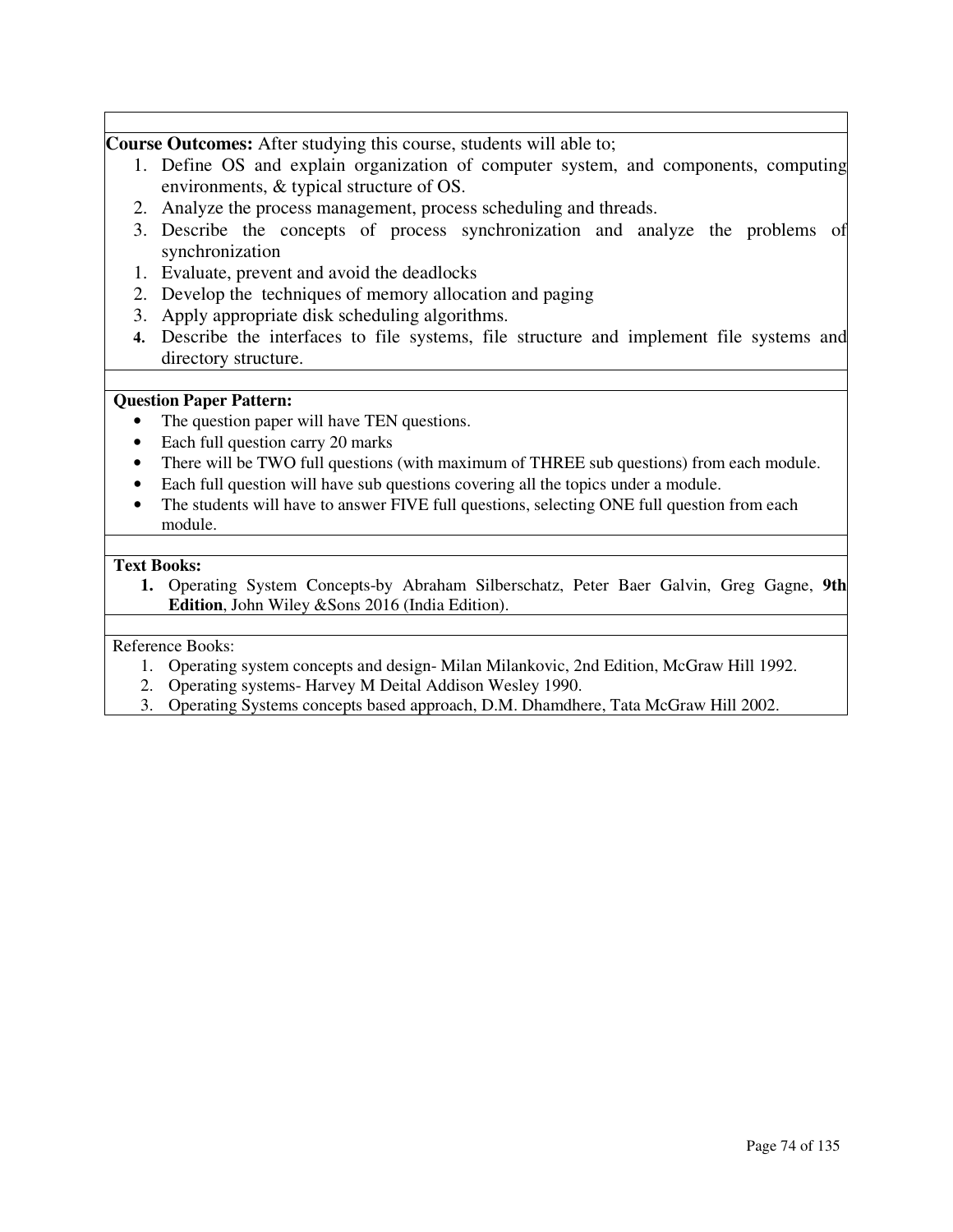| <b>B.E.</b> Electronics and Instrumentation Engineering (EI)<br>Choice Based Credit System (CBCS) |                            |                  |  |      |  |  |
|---------------------------------------------------------------------------------------------------|----------------------------|------------------|--|------|--|--|
|                                                                                                   |                            | Semester - VI    |  |      |  |  |
| <b>Robotics and Automation</b>                                                                    |                            |                  |  |      |  |  |
| Subject Code                                                                                      | : 18EI644                  | <b>CIE Marks</b> |  | : 40 |  |  |
| Number of Lecture +                                                                               | $: 02+02$                  |                  |  | :60  |  |  |
| Tutorial Hours/Week                                                                               |                            | <b>SEE Marks</b> |  |      |  |  |
| Total Number of                                                                                   |                            |                  |  |      |  |  |
| Lecture Hours                                                                                     | : 40<br>Exam Hours<br>: 03 |                  |  |      |  |  |
| Credits – 3 (Each module – 8 Hours)                                                               |                            |                  |  |      |  |  |

**Fundamentals of Robotics &Automation:** Automation and robotics, history of robotics, robotics market and future prospects, robot anatomy, work volume, robot drive systems, control systems, precision of movement, end effectors, robotic sensors, robot programming and work cell control, robot applications[Textbook-1]

**Automation Concepts:** SCADA, introduction and brief history of SCADA, SCADA systems software, distributed control system (DCS), introduction to the PLC, considerations and benefits of SCADA system. [Textbook-2]

### **Module -2**

**Robot Motion Analysis, Sensors and Control:**Introduction to manipulator kinematics, homogeneous transformations and robot kinematics, manipulator path control, robot dynamics, configuration of a robot controller, types of end effecters, mechanical grippers, other types of grippers, tools as end effectors, robot/end effector interface, consideration in gripper selection and design, problems.

Sensors inRobotics: Transducers and sensors, sensors in robotics, tactile sensors, proximity and rangesensors, uses of sensors in robotics. [Textbook-1]

### **Module -3**

**Machine Vision, Robot Programming & Artificial Intelligence:**Introduction to machine vision, sensing and digitizing function in machine vision, image processing and analysis, training the vision system, robotic applications, problems. RobotProgramming: Methods of robot programming, lead through programming methods, a robotprogram as a path in space, motion interpolation, wait, signal and delay commands, branching, capabilities and limitations of lead-through methods, problems.

**Artificial Intelligence (AI):** Introduction & goals of AI in research, AI techniques, LISP programming,AI & robotics, LISP in factory, robotic paradigms. [Textbook-1]

#### **Module -4**

### **Robotics in Manufacturing/Automation , Material Transfer, Machine Loading/Unloading:**

Robot cell layouts, multiple robots and machine interference, considerations in work -cell design, workcell control, interlocks, error detection and recovery, work -cell controller, robot cycle time analysis, graphic simulation of robotic work-cells, problems.

**Material Transfer, Machine Loading/Unloading:** General considerations in robot material handling, material transfer applications, machine loading and unloading. [Textbook-1]

### **Module -5**

**Robots in Automatic Processing Operations, Assembly &Inspection:**Introduction, spot welding, continuous arc welding, spray coating, other processing operations. Assembly and robotic assembly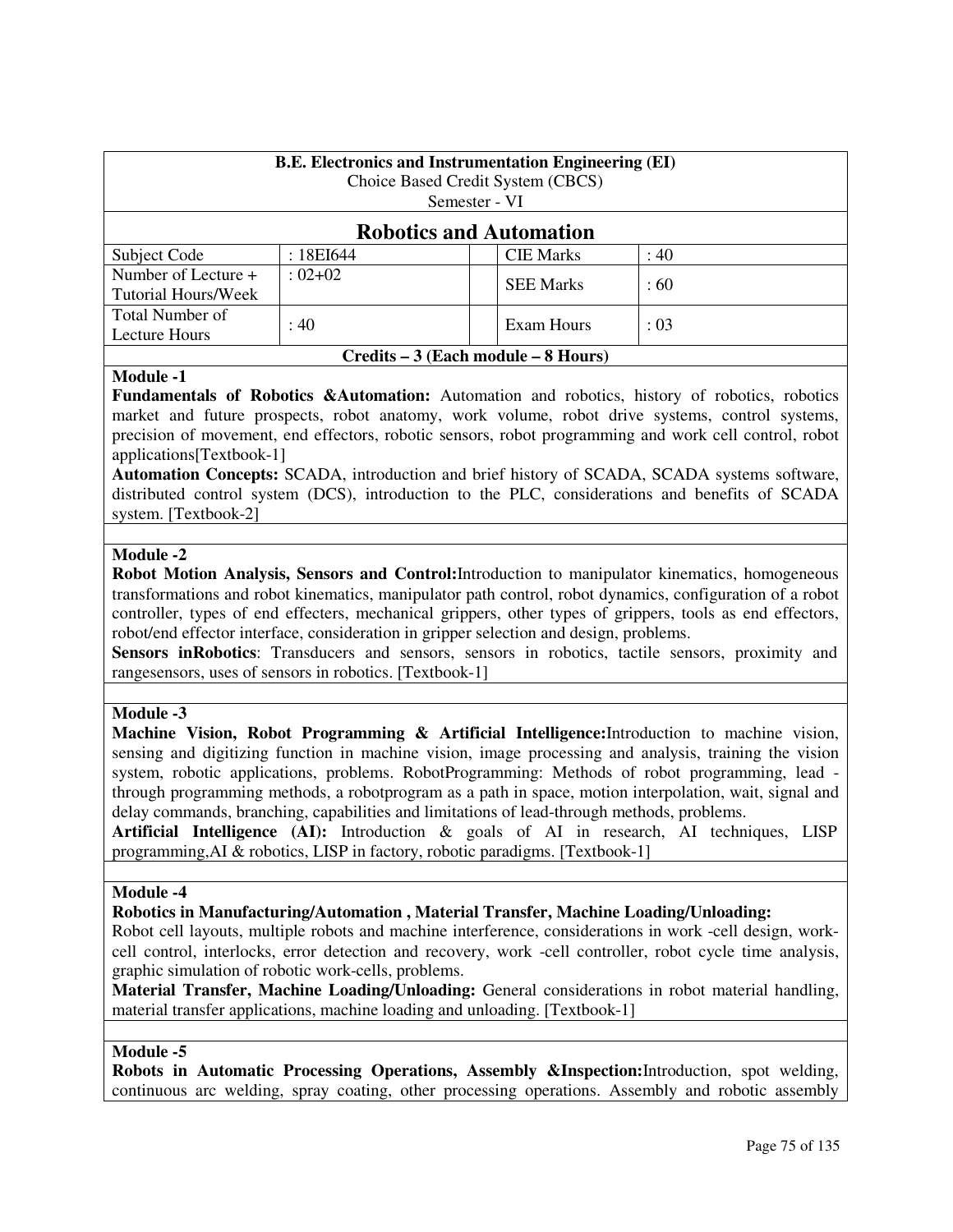automation, parts presentation methods, assembly operations, compliance and remote center compliance (RCC) device, assembly system configurations, adaptable programmable assembly system, designing for robotic assembly, inspection automation. [Textbook-1]

**Autonomous Mobile Robots: Introduction, Planning &Navigation:**Introduction, basic control scheme for mobile robots (only basic understanding of perception, localization, path planning & motion control). [Textbook-3]

**Course Outcomes:** After studying this course, students will able to:

- 1. Identify basic components of robot system and its functionality
- 2. Analyze the functions of sensors in the robot.
- 3. Solve forward and inverse kinematic problems.
- 4. Evaluate and compare the use Robots in different applications.
- 5. Recognize material-handling applications, processing operations, assembly and inspection operations to increase product quality and uniformity in minimize cycle times and effort.

### **Question Paper Pattern**

- The question paper will have TEN questions.
- Each full question carry 20 marks.
- There will be TWO full questions (with maximum of THREE sub questions) from each module.
- Each full question will have sub questions covering all the topics under a module.
- The students will have to answer FIVE full questions, selecting ONE full question from each module.

#### **Text Books:**

- 1. Mikell P. Groover, Mitchel Weiss, Roger N. Nagel, Nicholas G. Odrey and AshishDutta, "Industrial Robotics: Technology, Programming and Applications", 2nd Edition, Tata McGraw Hill, 2012.
- 2. SrinivasMedida, Pocket Guide on Industrial Automation: For Engineers and Technicians,  $1<sup>st</sup>$ Edition, IDC Technologies, 2007. (http://www.pacontrol.com/download/Industri al-Automation-Pocket-Guide.pdf)
- 3. Roland Siegwart, Illah R. Nourbakhsh, and DavideScaramuzza, "Introduction to Autonomous Mobile Robots", 2<sup>nd</sup>Edition, PHI, 2011.

- 1. Ghosh, Control in Robotics and Automation: Sensor Based Integration, Allied Publishers, Chennai, 1998.
- 2. Asfahl C.R., Robots and manufacturing Automation, John Wiley, USA 1992.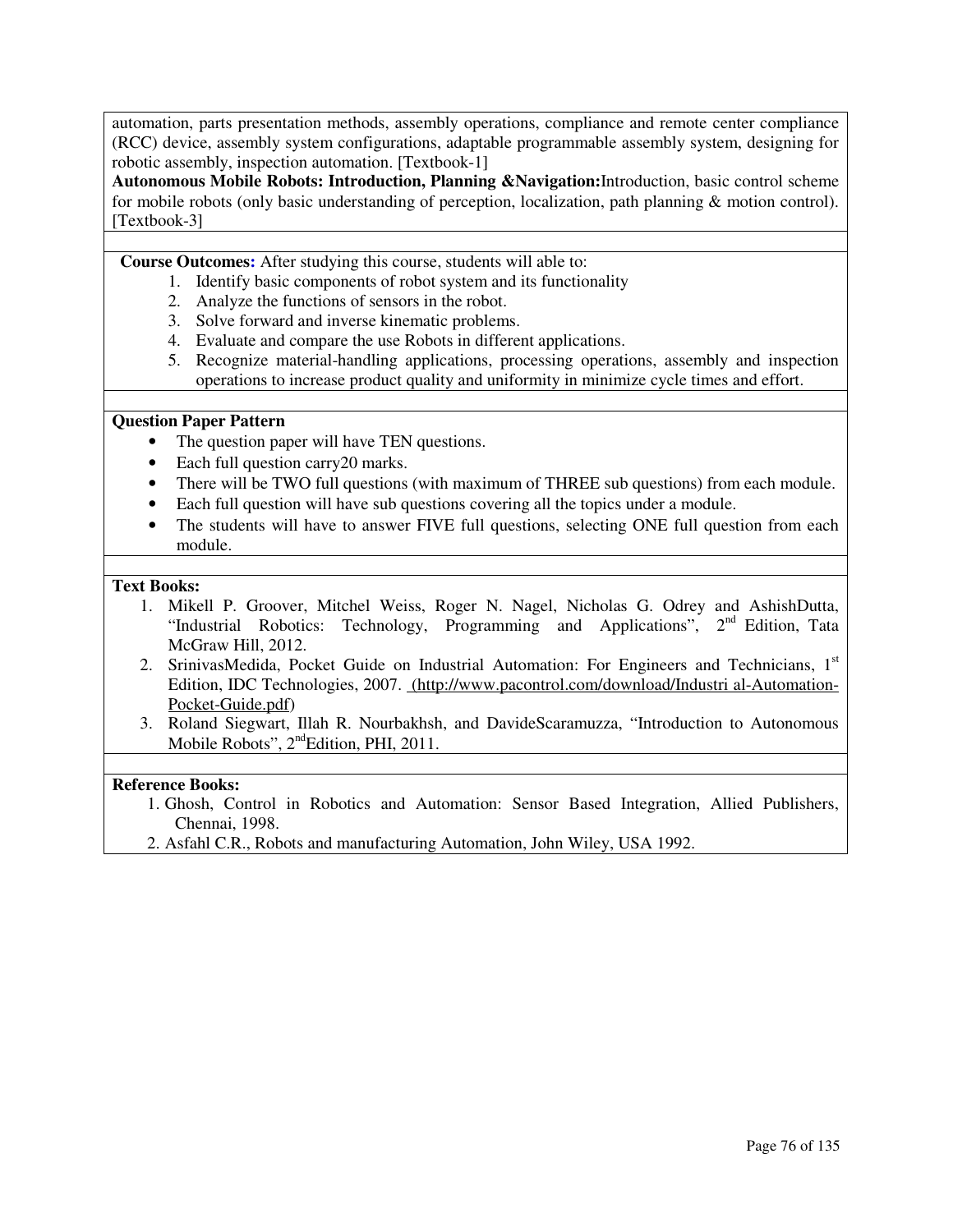| <b>B.E. Electronics and Instrumentation Engineering (EI)</b><br>Choice Based Credit System (CBCS)<br>Semester - VI                                                                                                                                                                                                                                                                                                                                                                                                                                                                                                                |                                                                                                                                                                                                                                                                                                                            |  |                                                                                                                                                                                                                                                                |      |  |
|-----------------------------------------------------------------------------------------------------------------------------------------------------------------------------------------------------------------------------------------------------------------------------------------------------------------------------------------------------------------------------------------------------------------------------------------------------------------------------------------------------------------------------------------------------------------------------------------------------------------------------------|----------------------------------------------------------------------------------------------------------------------------------------------------------------------------------------------------------------------------------------------------------------------------------------------------------------------------|--|----------------------------------------------------------------------------------------------------------------------------------------------------------------------------------------------------------------------------------------------------------------|------|--|
|                                                                                                                                                                                                                                                                                                                                                                                                                                                                                                                                                                                                                                   |                                                                                                                                                                                                                                                                                                                            |  | <b>Power Electronics, Controls and Communication Lab</b>                                                                                                                                                                                                       |      |  |
| <b>Subject Code</b>                                                                                                                                                                                                                                                                                                                                                                                                                                                                                                                                                                                                               | : 18EIL66                                                                                                                                                                                                                                                                                                                  |  | <b>CIE Marks</b>                                                                                                                                                                                                                                               | : 40 |  |
| Number of Tutorial+<br><b>Practical Hours/Week</b>                                                                                                                                                                                                                                                                                                                                                                                                                                                                                                                                                                                | $:02+02$                                                                                                                                                                                                                                                                                                                   |  | <b>SEE Marks</b>                                                                                                                                                                                                                                               | :60  |  |
| Total No. of Practical<br>Hours                                                                                                                                                                                                                                                                                                                                                                                                                                                                                                                                                                                                   | :42                                                                                                                                                                                                                                                                                                                        |  | <b>Exam Hours</b>                                                                                                                                                                                                                                              | : 03 |  |
|                                                                                                                                                                                                                                                                                                                                                                                                                                                                                                                                                                                                                                   |                                                                                                                                                                                                                                                                                                                            |  | Credits:2                                                                                                                                                                                                                                                      |      |  |
| Static VI characteristics of SCR.<br>1.                                                                                                                                                                                                                                                                                                                                                                                                                                                                                                                                                                                           |                                                                                                                                                                                                                                                                                                                            |  |                                                                                                                                                                                                                                                                |      |  |
| 2.                                                                                                                                                                                                                                                                                                                                                                                                                                                                                                                                                                                                                                | Static VI characteristics of Triac. (First and Third mode only).                                                                                                                                                                                                                                                           |  |                                                                                                                                                                                                                                                                |      |  |
| 3.                                                                                                                                                                                                                                                                                                                                                                                                                                                                                                                                                                                                                                | Controlled half wave rectifier using R & RC triggering.                                                                                                                                                                                                                                                                    |  |                                                                                                                                                                                                                                                                |      |  |
| 4.                                                                                                                                                                                                                                                                                                                                                                                                                                                                                                                                                                                                                                | AC voltage controller using Triac&Diac.                                                                                                                                                                                                                                                                                    |  |                                                                                                                                                                                                                                                                |      |  |
| 5.                                                                                                                                                                                                                                                                                                                                                                                                                                                                                                                                                                                                                                | Full wave controlled rectifier using one SCR and four diodes.                                                                                                                                                                                                                                                              |  |                                                                                                                                                                                                                                                                |      |  |
| 6.<br>7.<br>calculated values.                                                                                                                                                                                                                                                                                                                                                                                                                                                                                                                                                                                                    | To determine the step response of 1 <sup>st</sup> order system using RC circuit and to measure time constant.<br>To determine the step response of $2nd$ order system using RLC circuit and to determine Time domain<br>specifications for under damped and critically damped conditions. Verification using theoretically |  |                                                                                                                                                                                                                                                                |      |  |
| 8.                                                                                                                                                                                                                                                                                                                                                                                                                                                                                                                                                                                                                                | To study the frequency response of Lag, Lead and Lag-lead Network.                                                                                                                                                                                                                                                         |  |                                                                                                                                                                                                                                                                |      |  |
| Characteristics of IGBT and MOSFET.<br>9.                                                                                                                                                                                                                                                                                                                                                                                                                                                                                                                                                                                         |                                                                                                                                                                                                                                                                                                                            |  |                                                                                                                                                                                                                                                                |      |  |
| using Matlab / Lab VIEW codes.                                                                                                                                                                                                                                                                                                                                                                                                                                                                                                                                                                                                    |                                                                                                                                                                                                                                                                                                                            |  | 10. Stability analysis of a given Transfer Function based on Bode plot / Root locus / Nyquist plots                                                                                                                                                            |      |  |
|                                                                                                                                                                                                                                                                                                                                                                                                                                                                                                                                                                                                                                   | 11. To design and test tuned amplifier using BJT/FET/ MOSFET.                                                                                                                                                                                                                                                              |  |                                                                                                                                                                                                                                                                |      |  |
|                                                                                                                                                                                                                                                                                                                                                                                                                                                                                                                                                                                                                                   |                                                                                                                                                                                                                                                                                                                            |  | 12. Amplitude modulation using transistor/FET/MOSFET(Generation and detection).                                                                                                                                                                                |      |  |
|                                                                                                                                                                                                                                                                                                                                                                                                                                                                                                                                                                                                                                   | 13. Frequency modulation using IC 8038/2206 and demodulation.                                                                                                                                                                                                                                                              |  |                                                                                                                                                                                                                                                                |      |  |
| 14. ASK & FSK: Generation and Detection.                                                                                                                                                                                                                                                                                                                                                                                                                                                                                                                                                                                          |                                                                                                                                                                                                                                                                                                                            |  |                                                                                                                                                                                                                                                                |      |  |
| Course Outcomes: After the completion of this Laboratory course, students will be able to:<br>1. Recognize and demonstrate functioning of semiconductor power devices.<br>2. Evaluate the characteristics, switching, power conversion and control by semiconductor power<br>devices.<br>Design and analyze $1st$ and $2nd$ order control system, compensators and controllers, and evaluate<br>3.<br>stability of a system.<br>Design and verify the frequency tuning, AM and FM circuits used in communication systems.<br>4.<br>Apply the concepts to build power electronic circuits, control and communication systems<br>5. |                                                                                                                                                                                                                                                                                                                            |  |                                                                                                                                                                                                                                                                |      |  |
| <b>Conduct of Practical Examination:</b><br>٠<br>٠<br>marks.                                                                                                                                                                                                                                                                                                                                                                                                                                                                                                                                                                      | Students are allowed to pick one experiment from the lot.                                                                                                                                                                                                                                                                  |  | All laboratory experiments are to be included for practical examination.<br>Strictly follow the instructions as printed on the cover page of answer script for breakup of<br>Change of experiment is allowed only once and 15% Marks allotted to the procedure |      |  |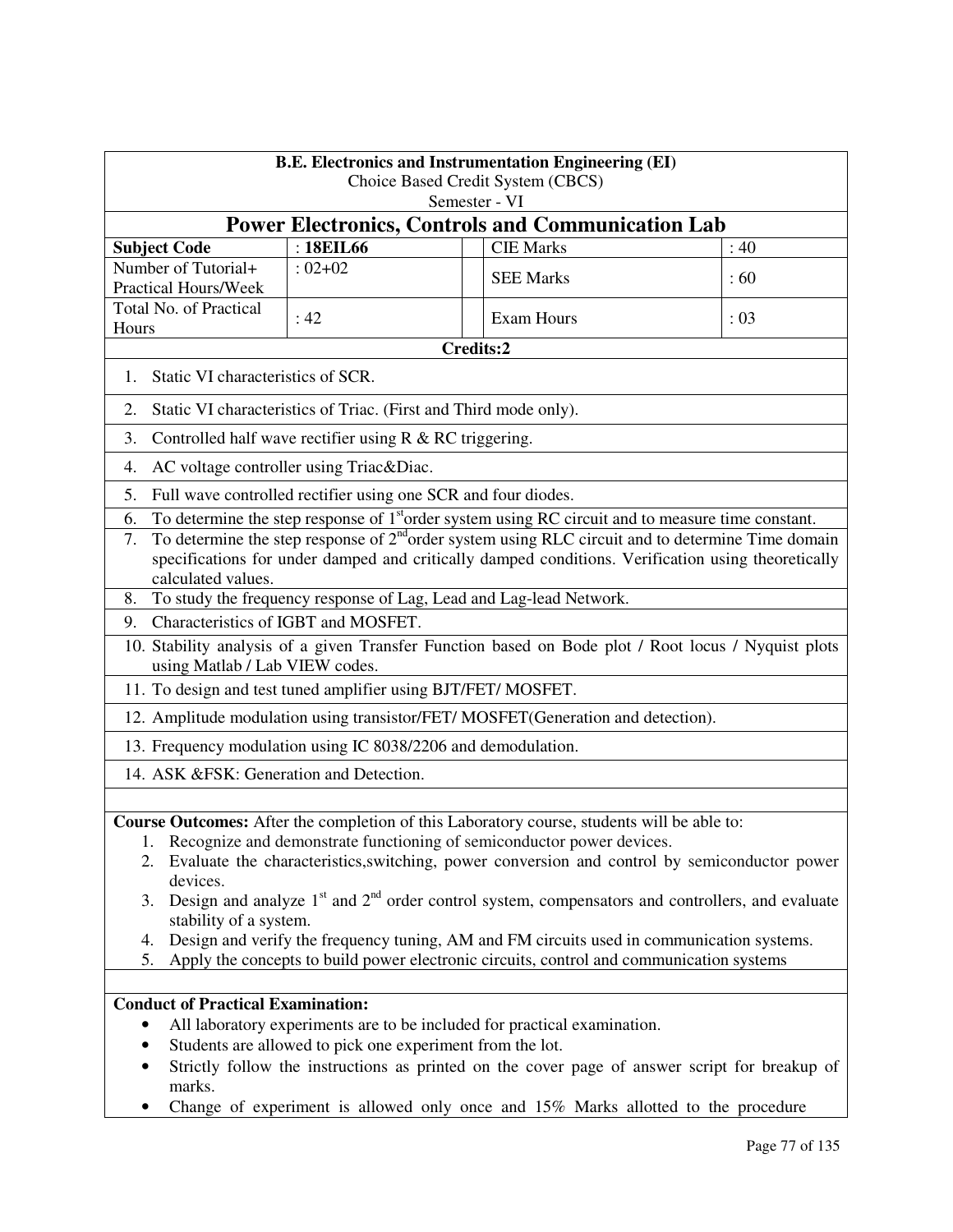part to be made zero.

| <b>B.E. Electronics and Instrumentation Engineering (EI)</b><br>Choice Based Credit System (CBCS)<br>Semester - VI                                                                                                                                                                                                                                                                                                                                                                                                                                                                                                                                                                                                                                                                                                                                                                                                                                                                                                                                                                                                                                                                                                                                                                                                                                                                                                                                                                                                                                                                                                                                                                                                                                                                                                                                                                                                                                                                                                                                                                                                                                                                                                                                                                                                                                                                     |                                                        |  |                  |      |
|----------------------------------------------------------------------------------------------------------------------------------------------------------------------------------------------------------------------------------------------------------------------------------------------------------------------------------------------------------------------------------------------------------------------------------------------------------------------------------------------------------------------------------------------------------------------------------------------------------------------------------------------------------------------------------------------------------------------------------------------------------------------------------------------------------------------------------------------------------------------------------------------------------------------------------------------------------------------------------------------------------------------------------------------------------------------------------------------------------------------------------------------------------------------------------------------------------------------------------------------------------------------------------------------------------------------------------------------------------------------------------------------------------------------------------------------------------------------------------------------------------------------------------------------------------------------------------------------------------------------------------------------------------------------------------------------------------------------------------------------------------------------------------------------------------------------------------------------------------------------------------------------------------------------------------------------------------------------------------------------------------------------------------------------------------------------------------------------------------------------------------------------------------------------------------------------------------------------------------------------------------------------------------------------------------------------------------------------------------------------------------------|--------------------------------------------------------|--|------------------|------|
|                                                                                                                                                                                                                                                                                                                                                                                                                                                                                                                                                                                                                                                                                                                                                                                                                                                                                                                                                                                                                                                                                                                                                                                                                                                                                                                                                                                                                                                                                                                                                                                                                                                                                                                                                                                                                                                                                                                                                                                                                                                                                                                                                                                                                                                                                                                                                                                        | <b>JAVA Programming Lab</b><br>(Common to EI, BM & ML) |  |                  |      |
| Subject Code                                                                                                                                                                                                                                                                                                                                                                                                                                                                                                                                                                                                                                                                                                                                                                                                                                                                                                                                                                                                                                                                                                                                                                                                                                                                                                                                                                                                                                                                                                                                                                                                                                                                                                                                                                                                                                                                                                                                                                                                                                                                                                                                                                                                                                                                                                                                                                           | : 18EI/BM/MLL67                                        |  | <b>CIE Marks</b> | : 40 |
| Number of Tutorial+                                                                                                                                                                                                                                                                                                                                                                                                                                                                                                                                                                                                                                                                                                                                                                                                                                                                                                                                                                                                                                                                                                                                                                                                                                                                                                                                                                                                                                                                                                                                                                                                                                                                                                                                                                                                                                                                                                                                                                                                                                                                                                                                                                                                                                                                                                                                                                    | $: 02 + 02$                                            |  |                  |      |
| <b>Practical Hours/Week</b>                                                                                                                                                                                                                                                                                                                                                                                                                                                                                                                                                                                                                                                                                                                                                                                                                                                                                                                                                                                                                                                                                                                                                                                                                                                                                                                                                                                                                                                                                                                                                                                                                                                                                                                                                                                                                                                                                                                                                                                                                                                                                                                                                                                                                                                                                                                                                            |                                                        |  |                  |      |
| Total No. of Practical                                                                                                                                                                                                                                                                                                                                                                                                                                                                                                                                                                                                                                                                                                                                                                                                                                                                                                                                                                                                                                                                                                                                                                                                                                                                                                                                                                                                                                                                                                                                                                                                                                                                                                                                                                                                                                                                                                                                                                                                                                                                                                                                                                                                                                                                                                                                                                 |                                                        |  |                  |      |
|                                                                                                                                                                                                                                                                                                                                                                                                                                                                                                                                                                                                                                                                                                                                                                                                                                                                                                                                                                                                                                                                                                                                                                                                                                                                                                                                                                                                                                                                                                                                                                                                                                                                                                                                                                                                                                                                                                                                                                                                                                                                                                                                                                                                                                                                                                                                                                                        |                                                        |  |                  |      |
|                                                                                                                                                                                                                                                                                                                                                                                                                                                                                                                                                                                                                                                                                                                                                                                                                                                                                                                                                                                                                                                                                                                                                                                                                                                                                                                                                                                                                                                                                                                                                                                                                                                                                                                                                                                                                                                                                                                                                                                                                                                                                                                                                                                                                                                                                                                                                                                        |                                                        |  |                  |      |
| <b>SEE Marks</b><br>:60<br>:42<br>Exam Hours<br>: 03<br>hours<br>Credit-2<br>a. Write a java Program to illustrate the creation of variables of basic types and effect of type<br>1)<br>conversions.<br>b. Write a java Program that display the roots of a quadratic equation $ax2+bx=0$ . Calculate the<br>discriminate D and based on value of D, describe the nature of root.<br>a. Write a java program to demonstrate creation and accessing of objects and methods.<br>2)<br>b. Write a java program to illustrate use of constructor overloading and method overloading.<br>a. Write a java Program to demonstrate the concept of single Inheritance.<br>3)<br>b. Write a java program to implement multi level Inheritance.<br>Write a simple Program on Java to illustrate the implementation of the concept of multiple<br>4)<br>inheritance using interfaces.<br>a. Write a java program to demonstrate StringMethods used for manipulating strings like<br>5)<br>accessing, inserting, modifying and appending.<br>b. Write a java program to illustrate use of most commonly used wrapper class methods.<br>Write a Java program to implement the concept of importing classes from user defined package<br>6)<br>and creating packages.<br>7) Write a Java program using Synchronized Threads, which demonstrates Producer Consumer<br>concept.<br>a. Write a Java program for creation of Java Built-in Exceptions.<br>8)<br>b. Write a Java program for creation of User Defined Exceptions.<br>Complete the following:<br>9<br>i. Create a package named shape.<br>ii. Create some classes in the package representing some common shapes like Square, Triangle,<br>and Circle.<br>iii. Import and compile these classes in other program<br>10) a. Write a Java program to copy bytes from one file to another using FileInputStream and File<br>Output Stream.<br>b. Write a Java program to illustrate the process of file concatenation and buffering.<br>11) Write a Java applet program, which handles keyboard event.<br>12) Write an Applet that displays -Hello Worldl (Background color-black, text color-blue and your<br>name in the status window.).<br>13) Write a Java Program to demonstrate Mouse events.<br>14) Write programs for using Graphics class<br>i. To display basic shapes and fill them<br>ii. Draw different items using basic shapes |                                                        |  |                  |      |
|                                                                                                                                                                                                                                                                                                                                                                                                                                                                                                                                                                                                                                                                                                                                                                                                                                                                                                                                                                                                                                                                                                                                                                                                                                                                                                                                                                                                                                                                                                                                                                                                                                                                                                                                                                                                                                                                                                                                                                                                                                                                                                                                                                                                                                                                                                                                                                                        | iii. set background and foreground colors.             |  |                  |      |
|                                                                                                                                                                                                                                                                                                                                                                                                                                                                                                                                                                                                                                                                                                                                                                                                                                                                                                                                                                                                                                                                                                                                                                                                                                                                                                                                                                                                                                                                                                                                                                                                                                                                                                                                                                                                                                                                                                                                                                                                                                                                                                                                                                                                                                                                                                                                                                                        |                                                        |  |                  |      |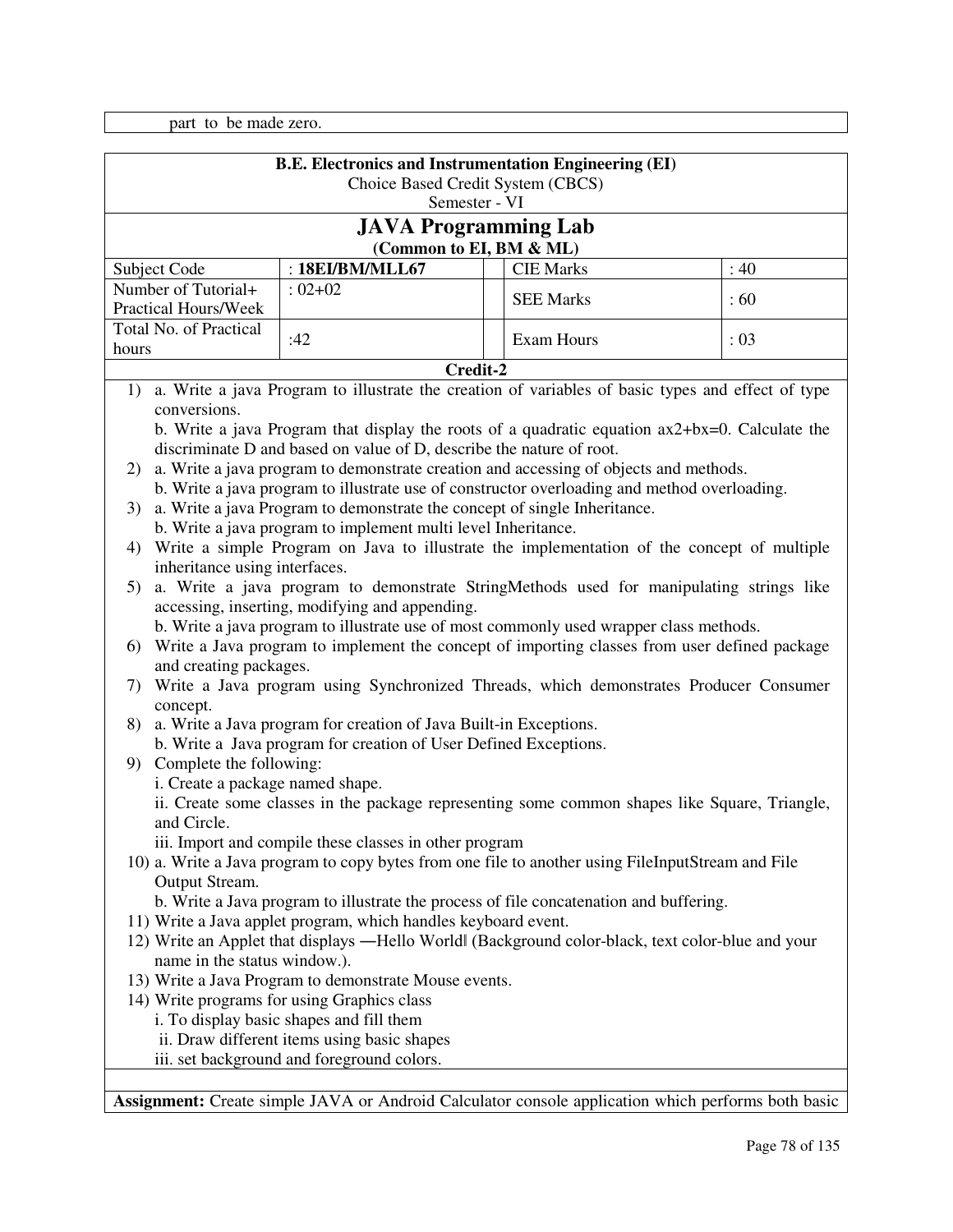and scientific operation.

Course Outcome: After the completion of this Laboratory course, students will be able to:

- 1. To Understand OOPs concepts and basics of Java programming.
- 2. To Create Java programs using inheritance and polymorphism.
- 3. To Implement error-handling techniques using exception handling and multithreading.
- 4. To Develop GUI using Applets and Swing components.
- 5. Analyze, design and develop solutions to real-world problems applying OOPs concepts through JAVA.

### **Conduct of Practical Examination:**

- All laboratory experiments are to be included for practical examination.
- Students are allowed to pick one experiment from the lot.
- Strictly follow the instructions as printed on the cover page of answer script for breakup of marks.
- Change of experiment is allowed only once and 15% Marks allotted to the procedure part to be made zero.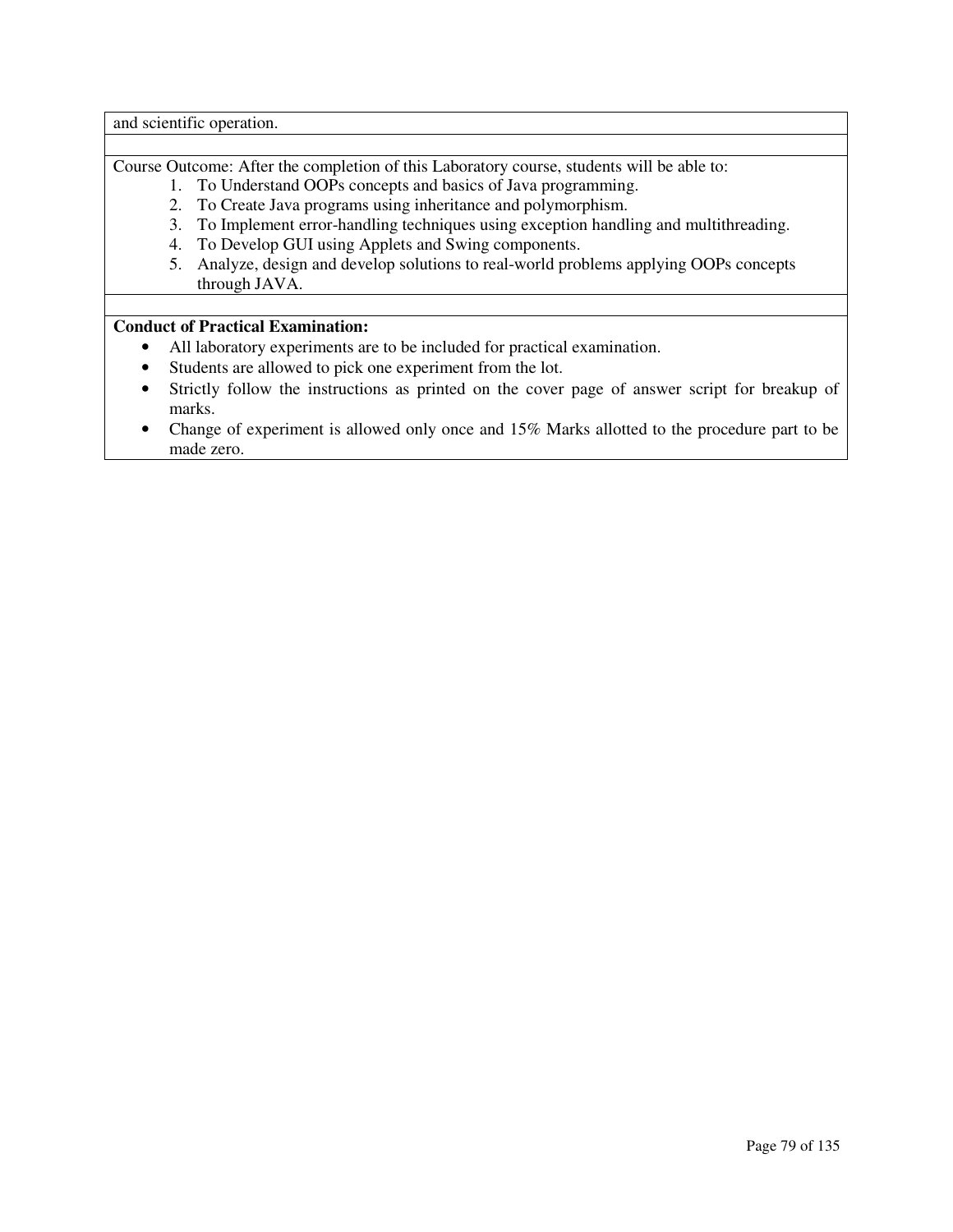| <b>B.E.</b> Electronics and Instrumentation Engineering (EI)<br>Choice Based Credit System (CBCS) |                     |               |                  |       |
|---------------------------------------------------------------------------------------------------|---------------------|---------------|------------------|-------|
|                                                                                                   |                     | Semester - VI |                  |       |
|                                                                                                   | <b>Mini Project</b> |               |                  |       |
| Subject Code                                                                                      | : 18EIMP68          |               | <b>CIE Marks</b> | : 40  |
| Number of Practical<br>Hours /Week                                                                | : 02                |               | <b>SEE Marks</b> | :60   |
| Total Number of<br>Lecture Hours                                                                  | $: - -$             |               | Exam Hours       | : 0.3 |
| $Credits - 2$                                                                                     |                     |               |                  |       |

### **Mini-project work:**

Based on the ability/abilities of the student/s and recommendations of the mentor, a single discipline or a multidisciplinary Mini-project can be assigned to an individual student or to a group having not more than 4 students.

### **CIE procedure for Mini-project:**

**(i) Single discipline:** The CIE marks shall be awarded by a committee consisting of the Head of the concerned Department and two senior faculty members of the Department, one of whom shall be the Guide.

The CIE marks awarded for the Mini-project work, shall be based on the evaluation of project report, project presentation skill and question and answer session in the ratio 50:25:25.The marks awarded for the project report shall be the same for all the batch mates.

**(ii) Interdisciplinary:** Continuous Internal Evaluation shall be group wise at the college level with the participation of all the guides of the college.

The CIE marks awarded for the Mini-project, shall be based on the evaluation of project report, project presentation skill and question and answer session in the ratio 50:25:25.The marks awarded for the project report shall be the same for all the batch mates.

### **SEE for Mini-project:**

**(i) Single discipline:** Contribution to the Mini-project and the performance of each group member shall be assessed individually in the semester end examination (SEE) conducted at the department.

**(ii) Interdisciplinary:** Contribution to the Mini-project and the performance of each group member shall be assessed individually in semester end examination (SEE) conducted separately at the departments to which the student/s belong to.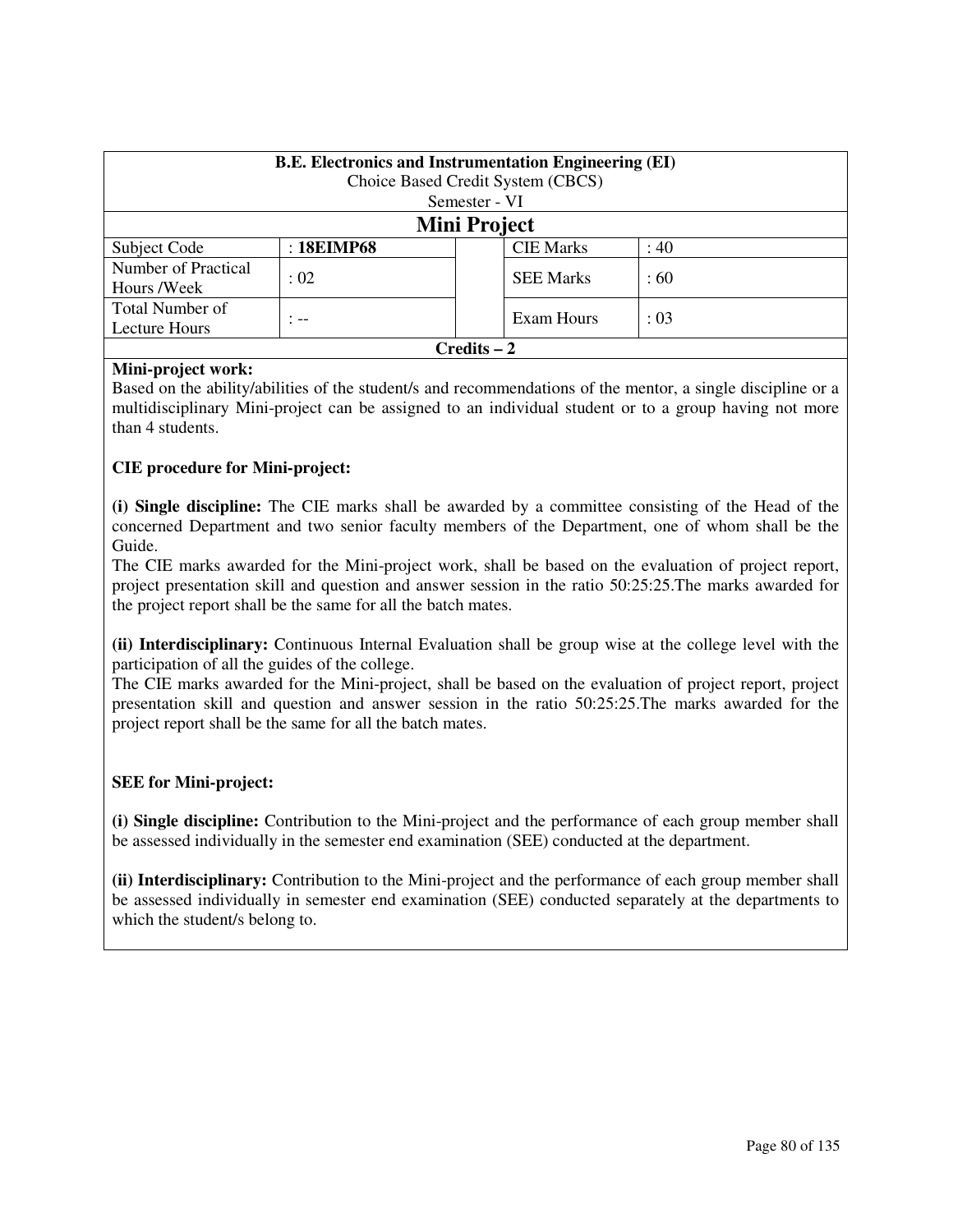# **B.E. Electronics and Instrumentation Engineering (EI)**

Choice Based Credit System (CBCS)

Semester - VI

# **Internship**

Internship: All the students admitted to III year of BE/B.Tech shall have to undergo mandatory internship of 4 weeks during the vacation of VI and VII semesters and /or VII and VIII semesters. A University examination shall be conducted during VIII semester and the prescribed credit shall be included in VIII semester. Internship shall be considered as a head of passing and shall be considered for the award of degree. Those, who do not take-up/complete the internship shall be declared fail and shall have to complete during subsequent University examination after satisfying the internship requirements.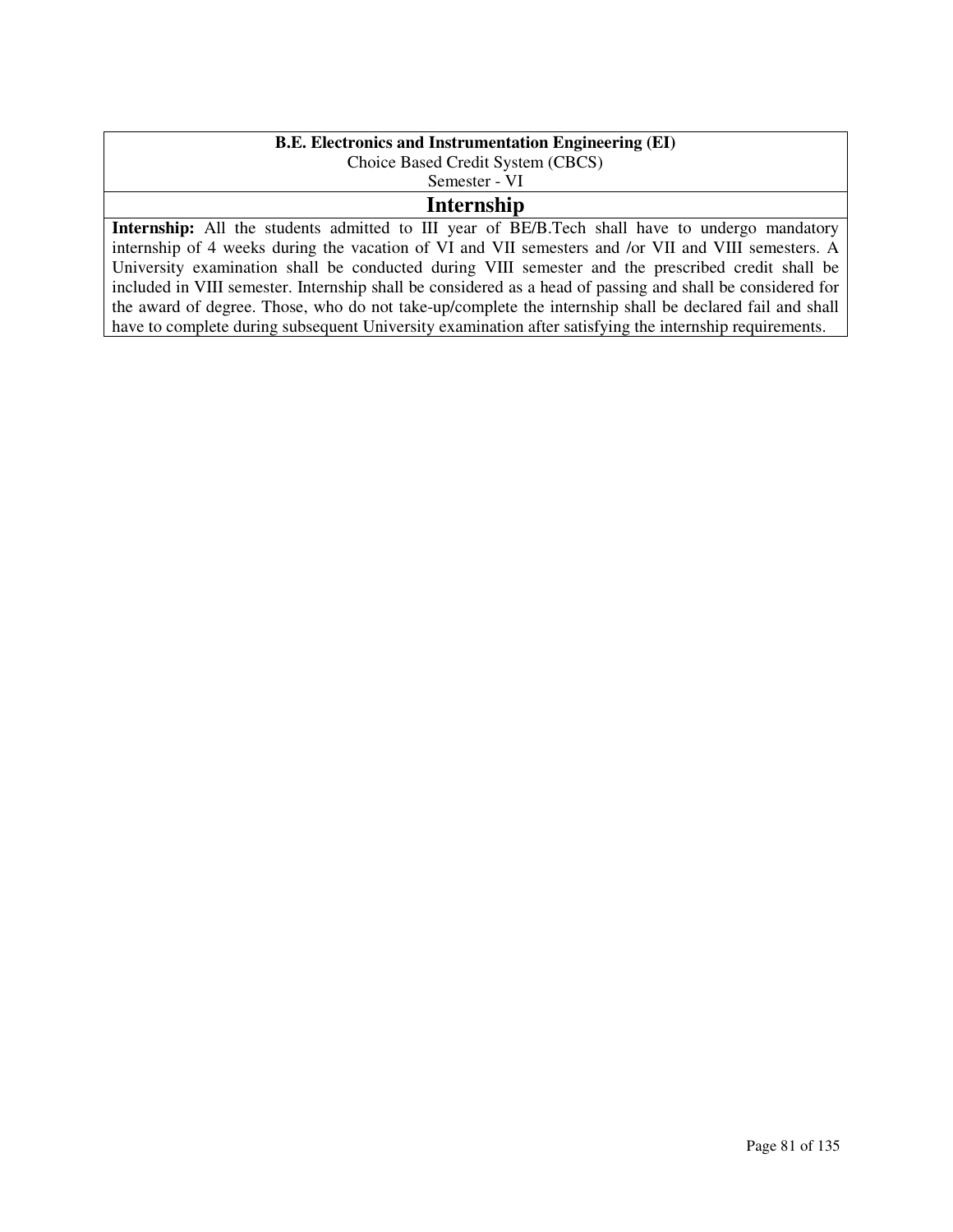# **7 th SEMESTER**

| <b>B.E. Electronics and Instrumentation Engineering (EI)</b><br><b>Choice Based Credit System (CBCS)</b><br><b>Semester - VII</b>                                                                                                                                                                                                                                                                                                                                                                                                                                                                                                                                                    |                                                                         |  |                  |                                                                                                                                                                                                                                                                                                                         |
|--------------------------------------------------------------------------------------------------------------------------------------------------------------------------------------------------------------------------------------------------------------------------------------------------------------------------------------------------------------------------------------------------------------------------------------------------------------------------------------------------------------------------------------------------------------------------------------------------------------------------------------------------------------------------------------|-------------------------------------------------------------------------|--|------------------|-------------------------------------------------------------------------------------------------------------------------------------------------------------------------------------------------------------------------------------------------------------------------------------------------------------------------|
|                                                                                                                                                                                                                                                                                                                                                                                                                                                                                                                                                                                                                                                                                      | <b>Automation in Process Control</b>                                    |  |                  |                                                                                                                                                                                                                                                                                                                         |
| <b>Subject Code</b>                                                                                                                                                                                                                                                                                                                                                                                                                                                                                                                                                                                                                                                                  | : 18EI71                                                                |  | <b>CIE Marks</b> | : 40                                                                                                                                                                                                                                                                                                                    |
| Number of Lecture +<br><b>Tutorial Hours /Week</b>                                                                                                                                                                                                                                                                                                                                                                                                                                                                                                                                                                                                                                   | $: 2 + 2$                                                               |  | <b>SEE Marks</b> | :60                                                                                                                                                                                                                                                                                                                     |
| Total Number of<br><b>Lecture Hours</b>                                                                                                                                                                                                                                                                                                                                                                                                                                                                                                                                                                                                                                              | :40                                                                     |  | Exam Hours       | : 03                                                                                                                                                                                                                                                                                                                    |
|                                                                                                                                                                                                                                                                                                                                                                                                                                                                                                                                                                                                                                                                                      | Credits – 3 (Each module – 8 Hours)                                     |  |                  |                                                                                                                                                                                                                                                                                                                         |
| <b>Module -1</b><br>addressing, PLC memory.                                                                                                                                                                                                                                                                                                                                                                                                                                                                                                                                                                                                                                          | Input modules: Discrete input modules, Discrete AC and DC input modules |  |                  | Introduction to Programmable Logic Controllers (PLC): The digital concept, Analog signals, The<br>input status file, the output status file, input and output status file, sixteen point I/O modules, PLC<br><b>Output modules :</b> Discrete output modules, solid-state output module switching, relay output modules |
| Module-2<br><b>PLC Instructions:</b> What is logic?, PLC programming languages, ladder programming- Conventional<br>ladder Vs PLC ladder, the basic relay instructions: Normally open and normally closed, output and<br>latching instructions, series and parallel function of AND, OR, NOT, XOR logic, Analysis of rung.<br>Understanding relay instructions and the PLC input modules, interfacing start stop pushbutton and motor<br>to PLC, developing ladder diagrams with analytical problems.                                                                                                                                                                                |                                                                         |  |                  |                                                                                                                                                                                                                                                                                                                         |
| Module -3<br>Timers and Counter Instructions: Timer addressing, On delay, off delay and retentive timer<br>instructions and associated status bits. Counter addressing, PLC counter up and down instructions and<br>associated status bits.<br>Data Handling Instructions: Data handling instructions-MOVE, Masked Move, COPY. Sequencer<br>instructions: Programming sequence output instructions, developing ladder diagram with analytical.<br>Module -4<br>Distributed Digital Control: Introduction, History, Functional requirements of Distributed Process                                                                                                                    |                                                                         |  |                  |                                                                                                                                                                                                                                                                                                                         |
| Control System, System Architecture, Distributed Control Systems, Configuration, Some popular<br>Distributed Control Systems, Field bus System<br>Text 2: Ch.7; 7.1 To 7.8                                                                                                                                                                                                                                                                                                                                                                                                                                                                                                           |                                                                         |  |                  |                                                                                                                                                                                                                                                                                                                         |
| Module -5<br><b>Supervisory Control and data Acquisition System: Basic Functions: Channel Scanning, conversion to</b><br>Engineering units, Data Processing, Distributed SCADA System, Remote Terminal Unit, Reliable<br>System Development Strategy.<br>Modeling and Simulation for Plant Automation: Introduction, Overview of Process Models, Model<br>Based Automatic Control, System Modeling, uses of systems simulation, How to build the mathematical<br>model of a plant, Model evaluation & improvement, Modern tools for modeling and simulation of<br>systems.<br>Text 2: Ch.3; 3.6, 3.7, 3.8 (3.8.1 - 3.8.7), and Ch.11; 11.1, 11.2, 11.3, 11.5, 11.6, 11.7, 11.8, 11.9 |                                                                         |  |                  |                                                                                                                                                                                                                                                                                                                         |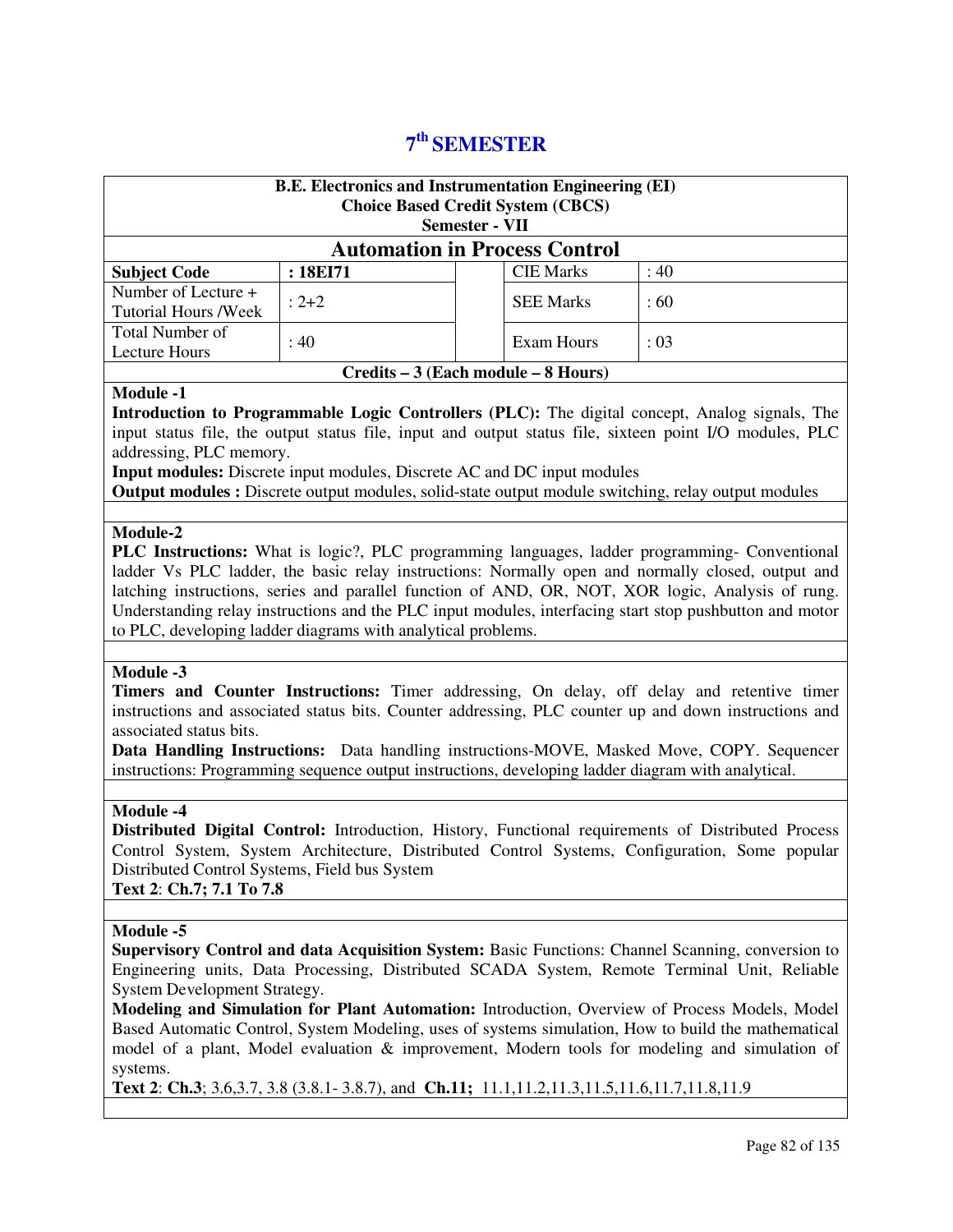Note: Minimum ONE industrial visit need to be organized to see automation of process industries based on PLC, SCADA and DCS.

**Course Outcomes:** After studying this course, students will be able to:

- 1. Describe architecture, functioning and applications of PLC in automation.
- 2. Recognize various I/O modules of PLC and apply programming concepts to interface peripherals.
- 3. Write ladder diagram program using different PLC instruction sets
- 4. Develop an automation system based on PLC ladder diagram program.
- 5. Analyze the basics of distributed control system and communication protocols used in automation industries.
- 6. Develop process automation system using SCADA and DSC.
- 7. Develop models of process automation using modern tools.

#### **Question Paper Pattern**

- The question paper will have TEN questions.
- Each full question carry20 marks.
- There will be TWO full questions (with maximum of THREE sub questions) from each module.
- Each full question will have sub questions covering all the topics under a module.
- The students will have to answer FIVE full questions, selecting ONE full question from each module.

#### **Text Books:**

- 1. Introduction to Programmable Logic Controllers, Garry Dunning, 3nd edition, Centage Learning. (Modules: 1, 2 & 3).
- 2. Computer based Industrial Control, Krishna Kant,  $2^{nd}$  edition, PHI, 2017 (Modules:  $4&5$ )

- 1. F.D. Petruzella, Programmable Logic Controllers, Tata Mc-Graw Hill, Third edition, 2010
- 2. T.A. Hughes, Programmable Controllers, Fourth edition, ISA press, 2005
- 3. Clarke, G., Reynders, D. and Wright, E., "Practical Modern SCADA Protocols: DNP3, 60870.5 and Related Systems", Newnes, 1st Edition, 2004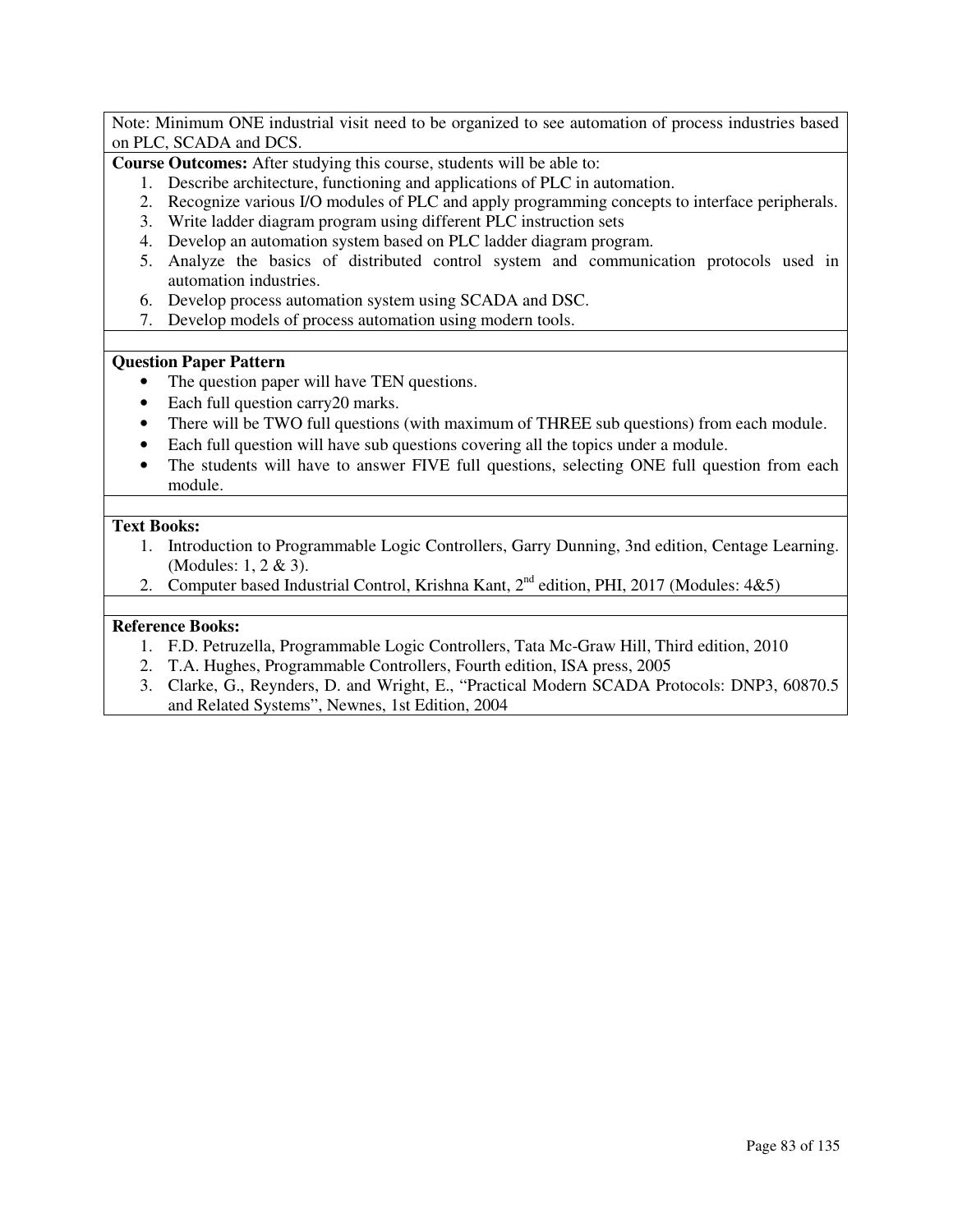| <b>B.E.</b> Electronics and Instrumentation Engineering (EI)<br><b>Choice Based Credit System (CBCS)</b><br><b>Semester - VII</b> |                   |            |                  |          |
|-----------------------------------------------------------------------------------------------------------------------------------|-------------------|------------|------------------|----------|
| <b>ARM Processor</b><br>(Common to EI, BM & ML)                                                                                   |                   |            |                  |          |
| <b>Subject Code</b>                                                                                                               | : $18$ EI/BM/ML72 |            | <b>CIE Marks</b> | :40      |
| Number of Lecture +<br><b>Tutorial Hours /Week</b>                                                                                | $: 2 + 2$         |            | <b>SEE Marks</b> | $\pm 60$ |
| Total Number of<br>Lecture Hours                                                                                                  | : 40              | Exam Hours | : 03             |          |
| Credits – 3 (Each module – 8 Hours)                                                                                               |                   |            |                  |          |

### **ARM Embedded Systems**

Introduction, RISC design philosophy, ARM design philosophy, Embedded system hardware - AMBA bus protocol, ARM bus technology, Memory, Peripherals, Embedded system software – Initialization (BOOT) code, Operating System, Applications.

### **ARM Processor Fundamentals**

ARM core dataflow model, registers, current program status register, Pipeline, Exceptions, Interrupts and Vector Table, Core extensions.

#### **Module -2**

### **Introduction to the ARM Instruction set:**

Introduction, Data processing instructions, Load - Store instruction, Software interrupt instructions, Program status register instructions, Loading constants, ARMv5E extensions, Conditional Execution.

### **Module -3**

#### **Introduction to the THUMB instruction set:**

Introduction, THUMB register usage, ARM – THUMB interworking, Other branch instructions, Data processing instructions, Stack instructions, Software interrupt instructions.

### **Efficient C Programming:**

Overview of C Compilers and optimization, Basic C Data types, C looping structures.

#### **Module -4**

### **Exception and Interrupt Handling:**

Exception Handling-ARM Processor Exceptions and Modes, Vector Table, Exception Priorities, Link Register Offset, Interrupts- Interrupt Latency, Basic Interrupt Stack design and implementation, Interrupt Handling Scheme- Non nested Interrupt Handler, Nested Interrupt Handler, Reentrant Interrupt Handler, Prioritized Simple Interrupt Handler, Prioritized Standard Interrupt Handler, Prioritized Direct Interrupt Handler, Prioritized Grouped Interrupt Handler.

#### **Embedded Operating Systems:**

Fundamental Components, SLOS Directory Layout, Memory Interrupts and Exceptions handling, scheduler, Context Switch, Device Driver Framework.

### **Module -5**

#### **CACHES:**

The memory Hierarchy and caches memory-caches and memory management units, Cache Architecturebasic architecture of caches memory, basic operation of cache controller, the relationship between cache and main memory.

### **Memory Management Units:**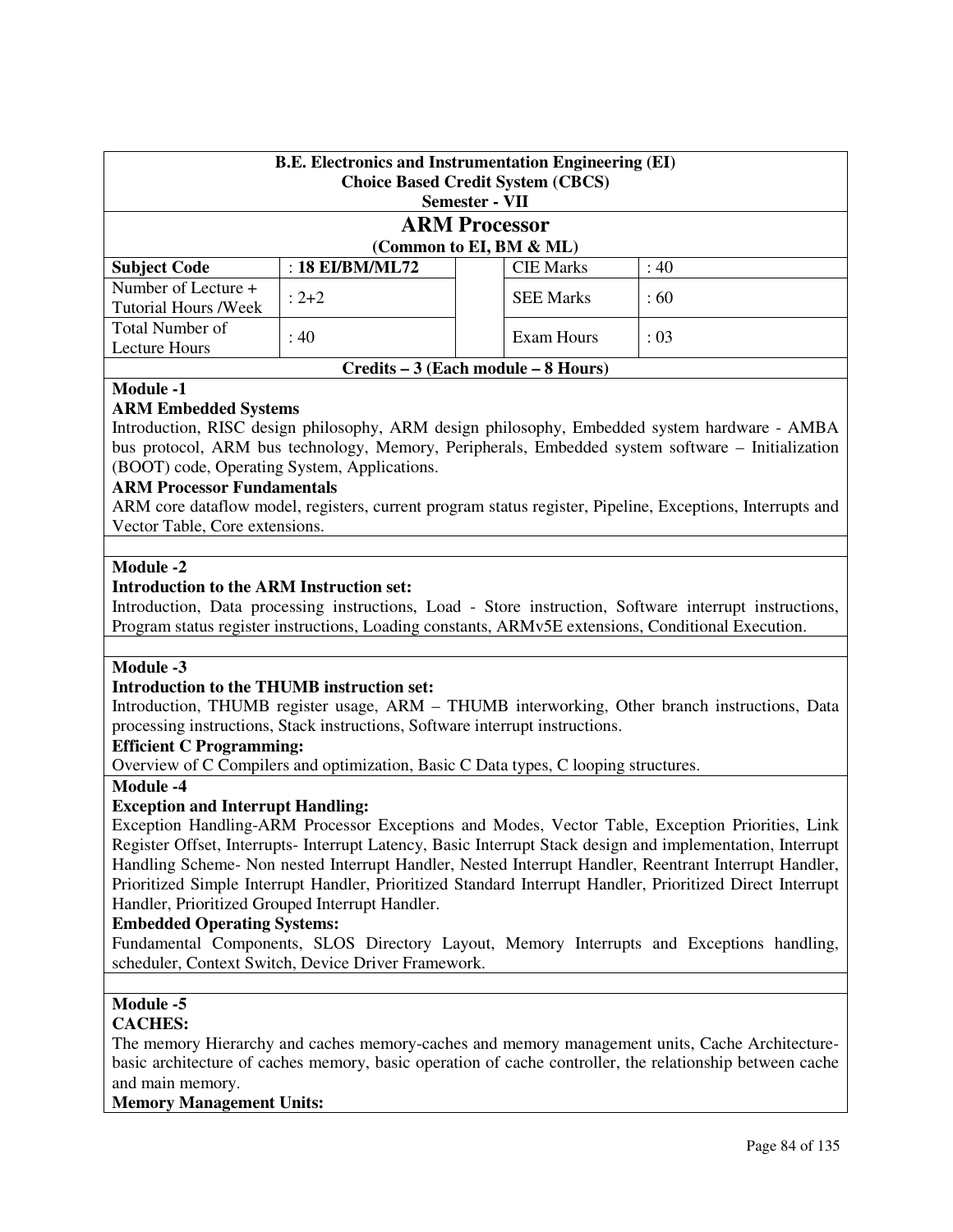Moving from an MPU to an MMU**,** Virtual memory Working-Defining regions using pagers, multitasking and the MMU, Memory organization in a virtual memory system, page tables Translational look aside buffer.

**Note:** Two or four tutorial classes need to be conducted (in a semester) to discuss the Embedded ARM Applications, such as GSM Chip and Bluetooth controller & assignment should be based on applications only.

**Course Outcomes:** After studying this course, students will be able to:

- 1. Depict the organization, architecture, bus technology, memory and operation of the ARM microprocessors
- 2. Employ the knowledge of Instruction set of ARM processors to develop basic Assembly Language Programs
- 3. Recognize the importance of the Thumb mode of operation of ARM processors and develop C programs for ARM processors
- 4. Describe the techniques involved in Exception and Interrupt handling in ARM Processors and understand the fundamental concepts of Embedded Operating Systems
- 5. Develop embedded C programs to interact with Built in Peripherals
- 6. Design, analyze and write programs using RTOS (MicroC/OS) on ARM based development boards.

### **Question Paper Pattern**

- The Question paper will have TEN questions
- Each full question carry 20 marks
- There will be TWO full questions (with maximum of THREE sub questions) from each module.
- Each full question will have sub questions covering all topics under a module.
- The students will have to answer FIVE full questions, selecting ONE full question from each module.

#### **Text Books:**

1. Andrew N Sloss, Dominic System and Chris Wright," ARM System Developers Guide", Elsevier, Morgan Kaufman publisher, 1<sup>st</sup> Edition, 2008/, ISBN: 1758608745.

- 1. David Seal, "ARM Architecture Reference Manual", Addison- Wesley, 2<sup>nd</sup> Edition, 2009, ISBN:978-0201737196.
- 2. Furber S, "ARM System on chip Architecture", Addison Wiley, 2nd Edition 2008, ISBN:978- 0201675191
- 3. Rajkam, "Embedded System", Tata McGraw-Hill Publishers, 2nd Edition, 2008, ISBN: 0070494703.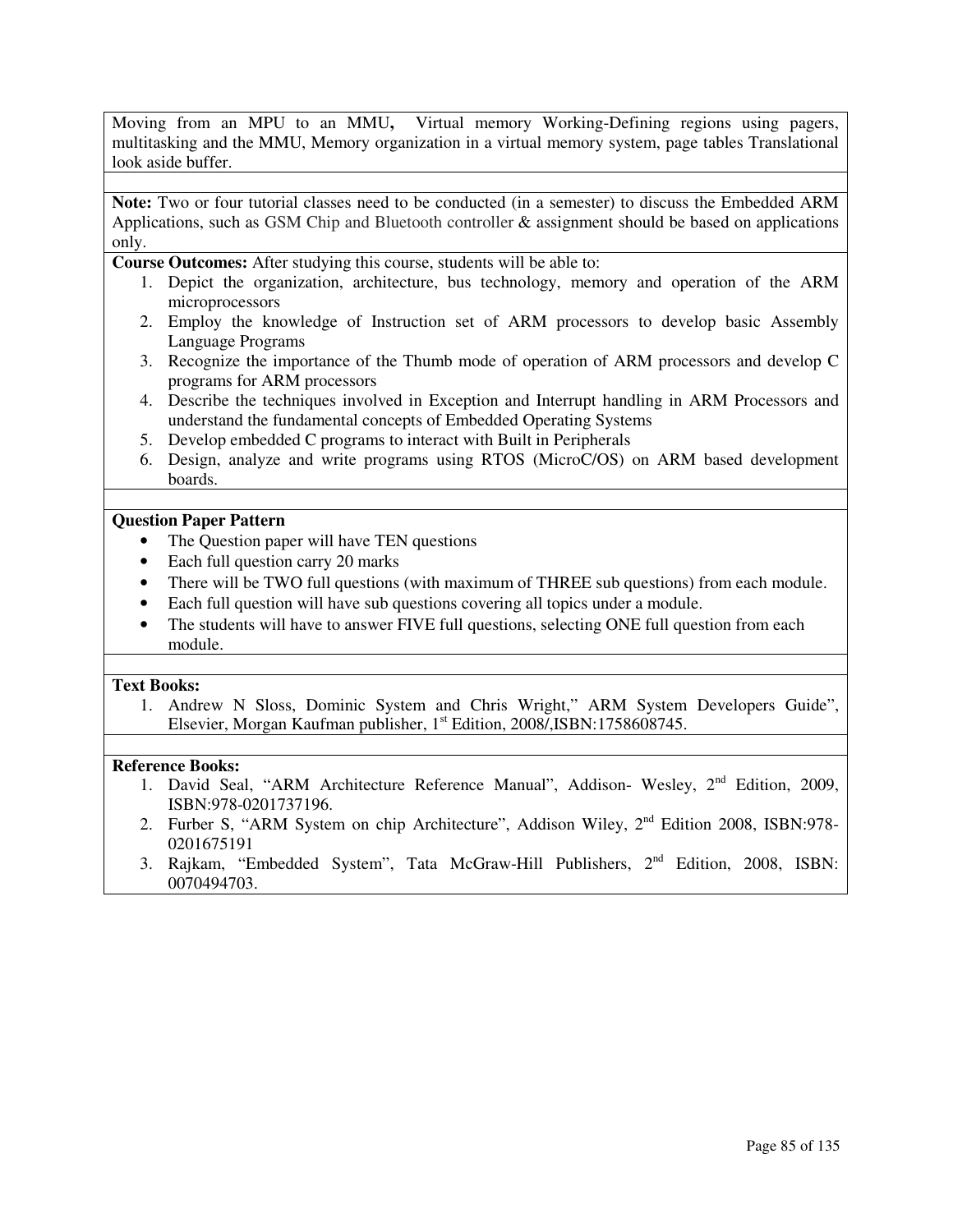| <b>B.E. Electronics and Instrumentation Engineering (EI)</b> |           |                     |                                     |          |  |  |
|--------------------------------------------------------------|-----------|---------------------|-------------------------------------|----------|--|--|
|                                                              |           |                     | Choice Based Credit System (CBCS)   |          |  |  |
|                                                              |           | Semester - VII      |                                     |          |  |  |
|                                                              |           | <b>Mechatronics</b> |                                     |          |  |  |
| <b>Subject Code</b>                                          | : 18EI731 |                     | <b>CIE Marks</b>                    | : 40     |  |  |
| Number of Lecture +                                          |           |                     | <b>SEE Marks</b>                    | $\pm 60$ |  |  |
| <b>Tutorial Hours /Week</b>                                  |           | $: 2 + 2$           |                                     |          |  |  |
| Total Number of                                              | :40       |                     | Exam Hours                          | : 03     |  |  |
| Lecture Hours                                                |           |                     |                                     |          |  |  |
|                                                              |           |                     | Credits – 3 (Each module – 8 Hours) |          |  |  |

### **Module 1**

**Introduction:** Introduction to Mechatronics, Design process, Systems, Measurement systems, Control systems, Examples of mechatronic systems: Digital camera with autofocus, Engine management system. Sensors and Transducers (only selected topics): Smart sensors, Pneumatic sensors, Proximity switches, Pyroelectric sensors, Piezoelectric sensors, Tactile sensor. [Textbook-1]

#### **Module -2**

**Pneumatic And Hydraulic Actuation Systems:** Actuation systems, Pneumatic and hydraulic systems, Directional control valves, Pressure control valves, Servo and proportional control valves, Process control valves, Rotary actuators.

**Mechanical Actuation Systems:** Mechanical systems, Types of motion, Kinematic chains, Cams, Gears, Belt and chain drives, Bearings.[Textbook-1]

#### **Module -3**

**Electrical Actuation Systems:** Electrical systems, Mechanical switches, Solenoids, D.C. motors, A.C. motors, Stepper motors.

Fault Finding: Fault-detection techniques, Watchdog timer, Parity and error coding checks, Common hardware faults, Microprocessor systems, Emulation and simulation. [Textbook-1]

#### **Module -4**

**Interfacing Microcontrollers with Actuators:** Introduction, Interfacing with general purpose three state transistors, Interfacing relays, Interfacing solenoids, Interfacing stepper motors, interfacing permanent magnet motors, Interfacing sensors, Interfacing with DAC, interfacing power supplies, Compatibility at an interface.

**Reliability:** Meaning of reliability**,** The life curve, Repairable and non-repairable systems, Failure or hazard rate models, Reliability systems, Response surface modeling. [Textbook-2]

#### **Module -5**

**Components Based Modular Design and System Validation:** Introduction, Components based modular design view, System validation, Validation methodology, Validation scheme, Fusion technique-An example with vision system.

**Integration:** Introduction, Background, Advanced actuators, Industrial robot, Autonomous guided vehicle (AGV), Drilling machine for PCB board. [Textbook-3]

**Course Outcomes**: After studying this course, students will be able to:

- 1. Describe and analyze the mechatronic systems and their associated systems
- 2. Discuss and illustrate different types of actuation systems that can be employed in a mechatronic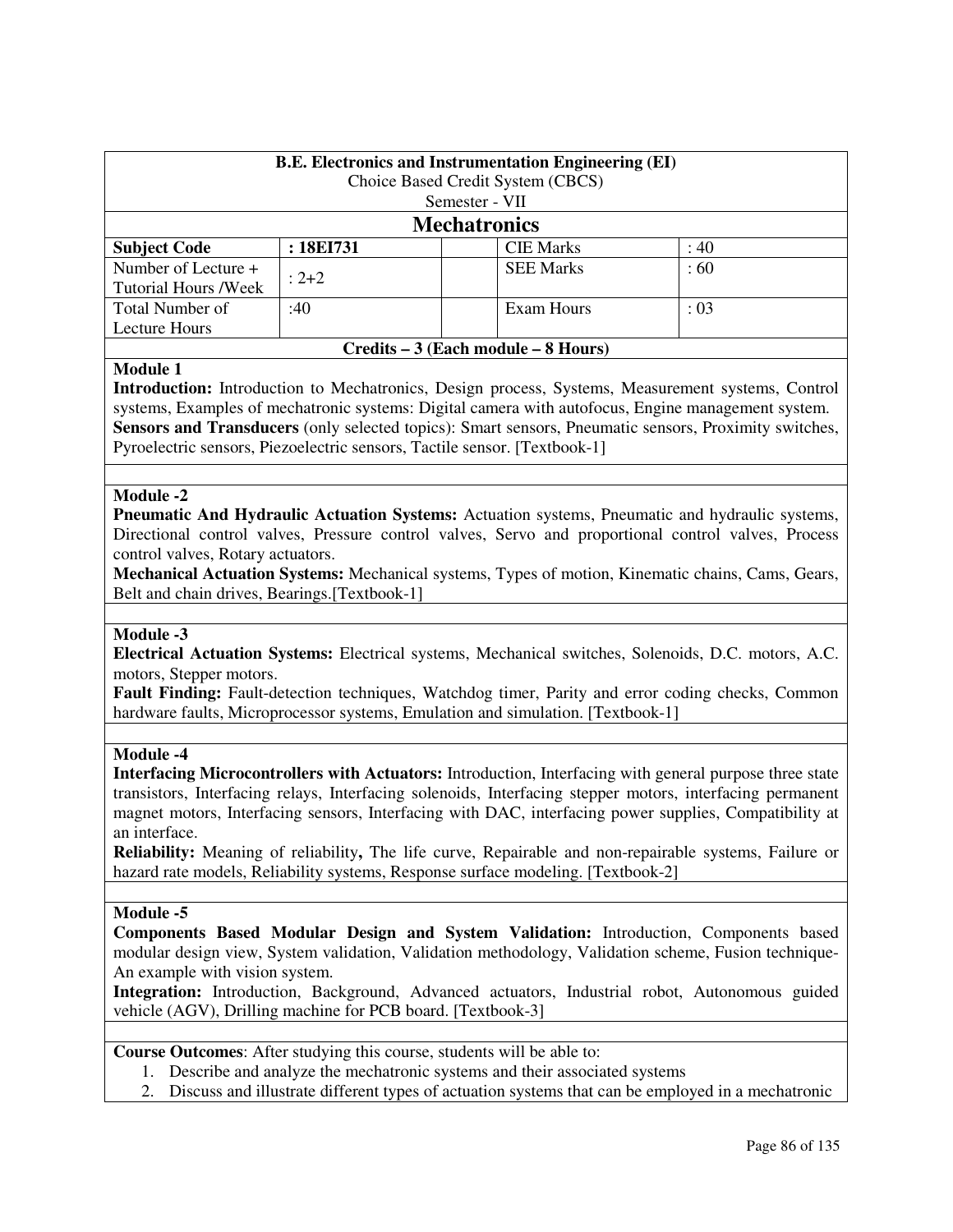system.

- 3. Demonstrate the integration of mechatronic systems.
- 4. Identify and solve the faults in mechatronic systems and assess the reliability.
- 5. Designand develop microcontroller and actuator based mechatronic system.
- 6. Design modular system and perform validation.

### **Question Paper Pattern**

- The question paper will have TEN questions.
- Each full question carry 20 marks
- There will be TWO full questions (with maximum of THREE sub questions) from each module.
- Each full question will have sub questions covering all the topics under a module.
- The students will have to answer FIVE full questions, selecting ONE full question from each module.

### **Text Books:**

- 1. Mechatronics: Electronic Control Systems in Mechanical and Electrical Engineering– W. Bolton, Pearson Education Asia, 4<sup>th</sup> Edition, 2013.
- 2. Mechatronics: Principles and Applications Godfrey C. Onwubolu, Elsevier (BH) Publications, India Reprint 2013.
- 3. Mechatronics: Principles, Concepts and applications NitaigourPremchandMahailik, TMH, 2003.

- 1. Introduction to mechatronics and measurement systems –David G. Alciatore& Michel BiHistand, Tata McGraw Hill –2000.
- 2. Mechatronics H.D. Ramachandra, Sudha Publication 2003 Mechatronics by HMT Ltd. Tata McGraw-Hill, 2000.
- 3. Mechatronics System design by DevadasShetty and Richard A. Kark, Thomas Learning, 1997.
- 4. Mechatronics an Introduction by Robert H Bishop, CR, 2005.
- 5. Mechatronics Systems Fundamentals by Rolf Isermann, Springer, 2005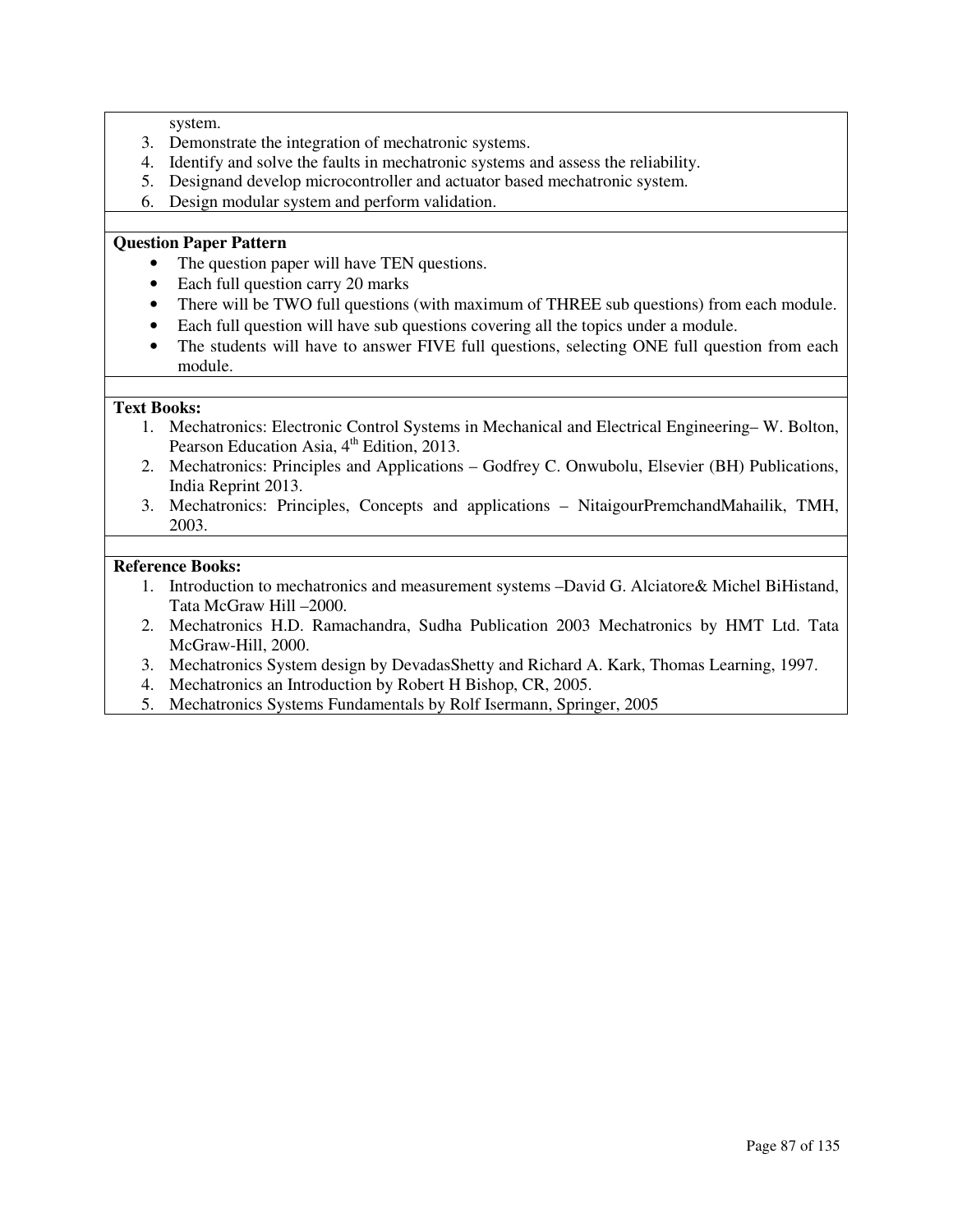| <b>B.E. Electronics and Instrumentation Engineering (EI)</b><br>Choice Based Credit System (CBCS) |           |            |                  |          |
|---------------------------------------------------------------------------------------------------|-----------|------------|------------------|----------|
|                                                                                                   |           |            |                  |          |
| Semester - VII                                                                                    |           |            |                  |          |
| <b>Power Plant Instrumentation</b>                                                                |           |            |                  |          |
| Subject Code                                                                                      | : 18EI732 |            | <b>CIE Marks</b> | : 40     |
| Number of Lecture +                                                                               | $: 2 + 2$ |            | <b>SEE Marks</b> | $\pm 60$ |
| <b>Tutorial Hours /Week</b>                                                                       |           |            |                  |          |
| Total Number of                                                                                   | : 40      | Exam Hours | : 03             |          |
| Lecture Hours                                                                                     |           |            |                  |          |
| Credits – 3 (Each module – 08Hours)                                                               |           |            |                  |          |

**Coal Based Thermal Power Plants:** Rankine cycle - improvisations, Layout of modern coal power plant, Super Critical Boilers, FBC Boilers, Turbines, Condensers, Steam & Heat rate, Subsystems of thermal power plants – Fuel and ash handling, Draught system, Feed water treatment. Binary Cycles and Cogeneration systems.

#### **Module -2**

**Diesel, Gas Turbine And Combined Cycle Power Plants:** Otto, Diesel, Dual &Brayton Cycle - Analysis & Optimization. Components of Diesel and Gas Turbine power plants. Combined Cycle Power Plants. Integrated Gasifier based Combined Cycle systems.

### **Module -3**

**Nuclear Power Plants:** Basics of Nuclear Engineering, Layout and subsystems of Nuclear Power Plants, Working of Nuclear Reactors : Boiling Water Reactor (BWR), Pressurized Water Reactor (PWR), CANada Deuterium- Uranium reactor (CANDU), Breeder, Gas Cooled and Liquid Metal Cooled Reactors. Safety measures for Nuclear Power plants.

#### **Module -4**

Power From Renewable Energy: Hydro Electric Power Plants – Classification, Typical Layout and associated components including Turbines. Principle, Construction and working of Wind, Tidal, Solar Photo Voltaic (SPV), Solar Thermal, Geo Thermal, Biogas and Fuel Cell power systems.

#### **Module -5**

**Energy, Economic And Environmental Issues Of Power Plants:** Power tariff types, Load distribution parameters, load curve, Comparison of site selection criteria, relative merits & demerits, Capital & Operating Cost of different power plants. Pollution control technologies including Waste Disposal Options for Coal and Nuclear Power Plants.

**Course Outcomes**: After studying this course, students will be able to:

- 1. Identify the resources of power generation and implementation
- 2. Describe the installation, operation, maintenance and control of coal based power plant
- 3. Recognize various analyzer for monitoring impurity, feed water and flue gas etc.
- 4. Evaluate the safety and boiler control system in power plants
- 5. Apply the knowledge to design, install, control and monitor the power plants as per the natural resources.

**Note:** Faculty members are advised to take the students to power generation stations/plants and assignments can be based on these visits.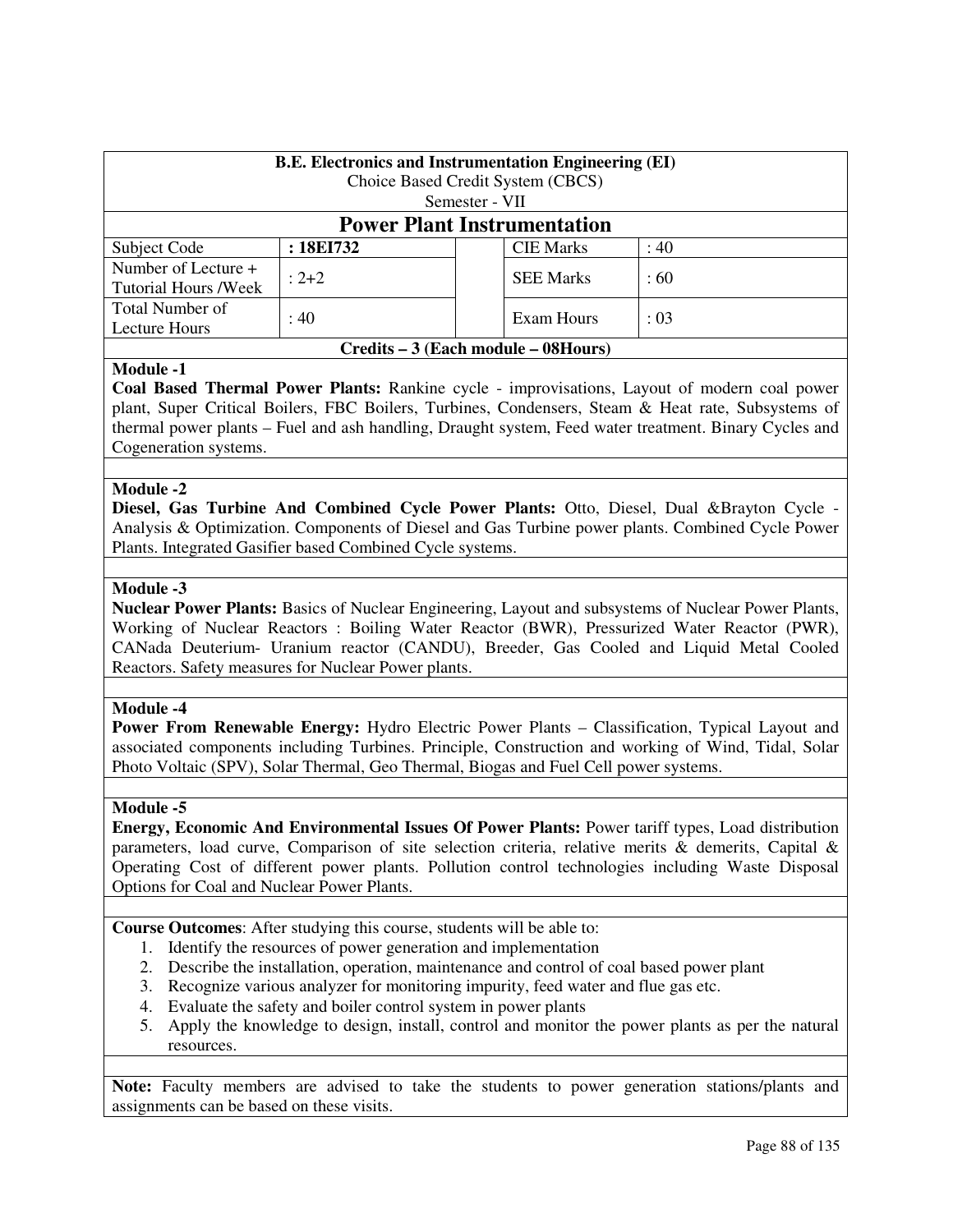### **Question Paper Pattern**

- The question paper will have TEN questions.
- Each full question carry 20 marks
- There will be TWO full questions (with maximum of THREE sub questions) from each module.
- Each full question will have sub questions covering all the topics under a module.
- The students will have to answer FIVE full questions, selecting ONE full question from each module.

#### **Text Books:**

1. Power Plant Engineering, P.K. Nag, McGraw-Hill Education.3<sup>rd</sup> edition 2008.

- 1. Power Plant Technology, M.M. El-Wakil, McGraw-Hill Education .2010
- 2. Thermal Engineering, R. K. Rajput, Laxmi Publication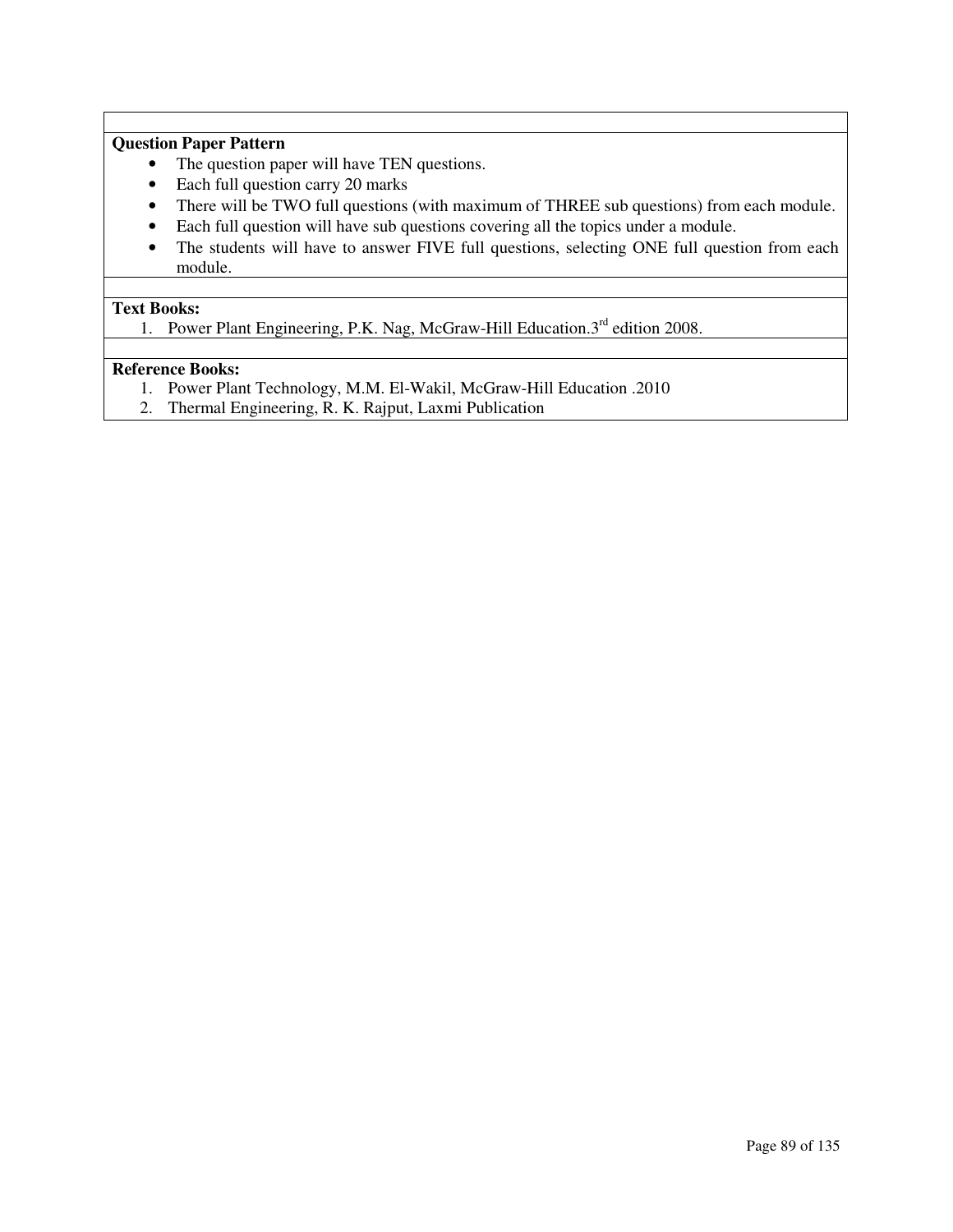| <b>B.E. Electronics and Instrumentation Engineering (EI)</b><br>Choice Based Credit System (CBCS)<br>Semester - VII |           |  |                  |           |
|---------------------------------------------------------------------------------------------------------------------|-----------|--|------------------|-----------|
| <b>Advanced Control Systems</b>                                                                                     |           |  |                  |           |
| Subject Code                                                                                                        | :18E1733  |  | <b>CIE Marks</b> | :40       |
| Number of Lecture +                                                                                                 | $: 2 + 2$ |  | <b>SEE Marks</b> | $\pm 60$  |
| <b>Tutorial Hours /Week</b>                                                                                         |           |  |                  |           |
| <b>Total Number of</b>                                                                                              | :40       |  | Exam Hours       | $\div 03$ |
| Lecture Hours                                                                                                       |           |  |                  |           |

**Design of Lag/Lead/Lag-lead compensators using Frequency domain (Bode plot) technique:** Lead, lag, lead lag network and compensator design using Bode techniques. Numerical problems **Text 1**:9.1, 9.2, 9.3, 9.4.

**Credits – 3 (Each module – 8 Hours)**

### **Module-2**

**Design of Lag/Lead/Lag-lead compensators using Root Locus technique:** Lead, lag, lead lag network and compensator design using Root locus techniques. Numerical problems

**Text 1:** 7.1, 7.2, 7.3, 7.4, 7.5.

### **Module -3**

**Nonlinear Systems:** Introduction, Common physical nonlinearities, phase-plane Method: Basic concepts, singular points, Stability of non –linear system, Construction of phase trajectories (by analytical method only).

Describing function Method: Basic Concepts, Derivation of describing functions, Stability Analysis by Describing function Method,

**Text 3:**17.1, 17.2, 17.7, 17.8, 17.9

### **Module -4**

**Introduction to Discrete Time Control Systems:** Introduction, Digital Control Systems, Impulse sampling and Data Hold, Reconstructing original signals from Sampled signals, The Pulse Transfer Function, Stability analysis of closed loop systems in the Z-plane.

**Text 2**: 1.1, 1.2, 3.2, 3.4, 3.5, 4.3.

#### **Module -5**

**State space Analysis:** State-Space representations of continuous and discrete-Time systems, Solving Discrete-time state space equations, Controllability, Observability. Numerical problems **Text 2**: 5.1, 5.2, 5.3, 6.2, 6.3.

**Course Outcomes:** After studying this course, students will be able to:

- 1. Explain concepts of Lag, Lead and lag-Lead networks and their design and implementation in controls systems
- 2. Design of control system for given time domain and frequency domain specifications
- 3. Describe the concept of nonlinearity and linearity of systems and stability analysis
- 4. Describe the concept of discrete control system, transform function and solutions and stability analysis
- 5. Develop model of physical process in state space form and solve state space equations.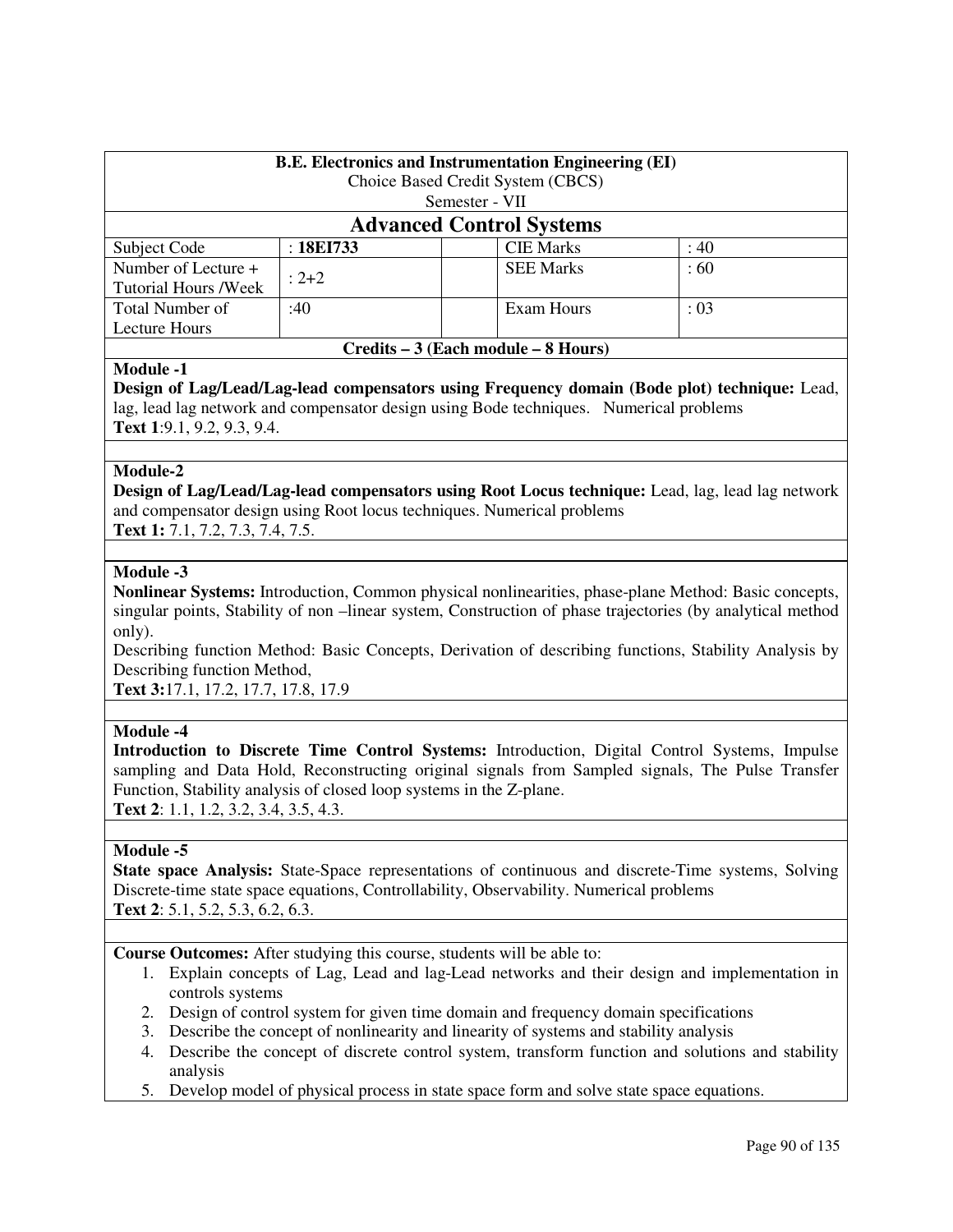6. Test the controllability and observability of a system.

### **Question Paper Pattern**

- The question paper will have TEN questions.
- Each full question carry 20 marks
- There will be TWO full questions (with maximum of THREE sub questions) from each module.
- Each full question will have sub questions covering all the topics under a module.
- The students will have to answer FIVE full questions, selecting ONE full question from each module.

### **Text Books:**

- 1. Modern Control Engineering K. Ogata, 3rd Edition, Prentice Hall of India, 1997.
- 2. Discrete Time Control Systems K. Ogata, 2nd Edition, Prentice Hall of India, 1995.
- 3. Control Systems Engineering J. Nagarath& M. Gopal, New Age Int. Pvt. Ltd. Publishers, 5th Edn. 2008.

- 1. Digital control and state variable methods, Madan Gopal, PHI, 2nd Edition, 2005.
- 2. Advanced control theory- A NagoorKani, 2nd edition, RBA Publications.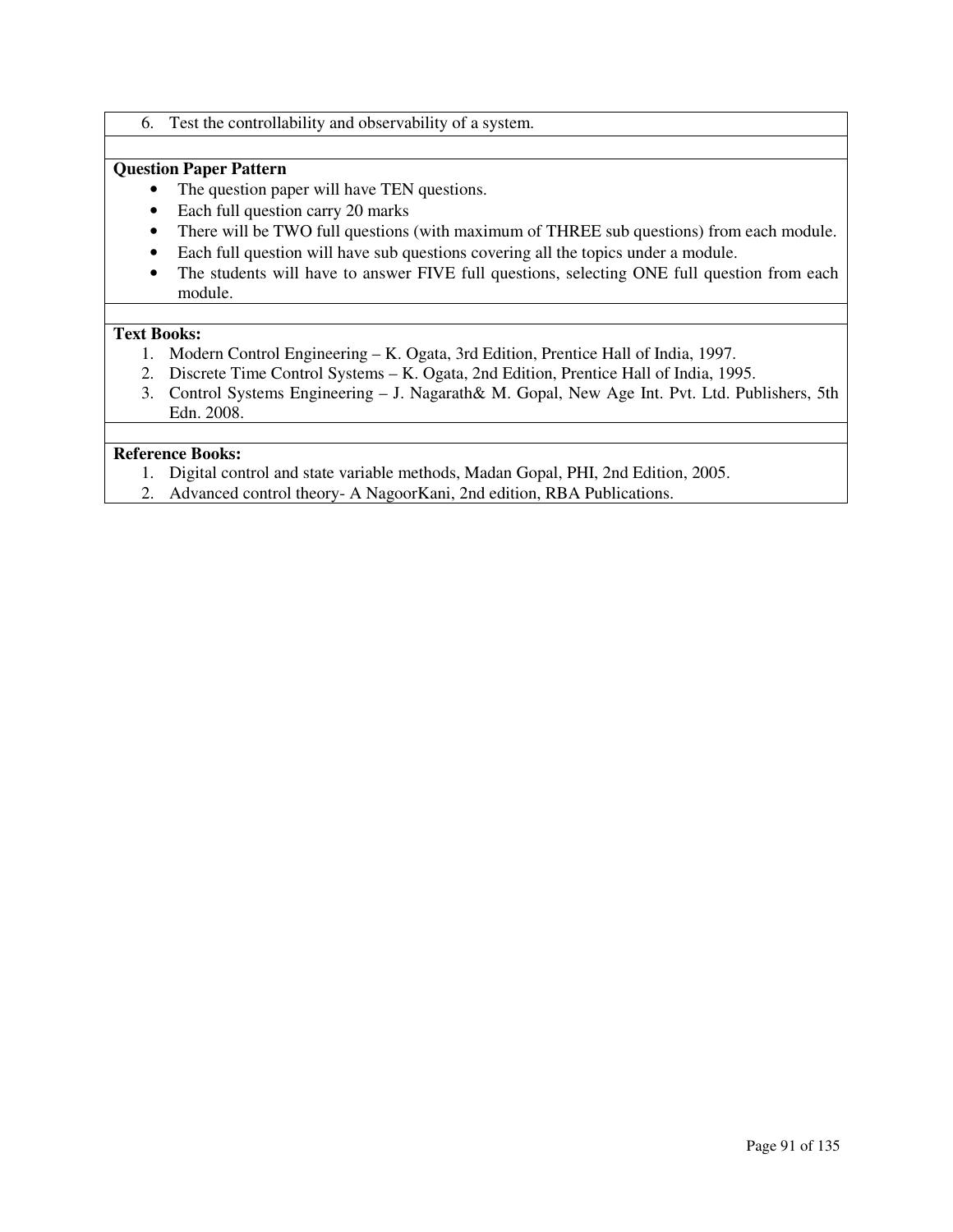| <b>B.E.</b> Electronics and Instrumentation Engineering (EI) |           |  |                  |      |
|--------------------------------------------------------------|-----------|--|------------------|------|
| Choice Based Credit System (CBCS)                            |           |  |                  |      |
| $Semester-VII$                                               |           |  |                  |      |
| <b>Electrical Machines and Drives</b>                        |           |  |                  |      |
| Subject Code                                                 | : 18EI734 |  | <b>CIE</b> Marks | : 40 |
| Number of Lecture +                                          | $: 2 + 2$ |  | <b>SEE Marks</b> | :60  |
| Tutorial Hours/Week                                          |           |  |                  |      |
| Total Number of                                              | : 40      |  | Exam Hours       | : 03 |
| Lecture Hours                                                |           |  |                  |      |
| Credits – 3 (Each module – 08Hours)                          |           |  |                  |      |

**Electrical Circuits and Transformers**: Ohms law, series and parallel circuits Kirchhoff's law mesh analysis, A.C. voltage – sinusoidal waves, power factor complex power Basic operation of transformers, EMF equation, Turns ratio, Losses and efficiency– simple problems

### **Module -2**

**Electrical Motors**: Constructional details, principle of operation and performance characteristics of D.C. motors, single phase induction motor, three phase induction motor, synchronous motors, universal motors, stepper motors and reluctance motor

### **Module -3**

**Speed Control and Starting**: Speed control of D.C. motors – three phase induction motors – starting methods of D.C. motor and three phase induction motor – electrical braking – simple problems

#### **Module -4**

**Electrical Drives:** Type of Electrical Drives – Selection & factors influencing the selection – heating and cooling curves –loading condition and classes of duty – determination of power rating – simple problems

### **Module -5**

**Solid State Drives (Qualitative Treatment Only):** Advantages of solid state drives – D.C. motor control using rectifiers and choppers – control of induction motor by V, V/f and slip power recovery scheme using inverters and A.C. power regulators

**Course Outcomes:** After studying this course, students will be able to:

- 1. Formulate and analyze the basic construction, working principle and characteristics of various electrical machines.
- 2. Evaluate the performance characteristics of motor drives for mechanical load requirements to design torque, speed and position controller in an energy efficient manner
- 3. Describe the various electrical drives with basic structure, operation and characteristics.
- 4. Analyze the structure of electric drive systems and their role in various applications and requirements placed by mechanical systems on electric drives.
- 5. Illustrate the basic concepts of solid-state drives in controlling of DC motor and induction motors.
- 6. Design and install electrical machines and drives in an industrial environment.

### **Question Paper Pattern**

• The question paper will have TEN questions.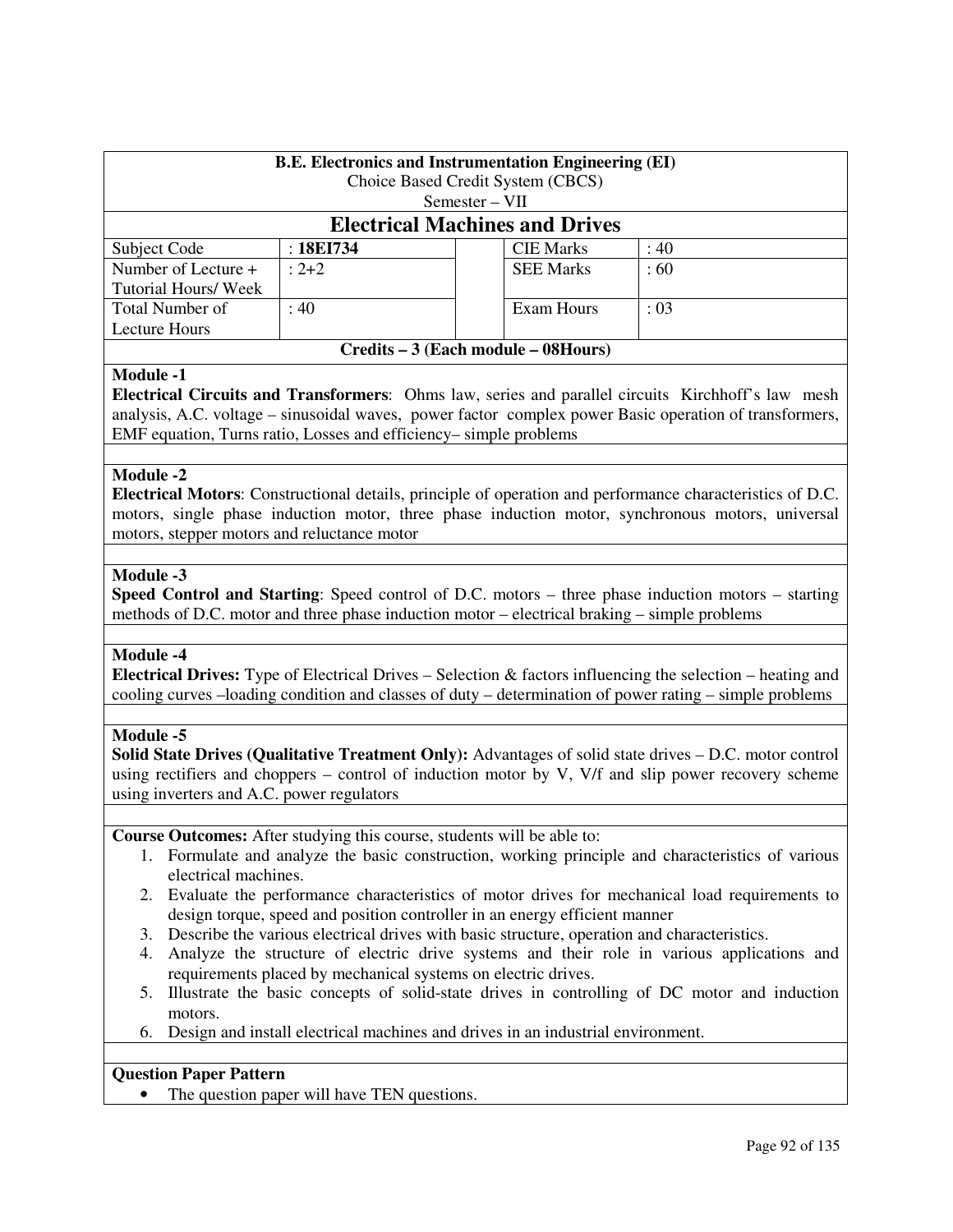- Each full question carry 20 marks
- There will be TWO full questions (with maximum of THREE sub questions) from each module.
- Each full question will have sub questions covering all the topics under a module.
- The students will have to answer FIVE full questions, selecting ONE full question from each module.

### **Text Books:**

- 1. Vukosavic, "Digital Control of Electrical Drives", Springer, Indian Reprint, 2010.
- 2. Vedam Subrahmanyam. "Electric Drives: Concepts and Applications", Tata McGraw Hill, New Delhi, 2007.
- 3. N.K.De and P. K. Sen, "Electric Drives", Prentice Hall India Pvt. Limited 2002.

- 1. Crowder, "Electric Drives and Electromechanical Systems", Elsevier, Indian Reprint, 2009
- 2. DubeyG.K. "Fundamental Electrical Drives" 2nd Edition, Narosa Publications, 2002
- 3. Bhattacharya S.K. &Brinjinder Singh , "Control of Electrical Machines", New Age International Publishers, 2002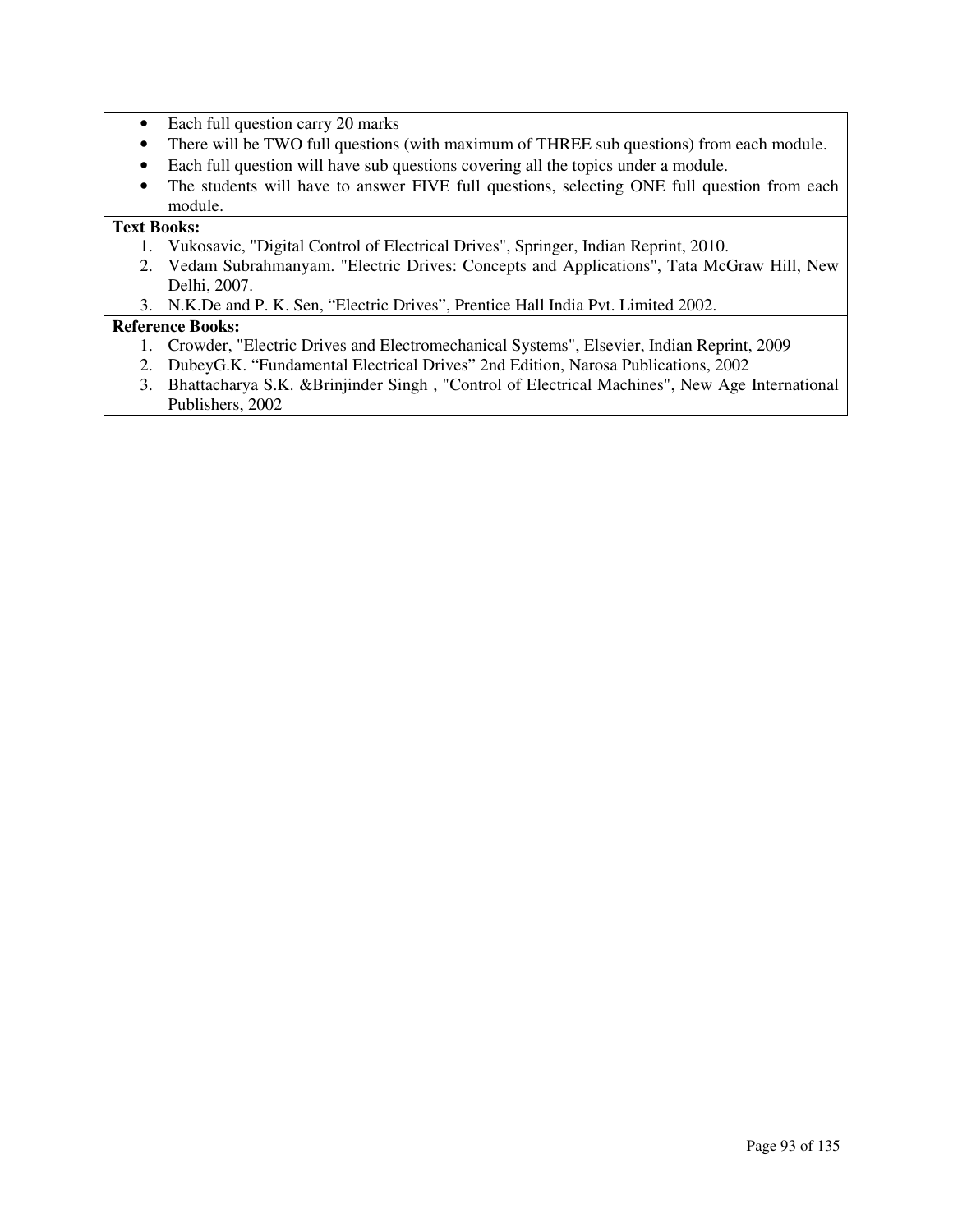| <b>B.E. Electronics and Instrumentation Engineering (EI)</b><br>Choice Based Credit System (CBCS)<br><b>Semester - VII</b> |           |  |                  |      |
|----------------------------------------------------------------------------------------------------------------------------|-----------|--|------------------|------|
| <b>Smart Sensors and Intelligent Instrumentation</b>                                                                       |           |  |                  |      |
| Subject Code                                                                                                               | :18E1741  |  | <b>CIE Marks</b> | :40  |
| Number of Lecture +<br><b>Tutorial Hours /Week</b>                                                                         | $: 2 + 2$ |  | <b>SEE Marks</b> | :60  |
| Total Number of<br>Lecture Hours                                                                                           | : 40      |  | Exam Hours       | : 03 |
| Credits – 3 (Each module – 08 Hours)                                                                                       |           |  |                  |      |

**Basics of smart sensors and micromachining:** Introduction, Mechanical-Electronic transitions in sensing, nature of sensors, overview of smart sensing and control systems, integration of micromachining and microelectronics, introduction to micromachining, bulk micromachining, wafer bonding, surface micromachining, other micromachining techniques.

#### **Module -2**

**MCUs and DSPs for sensor:** Introduction, MCU control, MCUs for sensor interface, DSP control, Software, tools and support, sensor integration.

#### **Module -3**

Sensor Communication and MEMS: Wireless zone sensing, surface acoustical wave devices, intelligent transportation system, RF-ID, Micro optics, micro-grippers, micro-probes, micro- mirrors, FEDs, communications for smart sensors - sources and standards, automotive protocols, industrial networks, office and building automation, home automation, protocols in silicon, other aspects of network communications.

#### **Module -4**

**Packaging, Testing and Reliability of Smart Sensors:** Introduction, Semiconductor packaging applied to sensors, hybrid packaging, packaging for monolithic sensors, reliability implications, testing smart sensors. Unit Standards for Smart Sensors: Introduction, setting the standards for smart sensors and systems, IEEE 1451.1, IEEE 1451.2, IEEE P1451.3, IEEE 1451.4, extending the systems to network.

#### **Module -5**

**Implications of Smart Sensor Standards and Recent Trends:** Introduction, sensor plug-and-play, communicating sensor data via existing wiring, automated/remote sensing and web, process control over the internet, alternative standards, HVAC sensor chip, MCU with integrated pressure sensors, alternative views of smart sensing, smart loop.

**Course Outcomes:** After studying this course, students will be able to:

- 1. Describe the principle of smart sensors and process of micromachining in development of smart sensors.
- 2. Develop intelligent systems by interfacing the smart sensors to MCUs and DSPs.
- 3. Analyze the use of smart sensors in communication, MEMS and automation.
- 4. Evaluate the standards of smart sensors by the assessment of reliability testing and packaging.
- 5. Discuss the applications of smart sensors in different fields and recent development.
- 6. Develop/sketch the simple models of intelligent instrumentation.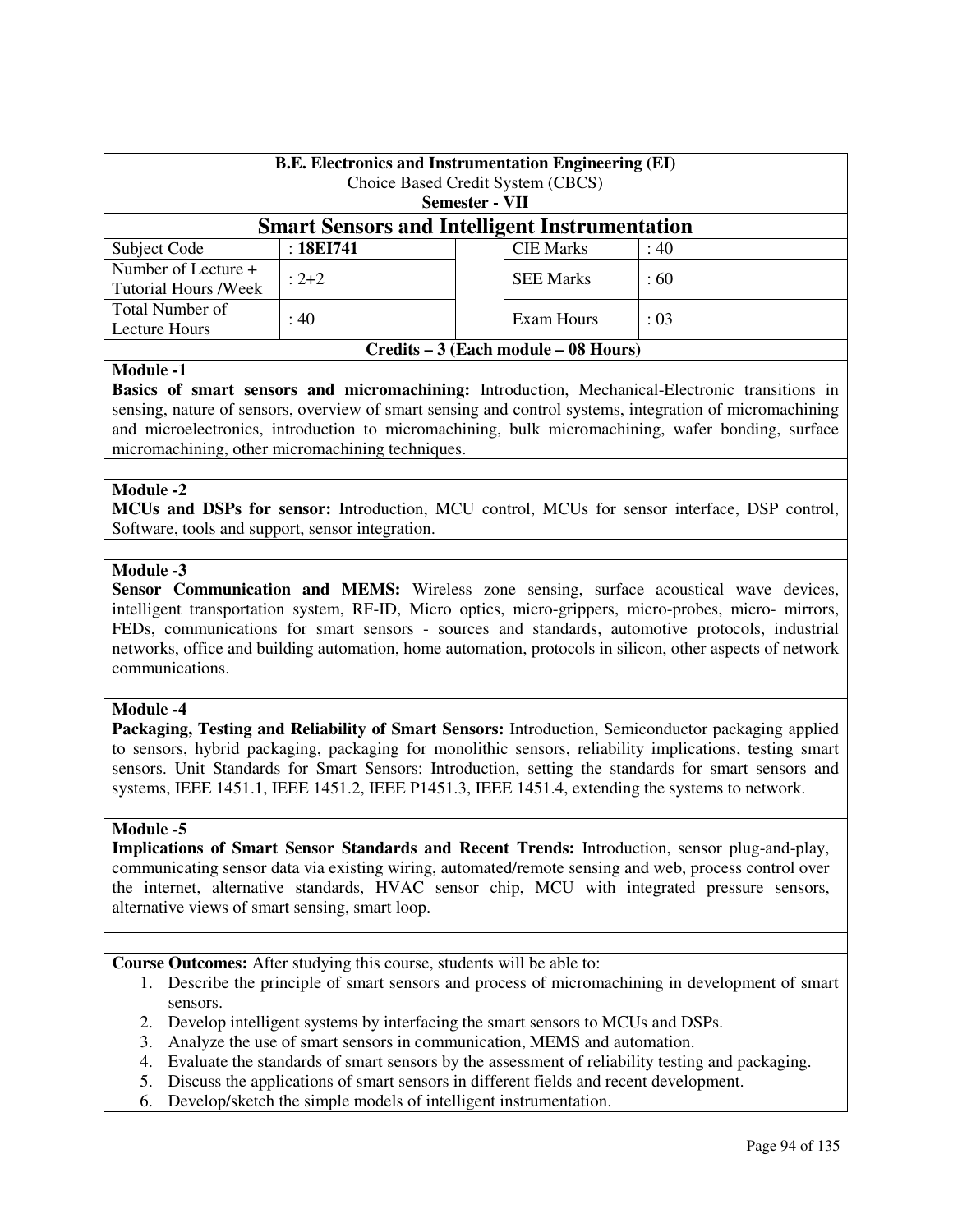# **Question Paper Pattern**

- The question paper will have TEN questions.
- Each full question carry 20 marks
- There will be TWO full questions (with maximum of THREE sub questions) from each module.
- Each full question will have sub questions covering all the topics under a module.
- The students will have to answer FIVE full questions, selecting ONE full question from each module.

### **Text Books:**

**1.** Understanding Smart Sensors- Randy Frank, 2nd Edition. Artech House Publications, 2013.

### **Reference Books:**

**1.** G. K. Ananthasuresh, K. J. Vinoy, S. Gopalakrishnan, K. N. Bhat, V. K. Aatre, Micro and Smart Systems: Technology and modeling, Willey Publications,2012.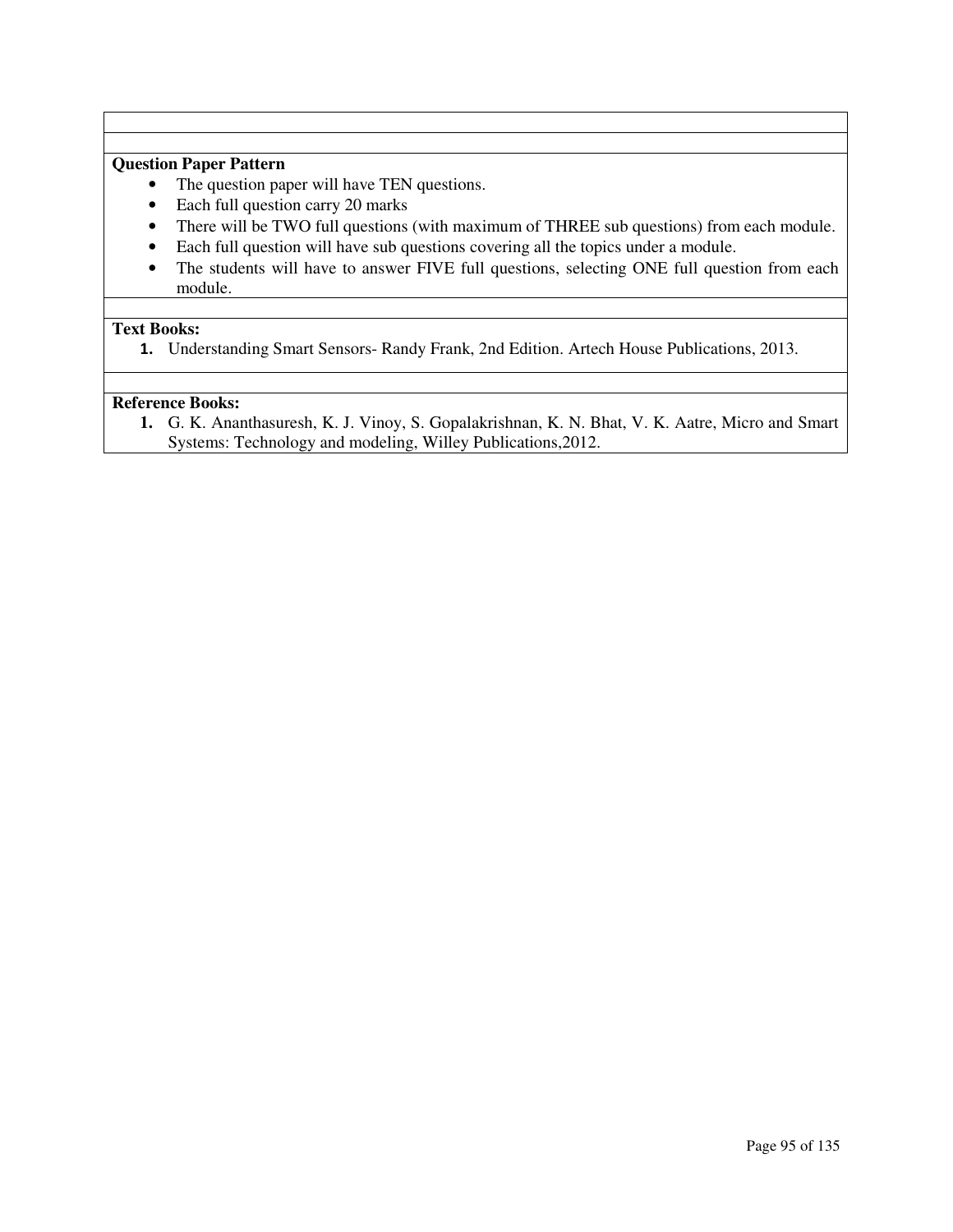| <b>B.E.</b> Electronics and Instrumentation Engineering (EI)<br>Choice Based Credit System (CBCS)<br>Semester - VII |           |  |                  |          |
|---------------------------------------------------------------------------------------------------------------------|-----------|--|------------------|----------|
| <b>Biomedical Signal Processing</b>                                                                                 |           |  |                  |          |
| Subject Code                                                                                                        | :18E1742  |  | <b>CIE Marks</b> | : 40     |
| Number of Lecture +<br>Tutorial Hours /Week                                                                         | $: 2 + 2$ |  | <b>SEE Marks</b> | $\pm 60$ |
| Total Number of<br>Lecture Hours                                                                                    | : 40      |  | Exam Hours       | : 03     |
| Credits – 3 (Each module – 08 Hours)                                                                                |           |  |                  |          |

**Introduction:** The nature of biomedical signals, objectives of biomedical signal analysis, difficulties encountered in biomedical signal analysis, Computer aided diagnosis. Text-1: 1.1, 1.3, 1.4, 1.5 Neurological Signal processing: Brain and its potentials, Electrophysiological origin of Brain waves, EEG signal and its characteristics, EEG analysis, Linear prediction theory, Autoregressive (AR) method, Recursive Estimation of AR parameters, Spectral error measure, Adaptive segmentation.

Text-2: 4.1 to 4.9

### **Module -2**

**Filtering for Artifacts Removal:** Random noise, structured noise and physiological interference, stationary versus non-stationary processes, typical case study, time domain filters with application: Synchronized averaging, moving-average filters.

Frequency domain filters with examples, removal of high frequency noise by Butterworth low pass filters, removal of low frequency noise by Butterworth high pass filter, removal of periodic artifacts by notch and comb filters. Weiner filter

Text-1: 3.1, 3.1.1, 3.1.2, 3.3, 3.3.1, 3.3.2, 3.3.3, 3.4, 3.4.1, 3.4.2, 3.4.3, 3.5.

### **Module-3**

Basics of signal averaging, Signal averaging as a digital filter, A typical average, Software for signal averaging, Limitations of signal averaging.

Text-3: 9.1 to 9.5

Data Acquisition and classification of sleep stages, The Markov model and Markov chains, Dynamics of Sleep-wave Transitions, Hypnogram Model Parameters.

Text-2: 5.1 to 5.4

### **Module -4**

ECG Parameters and their estimation, A review of wiener filtering problem, Principle of an adaptive filter, the steepest descent algorithm, Adoptive noise canceller, Cancellation 60Hz Interference in ECG, Cancelling Donor heart Interference in Heart-transplant ECG, Cancellation of Electrocardiographic signals from the electrical activity of chest muscles, Cancelling of maternal ECG in Fetal ECG, Cancellation of higher frequency noise in electro-surgery.

Text-2: 7.4, 6.1, 6.2, 6.3, 6.5, 6.6.

### **Module -5**

Direct data compression techniques, Direct ECG data compression techniques, Transformation compression techniques, Other data compression techniques, Data compression techniques comparison. Text-2: 8.1 to 8.5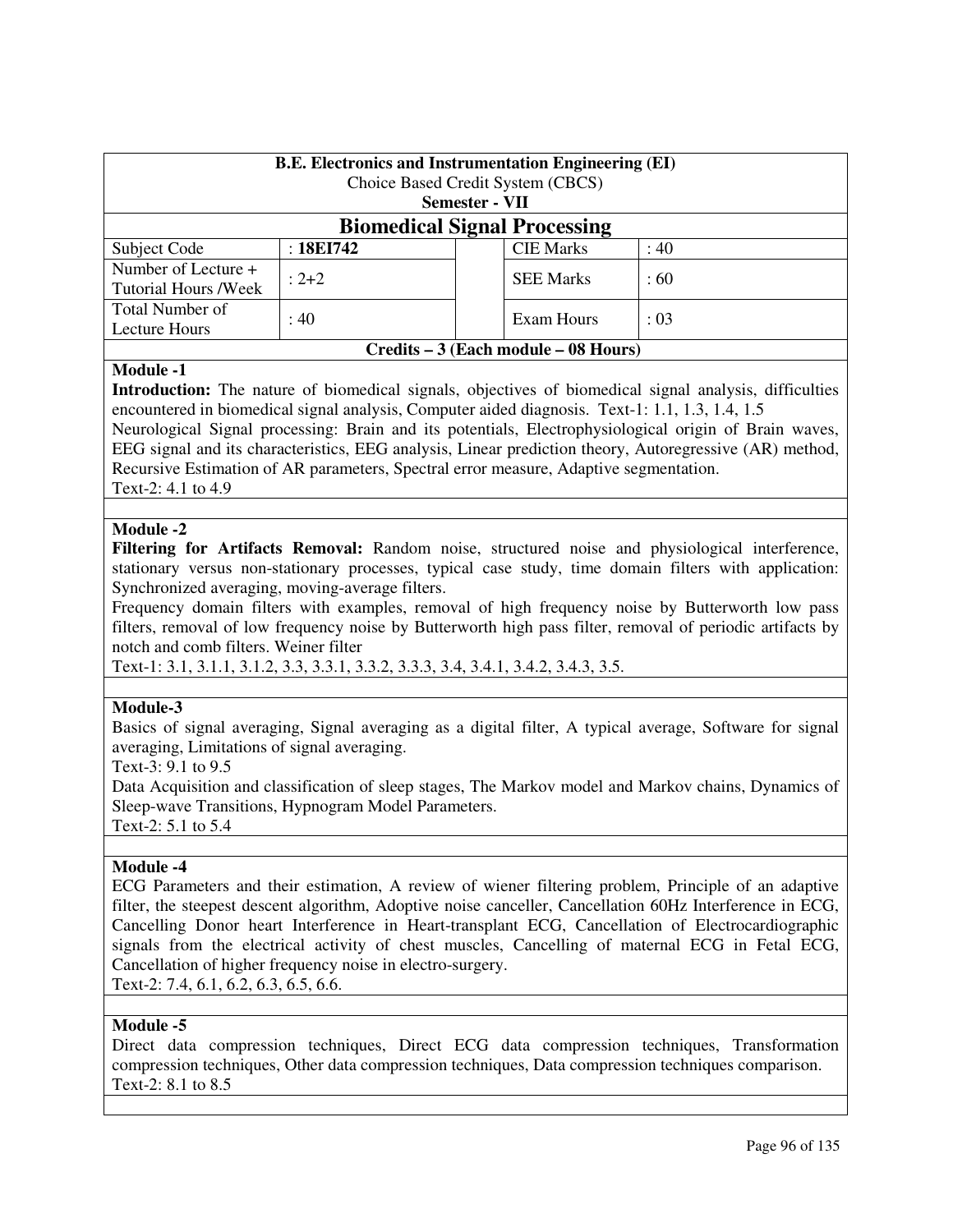**Course Outcomes:** After studying this course, students will be able to:

- 1. Discuss the origin, nature and characteristics of biomedical signals.
- 2. Identify the noise and artifacts in biomedical signals and apply suitable filters remove.
- 3. Apply the signal averaging technique.
- 4. Evaluate various event detection techniques for the analysis of the EEG and ECG.
- 5. Apply different data compression techniques on biomedical Signals.
- 6. Develop algorithms to process and analyze biomedical signals for better diagnosis.

### **Question Paper Pattern**

- The question paper will have TEN questions.
- Each full question carry 20 marks
- There will be TWO full questions (with maximum of THREE sub questions) from each module.
- Each full question will have sub questions covering all the topics under a module.
- The students will have to answer FIVE full questions, selecting ONE full question from each module.

### **Text Books:**

- 1. Biomedical signal analysis- A case study approach, Rangayyan Rangaraj, Wiley Inderscience (IEEE Press)-2005
- 2. Biomedical Signal Processing- principles and techniques, Tata McGraw-Hill, D.C.Reddy, 2005
- 3. Biomedical Digital Signal Processing-Willis J.Tompkins, PHI,

- 1. Biomedical Signal Processing -Akay M, , Academic: Press 1994.
- 2. Biomedical Signal Processing -Cohen.A, -Vol. I Time & Frequency Analysis, CRC Press, 1986.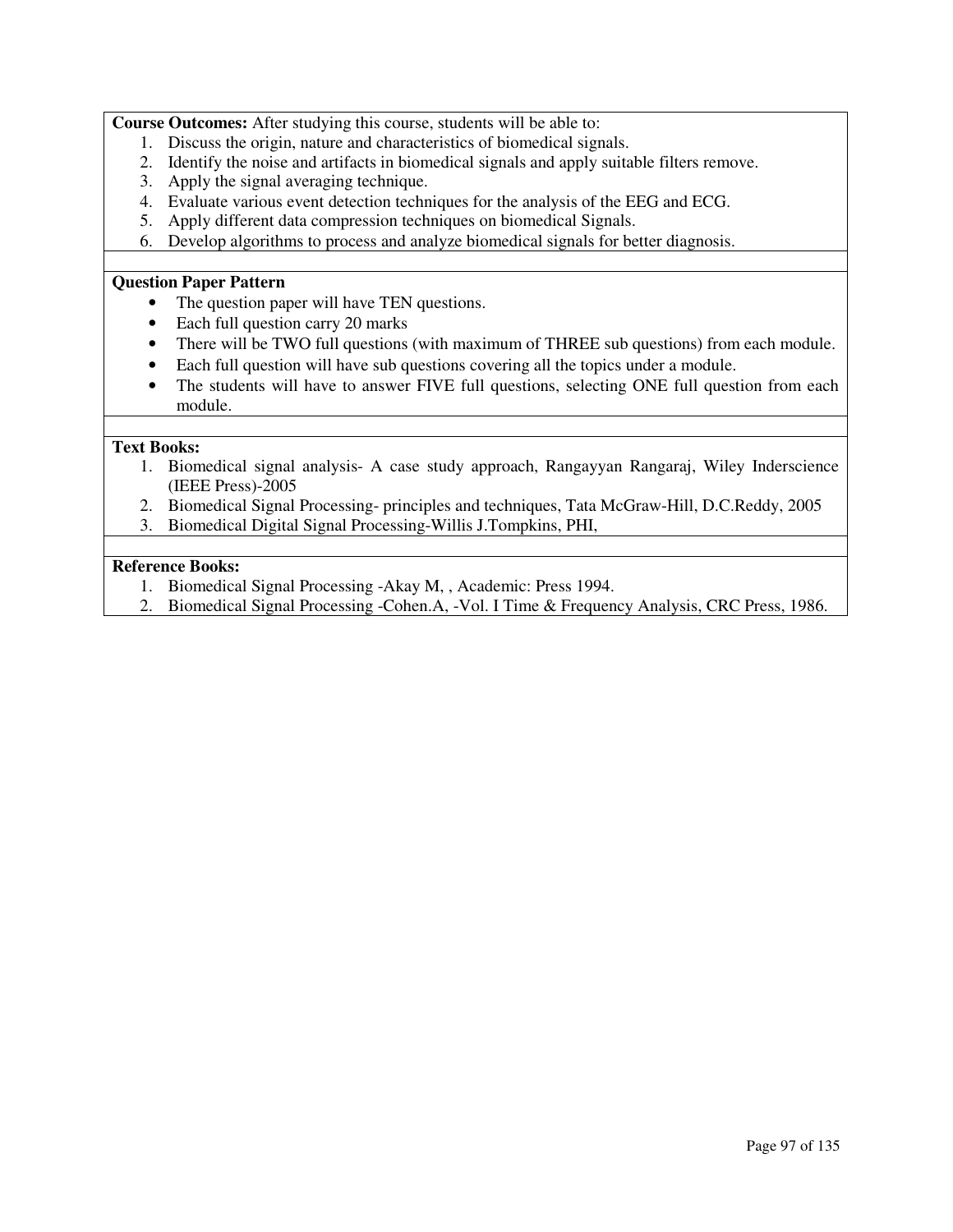| <b>B.E. Electronics and Instrumentation Engineering (EI)</b><br>Choice Based Credit System (CBCS)                                                                                                                                                                                                                                                                                                                       |                                                                                  |                                      |      |  |
|-------------------------------------------------------------------------------------------------------------------------------------------------------------------------------------------------------------------------------------------------------------------------------------------------------------------------------------------------------------------------------------------------------------------------|----------------------------------------------------------------------------------|--------------------------------------|------|--|
| Semester - VII                                                                                                                                                                                                                                                                                                                                                                                                          |                                                                                  |                                      |      |  |
| <b>Computer Communication Networks</b>                                                                                                                                                                                                                                                                                                                                                                                  |                                                                                  |                                      |      |  |
| Subject Code                                                                                                                                                                                                                                                                                                                                                                                                            | : 18EI743                                                                        | <b>CIE Marks</b>                     | :40  |  |
| Number of Lecture +                                                                                                                                                                                                                                                                                                                                                                                                     | $: 2 + 2$                                                                        | <b>SEE Marks</b>                     | :60  |  |
| <b>Tutorial Hours /Week</b><br><b>Total Number of</b>                                                                                                                                                                                                                                                                                                                                                                   |                                                                                  |                                      |      |  |
| <b>Lecture Hours</b>                                                                                                                                                                                                                                                                                                                                                                                                    | : 40                                                                             | <b>Exam Hours</b>                    | : 03 |  |
|                                                                                                                                                                                                                                                                                                                                                                                                                         |                                                                                  | Credits – 3 (Each module – 08 Hours) |      |  |
| <b>Module -1</b><br>Introduction: Uses of Computer Networks, Network Hardware, Network Software, Reference Models,<br>Example Networks, Network Standardization<br>The Physical Layer: The Theoretical Basis for Data Communication, Guided Transmission Media,<br>Wireless Transmission, Communication Satellites, The Public Switched Telephone Network,                                                              |                                                                                  |                                      |      |  |
| <b>Module -2</b><br>The Data Link Layer: Data Link Layer Design Issues, Error Detection and Correction,<br>Elementary Data Link Protocols, Sliding Window Protocols, Protocol Verification, Data Link<br>Protocols<br>Module -3<br>The Medium Access Control Sub Layer: The Channel Allocation Problem,                                                                                                                 |                                                                                  |                                      |      |  |
|                                                                                                                                                                                                                                                                                                                                                                                                                         | Multiple Access Protocols, Ethernet, Wireless LANS Broadband Wireless, Bluetooth |                                      |      |  |
| <b>Module -4</b><br>The Network Layer: Network Layer Design Issues,<br>Routing Algorithms, Congestion Control Algorithms and quality of service.                                                                                                                                                                                                                                                                        |                                                                                  |                                      |      |  |
| <b>Module -5</b><br>The Transport Layer: The Transport Service. A Simple Transport Protocol, The Internet Transport<br>Protocols (TCP and UDP), Performance Issues.<br>The Application Layer: Domain Name System (DNS), electronic mail, worldwide web.                                                                                                                                                                 |                                                                                  |                                      |      |  |
| Course Outcomes: After completion of this course the student is able to:<br>Describe the basic computer network technology.<br>1.<br>Identify and analyze the different network topologies and protocols.<br>2.<br>Analyze the different network devices and their functions within a network\<br>3.<br>Apply the knowledge in the establishing computer based networks in real world problems.<br>4.                   |                                                                                  |                                      |      |  |
| <b>Question Paper Pattern</b><br>The question paper will have TEN questions.<br>Each full question carry 20 marks<br>There will be TWO full questions (with maximum of THREE sub questions) from each module.<br>٠<br>Each full question will have sub questions covering all the topics under a module.<br>٠<br>The students will have to answer FIVE full questions, selecting ONE full question from each<br>module. |                                                                                  |                                      |      |  |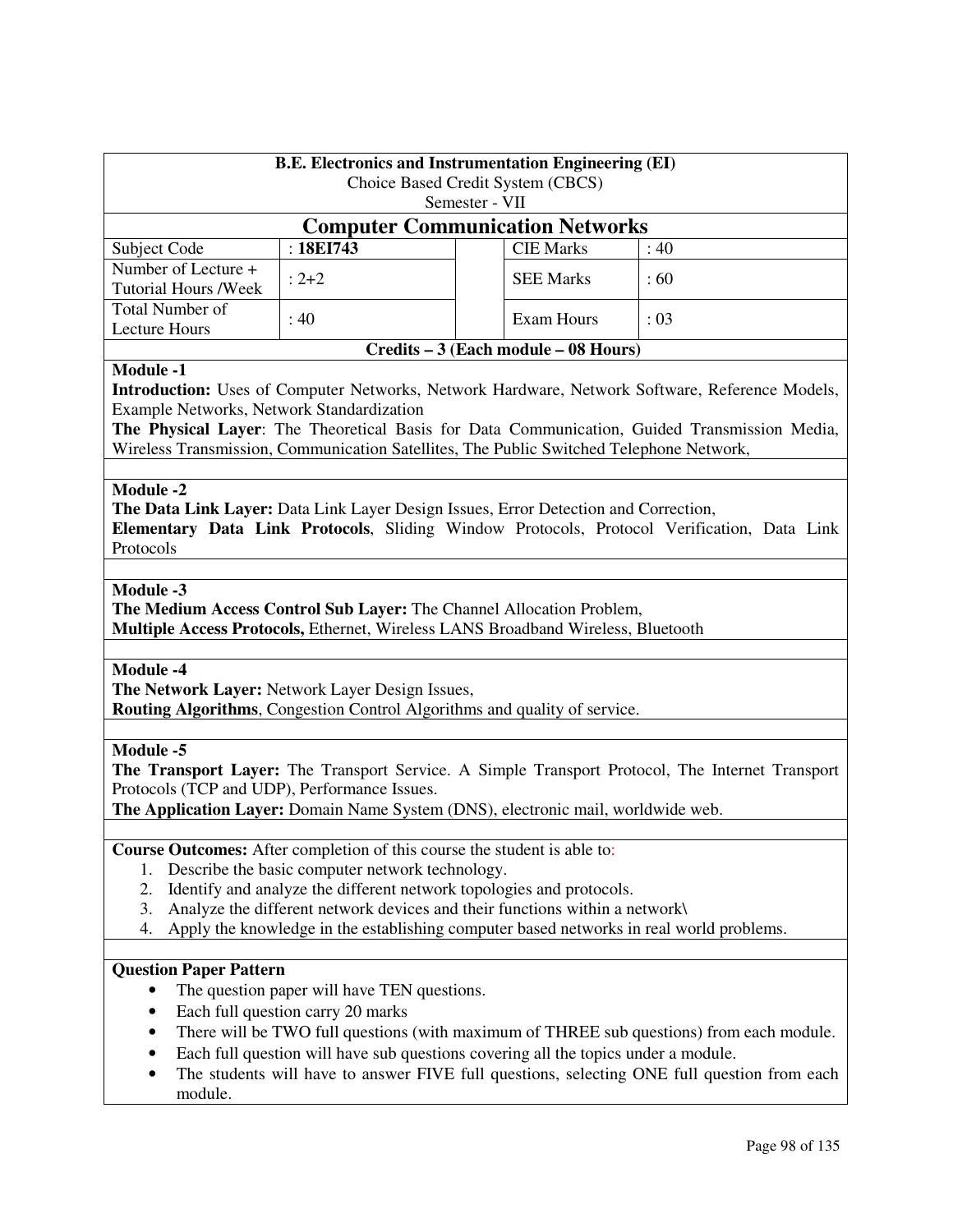### **Text Books:**

1. Computer Networks: Andrews S. Tanenbaum, 4th Edition, Pearson Education, 2010.

- 1. ATM Networks concepts and Protocols SumitKasera, Tata McGraw Hill 2<sup>nd</sup> edition, 2008
- 2. Data and computer networks- W STALLINGS 5th Edition, Prentice Hall of India 1998.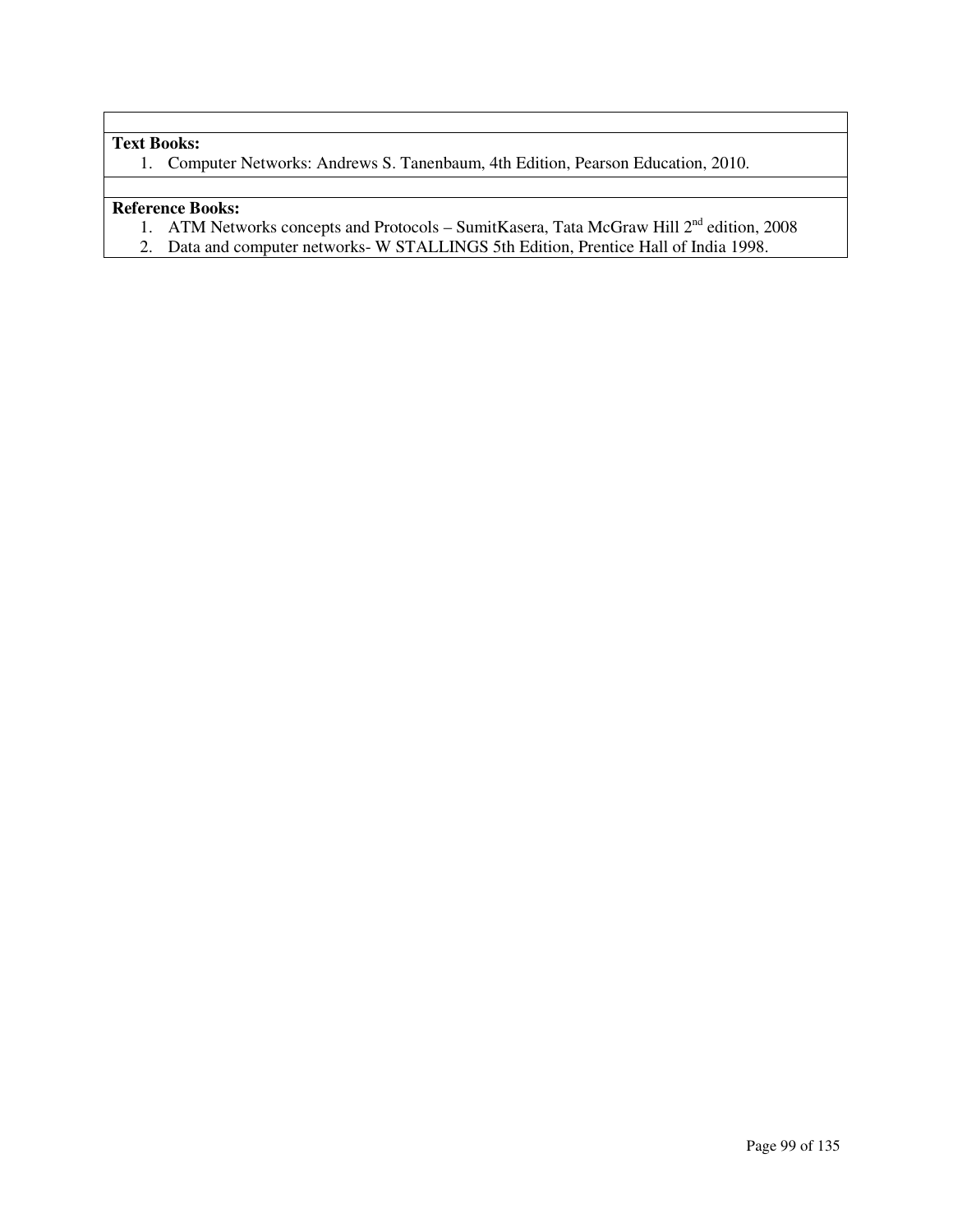| <b>B.E. Electronics and Instrumentation Engineering (EI)</b><br>Choice Based Credit System (CBCS)                                                                                                                                                                                                                                                                                                             |                                                                                                                                                                                                                                                                                                                                                                                                                                                                                                            |  |                   |      |  |  |
|---------------------------------------------------------------------------------------------------------------------------------------------------------------------------------------------------------------------------------------------------------------------------------------------------------------------------------------------------------------------------------------------------------------|------------------------------------------------------------------------------------------------------------------------------------------------------------------------------------------------------------------------------------------------------------------------------------------------------------------------------------------------------------------------------------------------------------------------------------------------------------------------------------------------------------|--|-------------------|------|--|--|
|                                                                                                                                                                                                                                                                                                                                                                                                               | Semester - VII<br><b>Internet of Things</b>                                                                                                                                                                                                                                                                                                                                                                                                                                                                |  |                   |      |  |  |
|                                                                                                                                                                                                                                                                                                                                                                                                               |                                                                                                                                                                                                                                                                                                                                                                                                                                                                                                            |  |                   |      |  |  |
|                                                                                                                                                                                                                                                                                                                                                                                                               | (Common to EI, BM &ML)                                                                                                                                                                                                                                                                                                                                                                                                                                                                                     |  |                   |      |  |  |
| Subject Code                                                                                                                                                                                                                                                                                                                                                                                                  | : 18EI/BM/ML744                                                                                                                                                                                                                                                                                                                                                                                                                                                                                            |  | <b>CIE Marks</b>  | :40  |  |  |
| Number of Lecture +<br><b>Tutorial Hours /Week</b>                                                                                                                                                                                                                                                                                                                                                            | $: 2 + 2$                                                                                                                                                                                                                                                                                                                                                                                                                                                                                                  |  | <b>SEE Marks</b>  | :60  |  |  |
| Total Number of<br><b>Lecture Hours</b>                                                                                                                                                                                                                                                                                                                                                                       | : 40                                                                                                                                                                                                                                                                                                                                                                                                                                                                                                       |  | <b>Exam Hours</b> | : 03 |  |  |
|                                                                                                                                                                                                                                                                                                                                                                                                               |                                                                                                                                                                                                                                                                                                                                                                                                                                                                                                            |  |                   |      |  |  |
| ٠<br>$\bullet$<br>$\bullet$<br>$\bullet$<br>$\bullet$<br><b>Module -1</b>                                                                                                                                                                                                                                                                                                                                     | Credits – 3 (Each module – 8 Hours)<br>Course Learning Objectives: This course will enable the students to<br>Assess the genesis and impact of IoT applications, architectures in real world<br>Illustrate diverse methods of deploying smart objects and connect them to network<br>Compare different application protocols for IoT<br>Infer the role of Security in IoT<br>Identify sensor technologies for sensing real world entities and understand the role of IoT in<br>various domains of Industry |  |                   |      |  |  |
| Text 1-Chapter 1                                                                                                                                                                                                                                                                                                                                                                                              | <b>Introduction and IoT:</b> Introduction to IoT, IoT Ecosystem, IoT Reference model                                                                                                                                                                                                                                                                                                                                                                                                                       |  |                   |      |  |  |
|                                                                                                                                                                                                                                                                                                                                                                                                               |                                                                                                                                                                                                                                                                                                                                                                                                                                                                                                            |  |                   |      |  |  |
| <b>Module -2</b><br>Transducers, Sensors and Actuators: Defining Transducers, Sensors and Actuators, Introduction to<br>Transducers, Introduction to Sensors, Introduction to Actuators, Interfacing Concepts to Embedded<br>Systems, Wireless Sensor Networks and its Technologies<br>Text 1-Chapter 2                                                                                                       |                                                                                                                                                                                                                                                                                                                                                                                                                                                                                                            |  |                   |      |  |  |
|                                                                                                                                                                                                                                                                                                                                                                                                               |                                                                                                                                                                                                                                                                                                                                                                                                                                                                                                            |  |                   |      |  |  |
| <b>Module -3</b><br>IoT Protocols: Protocol Classification, MQTT, XMPP, DDS, AMQP, COAP, Representational State<br>Transfer(REST), Comparison of the Protocols<br>Text 1-Chapter 3                                                                                                                                                                                                                            |                                                                                                                                                                                                                                                                                                                                                                                                                                                                                                            |  |                   |      |  |  |
|                                                                                                                                                                                                                                                                                                                                                                                                               |                                                                                                                                                                                                                                                                                                                                                                                                                                                                                                            |  |                   |      |  |  |
| <b>Module -4</b><br>Domain Specific IoT: Introduction, Home automation, Smart Cities, Environment, Retail, Logistics,<br>Agriculture, Health and Life style<br>Text 1-Chapter 4<br><b>Public Safety</b> : Overview of Public Safety, an IoT Blueprint for Public Safety, Emergency Response IoT<br>Architecture, IoT Public Safety Information Processing, School Bus Safety.<br>Text 2-Chapter 15            |                                                                                                                                                                                                                                                                                                                                                                                                                                                                                                            |  |                   |      |  |  |
|                                                                                                                                                                                                                                                                                                                                                                                                               |                                                                                                                                                                                                                                                                                                                                                                                                                                                                                                            |  |                   |      |  |  |
| Module -5<br>IoT Platform Design Methodology: Introduction to IoT Platform Design Methodology, Purpose and<br>Requirements Specification, Process Specification, Domain Model Specification, Information Model<br>Specification, Service Specification, IoT Level Specification, Functional View Specification, Operational<br>View Specification, Device and Component Integration, Application Developments |                                                                                                                                                                                                                                                                                                                                                                                                                                                                                                            |  |                   |      |  |  |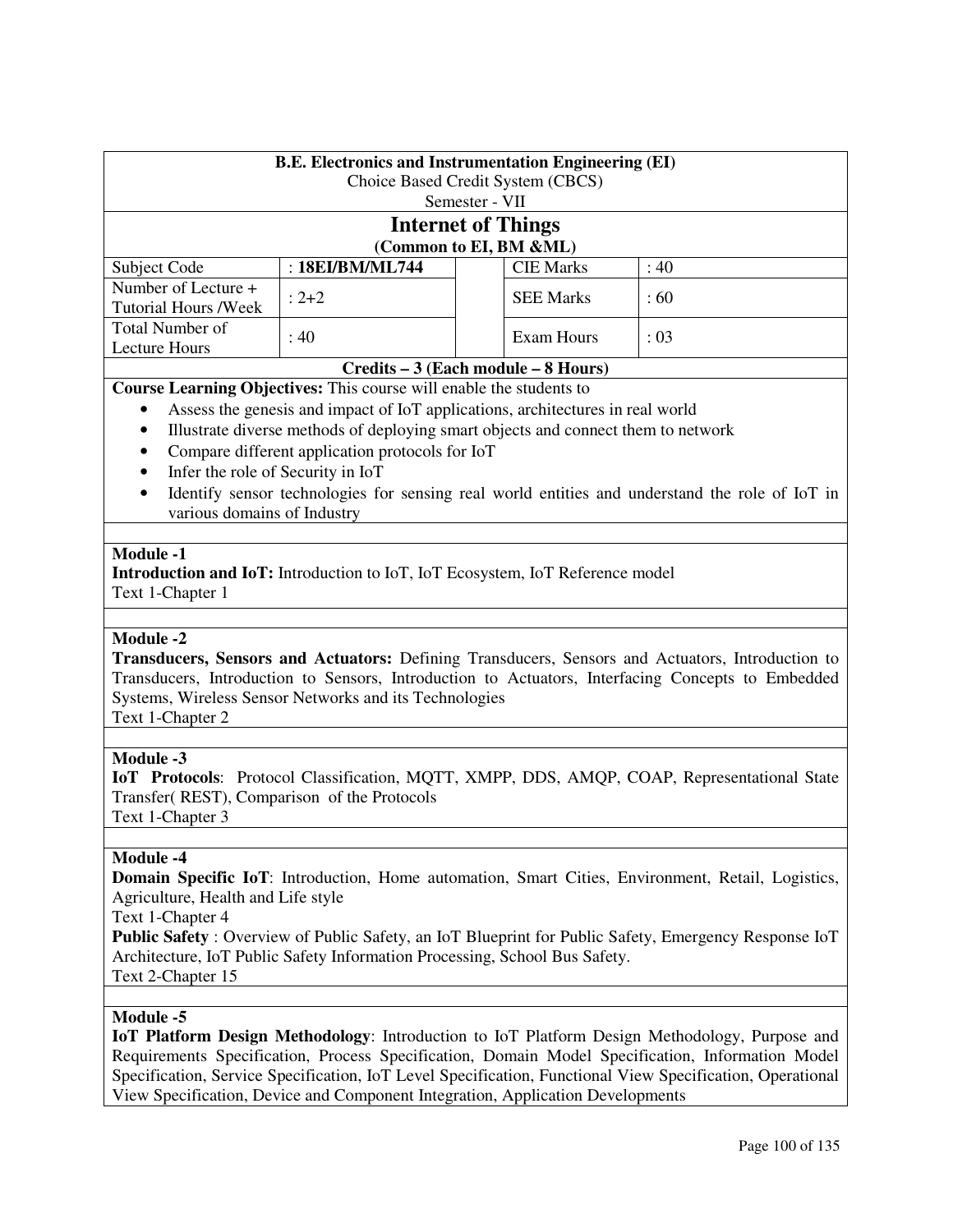Text 1-Chapter 5

Note: As a part of assignments, the students (in a group of 3 or 4) advised to carry out mini / hobby project using IoT technology.

**Course Outcomes:** After studying this course, students will be able to:

- Interpret the impact and challenges posed by IoT networks leading to new architectural models.
- Compare and contrast the deployment of smart objects and the technologies to connect them to network
- Appraise the role of IoT protocols for efficient network communication
- Elaborate the need for security in IoT
- Illustrate different sensor technologies for sensing real world entities and identify the applications of IoT in industry

# **Question Paper Pattern**

- The question paper will have TEN questions.
- Each full question carry 20 marks
- There will be TWO full questions (with maximum of THREE sub questions) from each module.
- Each full question will have sub questions covering all the topics under a module.
- The students will have to answer FIVE full questions, selecting ONE full question from each module.

# **Text Books**

- 1. Srinivasa K G , Siddesh G M, Hanumantha Raju R, "Internet of Things" Cengage Learning India Pvt Ltd (ISBN : 978-93-86858-95-5).
- 2. David Hanes, Gonzalo Salgueiro, Patrick Grossetete, Robert Barton, Jerome Henry, "IoT Fundamentals : Networking Technologies, Protocols and Use Cases for the Internet of Things", 1st Edition, Pearson Education (Cisco Press Indian Reprint)( ISBN: 978-9386873743).

# **Reference Books**

- 1. Vijay Madisetti and Arshdeep Bahga, "Internet of Things (A Hands-on-approach)", 1<sup>st</sup> Edition, VPT, 2014(ISBN: 978-8173719547)
- 2. Raj Kamal, "Internet of Things: Architecture and Design Principles", 1<sup>st</sup> Edition, McGraw Hill Education, 2017(ISBN: 978-9352605224)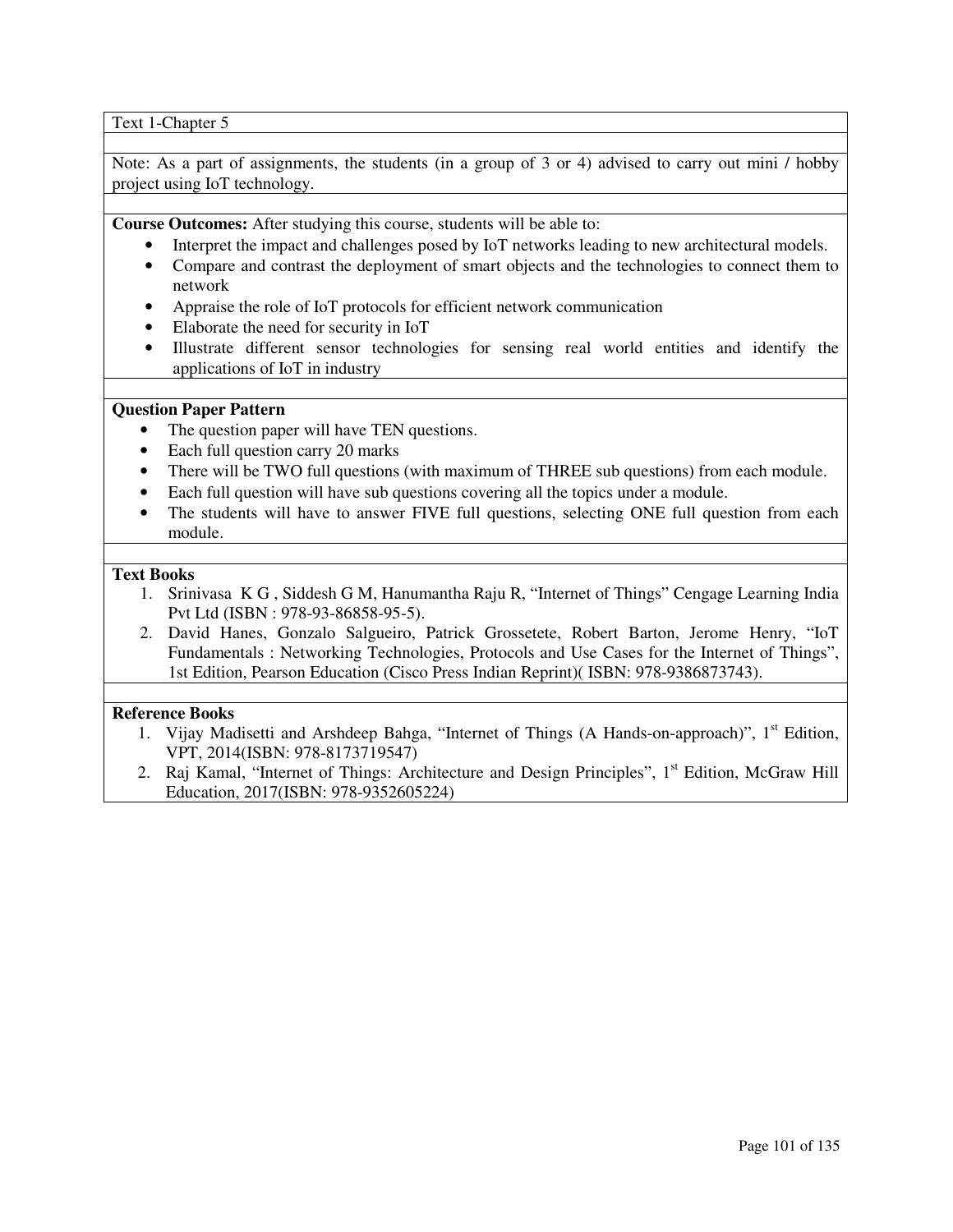|              | <b>B.E. Electronics and Instrumentation Engineering (EI)</b><br>Choice Based Credit System (CBCS)<br>Semester - VII                                                  |                                                  |  |                                                                                                                                                                             |  |      |  |  |
|--------------|----------------------------------------------------------------------------------------------------------------------------------------------------------------------|--------------------------------------------------|--|-----------------------------------------------------------------------------------------------------------------------------------------------------------------------------|--|------|--|--|
|              | <b>Process Control and Virtual Instrumentation Lab</b>                                                                                                               |                                                  |  |                                                                                                                                                                             |  |      |  |  |
| Subject Code |                                                                                                                                                                      | : 18EIL76                                        |  | <b>CIE Marks</b>                                                                                                                                                            |  | :40  |  |  |
| Hours/Week   | Tutorial + Practical                                                                                                                                                 | $: 2 + 2$                                        |  | <b>SEE Marks</b>                                                                                                                                                            |  | :60  |  |  |
| Total No. of | Practical hours                                                                                                                                                      | :42                                              |  | <b>Exam Hours</b>                                                                                                                                                           |  | : 03 |  |  |
|              |                                                                                                                                                                      |                                                  |  | $Credits - 2$                                                                                                                                                               |  |      |  |  |
| 1.           | conditioning circuit.                                                                                                                                                |                                                  |  | Rig up and test the circuit to display the temperature using RTD/Thermistor with suitable signal                                                                            |  |      |  |  |
|              | signal conditioning circuit.                                                                                                                                         |                                                  |  | 2. Rig up and test the circuit to display the temperature using IC AD590 / LM35 with suitable                                                                               |  |      |  |  |
| 3.           |                                                                                                                                                                      | signal conditioning circuits.                    |  | Rig up and test the circuit to display the load/ strain using load cell/ strain gauge with suitable                                                                         |  |      |  |  |
| 4.           |                                                                                                                                                                      |                                                  |  | Realize Op-amp based Proportional (P), Derivative (D) and Integral (I) analog controller modes.                                                                             |  |      |  |  |
| 5.           |                                                                                                                                                                      |                                                  |  | Realize Op-amp based PI and PD composite analog controller modes.                                                                                                           |  |      |  |  |
| 6.           |                                                                                                                                                                      |                                                  |  | Conduct an experiment to perform and analyze PC based temperature/pressure controller. Plot<br>the optimum response of different controller modes for different set-points. |  |      |  |  |
|              | 7. Conduct an experiment to perform and analyze PC based level/flow controller. Plot the optimum<br>response of different controller modes for different set-points. |                                                  |  |                                                                                                                                                                             |  |      |  |  |
|              |                                                                                                                                                                      |                                                  |  | 8. Realization of basic gate functions using PLC. The logic should be solved using ladder diagram.                                                                          |  |      |  |  |
|              | $(i)$ AND                                                                                                                                                            |                                                  |  | $(ii) OR$ $(iii) NAND(iv) XOR(v) NOR$ $(vi) Latch$ and Unlatch of output                                                                                                    |  |      |  |  |
| 9.           |                                                                                                                                                                      | The logic should be solved using ladder diagram. |  | Study and demonstration of working of different types of Timers and Counters of PLC.                                                                                        |  |      |  |  |
|              | ladder diagram.                                                                                                                                                      |                                                  |  | 10. Study and demonstration of Bottle Filling Process using PLC. The logic should be solved using                                                                           |  |      |  |  |
|              | ladder diagram.                                                                                                                                                      |                                                  |  | 11. Study and demonstration of Lift/Elevator System using PLC. The logic should be solved using                                                                             |  |      |  |  |
|              | 12. Conduct an experiment to plot the characteristics of different type's process control valves.                                                                    |                                                  |  |                                                                                                                                                                             |  |      |  |  |
|              |                                                                                                                                                                      |                                                  |  | 13. Basic operations, simple programming structure using LabVIEW.                                                                                                           |  |      |  |  |
|              | (i)<br>Basic arithmetic operations                                                                                                                                   |                                                  |  |                                                                                                                                                                             |  |      |  |  |
|              | Boolean operations<br>(ii)                                                                                                                                           |                                                  |  |                                                                                                                                                                             |  |      |  |  |
|              | Sum of 'n' numbers using 'for' loop<br>(iii)                                                                                                                         |                                                  |  |                                                                                                                                                                             |  |      |  |  |
|              | Sorting even numbers using 'while' loop in an array<br>(iv)                                                                                                          |                                                  |  |                                                                                                                                                                             |  |      |  |  |
|              |                                                                                                                                                                      |                                                  |  | 14. Creation of a CRO using LabVIEW and measurement of frequency and amplitude.                                                                                             |  |      |  |  |
|              |                                                                                                                                                                      |                                                  |  | 15. Data acquisition using LabVIEW for temperature measurement with thermocouple and AD590.                                                                                 |  |      |  |  |
|              |                                                                                                                                                                      |                                                  |  |                                                                                                                                                                             |  |      |  |  |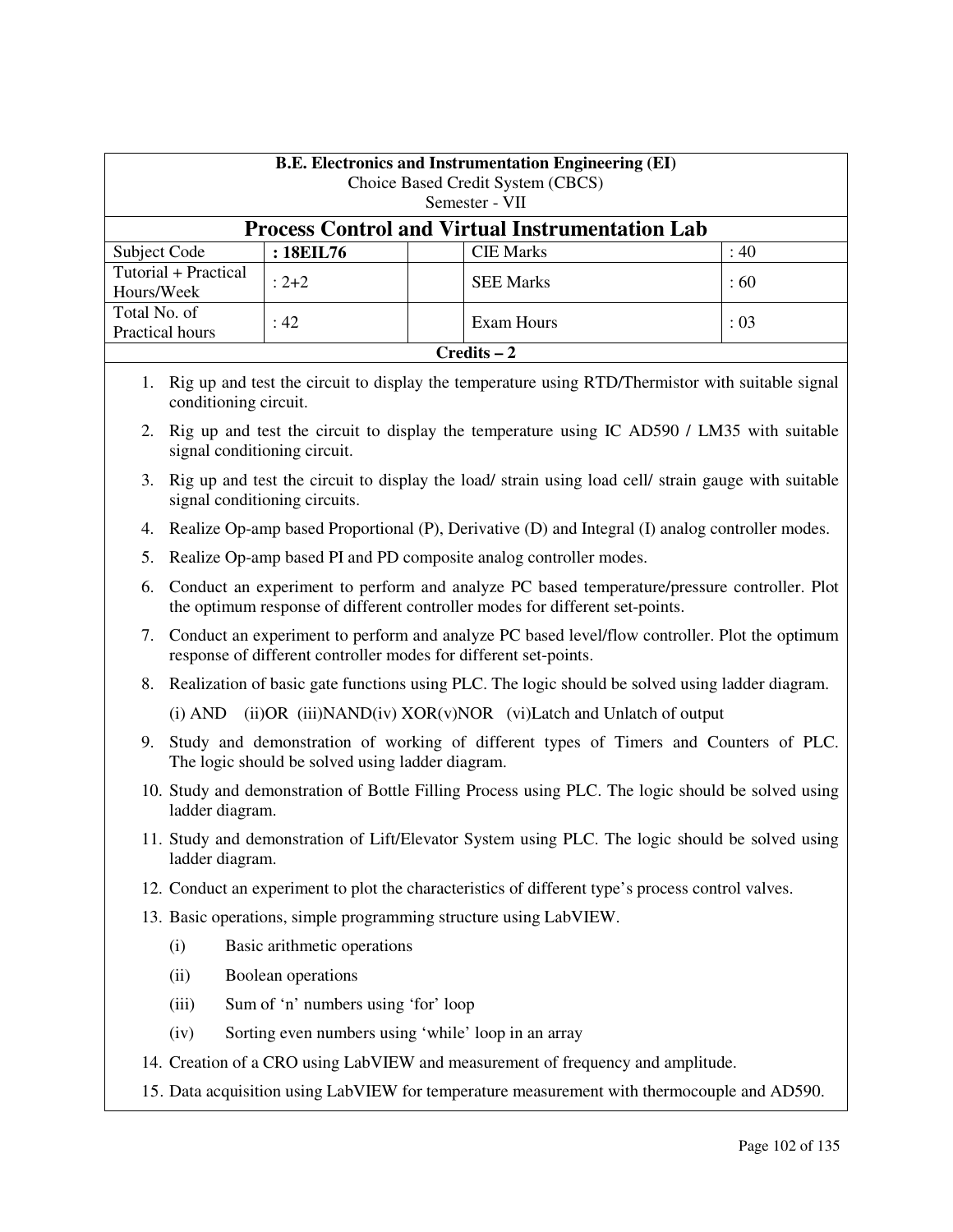# **Course Outcomes: After studying this course, students will able to:**

- 1. Design and evaluate signal conditioning circuits for given transducer/sensor.
- 2. Design and evaluate the controllers to obtain the optimal response.
- 3. Write ladder logic programs for specific applications using PLC.
- 4. Develop LabVIEW programs for specific applications.
- 5. Design and develop complete process control system for specific application.

# **Conduct of Practical Examination:**

- All laboratory experiments are to be included for practical examination.
- Students are allowed to pick one experiment from the lot.
- Strictly follow the instructions as printed on the cover page of answer script for breakup of marks.
- Change of experiment is allowed only once and 15% Marks allotted to the procedure part to be made zero.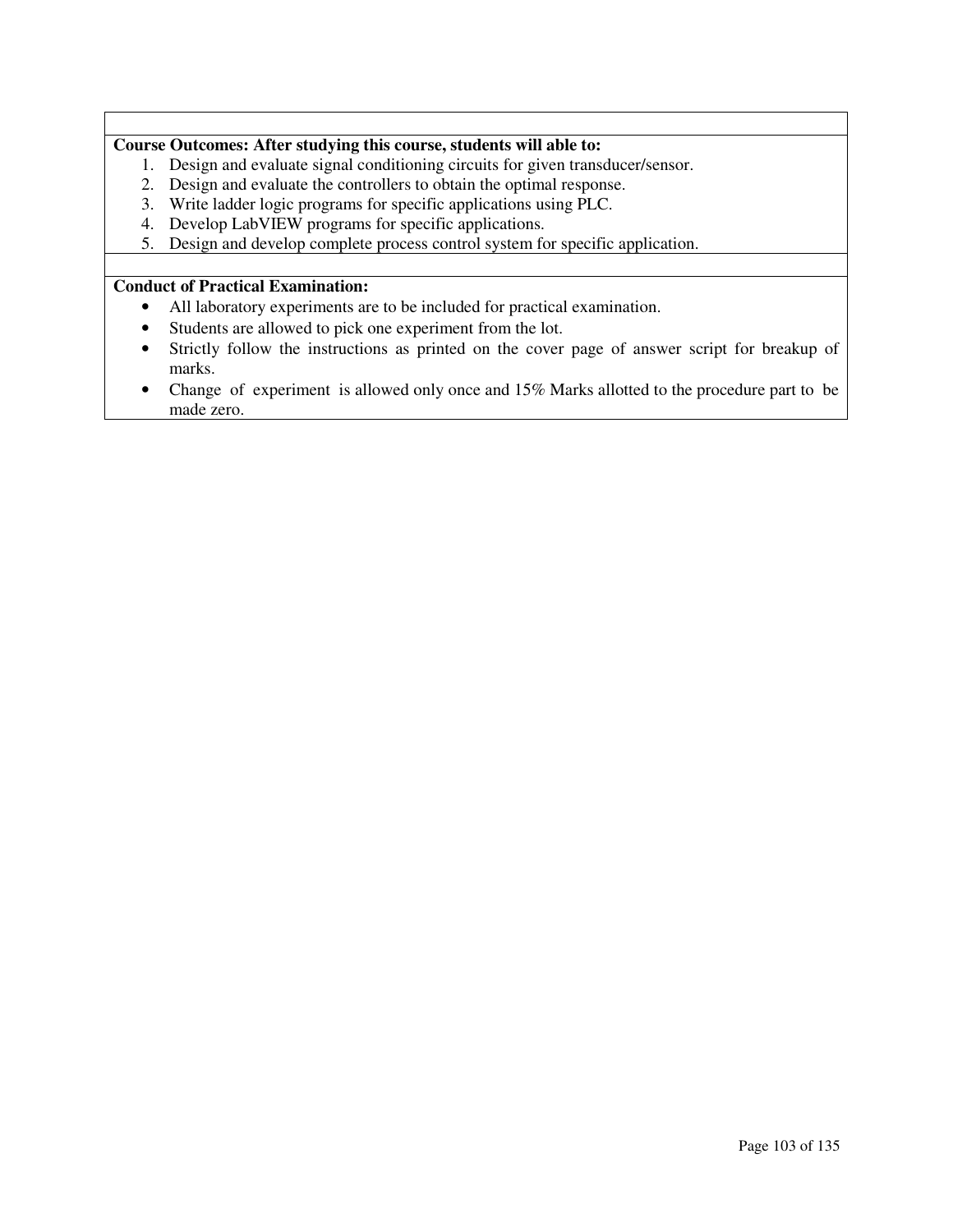| <b>B.E. Electronics and Instrumentation Engineering (EI)</b><br>Choice Based Credit System (CBCS)<br>Semester - VII |                  |  |                  |          |  |
|---------------------------------------------------------------------------------------------------------------------|------------------|--|------------------|----------|--|
| <b>ARM Processor Lab</b><br>(Common to EI, BM & ML)                                                                 |                  |  |                  |          |  |
| Subject Code                                                                                                        | : 18 EI/BM/MLL77 |  | <b>CIE Marks</b> | :40      |  |
| Tutorial + Practical<br>Hours/Week                                                                                  | $: 2 + 2$        |  | <b>SEE Marks</b> | $\pm 60$ |  |
| Total No. of Practical<br>: 42<br>: 03<br>Exam Hours<br>hours                                                       |                  |  |                  |          |  |
|                                                                                                                     | $C$ redits $-2$  |  |                  |          |  |

**PART-A:** Conduct the following experiments by writing Assembly Language Program (ALP) using ARM Cortex M3 Registers using an evaluation board/simulator and the required software tool.

- 1. Write an ALP to multiply two 16 bit binary numbers.
- 2. Write an ALP to find the sum of first 10 integer numbers.
- 3. Write an ALP to find factorial of a number.
- 4. Write an ALP to add an array of 16 bit numbers and store the 32 bit result in internal RAM
- 5. Write an ALP to add two 64 bit numbers.
- 6. Write an ALP to find the square of a number (1 to 10) using look-up table.
- 7. Write an ALP to find the largest/smallest number in an array of 32 numbers.
- 8. Write an ALP to arrange a series of 32 bit numbers in ascending/descending order.
- 9. Write an ALP to count the number of ones and zeros in two consecutive memory locations.
- 10. Write an ALP to scan a series of 32 bit numbers to find how many are negative.

**PART-B:** Conduct the following experiments on an ARM CORTEX M3 evaluation board using evaluation version of Embedded 'C' &Keil Uvision-4 tool/compiler.

- 1. Display "Hello World" message using Internal UART.
- 2. Interface and Control a DC Motor.
- 3. Interface a Stepper motor and rotate it in clockwise and anti-clockwise direction.
- 4. Determine Digital output for a given Analog input using Internal ADC of ARM controller.
- 5. Interface a DAC and generate Triangular and Square waveforms.
- 6. Interface a 4x4 keyboard and display the key code on an LCD.
- 7. Using the Internal PWM module of ARM controller generate PWM and vary its duty cycle.
- 8. Demonstrate the use of an external interrupt to toggle an LED On/Off.
- 9. Display the Hex digits 0 to F on a 7-segment LED interface, with an appropriate delay in between.
- 10. Interface a simple Switch and display its status through Relay, Buzzer and LED.

# **Note:**

- **1.** More weightage should be given for PART-B experiments in the evaluation of Internal Assessment and Laboratory Examinations.
- **2.** Introduction class on instruction set of Cortex M3 LPC1768 need to be conducted before start of hardware experiments.

# **Conduction of Practical Examination:**

- 1. All laboratory experiments (Part-A + Part-B) are to be included for practical examination.
- 2. Students are allowed to pick & execute one experiment from each part.
- 3. Strictly follow the instructions as printed on the cover page of answer script for breakup of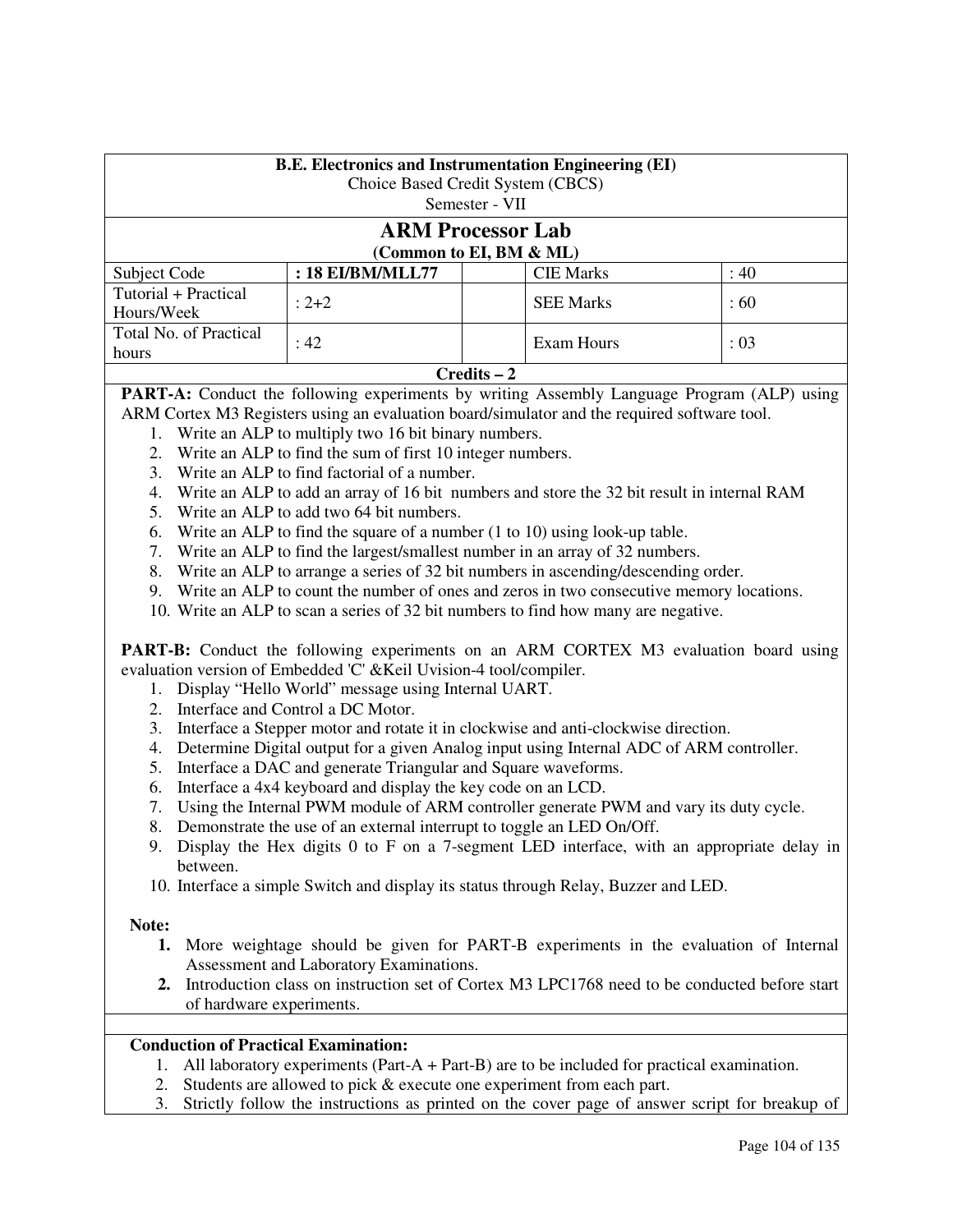# marks.

4. Change of experiment is allowed only once and 15% of Marks allotted to the procedure part to be made zero.

**Course Outcomes:** After studying this course, students will able to;

- 1. Write ALP for implementation of specific arithmetic or logical operations.
- 2. Write programs to demonstrate functioning of various devices interfaced to ARM processor.
- 3. Develop programs for ARM processors to implement real world problems.
- 4. Design and develop mini projects.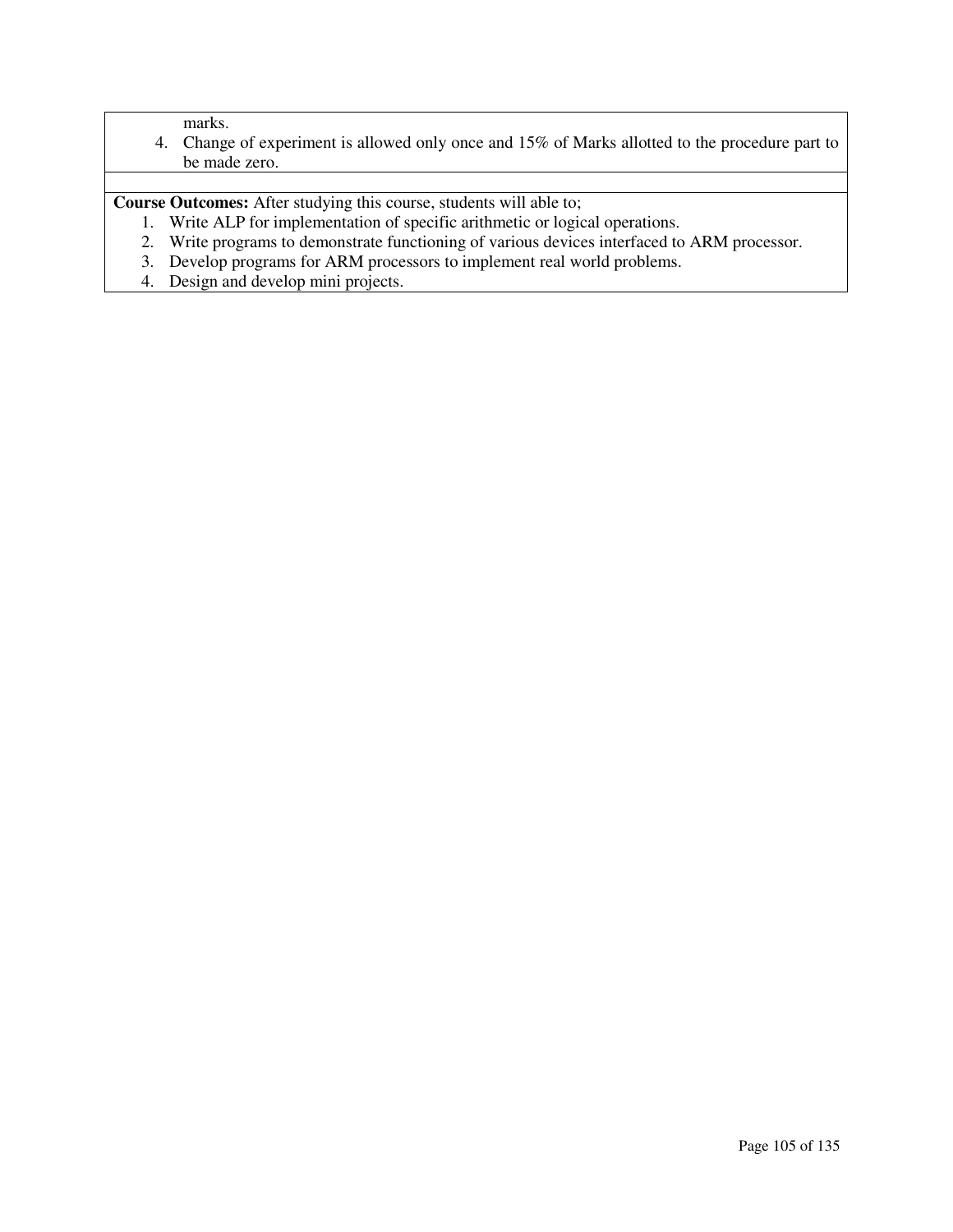| <b>B.E.</b> Electronics and Instrumentation Engineering (EI)<br>Choice Based Credit System (CBCS)<br>Semester - VII |           |  |                  |         |
|---------------------------------------------------------------------------------------------------------------------|-----------|--|------------------|---------|
| <b>Project Work Phase-1</b>                                                                                         |           |  |                  |         |
| Subject Code                                                                                                        | : 18EIP78 |  | <b>CIE Marks</b> | :100    |
| Number of Practical<br>Hours /Week                                                                                  | : 02      |  | <b>SEE Marks</b> | $: - -$ |
| <b>Total Number of</b><br>Exam Hours<br>$: - -$<br>$: - -$<br>Lecture Hours                                         |           |  |                  |         |
| Credits – 1                                                                                                         |           |  |                  |         |

# **Project Work Phase-1:**

Based on the ability/abilities of the student/s and recommendations of the mentor, a single discipline or a multidisciplinary project can be assigned to an individual student or to a group having not more than 4 students.In extraordinary cases, like the funded projects requiring students from different disciplines, the project student strength can be 5 or 6.

# **CIE procedure for Project Work Phase - 1:**

**(i) Single discipline:** The CIE marks shall be awarded by a committee consisting of the Head of the concerned Department and two senior faculty members of the Department, one of whom shall be the Guide.

The CIE marks awarded for the project work phase -1, shall be based on the evaluation of the project work phase -1 Report (covering Literature Survey, Problem identification, Objectives and Methodology), project presentation skill and question and answer session in the ratio 50:25:25.The marks awarded for the Project report shall be the same for all the batch mates.

**(ii) Interdisciplinary:** Continuous Internal Evaluation shall be group wise at the college level with the participation of all guides of the college. Participation of external guide/s, if any, is desirable.

The CIE marks awarded for the project work phase -1, shall be based on the evaluation of project work phase -1 Report(covering Literature Survey, Problem identification, Objectives and Methodology), project presentation skill and question and answer session in the ratio 50:25:25.The marks awarded for the project report shall be the same for all the batch mates.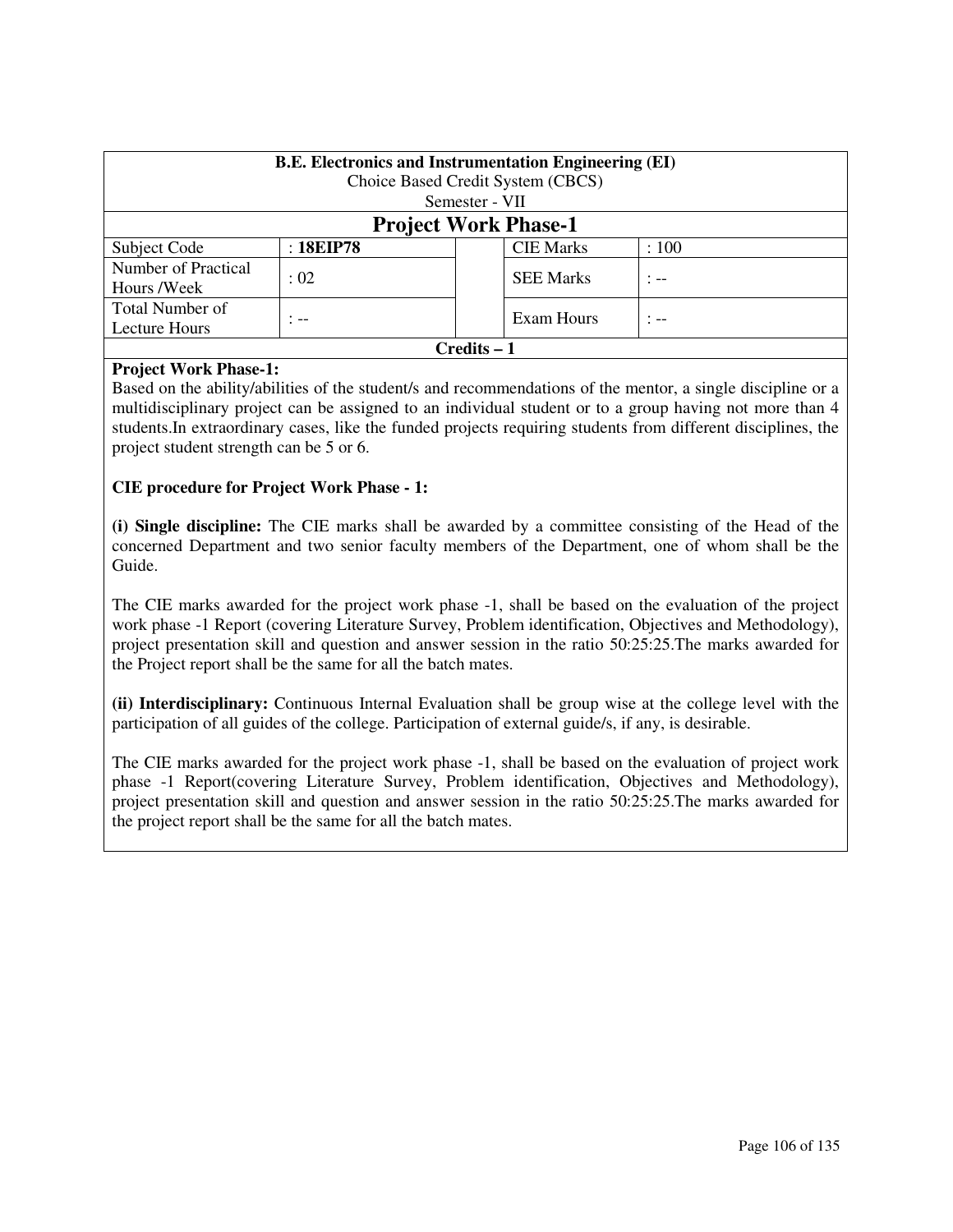# **B.E. Electronics and Instrumentation Engineering (EI)**

Choice Based Credit System (CBCS)

# Semester - VII

# **Internship**

**Internship:** All the students admitted to III year of BE/B.Tech shall have to undergo mandatory internship of 4 weeks during the vacation of VI and VII semesters and /or VII and VIII semesters. A University examination shall be conducted during VIII semester and the prescribed credit shall be included in VIII semester. Internship shall be considered as a head of passing and shall be considered for the award of degree. Those, who do not take-up/complete the internship shall be declared fail and shall have to complete during subsequent University examination after satisfying the internship requirements.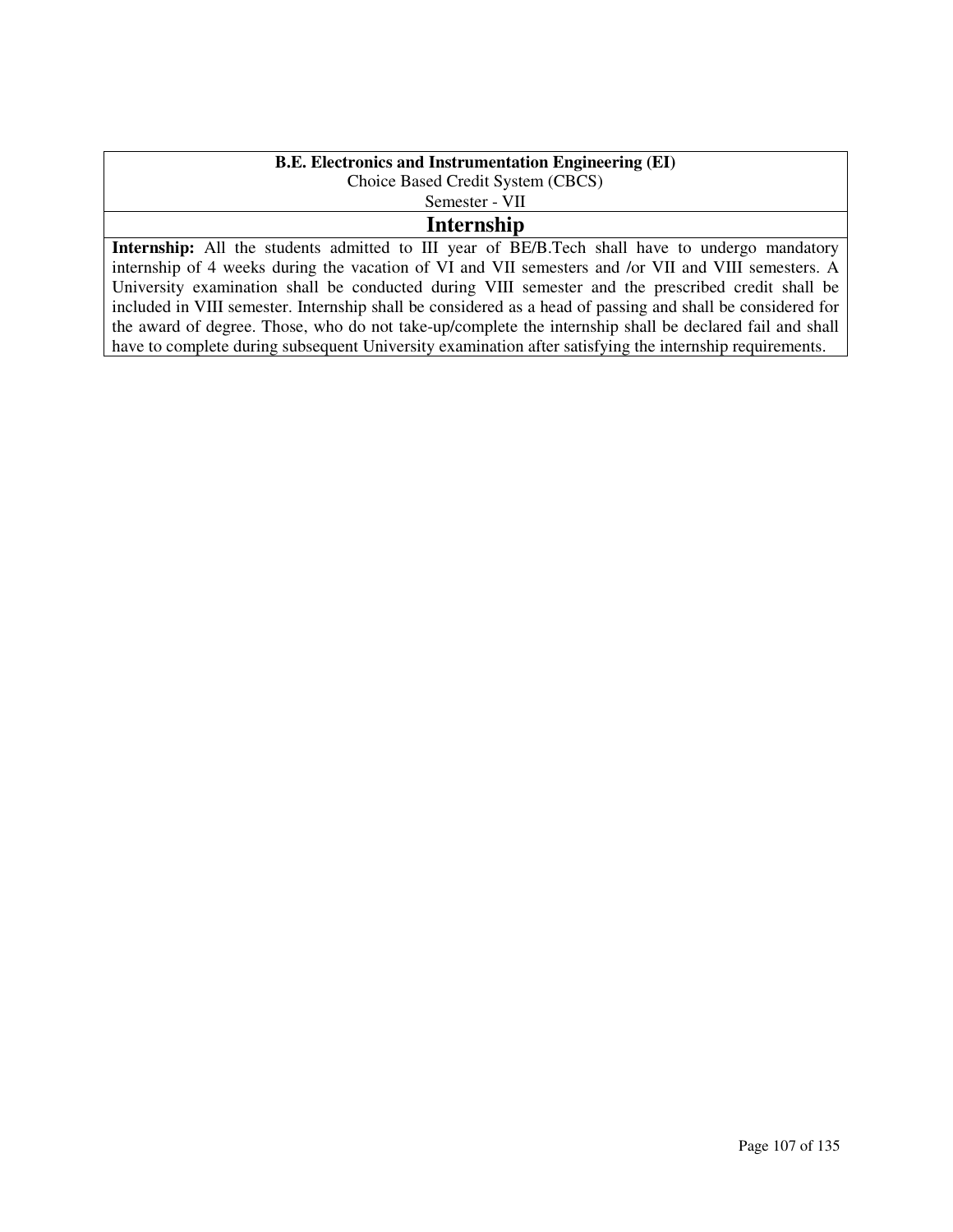# **8 th SEMESTER**

| <b>B.E. Electronics and Instrumentation Engineering (EI)</b><br>Choice Based Credit System (CBCS)<br>Semester - VIII |           |  |                  |      |
|----------------------------------------------------------------------------------------------------------------------|-----------|--|------------------|------|
| <b>Neural Network and Fuzzy Logic Systems</b>                                                                        |           |  |                  |      |
| Subject Code                                                                                                         | : 18EI81  |  | <b>CIE Marks</b> | :40  |
| Number of Lecture +<br><b>Tutorial Hours /Week</b>                                                                   | $: 2 + 2$ |  | <b>SEE Marks</b> | :60  |
| Total Number of<br>Lecture Hours                                                                                     | : 40      |  | Exam Hours       | : 03 |
| Credits – 3 (Each module – 8 Hours)                                                                                  |           |  |                  |      |

## **Module -1**

**Introduction. -** Neural Networks, Application Scope of Neural Networks, Fuzzy Logic, Generic Algorithm, Hybrid Systems, Soft Computing.

**Artificial Neural Network: An Introduction. -** Fundamental Concept, Evolution of Neural Networks, Basic models of Artificial Neural Networks (ANN), Important Technologies of ANNs, McCulloch-Pitts Neuron, Linear Separability.

## **Module -2**

Hebb Network and simple problems,

**Supervised Learning Network – Introduction** –Perceptron Networks, Adaptive Linear Neuron (Adaline), Multiple Adaptive Linear Neurons.

#### **Module -3**

**Back –Propagation Network. -** Theory, Architecture, Flowchart for training process, Training Algorithm, Learning Factors of Back-Propagation Network, Testing Algorithm of Back-Propagation Network. Radial Basis Function Network, Time Delay Neural Network, Functional Link Networks, Tree Neural Networks, wavelet neural network.

#### **Module -4**

#### **Introduction to Fuzzy Logic, Classical sets and Fuzzy sets.**

Introduction to Fuzzy Logic, Classical sets (crisp sets) - Operations on Classical sets, Properties of Classical sets, Function of Mapping of Classical sets. Fuzzy sets – Fuzzy set operations, Properties of fuzzy sets. Simple Problems

**Classical Relations and Fuzzy Relations** – Introduction, Cartesian Product of Relation, Classical Relation, Fuzzy Relation, Tolerance and Equivalence Relations, Non-interactive Fuzzy sets, Simple Problems.

#### **Module -5**

**Membership Functions –** Introduction, Features of the Membership functions, Fuzzication, Methods of Membership Value Assignments, Simple Problems

**Defuzzification**- Introduction, Lamba-cuts for Fuzzy sets (Alpha-Cuts), Lamba-Cuts for Fuzzy Relation, Defuzzification Methods.

**Fuzzy Logic Control Systems** – Introduction, Control System Design, Architecture and Operation of FLC system, FLC system Models, Application of FLC systems.

**Course Outcomes:** After studying this course, students will be able to: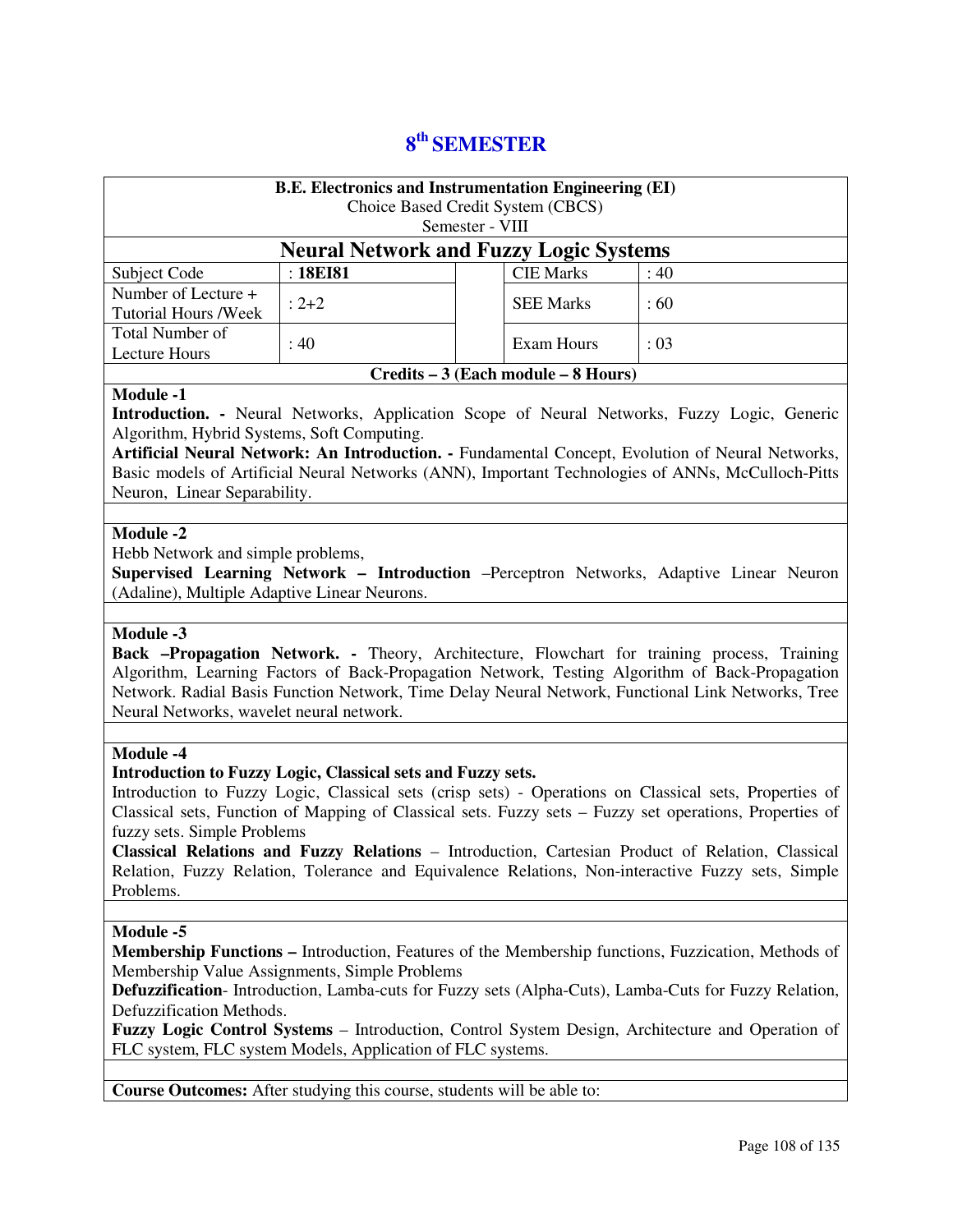- 1. Compare and contrast the biological neural network and ANN.
- 2. Discuss the ANN for pattern classification.
- 3. Develop and configure ANN'swith different types of functions and learning algorithms.
- 4. Apply ANN for real world problems.
- 5. Discuss the fundamentals of fuzzy logic, implementation and their functions
- 6. Apply fuzzy logic concepts in building automated control systems.

#### **Question Paper Pattern**

- The question paper will have TEN questions.
- Each full question carry 20 marks
- There will be TWO full questions (with maximum of THREE sub questions) from each module.
- Each full question will have sub questions covering all the topics under a module.
- The students will have to answer FIVE full questions, selecting ONE full question from each module.

# **Text Books:**

- 1. S. N. Sivanandam and S.N. Deepa, "Principles of Soft Computing", 2<sup>nd</sup> Edition, Wiley India Pvt. Ltd.-2014.
- 2. Timothy J. Ross, "Fuzzy logic with engineering applications", McGraw Hill International Edition, 1997

#### **Reference Books:**

1. Simon Haykin, "Neural Networks: A comprehensive foundation", 2<sup>nd</sup> Edition, PHI, 1998.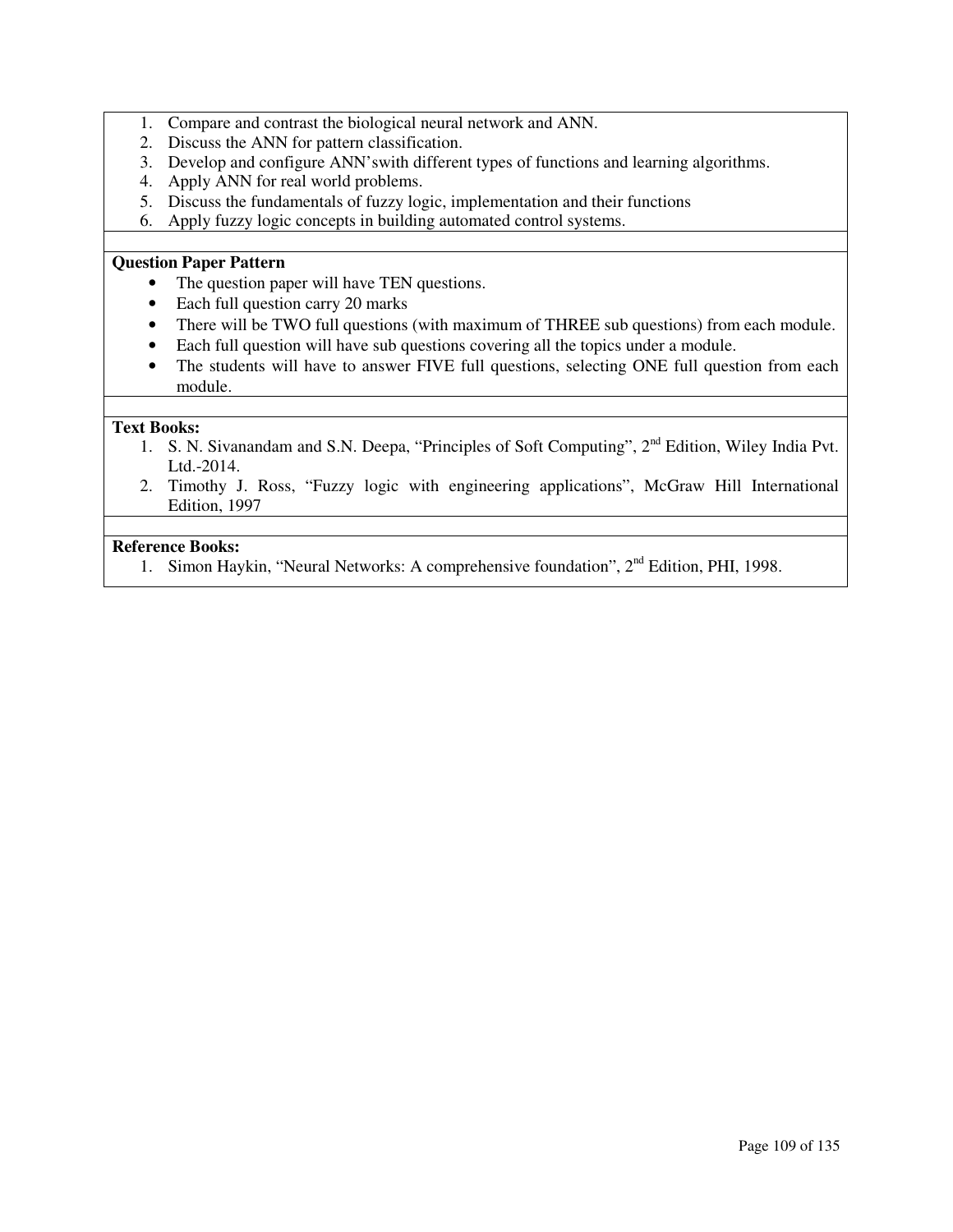| <b>B.E.</b> Electronics and Instrumentation Engineering (EI)<br>Choice Based Credit System (CBCS)<br>Semester - VIII |           |  |                  |     |  |
|----------------------------------------------------------------------------------------------------------------------|-----------|--|------------------|-----|--|
| <b>Medical Imaging Techniques</b>                                                                                    |           |  |                  |     |  |
| Subject Code                                                                                                         | : 18EI821 |  | <b>CIE Marks</b> | :40 |  |
| Number of Lecture +<br>Tutorial Hours/ Week                                                                          | $: 2 + 2$ |  | <b>SEE Marks</b> | :60 |  |
| Total Number of<br>Exam Hours<br>: 40<br>: 03<br>Lecture Hours                                                       |           |  |                  |     |  |
| Credits – 3 (Each module – 08 Hours)                                                                                 |           |  |                  |     |  |

# **Module-1**

**X-Ray Imaging:** Definition of x-ray, Interactions between X-rays and matter, Intensity of X-ray beam, Attenuation, Generation and Detection of X-rays – X-ray generation, X-ray generators, Filters, Beam restrictors and grids, Intensifying screens, fluorescent screens, and image intensifiers, X-ray detectors.

**X-Ray Diagnostic Methods:** Conventional X-ray radiography, Fluoroscopy, Angiography, Mammography.

**Computed Tomography**: Conventional tomography, Computed tomography – Projection function, CT number. Recent developments – Digital radiography, Digital subtraction angiography (DSA). Biological effects of ionizing radiation.

# **Module-2**

**Ultrasound Imaging:** Definition of ultrasound**,** Fundamentals of acoustic propagation (only theoretical concepts, no derivations) - Reflection and refraction, Attenuation, absorption & scattering, Doppler effect, Generation and detection of Ultrasound-Piezoelectric effect, Ultrasonic transducers, Axial and Lateral resolution.

**Ultrasonic Diagnostic Methods:** Pulse echo systems- Amplitude mode (A-mode), Brightness mode (Bmode), Motion mode (M-mode). Doppler methods, Duplex imaging, Colour Doppler flow imaging, Biological effects of ultrasound.

# **Module-3**

**Radionuclide Imaging:** Introduction**,** Fundamentals of Radioactivity: Nuclear particles, Nuclear activity and half-life, Units of measuring nuclear activity, Specific activity, Interaction of nuclear particles and matter, Attenuation of Gamma radiation, Radionuclides, Generation & Detection of Nuclear Emission – Nuclear sources, Radionuclide generators, nuclear radiation detectors, Collimators,

**Diagnostic Methods using Radiation Detector Probes**: Thyroid function test, Renal function test, Blood volume measurement, Radionuclide imaging systems- Rectilinear scanner, Scintillation camera, SPECT: Principle and working. PET: Principle and working.

# **Module-4**

**Basics of Magnetic Resonance Imaging:** Fundamentals of nuclear magnetic resonance- Angular momentum, magnetic dipole moment, magnetization, Larmor frequency, Free induction decay (FID), Fourier spectrum of the NMR signal, Relaxation times, Pulse sequences.

**Generation and Detection of NMR Signal:** Introduction (block diagram and working), Magnet, Imaging Methods- Introduction, slice selection, frequency encoding, phase encoding, Spin-Echo imaging-Gradient echo imaging. Biological effects of magnetic fields-Brief summary of all types of effects.

**Module -5** 

**Thermal Imaging & Advances in Medical Imaging**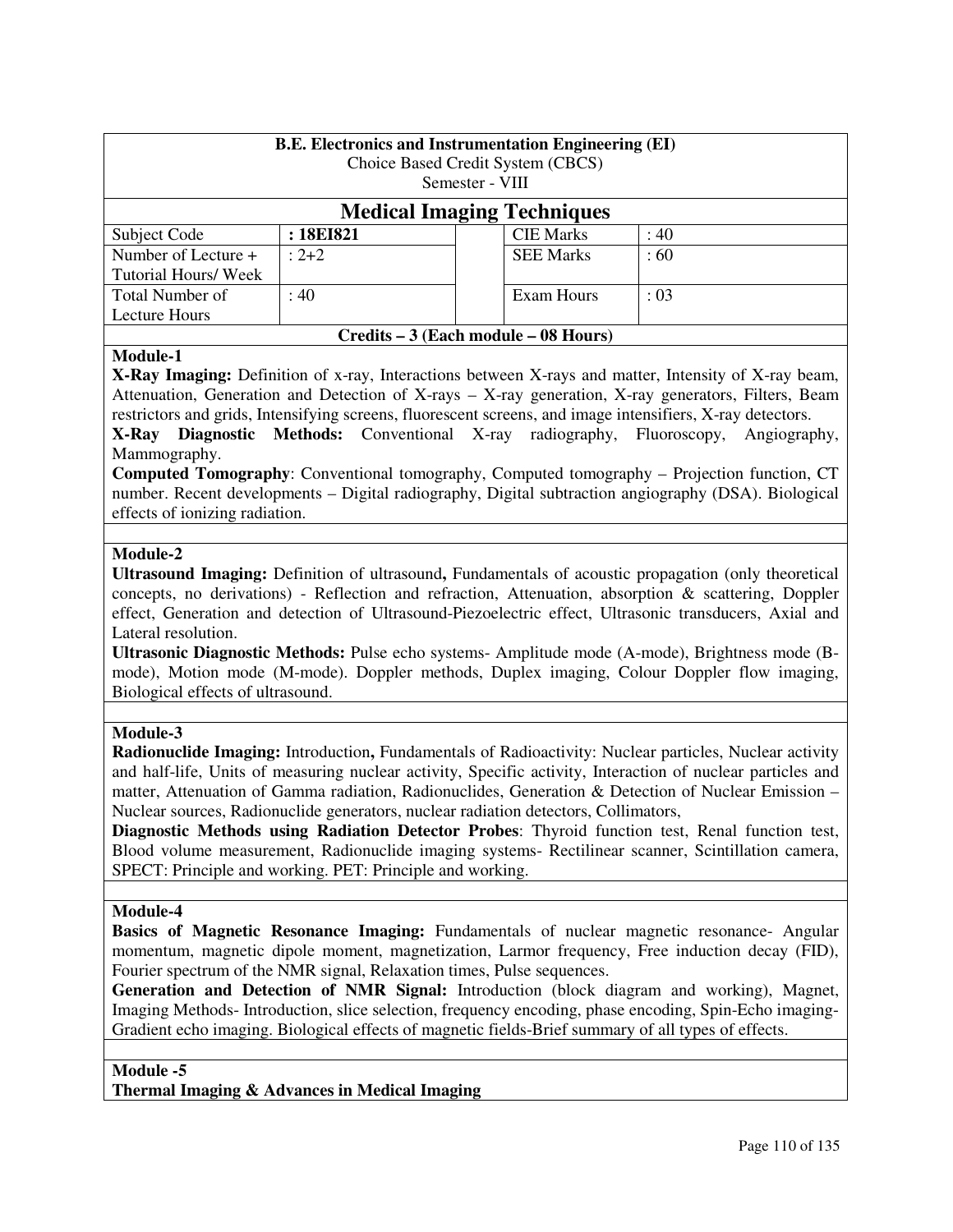**Thermal Imaging:** Medical thermography, Physics of thermography, Infrared detectors, Thermographic equipment, Quantitative medical thermography, Pyroelectricvidicon camera. Applications of thermal imaging medicine.

**Image Guided Intervention**: Introduction, Stereotactic neurosurgery, Stereotactic neurosurgery based on digital image volumes- image acquisition, planning and transfer, Intraoperative Imaging- Intraoperative diagnostic imaging.

**Course Outcomes:** After studying this course, students will be able to:

- 1. Describe the fundamentals of x-ray radiography and computed tomography, and analyze the system requirements.
- 2. Explain principles of ultrasound imaging and diagnostic methods and analyze the system requirements.
- 3. Discuss the fundamentals of radionuclide imaging, MRI, thermal imaging and analyze the system requirements.
- 4. Describe the concepts of image Guided Intervention and image guided surgery.
- 5. Design and develop prototype of simple medical imaging system.

## **Question Paper Pattern:**

- The question paper will have TEN questions
- Each full question carry 20 marks
- TWO full questions will be set (with maximum of THREE sub questions) from each module
- Covering all the topics under that module.
- The students will have to answer FIVE full questions, selecting one full question from each module.

# **Text Books:**

- 1. Principles of Medical Imaging by Kirk Shung, Michael B. Smith and BanjaminTsui, Academic Press, 1992.
- 2. Handbook of Biomedical Instrumentation by R.S.Khandpur,  $2^{nd}$  Edition, Tata McGraw Hill, 2003.
- 3. Fundamentals of Medical Imaging by Paul Suetens, Cambridge University Press, 2002.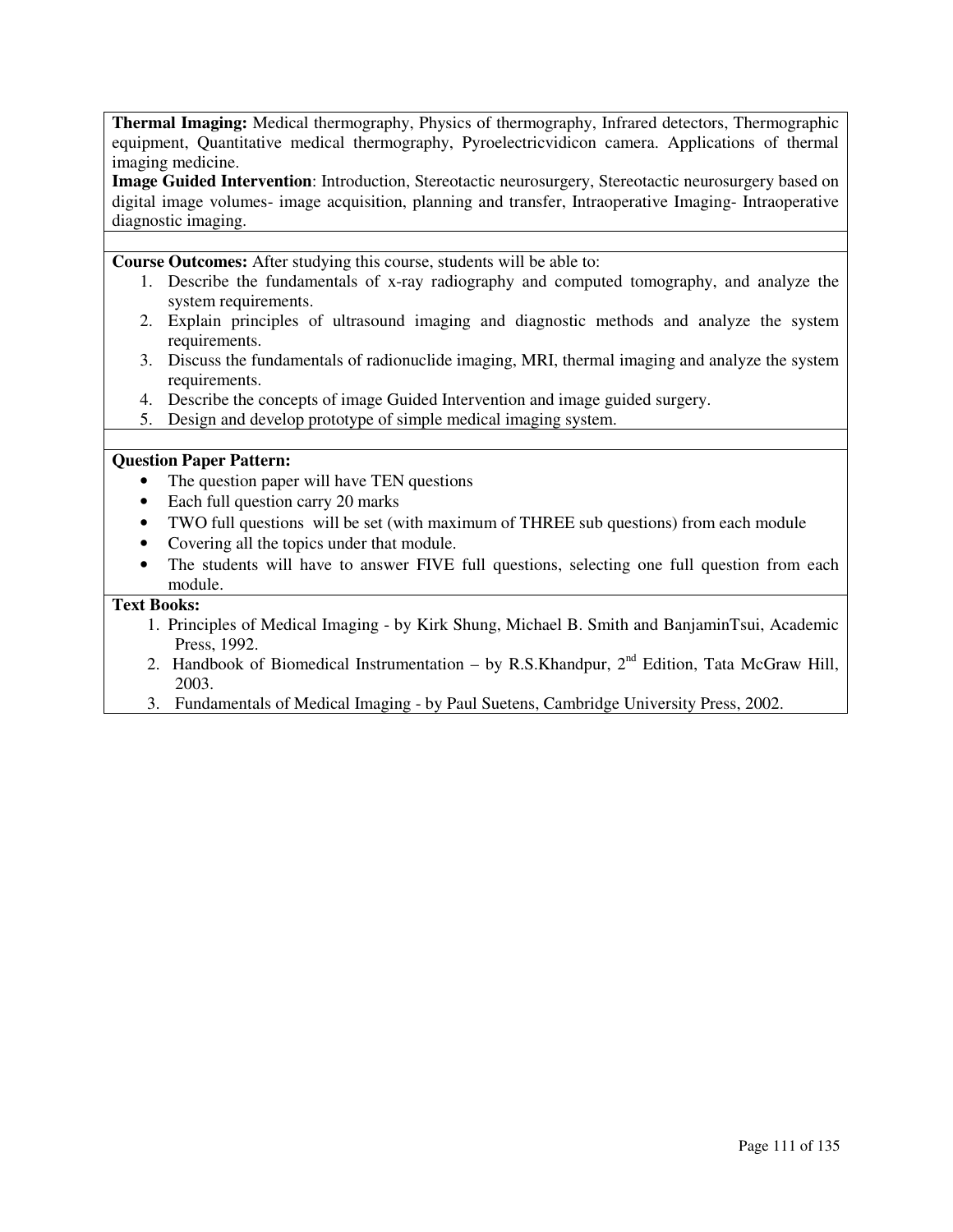|                                                                                                                                                                                                  | <b>B.E. Electronics and Instrumentation Engineering (EI)</b> |                                                                                                     |      |  |  |
|--------------------------------------------------------------------------------------------------------------------------------------------------------------------------------------------------|--------------------------------------------------------------|-----------------------------------------------------------------------------------------------------|------|--|--|
| Choice Based Credit System (CBCS)<br>Semester - VIII                                                                                                                                             |                                                              |                                                                                                     |      |  |  |
|                                                                                                                                                                                                  |                                                              | <b>Industrial Process Instrumentation</b>                                                           |      |  |  |
| Subject Code                                                                                                                                                                                     | :18EI822                                                     | <b>CIE Marks</b>                                                                                    | :40  |  |  |
| Number of Lecture<br>Hours /Week                                                                                                                                                                 | : 03                                                         | <b>SEE Marks</b>                                                                                    | :60  |  |  |
| <b>Total Number of</b><br><b>Lecture Hours</b>                                                                                                                                                   | : 40                                                         | <b>Exam Hours</b>                                                                                   | : 03 |  |  |
|                                                                                                                                                                                                  |                                                              | Credits – 3 (Each module – 08 Hours)                                                                |      |  |  |
| <b>Module -1</b>                                                                                                                                                                                 |                                                              | Food Industry Instrumentation: Instrumentation in canning, baking, dairy industries.                |      |  |  |
| Module-2<br>Paper and Pulp Instrumentation: Different types of pulping, pulp bleaching, pulp blending, wet end<br>and drier instrumentation.                                                     |                                                              |                                                                                                     |      |  |  |
| <b>Module -3</b><br>Cement Plant-A case study.                                                                                                                                                   |                                                              | Cement Plants: Objectives of automation system, automation strategy, Distributed Control System for |      |  |  |
| Module -4<br><b>Thermal power plant Instrumentation:</b> Automation strategy, distributed system structure, Man-<br>machine interface, software system, communication, advanced control systems. |                                                              |                                                                                                     |      |  |  |
| Module -5<br>Steel Plant: Automation strategy, production planning and area supervision, iron zone, steel zone, mill<br>zone, utility zone.                                                      |                                                              |                                                                                                     |      |  |  |
| Course Outcomes: After studying this course, students will be able to:                                                                                                                           |                                                              |                                                                                                     |      |  |  |

- 1. Sketch the typical instrumentation and control strategy in the process industries like paper, pulp, cement, power and steel plants.
- 2. List the variable to be monitored and controlled in the above said process industries.
- 3. Describe the instrumentation, control requirements and complete functioning of the above said industries.
- 4. Analyze the hardware and software tools required for the above said process industries.
- 5. Design and develop instrumentation and control strategy for simple process industry.

# **Question Paper Pattern**

- The question paper will have TEN questions.
- Each full question carry 20 marks
- There will be TWO full questions (with maximum of THREE sub questions) from each module.
- Each full question will have sub questions covering all the topics under a module.
- The students will have to answer FIVE full questions, selecting ONE full question from each module.

# **Text Books:**

1. Handbook of Applied Instrumentation by Considine and Ross,, McGraw Hill Pub. (Modules 1 &2)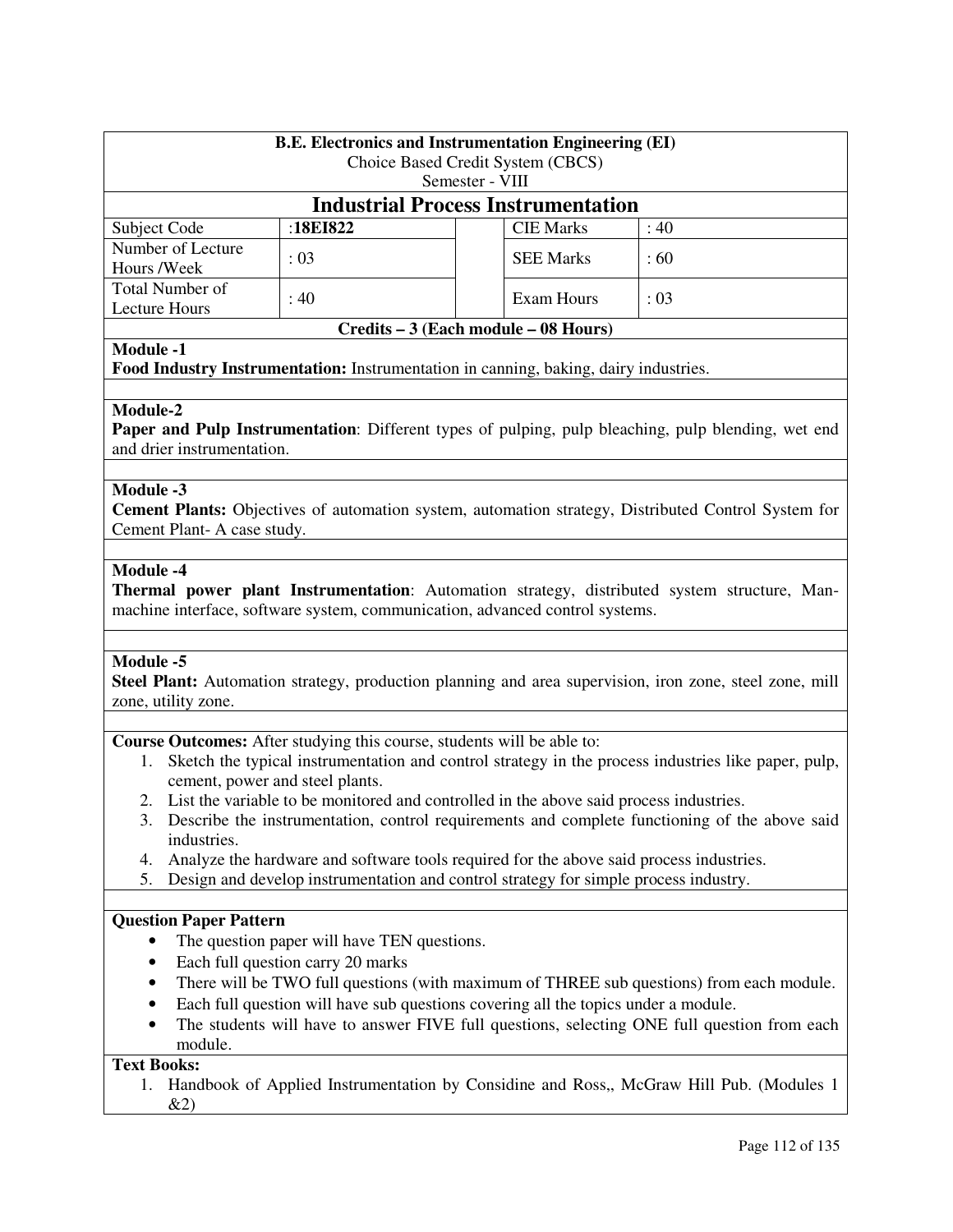2. Computer Based Industrial Control by Krishna Kant,  $2<sup>nd</sup>$  Edition, PHI, 2017 (Modules: 3, 4 &5).

# **Reference Books:**

- 1. Donald P Eckman, " Industrial Instrumentation", J.Wiley
- 2. S K Singh, "Industrial Instrumentation & Control",  $3<sup>rd</sup>$  edition, TMH 2009
- 3. J S Smith, "Food Processing Principles & Applications", University press (US) 2004.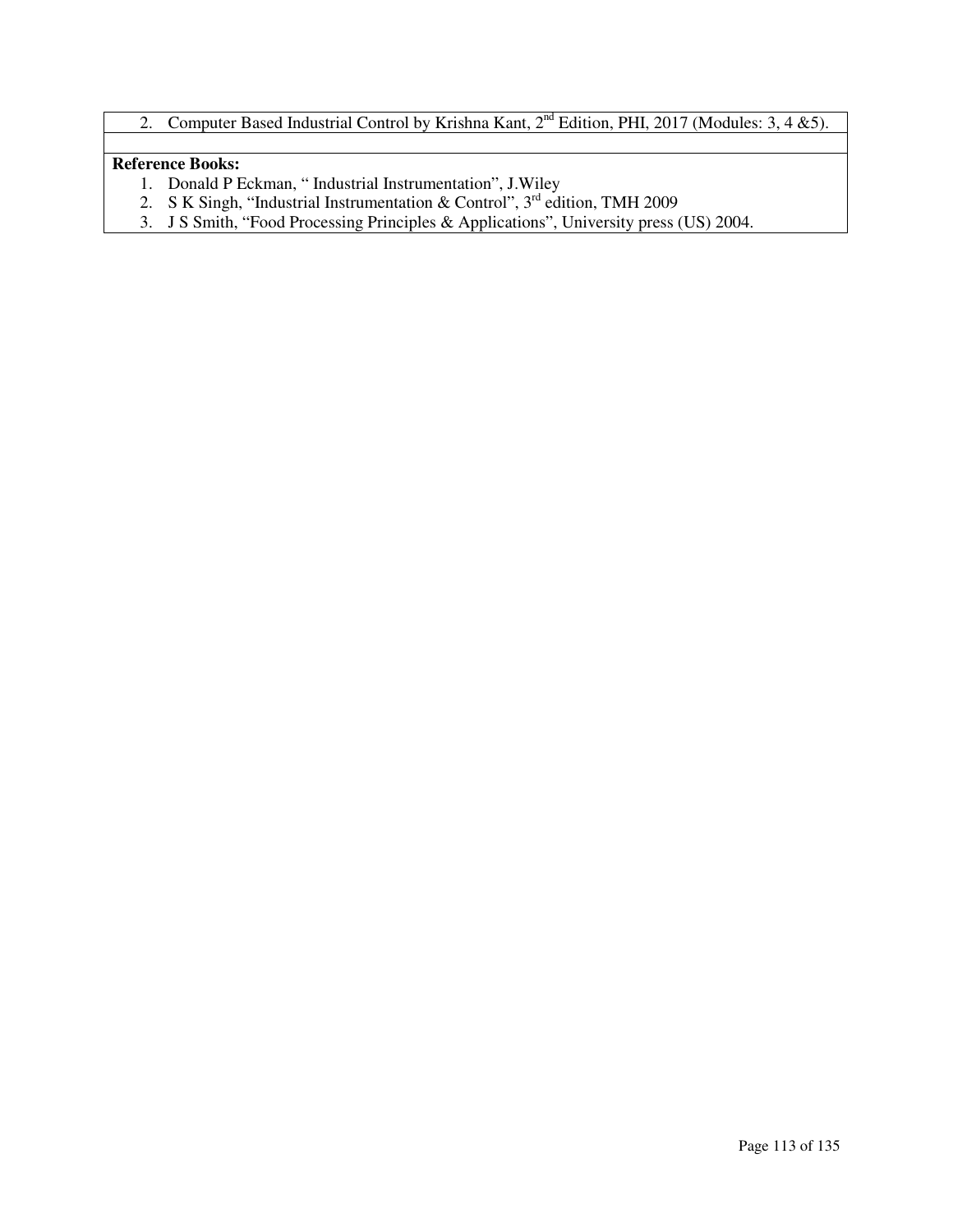| <b>B.E. Electronics and Instrumentation Engineering (EI)</b><br>Choice Based Credit System (CBCS) |                                                           |                   |                  |     |  |
|---------------------------------------------------------------------------------------------------|-----------------------------------------------------------|-------------------|------------------|-----|--|
|                                                                                                   |                                                           | $Semester - VIII$ |                  |     |  |
|                                                                                                   | <b>Instrumentation Buses and Industrial Data Networks</b> |                   |                  |     |  |
| Subject Code                                                                                      | : 18EI823<br><b>CIE Marks</b><br>:40                      |                   |                  |     |  |
| Number of Lecture +<br>Tutorial Hours / Week                                                      | $: 2 + 2$                                                 |                   | <b>SEE Marks</b> | :60 |  |
| Total Number of<br>: 40<br>Exam Hours<br>: 03<br>Lecture Hours                                    |                                                           |                   |                  |     |  |
| Credits – 3 (Each module – 08 Hours)                                                              |                                                           |                   |                  |     |  |

# **Module -1**

**Data Network Fundamentals:** Network hierarchy and switching – Open System Interconnection model of ISO– Data link control protocol: - HDLC – Media access protocol – Command/response – Token passing – CSMA/CD, TCP/IP.

## **Module-2**

**Inter Networking:** Bridges – Routers – Gateways –Standard ETHERNET and ARCNET configurationspecial requirement for networks used for control.

## **Module -3**

**HART and Fieldbus:** Introduction- Evolution of signal standard – HART communication protocol – Communication modes– HART networks – HART commands – HART applications.

Fieldbus: – Introduction – General Fieldbus architecture – Basic requirements of Field bus standard – Fieldbus topology – Interoperability – Interchangeability – Introduction to OLE for process control (OPC).

#### **Module -4**

**Modbus and Profibus PA/DP/FMS:**MODBUS protocol structure, function codes troubleshooting Profibus; Introduction – Profibus protocol stack –Profibus communication model communication objects – system operation – troubleshooting – review of foundation field bus.

#### **Module -5**

**Industrial Ethernet and Wireless Communication:** Industrial Ethernet: Introduction – 10Mbps Ethernet, 100Mbps Ethernet. Radio and wireless communication: Introduction – components of radio link the radio spectrum and frequency allocation – radio modems.

**Course Outcomes:** After studying this course, students will be able to:

- 1. Explain basic concepts of network hierarchy and switching.
- 2. Apply network data communication protocols.
- 3. Describe routers and gateways Standards followed in inter-networking.
- 4. Evaluate appropriateness of different industrial data networks.
- 5. Develop the various communication networks for industries.

# **Question Paper Pattern**

- The question paper will have TEN questions.
- Each full question carry 20 marks
- There will be TWO full questions (with maximum of THREE sub questions) from each module.
- Each full question will have sub questions covering all the topics under a module.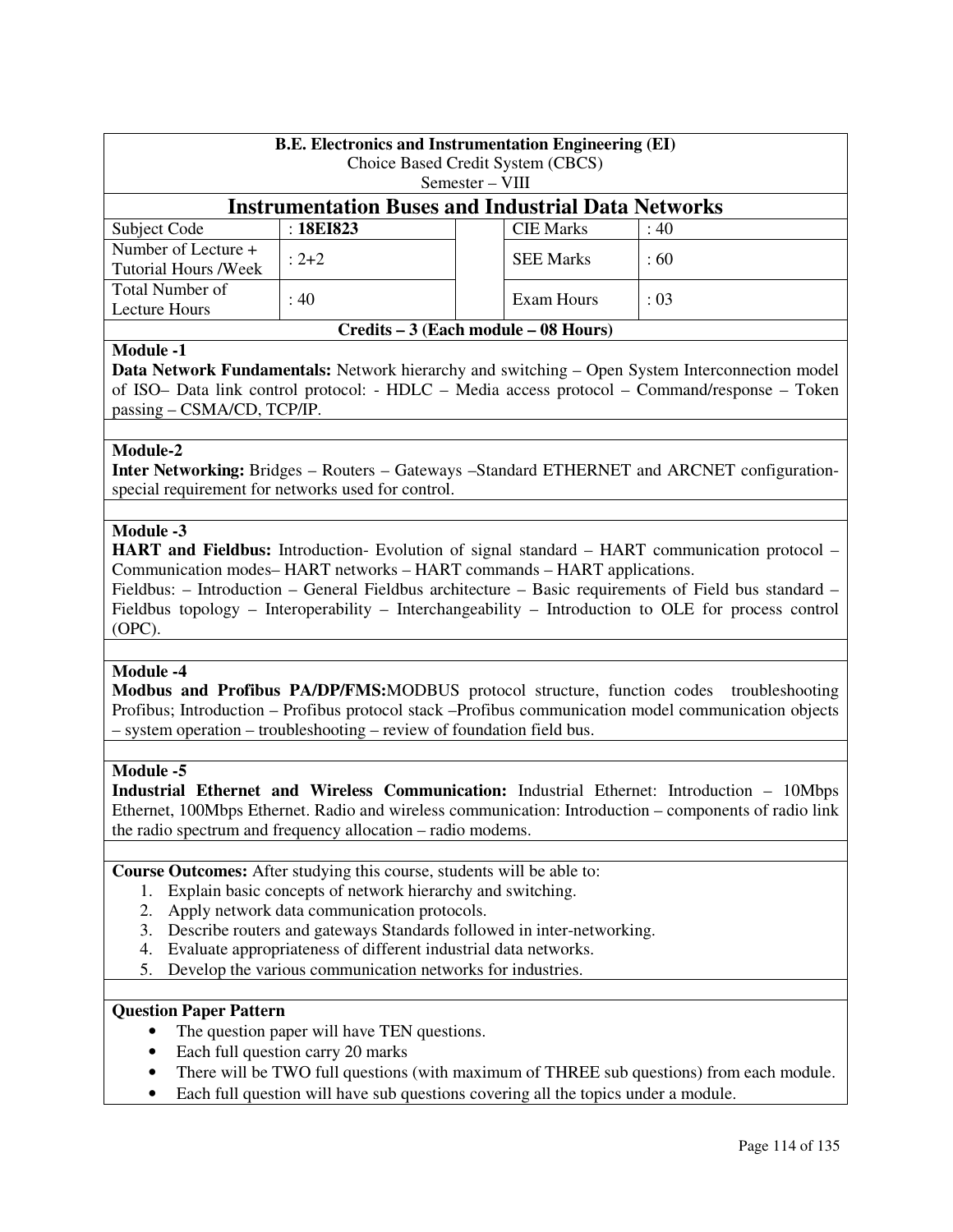• The students will have to answer FIVE full questions, selecting ONE full question from each module.

## **Text Books:**

- 1. Steve Mackay, Edwin Wrijut, Deon Reynders, John Park, 'Practical Industrial Data networks Design, Installation and Troubleshooting', Newnes publication, Elsevier First edition, 2004
- 2. Buchanan, W., "Computer Buses", CRC Press, 2000,

#### **Reference Books:**

- 1. Andrew S. Tanenbaum, Modern Operating Systems, Prentice Hall of India Pvt. LTD, 2003
- 2. Stallings,W., "wireless Communication and networks", 2nd Edition, Prentice Hall of India, 2005
- 3. Process Software and Digital Networks", B.G. Liptak, CRC Press ISA- The Instrumentation, Systems, and AutomationSociety.
- 4. TheodoreS.Rappaport,'Wirelesscommunication:Principles&Practice',2<sup>nd</sup>Edition,2001, PrenticeHallof India.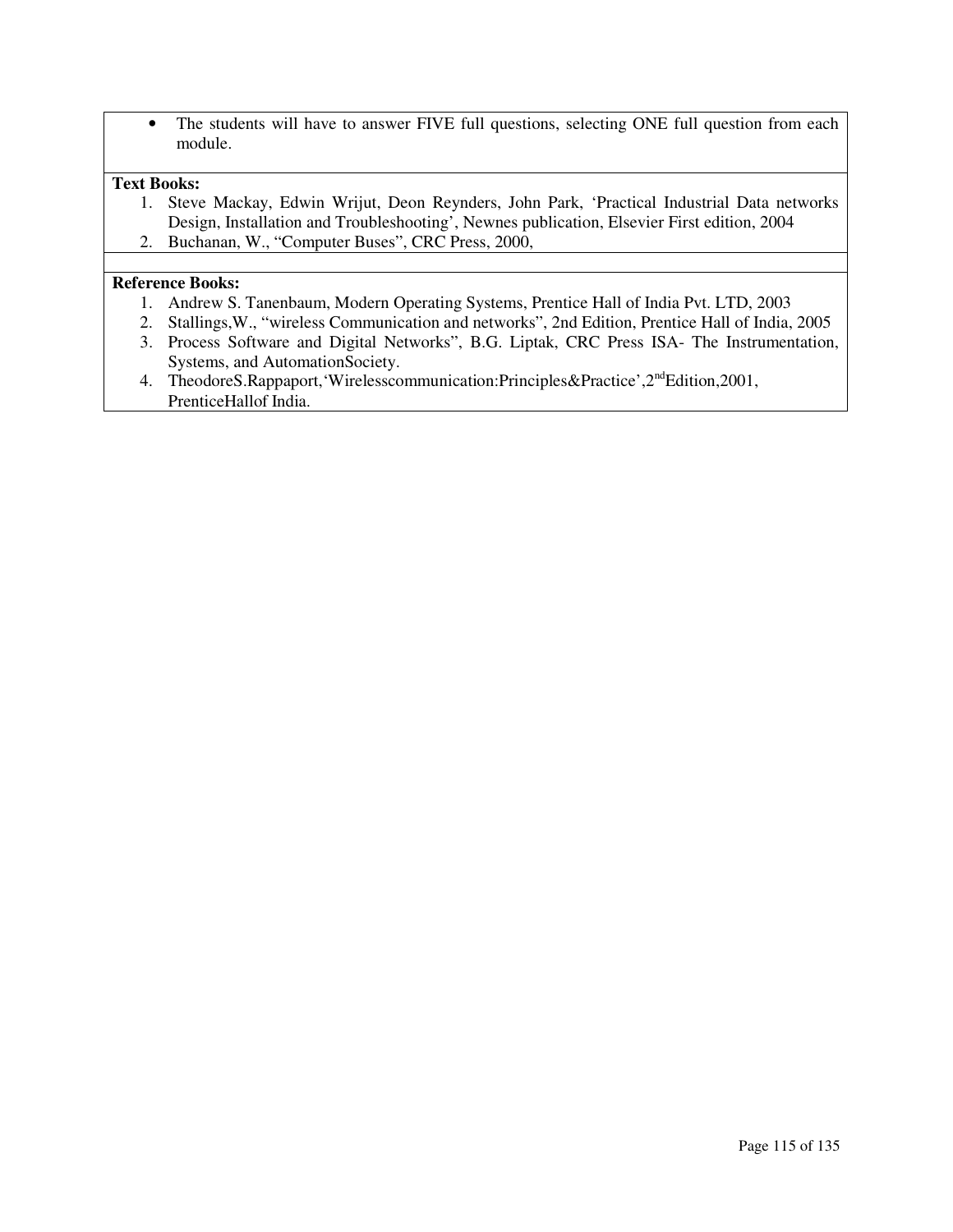| <b>B.E.</b> Electronics and Instrumentation Engineering (EI)<br>Choice Based Credit System (CBCS)<br>Semester - VIII |                |  |                  |       |
|----------------------------------------------------------------------------------------------------------------------|----------------|--|------------------|-------|
| <b>Artificial Intelligence and Machine Learning</b><br>(Common to EI/BM/ML)                                          |                |  |                  |       |
| <b>Subject Code</b>                                                                                                  | :18EI/BM/ML824 |  | <b>CIE Marks</b> | : 40  |
| Number of Lecture +<br><b>Tutorial Hours /Week</b>                                                                   | $: 2 + 2$      |  | <b>SEE Marks</b> | :60   |
| Total Number of<br>Lecture Hours                                                                                     | : 40           |  | Exam Hours       | : 0.3 |

#### **Credits – 3 (Each module – 08Hours)**

# **Module -1**

Artificial Intelligence: The AI Problems, the underlying Assumption, what is an AI technique? (Text 1- 1.1,1.2,1.3)

Natural Language Processing: Introduction, Steps in the Process. (Text 1- 15.1,15.1.1)

# **Module – 2**

Parallel and Distributed AI: Psychological Modeling, Parallelism in Reasoning Systems, Distributed Reasoning Systems: Coordination and Cooperation.

(Text1-16.1,16.2,16.3,16.3.1)

Connectionist Models: Introduction: Hopfield Networks, Connectionist AI and Symbolic AI. (Text 1- 18.1,18.6)

# **Module – 3**

Genetic Algorithms (Gas): Learning: Generalization of an Input-Output table, Significance of the Genetic operators, Ant Algorithms (Text 1- 23.2,23.2.2,23.3,23.8)

Multilayer Perceptrons: The Perceptron, multilayer Perceptrons, Learning time – Time delay networks, Recurrent networks, Deep Learning (Text 2-11.1.2,11.2,11.5,11.12,11.13)

# **Module -4**

Machine Learning: Introduction, Examples of Machine learning Applications.

Supervised Learning: Learning a class from examples, Noise, Learning Multiple classes, Regression, Model selection and Generalization, Dimensions of a supervised Machine learning Algorithm. (Text 2- 1.1,1.2,2.1,2.4,2.5,2.6,2.7,2.8)

# **Module -5**

Dimensionality Reduction: Introduction, Subset selection, Principal Component analysis. Kernel Machines: Introduction, Optimal separating hyperplane (SVM). (Text 2- 6.1,6.2,6.3,13.1,13.2)

**Course Outcomes:** After studying this course, students will be able to

- Appraise the basics of Artificial intelligence and concepts of natural language processing.
- Illustrate the working of Parallel, Distributed and connectionist models of AI.
- Discuss the fundamentals of Genetic algorithms.
- Escalate the underlying mathematical relationships within and across Machine Learning algorithms and the paradigms of supervised learning.
- Explore the associated parameters of the Machine Learning algorithms viz., dimensionality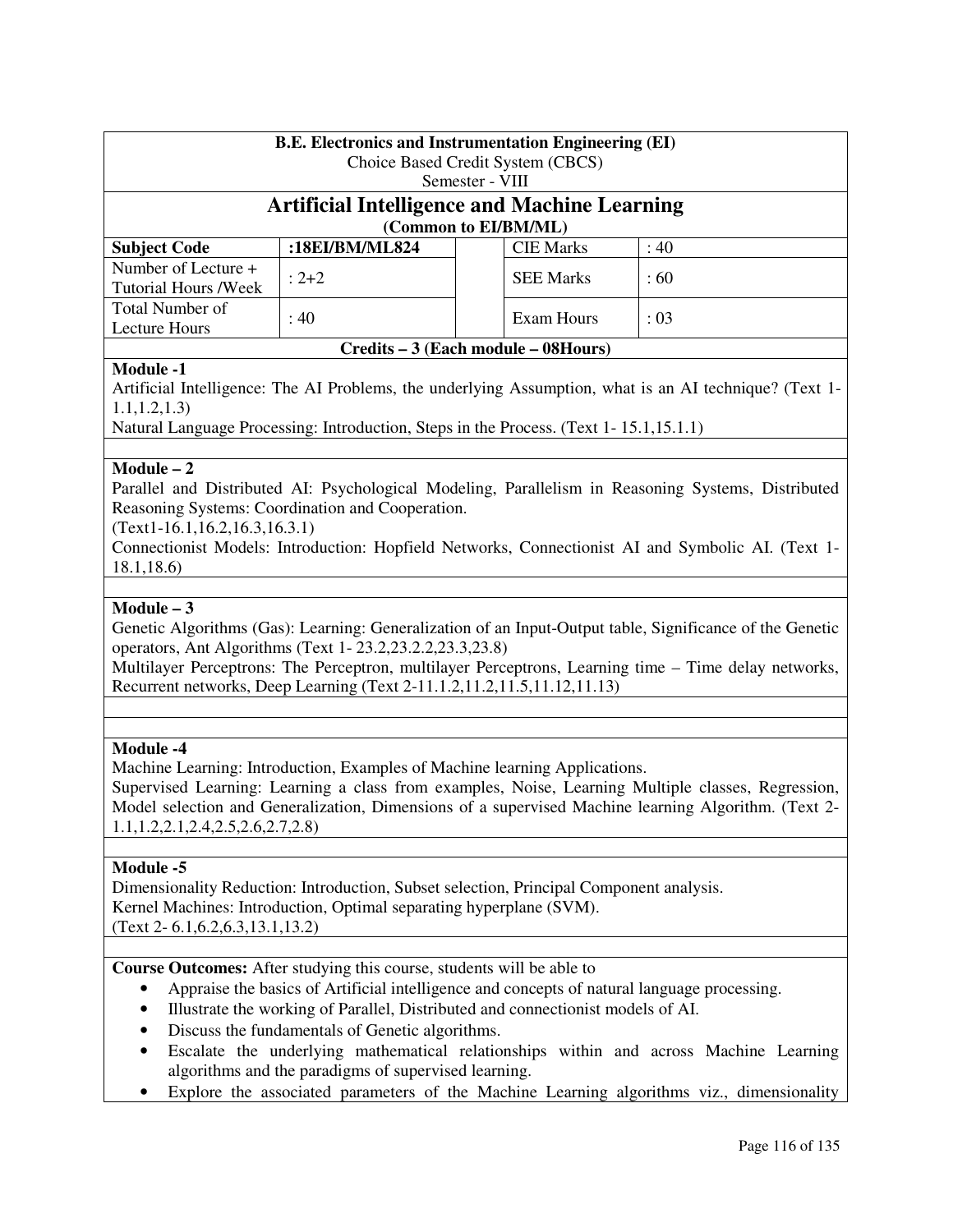reduction, classification, etc.

# **Question Paper Pattern**

- The question paper will have TEN questions.
- Each full question carry 16 marks
- There will be TWO full questions (with maximum of THREE sub questions) from each module.
- Each full question will have sub questions covering all the topics under a module.
- The students will have to answer FIVE full questions, selecting ONE full question from each module.

# **Text Books**

- 1. Artificial Intelligence Elaine Rich,Kevin Knight,Shivashankar B Nair, McGraw Hill Education, 3<sup>rd</sup> Edition, 2016.ISBN 978-0-07-008770-5.
- 2. Introduction to Machine Learning Ethem Alpaydin, PHI Learning, 3<sup>rd</sup> Edition, 2018. ISBN 978-81-203-5078-6.

## **Reference Books**

1. Introduction to Artificial Intelligence – Eugene Charnik, Drew McDermott,Pearson Education India, 1<sup>st</sup> edition, ISBN - 978-8131703069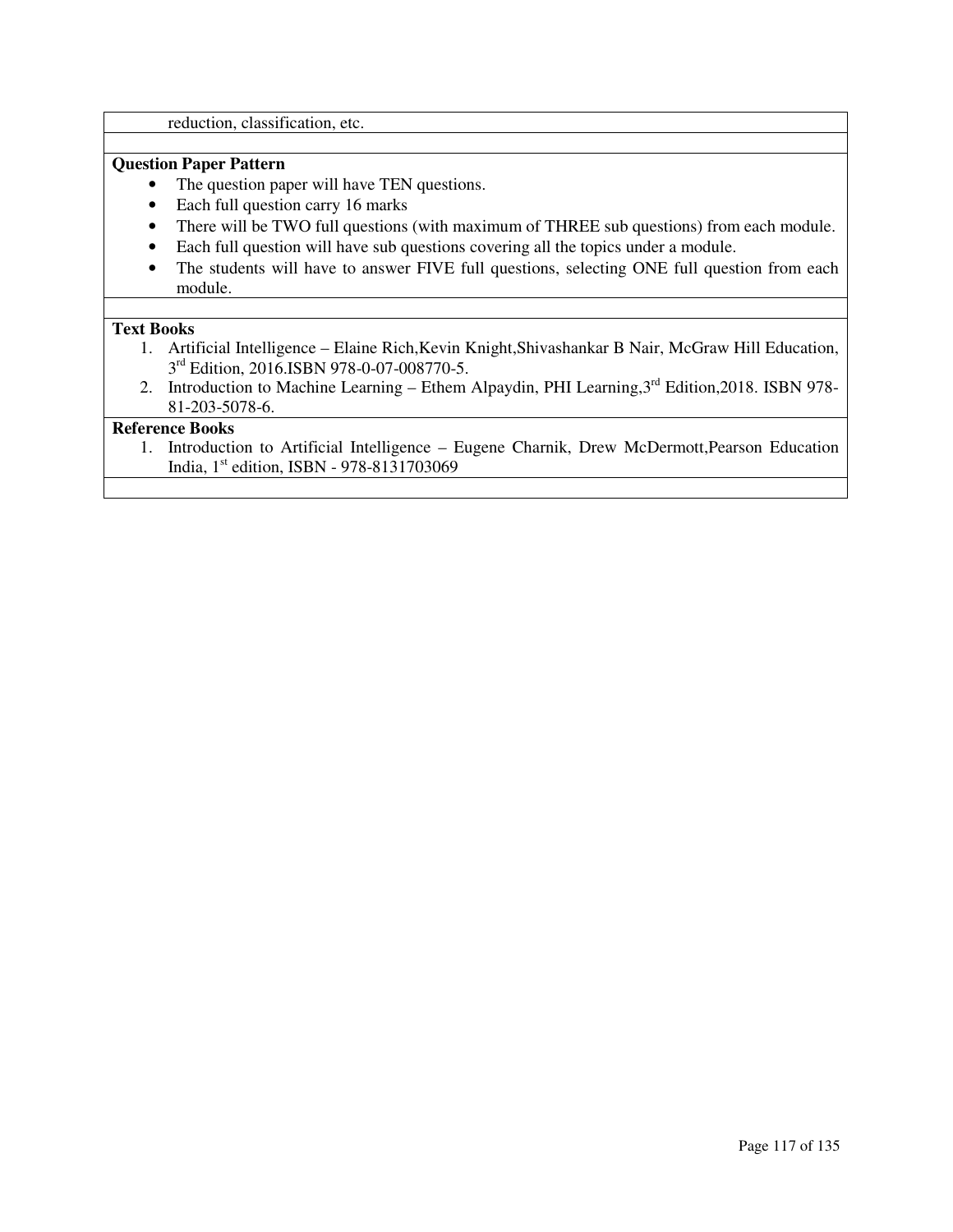|                                    |                                  | <b>B.E. Electronics and Instrumentation Engineering (EI)</b><br>Choice Based Credit System (CBCS) |           |  |
|------------------------------------|----------------------------------|---------------------------------------------------------------------------------------------------|-----------|--|
|                                    |                                  | Semester - VIII                                                                                   |           |  |
|                                    |                                  | <b>Project Work Phase-2</b>                                                                       |           |  |
| Subject Code                       | : 18EIP83                        | <b>CIE Marks</b>                                                                                  | : 40      |  |
| Number of Lecture<br>Hours /Week   | $: - -$                          | <b>SEE Marks</b>                                                                                  | :60       |  |
| Total Number of<br>Lecture Hours   | $: - -$                          | Exam Hours                                                                                        | $\div 03$ |  |
|                                    |                                  | $Credits - 8$                                                                                     |           |  |
| <b>Course Learning Objectives:</b> | To support independent learning. |                                                                                                   |           |  |

- To develop interactive, communication, organization, time management, and presentation skills.
- To impart flexibility and adaptability.
- To inspire independent and team working.
- To expand intellectual capacity, credibility, judgment, intuition.
- To adhere to punctuality, setting and meeting deadlines.
- To instill responsibilities to oneself and others.
- To train students to present the topic of project work in a seminar without any fear, face audience confidently, enhance communication skill, involve in group discussion to present and exchange ideas.

**Project Work Phase - II:** Each student of the project batch shall involve in carrying out the project work jointly in constant consultation with internal guide, co-guide, and external guide and prepare the project report as per the norms avoiding plagiarism.

**Course outcomes:** At the end of the course the student will be able to:

- Describe the project and be able to defend it.
- Develop critical thinking and problem solving skills.
- Learn to use modern tools and techniques.
- Communicate effectively and to present ideas clearly and coherently both in written and oral forms.
- Develop skills to work in a team to achieve common goal.
- Develop skills of project management and finance.
- Develop skills of self learning, evaluate their learning and take appropriate actions to improve it.
- Prepare themselves for life-long learning to face the challenges and support the technological changes to meet the societal needs.

#### **Evaluation Procedure:**

- **As per University guidelines**
- **Internal Marks:** The Internal marks (100 marks) evaluation shall be based on Phase wise completion of the project work, Project report, Presentation and Demonstration of the actual/model/prototype of the project.
- **Semester End Examination:** SEE marks for the project (100 marks) shall be based on Project report, Presentation and Demonstration of the actual/model/prototype of the project, as per the University norms by the examiners appointed VTU.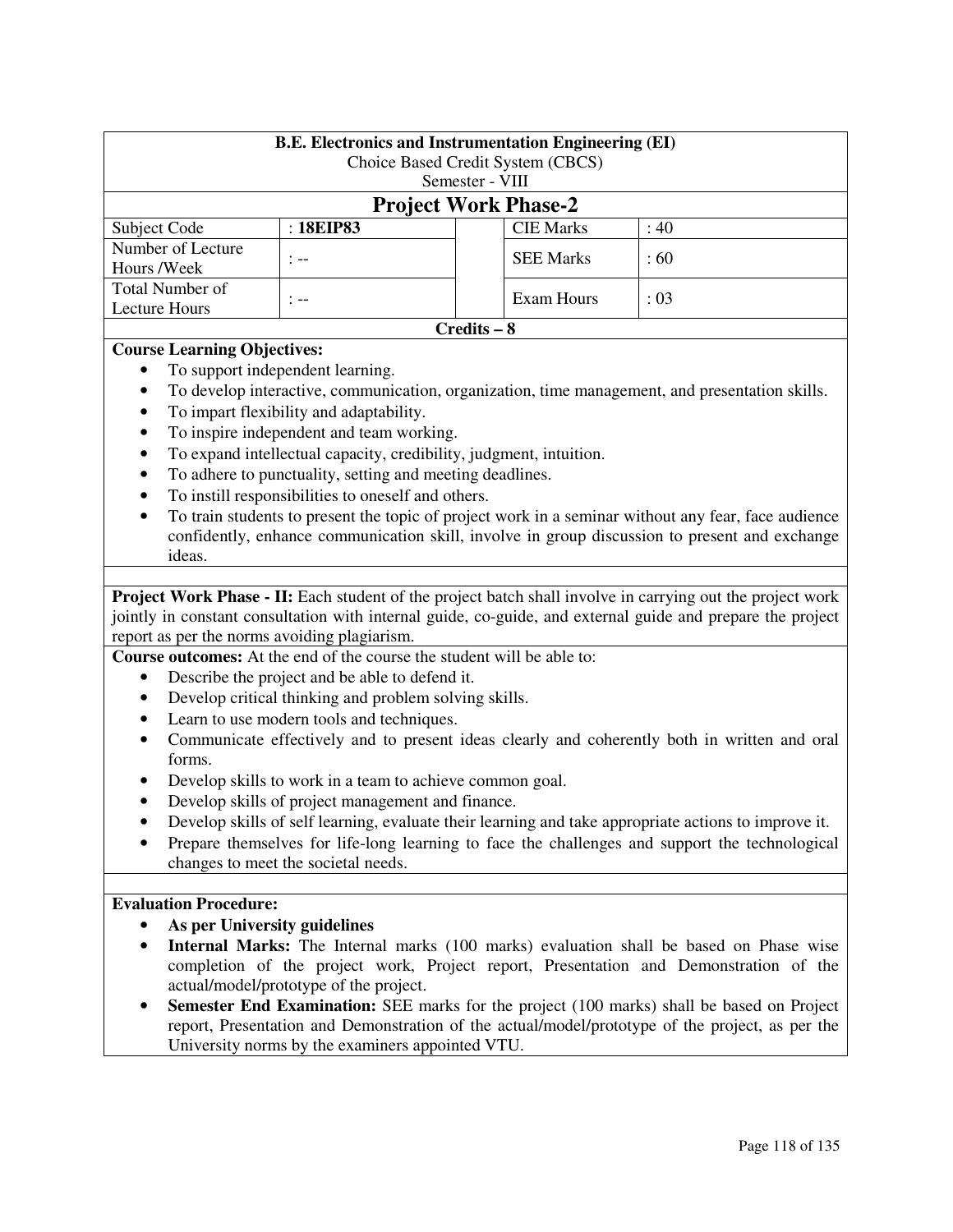| <b>B.E.</b> Electronics and Instrumentation Engineering (EI)<br>Choice Based Credit System (CBCS)<br>Semester - VIII |                                        |  |                  |         |  |
|----------------------------------------------------------------------------------------------------------------------|----------------------------------------|--|------------------|---------|--|
| <b>Technical Seminar</b>                                                                                             |                                        |  |                  |         |  |
| Subject Code                                                                                                         | : 18EIS84<br><b>CIE Marks</b><br>: 100 |  |                  |         |  |
| Number of Lecture<br>Hours /Week                                                                                     | $-$                                    |  | <b>SEE Marks</b> | $: - -$ |  |
| Total Number of<br>Exam Hours<br>: 0.3<br>. .-<br>Lecture Hours                                                      |                                        |  |                  |         |  |
| Credits – 1                                                                                                          |                                        |  |                  |         |  |

# **Course Learning Objectives:**

The objective of the seminar is to inculcate self-learning, face audience confidently, enhance communication skill, involve in group discussion and present and exchange ideas. Each student, under the guidance of a Faculty, is required to choose, preferably, a recent topic of his/her interest relevant to the course of specialization. Carryout literature survey; organize the Course topics in a systematic order.

- Conduct literature survey in the domain area to find appropriate topic.
- Prepare the synopsis report with own sentences in a standard format.
- Learn to use MS word, MS power point, MS equation and Drawing tools or any such facilities in the preparation of report and presentation.
- Present the seminar topic orally and/or through power point slides.
- Communicate effectively to answer the queries and involve in debate/discussion.

The participants shall take part in discussion to foster friendly and stimulating environment in which the students are motivated to reach high standards and become self-confident.

**Course outcomes:** At the end of the course the student will be able to:

- Develop knowledge in the field of Electronics &Instrumentation Engineering and other disciplines through independent learning and collaborative study.
- Identify and discuss the current, real-time issues and challenges in engineering  $&$  technology.
- Develop written and oral communication skills.
- Explore concepts in larger diverse social and academic contexts.
- Apply principles of ethics and respect in interaction with others.
- Develop the skills to enable life-long learning.

# **Evaluation Procedure:**

- As per University guidelines.
- The Internal Assessment marks for the seminar shall be awarded based on the relevance of the seminar topic, quality of the report, presentation skills, participation in the question and answer, and attendance in the seminar classes/sessions.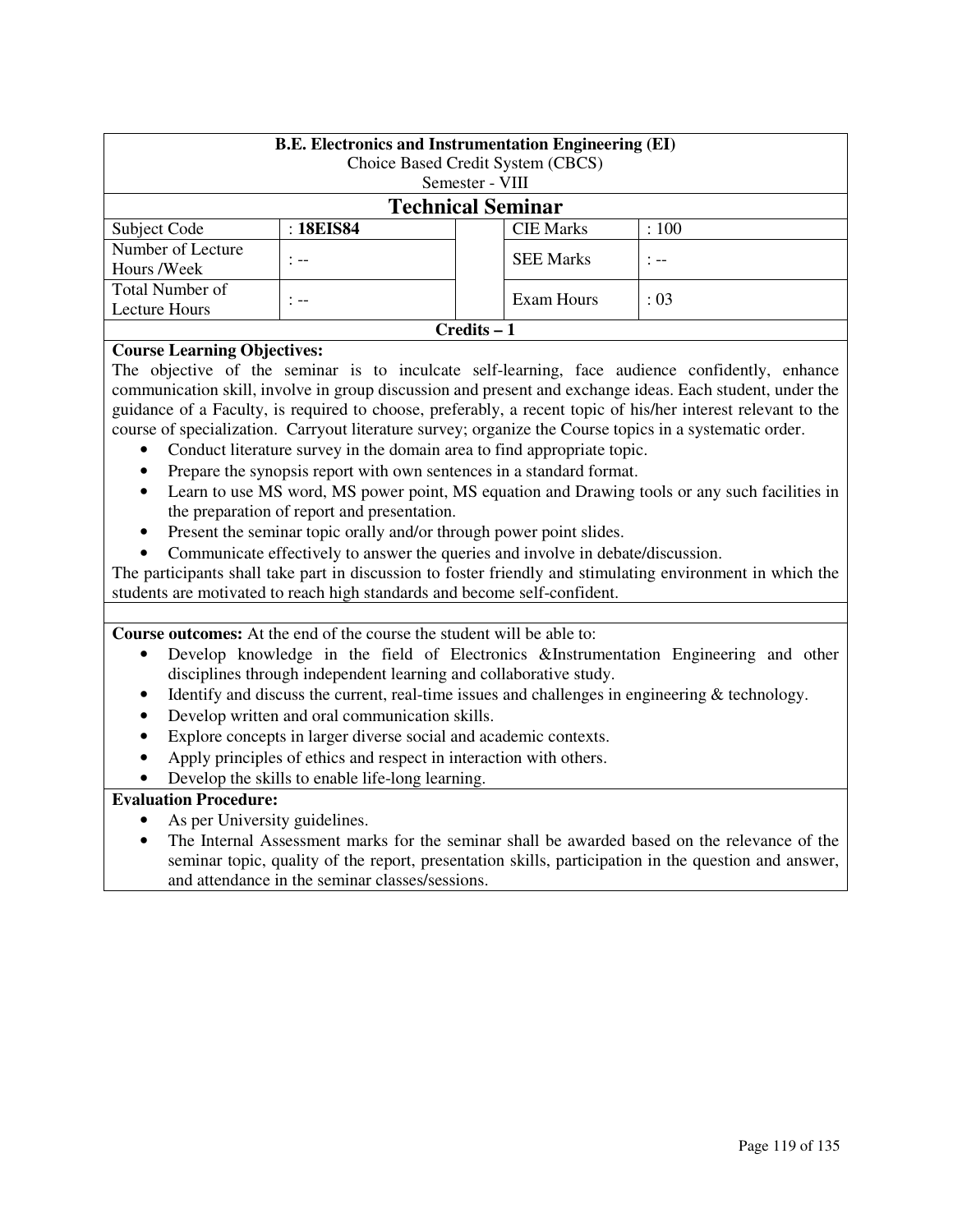| <b>B.E.</b> Electronics and Instrumentation Engineering (EI)<br>Choice Based Credit System (CBCS)<br>Semester - VIII |           |                  |       |  |
|----------------------------------------------------------------------------------------------------------------------|-----------|------------------|-------|--|
| Internship                                                                                                           |           |                  |       |  |
| Subject Code                                                                                                         | : 18EII85 | <b>CIE Marks</b> | :40   |  |
| Number of Lecture<br>Hours /Week                                                                                     | $-$       | <b>SEE Marks</b> | :60   |  |
| Total Number of<br>Lecture Hours                                                                                     | : --      | Exam Hours       | : 0.3 |  |
| $C$ redits $-3$                                                                                                      |           |                  |       |  |

# **Course Learning Objectives:**

Internship/Professional practice provide students the opportunity of hands-on experience that include personal training, time and stress management, interactive skills, presentations, budgeting, marketing, liability and risk management, paperwork, equipment ordering, maintenance, responding to emergencies etc. The objective are further,

- To put theory into practice
- To relate to, interact with, and learn from current professionals in the field.
- To gain a greater understanding of the duties and responsibilities of a professional
- To understand and adhere to professional standards in the field.
- To gain insight to professional communication including meetings, memos, reading, writing, public speaking, research, client interaction, input of ideas, and confidentiality.
- To identify personal strengths and weaknesses.
- To develop the initiative and motivation to be a self-starter and work independently.

**Internship/Professional practice:** Students under the guidance of internal guide/s and external guide shall take part in all the activities regularly to acquire as much knowledge as possible without causing any inconvenience at the place of internship.

**Seminar:** Each student, is required to

- Present the seminar on the internship orally and/or through power point slides.
- Answer the queries and involve in debate/discussion.
- Submit the report duly certified by the external guide.

**Course outcomes:** At the end of the course the student will be able to:

- Acquire practical experience within industry in which the internship is done.
- Apply knowledge and skills learned to classroom work.
- Experience the activities and functions of professionals.
- Develop and refine oral and written communication skills.
- Recognize the areas for future knowledge and skill development.
- Acquire the basic knowledge of administration, marketing, finance and economics.
- Develop the skills to enable lifelong learning.

# **Evaluation Procedure:**

- **As per University guidelines.**
- **Evaluation of CIE Marks:** The Internal Assessment marks shall be awarded based on the Internship/Professional Practice Report and Seminar Presentation.
- **Semester End Examination**: The marks shall be awarded based on the Internship/Professional Practice Report and Seminar Presentation as per the University norms by the examiners appointed VTU.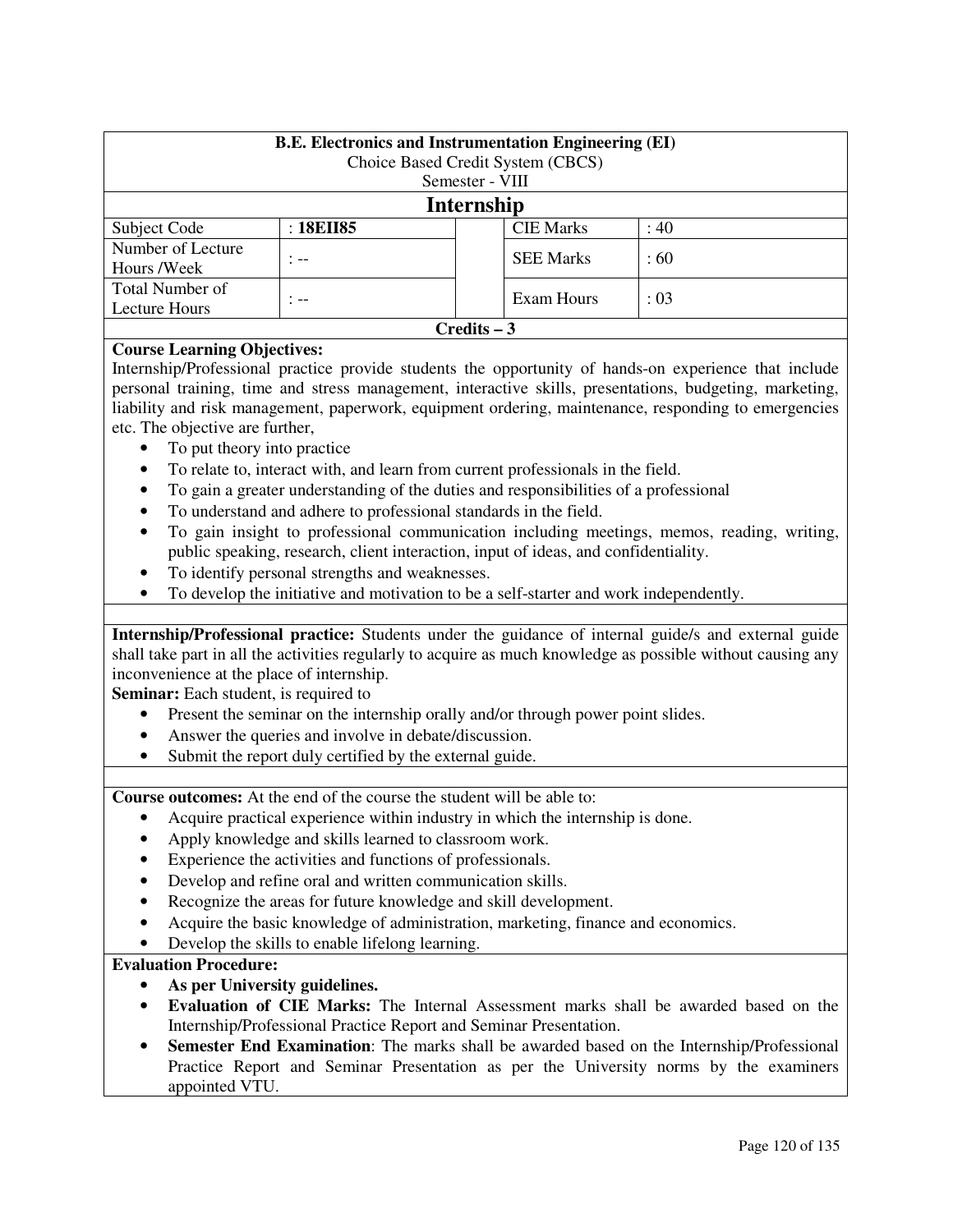| <b>B.E.</b> Electronics and Instrumentation Engineering (EI)<br>Choice Based Credit System (CBCS) |                                   |            |  |  |  |
|---------------------------------------------------------------------------------------------------|-----------------------------------|------------|--|--|--|
|                                                                                                   | Semester - VI                     |            |  |  |  |
| <b>OPEN ELECTIVE - A</b>                                                                          |                                   |            |  |  |  |
| Course Code                                                                                       | <b>CIE Marks</b><br>18EI65X<br>40 |            |  |  |  |
| Teaching Hours/Week (L:T:P)<br>(2:2:0)<br><b>SEE Marks</b><br>60                                  |                                   |            |  |  |  |
| Credits                                                                                           | 03                                | Exam Hours |  |  |  |

Students can select any one of the open electives offered by other Departments expect those that are offered by the parent Department (For syllabus, please refer to the concerned Programme syllabus book or VTU website vtu.ac.in may be visited).

Selection of an open elective shall not be allowed if,

- The candidate has studied the same course during the previous semesters of the programme.
- The syllabus content of open elective is similar to that of the Departmental core courses or professional electives.
- A similar course, under any category, is prescribed in the higher semesters of the programme.

Registration to electives shall be documented under the guidance of Programme Coordinator/ Advisor/Mentor.

|                    |                                                           |                                                           |            | Course                                       |                                    |  |
|--------------------|-----------------------------------------------------------|-----------------------------------------------------------|------------|----------------------------------------------|------------------------------------|--|
| Sl.NO<br>$\bullet$ |                                                           | <b>Board and the Department</b><br>offering the Electives | SI.<br>No. | code under<br><b>18EI65X</b>                 | <b>Course Title</b>                |  |
|                    |                                                           |                                                           | 18EI651    | Transducers and Instrumentation              |                                    |  |
|                    | Electronics and<br>ET BM<br>Instrumentation<br>$\epsilon$ | 2                                                         | 18EI652    | Scientific and Analytical<br>Instrumentation |                                    |  |
|                    |                                                           | Engineering                                               |            | 18EI653                                      | Lasers and Optical Instrumentation |  |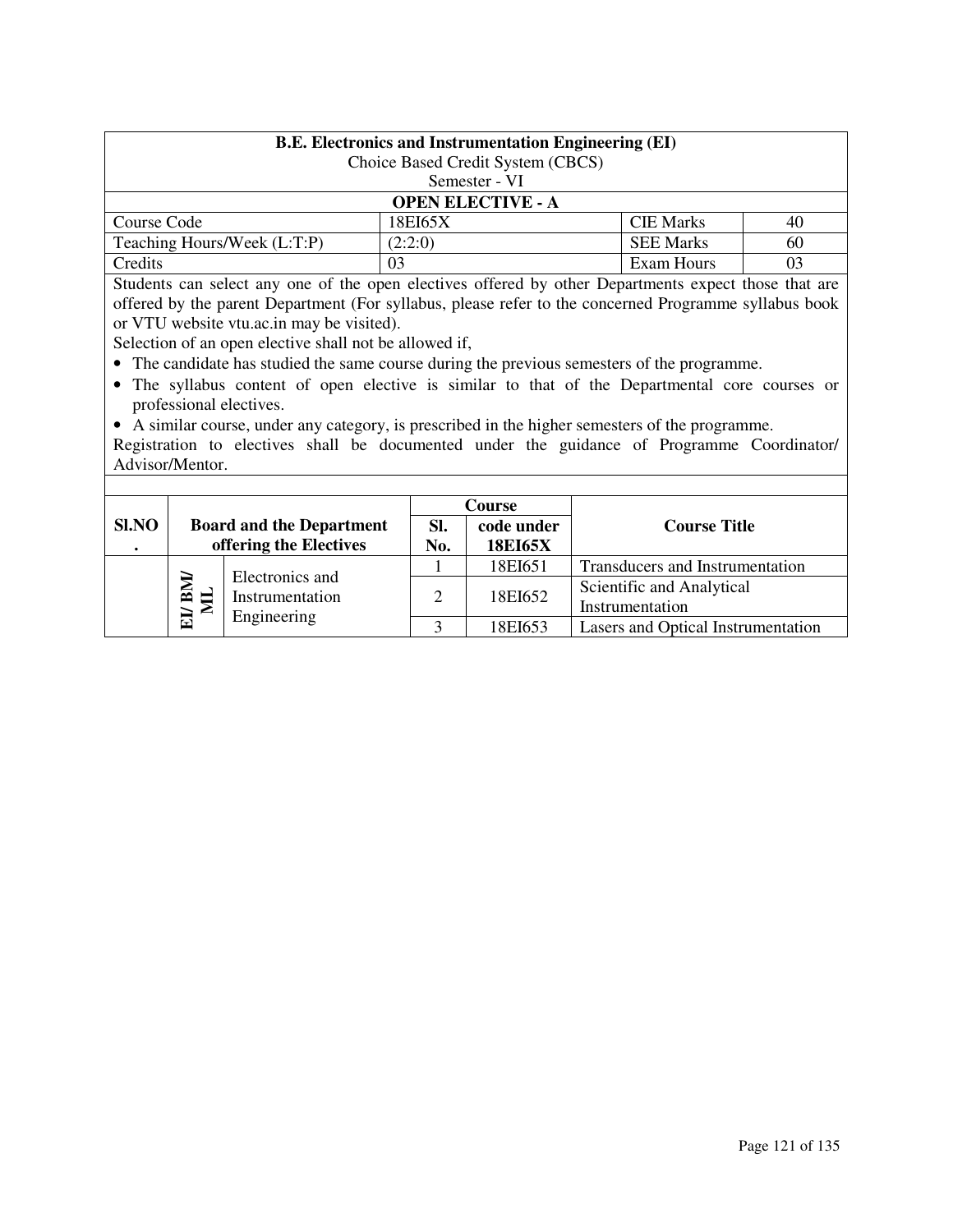| <b>Electronics and Instrumentation Engineering (EI)</b><br><b>Choice Based Credit System (CBCS)</b> |                                                          |                                                                                                                                  |                 |                 |  |  |
|-----------------------------------------------------------------------------------------------------|----------------------------------------------------------|----------------------------------------------------------------------------------------------------------------------------------|-----------------|-----------------|--|--|
| Semester – VI: Open Elective-A                                                                      |                                                          |                                                                                                                                  |                 |                 |  |  |
|                                                                                                     |                                                          | <b>Transducers and Instrumentation</b>                                                                                           |                 |                 |  |  |
| Subject Code                                                                                        | : 18EI651                                                | <b>CIE Marks</b>                                                                                                                 | :40             |                 |  |  |
| Number of Lecture +                                                                                 | $:02+02$                                                 | <b>SEE Marks</b>                                                                                                                 | :60             |                 |  |  |
| Tutorial Hours/Week                                                                                 |                                                          |                                                                                                                                  |                 |                 |  |  |
| Total Number of<br><b>Lecture Hours</b>                                                             | : 40                                                     | <b>Exam Hours</b>                                                                                                                | : 03            |                 |  |  |
|                                                                                                     |                                                          | Credits - 3                                                                                                                      |                 |                 |  |  |
| <b>Course Learning Objectives:</b>                                                                  |                                                          |                                                                                                                                  |                 |                 |  |  |
|                                                                                                     |                                                          | To provide the fundamental knowledge of transducers, instrumentation and measurement                                             |                 |                 |  |  |
| systems.                                                                                            |                                                          |                                                                                                                                  |                 |                 |  |  |
|                                                                                                     |                                                          | To understand the functional elements of instrumentation/measurement systems.                                                    |                 |                 |  |  |
| $\bullet$                                                                                           |                                                          | To impart the knowledge of static and dynamic characteristics of instruments, and understand the                                 |                 |                 |  |  |
|                                                                                                     | factors in selection of instruments for measurement.     |                                                                                                                                  |                 |                 |  |  |
| ٠                                                                                                   |                                                          | To discuss the principle, design and working of transducers for the measurement of displacement,                                 |                 |                 |  |  |
|                                                                                                     | level, strain, force, torque, pressure, sound and speed. |                                                                                                                                  |                 |                 |  |  |
|                                                                                                     |                                                          | Revised Bloom's Taxonomy Levels: L1 - Remembering, L2 - Understanding, L3 - Applying, L4 -                                       |                 |                 |  |  |
| Analysing, L5 – Evaluating, and L6 - Creating                                                       |                                                          |                                                                                                                                  |                 | <b>Revised</b>  |  |  |
|                                                                                                     |                                                          |                                                                                                                                  | <b>Teaching</b> | <b>Bloom's</b>  |  |  |
|                                                                                                     | <b>Modules</b>                                           |                                                                                                                                  | <b>Hours</b>    | <b>Taxonomy</b> |  |  |
|                                                                                                     |                                                          |                                                                                                                                  |                 | (RBT)Level      |  |  |
| <b>Module -1</b>                                                                                    |                                                          |                                                                                                                                  |                 |                 |  |  |
|                                                                                                     |                                                          | <b>Classification and Functional Elements of Instrument/ measurement</b>                                                         |                 |                 |  |  |
|                                                                                                     |                                                          | system: Measurement, significance of measurement, instruments and                                                                |                 |                 |  |  |
|                                                                                                     |                                                          | measurement systems, mechanical, electrical and electronic instruments                                                           |                 |                 |  |  |
|                                                                                                     |                                                          | (Common to EIM), Deflection & Null type instruments and their<br>comparison, Analog and digital modes of operation, functions of |                 |                 |  |  |
|                                                                                                     |                                                          | instruments and measurement systems, applications of measurement                                                                 | 8 Hours         | L1, L2          |  |  |
|                                                                                                     |                                                          | systems, Elements of generalized measurement system, Input-output                                                                |                 |                 |  |  |
|                                                                                                     |                                                          | configuration of measuring instruments and measurement systems, methods                                                          |                 |                 |  |  |
|                                                                                                     |                                                          | of correction for interfering and modifying inputs. Transducers,                                                                 |                 |                 |  |  |
|                                                                                                     |                                                          | Classifications of transducers-primary $\&$ secondary, active $\&$ passive,                                                      |                 |                 |  |  |
| analog and digital transducers.                                                                     |                                                          |                                                                                                                                  |                 |                 |  |  |
|                                                                                                     |                                                          |                                                                                                                                  |                 |                 |  |  |
|                                                                                                     |                                                          |                                                                                                                                  |                 |                 |  |  |
| <b>Module -2</b>                                                                                    |                                                          |                                                                                                                                  |                 |                 |  |  |
|                                                                                                     |                                                          | Static and Dynamic Characteristics: Static calibration and error                                                                 |                 |                 |  |  |
|                                                                                                     |                                                          | calibration curve, accuracy and precision, indications of precision, static                                                      |                 |                 |  |  |
|                                                                                                     |                                                          | error, scale range and scale span, reproducibility and drift, repeatability,                                                     |                 |                 |  |  |
|                                                                                                     |                                                          | signal to noise ratio, sensitivity, linearity, hysteresis, threshold, dead zone                                                  | 8 Hours         | L1, L2, L3,     |  |  |
| choice of transducers/instruments.                                                                  |                                                          | and dead time, resolution, signal to noise ratio, factors influencing the                                                        |                 | L4              |  |  |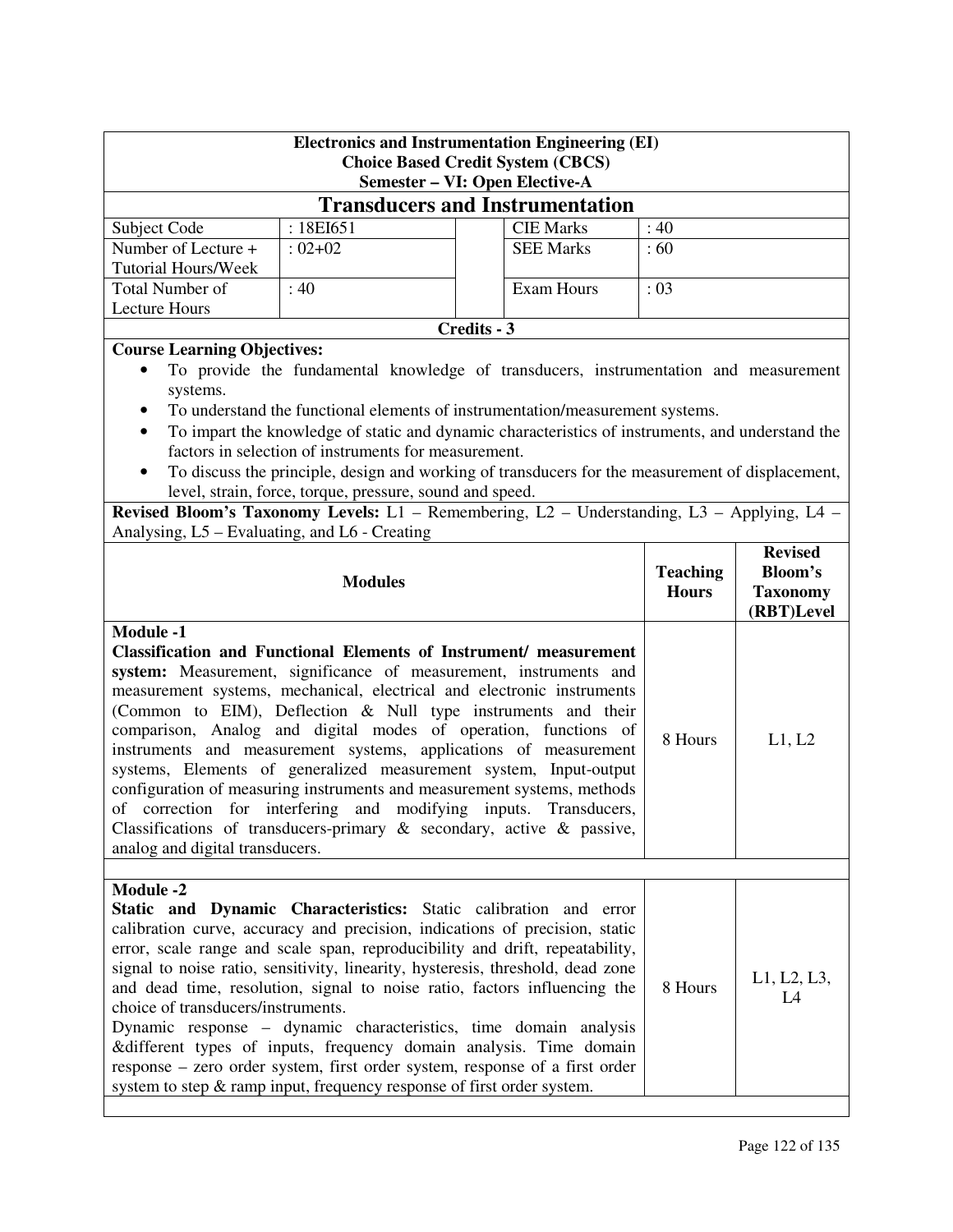| Module -3<br>Measurement of Displacement: Introduction, Principles of Transduction,<br>Variable resistance devices, variable Inductance Transducer, Variable<br>Capacitance Transducer, Hall Effect Devices, Proximity Devices, Digital<br>Transducer<br>Measurement of Level: Capacitance probes, conductivity probes,<br>differential pressure level detector, float level devices, optical level<br>switches, ultrasonic level detector, thermal level sensors                                                                                                                                                                                                                                          | 8 Hours | L1, L2, L3,<br>L4 |
|------------------------------------------------------------------------------------------------------------------------------------------------------------------------------------------------------------------------------------------------------------------------------------------------------------------------------------------------------------------------------------------------------------------------------------------------------------------------------------------------------------------------------------------------------------------------------------------------------------------------------------------------------------------------------------------------------------|---------|-------------------|
| Module -4<br><b>Measurement of Strain:</b> Introduction, Types of Strain Gauges, Theory of<br>operation of resistance strain gauges, Types of Electrical Strain Gauges -<br>Wire gauges, unbounded strain gauges, foil gauges, semiconductor strain<br>gauges (principle, types & list of characteristics only), Strain gauge Circuits<br>- Wheatstone bride circuit, Applications.<br>Measurement of Force & Torque: Introduction, Force measuring sensor -<br>Load cells - column types devices, proving rings, cantilever beam,<br>pressductor. Hydraulic load cell, Electronic weighing system. Torque<br>measurement: Absorption type, transmission type, stress type & deflection<br>type.           | 8 Hours | L1, L2, L3,<br>L4 |
| Module -5<br>Measurement of Pressure: Introduction, Diaphragms, Other elastic<br>elements, Transduction methods - potentiometric device, strain gauge<br>transducer, variable reluctance, LVDT type, variable capacitance device<br>(principle & working, no derivation), force balance transducer with<br>analysis, piezoelectric pressure transducer, pressure multiplexer, pressure<br>calibration.<br>Miscellaneous Sensors: Noise (sound) Sensors, Speed Sensors, Thickness<br>Measurement.                                                                                                                                                                                                           | 8 Hours | L1, L2, L3,<br>L4 |
| Course Outcomes: After studying this course, students will able to:<br>Define the transducer, instrument, measurement and classify different types of transducers<br>Explain the functional elements of instrumentation / measurement systems<br>Discuss the input-output configuration of measurement systems<br>Define, interpret and analyze the static and dynamic characteristics of instruments<br>Explain the principle, design and analyze the transducers for the measurement of displacement,<br>level, strain, force, torque, pressure, sound and speed.<br><b>Graduate Attributes (as per NBA)</b><br>Engineering knowledge<br>Problem analysis<br>٠<br>Design & Development of Solutions<br>٠ |         |                   |
| Engineer and society<br>Environment & sustainability<br>$\bullet$<br>Lifelong learning<br>٠<br><b>Question Paper Pattern:</b><br>The question paper will have TEN questions.<br>$\bullet$<br>Each full question consists of 20 marks.<br>$\bullet$<br>There will be 2 full questions (with maximum of THREE sub questions) from each module.<br>٠                                                                                                                                                                                                                                                                                                                                                          |         |                   |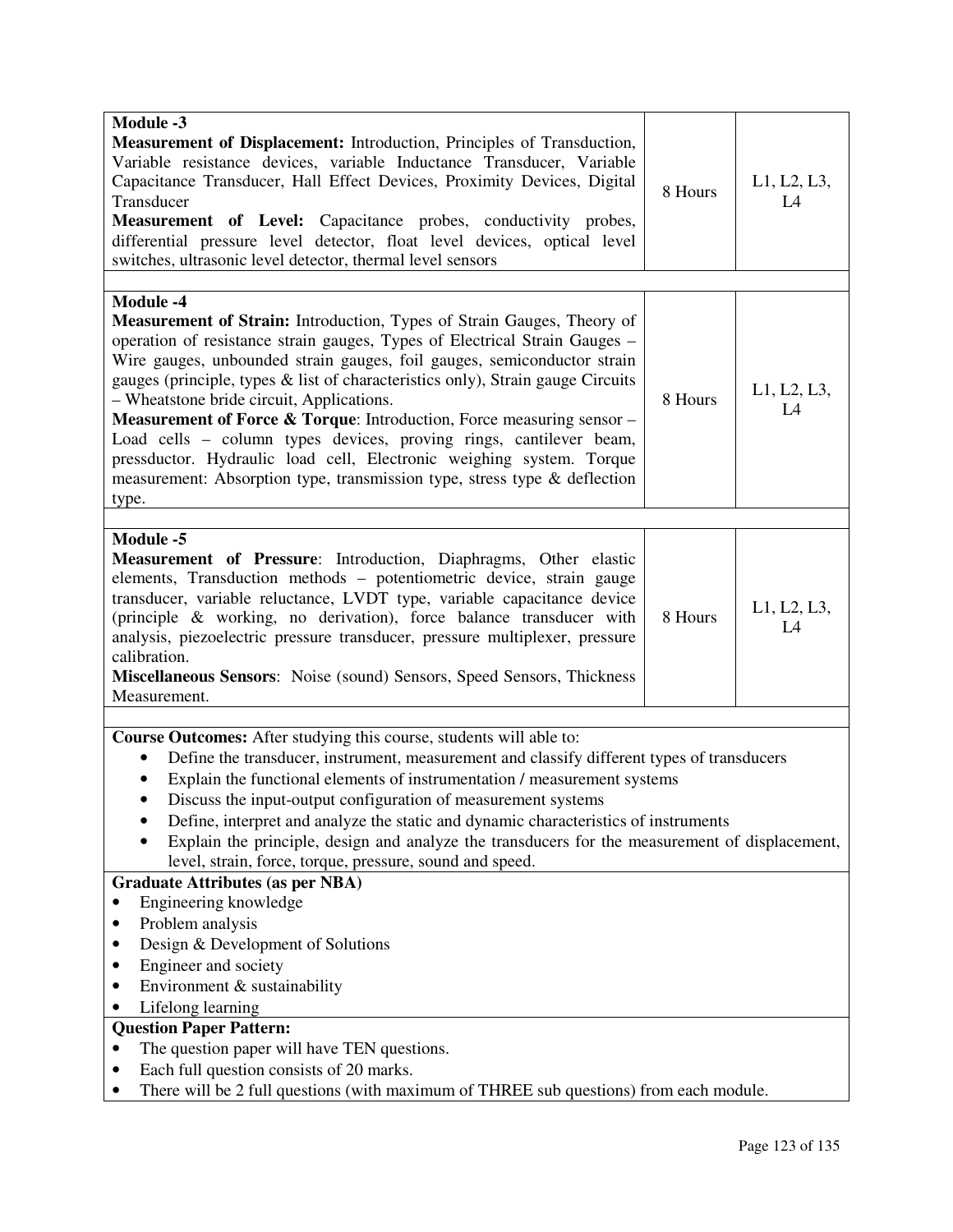- Each full question will have sub questions covering all the topics under a module.
- The students will have to answer 5 full questions, selecting one full question from each module.

# **Text Books:**

- 4. Electrical and Electronic Measurements and Instrumentation A. K. Sawhney,  $17<sup>th</sup>$  Edition (Reprint 2004), Dhanpat Rai& Co. Pvt. Ltd., 2004. (Module 1 & 2)
- 5. Instrumentation: Devices and Systems- C. S. Rangan, G. R. Sarma, V. S. V. Mani, 2nd Edition (32nd Reprint), McGraw Hill Education (India), 2014. (Module 3-Displacement measurement, Module 4, Module 5 – Measurement of pressure)
- 6. Process Measurement Instrument Engineers Handbook- BelaG.Liptak, Revised Edition, Chilton Book Company, 1982. (Module 3 – Level measurement, Module 5- Miscellaneous Sensors**)**

# **Reference Books:**

- 5. Transducers and Instrumentation D.V.S.Murty,  $2<sup>nd</sup>$  Edition, PHI, 2009.
- 6. Introduction to Measurements and Instrumentation A. K. Ghosh, 2nd Edition, PHI, 2007.
- 7. Instrumentation Measurement and Analysis- B.C.Nakra and K.K.Choudhry, 3<sup>rd</sup> Edition, McGraw Hill Education (India) Pvt.Ltd. 2009.
- 8. Measurement Systems Application and Design- Ernest O.Doeblin and Dhanesh N Manik, 5<sup>th</sup> Edition, McGraw Hill, 2007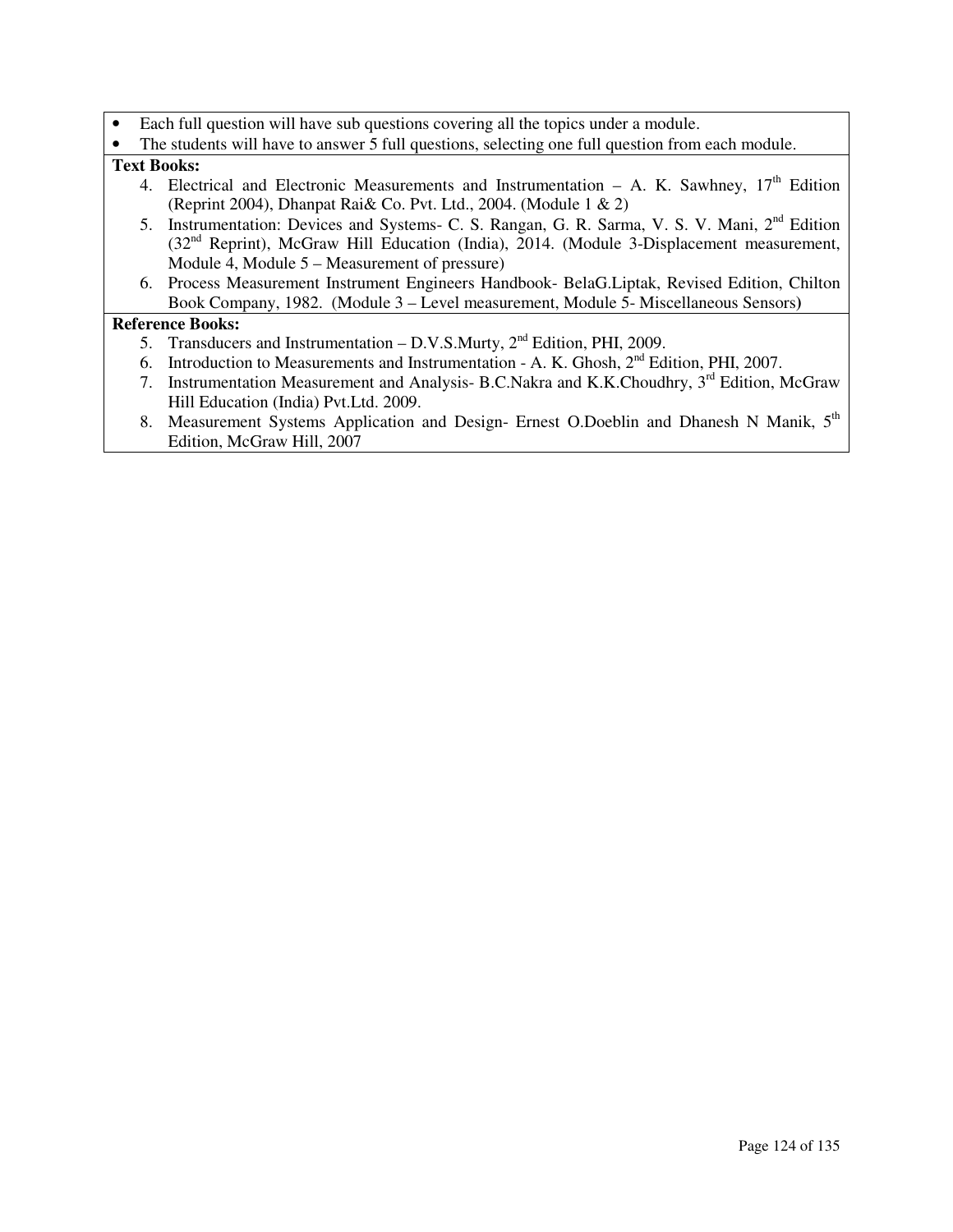| <b>B.E. Electronics and Instrumentation Engineering</b><br>(EI) Choice Based Credit System (CBCS)                                                                                                                                                                                                                                                                                                                                                                                          |                                                                                                                                                                                                                                                                                                         |                                                                                                                                                                                                                                                           |                   |                                 |                                                                   |  |  |
|--------------------------------------------------------------------------------------------------------------------------------------------------------------------------------------------------------------------------------------------------------------------------------------------------------------------------------------------------------------------------------------------------------------------------------------------------------------------------------------------|---------------------------------------------------------------------------------------------------------------------------------------------------------------------------------------------------------------------------------------------------------------------------------------------------------|-----------------------------------------------------------------------------------------------------------------------------------------------------------------------------------------------------------------------------------------------------------|-------------------|---------------------------------|-------------------------------------------------------------------|--|--|
| Semester - VI: Open Elective-A                                                                                                                                                                                                                                                                                                                                                                                                                                                             |                                                                                                                                                                                                                                                                                                         |                                                                                                                                                                                                                                                           |                   |                                 |                                                                   |  |  |
|                                                                                                                                                                                                                                                                                                                                                                                                                                                                                            | <b>Scientific and Analytical Instrumentation</b><br>(Common to EI, BM & ML)                                                                                                                                                                                                                             |                                                                                                                                                                                                                                                           |                   |                                 |                                                                   |  |  |
| Subject Code                                                                                                                                                                                                                                                                                                                                                                                                                                                                               | <b>CIE Marks</b>                                                                                                                                                                                                                                                                                        | : 40                                                                                                                                                                                                                                                      |                   |                                 |                                                                   |  |  |
| Number of Lecture +                                                                                                                                                                                                                                                                                                                                                                                                                                                                        | :60                                                                                                                                                                                                                                                                                                     |                                                                                                                                                                                                                                                           |                   |                                 |                                                                   |  |  |
| <b>Tutorial Hours/Week</b>                                                                                                                                                                                                                                                                                                                                                                                                                                                                 |                                                                                                                                                                                                                                                                                                         |                                                                                                                                                                                                                                                           |                   |                                 |                                                                   |  |  |
| <b>Total Number of Lecture</b><br>Hours                                                                                                                                                                                                                                                                                                                                                                                                                                                    | 40                                                                                                                                                                                                                                                                                                      |                                                                                                                                                                                                                                                           | <b>Exam Hours</b> | : 03                            |                                                                   |  |  |
|                                                                                                                                                                                                                                                                                                                                                                                                                                                                                            |                                                                                                                                                                                                                                                                                                         | Credits - 3                                                                                                                                                                                                                                               |                   |                                 |                                                                   |  |  |
| <b>Course Learning Objectives:</b><br>$\bullet$<br>Revised Bloom's Taxonomy Levels: L1 - Remembering, L2 - Understanding, L3 - Applying, L4 -                                                                                                                                                                                                                                                                                                                                              | To introduce the basic concept of qualitative and quantitative analysis of a given sample.<br>To impart various spectroscopic techniques and its instrumentation.<br>To impart the concept of separation science and its application.<br>To impart methods of Industrial analyzers and its application. |                                                                                                                                                                                                                                                           |                   |                                 |                                                                   |  |  |
| Analyzing, L5 – Evaluating, and L6 - Creating                                                                                                                                                                                                                                                                                                                                                                                                                                              |                                                                                                                                                                                                                                                                                                         |                                                                                                                                                                                                                                                           |                   |                                 |                                                                   |  |  |
|                                                                                                                                                                                                                                                                                                                                                                                                                                                                                            | <b>Modules</b>                                                                                                                                                                                                                                                                                          |                                                                                                                                                                                                                                                           |                   | <b>Teaching</b><br><b>Hours</b> | <b>Revised</b><br><b>Bloom's</b><br><b>Taxonomy</b><br>(RBT)Level |  |  |
| <b>Module -1</b><br>An Introduction to Instrumental Methods: Terms associated with<br>Chemical analysis, Classification of instrumental techniques, A review of<br>important consideration in analytical methods, Basic functions of<br>08<br>instrumentation, Fundamental Laws of photometry (Text book 1).<br>Hours<br>Components of IR Spectrophotometers,<br><b>Spectroscopy:</b> Basic<br>IR<br>monochromators- littrow mounting, Fourier Transform IR Spectroscopy<br>(Text book 2). |                                                                                                                                                                                                                                                                                                         |                                                                                                                                                                                                                                                           |                   |                                 | L1, L2                                                            |  |  |
| <b>Module -2</b><br>UV and Visible Spectrometers - Instrumentation: Radiation Sources,<br>08<br>Wavelength selection: absorption filters, interference filters, Detector,<br>Hours<br>Readout modules(Text book 1), Instruments for absorption photometry: single<br>beam and double beam spectrophotometer. (Text book 2)                                                                                                                                                                 |                                                                                                                                                                                                                                                                                                         |                                                                                                                                                                                                                                                           |                   |                                 | L1, L2                                                            |  |  |
| <b>Module -3</b>                                                                                                                                                                                                                                                                                                                                                                                                                                                                           |                                                                                                                                                                                                                                                                                                         |                                                                                                                                                                                                                                                           |                   |                                 |                                                                   |  |  |
| Flame Emission and Atomic Absorption Spectroscopy: Introduction,<br>spectrometric<br>methods, Flame emission<br>Instrumentation for flame<br>08<br>absorption spectrometry, Atomic fluorescence<br>L1, L2<br>spectrometry,<br>atomic<br>Hours<br>spectrometry, Interferences associated with Flames & furnaces, applications,<br>comparison of FES and AAS. (Text book 1).                                                                                                                 |                                                                                                                                                                                                                                                                                                         |                                                                                                                                                                                                                                                           |                   |                                 |                                                                   |  |  |
| <b>Module -4</b><br>flame ionization detector, electron capture detector. (Text book 2).                                                                                                                                                                                                                                                                                                                                                                                                   |                                                                                                                                                                                                                                                                                                         | Gas Chromatography: Chromatograph, Basics parts of a chromatograph:<br>08<br>carrier gas supply, sample injection system, chromatographic columns:<br>L1, L2, L3<br>Hours<br>packed column & capillary column, Detectors: katharometer cell, differential |                   |                                 |                                                                   |  |  |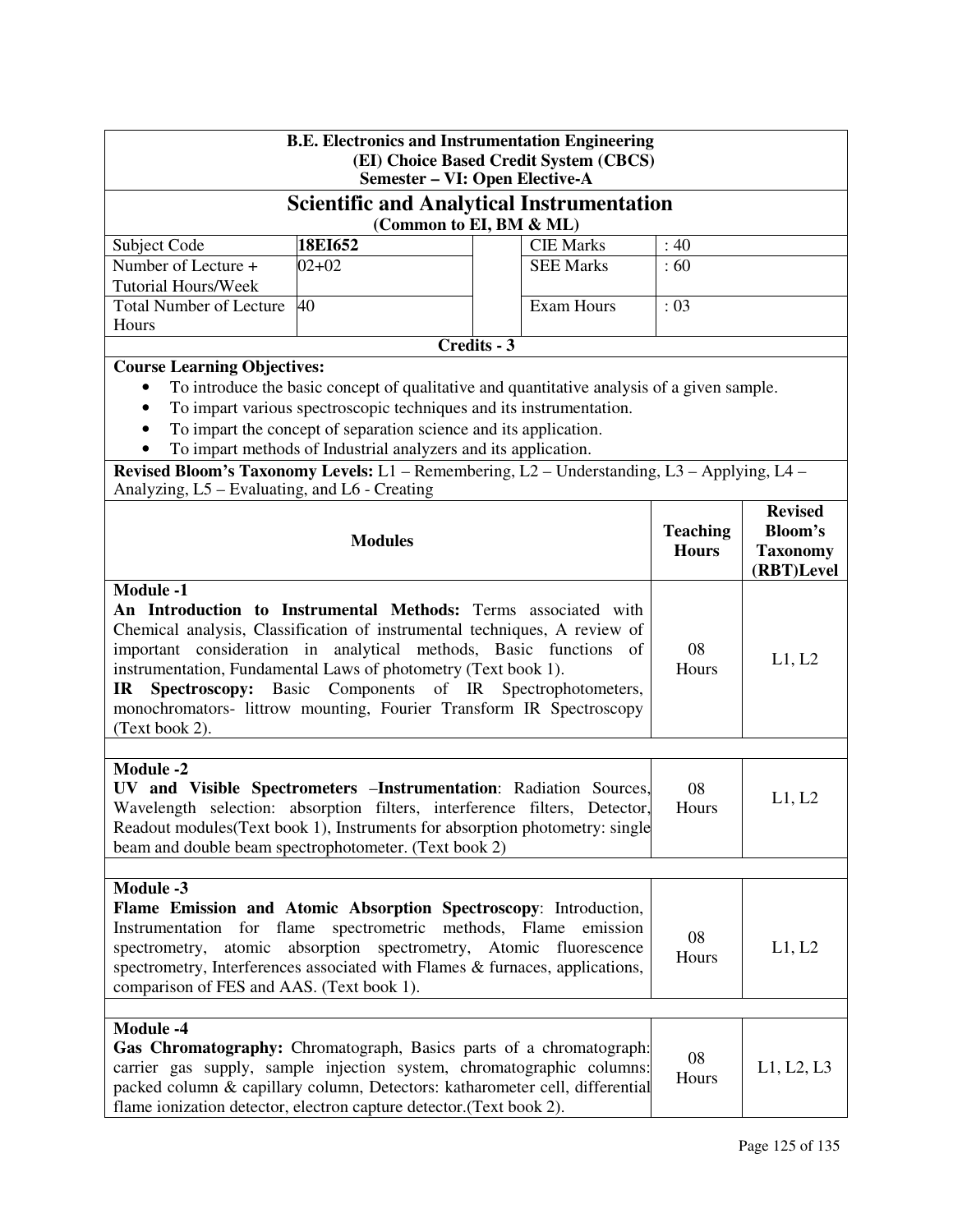| HPLC Instrumentation: Mobile<br>-phase<br>delivery system<br>sample                                                  |
|----------------------------------------------------------------------------------------------------------------------|
| introduction, separation of columns, Detectors-Ultraviolet Photometers $\&$                                          |
| Spectrophotometers, electrochemical detector (amperometric<br>detector),                                             |
| Differential refractometer. (Text book 1).                                                                           |
|                                                                                                                      |
| Module -5                                                                                                            |
| Blood analyzer: Introduction, Blood pH measurements: electrodes for blood                                            |
| pH measurement, measurement of blood $pCO_2$ , $pO_2$ , A Complete blood gas<br>08<br>L1, L2,                        |
| Hours<br>L3, L4<br>analyzer.                                                                                         |
| Air pollution monitoring instruments: Carbon monoxide (CO) -Non-                                                     |
| dispersive infrared analyzer, Sulphur dioxide (SO <sub>2</sub> )-Conductivitimetry, UV                               |
| fluorescence method, Nitrogen oxides-Using CO laser, laser opto-acoustic                                             |
| Hydrocarbons-Flame<br>spectroscopy,<br>ionization<br>detector,<br>Ozone-                                             |
| Chemiluminescence, Automated wet chemical air analysis,                                                              |
| Water pollution monitoring instruments. (Text book 2)                                                                |
|                                                                                                                      |
| <b>Course Outcomes:</b>                                                                                              |
| The students get well versed with the principle, construction and working of various analytical<br>3.                |
| instrumentation.                                                                                                     |
| 4. Students get detailed information about the application of analytical techniques in medicine,                     |
| Industry, etc.                                                                                                       |
| <b>Graduate Attributes (as per NBA)</b>                                                                              |
| <b>Engineering Knowledge</b>                                                                                         |
| Problem Analysis<br>$\bullet$                                                                                        |
| Life-long Learning<br>٠                                                                                              |
| <b>Question Paper Pattern:</b>                                                                                       |
| The question paper will have TEN questions.<br>$\bullet$                                                             |
| Each full question carry 20 marks<br>$\bullet$                                                                       |
| There will be TWO full questions (with maximum of THREE sub questions) from each module.<br>$\bullet$                |
| Each full question will have sub questions covering all the topics under a module.<br>$\bullet$                      |
| The students will have to answer FIVE full questions, selecting ONE full question from each module.                  |
| <b>Text Books:</b>                                                                                                   |
| Instrumental Methods of Analysis, 7 <sup>th</sup> edition. H.H. Willard, L.L. Merritt, J.A. Dean, F.A. Settle,<br>3. |
| CBS Publishing & Distribution (Module 1, Module 2, Module 3, Module 4HPLC)                                           |
| 4.<br>Handbook of Instruments – R.S. Khandpur, Tata McGraw Hill (Module 1-IR Spectroscopy,                           |
| Module 4, Module 5)                                                                                                  |
| <b>Reference Books:</b>                                                                                              |
| Braun R.D., Introduction to Instrumental Analysis, McGraw -Hill Singapore, 2006.<br>4.                               |
| Frank G. Kerry Industrial Gas Handbook: Gas Separation and Purification, Taylor and francis<br>5.                    |
| group, 2007.                                                                                                         |
| Principles of Instrumental Analysis 5 <sup>th</sup> Edition – Douglas A. Skoog, F. James Holler, Timothy A.<br>6.    |
| Niemen, Thomason Brooks/ Cole                                                                                        |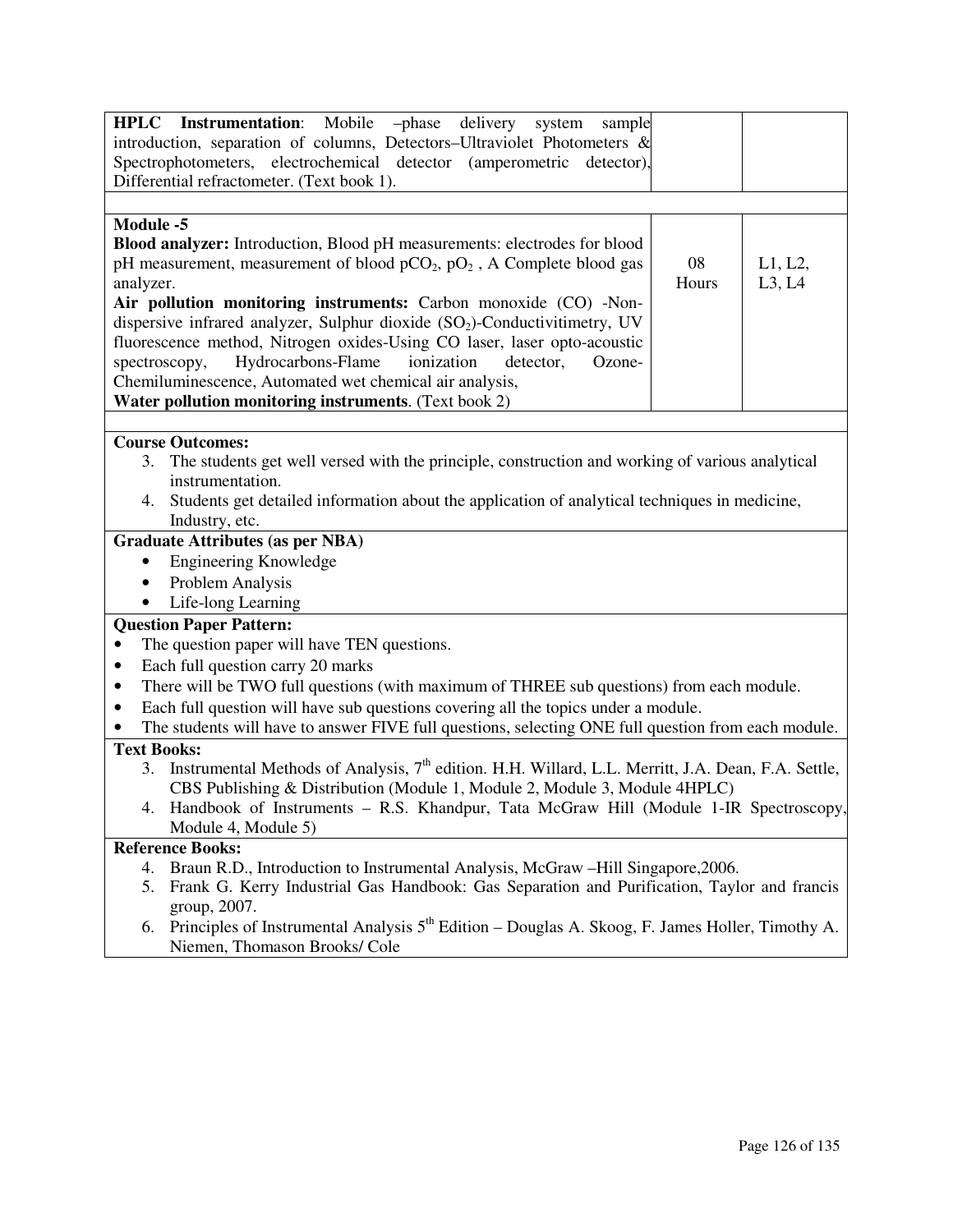| <b>B.E. Electronics and Instrumentation Engineering (EI)</b><br>Choice Based Credit System (CBCS)<br>Semester – VI: Open Elective-A |                                     |  |                  |      |  |  |  |
|-------------------------------------------------------------------------------------------------------------------------------------|-------------------------------------|--|------------------|------|--|--|--|
| <b>Lasers and Optical Instrumentation</b>                                                                                           |                                     |  |                  |      |  |  |  |
| Subject Code                                                                                                                        | :18E1653                            |  | <b>CIE Marks</b> | : 40 |  |  |  |
| Number of Lecture +                                                                                                                 | $: 02 + 02$                         |  | <b>SEE Marks</b> | :60  |  |  |  |
| Tutorial Hours/Week                                                                                                                 |                                     |  |                  |      |  |  |  |
| Total Number of                                                                                                                     | : 40                                |  |                  | : 03 |  |  |  |
| Exam Hours<br><b>Lecture Hours</b>                                                                                                  |                                     |  |                  |      |  |  |  |
|                                                                                                                                     | Credits – 3 (Each module – 8 Hours) |  |                  |      |  |  |  |

# **Module -1**

Lasers -I: Introduction, Emission and absorption of radiation, Einstein relation, population inversion, threshold conditions, Line shape function, population inversion and pumping threshold conditions**. Lasers -II:** Classes of LASER: Doped insulator LASERs, semiconductor LASERs, Gas LASERs, Liquid dye LASERs.

# **Module -2**

**Generation of Lasers:** Single mode operation, frequency stabilization. Q-switching, mode locking, lasing threshold.

**Applications of Laser:** Measurement of distance: Interferometric methods, Beam modulation telemetry, Pulse echo techniques; Holography & its Applications.

# **Module -3**

**Overview of Optical Fiber Communications:** Motivations for light wave communications, optical spectral bands, Decibel units, Network information rates, WDM concepts, Key elements of optical fiber systems, standards for optical fiber communications.

**Structures, Wave guiding, and Fabrication I:** The nature of light, basic optical laws and definitions, optical fiber modes and configurations, Mode theory for circular waveguides, Single mode fibers.

# **Module -4**

**Structures, Wave guiding, and Fabrication II:** Graded index fiber structure, Fiber materials, Photonic crystal fibers, Fiber fabrication, Mechanical properties of fibers, Fiber optic cables.

**Optical Amplifiers:** Types of optical amplifiers and its applications, Semiconductor optical amplifiers, Erbium-doped fiber amplifiers, Amplifier noise, Optical SNR, System Applications, Raman amplifiers, wideband optical amplifiers.

# **Module -5**

**Applications of Fiber Optic Laser Systems in Medicine:** Introduction, Fiberoptic laser systems in cardiovascular disease-Endoscopic laser systems in cardiology, Fiber-optic laser therapy-angioplasty, Endoscopic Nd:YAG Laser therapy in gastroenterology, Laproscopic laser surgery, photodynamic therapy inoncology, ophthalmological applications of laser-fiber systems, arthroscopic surgery in orthopedics, laser lithotripsy, flowchart diagrams for clinical applications of laser-fiber systems-advances. **Textbook 3: Unit 9.1, 9.2, 9.2.1, 9.2.2, 9.2.5, 9.3.4, 9.5.2.3, 9.7.3, 9.8.2, 9.9.2, 9.11.4.3** 

**Course Outcomes:** After studying this course, students will be able to:

- 6. Explain theprinciple and working of Laser system.
- 7. Discuss the engineering applications of laser systems.
- 8. Discuss the fundamentals of optical fiber communications.
- 9. Evaluate the design of optical fibers.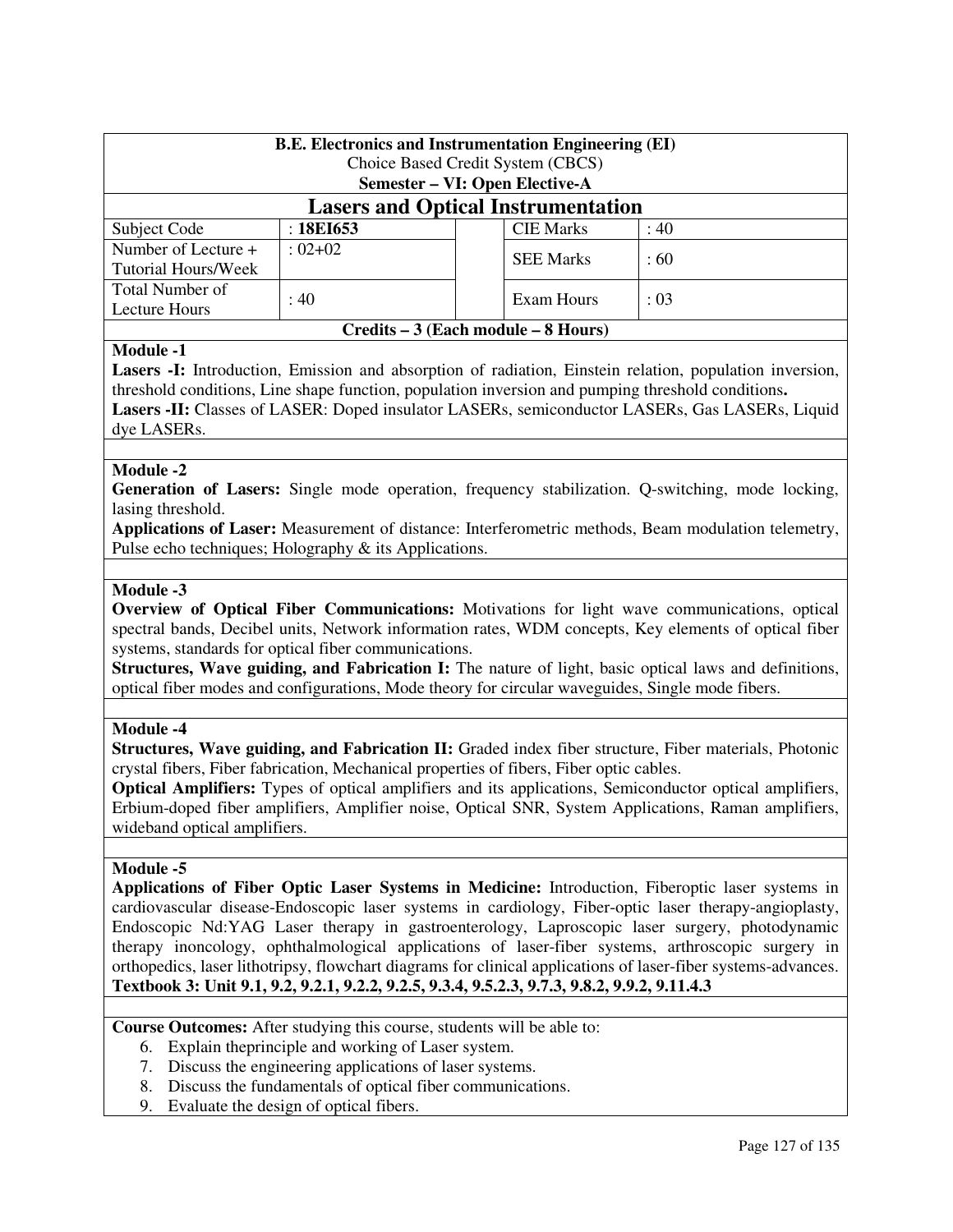## 10. Apply fiber optic laser systems in medical field.

# **Question Paper Pattern**

- The question paper will have TEN questions.
- Each full question carry 20 marks
- There will be TWO full questions (with maximum of THREE sub questions) from each module.
- Each full question will have sub questions covering all the topics under a module.
- The students will have to answer FIVE full questions, selecting ONE full question from each module.

## **Text Books:**

- 4. Optoelectronics- An Introduction-Wilson & Hawkes, Prentice Hall of India.
- 5. Optical fiber communications-GeirdKeser, McGraw Hill education (India) private limited, Fifth edition.
- 6. Lasers and Optical Fibers in Medicine by Abraham Katzir, Academic Press, 1998.

# **Reference Books:**

- 3. LASER Fundamentals- William T. Silfvast, Cambridge University Press.
- 4. Essentials of Opto Electronics with Applications A.J. Rogers, CRC press 1997.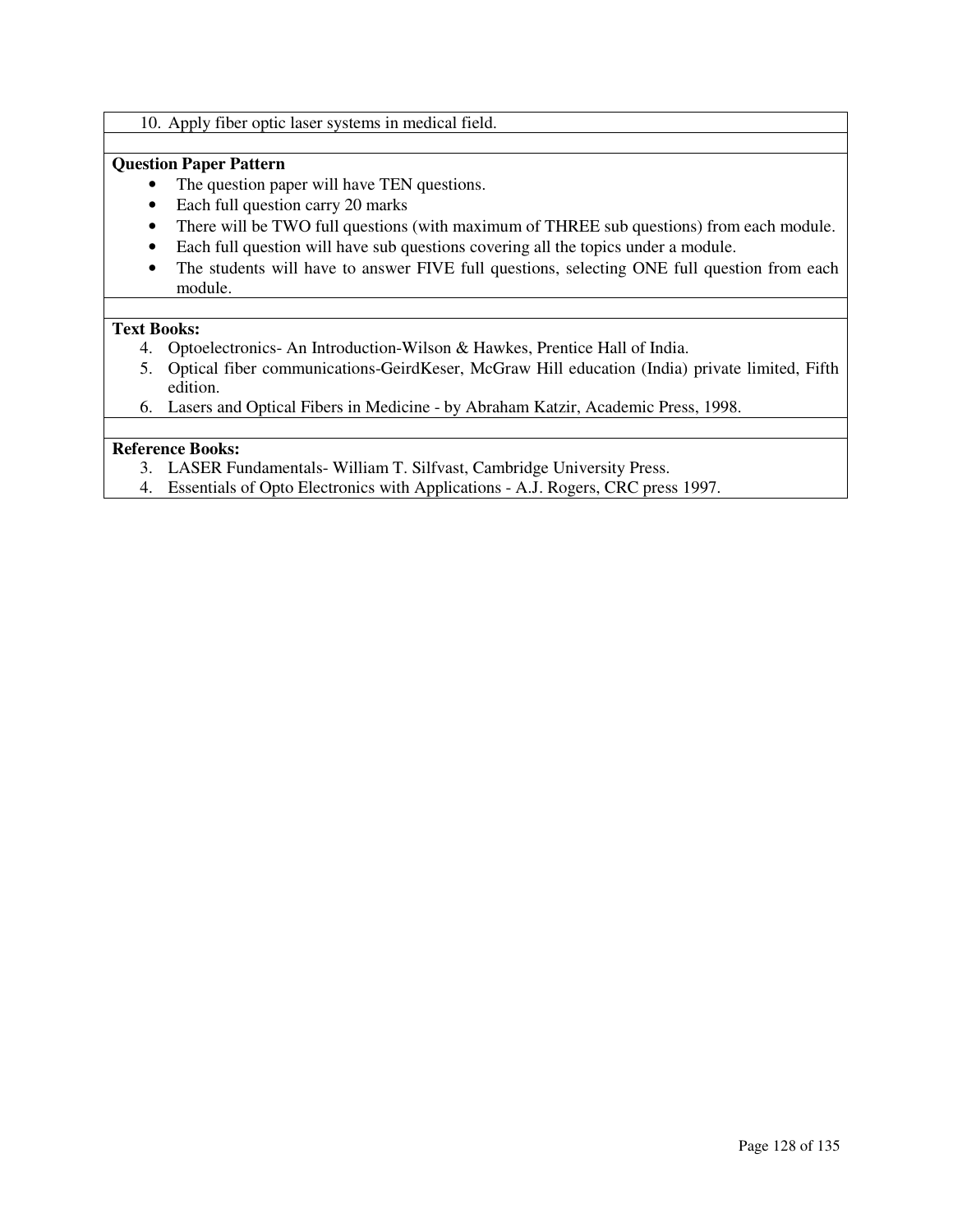| <b>B.E.</b> Electronics and Instrumentation Engineering (EI)     |                                   |            |  |  |  |  |
|------------------------------------------------------------------|-----------------------------------|------------|--|--|--|--|
|                                                                  | Choice Based Credit System (CBCS) |            |  |  |  |  |
|                                                                  | Semester - VII                    |            |  |  |  |  |
| <b>OPEN ELECTIVE - B</b>                                         |                                   |            |  |  |  |  |
| Course Code                                                      | <b>CIE Marks</b><br>18EI75X<br>40 |            |  |  |  |  |
| (2:2:0)<br><b>SEE Marks</b><br>Teaching Hours/Week (L:T:P)<br>60 |                                   |            |  |  |  |  |
| Credits                                                          | 03                                | Exam Hours |  |  |  |  |

Students can select any one of the open electives offered by other Departments expect those that are offered by the parent Department (For syllabus, please refer to the concerned Programme syllabus book or VTU website vtu.ac.in may be visited.).

Selection of an open elective shall not be allowed if,

- The candidate has studied the same course during the previous semesters of the programme.
- The syllabus content of open elective is similar to that of the Departmental core courses or professional electives.

• A similar course, under any category, is prescribed in the higher semesters of the programme. Registration to electives shall be documented under the guidance of Programme Coordinator/ Advisor/Mentor.

|            |                                                                  |                                                           | <b>Course</b> |                                                         |                         |
|------------|------------------------------------------------------------------|-----------------------------------------------------------|---------------|---------------------------------------------------------|-------------------------|
| SI.<br>NO. |                                                                  | <b>Board and the Department</b><br>offering the Electives | SI.<br>No.    | code under<br><b>18EI75X</b>                            | <b>Course Title</b>     |
|            |                                                                  |                                                           | 18EI751       | Biomedical Instrumentation                              |                         |
|            | Electronics and<br>EI/BM/<br>Instrumentation<br>◚<br>Engineering |                                                           |               | 18EI752                                                 | Robotics and Automation |
|            |                                                                  |                                                           | 18EI753       | <b>Smart Sensors and Intelligent</b><br>Instrumentation |                         |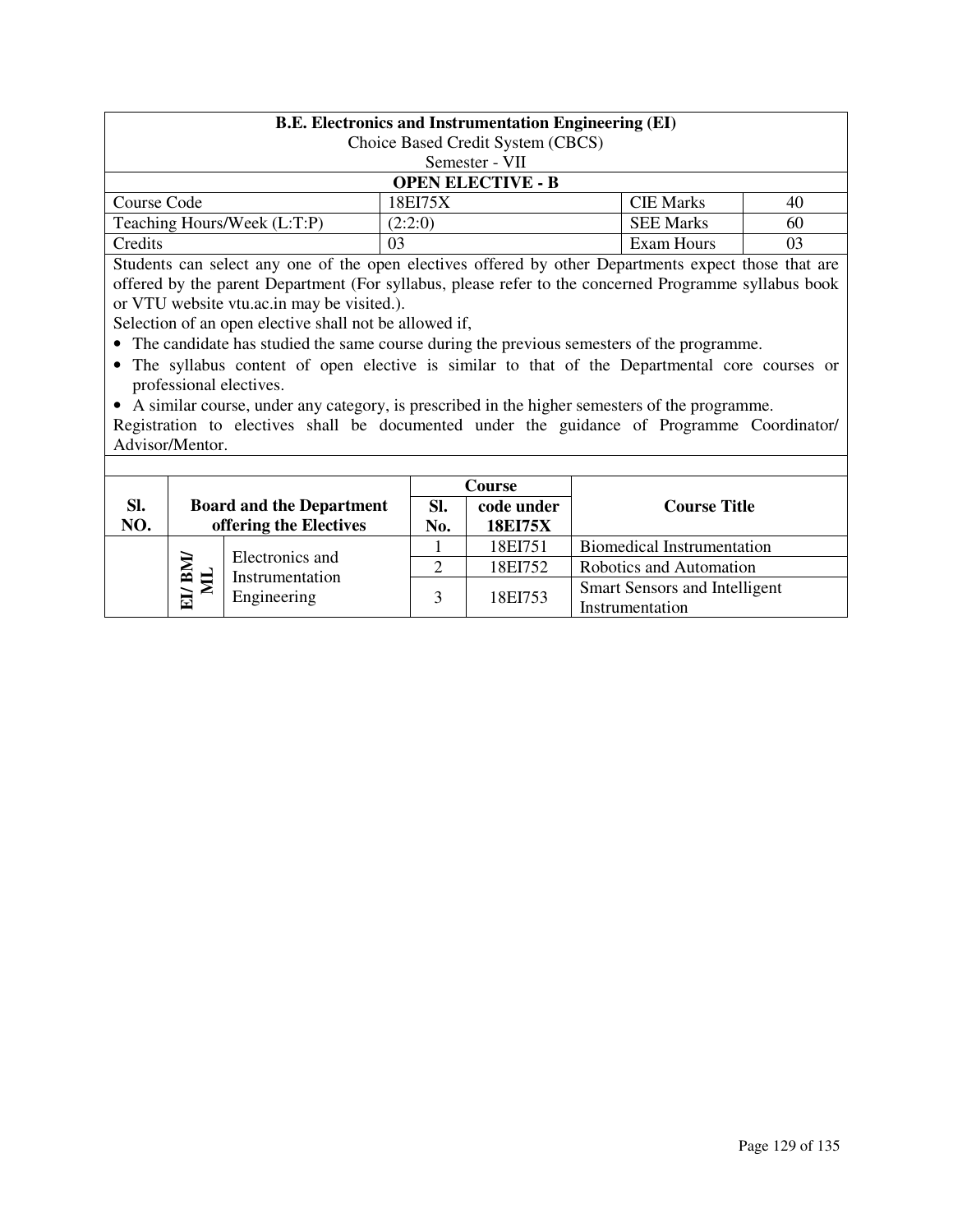| <b>B.E.</b> Electronics and Instrumentation Engineering (EI)<br><b>Choice Based Credit System (CBCS)</b><br><b>Semester - VII: Open Elective-B</b> |                                     |  |                  |           |  |  |  |
|----------------------------------------------------------------------------------------------------------------------------------------------------|-------------------------------------|--|------------------|-----------|--|--|--|
| <b>Biomedical Instrumentation</b>                                                                                                                  |                                     |  |                  |           |  |  |  |
| Subject Code                                                                                                                                       | : $18E1751$                         |  | <b>CIE Marks</b> | :40       |  |  |  |
| Number of Lecture +                                                                                                                                | $: 02 + 02$                         |  | <b>SEE Marks</b> | $\pm 60$  |  |  |  |
| Tutorial Hours/Week                                                                                                                                |                                     |  |                  |           |  |  |  |
| Total Number of                                                                                                                                    | :40                                 |  | Exam Hours       | $\div 03$ |  |  |  |
| Lecture Hours                                                                                                                                      |                                     |  |                  |           |  |  |  |
|                                                                                                                                                    | Credits – 3 (Each module – 8 Hours) |  |                  |           |  |  |  |

## **Module -1**

**Fundamentals of Biomedical Instrumentation:** Sources of biomedical signals, Basic Medical Instrumentation system, Performance requirements of medical instrumentation systems. PC based medical instruments, General constraints in design of biomedical instrumentation systems.

**Bioelectric Signals and Electrodes :** Origin of Bioelectric signals, Types of bioelectric signals-ECG, EEG, EMG, Recording electrodes: Electrode – Tissue interface, polarization, skin contact- impedance, Silver-silver chloride

electrodes, Electrodes for ECG, EEG, EMG, Microelectrodes.

## **Module -2**

**Electrocardiograph:** Physiology of the heart, Electrical activity of the heart and Electrocardiogram (ECG), Normal & Abnormal cardiac Rhythms, Block diagram-description of an Electrocardiograph, ECG leads, Effects of artifacts on ECG Recordings, Multi- channel ECG machine.

**Electroencephalograph:** Block diagram description of an Electroencephalograph, 10-20 electrode systems, computerized analysis of EEG.

Electromyograph, Biofeedback instrumentation.

#### **Module -3**

**Patient Monitoring System:** Bedside patient monitoring systems, Central monitors, Measurement of heart rate – Average heart rate meter, Instantaneous heart rate meter, Measurement of pulse rate, Definition of oximeter & Pulse oximeter.

**Blood Pressure Measurement:** Introduction, Indirect methods of blood pressure measurement: Korotkoff's method, Rheographic method, differential auscultatory technique, Oscillometric technique. **Measurement of Respiration Rate:** Impedance pneumography,  $CO<sub>2</sub>$  method of respiration rate measurement, Apnoea detectors.

#### **Module -4**

**Blood Flow Measurement:** Electromagnetic blood flow meter- Principle and Square wave electromagnetic flowmeter. Doppler shift blood flow velocity meter, Blood flow measurement by Doppler imaging.

**Cardiac Output Measurement:** Measurement of continuous cardiac output derived from the aortic pressure waveform, ultrasound method.

**Cardiac Pacemakers and Defibrillators:** Need for cardiac pacemaker, External pacemaker, Implantable pacemaker, Types of Implantable pacemakers, Programmable pacemakers, Power sources for Implantable pacemaker.

Cardiac Defibrillator: Need for a Defibrillator, DC defibrillator, Pacer-Cardioverter-Defibrillator.

#### **Module -5**

#### **Therapeutic Instruments:**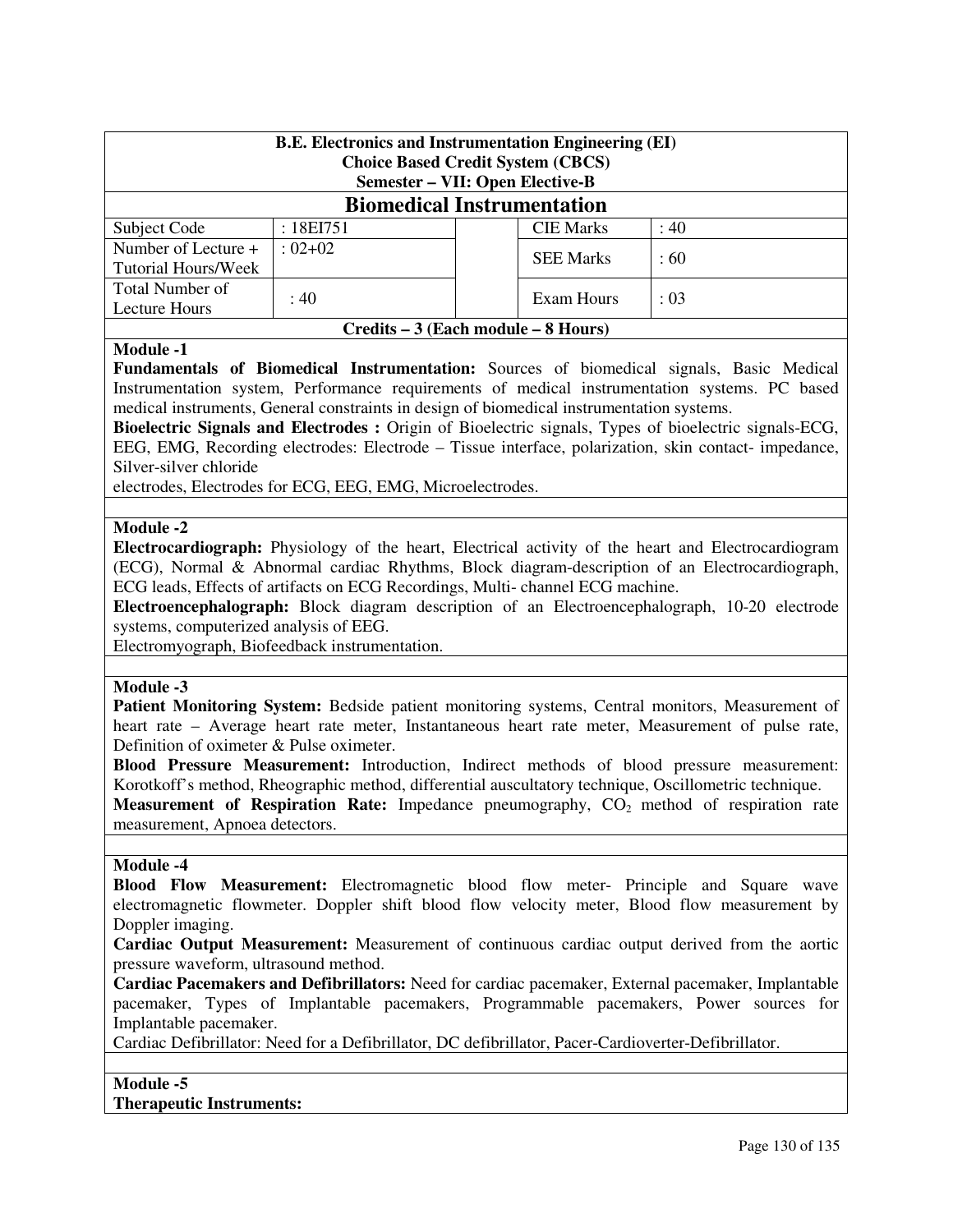Cardiac-assist devices, Pump oxygenators, Total artificial heart, Hemodialysis, Lithotripsy, Ventilators, Infant incubators, Drug infusion pumps, Ambulatory and Implantable Infusion systems, Anesthesia Machines, Electrosurgical unit.

**Patient Safety:** Electric shock hazards, Leakage currents, Electrical safety analyzer, Testing of Biomedical equipment

**Course Outcome:** After studying this course, students will able to:

- 1. Acquire knowledge about origin of bio-potential, bio-signals and their measurement
- 2. Describe the problem, identify and formulate solution in the field of Bio-Medical Engineering for current and future issues
- 3. Describe the cardiac, brain and muscular physiological systems with the related diagnostic measurement methods.
- 4. Recognize the therapeutic methods of treatment and the associated instrumentation.
- 5. Identify and judge patient safety issues related to biomedical instrumentation.
- 6. Describe the principle and working of cardiac pacemakers, defibrillators, BP measurement, blood flow meters, CO measurement, respiration measurements and their implementation.

## **Question Paper Pattern:**

- The question paper will have TEN questions
- Each full question carry 20 marks
- There will be TWO full questions (with maximum of THREE sub questions) from each module.
- Each full question will have sub questions covering all the topics under a module.
- The students will have to answer FIVE full questions, selecting ONE full question from each module.

#### **Text Books:**

- 1. Handbook of Biomedical Instrumentation R.S. Khandpur,  $2^{nd}$  Edition, Tata McGraw- Hill, 2003 (Module 1, 2, 3, 4 & Module 5- Patient Safety)
- 2. Medical Instrumentation: Application and Design John G Webster,  $3<sup>rd</sup>$  Edition, John Wiley & Sons, 2006. (Module 5- Therapeutic Instruments)

## **Reference Book:**

1. Biomedical Instrumentation & Measurement - Leslie Cromwell, Fred J Weibell& Erich A Pfeiffer, 2nd Edition, Prentice Hall of India, 2001.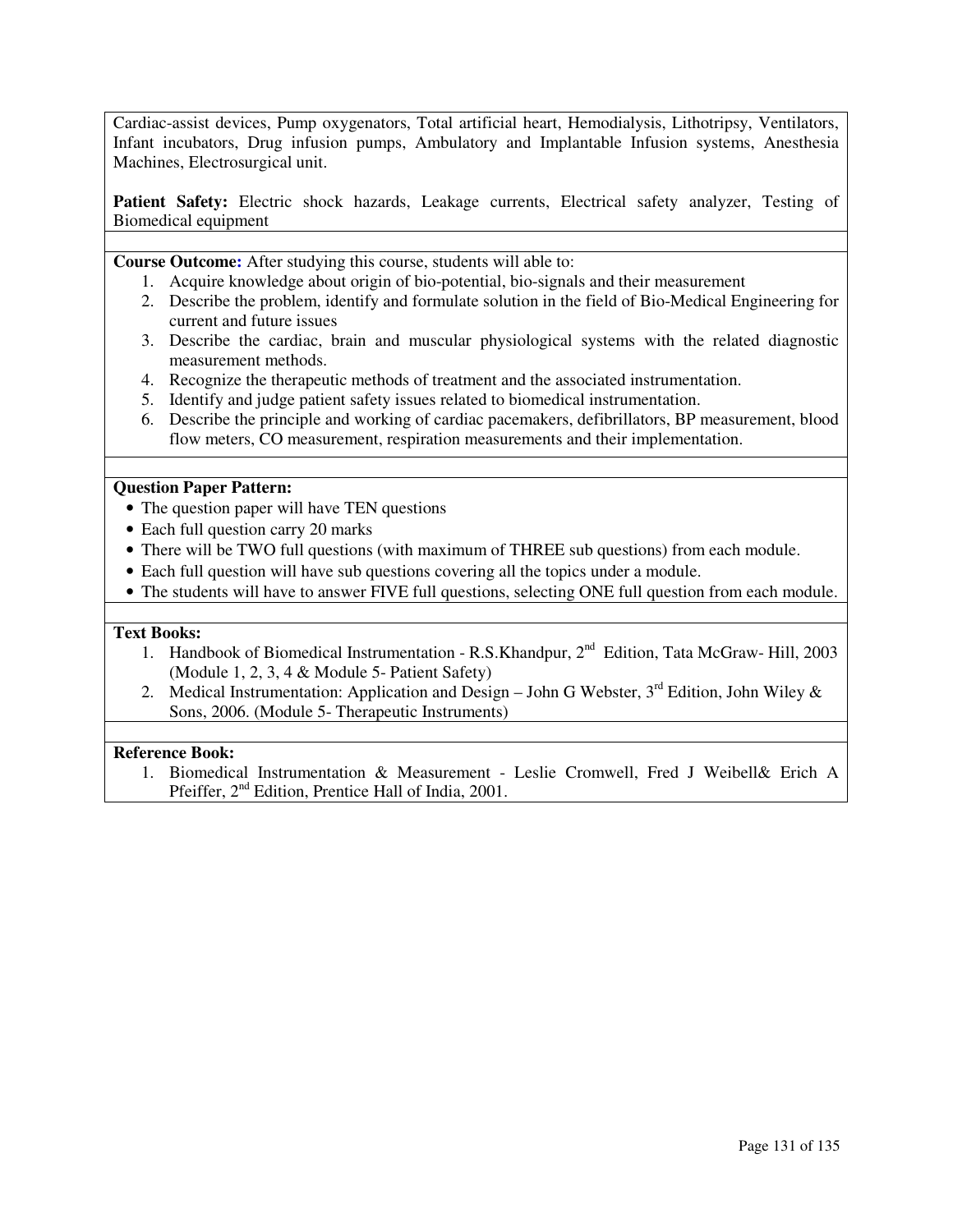| <b>B.E. Electronics and Instrumentation Engineering (EI)</b><br><b>Choice Based Credit System (CBCS)</b><br><b>Semester – VII: Open Elective-B</b> |                                     |                  |      |  |  |  |
|----------------------------------------------------------------------------------------------------------------------------------------------------|-------------------------------------|------------------|------|--|--|--|
| <b>Robotics and Automation</b>                                                                                                                     |                                     |                  |      |  |  |  |
| Subject Code                                                                                                                                       | : $18EI752$                         | <b>CIE Marks</b> | : 40 |  |  |  |
| Number of Lecture +<br><b>Tutorial Hours/Week</b>                                                                                                  | $: 02 + 02$                         | <b>SEE Marks</b> | :60  |  |  |  |
| Total Number of<br>: 40<br>Exam Hours<br>: 03<br>Lecture Hours                                                                                     |                                     |                  |      |  |  |  |
|                                                                                                                                                    | Credits – 3 (Each module – 8 Hours) |                  |      |  |  |  |

## **Module -1**

**Fundamentals of Robotics &Automation:** Automation and robotics, history of robotics, robotics market and future prospects, robot anatomy, work volume, robot drive systems, control systems, precision of movement, end effectors, robotic sensors, robot programming and work cell control, robot applications, problems.[Textbook-1]

**Automation Concepts:** SCADA, introduction and brief history of SCADA, SCADA systems software, distributed control system (DCS), introduction to the PLC, considerations and benefits of SCADA system. [Textbook-2]

# **Module -2**

**Robot Motion Analysis, Sensors and Control:** Introduction to manipulator kinematics, homogeneous transformations and robot kinematics, manipulator path control, robot dynamics, configuration of a robot controller, types of end effecters, mechanical grippers, other types of grippers, tools as end effectors, robot/end effector interface, consideration in gripper selection and design, problems.

**Sensors in Robotics**: Transducers and sensors, sensors in robotics, tactile sensors, proximity and rangesensors, uses of sensors in robotics, problems. [Textbook-1]

#### **Module -3**

**Machine Vision, Robot Programming & Artificial Intelligence:**Introduction to machine vision, sensing and digitizing function in machine vision, image processing and analysis, training the vision system, robotic applications, problems. Robot Programming: Methods of robot programming, lead through programming methods, a robot program as a path in space, motion interpolation, wait, signal and delay commands, branching, capabilities and limitations of lead-through methods, problems.

**Artificial Intelligence (AI):** Introduction & goals of AI in research, AI techniques, LISP programming, AI& robotics, LISP in factory, robotic paradigms, and problems. [Textbook-1]

#### **Module -4**

**Robotics in Manufacturing/Automation , Material Transfer, Machine Loading/Unloading:**

Robot cell layouts, multiple robots and machine interference, considerations in work -cell design, workcell control, interlocks, error detection and recovery, work -cell controller, robot cycle time analysis, graphic simulation of robotic work-cells, problems.

**Material Transfer, Machine Loading/Unloading:** General considerations in robot material handling, material transfer applications, machine loading and unloading. [Textbook-1]

#### **Module -5**

**Robots in Automatic Processing Operations, Assembly &Inspection:** Introduction, spot welding, continuous arc welding, spray coating, other processing operations. Assembly and robotic assembly automation, parts presentation methods, assembly operations, compliance and remote center compliance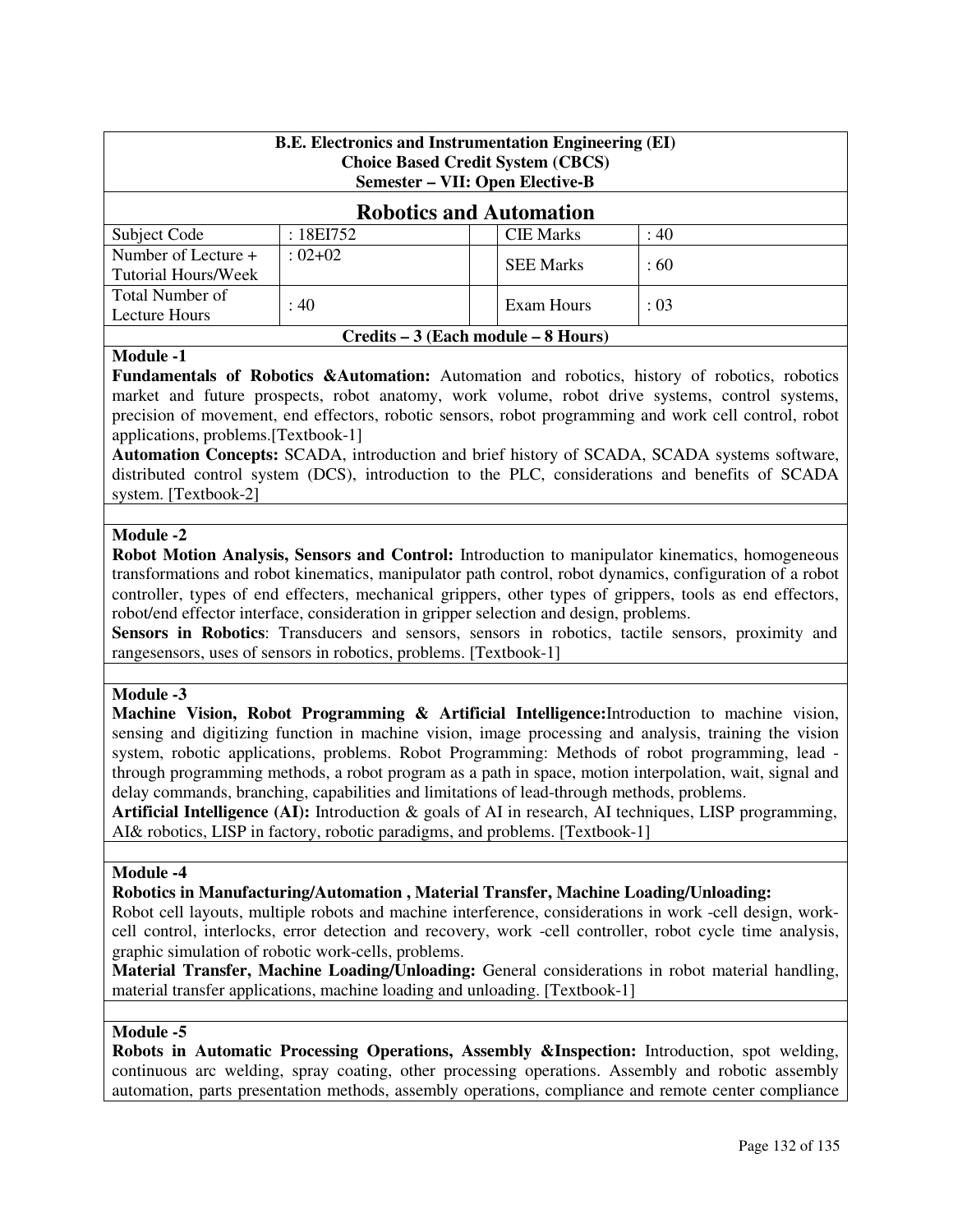(RCC) device, assembly system configurations, adaptable programmable assembly system, designing for robotic assembly, inspection automation. [Textbook-1]

**Autonomous Mobile Robots: Introduction, Planning &Navigation:** Introduction, basic control scheme for mobile robots (only basic understanding of perception, localization, path planning & motion control). [Textbook-3]

**Course Outcomes:** After studying this course, students will able to:

- 1. Identify basic components of robot system and its functionality
- 2. Identify DH representation of robot and homogenous transformation for various arm configurations.
- 3. Analyze the functions of sensors in the robot.
- 4. Solve forward and inverse kinematic problems.
- 5. Evaluate and compare the use Robots in different applications.
- 6. Recognize material-handling applications, processing operations, assembly and inspection operations to increase product quality and uniformity in minimize cycle times and effort.

## **Question Paper Pattern**

- The question paper will have TEN questions.
- Each full question carry 20 marks.
- There will be TWO full questions (with maximum of THREE sub questions) from each module.
- Each full question will have sub questions covering all the topics under a module.
- The students will have to answer FIVE full questions, selecting ONE full question from each module.

#### **Text Books:**

- 1. Mikell P. Groover, Mitchel Weiss, Roger N. Nagel, Nicholas G. Odrey and AshishDutta, "Industrial Robotics: Technology, Programming and Applications", 2<sup>nd</sup> Edition, Tata McGraw Hill, 2012.
- 2. SrinivasMedida, Pocket Guide on Industrial Automation: For Engineers and Technicians, 1<sup>st</sup> Edition, IDC Technologies, 2007. (http://www.pacontrol.com/download/Industri al-Automation-Pocket-Guide.pdf)
- 3. Roland Siegwart, Illah R. Nourbakhsh, and DavideScaramuzza, "Introduction to Autonomous Mobile Robots", 2<sup>nd</sup>Edition, PHI, 2011.

#### **Reference Books:**

- 1. Ghosh, Control in Robotics and Automation: Sensor Based Integration, Allied Publishers, Chennai, 1998.
- 2. Asfahl C.R., Robots and manufacturing Automation, John Wiley, USA 1992.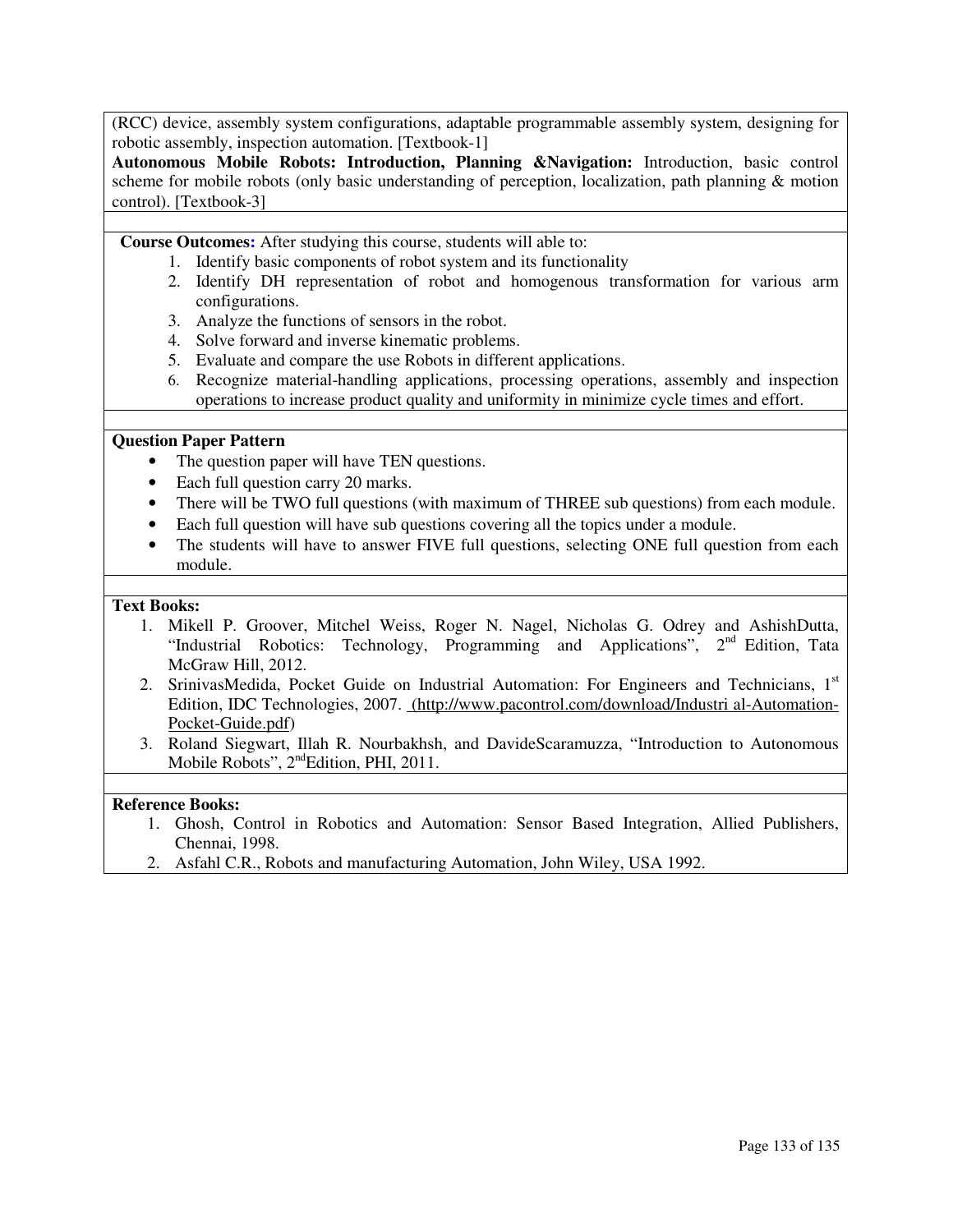| <b>B.E.</b> Electronics and Instrumentation Engineering (EI)<br><b>Choice Based Credit System (CBCS)</b><br><b>Semester – VII: Open Elective-B</b> |           |  |                  |      |  |  |
|----------------------------------------------------------------------------------------------------------------------------------------------------|-----------|--|------------------|------|--|--|
| <b>Smart Sensors and Intelligent Instrumentation</b>                                                                                               |           |  |                  |      |  |  |
| Subject Code                                                                                                                                       | :18E1753  |  | <b>CIE Marks</b> | : 40 |  |  |
| Number of Lecture +<br><b>Tutorial Hours /Week</b>                                                                                                 | $: 2 + 2$ |  | <b>SEE Marks</b> | :60  |  |  |
| Total Number of<br>: 40<br>Exam Hours<br>: 03<br>Lecture Hours                                                                                     |           |  |                  |      |  |  |
| Credits – 3 (Each module – 08 Hours)                                                                                                               |           |  |                  |      |  |  |

## **Module -1**

**Basics of smart sensors and micromachining:** Introduction, Mechanical-Electronic transitions in sensing, nature of sensors, overview of smart sensing and control systems, integration of micromachining and microelectronics, introduction to micromachining, bulk micromachining, wafer bonding, surface micromachining, other micromachining techniques.

## **Module -2**

**MCUs and DSPs for sensor:** Introduction, MCU control, MCUs for sensor interface, DSP control, Software, tools and support, sensor integration.

## **Module -3**

**Sensor Communication and MEMS:** Wireless zone sensing, surface acoustical wave devices, intelligent transportation system, RF-ID, Micro optics, micro-grippers, micro-probes, micro- mirrors, FEDs, communications for smart sensors - sources and standards, automotive protocols, industrial networks, office and building automation, home automation, protocols in silicon, other aspects of network communications.

#### **Module -4**

**Packaging, Testing and Reliability of Smart Sensors:** Introduction, Semiconductor packaging applied to sensors, hybrid packaging, packaging for monolithic sensors, reliability implications, testing smart sensors. Unit Standards for Smart Sensors: Introduction, setting the standards for smart sensors and systems, IEEE 1451.1, IEEE 1451.2, IEEE P1451.3, IEEE 1451.4, extending the systems to network.

#### **Module -5**

**Implications of Smart Sensor Standards and Recent Trends:** Introduction, sensor plug-and-play, communicating sensor data via existing wiring, automated/remote sensing and web, process control over the internet, alternative standards, HVAC sensor chip, MCU with integrated pressure sensors, alternative views of smart sensing, smart loop.

**Course Outcomes:** After studying this course, students will be able to:

- 1. Describe the principle of smart sensors and process of micromachining in development of smart sensors.
- 2. Develop intelligent systems by interfacing the smart sensors to MCUs and DSPs.
- 3. Analyze the use of smart sensors in communication, MEMS and automation.
- 4. Evaluate the standards of smart sensors by the assessment of reliability testing and packaging.
- 5. Discuss the applications of smart sensors in different fields and recent development.
- 6. Develop/sketch the simple models of intelligent instrumentation.